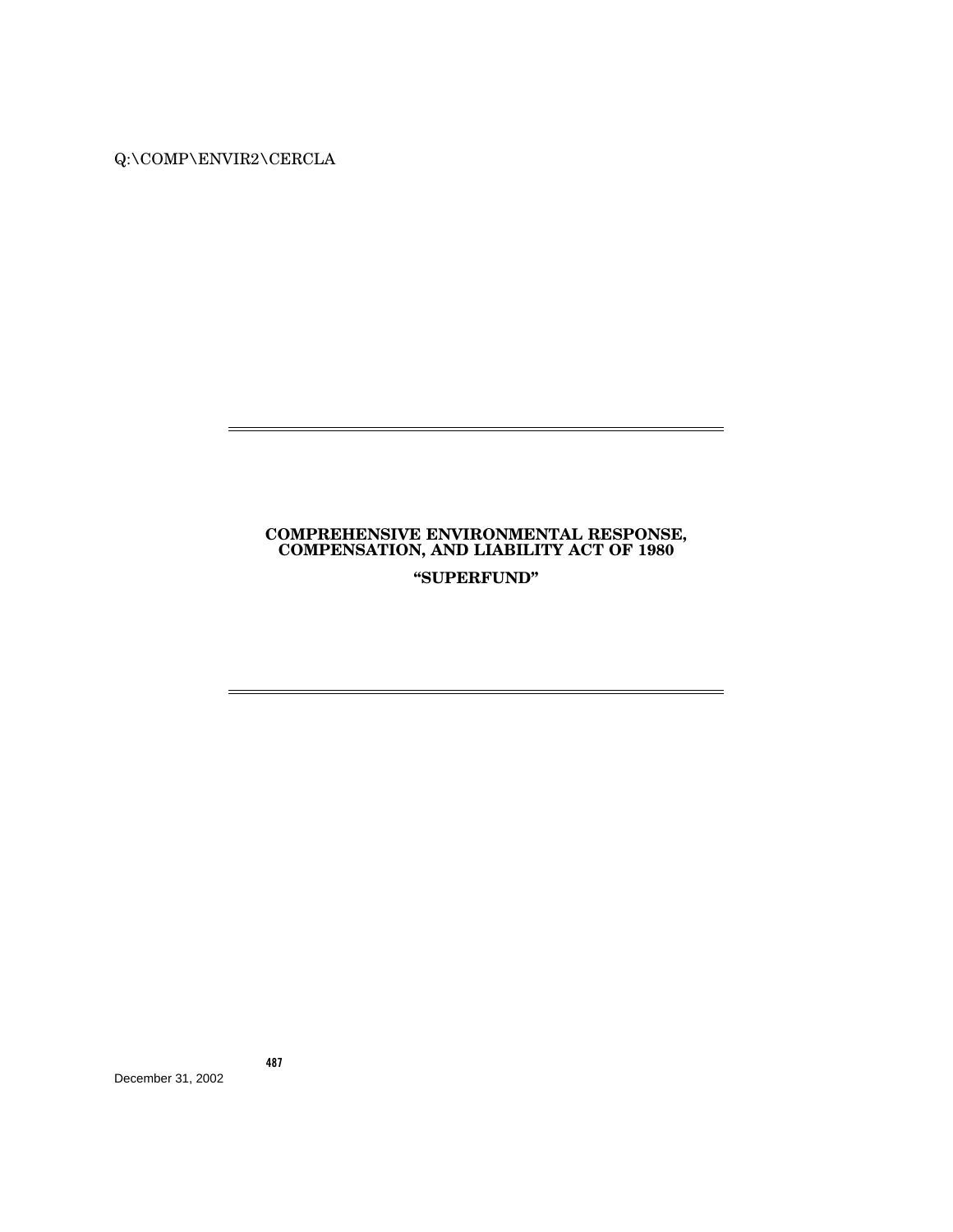Q:\COMP\ENVIR2\CERCLA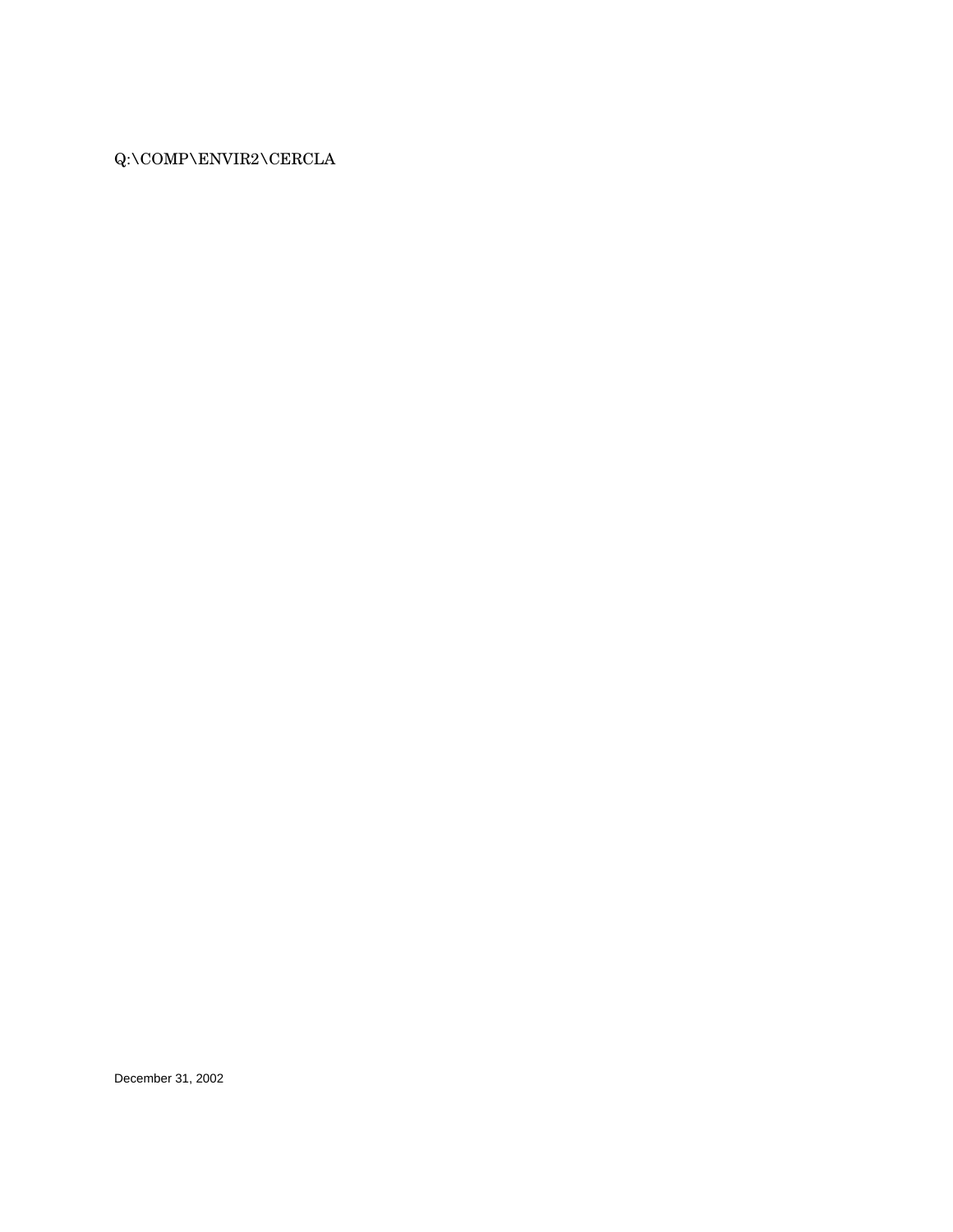# [As Amended Through P.L. 107–377, December 31, 2002]

## TABLE OF CONTENTS FOR COMPREHENSIVE ENVIRON-MENTAL RESPONSE, COMPENSATION, AND LIABILITY ACT OF 1980 (SUPERFUND) 1

#### TITLE I—HAZARDOUS SUBSTANCES RELEASES, LIABILITY, COMPENSATION

- Sec. 101. Definitions.
- Sec. 102. Reportable quantities and additional designations.
- Sec. 103. Notices, penalties.
- Sec. 104. Response authorities.
- Sec. 105. National contingency plan.
- Sec. 106. Abatement action.
- Sec. 107. Liability.
- Sec. 108. Financial responsibility.
- Sec. 109. Civil penalties and awards.
- Sec. 110. Employee protection.
- Sec. 111. Uses of fund.
- Sec. 112. Claims procedure.
- Sec. 113. Litigation, jurisdiction and venue.
- Sec. 114. Relationship to other law.
- Sec. 115. Authority to delegate, issue regulations.
- Sec. 116. Schedules.
- Sec. 117. Public participation.
- Sec. 118. High priority for drinking water supplies.
- Sec. 119. Response action contractors.
- Sec. 120. Federal facilities.
- Sec. 121. Cleanup standards.<br>Sec. 122. Settlements.
- Settlements.
- Sec. 123. Reimbursement to local governments.
- Sec. 124. Methane recovery.
- Sec. 125. Section 3001(b)(3)(A)(i) waste.
- Sec. 126. Indian tribes.
- Sec. 127. Recycling transactions.
- Sec. 128. State response programs.

## TITLE II—HAZARDOUS SUBSTANCE RESPONSE REVENUE ACT OF 1980

Sec. 201. Short title; amendment of 1954 Code.

Subtitle A—Imposition of Taxes on Petroleum and Certain Chemicals

\* \* \* \* \* \* \*

## Subtitle B-[Repealed]

#### Subtitle C-[Repealed]

#### TITLE III—MISCELLANEOUS PROVISIONS

- Sec. 301. Reports and studies.
- Sec. 302. Effective dates, savings provision.
- Sec. 303. Expiration, sunset provision.

1This table of contents is not part of the Comprehensive Environmental Response, Compensation, and Liability Act of 1980 but is set forth for the convenience of the users of this publication.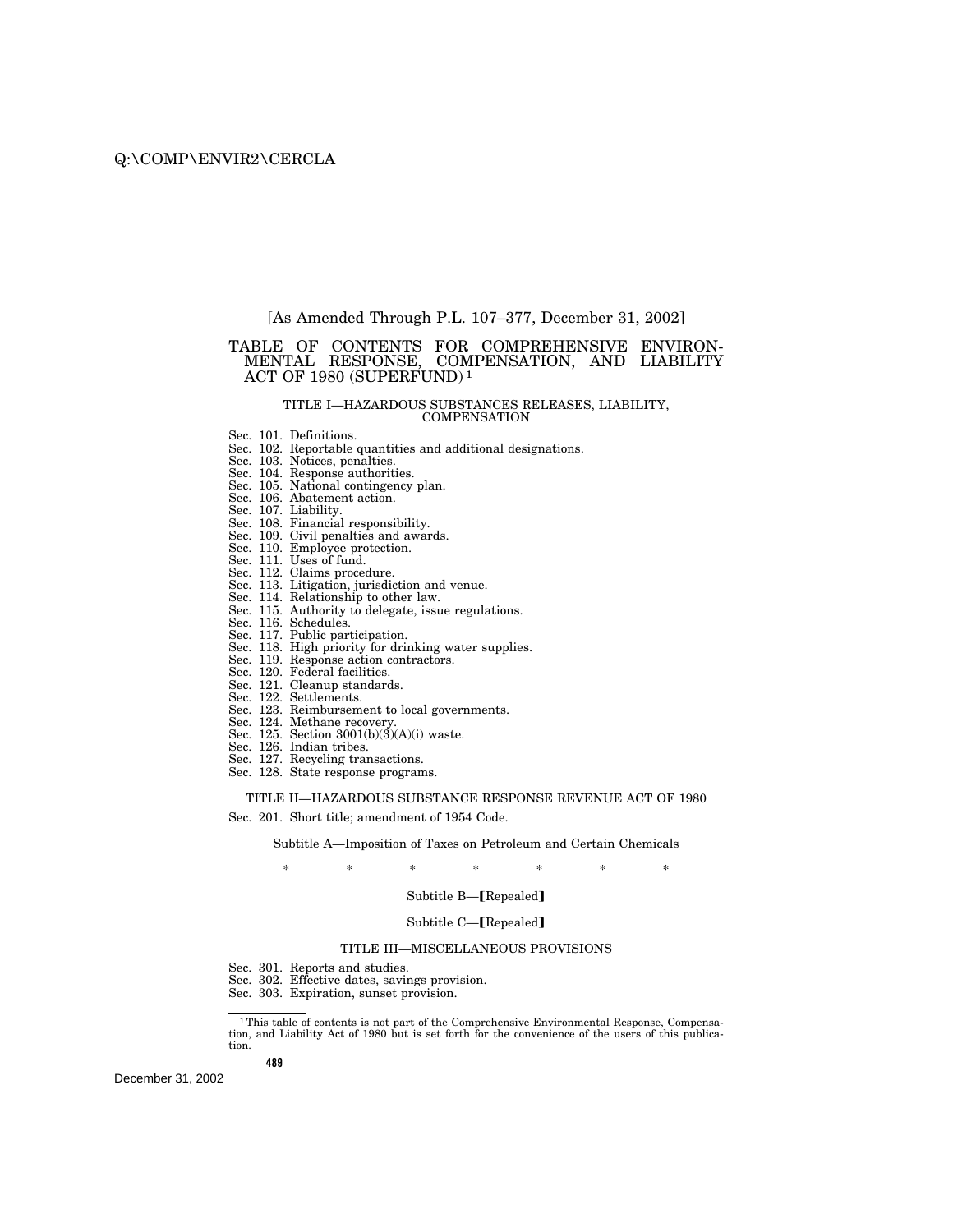# Q:\COMP\ENVIR2\CERCLA

## **SUPERFUND 490**

- Sec. 304. Conforming amendments.
- Sec. 305. Legislative veto. Sec. 306. Transportation.
- Sec. 307. Assistant administrator for solid waste.
- Sec. 308. Separability.
- Sec. 309. Actions under State law for damages from exposure to hazardous substances.
- Sec. 310. Citizens suits.
- Sec. 311. Research, development, and demonstration.
- Sec. 312. Love Canal property acquisition.

### TITLE IV—POLLUTION INSURANCE

- Sec. 401. Definitions.
- Sec. 402. State laws; scope of title.
- Sec. 403. Risk retention groups. Sec. 404. Purchasing groups.
- Sec. 405. Applicability of securities laws.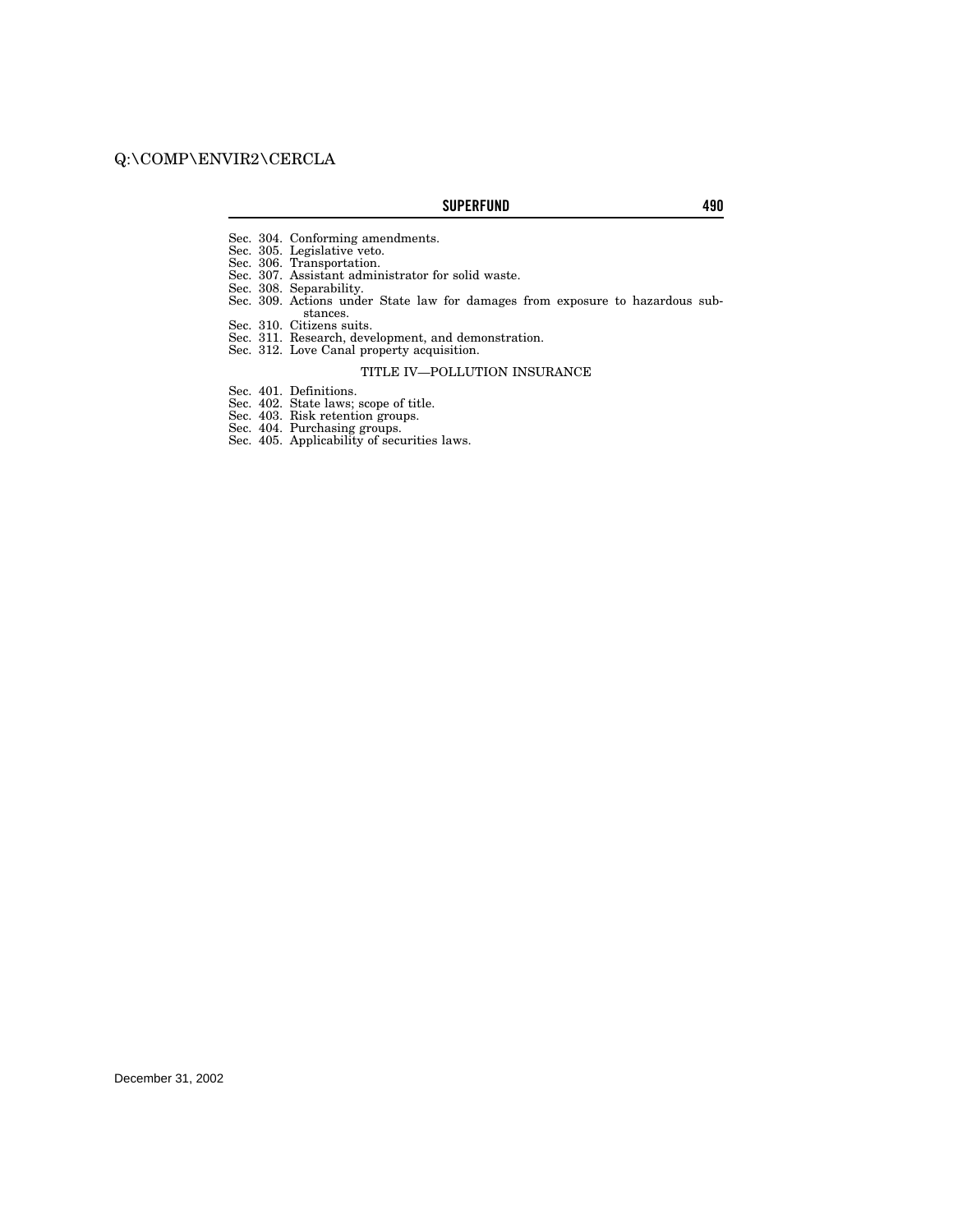## **COMPREHENSIVE ENVIRONMENTAL RESPONSE, COM-PENSATION, AND LIABILITY ACT OF 1980 (SUPER-FUND) 1**

AN ACT To provide for liability, compensation, cleanup, and emergency response for hazardous substances released into the environment and the cleanup of inactive hazardous waste disposal sites.

*Be it enacted by the Senate and House of Representatives of the United States of America in Congress assembled,* That this Act may be cited as the ''Comprehensive Environmental Response, Compensation, and Liability Act of 1980''.

## TITLE I—HAZARDOUS SUBSTANCES RELEASES, LIABILITY, **COMPENSATION**

#### DEFINITIONS

SEC. 101. For purpose of this title—

(1) The term ''act of God'' means an unanticipated grave natural disaster or other natural phenomenon of an exceptional, inevitable, and irresistible character, the effects of which could not have been prevented or avoided by the exercise of due care or foresight.

(2) The term ''Administrator'' means the Administrator of the United States Environmental Protection Agency.

(3) The term "barrel" means forty-two United States gallons at sixty degrees Fahrenheit.

(4) The term "claim" means a demand in writing for a sum certain.

(5) The term "claimant" means any person who presents a claim for compensation under this Act.

(6) The term ''damages'' means damages for injury or loss of natural resources as set forth in section  $107(a)$  or  $111(b)$  of this Act.

(7) The term ''drinking water supply'' means any raw or finished water source that is or may be used by a public water system (as defined in the Safe Drinking Water Act) or as drinking water by one or more individuals.

 $(8)$  The term "environment" means  $(A)$  the navigable waters, the waters of the contiguous zone, and the ocean waters of which the natural resources are under the exclusive management authority of the United States under the Fishery Conservation and Management Act of 1976, and (B) any other surface water, ground water, drinking water supply, land surface or subsurface strata, or ambient air within the United States or under the jurisdiction of the United States.

<sup>1</sup>The Comprehensive Environmental Response, Compensation, and Liability Act of 1980 (42 U.S.C. 9601–9675), commonly known as ''Superfund,'' consists of Public Law 96–510 (Dec. 11, 1980) and the amendments made by subsequent enactments.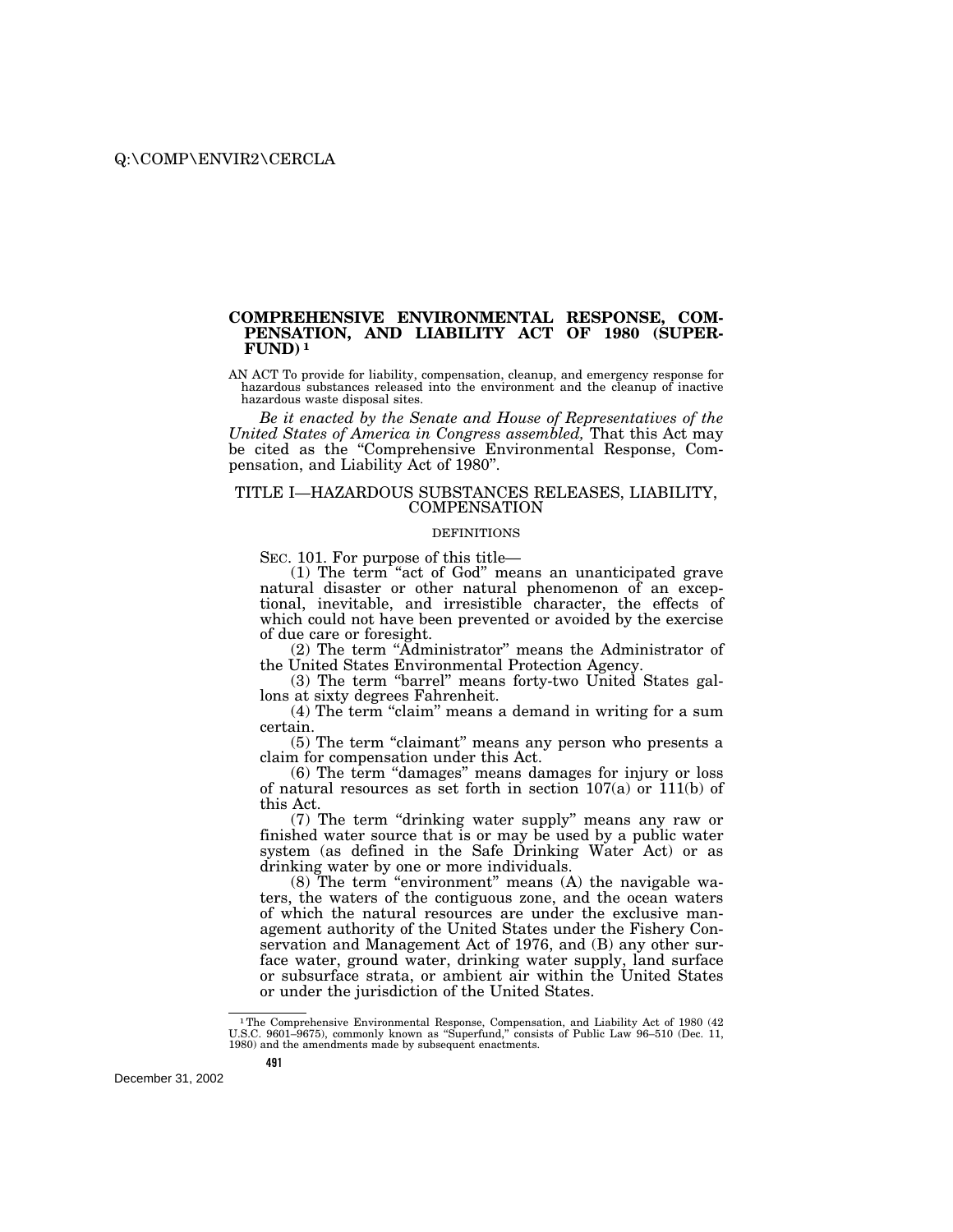$(9)$  The term "facility" means  $(A)$  any building, structure, installation, equipment, pipe or pipeline (including any pipe into a sewer or publicly owned treatment works), well, pit, pond, lagoon, impoundment, ditch, landfill, storage container, motor vehicle, rolling stock, or aircraft, or  $(B)$  any site or area where a hazardous substance has been deposited, stored, disposed of, or placed, or otherwise come to be located; but does not include any consumer product in consumer use or any vessel.

(10) The term ''federally permitted release'' means (A) discharges in compliance with a permit under section 402 of the Federal Water Pollution Control Act, (B) discharges resulting from circumstances identified and reviewed and made part of the public record with respect to a permit issued or modified under section 402 of the Federal Water Pollution Control Act and subject to a condition of such permit, (C) continuous or anticipated intermittent discharges from a point source, identified in a permit or permit application under section 402 of the Federal Water Pollution Control Act, which are caused by events occurring within the scope of relevant operating or treatment systems, (D) discharges in compliance with a legally enforceable permit under section 404 of the Federal Water Pollution Control Act, (E) releases in compliance with a legally enforceable final permit issued pursuant to section 3005 (a) through (d) of the Solid Waste Disposal Act from a hazardous waste treatment, storage, or disposal facility when such permit specifically identifies the hazardous substances and makes such substances subject to a standard of practice, control procedure or bioassay limitation or condition, or other control on the hazardous substances in such releases, (F) any release in compliance with a legally enforceable permit issued under section 102 of<sup>1</sup> section  $10\overline{3}$  of the Marine Protection, Research, and Sanctuaries Act of 1972, (G) any injection of fluids authorized under Federal underground injection control programs or State programs submitted for Federal approval (and not disapproved by the Administrator of the Environmental Protection Agency) pursuant to part C of the Safe Drinking Water Act, (H) any emission into the air subject to a permit or control regulation under section 111, section 112, title I part C, title I part D, or State implementation plans submitted in accordance with section 110 of the Clean Air Act (and not disapproved by the Administrator of the Environmental Protection Agency), including any schedule or waiver granted, promulgated, or approved under these sections, (I) any injection of fluids or other materials authorized under applicable State law (i) for the purpose of stimulating or treating wells for the production of crude oil, natural gas, or water, (ii) for the purpose of secondary, tertiary, or other enhanced recovery of crude oil or natural gas, or (iii) which are brought to the surface in conjunction with the production of crude oil or natural gas and which are reinjected, (J) the introduction of any pollutant into a publicly owned treatment works when such pollutant is specified in and in

<sup>&</sup>lt;sup>1</sup>So in law. Probably should be "or".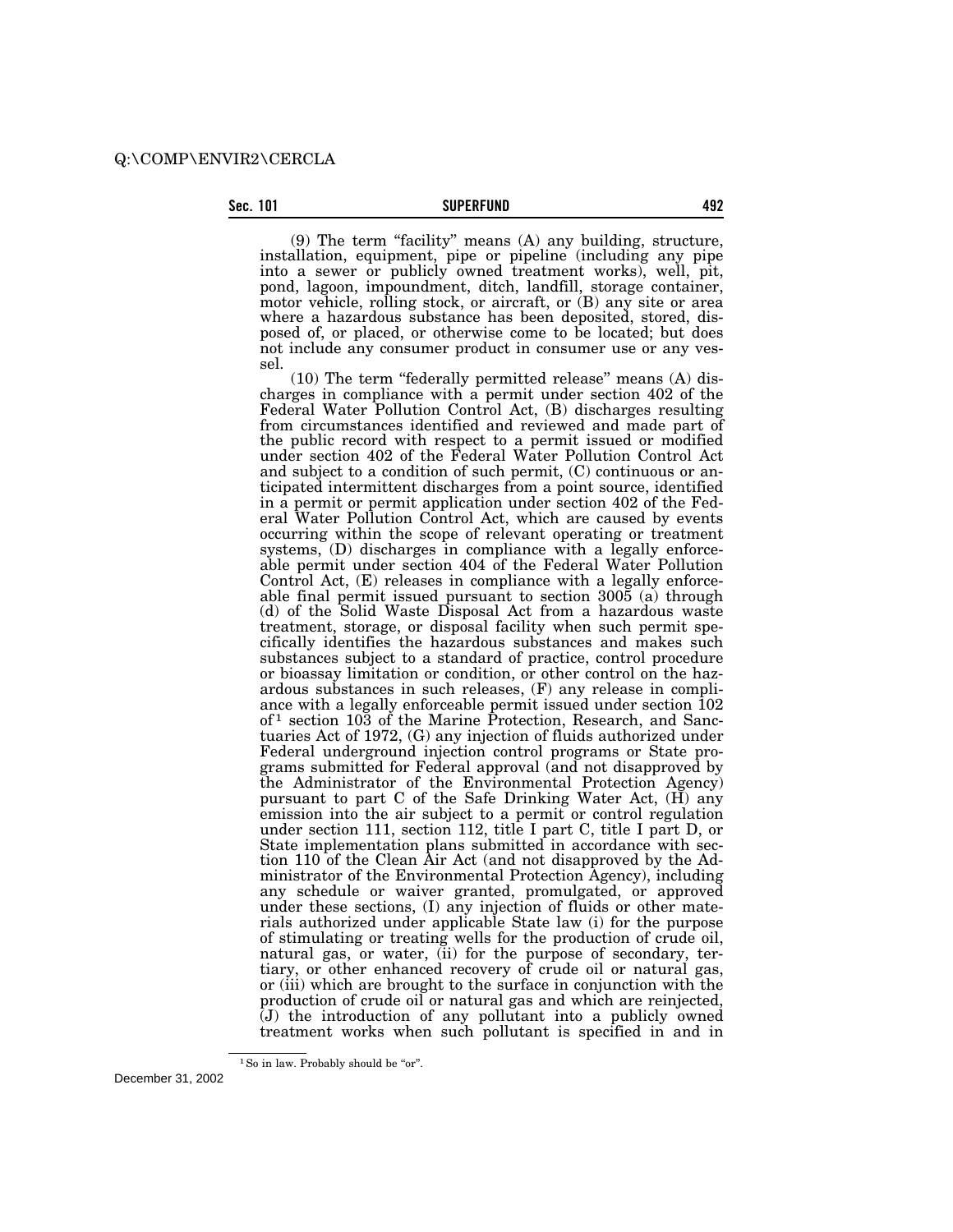compliance with applicable pretreatment standards of section 307 (b) or (c) of the Clean Water Act and enforceable requirements in a pretreatment program submitted by a State or mu-

nicipality for Federal approval under section 402 of such Act, and (K) any release of source, special nuclear, or byproduct material, as those terms are defined in the Atomic Energy Act of 1954, in compliance with a legally enforceable license, permit, regulation, or order issued pursuant to the Atomic Energy Act of 1954.

 $(11)$  The term "Fund" or "Trust Fund" means the Hazardous Substance Response Fund established by section 221 1 of this Act or, in the case of a hazardous waste disposal facility for which liability has been transferred under section 107(k) of this Act, the Post-closure Liability Fund established by section  $232<sup>1</sup>$  of this Act.

(12) The term ''ground water'' means water in a saturated zone or stratum beneath the surface of land or water.

(13) The term "guarantor" means any person, other than the owner or operator, who provides evidence of financial responsibility for an owner or operator under this Act.

 $(14)$  The term "hazardous substance" means  $(A)$  any substance designated pursuant to section 311(b)(2)(A) of the Federal Water Pollution Control Act, (B) any element, compound, mixture, solution, or substance designated pursuant to section 102 of this Act, (C) any hazardous waste having the characteristics identified under or listed pursuant to section 3001 of the Solid Waste Disposal Act (but not including any waste the regulation of which under the Solid Waste Disposal Act has been suspended by Act of Congress), (D) any toxic pollutant listed under section 307(a) of the Federal Water Pollution Control Act, (E) any hazardous air pollutant listed under section 112 of the Clean Air Act, and  $(F)$  any imminently hazardous chemical substance or mixture with respect to which the Administrator has taken action pursuant to section 7 of the Toxic Substances Control Act. The term does not include petroleum, including crude oil or any fraction thereof which is not otherwise specifically listed or designated as a hazardous substance under subparagraphs (A) through (F) of this paragraph, and the term does not include natural gas, natural gas liquids, liquefied natural gas, or synthetic gas usable for fuel (or mixtures of natural gas and such synthetic gas).

(15) The term ''navigable waters'' or ''navigable waters of the United States'' means the waters of the United States, including the territorial seas.

 $(16)$  The term "natural resources" means land, fish, wildlife, biota, air, water, ground water, drinking water supplies, and other such resources belonging to, managed by, held in trust by, appertaining to, or otherwise controlled by the United States (including the resources of the fishery conservation zone established by the Fishery Conservation and Management Act of 1976), any State, local government, or any foreign govern-

<sup>&</sup>lt;sup>1</sup> Sections 221 and 232 were repealed by sections  $517(c)(1)$  and  $514(b)$ , repsectively, of Public Law 99–499.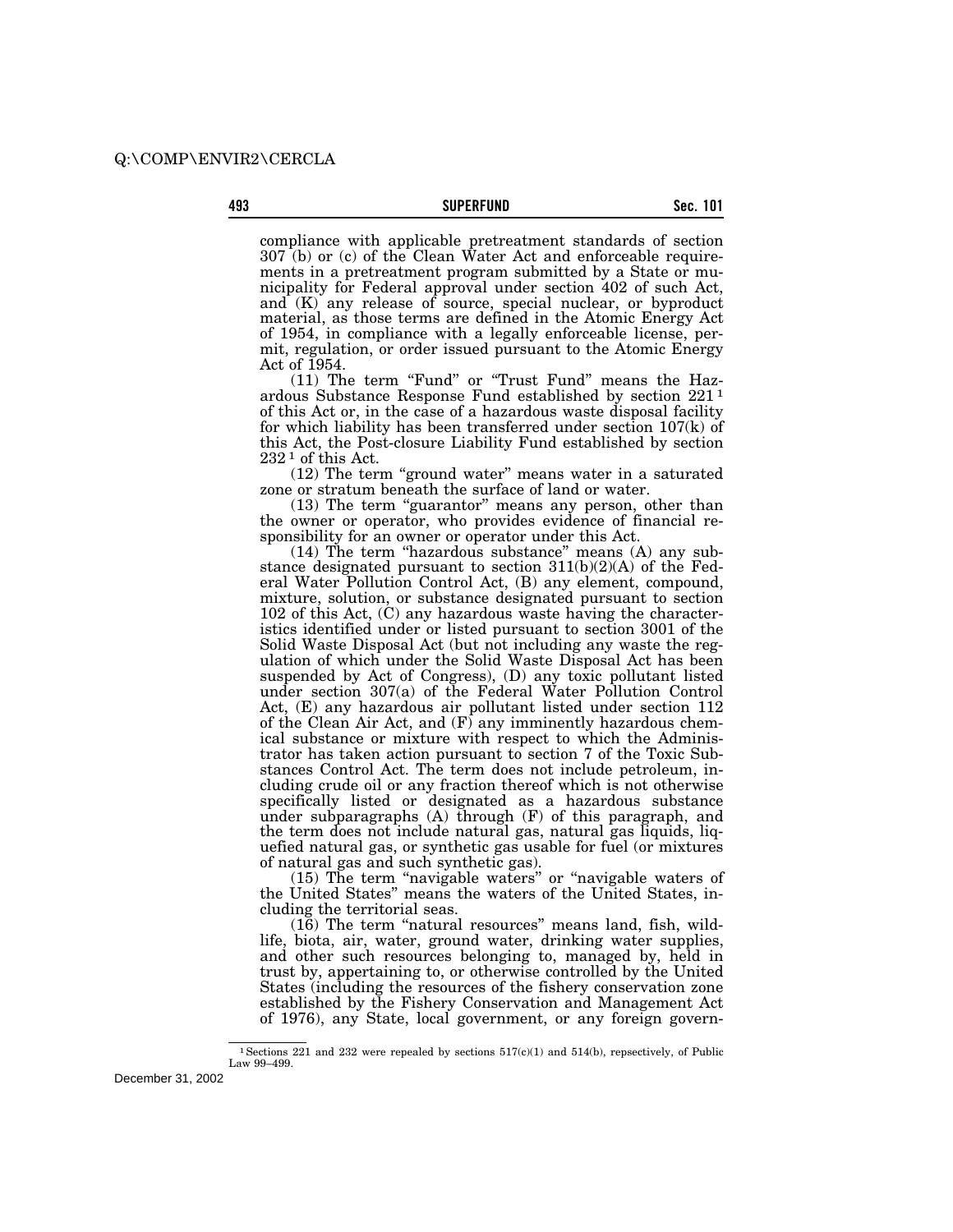ment, any Indian tribe, or, if such resources are subject to a trust restriction or alienation, any member of an Indian tribe.

(17) The term ''offshore facility'' means any facility of any kind located in, on, or under, any of the navigable waters of the United States, and any facility of any kind which is subject to the jurisdiction of the United States and is located in, on, or under any other waters, other than a vessel or a public vessel.

(18) The term ''onshore facility'' means any facility (including, but not limited to, motor vehicles and rolling stock) of any kind located in, on, or under, any land or nonnavigable waters within the United States.

(19) The term ''otherwise subject to the jurisdiction of the United States'' means subject to the jurisdiction of the United States by virtue of United States citizenship, United States vessel documentation or numbering, or as provided by international agreement to which the United States is a party.

 $(20)(\overrightarrow{A})$  The term "owner or operator" means (i) in the case of a vessel, any person owning, operating, or chartering by demise, such vessel, (ii) in the case of an onshore facility or an offshore facility, any person owning or operating such facility, and (iii) in the case of any facility, title or control of which was conveyed due to bankruptcy, foreclosure, tax delinquency, abandonment, or similar means to a unit of State or local government, any person who owned, operated, or otherwise controlled activities at such facility immediately beforehand. Such term does not include a person, who, without participating in the management of a vessel or facility, holds indicia of ownership primarily to protect his security interest in the vessel or facility.

(B) In the case of a hazardous substance which has been accepted for transportation by a common or contract carrier and except as provided in section  $107(a)$  (3) or (4) of this Act, (i) the term "owner or operator" shall mean such common carrier or other bona fide for hire carrier acting as an independent contractor during such transportation, (ii) the shipper of such hazardous substance shall not be considered to have caused or contributed to any release during such transportation which resulted solely from circumstances or conditions beyond his control.

(C) In the case of a hazardous substance which has been delivered by a common or contract carrier to a disposal or treatment facility and except as provided in section  $107(a)$  (3) or (4) (i) the term ''owner or operator'' shall not include such common or contract carrier, and (ii) such common or contract carrier shall not be considered to have caused or contributed to any release at such disposal or treatment facility resulting from circumstances or conditions beyond its control.

(D) The term ''owner or operator'' does not include a unit of State or local government which acquired ownership or control involuntarily<sup>1</sup> through seizure or otherwise in connection

 $1$  Section 427 of Public Law 106-74 (113 Stat. 1095) added the phrase "through seizure or otherwise in connection with law enforcement activity" before "involuntary" the first place it appears. It was inserted after "inv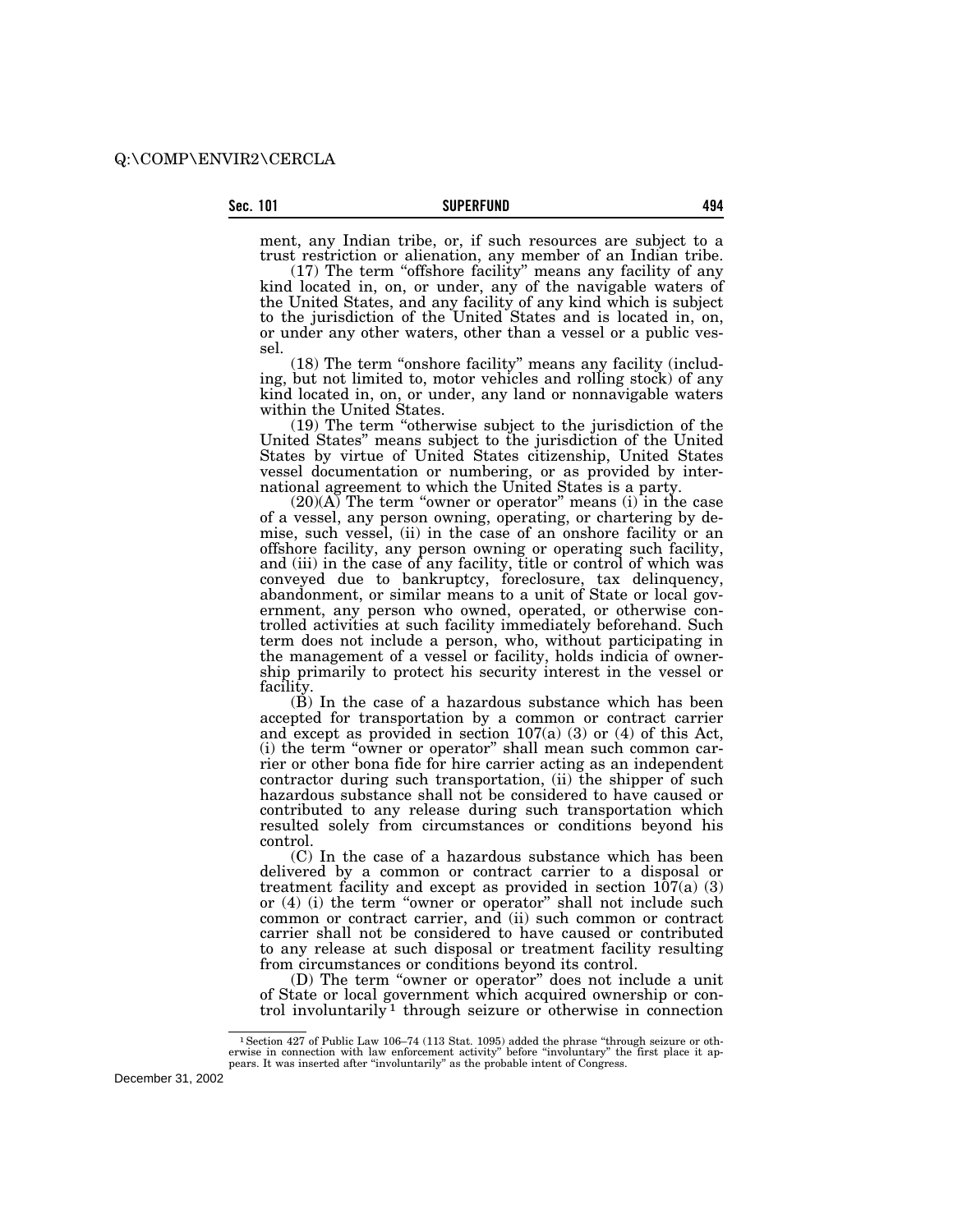with law enforcement activity through bankruptcy, tax delinquency, abandonment, or other circumstances in which the government involuntarily acquires title by virtue of its function as sovereign. The exclusion provided under this paragraph shall not apply to any State or local government which has caused or contributed to the release or threatened release of a hazardous substance from the facility, and such a State or local government shall be subject to the provisions of this Act in the same manner and to the same extent, both procedurally and substantively, as any nongovernmental entity, including liability under section 107.

(E) 1 EXCLUSION OF LENDERS NOT PARTICIPANTS IN

MANAGEMENT.— (i) INDICIA OF OWNERSHIP TO PROTECT SECURITY.— The term ''owner or operator'' does not include a person that is a lender that, without participating in the management of a vessel or facility, holds indicia of ownership primarily to protect the security interest of the person in the vessel or facility.

(ii) FORECLOSURE.—The term ''owner or operator'' does not include a person that is a lender that did not participate in management of a vessel or facility prior to foreclosure, notwithstanding that the person—

(I) forecloses on the vessel or facility; and

(II) after foreclosure, sells, re-leases (in the case of a lease finance transaction), or liquidates the vessel or facility, maintains business activities, winds up operations, undertakes a response action under section 107(d)(1) or under the direction of an on-scene coordinator appointed under the National Contingency Plan, with respect to the vessel or facility, or takes any other measure to preserve, protect, or prepare the vessel or facility prior to sale or disposition,

if the person seeks to sell, re-lease (in the case of a lease finance transaction), or otherwise divest the person of the vessel or facility at the earliest practicable, commercially reasonable time, on commercially reasonable terms, taking into account market conditions and legal and regulatory requirements.

(F) PARTICIPATION IN MANAGEMENT.—For purposes of subparagraph  $(E)$ —

(i) the term ''participate in management''—

(I) means actually participating in the management or operational affairs of a vessel or facility; and

(II) does not include merely having the capacity to influence, or the unexercised right to control, vessel or facility operations;

(ii) a person that is a lender and that holds indicia of ownership primarily to protect a security interest in a vessel or facility shall be considered to participate in

<sup>1</sup>So in law. Indentation of subparagraphs (E) through (G) is incorrect.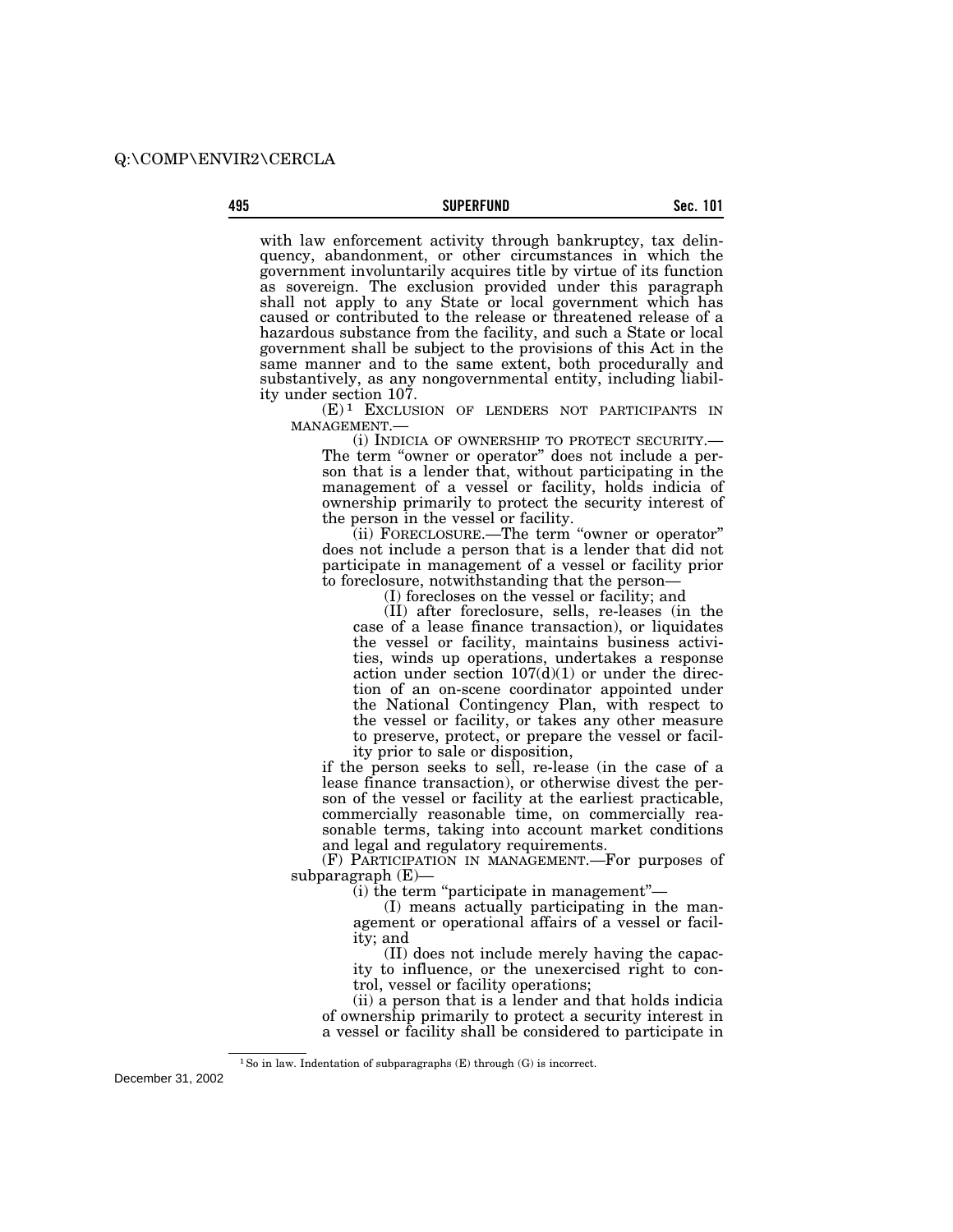management only if, while the borrower is still in possession of the vessel or facility encumbered by the security interest, the person—

(I) exercises decisionmaking control over the environmental compliance related to the vessel or facility, such that the person has undertaken responsibility for the hazardous substance handling or disposal practices related to the vessel or facility; or

(II) exercises control at a level comparable to that of a manager of the vessel or facility, such that the person has assumed or manifested responsibility—

(aa) for the overall management of the vessel or facility encompassing day-to-day decisionmaking with respect to environmental compliance; or

(bb) over all or substantially all of the operational functions (as distinguished from financial or administrative functions) of the vessel or facility other than the function of environmental compliance;

(iii) the term "participate in management" does not include performing an act or failing to act prior to the time at which a security interest is created in a vessel or facility; and

(iv) the term ''participate in management'' does not include—

(I) holding a security interest or abandoning or releasing a security interest;

(II) including in the terms of an extension of credit, or in a contract or security agreement relating to the extension, a covenant, warranty, or other term or condition that relates to environmental compliance;

(III) monitoring or enforcing the terms and conditions of the extension of credit or security interest;

(IV) monitoring or undertaking 1 or more inspections of the vessel or facility;

(V) requiring a response action or other lawful means of addressing the release or threatened release of a hazardous substance in connection with the vessel or facility prior to, during, or on the expiration of the term of the extension of credit;

(VI) providing financial or other advice or counseling in an effort to mitigate, prevent, or cure default or diminution in the value of the vessel or facility;

(VII) restructuring, renegotiating, or otherwise agreeing to alter the terms and conditions of the extension of credit or security interest, exercising forbearance;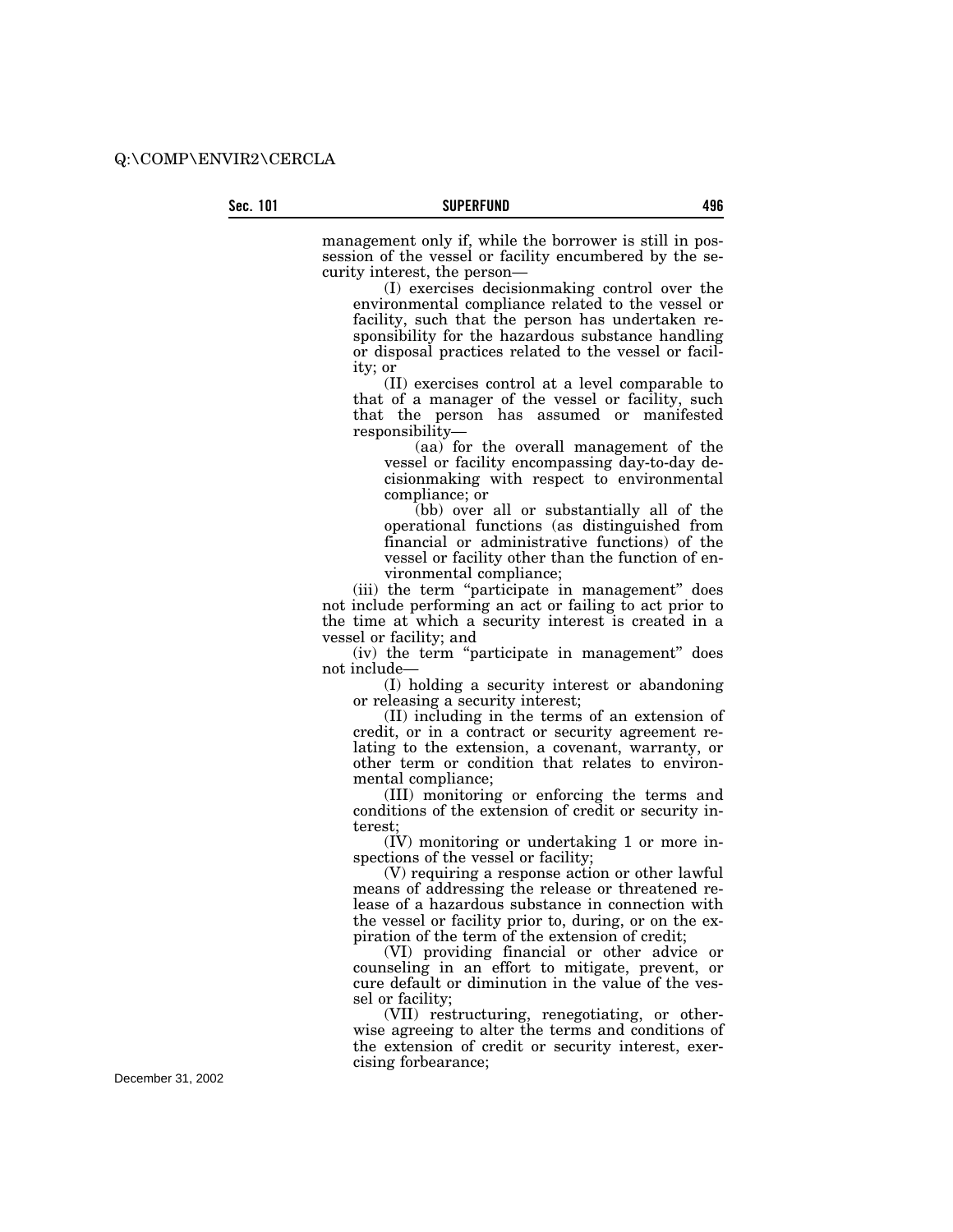(VIII) exercising other remedies that may be available under applicable law for the breach of a term or condition of the extension of credit or security agreement; or

(IX) conducting a response action under section 107(d) or under the direction of an on-scene coordinator appointed under the National Contingency Plan,

if the actions do not rise to the level of participating in management (within the meaning of clauses (i) and (ii)).

(G) OTHER TERMS.—As used in this Act:

(i) EXTENSION OF CREDIT.—The term ''extension of credit'' includes a lease finance transaction—

(I) in which the lessor does not initially select the leased vessel or facility and does not during the lease term control the daily operations or maintenance of the vessel or facility; or

(II) that conforms with regulations issued by the appropriate Federal banking agency or the appropriate State bank supervisor (as those terms are defined in section 3 of the Federal Deposit Insurance Act  $(12 \text{ U.S.C. } 1813)^1$  or with regulations issued by the National Credit Union Administration Board, as appropriate.

(ii) FINANCIAL OR ADMINISTRATIVE FUNCTION.—The term ''financial or administrative function'' includes a function such as that of a credit manager, accounts payable officer, accounts receivable officer, personnel manager, comptroller, or chief financial officer, or a similar function.

(iii) FORECLOSURE; FORECLOSE.—The terms ''foreclosure'' and ''foreclose'' mean, respectively, acquiring, and to acquire, a vessel or facility through—

(I)(aa) purchase at sale under a judgment or decree, power of sale, or nonjudicial foreclosure sale;

(bb) a deed in lieu of foreclosure, or similar conveyance from a trustee; or

(cc) repossession,

if the vessel or facility was security for an extension of credit previously contracted;

(II) conveyance pursuant to an extension of credit previously contracted, including the termination of a lease agreement; or

(III) any other formal or informal manner by which the person acquires, for subsequent disposition, title to or possession of a vessel or facility in order to protect the security interest of the person. (iv) LENDER.—The term ''lender'' means—

<sup>&</sup>lt;sup>1</sup>So in law. Probably should read "1813))".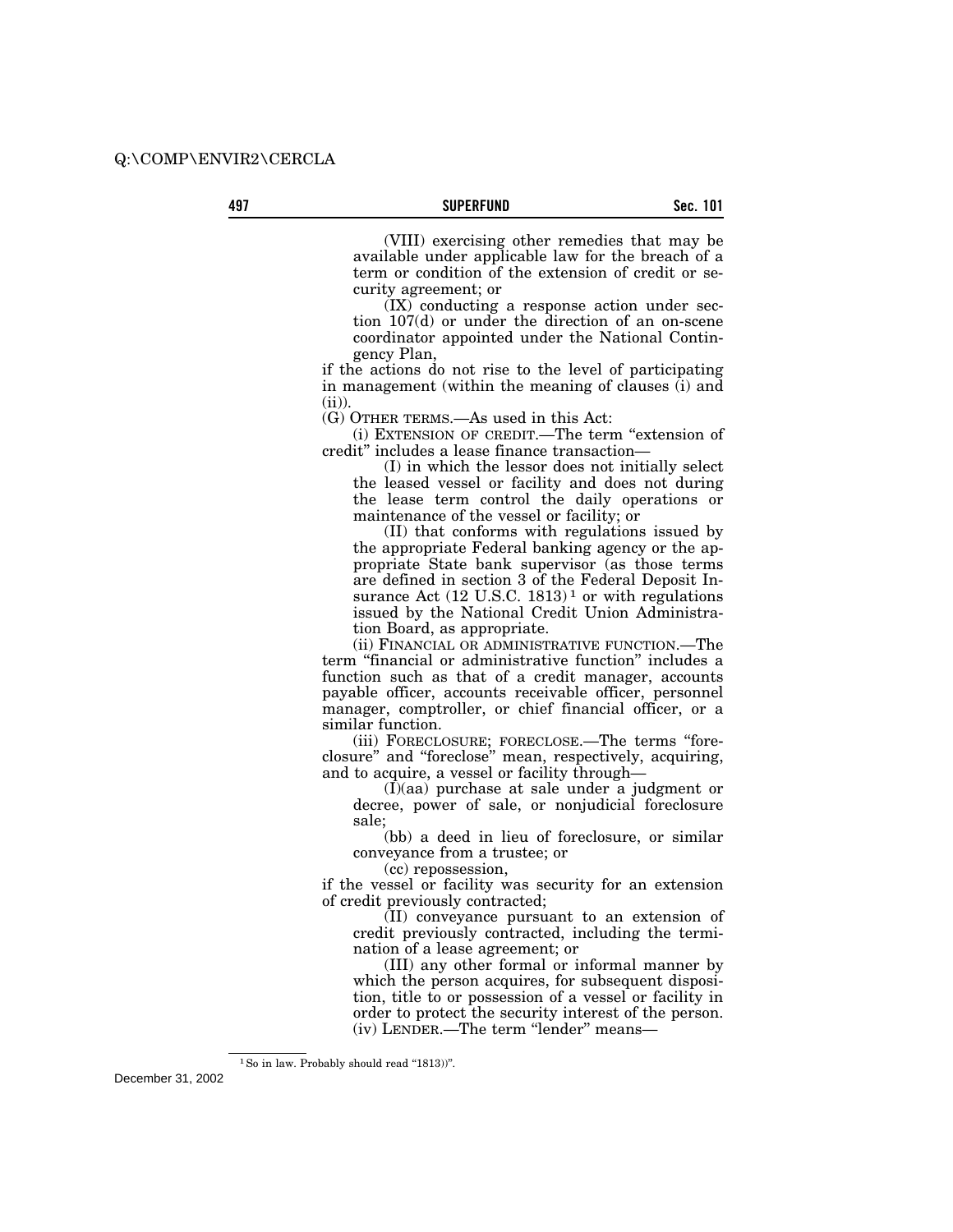(I) an insured depository institution (as defined in section 3 of the Federal Deposit Insurance Act (12 U.S.C. 1813));

II) an insured credit union (as defined in section 101 of the Federal Credit Union Act (12 U.S.C. 1752));

(III) a bank or association chartered under the Farm Credit Act of 1971 (12 U.S.C. 2001 et seq.);

(IV) a leasing or trust company that is an affiliate of an insured depository institution;

(V) any person (including a successor or assignee of any such person) that makes a bona fide extension of credit to or takes or acquires a security interest from a nonaffiliated person;

(VI) the Federal National Mortgage Association, the Federal Home Loan Mortgage Corporation, the Federal Agricultural Mortgage Corporation, or any other entity that in a bona fide manner buys or sells loans or interests in loans;

(VII) a person that insures or guarantees against a default in the repayment of an extension of credit, or acts as a surety with respect to an extension of credit, to a nonaffiliated person; and

(VIII) a person that provides title insurance and that acquires a vessel or facility as a result of assignment or conveyance in the course of underwriting claims and claims settlement.

(v) OPERATIONAL FUNCTION.—The term ''operational function'' includes a function such as that of a facility or plant manager, operations manager, chief operating officer, or chief executive officer.

(vi) SECURITY INTEREST.—The term ''security interest'' includes a right under a mortgage, deed of trust, assignment, judgment lien, pledge, security agreement, factoring agreement, or lease and any other right accruing to a person to secure the repayment of money, the performance of a duty, or any other obligation by a nonaffiliated person.

(21) The term "person" means an individual, firm, corporation, association, partnership, consortium, joint venture, commercial entity, United States Government, State, municipality, commission, political subdivision of a State, or any interstate body.

(22) The term ''release'' means any spilling, leaking, pumping, pouring, emitting, emptying, discharging, injecting, escaping, leaching, dumping, or disposing into the environment (including the abandonment or discarding of barrels, containers, and other closed receptacles containing any hazardous substance or pollutant or contaminant), but excludes (A) any release which results in exposure to persons solely within a workplace, with respect to a claim which such persons may assert against the employer of such persons, (B) emissions from the engine exhaust of a motor vehicle, rolling stock, aircraft,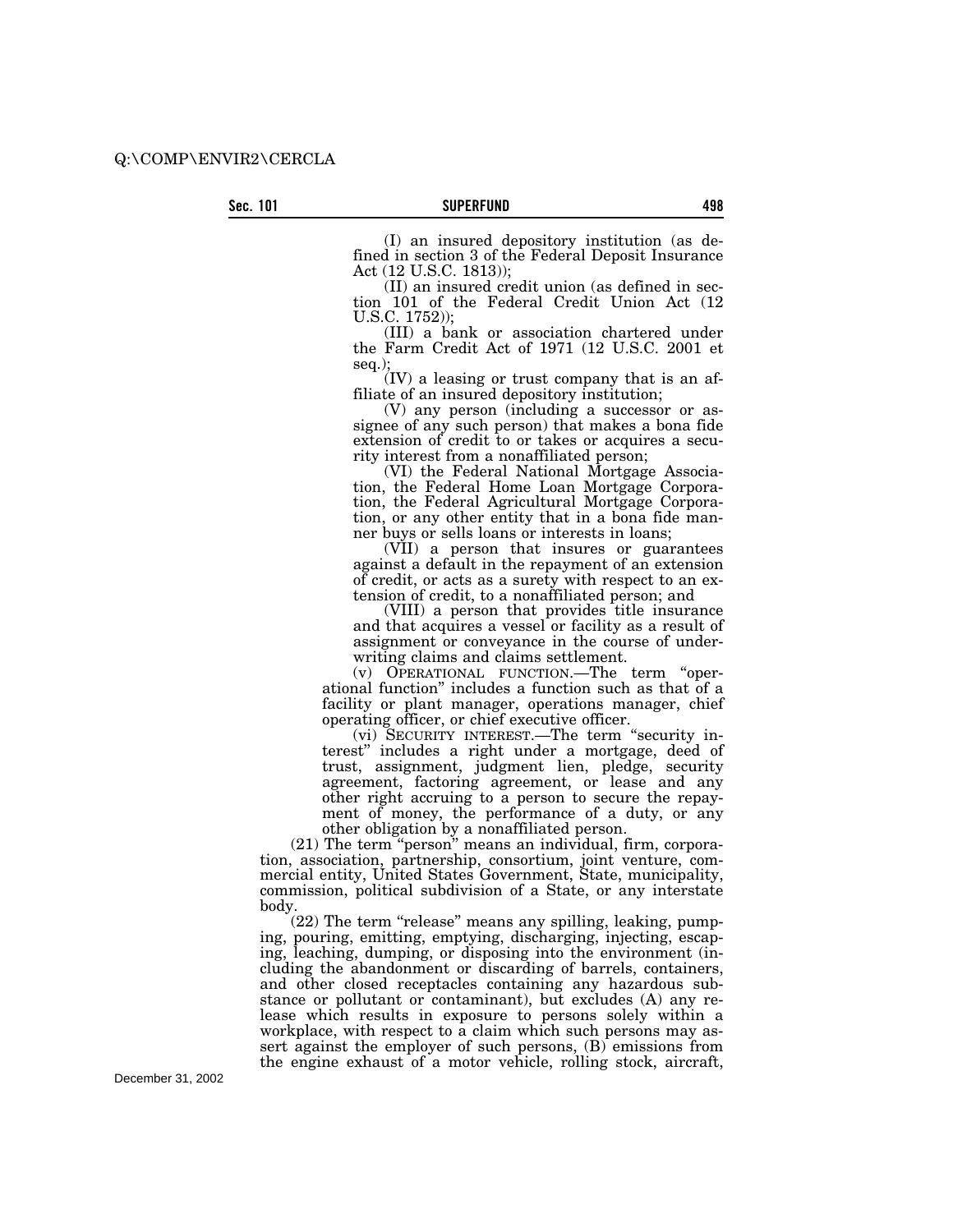vessel, or pipeline pumping station engine, (C) release of source, byproduct, or special nuclear material from a nuclear incident, as those terms are defined in the Atomic Energy Act of 1954, if such release is subject to requirements with respect to financial protection established by the Nuclear Regulatory Commission under section 170 of such Act, or, for the purposes of section 104 of this title or any other response action, any release of source byproduct, or special nuclear material from any processing site designated under section  $102(a)(1)$  or  $302(a)$  of the Uranium Mill Tailings Radiation Control Act of 1978, and (D) the normal application of fertilizer.

(23) The terms 1 ''remove'' or ''removal'' means the cleanup or removal of released hazardous substances from the environment, such actions as may be necessary taken in the event of the threat of release of hazardous substances into the environment, such actions as may be necessary to monitor, assess, and evaluate the release or threat of release of hazardous substances, the disposal of removed material, or the taking of such other actions as may be necessary to prevent, minimize, or mitigate damage to the public health or welfare or to the environment, which may otherwise result from a release or threat of release. The term includes, in addition, without being limited to, security fencing or other measures to limit access, provision of alternative water supplies, temporary evacuation and housing of threatened individuals not otherwise provided for, action taken under section 104(b) of this Act, and any emergency assistance which may be provided under the Disaster Relief and Emergency Assistance Act.<sup>2</sup>

(24) The terms<sup>1</sup> "remedy" or "remedial action" means those actions consistent with permanent remedy taken instead of or in addition to removal actions in the event of a release or threatened release of a hazardous substance into the environment, to prevent or minimize the release of hazardous substances so that they do not migrate to cause substantial danger to present or future public health or welfare or the environment. The term includes, but is not limited to, such actions at the location of the release as storage, confinement, perimeter protection using dikes, trenches, or ditches, clay cover, neutralization, cleanup of released hazardous substances and associated contaminated materials, recycling or reuse, diversion, destruction, segregation of reactive wastes, dredging or excavations, repair or replacement of leaking containers, collection of leachate and runoff, onsite treatment or incineration, provision of alternative water supplies, and any monitoring reasonably required to assure that such actions protect the public health and welfare and the environment. The term includes the costs of permanent relocation of residents and businesses and community facilities where the President determines that, alone or in combination with other measures, such relocation is more cost-effective than and environmentally preferable to

<sup>&</sup>lt;sup>1</sup>So in law. Probably should be "term".

<sup>2</sup>So in law. Probably should refer to the ''Robert T. Stafford Disaster Relief and Emergency Assistance Act'', pursuant to the amendment to the short title of such Act made by section 102 of Public Law 100–707.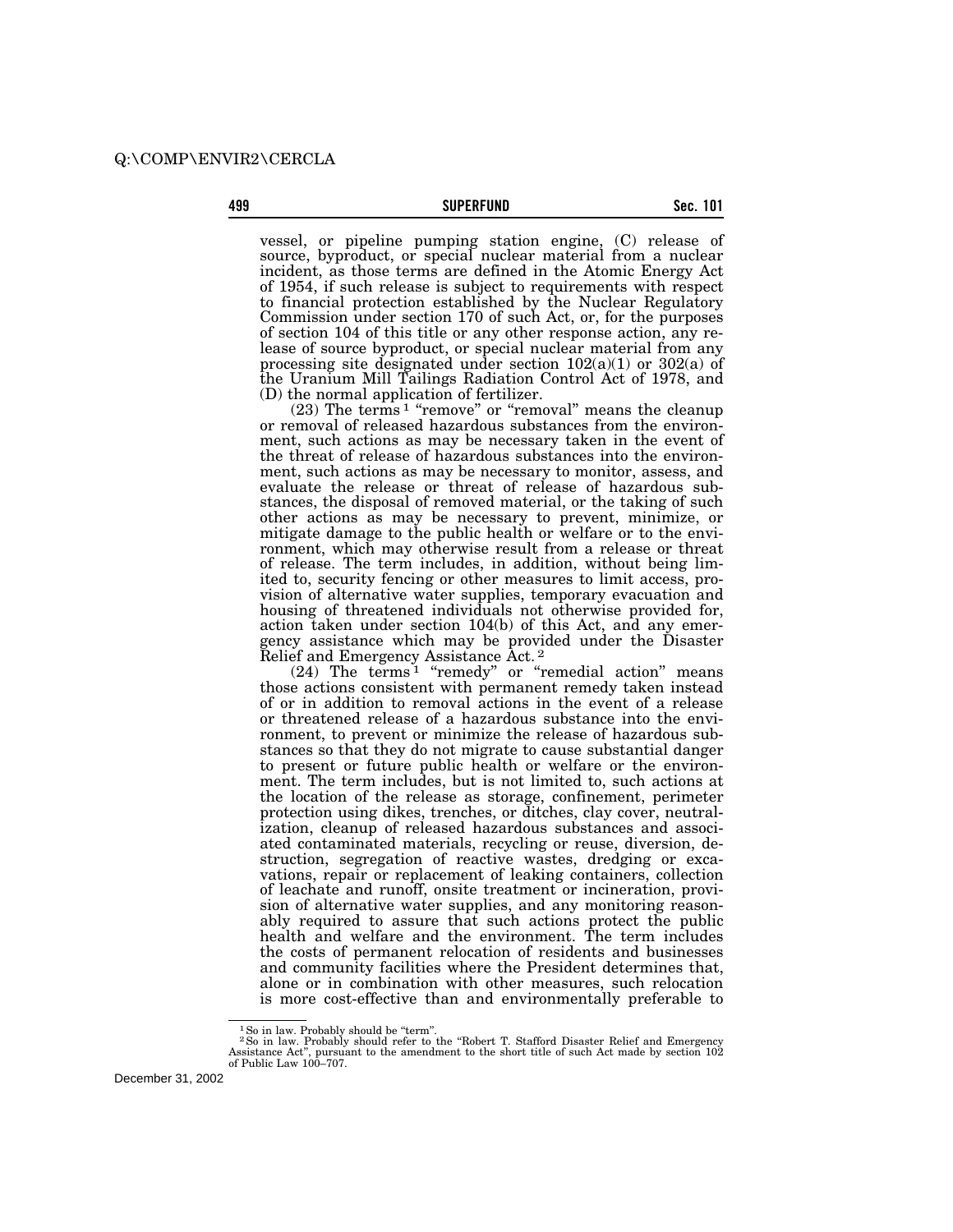the transportation, storage, treatment, destruction, or secure disposition offsite of hazardous substances, or may otherwise be necessary to protect the public health or welfare; the term includes offsite transport and offsite storage, treatment, destruction, or secure disposition of hazardous substances and associated contaminated materials.

(25) The terms <sup>1</sup> "respond" or "response" means remove, removal, remedy, and remedial action;,<sup>2</sup> all such terms (including the terms "removal" and "remedial action") include enforcement activities related thereto.

 $(26)$  The terms<sup>1</sup> "transport" or "transportation" means the movement of a hazardous substance by any mode, including a hazardous liquid pipeline facility (as defined in section 60101(a) of title 49, United States Code), and in the case of a hazardous substance which has been accepted for transportation by a common or contract carrier, the term ''transport'' or ''transportation'' shall include any stoppage in transit which is temporary, incidental to the transportation movement, and at the ordinary operating convenience of a common or contract carrier, and any such stoppage shall be considered as a continuity of movement and not as the storage of a hazardous substance.

(27) The terms ''United States'' and ''State'' include the several States of the United States, the District of Columbia, the Commonwealth of Puerto Rico, Guam, American Samoa, the United States Virgin Islands, the Commonwealth of the Northern Marianas, and any other territory or possession over which the United States has jurisdiction.

(28) The term ''vessel'' means every description of watercraft or other artificial contrivance used, or capable of being used, as a means of transportation on water.

(29) The terms ''disposal'', ''hazardous waste'', and ''treatment'' shall have the meaning provided in section 1004 of the Solid Waste Disposal Act.

(30) The terms ''territorial sea'' and ''contiguous zone'' shall have the meaning provided in section 502 of the Federal Water Pollution Control Act.

(31) The term "national contingency plan" means the national contingency plan published under section 311(c) of the Federal Water Pollution Control Act or revised pursuant to section 105 of this Act.

 $(32)$  The terms <sup>1</sup> "liable" or "liability" under this title shall be construed to be the standard of liability which obtains under section 311 of the Federal Water Pollution Control Act.

(33) The term ''pollutant or contaminant'' shall include, but not be limited to, any element, substance, compound, or mixture, including disease-causing agents, which after release into the environment and upon exposure, ingestion, inhalation, or assimilation into any organism, either directly from the environment or indirectly by ingestion through food chains, will or may reasonably be anticipated to cause death, disease, behav-

<sup>&</sup>lt;sup>1</sup>So in law. Probably should be "term".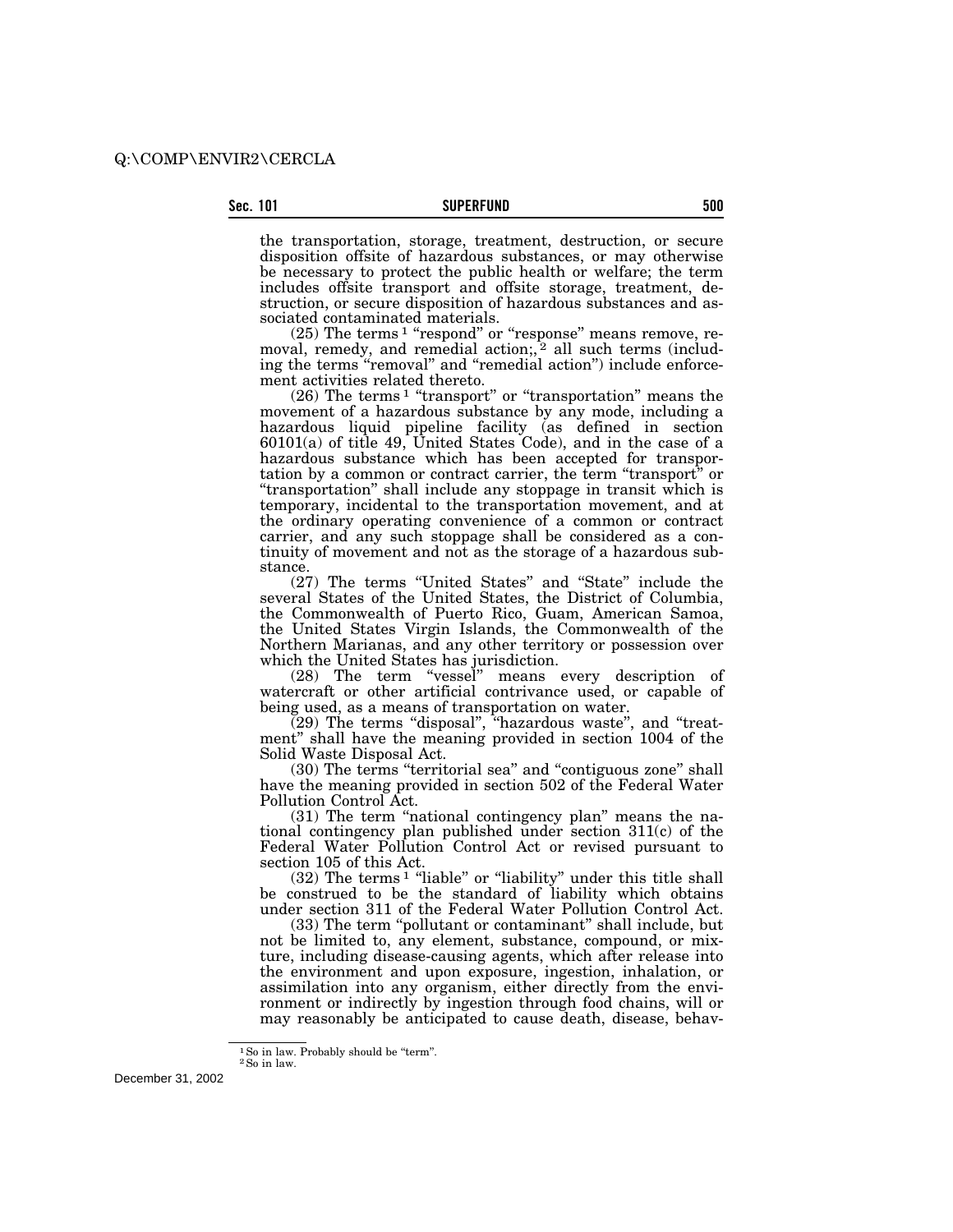ioral abnormalities, cancer, genetic mutation, physiological malfunctions (including malfunctions in reproduction) or physical deformations, in such organisms or their offspring; except that the term "pollutant or contaminant" shall not include petroleum, including crude oil or any fraction thereof which is not otherwise specifically listed or designated as a hazardous substance under subparagraphs (A) through (F) of paragraph (14) and shall not include natural gas, liquefied natural gas, or synthetic gas of pipeline quality (or mixtures of natural gas and such synthetic gas).

(34) The term ''alternative water supplies'' includes, but is not limited to, drinking water and household water supplies.

 $(35)(A)$  The term "contractual relationship", for the purpose of section 107(b)(3) includes, but is not limited to, land contracts, deeds, easements, leases, or other instruments transferring title or possession, unless the real property on which the facility concerned is located was acquired by the defendant after the disposal or placement of the hazardous substance on, in, or at the facility, and one or more of the circumstances described in clause (i), (ii), or (iii) is also established by the defendant by a preponderance of the evidence:

(i) At the time the defendant acquired the facility the defendant did not know and had no reason to know that any hazardous substance which is the subject of the release or threatened release was disposed of on, in, or at the facility.

(ii) The defendant is a government entity which acquired the facility by escheat, or through any other involuntary transfer or acquisition, or through the exercise of eminent domain authority by purchase or condemnation.

(iii) The defendant acquired the facility by inheritance or bequest.

In addition to establishing the foregoing, the defendant must establish that the defendant has satisfied the requirements of section  $107(b)(3)$  (a) and (b), provides full cooperation, assistance, and facility access to the persons that are authorized to conduct response actions at the facility (including the cooperation and access necessary for the installation, integrity, operation, and maintenance of any complete or partial response action at the facility), is in compliance with any land use restrictions established or relied on in connection with the response action at a facility, and does not impede the effectiveness or integrity of any institutional control employed at the facility in connection with a response action.

(B) REASON TO KNOW.—

(i) ALL APPROPRIATE INQUIRIES.—To establish that the defendant had no reason to know of the matter described in subparagraph  $(A)(i)$ , the defendant must demonstrate to a court that-

(I) on or before the date on which the defendant acquired the facility, the defendant carried out all appropriate inquiries, as provided in clauses (ii) and (iv), into the previous ownership and uses of the facility in accordance with generally accept-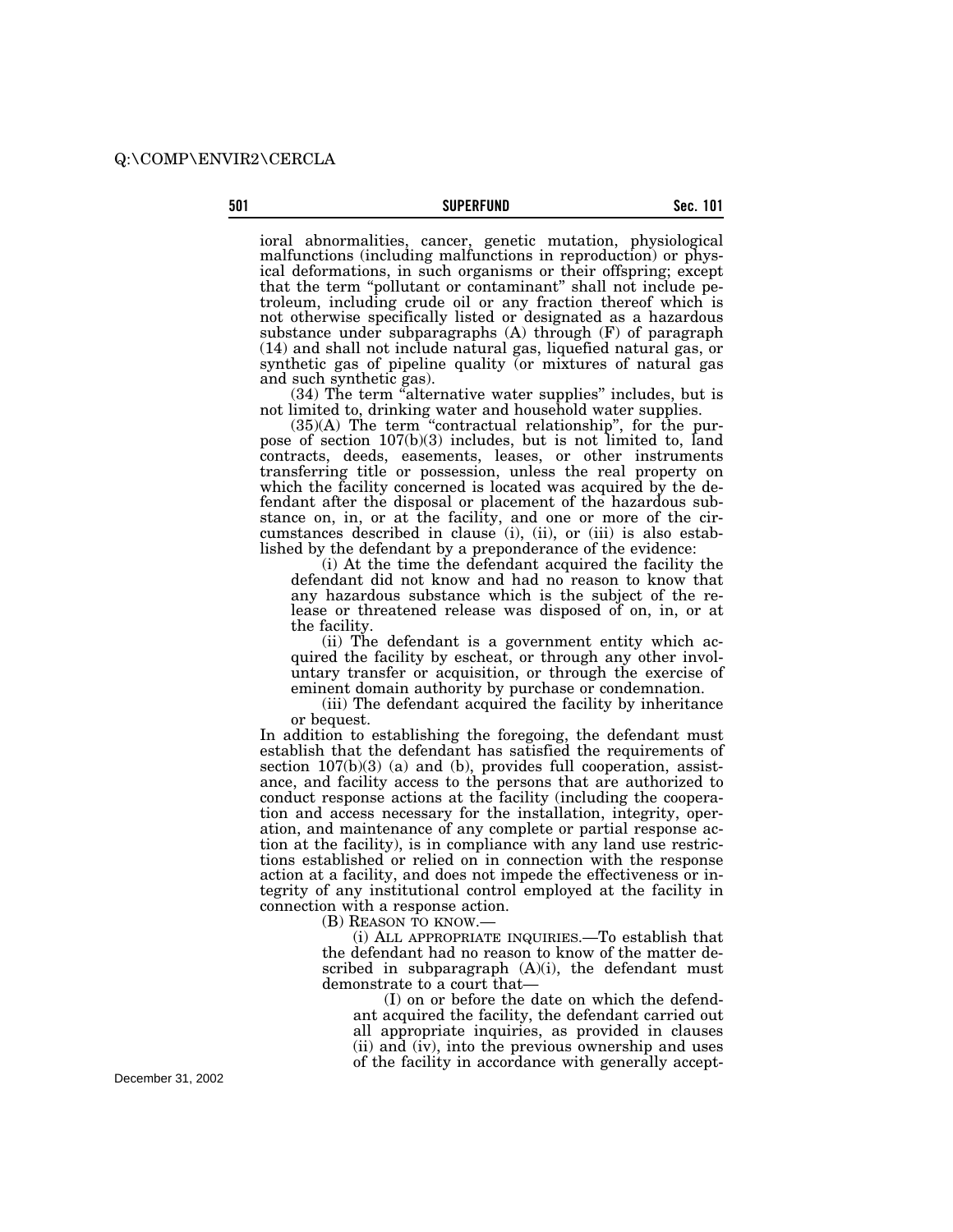ed good commercial and customary standards and practices; and

(II) the defendant took reasonable steps to— (aa) stop any continuing release;

(bb) prevent any threatened future release; and

(cc) prevent or limit any human, environmental, or natural resource exposure to any previously released hazardous substance.

(ii) STANDARDS AND PRACTICES.—Not later than 2 years after the date of the enactment of the Brownfields Revitalization and Environmental Restoration Act of 2001, the Administrator shall by regulation establish standards and practices for the purpose of satisfying the requirement to carry out all appropriate inquiries under clause (i).

(iii) CRITERIA.—In promulgating regulations that establish the standards and practices referred to in clause (ii), the Administrator shall include each of the following:

(I) The results of an inquiry by an environmental professional.

(II) Interviews with past and present owners, operators, and occupants of the facility for the purpose of gathering information regarding the potential for contamination at the facility.

(III) Reviews of historical sources, such as chain of title documents, aerial photographs, building department records, and land use records, to determine previous uses and occupancies of the real property since the property was first developed.

(IV) Searches for recorded environmental cleanup liens against the facility that are filed under Federal, State, or local law.

(V) Reviews of Federal, State, and local government records, waste disposal records, underground storage tank records, and hazardous waste handling, generation, treatment, disposal, and spill records, concerning contamination at or near the facility.

(VI) Visual inspections of the facility and of adjoining properties.

(VII) Specialized knowledge or experience on the part of the defendant.

(VIII) The relationship of the purchase price to the value of the property, if the property was not contaminated.

(IX) Commonly known or reasonably ascertainable information about the property.

(X) The degree of obviousness of the presence or likely presence of contamination at the property, and the ability to detect the contamination by appropriate investigation.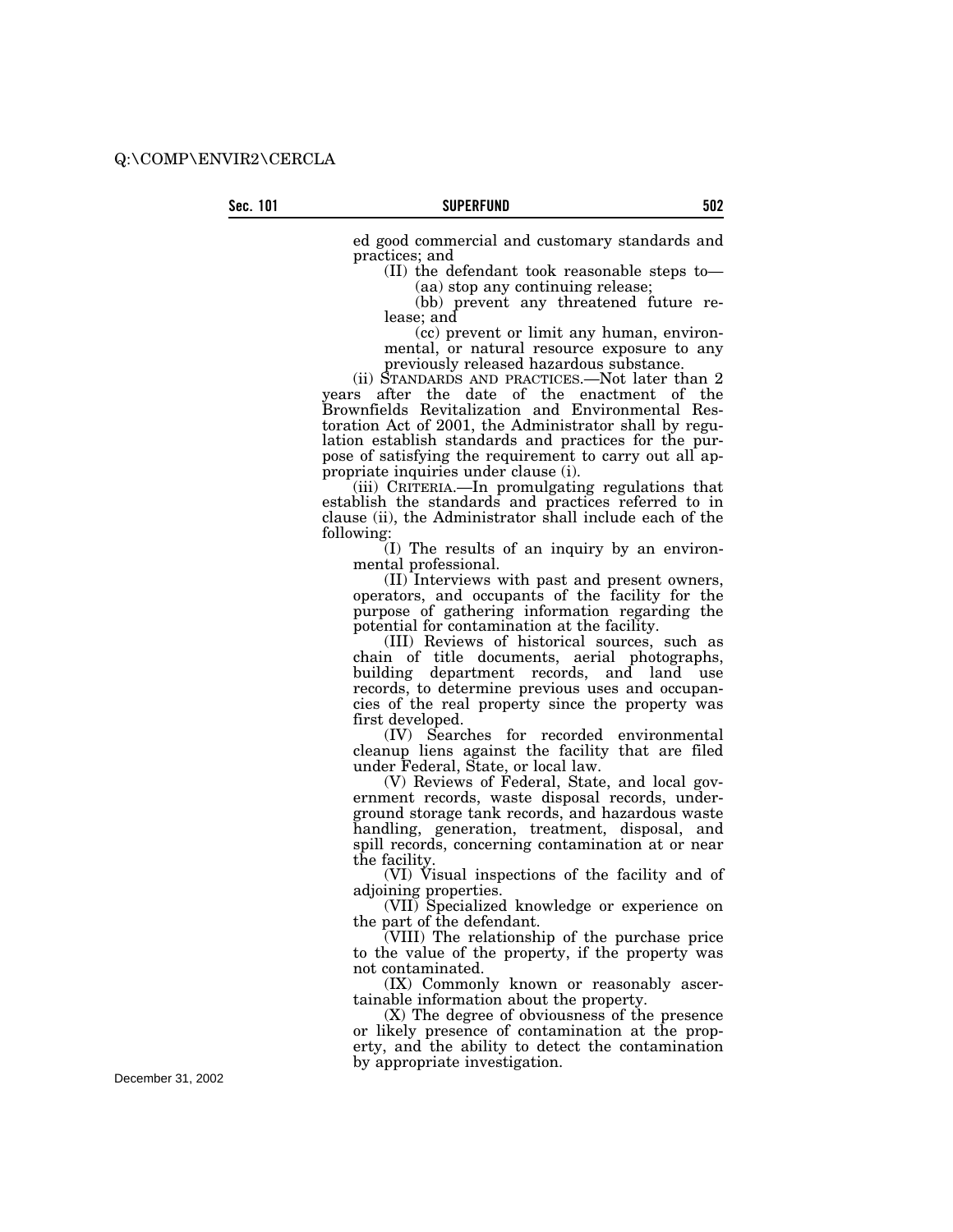(iv) INTERIM STANDARDS AND PRACTICES.— (I) PROPERTY PURCHASED BEFORE MAY 31, 1997.—With respect to property purchased before May 31, 1997, in making a determination with respect to a defendant described in clause (i), a court shall take into account—

(aa) any specialized knowledge or experience on the part of the defendant;

(bb) the relationship of the purchase price to the value of the property, if the property was not contaminated;

(cc) commonly known or reasonably ascertainable information about the property;

(dd) the obviousness of the presence or likely presence of contamination at the property; and

(ee) the ability of the defendant to detect the contamination by appropriate inspection.

(II) PROPERTY PURCHASED ON OR AFTER MAY 31, 1997.—With respect to property purchased on or after May 31, 1997, and until the Administrator promulgates the regulations described in clause (ii), the procedures of the American Society for Testing and Materials, including the document known as ''Standard E1527–97'', entitled ''Standard Practice for Environmental Site Assessment: Phase 1 Environmental Site Assessment Process'', shall satisfy the requirements in clause (i).

(v) SITE INSPECTION AND TITLE SEARCH.—In the case of property for residential use or other similar use purchased by a nongovernmental or noncommercial entity, a facility inspection and title search that reveal no basis for further investigation shall be considered to satisfy the requirements of this subparagraph.

(C) Nothing in this paragraph or in section 107(b)(3) shall diminish the liability of any previous owner or operator of such facility who would otherwise be liable under this Act. Notwithstanding this paragraph, if the defendant obtained actual knowledge of the release or threatened release of a hazardous substance at such facility when the defendant owned the real property and then subsequently transferred ownership of the property to another person without disclosing such knowledge, such defendant shall be treated as liable under section  $107(a)(1)$  and no defense under section  $107(b)(3)$  shall be available to such defendant.

(D) Nothing in this paragraph shall affect the liability under this Act of a defendant who, by any act or omission, caused or contributed to the release or threatened release of a hazardous substance which is the subject of the action relating to the facility.

(36) The term ''Indian tribe'' means any Indian tribe, band, nation, or other organized group or community, including any Alaska Native village but not including any Alaska Native re-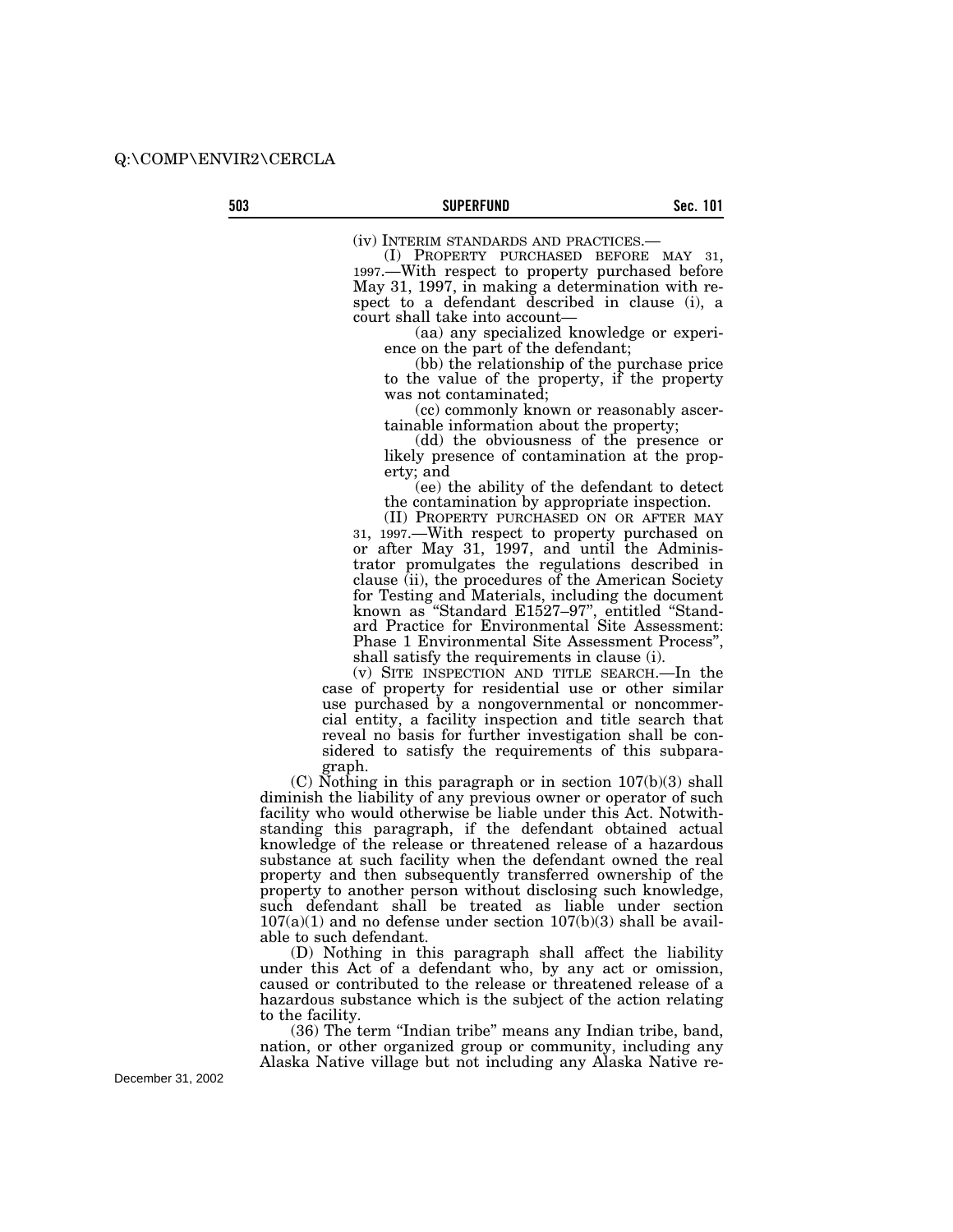gional or village corporation, which is recognized as eligible for the special programs and services provided by the United States to Indians because of their status as Indians.

(37)(A) The term ''service station dealer'' means any person—

(i) who owns or operates a motor vehicle service station, filling station, garage, or similar retail establishment engaged in the business of selling, repairing, or servicing motor vehicles, where a significant percentage of the gross revenue of the establishment is derived from the fueling, repairing, or servicing of motor vehicles, and

(ii) who accepts for collection, accumulation, and delivery to an oil recycling facility, recycled oil that (I) has been removed from the engine of a light duty motor vehicle or household appliances by the owner of such vehicle or appliances, and (II) is presented, by such owner, to such person for collection, accumulation, and delivery to an oil recycling facility.

 $(B)$  For purposes of section 114 $(c)$ , the term "service station" dealer'' shall, notwithstanding the provisions of subparagraph (A), include any government agency that establishes a facility solely for the purpose of accepting recycled oil that satisfies the criteria set forth in subclauses (I) and (II) of subparagraph (A)(ii), and, with respect to recycled oil that satisfies the criteria set forth in subclauses (I) and (II), owners or operators of refuse collection services who are compelled by State law to collect, accumulate, and deliver such oil to an oil recycling facility.

(C) The President shall promulgate regulations regarding the determination of what constitutes a significant percentage of the gross revenues of an establishment for purposes of this paragraph.

 $(38)$  The term "incineration vessel" means any vessel which carries hazardous substances for the purpose of incineration of such substances, so long as such substances or residues of such substances are on board.

(39) BROWNFIELD SITE.—

(A) IN GENERAL.—The term ''brownfield site'' means real property, the expansion, redevelopment, or reuse of which may be complicated by the presence or potential presence of a hazardous substance, pollutant, or contaminant.

(B) EXCLUSIONS.—The term ''brownfield site'' does not include—

(i) a facility that is the subject of a planned or ongoing removal action under this title;

(ii) a facility that is listed on the National Priorities List or is proposed for listing;

(iii) a facility that is the subject of a unilateral administrative order, a court order, an administrative order on consent or judicial consent decree that has been issued to or entered into by the parties under this Act;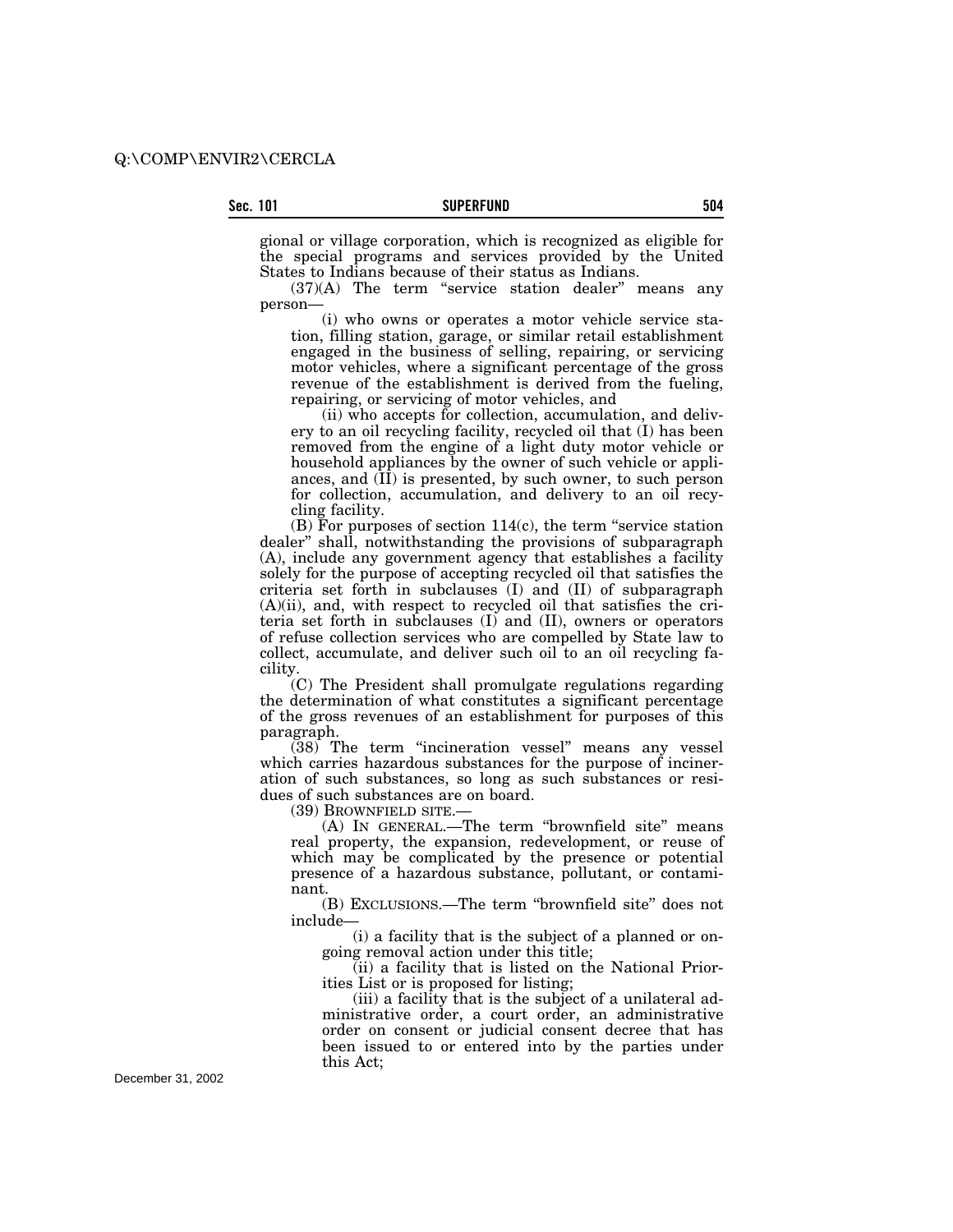### **505 Sec. 101 SUPERFUND**

(iv) a facility that is the subject of a unilateral administrative order, a court order, an administrative order on consent or judicial consent decree that has been issued to or entered into by the parties, or a facility to which a permit has been issued by the United States or an authorized State under the Solid Waste Disposal Act (42 U.S.C. 6901 et seq.), the Federal Water Pollution Control Act (33 U.S.C. 1321), the Toxic Substances Control Act (15 U.S.C. 2601 et seq.), or the Safe Drinking Water Act (42 U.S.C. 300f et seq.);

(v) a facility that—

(I) is subject to corrective action under section 3004(u) or 3008(h) of the Solid Waste Disposal Act (42 U.S.C. 6924(u), 6928(h)); and

(II) to which a corrective action permit or order has been issued or modified to require the implementation of corrective measures;

(vi) a land disposal unit with respect to which—

(I) a closure notification under subtitle C of the Solid Waste Disposal Act (42 U.S.C. 6921 et seq.) has been submitted; and

(II) closure requirements have been specified in a closure plan or permit;

(vii) a facility that is subject to the jurisdiction, custody, or control of a department, agency, or instrumentality of the United States, except for land held in trust by the United States for an Indian tribe;

(viii) a portion of a facility—

(I) at which there has been a release of polychlorinated biphenyls; and

(II) that is subject to remediation under the Toxic Substances Control Act (15 U.S.C. 2601 et seq.); or

 $(ix)$  a portion of a facility, for which portion, assistance for response activity has been obtained under subtitle I of the Solid Waste Disposal Act (42 U.S.C. 6991 et seq.) from the Leaking Underground Storage Tank Trust Fund established under section 9508 of the Internal Revenue Code of 1986.

(C) SITE-BY-SITE DETERMINATIONS.—Notwithstanding subparagraph (B) and on a site-by-site basis, the President may authorize financial assistance under section 104(k) to an eligible entity at a site included in clause  $(i)$ ,  $(iv)$ ,  $(v)$ , (vi), (viii), or (ix) of subparagraph (B) if the President finds that financial assistance will protect human health and the environment, and either promote economic development or enable the creation of, preservation of, or addition to parks, greenways, undeveloped property, other recreational property, or other property used for nonprofit purposes.

(D) ADDITIONAL AREAS.—For the purposes of section 104(k), the term ''brownfield site'' includes a site that—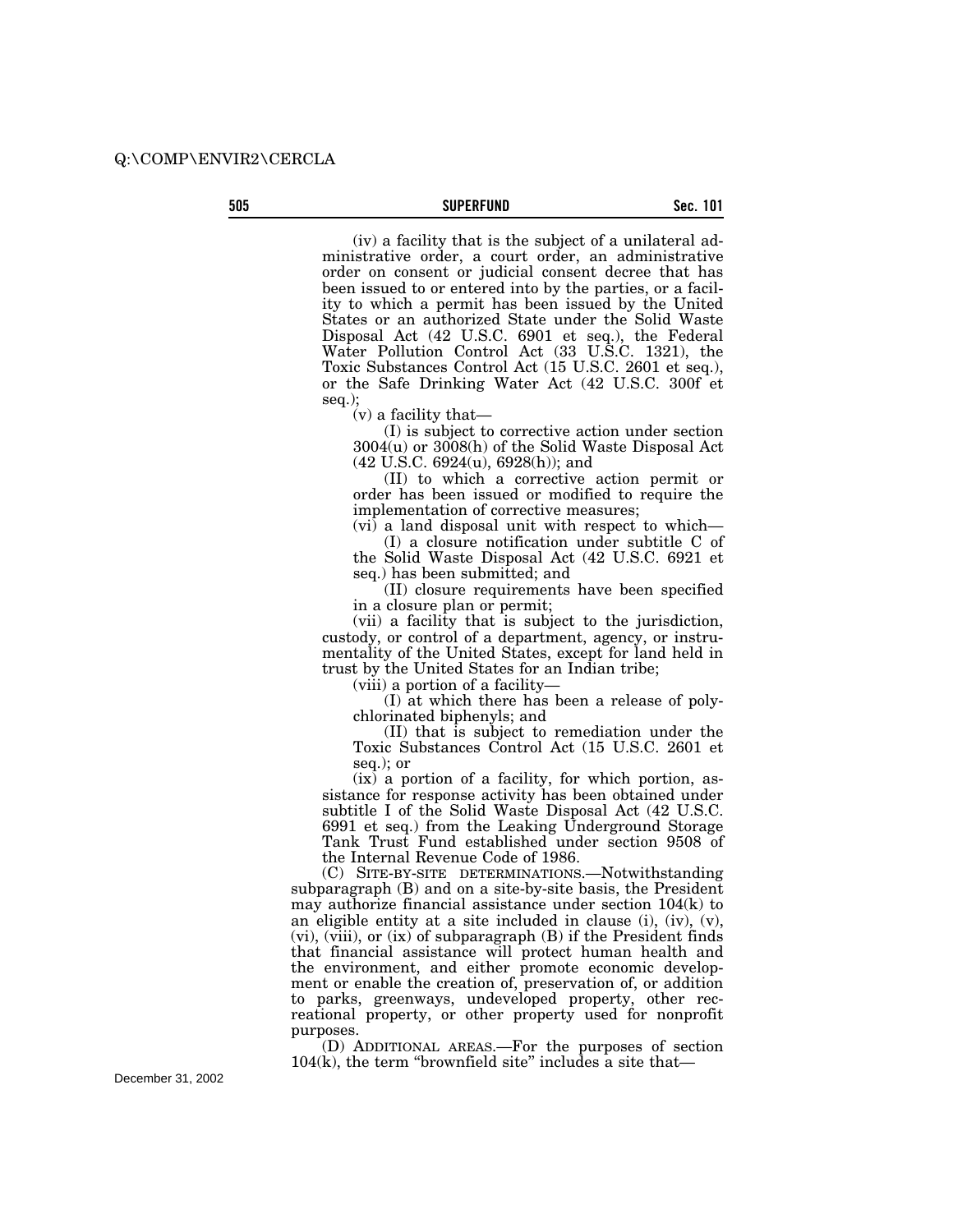(i) meets the definition of ''brownfield site'' under subparagraphs (A) through (C); and

 $(ii)(I)$  is contaminated by a controlled substance (as defined in section 102 of the Controlled Substances Act (21 U.S.C. 802));

(II)(aa) is contaminated by petroleum or a petroleum product excluded from the definition of ''hazardous substance'' under section 101; and

(bb) is a site determined by the Administrator or the State, as appropriate, to be—

(AA) of relatively low risk, as compared with other petroleum-only sites in the State; and

(BB) a site for which there is no viable responsible party and which will be assessed, investigated, or cleaned up by a person that is not potentially liable for cleaning up the site; and

(cc) is not subject to any order issued under section 9003(h) of the Solid Waste Disposal Act (42 U.S.C. 6991b(h)); or

(III) is mine-scarred land.

(40) BONA FIDE PROSPECTIVE PURCHASER.—The term ''bona fide prospective purchaser'' means a person (or a tenant of a person) that acquires ownership of a facility after the date of the enactment of this paragraph and that establishes each of the following by a preponderance of the evidence:

(A) DISPOSAL PRIOR TO ACQUISITION.—All disposal of hazardous substances at the facility occurred before the person acquired the facility.

(B) INQUIRIES.—

(i) IN GENERAL.—The person made all appropriate inquiries into the previous ownership and uses of the facility in accordance with generally accepted good commercial and customary standards and practices in accordance with clauses (ii) and (iii).

(ii) STANDARDS AND PRACTICES.—The standards and practices referred to in clauses (ii) and (iv) of paragraph (35)(B) shall be considered to satisfy the requirements of this subparagraph.

(iii) RESIDENTIAL USE.—In the case of property in residential or other similar use at the time of purchase by a nongovernmental or noncommercial entity, a facility inspection and title search that reveal no basis for further investigation shall be considered to satisfy the requirements of this subparagraph.

(C) NOTICES.—The person provides all legally required notices with respect to the discovery or release of any hazardous substances at the facility.

(D) CARE.—The person exercises appropriate care with respect to hazardous substances found at the facility by taking reasonable steps to—

(i) stop any continuing release;

(ii) prevent any threatened future release; and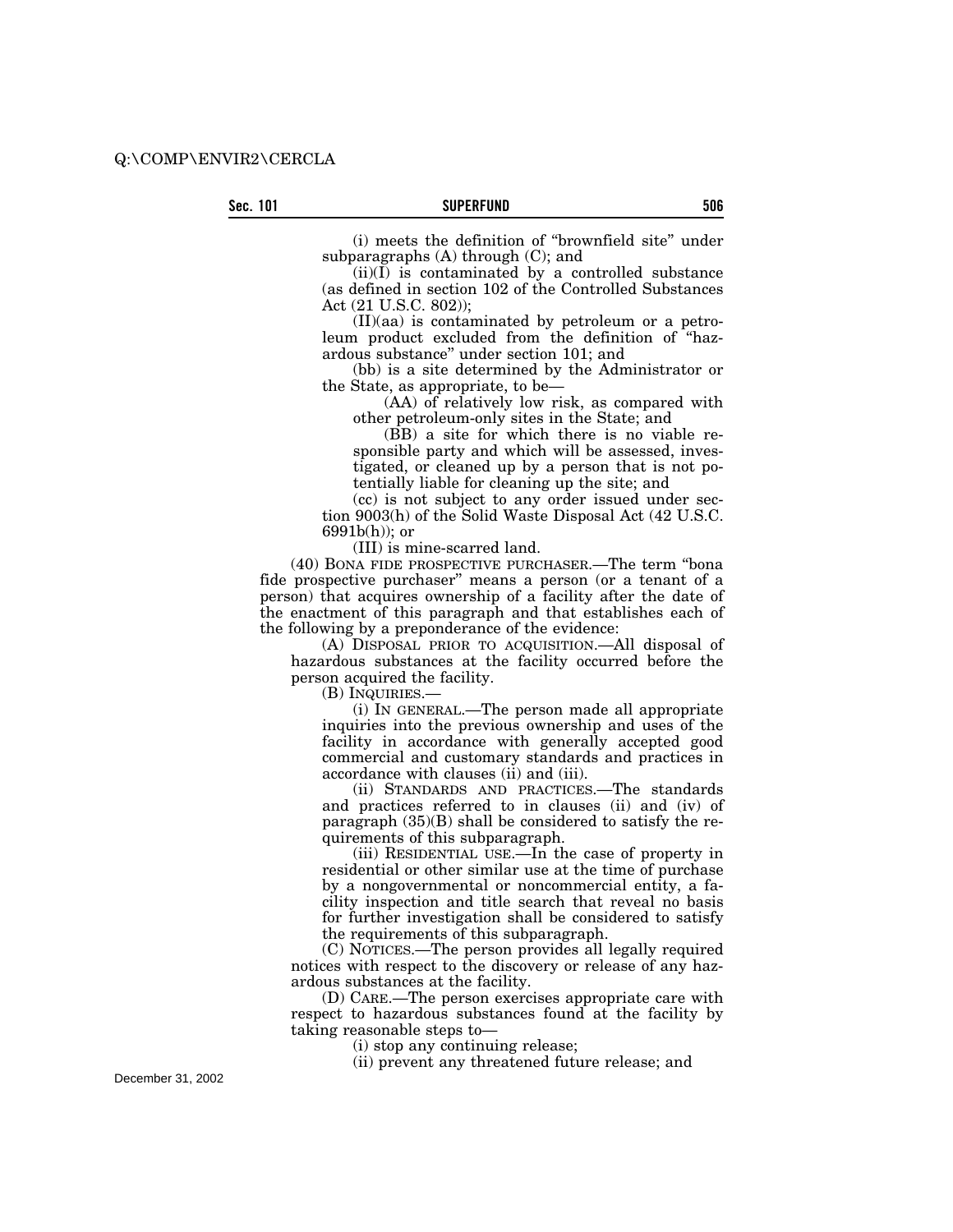(iii) prevent or limit human, environmental, or natural resource exposure to any previously released hazardous substance.

(E) COOPERATION, ASSISTANCE, AND ACCESS.—The person provides full cooperation, assistance, and access to persons that are authorized to conduct response actions or natural resource restoration at a vessel or facility (including the cooperation and access necessary for the installation, integrity, operation, and maintenance of any complete or partial response actions or natural resource restoration at the vessel or facility).

(F) INSTITUTIONAL CONTROL.—The person—

(i) is in compliance with any land use restrictions established or relied on in connection with the response action at a vessel or facility; and

(ii) does not impede the effectiveness or integrity of any institutional control employed at the vessel or facility in connection with a response action.

(G) REQUESTS; SUBPOENAS.—The person complies with any request for information or administrative subpoena issued by the President under this Act.

(H) NO AFFILIATION.—The person is not—

(i) potentially liable, or affiliated with any other person that is potentially liable, for response costs at a facility through—

(I) any direct or indirect familial relationship; or

(II) any contractual, corporate, or financial relationship (other than a contractual, corporate, or financial relationship that is created by the instruments by which title to the facility is conveyed or financed or by a contract for the sale of goods or services); or

(ii) the result of a reorganization of a business entity that was potentially liable.

(41) ELIGIBLE RESPONSE SITE.—

(A) IN GENERAL.—The term ''eligible response site'' means a site that meets the definition of a brownfield site in subparagraphs (A) and (B) of paragraph (39), as modified by subparagraphs (B) and (C) of this paragraph.

(B) INCLUSIONS.—The term ''eligible response site'' includes—

(i) notwithstanding paragraph  $(39)(B)(ix)$ , a portion of a facility, for which portion assistance for response activity has been obtained under subtitle I of the Solid Waste Disposal Act (42 U.S.C. 6991 et seq.) from the Leaking Underground Storage Tank Trust Fund established under section 9508 of the Internal Revenue Code of 1986; or

(ii) a site for which, notwithstanding the exclusions provided in subparagraph (C) or paragraph (39)(B), the President determines, on a site-by-site basis and after consultation with the State, that limitations on enforcement under section 128 at sites spec-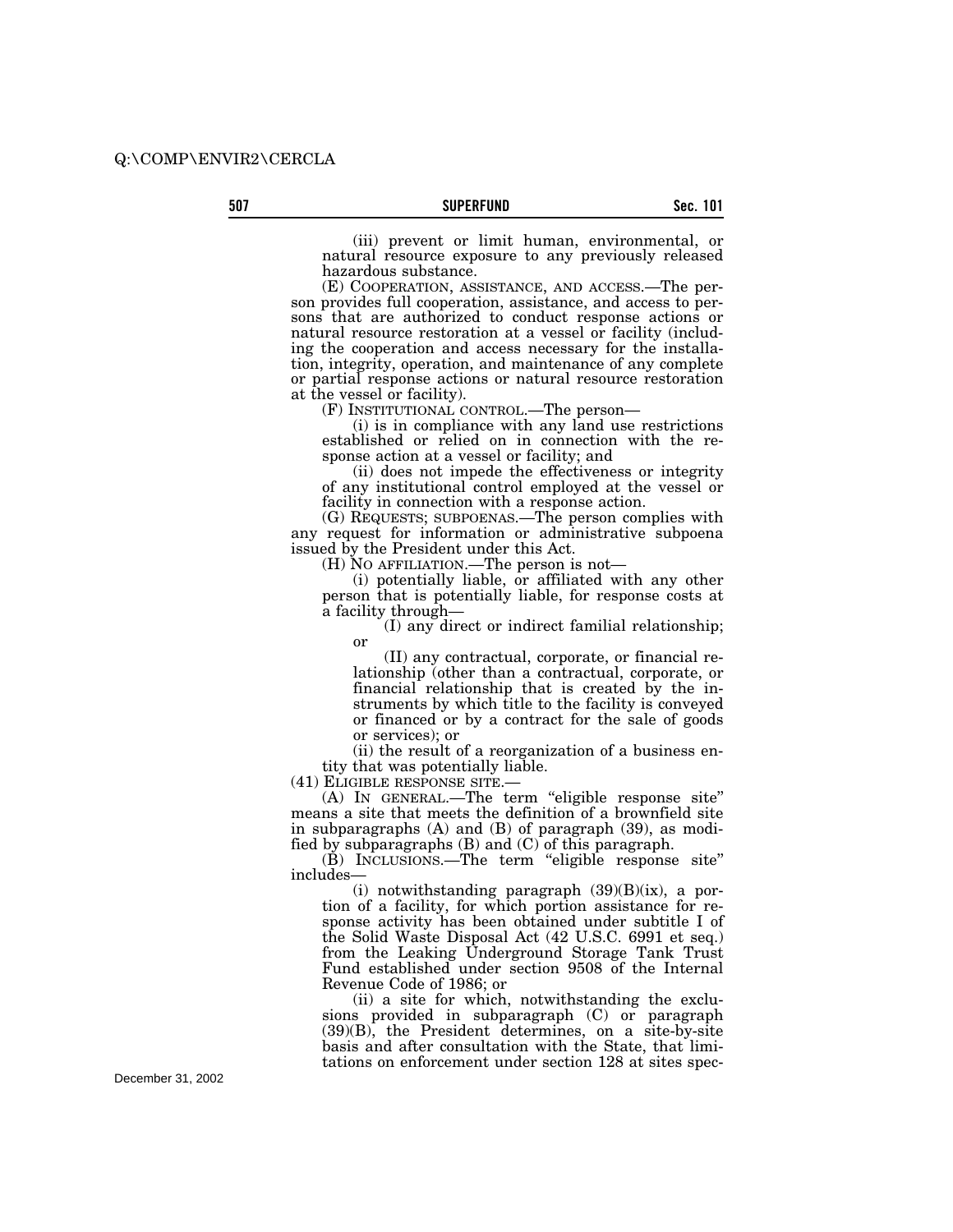ified in clause (iv), (v), (vi) or (viii) of paragraph (39)(B) would be appropriate and will—

(I) protect human health and the environment; and

(II) promote economic development or facilitate the creation of, preservation of, or addition to a park, a greenway, undeveloped property, recreational property, or other property used for nonprofit purposes.

(C) EXCLUSIONS.—The term ''eligible response site'' does not include—

(i) a facility for which the President—

(I) conducts or has conducted a preliminary assessment or site inspection; and

(II) after consultation with the State, determines or has determined that the site obtains a preliminary score sufficient for possible listing on the National Priorities List, or that the site otherwise qualifies for listing on the National Priorities List; unless the President has made a determination that no further Federal action will be taken; or

(ii) facilities that the President determines warrant particular consideration as identified by regulation, such as sites posing a threat to a sole-source drinking water aquifer or a sensitive ecosystem.

[42 U.S.C. 9601]

## REPORTABLE QUANTITIES AND ADDITIONAL DESIGNATIONS

SEC. 102. (a) The Administrator shall promulgate and revise as may be appropriate, regulations designating as hazardous substances, in addition to those referred to in section 101(14) of this title, such elements, compounds, mixtures, solutions, and substances which, when released into the environment may present substantial danger to the public health or welfare or the environment, and shall promulgate regulations establishing that quantity of any hazardous substance the release of which shall be reported pursuant to section 103 of this title. The Administrator may determine that one single quantity shall be the reportable quantity for any hazardous substance, regardless of the medium into which the hazardous substance is released.

For all hazardous substances for which proposed regulations establishing reportable quantities were published in the Federal Register under this subsection on or before March 1, 1986, the Administrator shall promulgate under this subsection final regulations establishing reportable quantities not later than December 31, 1986. For all hazardous substances for which proposed regulations establishing reportable quantities were not published in the Federal Register under this subsection on or before March 1, 1986, the Administrator shall publish under this subsection proposed regulations establishing reportable quantities not later than December 31, 1986, and promulgate final regulations under this subsection establishing reportable quantities not later than April 30, 1988.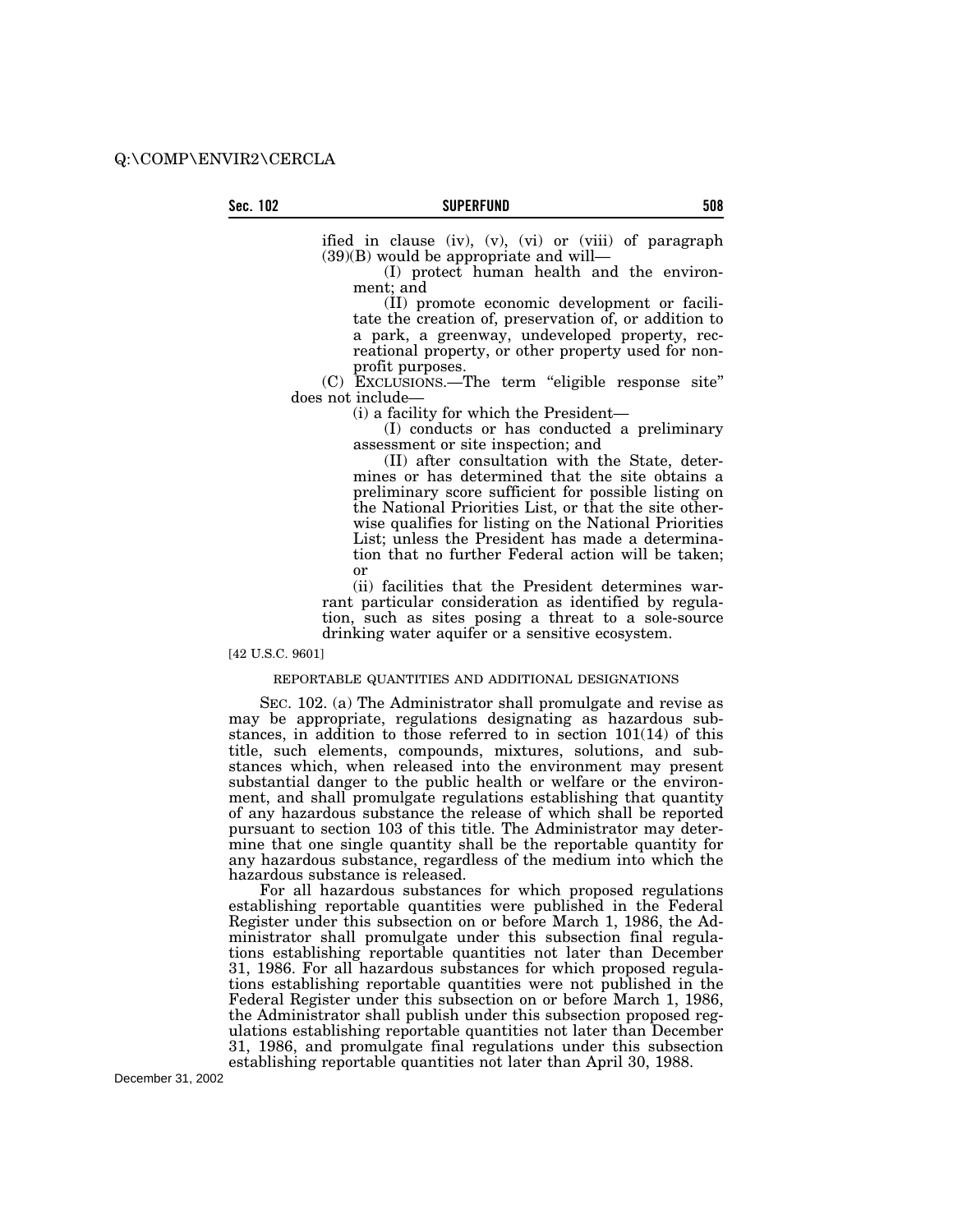## **509 Sec. 103 SUPERFUND**

(b) Unless and until superseded by regulations establishing a reportable quantity under subsection (a) of this section for any hazardous substance as defined in section 101(14) of this title, (1) a quantity of one pound, or (2) for those hazardous substances for which reportable quantities have been established pursuant to section 311(b)(4) of the Federal Water Pollution Control Act, such reportable quantity, shall be deemed that quantity, the release of which requires notification pursuant to section 103 (a) or (b) of this title.

[42 U.S.C. 9602]

### NOTICES, PENALTIES

SEC. 103. (a) Any person in charge of a vessel or an offshore or an onshore facility shall, as soon as he has knowledge of any release (other than a federally permitted release) of a hazardous substance from such vessel or facility in quantities equal to or greater than those determined pursuant to section 102 of this title, immediately notify the National Response Center established under the Clean Water Act of such release. The National Response Center shall convey the notification expeditiously to all appropriate Government agencies, including the Governor of any affected State.

(b) Any person—

(1) in charge of a vessel from which a hazardous substance is released, other than a federally permitted release, into or upon the navigable waters of the United States, adjoining shorelines, or into or upon the waters of the contiguous zone, or

(2) in charge of a vessel from which a hazardous substance is released, other than a federally permitted release, which may affect natural resources belonging to, appertaining to, or under the exclusive management authority of the United States (including resources under the Fishery Conservation and Management Act of 1976), and who is otherwise subject to the jurisdiction of the United States at the time of the release, or

(3) in charge of a facility from which a hazardous substance is released, other than a federally permitted release, in a quantity equal to or greater than that determined pursuant to section 102 of this title who fails to notify immediately the appropriate agency of the United States Government as soon as he has knowledge of such release or who submits in such a notification any information which he knows to be false or misleading shall, upon conviction, be fined in accordance with the applicable provisions of title 18 of the United States Code or imprisoned for not more than 3 years (or not more than 5 years in the case of a second or subsequent conviction), or both. Notification received pursuant to this subsection or information obtained by the exploitation of such notification shall not be used against any such person in any criminal case, except a prosecution for perjury or for giving a false statement.

 $(c)$  Within one hundred and eighty days after the enactment of this Act, any person who owns or operates or who at the time of disposal owned or operated, or who accepted hazardous substances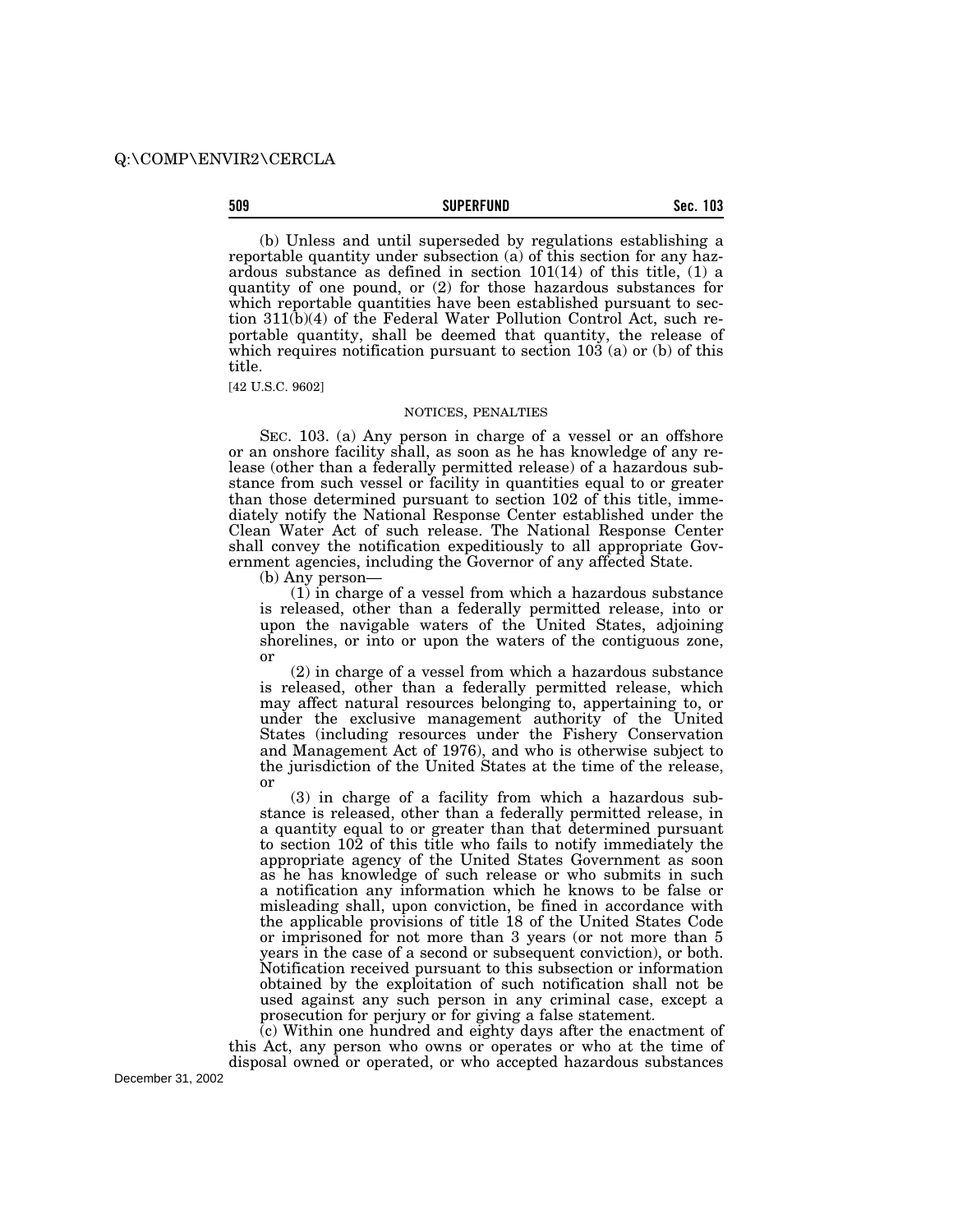## **Sec. 103 SUPERFUND 510**

for transport and selected, a facility at which hazardous substances (as defined in section  $101(14)(C)$  of this title) are or have been stored, treated, or disposed of shall, unless such facility has a permit issued under, or has been accorded interim status under, subtitle C of the Solid Waste Disposal Act, notify the Administrator of the Environmental Protection Agency of the existence of such facility, specifying the amount and type of any hazardous substance to be found there, and any known, suspected, or likely releases of such substances from such facility. The Administrator may prescribe in greater detail the manner and form of the notice and the information included. The Administrator shall notify the affected State agency, or any department designated by the Governor to receive such notice, of the existence of such facility. Any person who knowingly fails to notify the Administrator of the existence of any such facility shall, upon conviction, be fined not more than \$10,000, or imprisoned for not more than one year, or both. In addition, any such person who knowingly fails to provide the notice required by this subsection shall not be entitled to any limitation of liability or to any defenses to liability set out in section 107 of this Act: *Provided, however,* That notification under this subsection is not required for any facility which would be reportable hereunder solely as a result of any stoppage in transit which is temporary, incidental to the transportation movement, or at the ordinary operating convenience of a common or contract carrier, and such stoppage shall be considered as a continuity of movement and not as the storage of a hazardous substance. Notification received pursuant to this subsection or information obtained by the exploitation of such notification shall not be used against any such person in any criminal case, except a prosecution for perjury or for giving a false statement.

(d)(1) The Administrator of the Environmental Protection Agency is authorized to promulgate rules and regulations specifying, with respect to—

(A) the location, title, or condition of a facility, and

(B) the identity, characteristics, quantity, origin, or condition (including containerization and previous treatment) of any hazardous substances contained or deposited in a facility;

the records which shall be retained by any person required to provide the notification of a facility set out in subsection  $(c)$  of this section. Such specification shall be in accordance with the provisions of this subsection.

(2) Beginning with the date of enactment of this Act, for fifty years thereafter or for fifty years after the date of establishment of a record (whichever is later), or at any such earlier time as a waiver if obtained under paragraph (3) of this subsection, it shall be unlawful for any such person knowingly to destroy, mutilate, erase, dispose of, conceal, or otherwise render unavailable or unreadable or falsify any records identified in paragraph (1) of this subsection. Any person who violates this paragraph shall, upon conviction, be fined in accordance with the applicable provisions of title 18 of the United States Code or imprisoned for not more than 3 years (or not more than 5 years in the case of a second or subsequent conviction), or both.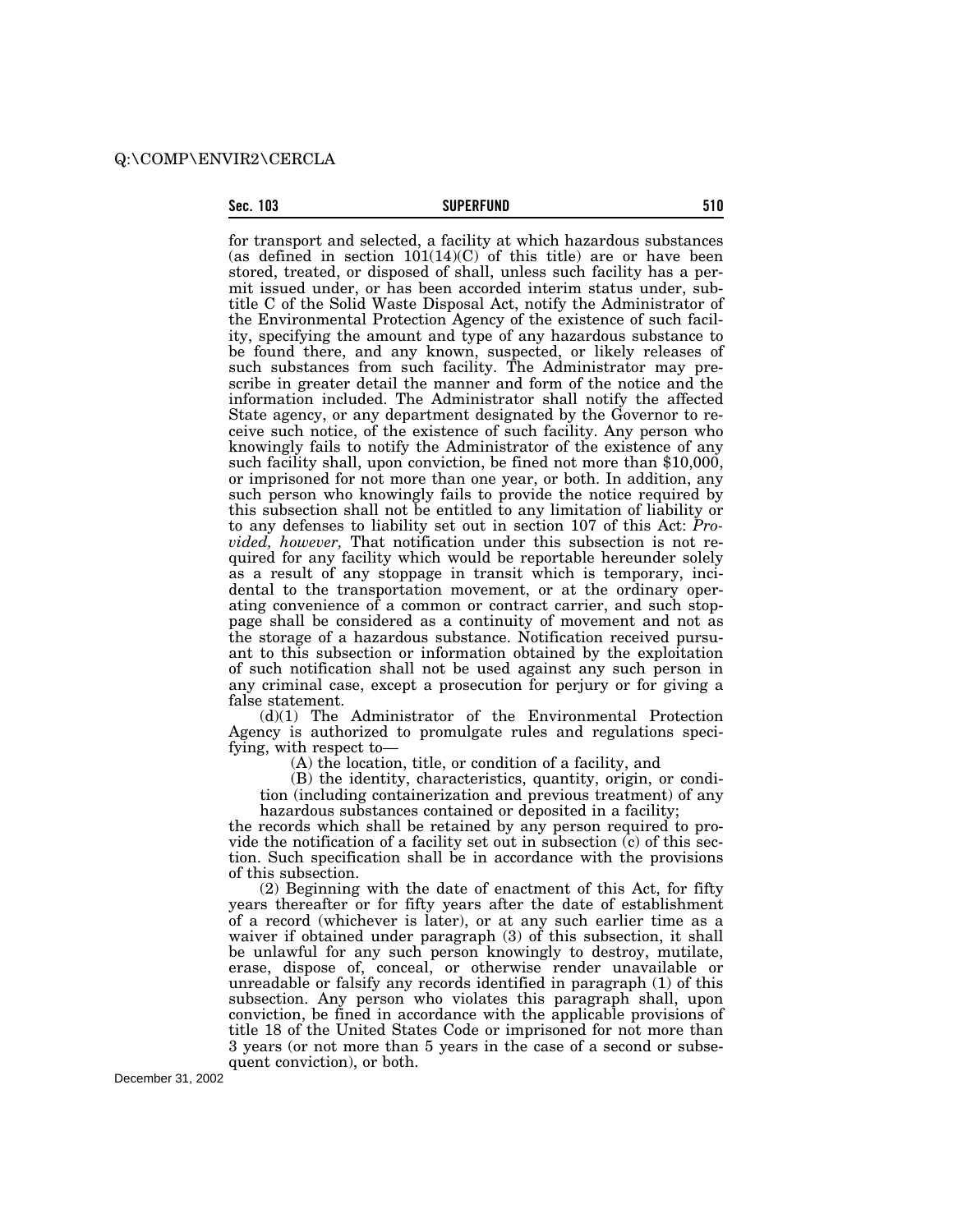## **511 Sec. 104 SUPERFUND**

(3) At any time prior to the date which occurs fifty years after the date of enactment of this Act, any person identified under paragraph (1) of this subsection may apply to the Administrator of the Environmental Protection Agency for a waiver of the provisions of the first sentence of paragraph (2) of this subsection. The Administrator is authorized to grant such waiver if, in his discretion, such waiver would not unreasonably interfere with the attainment of the purposes and provisions of this Act. The Administrator shall promulgate rules and regulations regarding such a waiver so as to inform parties of the proper application procedure and conditions for approval of such a waiver.

 $\overline{(4)}$  Notwithstanding the provisions of this subsection, the Administrator of the Environmental Protection Agency may in his discretion require any such person to retain any record identified pursuant to paragraph (1) of this subsection for such a time period in excess of the period specified in paragraph (2) of this subsection as the Administrator determines to be necessary to protect the public health or welfare.

(e) This section shall not apply to the application of a pesticide product registered under the Federal Insecticide, Fungicide, and Rodenticide Act or to the handling and storage of such a pesticide product by an agricultural producer.

(f) No notification shall be required under subsection (a) or (b) of this section for any release of a hazardous substance—

(1) which is required to be reported (or specifically exempted from a requirement for reporting) under subtitle C of the Solid Waste Disposal Act or regulations thereunder and which has been reported to the National Response Center, or

(2) which is a continuous release, stable in quantity and rate, and is—

(A) from a facility for which notification has been given under subsection (c) of this section, or

(B) a release of which notification has been given under subsections (a) and (b) of this section for a period sufficient to establish the continuity, quantity, and regularity of such release:

*Provided,* That notification in accordance with subsections (a) and (b) of this paragraph shall be given for releases subject to this paragraph annually, or at such time as there is any statistically significant increase in the quantity of any hazardous substance or constituent thereof released, above that previously reported or occurring.

[42 U.S.C. 9603]

#### RESPONSE AUTHORITIES

SEC. 104.  $(a)(1)$  Whenever  $(A)$  any hazardous substance is released or there is a substantial threat of such a release into the environment, or (B) there is a release or substantial threat of release into the environment of any pollutant or contaminant which may present an imminent and substantial danger to the public health or welfare, the President is authorized to act, consistent with the national contingency plan, to remove or arrange for the removal of, and provide for remedial action relating to such hazardous sub-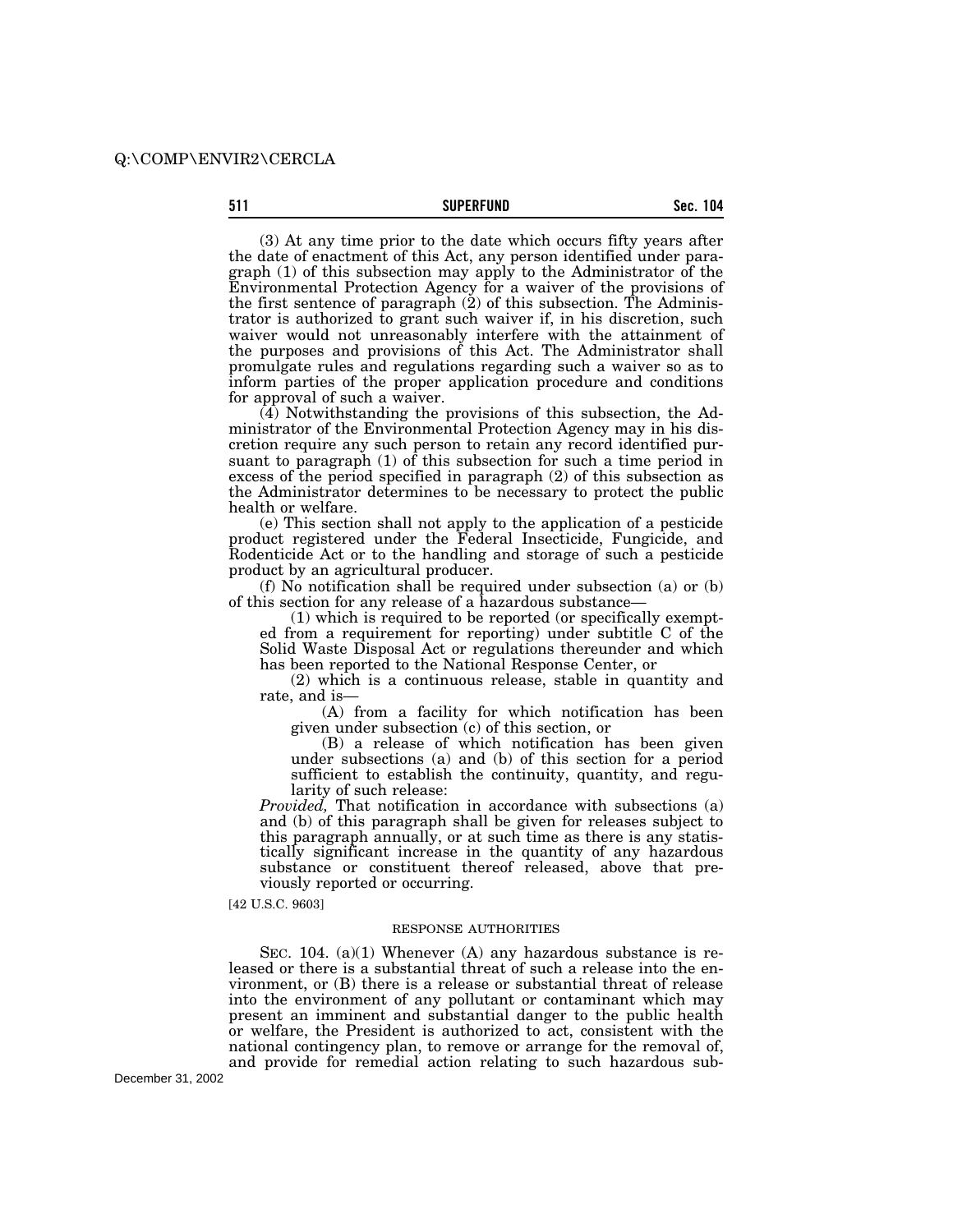## **Sec. 104 SUPERFUND 512**

stance, pollutant, or contaminant at any time (including its removal from any contaminated natural resource), or take any other response measure consistent with the national contingency plan which the President deems necessary to protect the public health or welfare or the environment. When the President determines that such action will be done properly and promptly by the owner or operator of the facility or vessel or by any other responsible party, the President may allow such person to carry out the action, conduct the remedial investigation, or conduct the feasibility study in accordance with section 122. No remedial investigation or feasibility study (RI/FS) shall be authorized except on a determination by the President that the party is qualified to conduct the RI/FS and only if the President contracts with or arranges for a qualified person to assist the President in overseeing and reviewing the conduct of such RI/FS and if the responsible party agrees to reimburse the Fund for any cost incurred by the President under, or in connection with, the oversight contract or arrangement. In no event shall a potentially responsible party be subject to a lesser standard of liability, receive preferential treatment, or in any other way, whether direct or indirect, benefit from any such arrangements as a response action contractor, or as a person hired or retained by such a response action contractor, with respect to the release or facility in question. The President shall give primary attention to those releases which the President deems may present a public health threat.

(2) REMOVAL ACTION.—Any removal action undertaken by the President under this subsection (or by any other person referred to in section 122) should, to the extent the President deems practicable, contribute to the efficient performance of any long term remedial action with respect to the release or threatened release concerned.

(3) LIMITATIONS ON RESPONSE.—The President shall not provide for a removal or remedial action under this section in response to a release or threat of release—

(A) of a naturally occurring substance in its unaltered form, or altered solely through naturally occurring processes or phenomena, from a location where it is naturally found;

(B) from products which are part of the structure of, and result in exposure within, residential buildings or business or community structures; or

(C) into public or private drinking water supplies due to deterioration of the system through ordinary use.

(4) EXCEPTION TO LIMITATIONS.—Notwithstanding paragraph (3) of this subsection, to the extent authorized by this section, the President may respond to any release or threat of release if in the President's discretion, it constitutes a public health or environmental emergency and no other person with the authority and capability to respond to the emergency will do so in a timely manner.

(b)(1) INFORMATION; STUDIES AND INVESTIGATIONS.—Whenever the President is authorized to act pursuant to subsection (a) of this section, or whenever the President has reason to believe that a release has occurred or is about to occur, or that illness, disease, or complaints thereof may be attributable to exposure to a hazardous substance, pollutant, or contaminant and that a release may have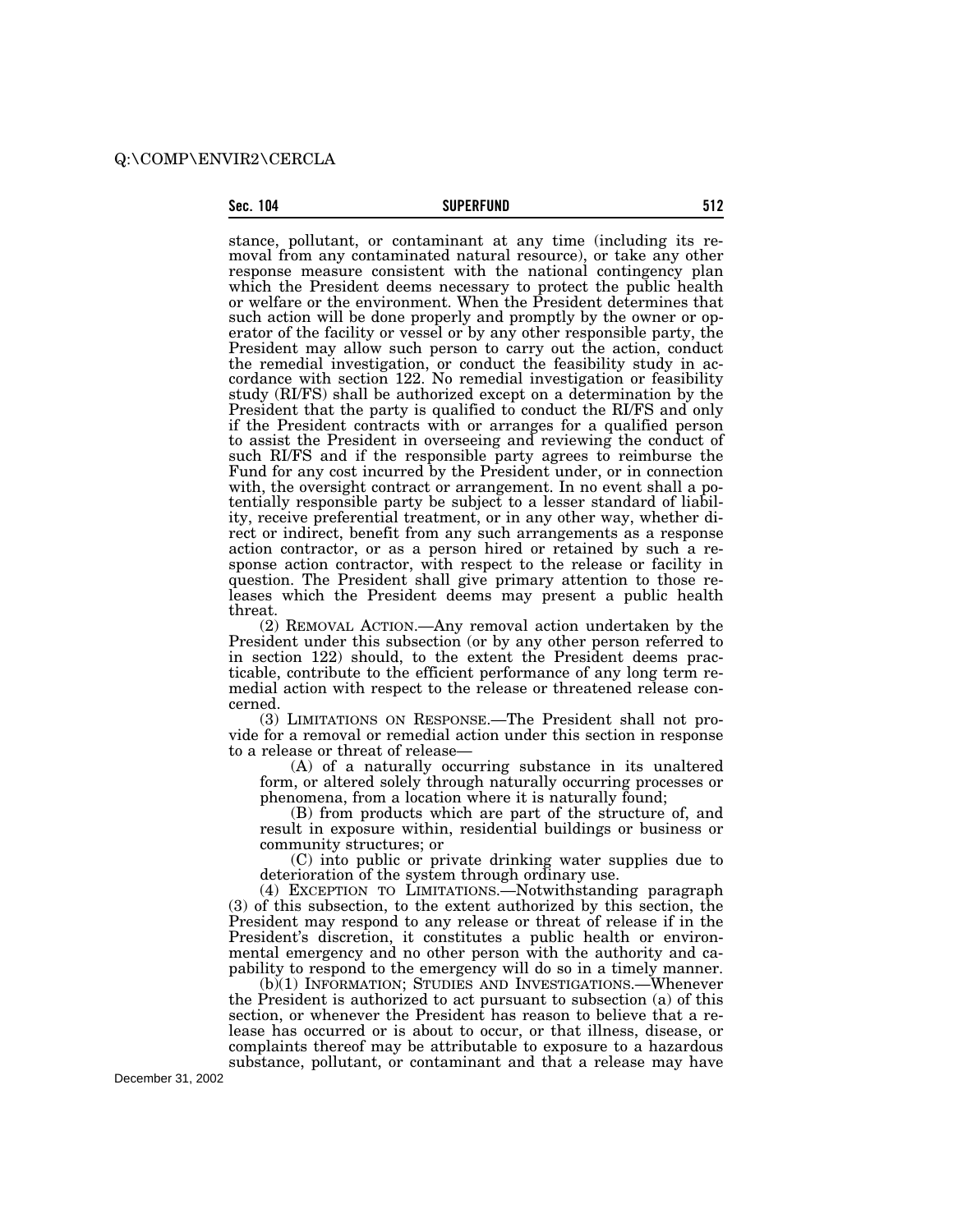occurred or be occurring, he may undertake such investigations, monitoring, surveys, testing, and other information gathering as he may deem necessary or appropriate to identify the existence and extent of the release or threat thereof, the source and nature of the hazardous substances, pollutants or contaminants involved, and the extent of danger to the public health or welfare or to the environment. In addition, the President may undertake such planning, legal, fiscal, economic, engineering, architectural, and other studies or investigations as he may deem necessary or appropriate to plan and direct response actions, to recover the costs thereof, and to enforce the provisions of this Act.

(2) COORDINATION OF INVESTIGATIONS.—The President shall promptly notify the appropriate Federal and State natural resource trustees of potential damages to natural resources resulting from releases under investigation pursuant to this section and shall seek to coordinate the assessments, investigations, and planning under this section with such Federal and State trustees.

 $(c)(1)$  Unless  $(A)$  the President finds that  $(i)$  continued response actions are immediately required to prevent, limit, or mitigate an emergency, (ii) there is an immediate risk to public health or welfare or the environment, and (iii) such assistance will not otherwise be provided on a timely basis, or (B) the President has determined the appropriate remedial actions pursuant to paragraph (2) of this subsection and the State or States in which the source of the release is located have complied with the requirements of paragraph (3) of this subsection, or (C) continued response action is otherwise appropriate and consistent with the remedial action to be taken 1 obligations from the Fund, other than those authorized by subsection (b) of this section, shall not continue after \$2,000,000 has been obligated for response actions or 12 months has elapsed from the date of initial response to a release or threatened release of hazardous substances.

(2) The President shall consult with the affected State or States before determining any appropriate remedial action to be taken pursuant to the authority granted under subsection (a) of this section.

(3) The President shall not provide any remedial actions pursuant to this section unless the State in which the release occurs first enters into a contract or cooperative agreement with the President providing assurances deemed adequate by the President that (A) the State will assure all future maintenance of the removal and remedial actions provided for the expected life of such actions as determined by the President; (B) the State will assure the availability of a hazardous waste disposal facility acceptable to the President and in compliance with the requirements of subtitle C of the Solid Waste Disposal Act for any necessary offsite storage, destruction, treatment, or secure disposition of the hazardous substances; and (C) the State will pay or assure payment of (i) 10 per centum of the costs of the remedial action, including all future maintenance, or (ii) 50 percent (or such greater amount as the President may determine appropriate, taking into account the degree of responsibility of the State or political subdivision for the release) of any

<sup>1</sup>So in law. Probably should be followed by a comma.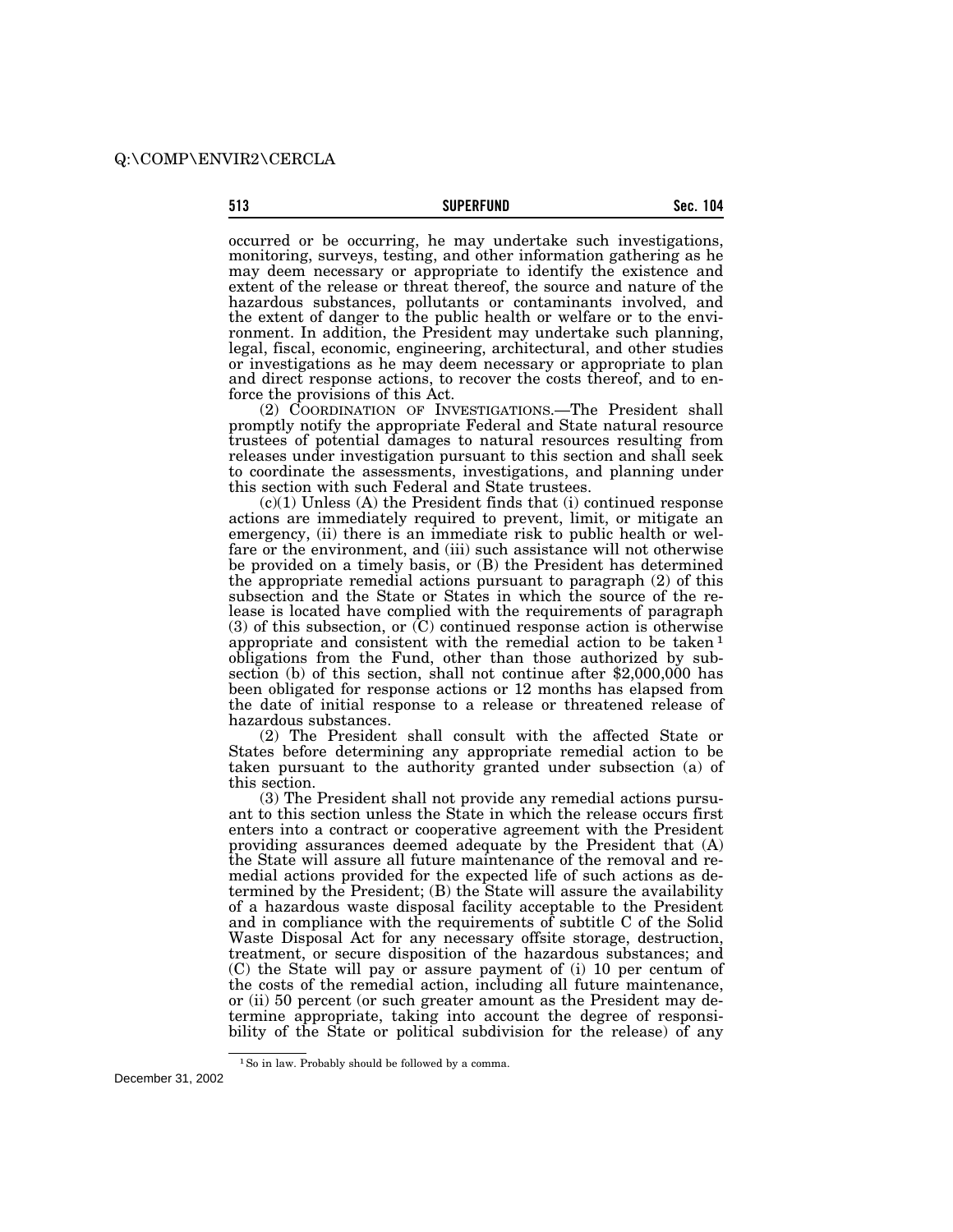## **Sec. 104 SUPERFUND 514**

sums expended in response to a release at a facility, that was operated by the State or a political subdivision thereof, either directly or through a contractual relationship or otherwise, at the time of any disposal of hazardous substances therein. For the purpose of clause (ii) of this subparagraph, the term ''facility'' does not include navigable waters or the beds underlying those waters. The President shall grant the State a credit against the share of the costs for which it is responsible under this paragraph for any documented direct out-of-pocket non-Federal funds expended or obligated by the State or a political subdivision thereof after January 1, 1978, and before the date of enactment of this Act for cost-eligible response actions and claims for damages compensable under section 111 of this title relating to the specific release in question: *Provided, however,* That in no event shall the amount of the credit granted exceed the total response costs relating to the release. In the case of remedial action to be taken on land or water held by an Indian tribe, held by the United States in trust for Indians, held by a member of an Indian tribe (if such land or water is subject to a trust restriction on alienation), or otherwise within the borders of an Indian reservation, the requirements of this paragraph for assurances regarding future maintenance and cost-sharing shall not apply, and the President shall provide the assurance required by this paragraph regarding the availability of a hazardous waste disposal facility.

(4) SELECTION OF REMEDIAL ACTION.—The President shall select remedial actions to carry out this section in accordance with section 121 of this Act (relating to cleanup standards).

(5) STATE CREDITS.—

(A) GRANTING OF CREDIT.—The President shall grant a State a credit against the share of the costs, for which it is responsible under paragraph (3) with respect to a facility listed on the National Priorities List under the National Contingency Plan, for amounts expended by a State for remedial action at such facility pursuant to a contract or cooperative agreement with the President. The credit under this paragraph shall be limited to those State expenses which the President determines to be reasonable, documented, direct out-of-pocket expenditures of non-Federal funds.

(B) EXPENSES BEFORE LISTING OR AGREEMENT.—The credit under this paragraph shall include expenses for remedial action at a facility incurred before the listing of the facility on the National Priorities List or before a contract or cooperative agreement is entered into under subsection (d) for the facility if—

(i) after such expenses are incurred the facility is listed on such list and a contract or cooperative agreement is entered into for the facility, and

(ii) the President determines that such expenses would have been credited to the State under subparagraph (A) had the expenditures been made after listing of the facility on such list and after the date on which such contract or cooperative agreement is entered into.

(C) RESPONSE ACTIONS BETWEEN 1978 AND 1980.—The credit under this paragraph shall include funds expended or obligated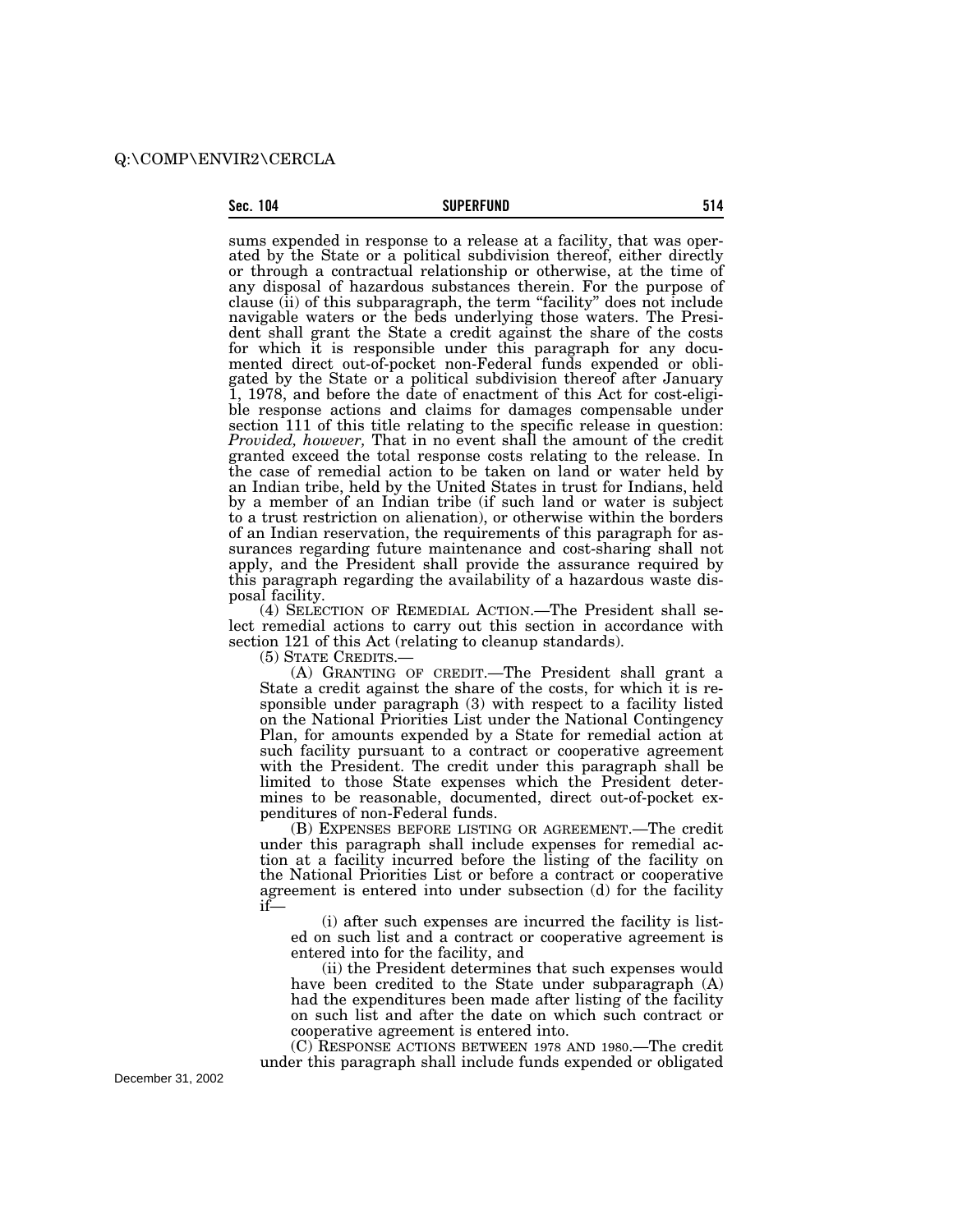by the State or a political subdivision thereof after January 1, 1978, and before December 11, 1980, for cost-eligible response actions and claims for damages compensable under section 111.

(D) STATE EXPENSES AFTER DECEMBER 11, 1980, IN EXCESS OF 10 PERCENT OF COSTS.—The credit under this paragraph shall include 90 percent of State expenses incurred at a facility owned, but not operated, by such State or by a political subdivision thereof. Such credit applies only to expenses incurred pursuant to a contract or cooperative agreement under subsection (d) and only to expenses incurred after December 11, 1980, but before the date of the enactment of this paragraph.

(E) ITEM-BY-ITEM APPROVAL.—In the case of expenditures made after the date of the enactment of this paragraph, the President may require prior approval of each item of expenditure as a condition of granting a credit under this paragraph.

(F) USE OF CREDITS.—Credits granted under this paragraph for funds expended with respect to a facility may be used by the State to reduce all or part of the share of costs otherwise required to be paid by the State under paragraph (3) in connection with remedial actions at such facility. If the amount of funds for which credit is allowed under this paragraph exceeds such share of costs for such facility, the State may use the amount of such excess to reduce all or part of the share of such costs at other facilities in that State. A credit shall not entitle the State to any direct payment.

(6) OPERATION AND MAINTENANCE.—For the purposes of paragraph (3) of this subsection, in the case of ground or surface water contamination, completed remedial action includes the completion of treatment or other measures, whether taken onsite or offsite, necessary to restore ground and surface water quality to a level that assures protection of human health and the environment. With respect to such measures, the operation of such measures for a period of up to 10 years after the construction or installation and commencement of operation shall be considered remedial action. Activities required to maintain the effectiveness of such measures following such period or the completion of remedial action, whichever is earlier, shall be considered operation or maintenance.

(7) LIMITATION ON SOURCE OF FUNDS FOR O&M.—During any period after the availability of funds received by the Hazardous Substance Superfund established under subchapter A of chapter 98 of the Internal Revenue Code of 1954 from tax revenues or appropriations from general revenues, the Federal share of the payment of the cost of operation or maintenance pursuant to paragraph  $(3)(C)(i)$  or paragraph  $(6)$  of this subsection (relating to operation and maintenance) shall be from funds received by the Hazardous Substance Superfund from amounts recovered on behalf of such fund under this Act.

(8) RECONTRACTING.—The President is authorized to undertake or continue whatever interim remedial actions the President determines to be appropriate to reduce risks to public health or the environment where the performance of a complete remedial action requires recontracting because of the discovery of sources, types, or quantities of hazardous substances not known at the time of entry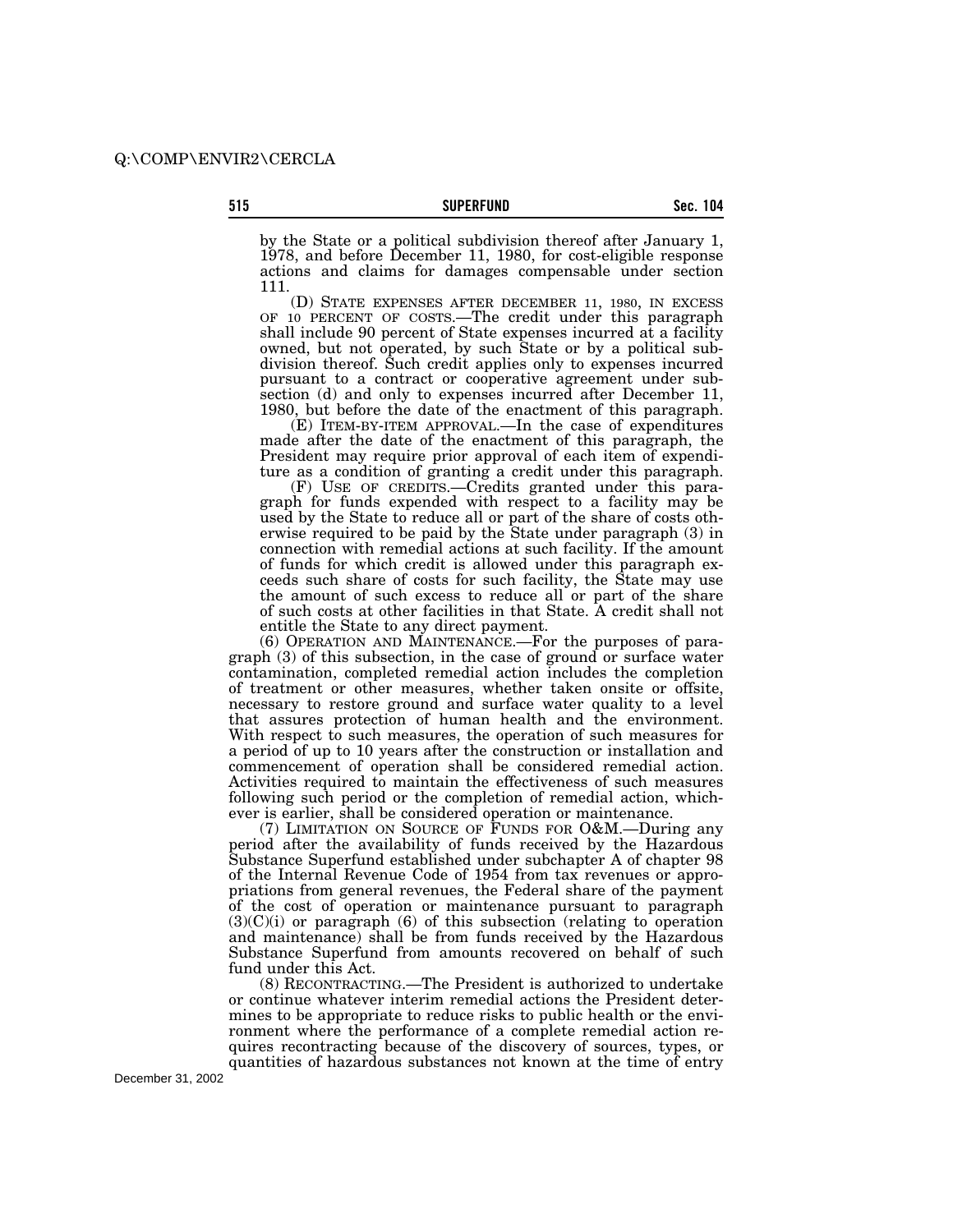into the original contract. The total cost of interim actions undertaken at a facility pursuant to this paragraph shall not exceed \$2,000,000.

(9) SITING.—Effective 3 years after the enactment of the Superfund Amendments and Reauthorization Act of 1986, the President shall not provide any remedial actions pursuant to this section unless the State in which the release occurs first enters into a contract or cooperative agreement with the President providing assurances deemed adequate by the President that the State will assure the availability of hazardous waste treatment or disposal facilities which—

(A) have adequate capacity for the destruction, treatment, or secure disposition of all hazardous wastes that are reasonably expected to be generated within the State during the 20 year period following the date of such contract or cooperative agreement and to be disposed of, treated, or destroyed,

(B) are within the State or outside the State in accordance with an interstate agreement or regional agreement or authority,

(C) are acceptable to the President, and

(D) are in compliance with the requirements of subtitle C of the Solid Waste Disposal Act.

 $(d)(1)$  COOPERATIVE AGREEMENTS.

(A) STATE APPLICATIONS.—A State or political subdivision thereof or Indian tribe may apply to the President to carry out actions authorized in this section. If the President determines that the State or political subdivision or Indian tribe has the capability to carry out any or all of such actions in accordance with the criteria and priorities established pursuant to section 105(a)(8) and to carry out related enforcement actions, the President may enter into a contract or cooperative agreement with the State or political subdivision or Indian tribe to carry out such actions. The President shall make a determination regarding such an application within 90 days after the President receives the application.

(B) TERMS AND CONDITIONS.—A contract or cooperative agreement under this paragraph shall be subject to such terms and conditions as the President may prescribe. The contract or cooperative agreement may cover a specific facility or specific facilities.

(C) REIMBURSEMENTS.—Any State which expended funds during the period beginning September 30, 1985, and ending on the date of the enactment of this subparagraph for response actions at any site included on the National Priorities List and subject to a cooperative agreement under this Act shall be reimbursed for the share of costs of such actions for which the Federal Government is responsible under this Act.

(2) If the President enters into a cost-sharing agreement pursuant to subsection (c) of this section or a contract or cooperative agreement pursuant to this subsection, and the State or political subdivision thereof fails to comply with any requirements of the contract, the President may, after providing sixty days notice, seek in the appropriate Federal district court to enforce the contract or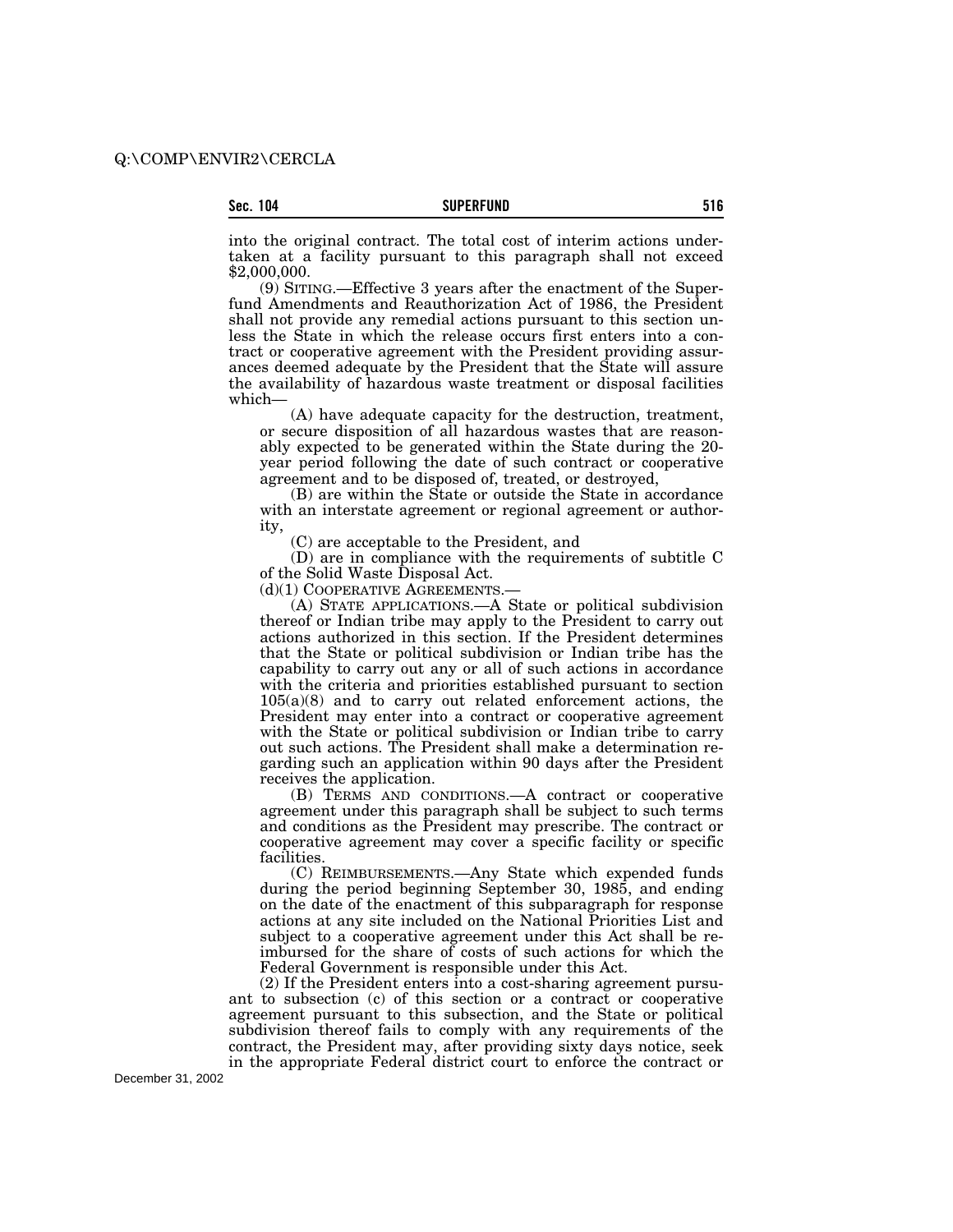to recover any funds advanced or any costs incurred because of the breach of the contract by the State or political subdivision.

(3) Where a State or a political subdivision thereof is acting in behalf of the President, the President is authorized to provide technical and legal assistance in the administration and enforcement of any contract or subcontract in connection with response actions assisted under this title, and to intervene in any civil action involving the enforcement of such contract or subcontract.

(4) Where two or more noncontiguous facilities are reasonably related on the basis of geography, or on the basis of the threat, or potential threat to the public health or welfare or the environment, the President may, in his discretion, treat these related facilities as one for purposes of this section.

(e) INFORMATION GATHERING AND ACCESS.—

(1) ACTION AUTHORIZED.—Any officer, employee, or representative of the President, duly designated by the President, is authorized to take action under paragraph  $(2)$ ,  $(3)$ , or  $(4)$  (or any combination thereof) at a vessel, facility, establishment, place, property, or location or, in the case of paragraph (3) or (4), at any vessel, facility, establishment, place, property, or location which is adjacent to the vessel, facility, establishment, place, property, or location referred to in such paragraph (3) or (4). Any duly designated officer, employee, or representative of a State or political subdivision under a contract or cooperative agreement under subsection  $(d)(1)$  is also authorized to take such action. The authority of paragraphs (3) and (4) may be exercised only if there is a reasonable basis to believe there may be a release or threat of release of a hazardous substance or pollutant or contaminant. The authority of this subsection may be exercised only for the purposes of determining the need for response, or choosing or taking any response action under this title, or otherwise enforcing the provisions of this title.

(2) ACCESS TO INFORMATION.—Any officer, employee, or representative described in paragraph (1) may require any person who has or may have information relevant to any of the following to furnish, upon reasonable notice, information or documents relating to such matter:

(A) The identification, nature, and quantity of materials which have been or are generated, treated, stored, or disposed of at a vessel or facility or transported to a vessel or facility.

(B) The nature or extent of a release or threatened release of a hazardous substance or pollutant or contaminant at or from a vessel or facility.

(C) Information relating to the ability of a person to pay for or to perform a cleanup.

In addition, upon reasonable notice, such person either (i) shall grant any such officer, employee, or representative access at all reasonable times to any vessel, facility, establishment, place, property, or location to inspect and copy all documents or records relating to such matters or (ii) shall copy and furnish to the officer, employee, or representative all such documents or records, at the option and expense of such person.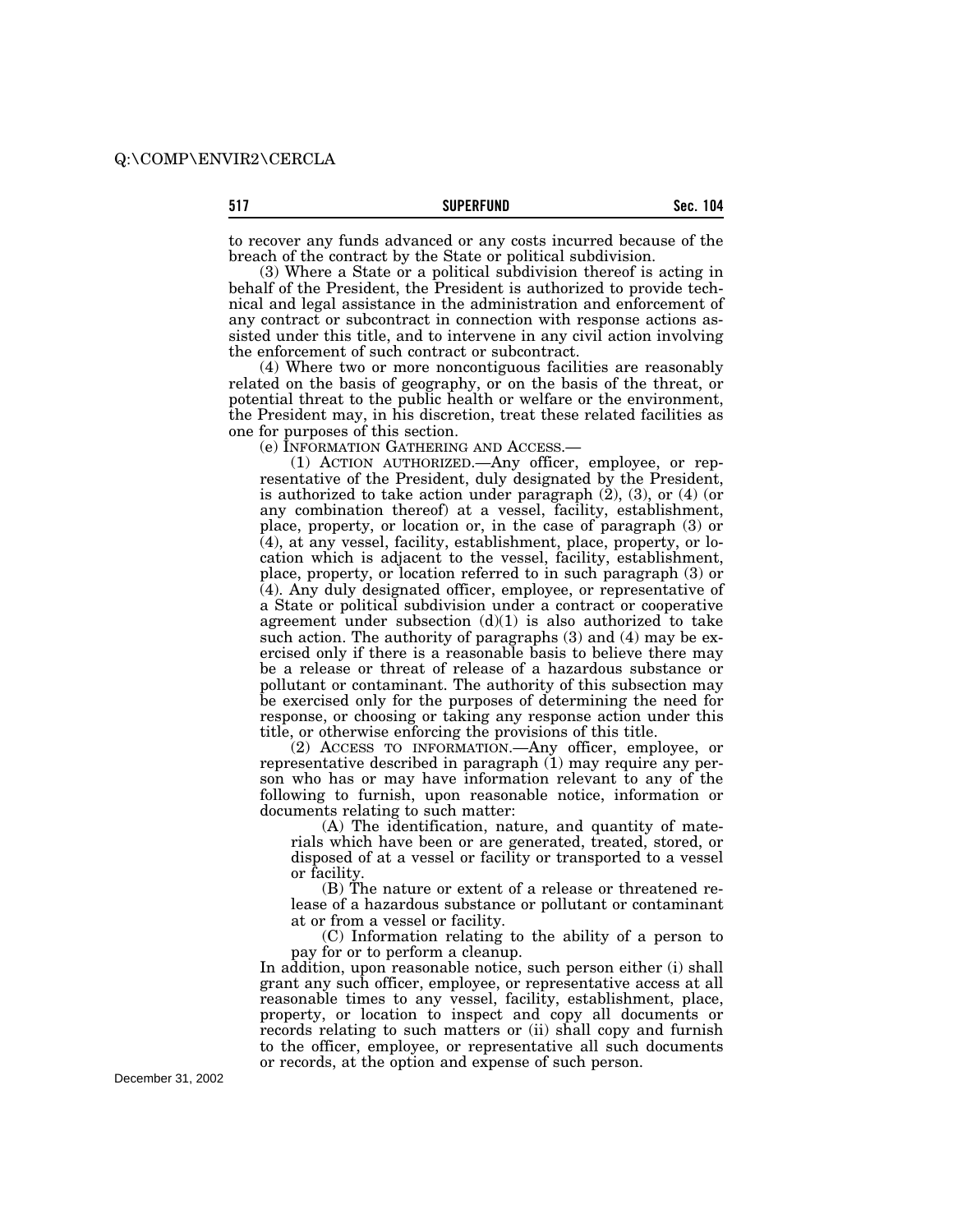(3) ENTRY.—Any officer, employee, or representative described in paragraph (1) is authorized to enter at reasonable times any of the following:

(A) Any vessel, facility, establishment, or other place or property where any hazardous substance or pollutant or contaminant may be or has been generated, stored, treated, disposed of, or transported from.

(B) Any vessel, facility, establishment, or other place or property from which or to which a hazardous substance or pollutant or contaminant has been or may have been released.

(C) Any vessel, facility, establishment, or other place or property where such release is or may be threatened.

(D) Any vessel, facility, establishment, or other place or property where entry is needed to determine the need for response or the appropriate response or to effectuate a response action under this title.<br>(4) INSPECTION AND SAMPLES.—

 $(A)$  AUTHORITY.—Any officer, employee or representative described in paragraph (1) is authorized to inspect and obtain samples from any vessel, facility, establishment, or other place or property referred to in paragraph (3) or from any location of any suspected hazardous substance or pollutant or contaminant. Any such officer, employee, or representative is authorized to inspect and obtain samples of any containers or labeling for suspected hazardous substances or pollutants or contaminants. Each such inspection shall be completed with reasonable promptness.

(B) SAMPLES.—If the officer, employee, or representative obtains any samples, before leaving the premises he shall give to the owner, operator, tenant, or other person in charge of the place from which the samples were obtained a receipt describing the sample obtained and, if requested, a portion of each such sample. A copy of the results of any analysis made of such samples shall be furnished promptly to the owner, operator, tenant, or other person in charge, if such person can be located.

(5) COMPLIANCE ORDERS.—

(A) ISSUANCE.—If consent is not granted regarding any request made by an officer, employee, or representative under paragraph (2), (3), or (4), the President may issue an order directing compliance with the request. The order may be issued after such notice and opportunity for consultation as is reasonably appropriate under the circumstances.

(B) COMPLIANCE.—The President may ask the Attorney General to commence a civil action to compel compliance with a request or order referred to in subparagraph (A). Where there is a reasonable basis to believe there may be a release or threat of a release of a hazardous substance or pollutant or contaminant, the court shall take the following actions:

(i) In the case of interference with entry or inspection, the court shall enjoin such interference or direct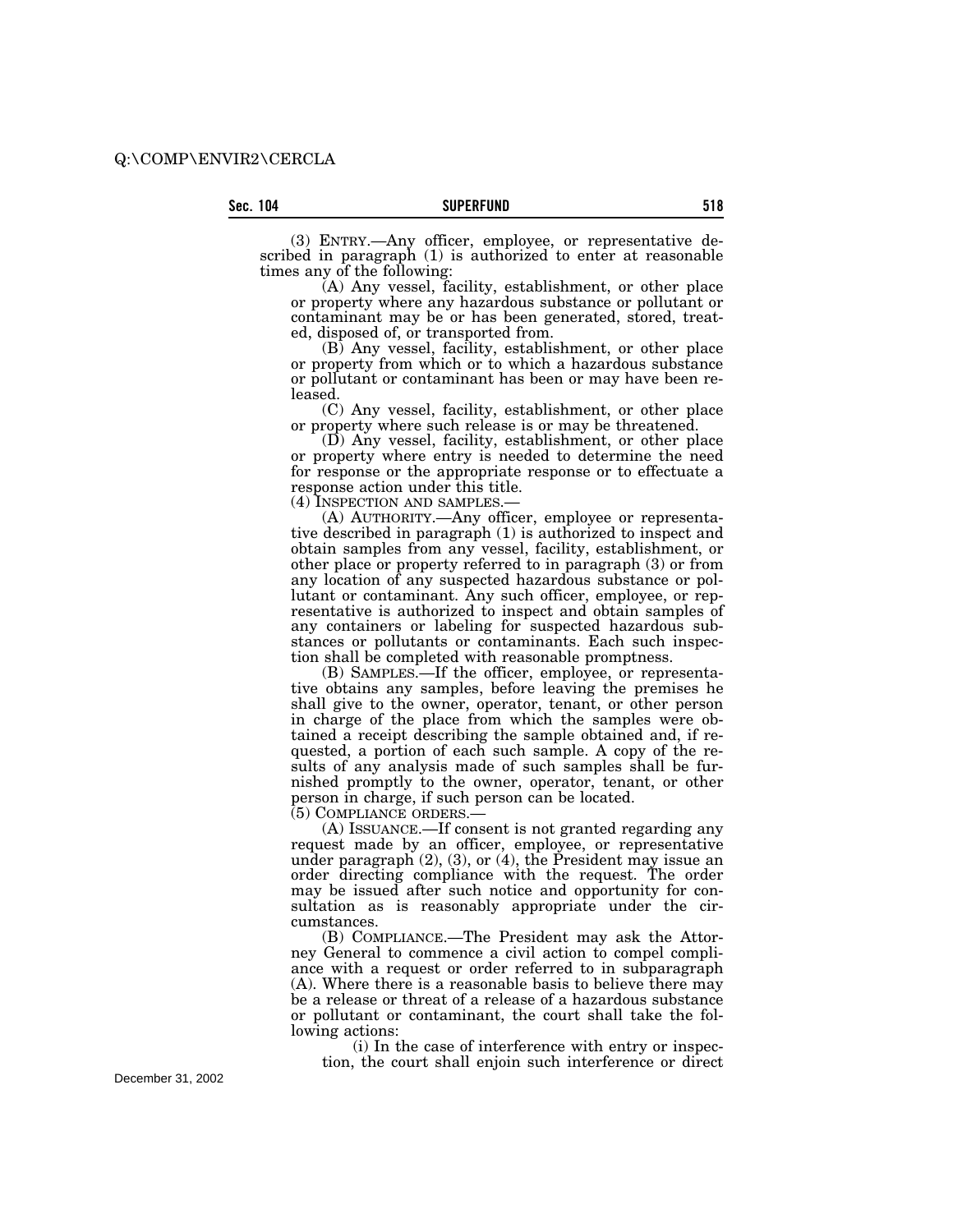compliance with orders to prohibit interference with entry or inspection unless under the circumstances of the case the demand for entry or inspection is arbitrary and capricious, an abuse of discretion, or other-

wise not in accordance with law. (ii) In the case of information or document requests or orders, the court shall enjoin interference with such information or document requests or orders or direct compliance with the requests or orders to provide such information or documents unless under the circumstances of the case the demand for information or documents is arbitrary and capricious, an abuse of discretion, or otherwise not in accordance with law.

The court may assess a civil penalty not to exceed \$25,000 for each day of noncompliance against any person who unreasonably fails to comply with the provisions of paragraph  $(2)$ ,  $(3)$ , or  $(4)$  or an order issued pursuant to subparagraph (A) of this paragraph.

(6) OTHER AUTHORITY.—Nothing in this subsection shall preclude the President from securing access or obtaining information in any other lawful manner.

(7) CONFIDENTIALITY OF INFORMATION.—(A) Any records, reports, or information obtained from any person under this section (including records, reports, or information obtained by representatives of the President) shall be available to the public, except that upon a showing satisfactory to the President (or the State, as the case may be) by any person that records, reports, or information, or particular part thereof (other than health or safety effects data), to which the President (or the State, as the case may be) or any officer, employee, or representative has access under this section if made public would divulge information entitled to protection under section 1905 of title 18 of the United States Code, such information or particular portion thereof shall be considered confidential in accordance with the purposes of that section, except that such record, report, document or information may be disclosed to other officers, employees, or authorized representatives of the United States concerned with carrying out this Act, or when relevant in any proceeding under this Act.

(B) Any person not subject to the provisions of section 1905 of title 18 of the United States Code who knowingly and willfully divulges or discloses any information entitled to protection under this subsection shall, upon conviction, be subject to a fine of not more than \$5,000 or to imprisonment not to exceed one year, or both.

(C) In submitting data under this Act, a person required to provide such data may (i) designate the data which such person believes is entitled to protection under this subsection and (ii) submit such designated data separately from other data submitted under this Act. A designation under this paragraph shall be made in writing and in such manner as the President may prescribe by regulation.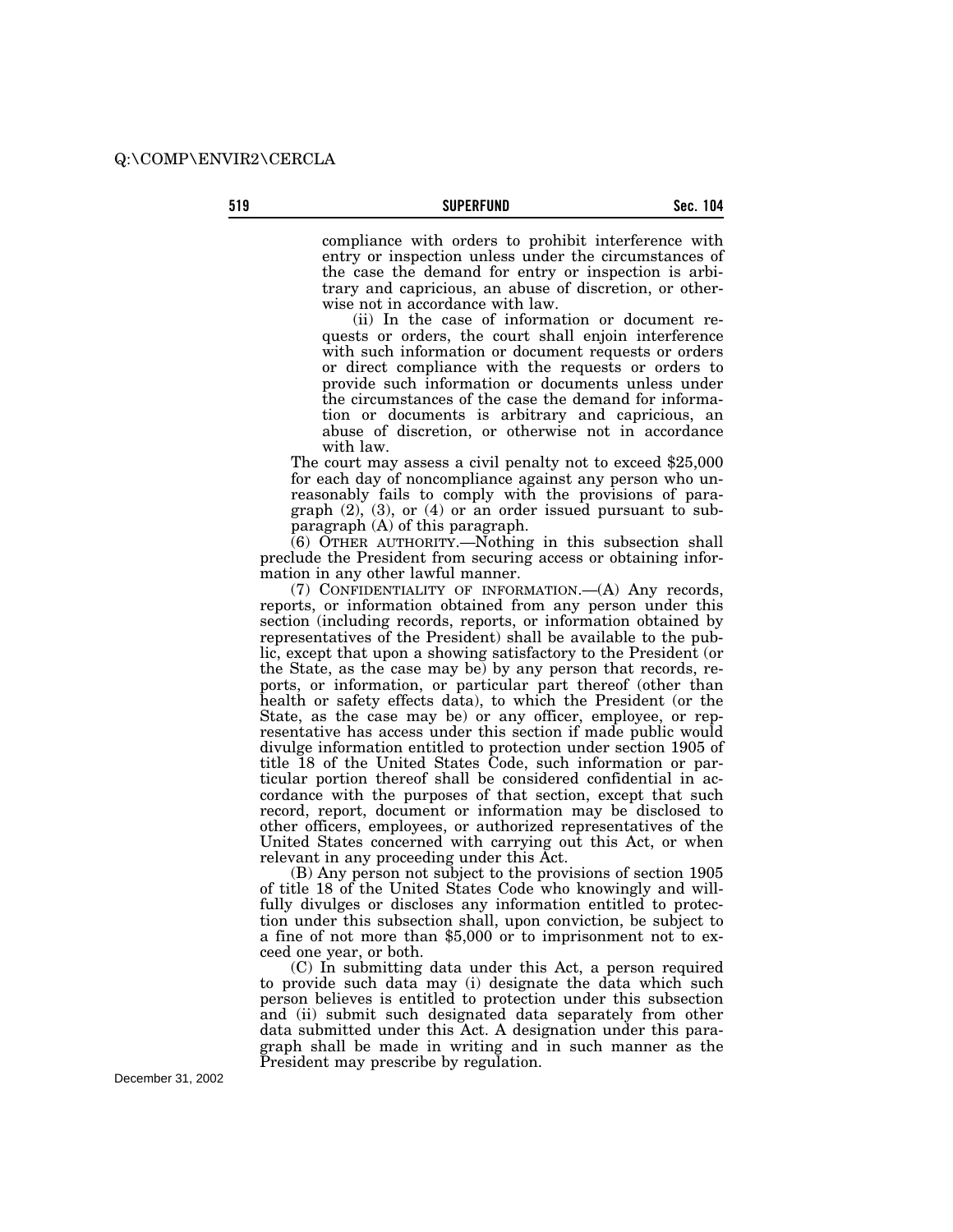(D) Notwithstanding any limitation contained in this section or any other provision of law, all information reported to or otherwise obtained by the President (or any representative of the President) under this Act shall be made available, upon written request of any duly authorized committee of the Congress, to such committee.

(E) No person required to provide information under this Act may claim that the information is entitled to protection under this paragraph unless such person shows each of the following:

(i) Such person has not disclosed the information to any other person, other than a member of a local emergency planning committee established under title III of the Amendments and Reauthorization Act of 1986<sup>1</sup>, an officer or employee of the United States or a State or local government, an employee of such person, or a person who is bound by a confidentiality agreement, and such person has taken reasonable measures to protect the confidentiality of such information and intends to continue to take such measures.

(ii) The information is not required to be disclosed, or otherwise made available, to the public under any other Federal or State law.

(iii) Disclosure of the information is likely to cause substantial harm to the competitive position of such person.

(iv) The specific chemical identity, if sought to be protected, is not readily discoverable through reverse engineering.

(F) The following information with respect to any hazardous substance at the facility or vessel shall not be entitled to protection under this paragraph:

(i) The trade name, common name, or generic class or category of the hazardous substance.

(ii) The physical properties of the substance, including its boiling point, melting point, flash point, specific gravity, vapor density, solubility in water, and vapor pressure at 20 degrees celsius.

(iii) The hazards to health and the environment posed by the substance, including physical hazards (such as explosion) and potential acute and chronic health hazards.

(iv) The potential routes of human exposure to the substance at the facility, establishment, place, or property being investigated, entered, or inspected under this subsection.

(v) The location of disposal of any waste stream.

(vi) Any monitoring data or analysis of monitoring data pertaining to disposal activities.

(vii) Any hydrogeologic or geologic data.

(viii) Any groundwater monitoring data.

<sup>1</sup>So in law. Probably means title III of the Superfund Amendments and Reauthorization Act of 1986 (P.L. 99–499; 100 Stat. 1728).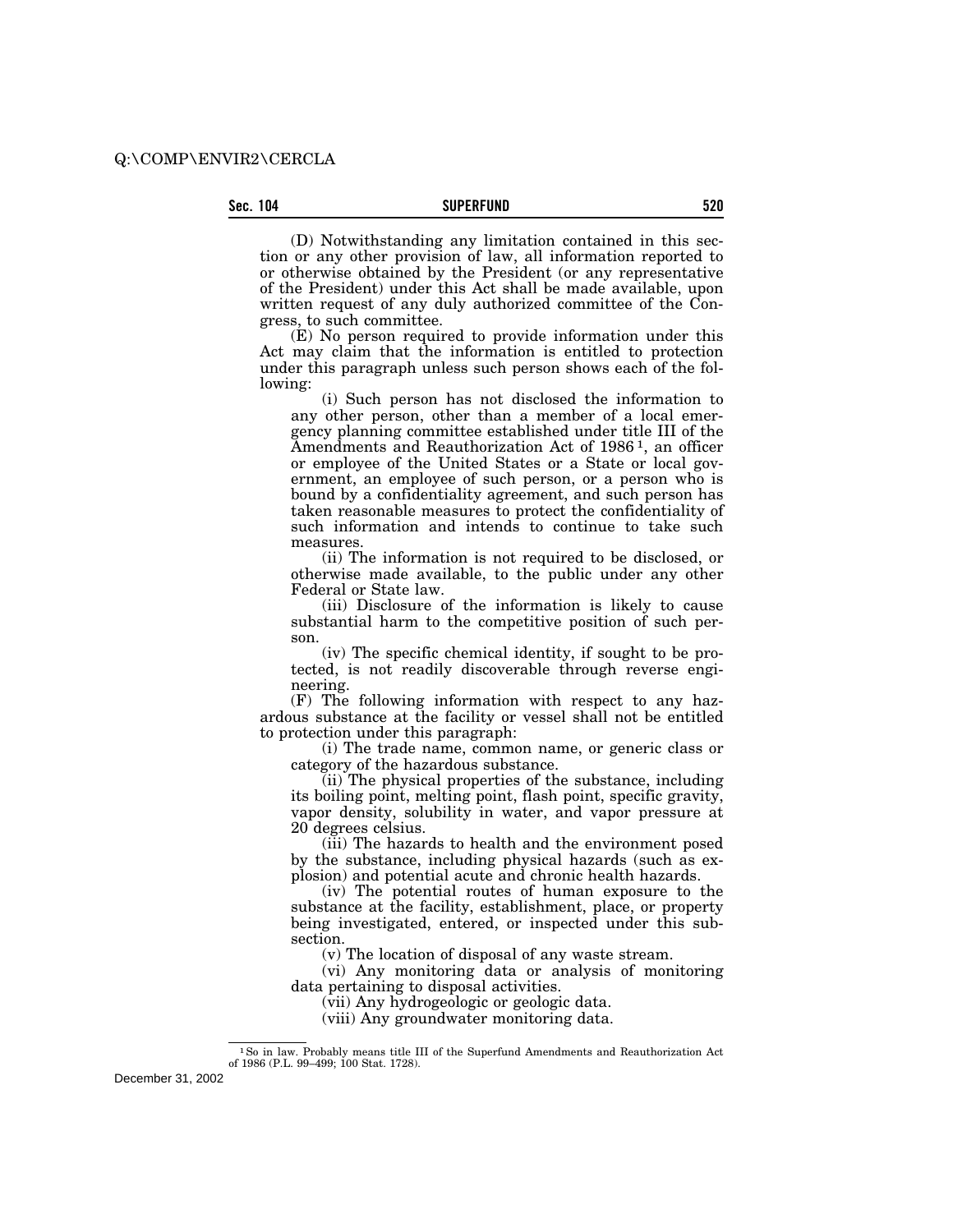## **521 Sec. 104 SUPERFUND**

(f) In awarding contracts to any person engaged in response actions, the President or the State, in any case where it is awarding contracts pursuant to a contract entered into under subsection (d) of this section, shall require compliance with Federal health and safety standards established under section 301(f) of this Act by contractors and subcontractors as a condition of such contracts.

 $(g)(1)$  All laborers and mechanics employed by contractors or subcontractors in the performance of construction, repair, or alteration work funded in whole or in part under this section shall be paid wages at rates not less than those prevailing on projects of a character similar in the locality as determined by the Secretary of Labor in accordance with the Davis-Bacon Act. The President shall not approve any such funding without first obtaining adequate assurance that required labor standards will be maintained upon the construction work.

(2) The Secretary of Labor shall have, with respect to the labor standards specified in paragraph (1), the authority and functions set forth in Reorganization Plan Numbered 14 of 1950 (15 F.R. 3176; 64 Stat. 1267) and section 276c of title 40 of the United States Code.

(h) Notwithstanding any other provision of law, subject to the provisions of section 111 of this Act, the President may authorize the use of such emergency procurement powers as he deems necessary to effect the purpose of this Act. Upon determination that such procedures are necessary, the President shall promulgate regulations prescribing the circumstances under which such authority shall be used and the procedures governing the use of such authority.

(i)(1) There is hereby established within the Public Health Service an agency, to be known as the Agency for Toxic Substances and Disease Registry, which shall report directly to the Surgeon General of the United States. The Administrator of said Agency shall, with the cooperation of the Administrator of the Environmental Protection Agency, the Commissioner of the Food and Drug Administration, the Directors of the National Institute of Medicine, National Institute of Environmental Health Sciences, National Institute of Occupational Safety and Health, Centers for Disease Control and Prevention, the Administrator of the Occupational Safety and Health Administration, the Administrator of the Social Security Administration, the Secretary of Transportation, and appropriate State and local health officials, effectuate and implement the health related authorities of this Act. In addition, said Administrator shall—

(A) in cooperation with the States, establish and maintain a national registry of serious diseases and illnesses and a national registry of persons exposed to toxic substances;

(B) establish and maintain inventory of literature, research, and studies on the health effects of toxic substances;

(C) in cooperation with the States, and other agencies of the Federal Government, establish and maintain a complete listing of areas closed to the public or otherwise restricted in use because of toxic substance contamination;

(D) in cases of public health emergencies caused or believed to be caused by exposure to toxic substances, provide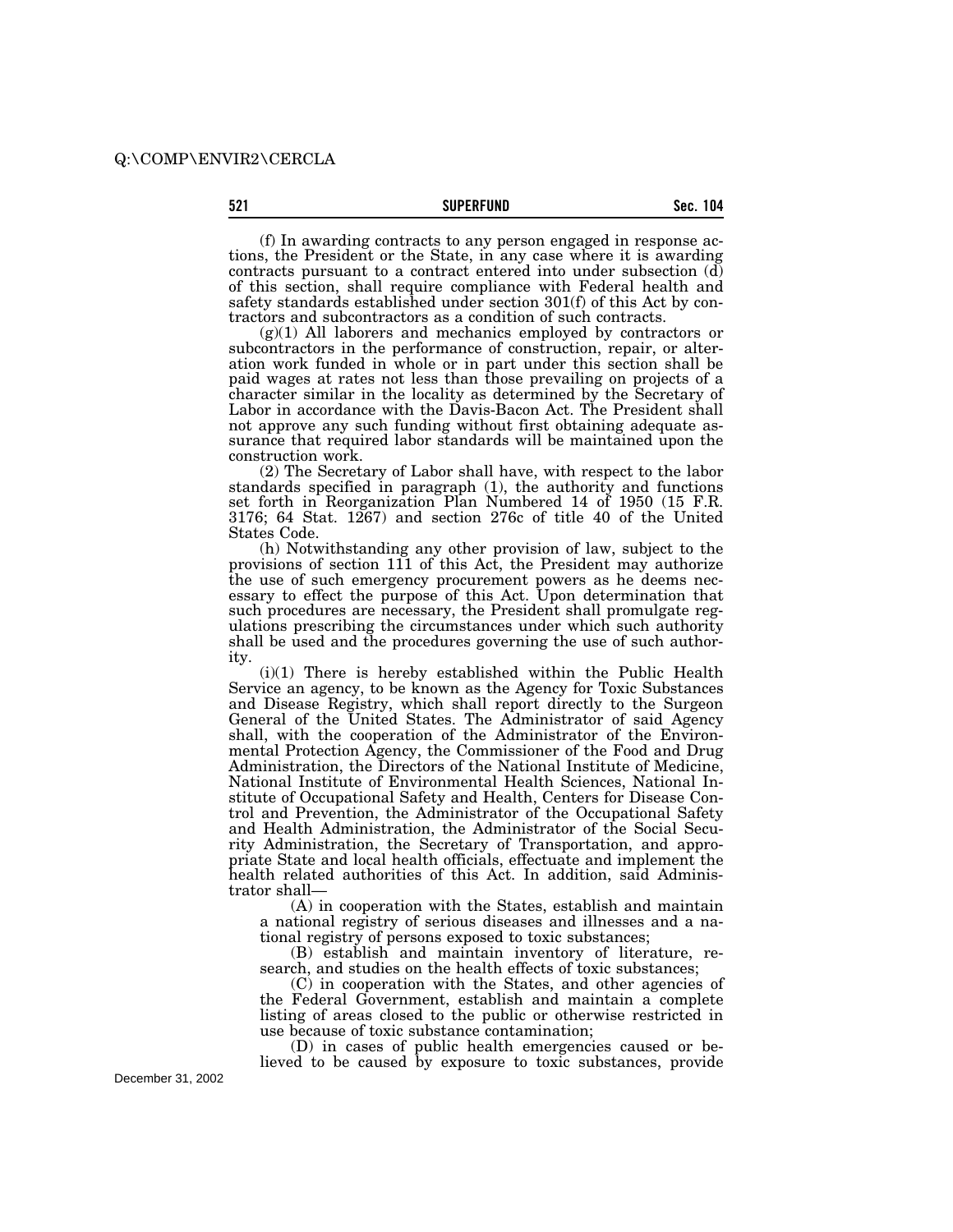medical care and testing to exposed individuals, including but not limited to tissue sampling, chromosomal testing where appropriate, epidemiological studies, or any other assistance appropriate under the circumstances; and

(E) either independently or as part of other health status survey, conduct periodic survey and screening programs to determine relationships between exposure to toxic substances and illness. In cases of public health emergencies, exposed persons shall be eligible for admission to hospitals and other facilities and services operated or provided by the Public Health Service.

(2)(A) Within 6 months after the enactment of the Superfund Amendments and Reauthorization Act of 1986, the Administrator of the Agency for Toxic Substances and Disease Registry (ATSDR) and the Administrator of the Environmental Protection Agency (''EPA'') shall prepare a list, in order of priority, of at least 100 hazardous substances which are most commonly found at facilities on the National Priorities List and which, in their sole discretion, they determine are posing the most significant potential threat to human health due to their known or suspected toxicity to humans and the potential for human exposure to such substances at facilities on the National Priorities List or at facilities to which a response to a release or a threatened release under this section is under consideration.

(B) Within 24 months after the enactment of the Superfund Amendments and Reauthorization Act of 1986, the Administrator of ATSDR and the Administrator of EPA shall revise the list prepared under subparagraph (A). Such revision shall include, in order of priority, the addition of 100 or more such hazardous substances. In each of the 3 consecutive 12-month periods that follow, the Administrator of ATSDR and the Administrator of EPA shall revise, in the same manner as provided in the 2 preceding sentences, such list to include not fewer than 25 additional hazardous substances per revision. The Administrator of ATSDR and the Administrator of EPA shall not less often than once every year thereafter revise such list to include additional hazardous substances in accordance with the criteria in subparagraph  $(A)$ .

(3) Based on all available information, including information maintained under paragraph (1)(B) and data developed and collected on the health effects of hazardous substances under this paragraph, the Administrator of ATSDR shall prepare toxicological profiles of each of the substances listed pursuant to paragraph (2). The toxicological profiles shall be prepared in accordance with guidelines developed by the Administrator of ATSDR and the Administrator of EPA. Such profiles shall include, but not be limited to each of the following:

(A) An examination, summary, and interpretation of available toxicological information and epidemiologic evaluations on a hazardous substance in order to ascertain the levels of significant human exposure for the substance and the associated acute, subacute, and chronic health effects.

(B) A determination of whether adequate information on the health effects of each substance is available or in the process of development to determine levels of exposure which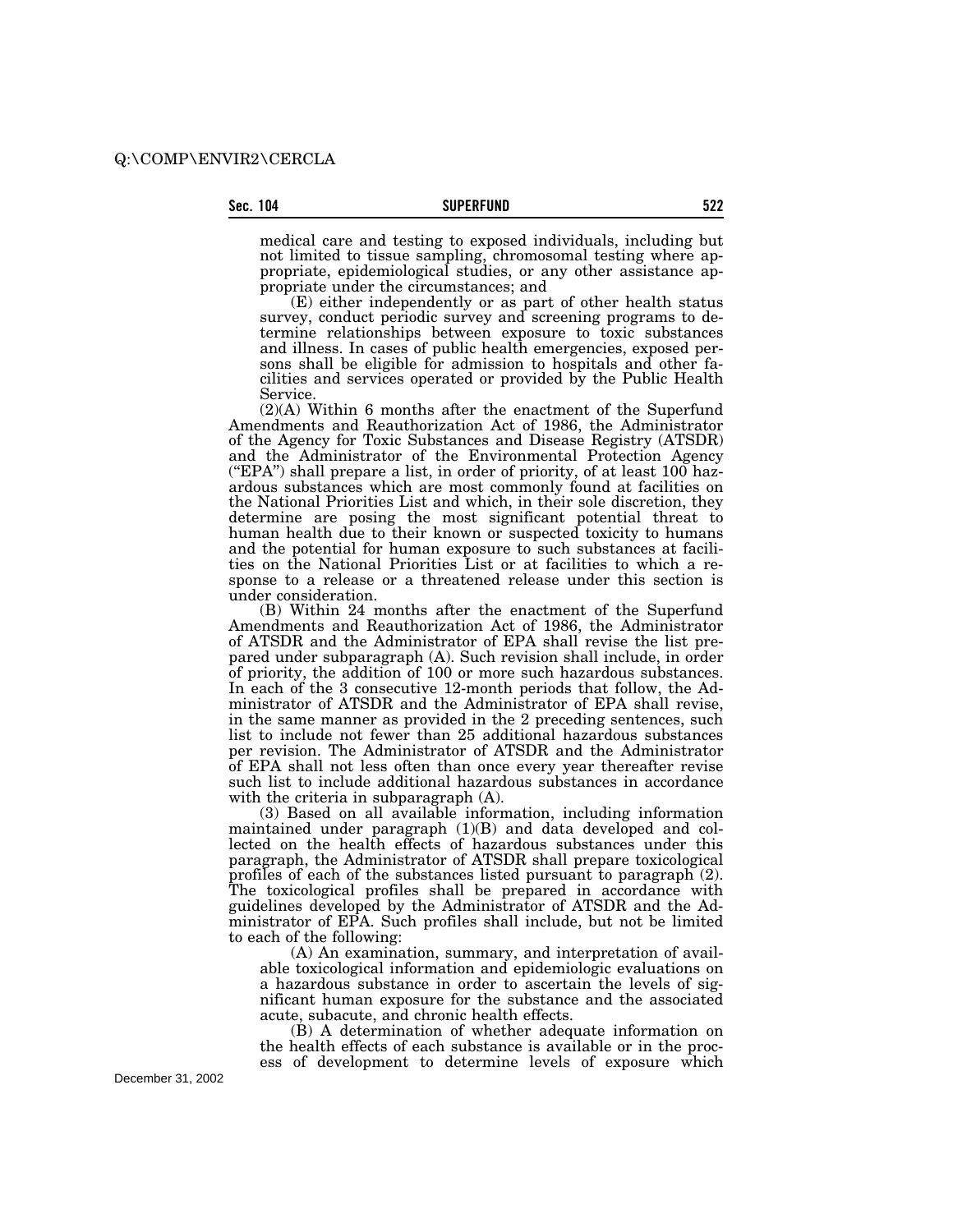present a significant risk to human health of acute, subacute, and chronic health effects.

(C) Where appropriate, an identification of toxicological testing needed to identify the types or levels of exposure that may present significant risk of adverse health effects in humans.

Any toxicological profile or revision thereof shall reflect the Administrator of ATSDR's assessment of all relevant toxicological testing which has been peer reviewed. The profiles required to be prepared under this paragraph for those hazardous substances listed under subparagraph (A) of paragraph (2) shall be completed, at a rate of no fewer than 25 per year, within 4 years after the enactment of the Superfund Amendments and Reauthorization Act of 1986. A profile required on a substance listed pursuant to subparagraph (B) of paragraph (2) shall be completed within 3 years after addition to the list. The profiles prepared under this paragraph shall be of those substances highest on the list of priorities under paragraph (2) for which profiles have not previously been prepared. Profiles required under this paragraph shall be revised and republished as necessary, but no less often than once every 3 years. Such profiles shall be provided to the States and made available to other interested parties.

(4) The Administrator of the ATSDR shall provide consultations upon request on health issues relating to exposure to hazardous or toxic substances, on the basis of available information, to the Administrator of EPA, State officials, and local officials. Such consultations to individuals may be provided by States under cooperative agreements established under this Act.

(5)(A) For each hazardous substance listed pursuant to paragraph (2), the Administrator of ATSDR (in consultation with the Administrator of EPA and other agencies and programs of the Public Health Service) shall assess whether adequate information on the health effects of such substance is available. For any such substance for which adequate information is not available (or under development), the Administrator of ATSDR, in cooperation with the Director of the National Toxicology Program, shall assure the initiation of a program of research designed to determine the health effects (and techniques for development of methods to determine such health effects) of such substance. Where feasible, such program shall seek to develop methods to determine the health effects of such substance in combination with other substances with which it is commonly found. Before assuring the initiation of such program, the Administrator of ATSDR shall consider recommendations of the Interagency Testing Committee established under section 4(e) of the Toxic Substances Control Act on the types of research that should be done. Such program shall include, to the extent necessary to supplement existing information, but shall not be limited to—

(i) laboratory and other studies to determine short, intermediate, and long-term health effects;

(ii) laboratory and other studies to determine organ-specific, site-specific, and system-specific acute and chronic toxicity;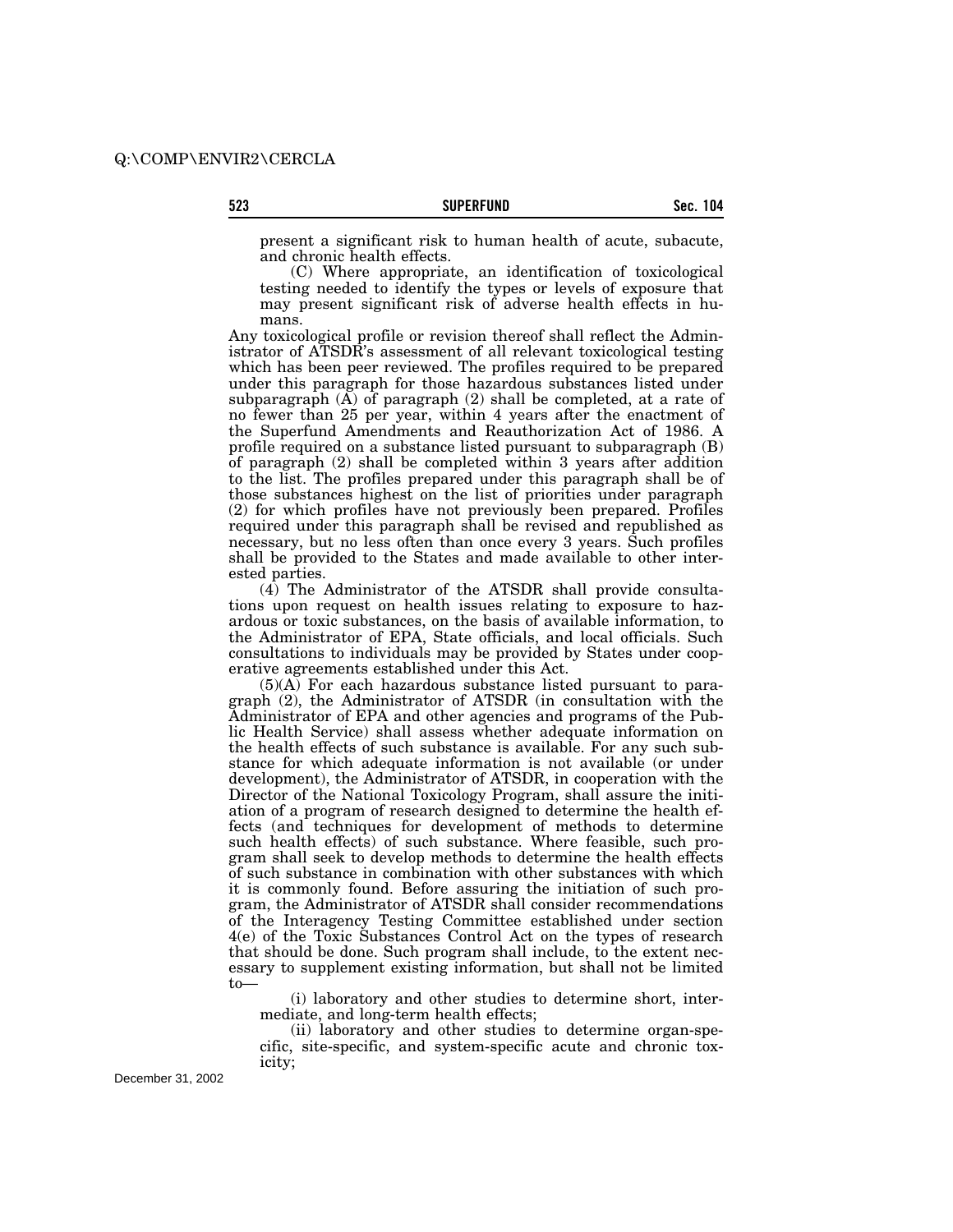(iii) laboratory and other studies to determine the manner in which such substances are metabolized or to otherwise develop an understanding of the biokinetics of such substances; and

(iv) where there is a possibility of obtaining human data, the collection of such information.

(B) In assessing the need to perform laboratory and other studies, as required by subparagraph (A), the Administrator of ATSDR shall consider—

(i) the availability and quality of existing test data concerning the substance on the suspected health effect in question;

(ii) the extent to which testing already in progress will, in a timely fashion, provide data that will be adequate to support the preparation of toxicological profiles as required by paragraph  $(3)$ ; and

(iii) such other scientific and technical factors as the Administrator of ATSDR may determine are necessary for the effective implementation of this subsection.

(C) In the development and implementation of any research program under this paragraph, the Administrator of ATSDR and the Administrator of EPA shall coordinate such research program implemented under this paragraph with the National Toxicology Program and with programs of toxicological testing established under the Toxic Substances Control Act and the Federal Insecticide, Fungicide and Rodenticide Act. The purpose of such coordination shall be to avoid duplication of effort and to assure that the hazardous substances listed pursuant to this subsection are tested thoroughly at the earliest practicable date. Where appropriate, consistent with such purpose, a research program under this paragraph may be carried out using such programs of toxicological testing.

(D) It is the sense of the Congress that the costs of research programs under this paragraph be borne by the manufacturers and processors of the hazardous substance in question, as required in programs of toxicological testing under the Toxic Substances Control Act. Within 1 year after the enactment of the Superfund Amendments and Reauthorization Act of 1986, the Administrator of EPA shall promulgate regulations which provide, where appropriate, for payment of such costs by manufacturers and processors under the Toxic Substances Control Act, and registrants under the Federal Insecticide, Fungicide, and Rodenticide Act, and recovery of such costs from responsible parties under this Act.

(6)(A) The Administrator of ATSDR shall perform a health assessment for each facility on the National Priorities List established under section 105. Such health assessment shall be completed not later than December 10, 1988, for each facility proposed for inclusion on such list prior to the date of the enactment of the Superfund Amendments and Reauthorization Act of 1986 or not later than one year after the date of proposal for inclusion on such list for each facility proposed for inclusion on such list after such date of enactment.

(B) The Administrator of ATSDR may perform health assessments for releases or facilities where individual persons or licensed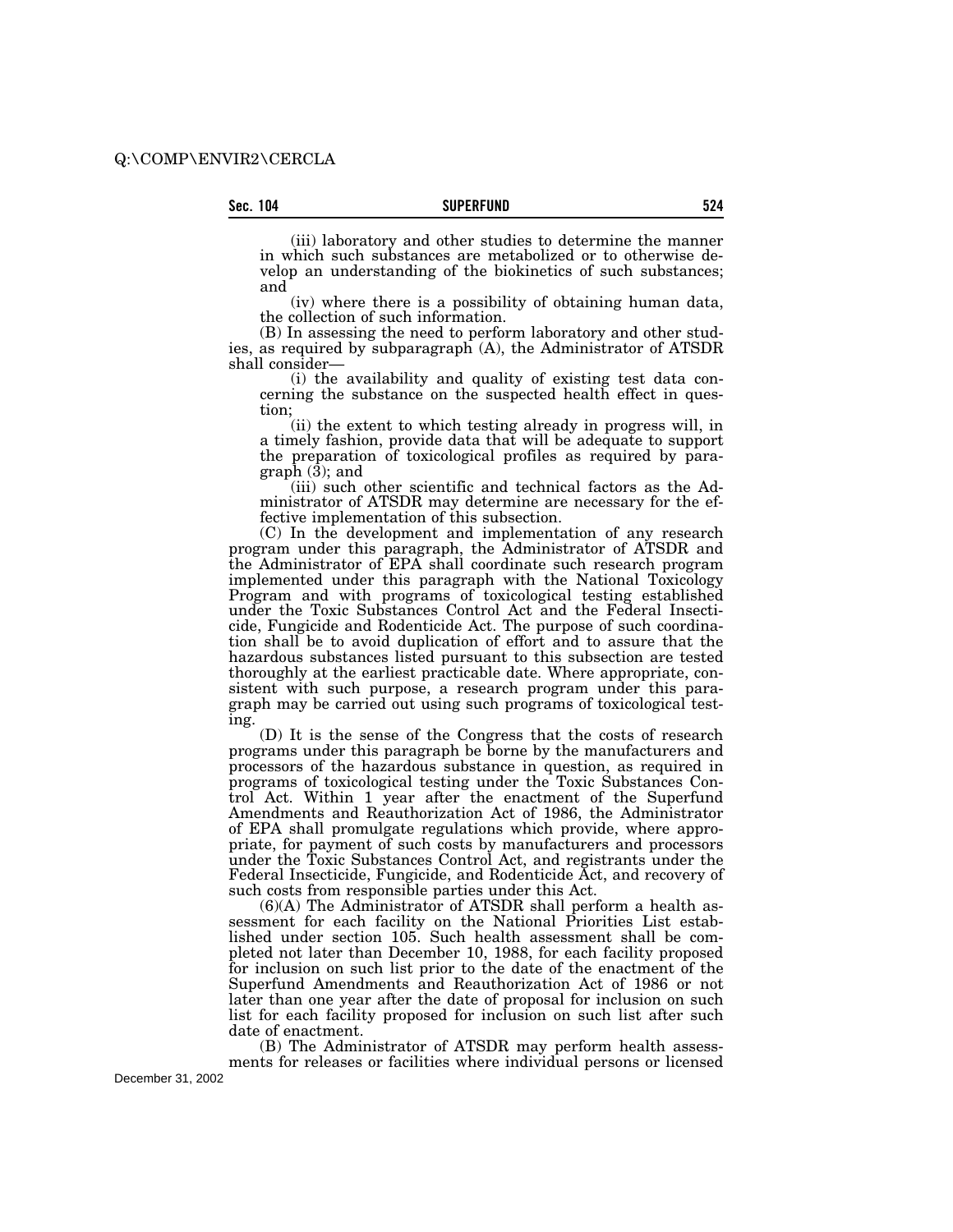physicians provide information that individuals have been exposed to a hazardous substance, for which the probable source of such exposure is a release. In addition to other methods (formal or informal) of providing such information, such individual persons or licensed physicians may submit a petition to the Administrator of ATSDR providing such information and requesting a health assessment. If such a petition is submitted and the Administrator of ATSDR does not initiate a health assessment, the Administrator of ATSDR shall provide a written explanation of why a health assessment is not appropriate.

(C) In determining the priority in which to conduct health assessments under this subsection, the Administrator of ATSDR, in consultation with the Administrator of EPA, shall give priority to those facilities at which there is documented evidence of the release of hazardous substances, at which the potential risk to human health appears highest, and for which in the judgment of the Administrator of ATSDR existing health assessment data are inadequate to assess the potential risk to human health as provided in subparagraph (F). In determining the priorities for conducting health assessments under this subsection, the Administrator of ATSDR shall consider the National Priorities List schedules and the needs of the Environmental Protection Agency and other Federal agencies pursuant to schedules for remedial investigation and feasibility studies.

(D) Where a health assessment is done at a site on the National Priorities List, the Administrator of ATSDR shall complete such assessment promptly and, to the maximum extent practicable, before the completion of the remedial investigation and feasibility study at the facility concerned.

(E) Any State or political subdivision carrying out a health assessment for a facility shall report the results of the assessment to the Administrator of ATSDR and the Administrator of EPA and shall include recommendations with respect to further activities which need to be carried out under this section. The Administrator of ATSDR shall state such recommendation in any report on the results of any assessment carried out directly by the Administrator of ATSDR for such facility and shall issue periodic reports which include the results of all the assessments carried out under this subsection.

(F) For the purposes of this subsection and section  $111(c)(4)$ , the term ''health assessments'' shall include preliminary assessments of the potential risk to human health posed by individual sites and facilities, based on such factors as the nature and extent of contamination, the existence of potential pathways of human exposure (including ground or surface water contamination, air emissions, and food chain contamination), the size and potential susceptibility of the community within the likely pathways of exposure, the comparison of expected human exposure levels to the shortterm and long-term health effects associated with identified hazardous substances and any available recommended exposure or tolerance limits for such hazardous substances, and the comparison of existing morbidity and mortality data on diseases that may be associated with the observed levels of exposure. The Administrator of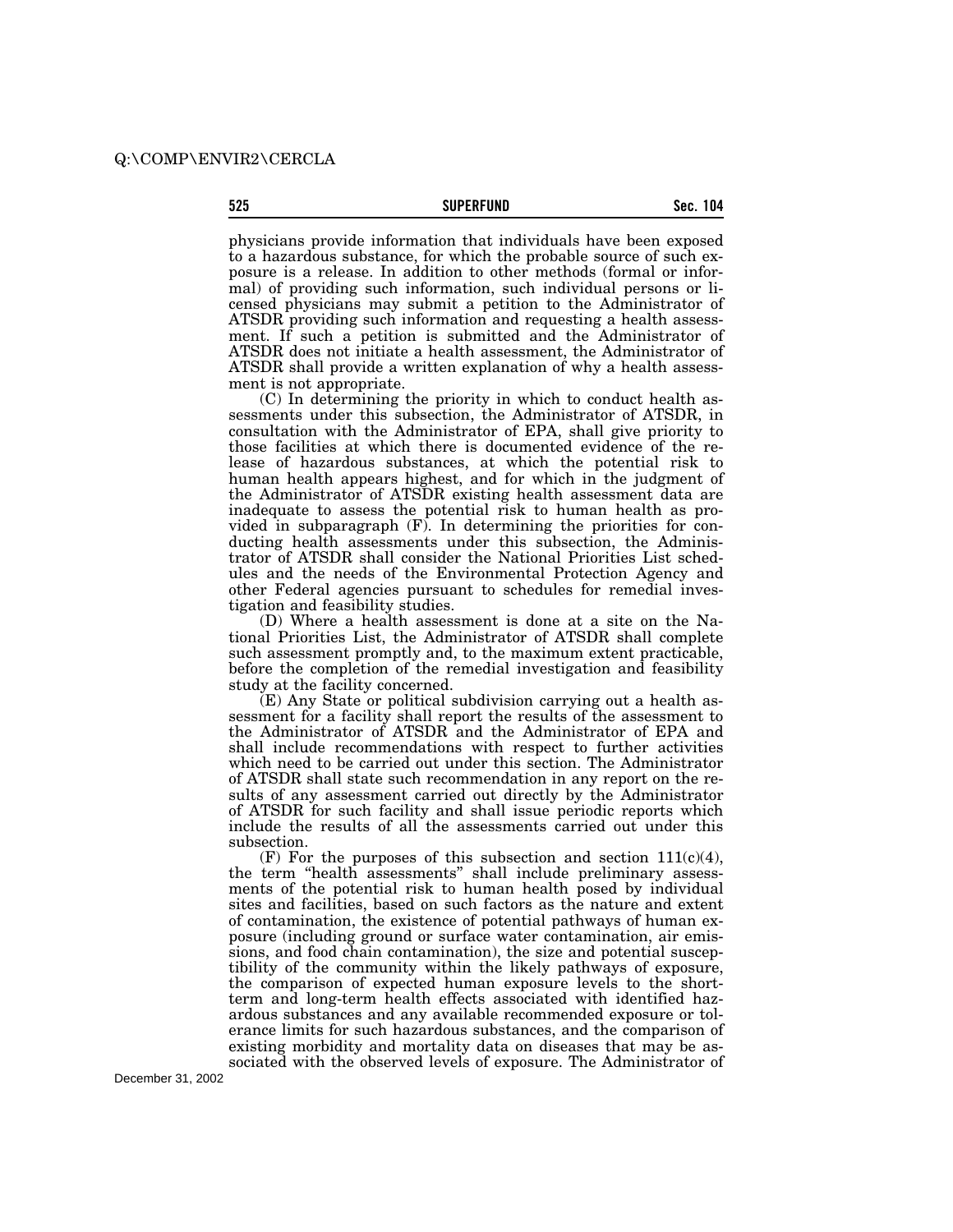ATSDR shall use appropriate data, risk assessments, risk evaluations and studies available from the Administrator of EPA.

(G) The purpose of health assessments under this subsection shall be to assist in determining whether actions under paragraph (11) of this subsection should be taken to reduce human exposure to hazardous substances from a facility and whether additional information on human exposure and associated health risks is needed and should be acquired by conducting epidemiological studies under paragraph (7), establishing a registry under paragraph (8), establishing a health surveillance program under paragraph (9), or through other means. In using the results of health assessments for determining additional actions to be taken under this section, the Administrator of ATSDR may consider additional information on the risks to the potentially affected population from all sources of such hazardous substances including known point or nonpoint sources other than those from the facility in question.

(H) At the completion of each health assessment, the Administrator of ATSDR shall provide the Administrator of EPA and each affected State with the results of such assessment, together with any recommendations for further actions under this subsection or otherwise under this Act. In addition, if the health assessment indicates that the release or threatened release concerned may pose a serious threat to human health or the environment, the Administrator of ATSDR shall so notify the Administrator of EPA who shall promptly evaluate such release or threatened release in accordance with the hazard ranking system referred to in section  $105(a)(8)(A)$  to determine whether the site shall be placed on the National Priorities List or, if the site is already on the list, the Administrator of ATSDR may recommend to the Administrator of EPA that the site be accorded a higher priority.

(7)(A) Whenever in the judgment of the Administrator of ATSDR it is appropriate on the basis of the results of a health assessment, the Administrator of ATSDR shall conduct a pilot study of health effects for selected groups of exposed individuals in order to determine the desirability of conducting full scale epidemiological or other health studies of the entire exposed population.

(B) Whenever in the judgment of the Administrator of ATSDR it is appropriate on the basis of the results of such pilot study or other study or health assessment, the Administrator of ATSDR shall conduct such full scale epidemiological or other health studies as may be necessary to determine the health effects on the population exposed to hazardous substances from a release or threatened release. If a significant excess of disease in a population is identified, the letter of transmittal of such study shall include an assessment of other risk factors, other than a release, that may, in the judgment of the peer review group, be associated with such disease, if such risk factors were not taken into account in the design or conduct of the study.

(8) In any case in which the results of a health assessment indicate a potential significant risk to human health, the Administrator of ATSDR shall consider whether the establishment of a registry of exposed persons would contribute to accomplishing the purposes of this subsection, taking into account circumstances bearing on the usefulness of such a registry, including the seriousness or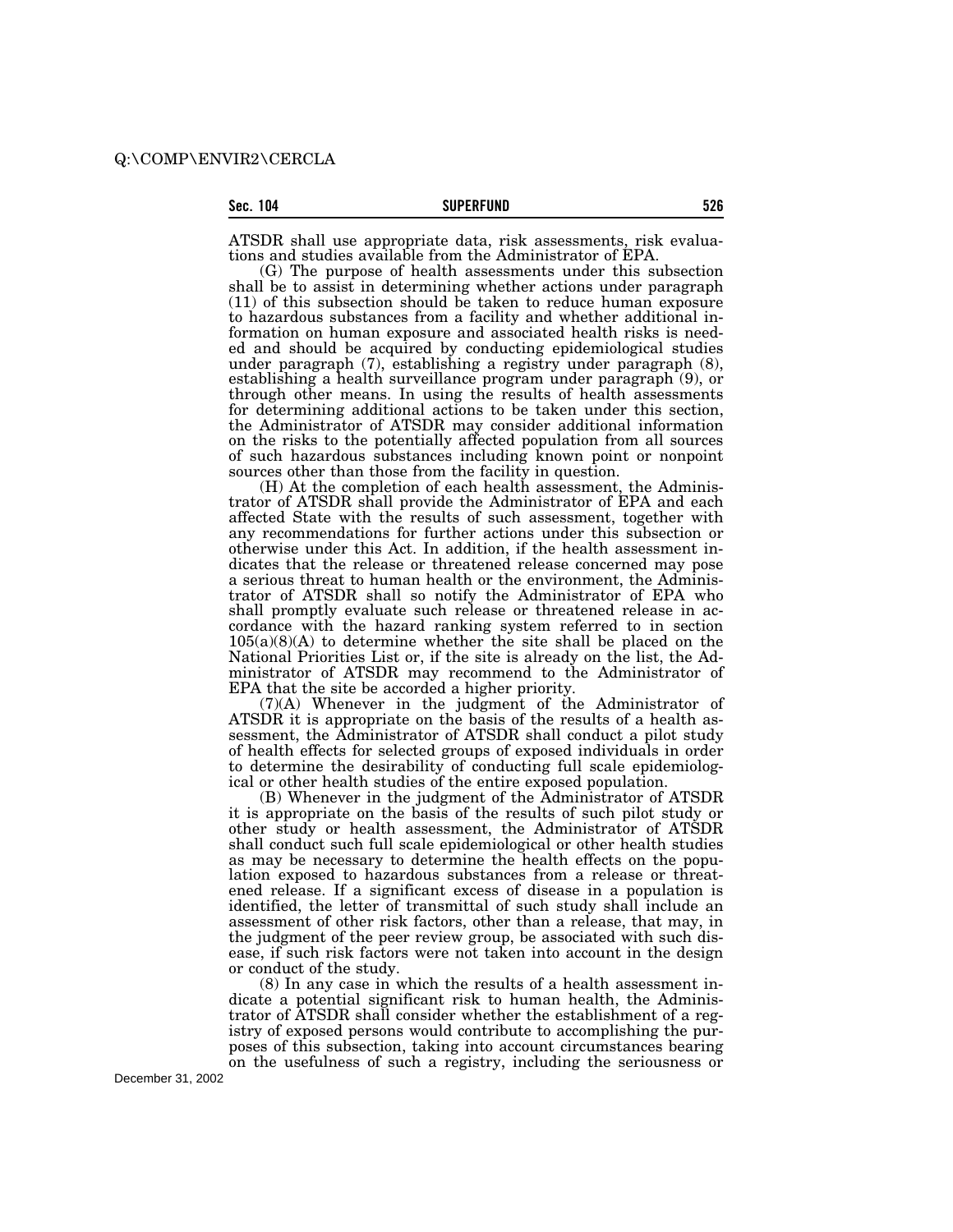unique character of identified diseases or the likelihood of population migration from the affected area.

(9) Where the Administrator of ATSDR has determined that there is a significant increased risk of adverse health effects in humans from exposure to hazardous substances based on the results of a health assessment conducted under paragraph (6), an epidemiologic study conducted under paragraph (7), or an exposure registry that has been established under paragraph (8), and the Administrator of ATSDR has determined that such exposure is the result of a release from a facility, the Administrator of ATSDR shall initiate a health surveillance program for such population. This program shall include but not be limited to—

(A) periodic medical testing where appropriate of population subgroups to screen for diseases for which the population or subgroup is at significant increased risk; and

(B) a mechanism to refer for treatment those individuals within such population who are screened positive for such diseases.

(10) Two years after the date of the enactment of the Superfund Amendments and Reauthorization Act of 1986, and every 2 years thereafter, the Administrator of ATSDR shall prepare and submit to the Administrator of EPA and to the Congress a report on the results of the activities of ATSDR regarding—

(A) health assessments and pilot health effects studies conducted;

(B) epidemiologic studies conducted;

(C) hazardous substances which have been listed under paragraph (2), toxicological profiles which have been developed, and toxicologic testing which has been conducted or which is being conducted under this subsection;

 $(D)$  registries established under paragraph  $(8)$ ; and

(E) an overall assessment, based on the results of activities conducted by the Administrator of ATSDR of the linkage between human exposure to individual or combinations of hazardous substances due to releases from facilities covered by this Act or the Solid Waste Disposal Act and any increased incidence or prevalence of adverse health effects in humans.

(11) If a health assessment or other study carried out under this subsection contains a finding that the exposure concerned presents a significant risk to human health, the President shall take such steps as may be necessary to reduce such exposure and eliminate or substantially mitigate the significant risk to human health. Such steps may include the use of any authority under this Act, including, but not limited to—

(A) provision of alternative water supplies, and

(B) permanent or temporary relocation of individuals.

In any case in which information is insufficient, in the judgment of the Administrator of ATSDR or the President to determine a significant human exposure level with respect to a hazardous substance, the President may take such steps as may be necessary to reduce the exposure of any person to such hazardous substance to such level as the President deems necessary to protect human health.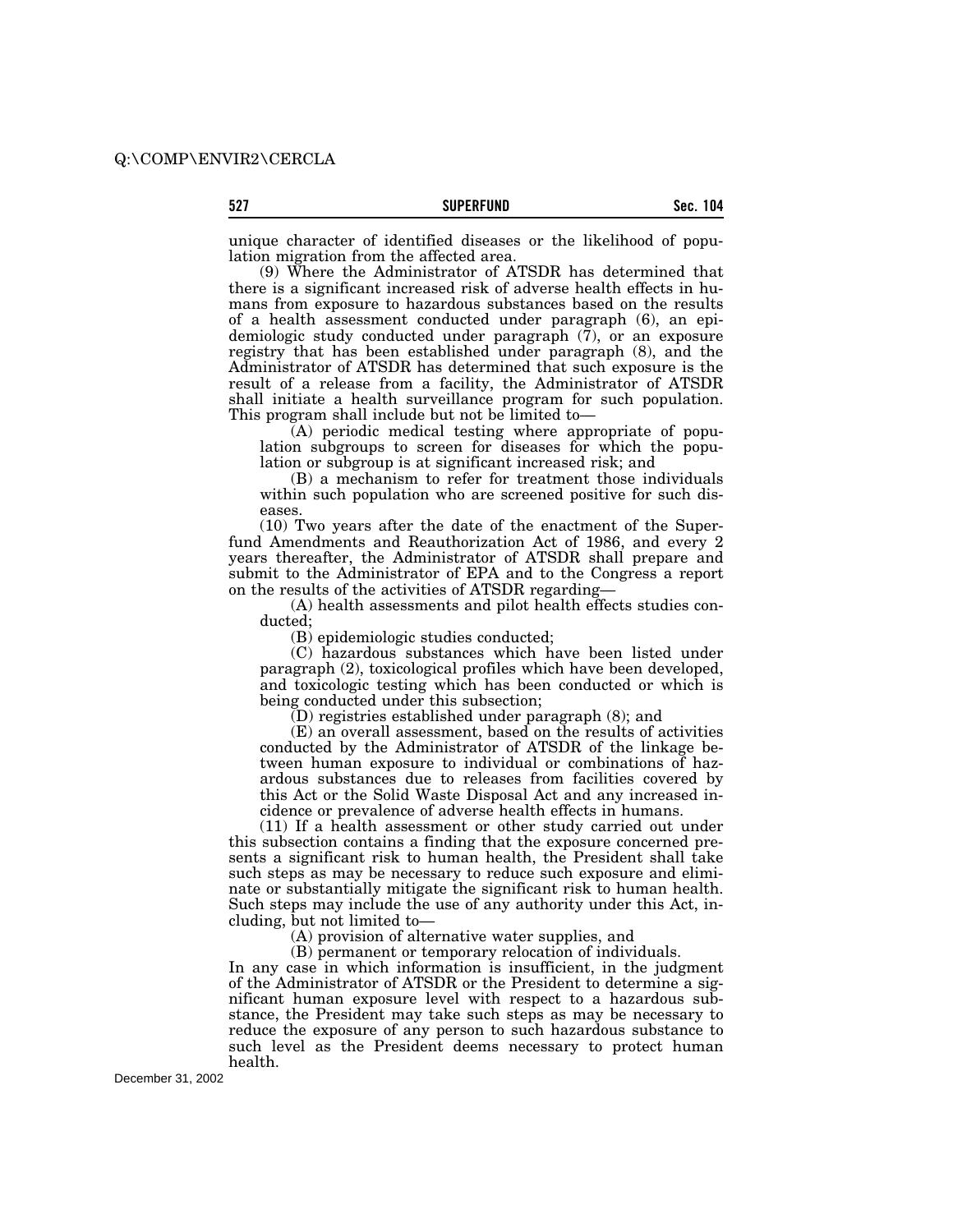# **Sec. 104 SUPERFUND 528**

(12) In any case which is the subject of a petition, a health assessment or study, or a research program under this subsection, nothing in this subsection shall be construed to delay or otherwise affect or impair the authority of the President, the Administrator of ATSDR or the Administrator of EPA to exercise any authority vested in the President, the Administrator of ATSDR or the Administrator of EPA under any other provision of law (including, but not limited to, the imminent hazard authority of section 7003 of the Solid Waste Disposal Act) or the response and abatement authorities of this Act.

(13) All studies and results of research conducted under this subsection (other than health assessments) shall be reported or adopted only after appropriate peer review. Such peer review shall be completed, to the maximum extent practicable, within a period of 60 days. In the case of research conducted under the National Toxicology Program, such peer review may be conducted by the Board of Scientific Counselors. In the case of other research, such peer review shall be conducted by panels consisting of no less than three nor more than seven members, who shall be disinterested scientific experts selected for such purpose by the Administrator of ATSDR or the Administrator of EPA, as appropriate, on the basis of their reputation for scientific objectivity and the lack of institutional ties with any person involved in the conduct of the study or research under review. Support services for such panels shall be provided by the Agency for Toxic Substances and Disease Registry, or by the Environmental Protection Agency, as appropriate.

(14) In the implementation of this subsection and other healthrelated authorities of this Act, the Administrator of ATSDR shall assemble, develop as necessary, and distribute to the States, and upon request to medical colleges, physicians, and other health professionals, appropriate educational materials (including short courses) on the medical surveillance, screening, and methods of diagnosis and treatment of injury or disease related to exposure to hazardous substances (giving priority to those listed in paragraph (2)), through such means as the Administrator of ATSDR deems appropriate.

(15) The activities of the Administrator of ATSDR described in this subsection and section  $111(c)(4)$  shall be carried out by the Administrator of ATSDR, either directly or through cooperative agreements with States (or political subdivisions thereof) which the Administrator of ATSDR determines are capable of carrying out such activities. Such activities shall include provision of consultations on health information, the conduct of health assessments, including those required under section 3019(b) of the Solid Waste Disposal Act, health studies, registries, and health surveillance.

(16) The President shall provide adequate personnel for ATSDR, which shall not be fewer than 100 employees. For purposes of determining the number of employees under this subsection, an employee employed by ATSDR on a part-time career employment basis shall be counted as a fraction which is determined by dividing 40 hours into the average number of hours of such employee's regularly scheduled workweek.

(17) In accordance with section 120 (relating to Federal facilities), the Administrator of ATSDR shall have the same authorities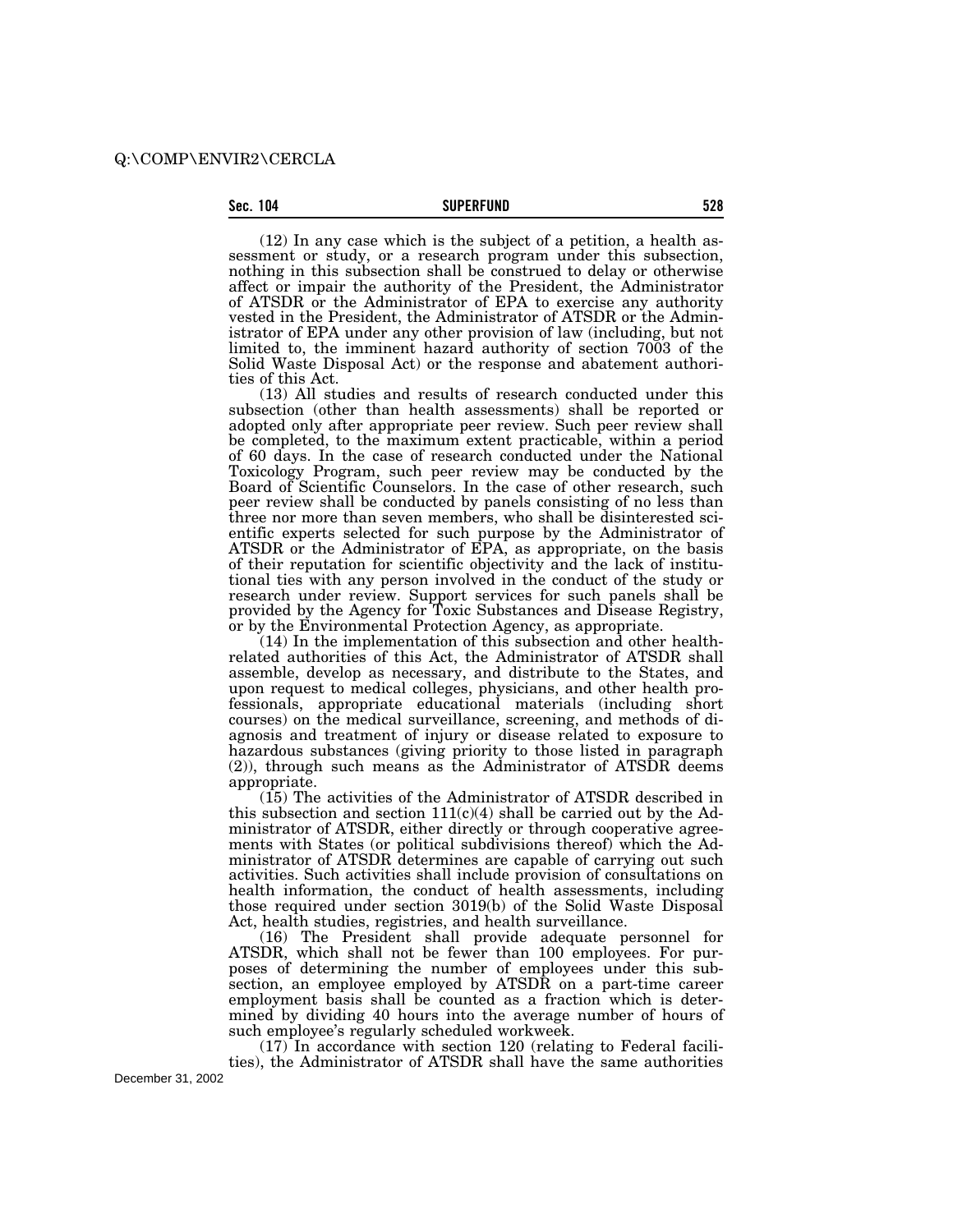#### **529 Sec. 104 SUPERFUND**

under this section with respect to facilities owned or operated by a department, agency, or instrumentality of the United States as the Administrator of ATSDR has with respect to any nongovernmental entity.

(18) If the Administrator of ATSDR determines that it is appropriate for purposes of this section to treat a pollutant or contaminant as a hazardous substance, such pollutant or contaminant shall be treated as a hazardous substance for such purpose.

(j) ACQUISITION OF PROPERTY.—

(1) AUTHORITY.—The President is authorized to acquire, by purchase, lease, condemnation, donation, or otherwise, any real property or any interest in real property that the President in his discretion determines is needed to conduct a remedial action under this Act. There shall be no cause of action to compel the President to acquire any interest in real property under this Act.

(2) STATE ASSURANCE.—The President may use the authority of paragraph (1) for a remedial action only if, before an interest in real estate is acquired under this subsection, the State in which the interest to be acquired is located assures the President, through a contract or cooperative agreement or otherwise, that the State will accept transfer of the interest following completion of the remedial action.

(3) EXEMPTION.—No Federal, State, or local government agency shall be liable under this Act solely as a result of acquiring an interest in real estate under this subsection.

(k) BROWNFIELDS REVITALIZATION FUNDING.

(1) DEFINITION OF ELIGIBLE ENTITY.—In this subsection, the term "eligible entity" means-

(A) a general purpose unit of local government;

(B) a land clearance authority or other quasi-governmental entity that operates under the supervision and control of or as an agent of a general purpose unit of local government;

(C) a government entity created by a State legislature; (D) a regional council or group of general purpose units of local government;

(E) a redevelopment agency that is chartered or otherwise sanctioned by a State;

(F) a State;

(G) an Indian Tribe other than in Alaska; or

(H) an Alaska Native Regional Corporation and an Alaska Native Village Corporation as those terms are defined in the Alaska Native Claims Settlement Act (43 U.S.C. 1601 and following) and the Metlakatla Indian community.

(2) BROWNFIELD SITE CHARACTERIZATION AND ASSESSMENT GRANT PROGRAM.—

(A) ESTABLISHMENT OF PROGRAM.—The Administrator shall establish a program to—

(i) provide grants to inventory, characterize, assess, and conduct planning related to brownfield sites under subparagraph (B); and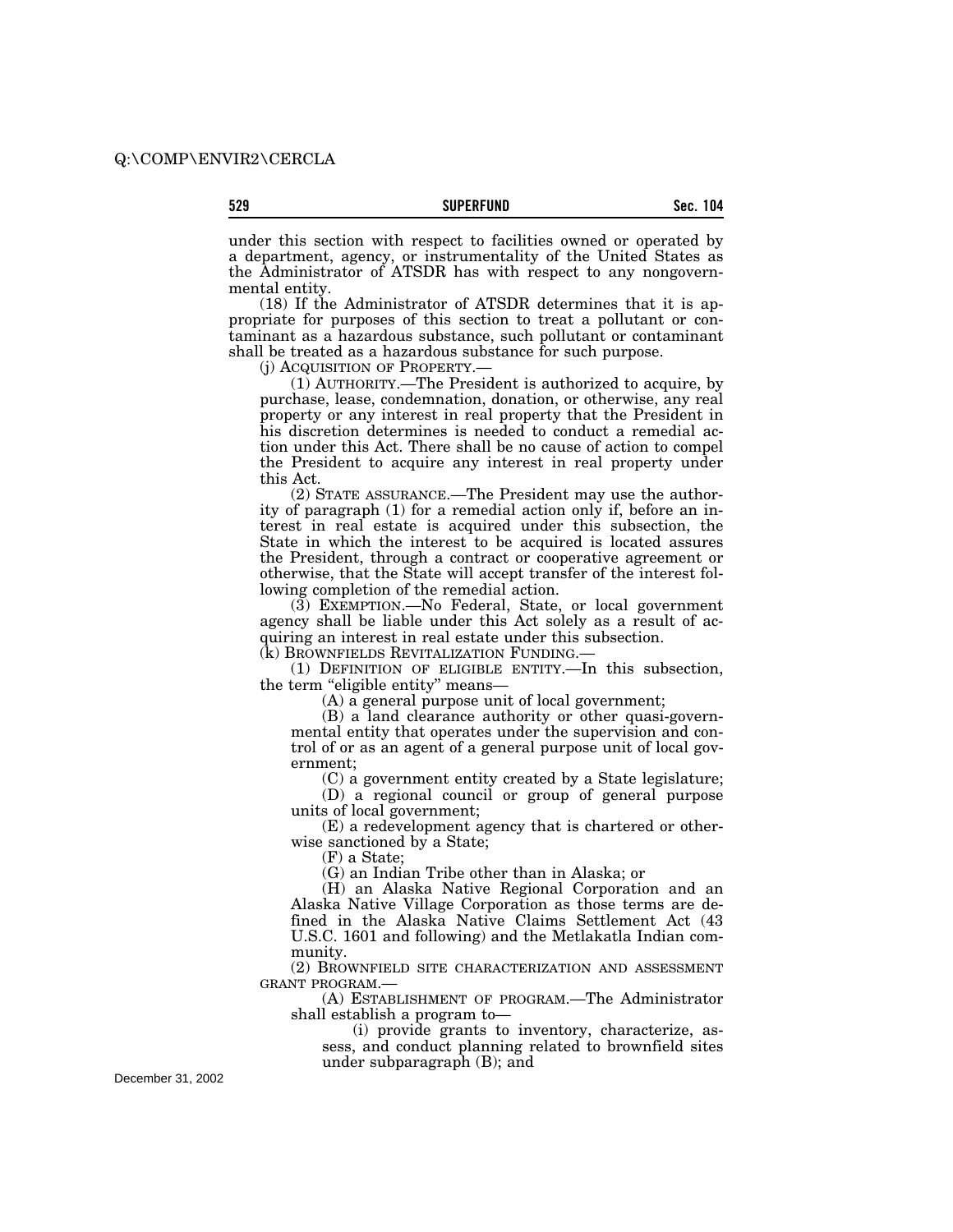(ii) perform targeted site assessments at brownfield sites.

(B) ASSISTANCE FOR SITE CHARACTERIZATION AND AS-SESSMENT.—

(i) IN GENERAL.—On approval of an application made by an eligible entity, the Administrator may make a grant to the eligible entity to be used for programs to inventory, characterize, assess, and conduct planning related to one or more brownfield sites.

(ii) SITE CHARACTERIZATION AND ASSESSMENT.—A site characterization and assessment carried out with the use of a grant under clause (i) shall be performed in accordance with section 101(35)(B).

(3) GRANTS AND LOANS FOR BROWNFIELD REMEDIATION.—

(A) GRANTS PROVIDED BY THE PRESIDENT.—Subject to paragraphs (4) and (5), the President shall establish a program to provide grants to—

(i) eligible entities, to be used for capitalization of revolving loan funds; and

(ii) eligible entities or nonprofit organizations, where warranted, as determined by the President based on considerations under subparagraph (C), to be used directly for remediation of one or more brownfield sites owned by the entity or organization that receives the grant and in amounts not to exceed \$200,000 for each site to be remediated.

(B) LOANS AND GRANTS PROVIDED BY ELIGIBLE ENTI-TIES.—An eligible entity that receives a grant under subparagraph  $(A)(i)$  shall use the grant funds to provide assistance for the remediation of brownfield sites in the form  $of$ 

(i) one or more loans to an eligible entity, a site owner, a site developer, or another person; or

(ii) one or more grants to an eligible entity or other nonprofit organization, where warranted, as determined by the eligible entity that is providing the assistance, based on considerations under subparagraph (C), to remediate sites owned by the eligible entity or nonprofit organization that receives the grant.

(C) CONSIDERATIONS.—In determining whether a grant under subparagraph  $(A)(ii)$  or  $(B)(ii)$  is warranted, the President or the eligible entity, as the case may be, shall take into consideration—

(i) the extent to which a grant will facilitate the creation of, preservation of, or addition to a park, a greenway, undeveloped property, recreational property, or other property used for nonprofit purposes;

(ii) the extent to which a grant will meet the needs of a community that has an inability to draw on other sources of funding for environmental remediation and subsequent redevelopment of the area in which a brownfield site is located because of the small population or low income of the community;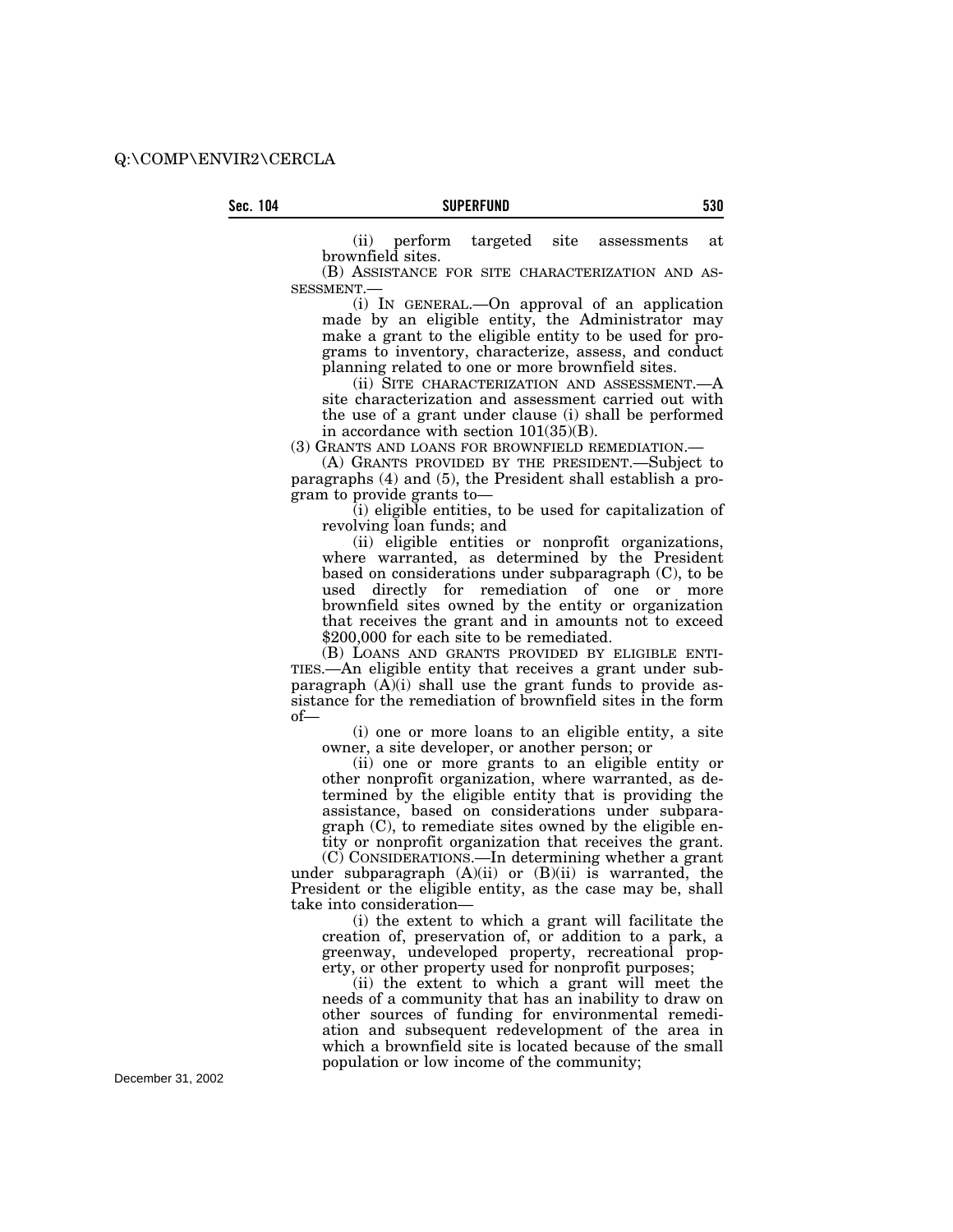(iii) the extent to which a grant will facilitate the use or reuse of existing infrastructure;

(iv) the benefit of promoting the long-term availability of funds from a revolving loan fund for brownfield remediation; and

(v) such other similar factors as the Administrator considers appropriate to consider for the purposes of this subsection.

(D) TRANSITION.—Revolving loan funds that have been established before the date of the enactment of this subsection may be used in accordance with this paragraph.

(4) GENERAL PROVISIONS.—

(A) MAXIMUM GRANT AMOUNT.—

(i) BROWNFIELD SITE CHARACTERIZATION AND AS-SESSMENT.—

(I) IN GENERAL.—A grant under paragraph (2) may be awarded to an eligible entity on a community-wide or site-by-site basis, and shall not exceed, for any individual brownfield site covered by the grant, \$200,000.

(II) WAIVER.—The Administrator may waive the \$200,000 limitation under subclause (I) to permit the brownfield site to receive a grant of not to exceed \$350,000, based on the anticipated level of contamination, size, or status of ownership of the site.

(ii) BROWNFIELD REMEDIATION.—A grant under paragraph  $(3)(A)(i)$  may be awarded to an eligible entity on a community-wide or site-by-site basis, not to exceed \$1,000,000 per eligible entity. The Administrator may make an additional grant to an eligible entity described in the previous sentence for any year after the year for which the initial grant is made, taking into consideration—

(I) the number of sites and number of communities that are addressed by the revolving loan fund;

(II) the demand for funding by eligible entities that have not previously received a grant under this subsection;

(III) the demonstrated ability of the eligible entity to use the revolving loan fund to enhance remediation and provide funds on a continuing basis; and

(IV) such other similar factors as the Administrator considers appropriate to carry out this subsection.

(B) PROHIBITION.—

(i) IN GENERAL.—No part of a grant or loan under this subsection may be used for the payment of—

(I) a penalty or fine;

(II) a Federal cost-share requirement;

(III) an administrative cost;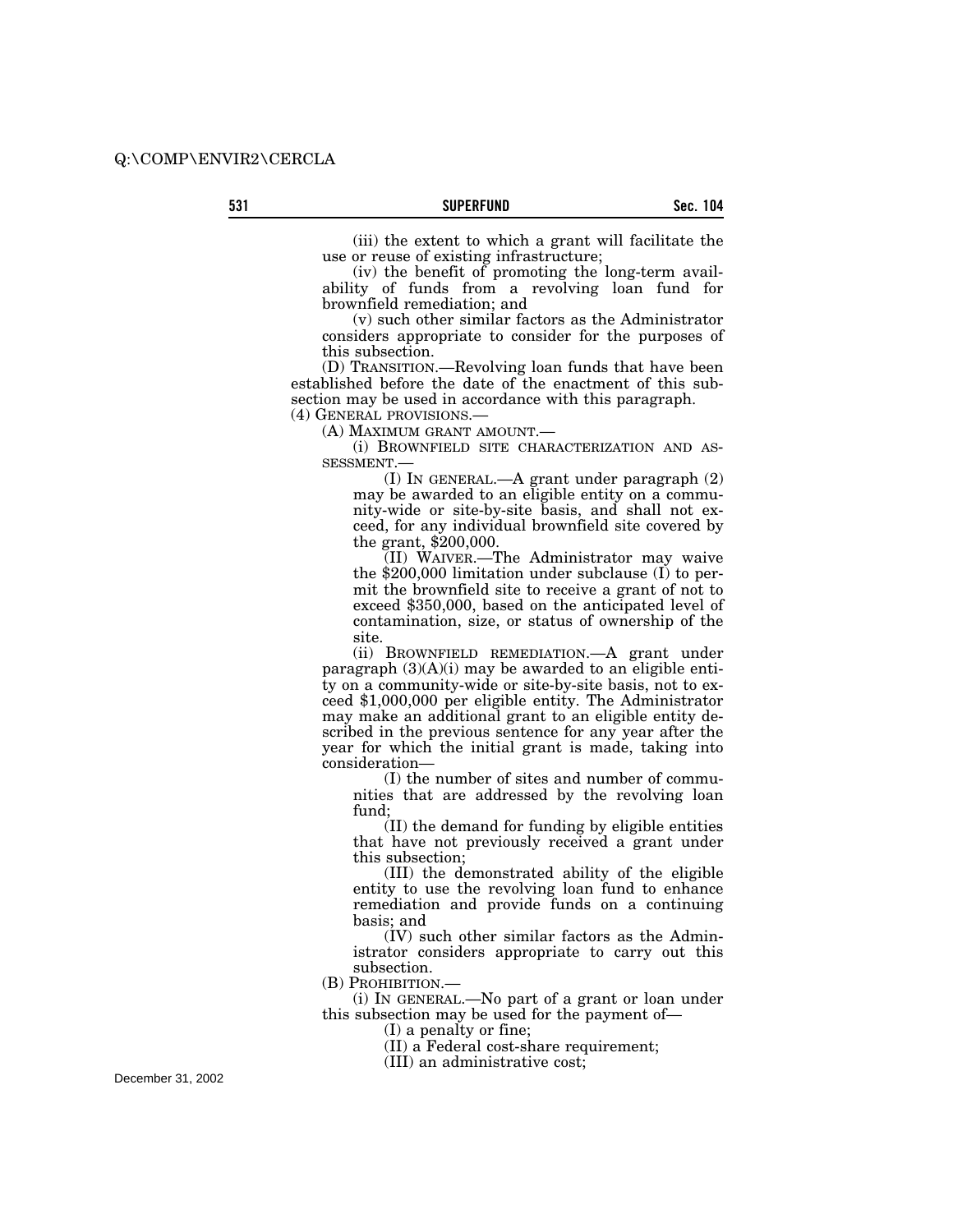(IV) a response cost at a brownfield site for which the recipient of the grant or loan is potentially liable under section 107; or

(V) a cost of compliance with any Federal law (including a Federal law specified in section  $101(39)(\tilde{B})$ , excluding the cost of compliance with laws applicable to the cleanup.

(ii) EXCLUSIONS.—For the purposes of clause (i)(III), the term ''administrative cost'' does not include the cost of—

(I) investigation and identification of the extent of contamination;

(II) design and performance of a response action; or

(III) monitoring of a natural resource.<br>(C) ASSISTANCE FOR DEVELOPMENT OF LOCAL GOVERN-MENT SITE REMEDIATION PROGRAMS.—A local government that receives a grant under this subsection may use not to exceed 10 percent of the grant funds to develop and implement a brownfields program that may include—

(i) monitoring the health of populations exposed to one or more hazardous substances from a brownfield site; and

(ii) monitoring and enforcement of any institutional control used to prevent human exposure to any hazardous substance from a brownfield site.

(D) INSURANCE.—A recipient of a grant or loan awarded under paragraph  $(2)$  or  $(3)$  that performs a characterization, assessment, or remediation of a brownfield site may use a portion of the grant or loan to purchase insurance for the characterization, assessment, or remediation of that site.

(5) GRANT APPLICATIONS.—

(A) SUBMISSION.—

(i) IN GENERAL.—

(I) APPLICATION.—An eligible entity may submit to the Administrator, through a regional office of the Environmental Protection Agency and in such form as the Administrator may require, an application for a grant under this subsection for one or more brownfield sites (including information on the criteria used by the Administrator to rank applications under subparagraph (C), to the extent that the information is available).

(II) NCP REQUIREMENTS.—The Administrator may include in any requirement for submission of an application under subclause (I) a requirement of the National Contingency Plan only to the extent that the requirement is relevant and appropriate to the program under this subsection.

(ii) COORDINATION.—The Administrator shall coordinate with other Federal agencies to assist in making eligible entities aware of other available Federal resources.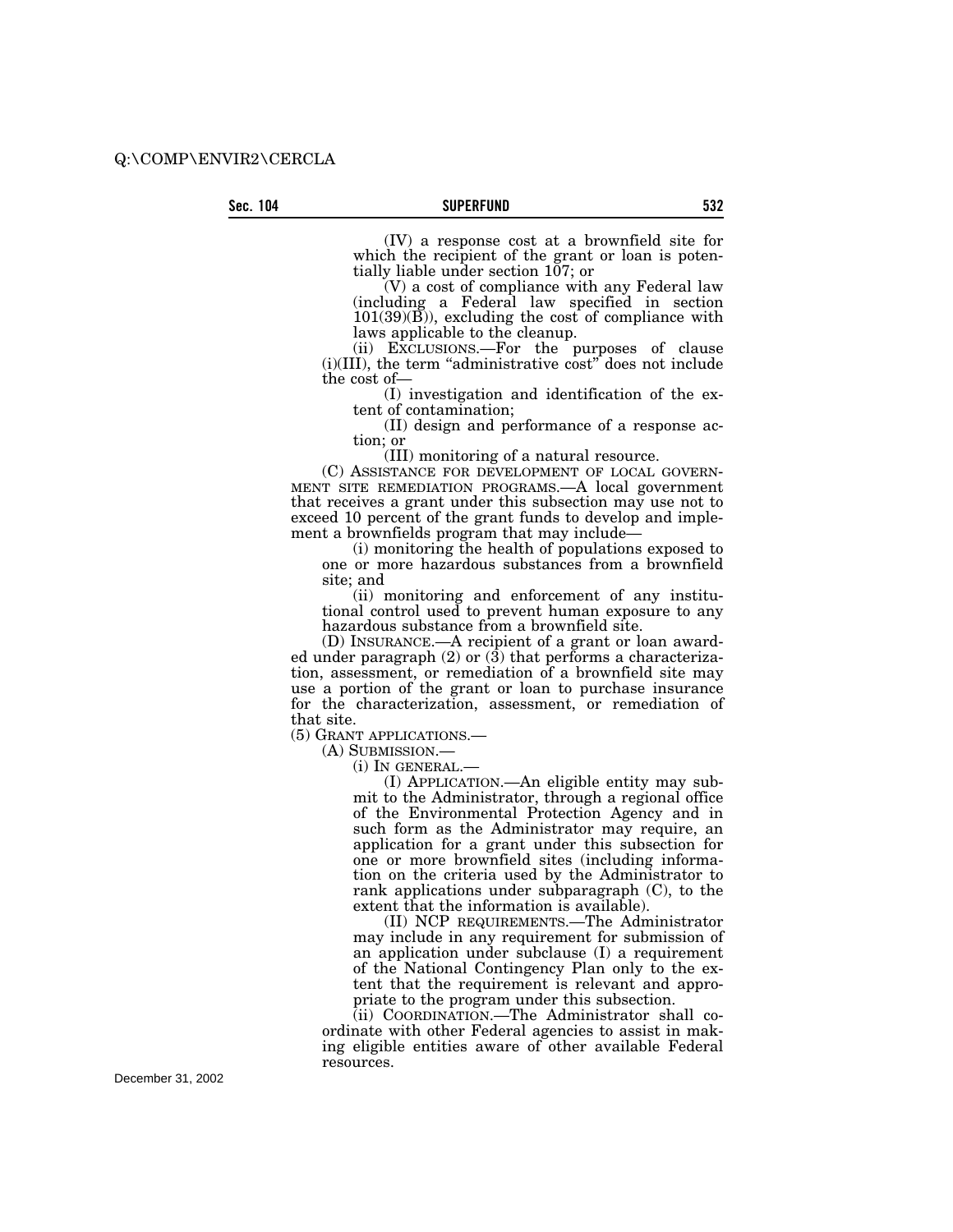(iii) GUIDANCE.—The Administrator shall publish guidance to assist eligible entities in applying for grants under this subsection.

(B) APPROVAL.—The Administrator shall—

(i) at least annually, complete a review of applications for grants that are received from eligible entities under this subsection; and

(ii) award grants under this subsection to eligible entities that the Administrator determines have the highest rankings under the ranking criteria established under subparagraph (C).

(C) RANKING CRITERIA.—The Administrator shall establish a system for ranking grant applications received under this paragraph that includes the following criteria:

(i) The extent to which a grant will stimulate the availability of other funds for environmental assessment or remediation, and subsequent reuse, of an area in which one or more brownfield sites are located.

(ii) The potential of the proposed project or the development plan for an area in which one or more brownfield sites are located to stimulate economic development of the area on completion of the cleanup.

(iii) The extent to which a grant would address or facilitate the identification and reduction of threats to human health and the environment, including threats in areas in which there is a greater-than-normal incidence of diseases or conditions (including cancer, asthma, or birth defects) that may be associated with exposure to hazardous substances, pollutants, or contaminants.

(iv) The extent to which a grant would facilitate the use or reuse of existing infrastructure.

(v) The extent to which a grant would facilitate the creation of, preservation of, or addition to a park, a greenway, undeveloped property, recreational property, or other property used for nonprofit purposes.

(vi) The extent to which a grant would meet the needs of a community that has an inability to draw on other sources of funding for environmental remediation and subsequent redevelopment of the area in which a brownfield site is located because of the small population or low income of the community.

(vii) The extent to which the applicant is eligible for funding from other sources.

(viii) The extent to which a grant will further the fair distribution of funding between urban and nonurban areas.

(ix) The extent to which the grant provides for involvement of the local community in the process of making decisions relating to cleanup and future use of a brownfield site.

(x) The extent to which a grant would address or facilitate the identification and reduction of threats to the health or welfare of children, pregnant women, mi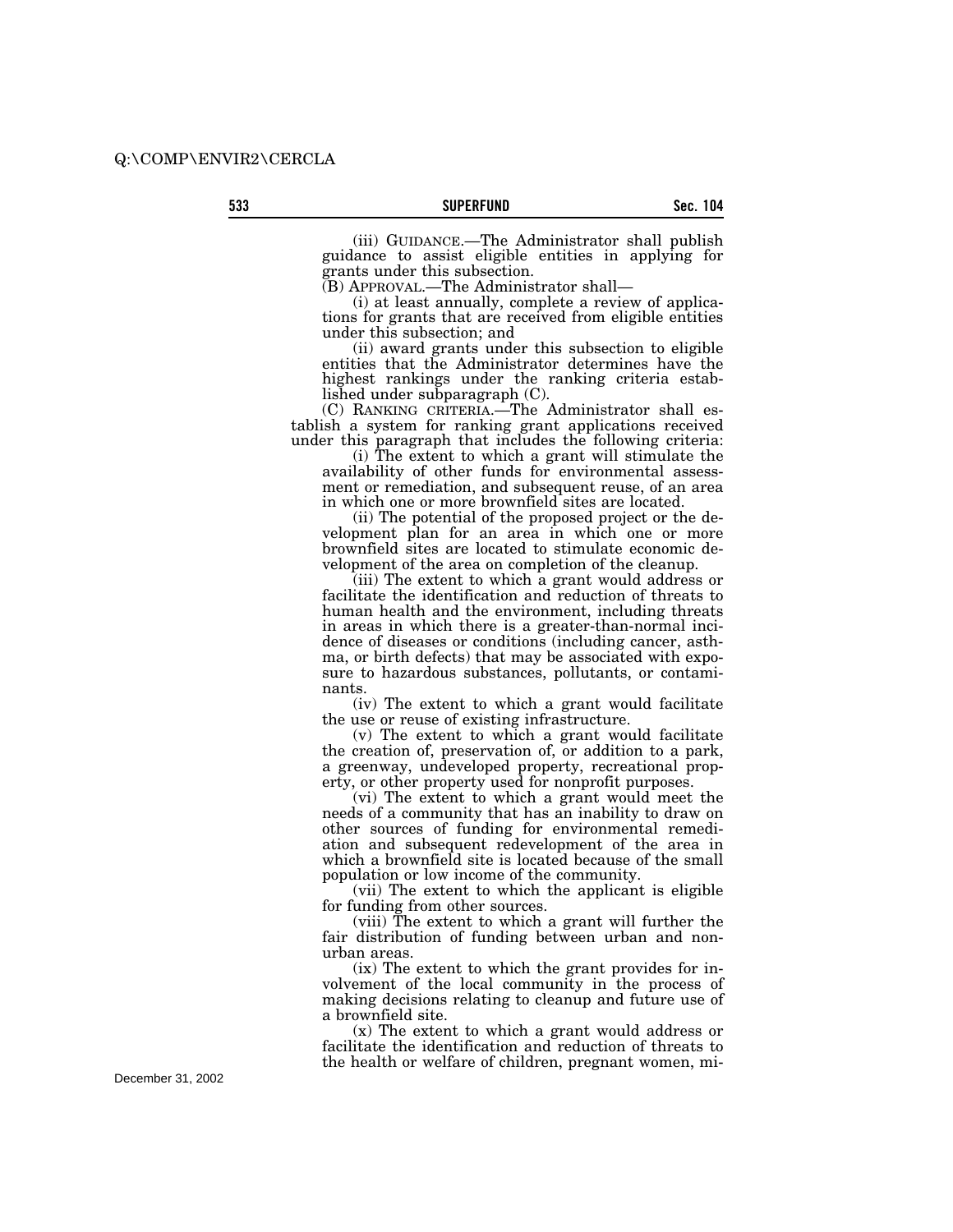nority or low-income communities, or other sensitive populations.

(6) IMPLEMENTATION OF BROWNFIELDS PROGRAMS.—

(A) ESTABLISHMENT OF PROGRAM.—The Administrator may provide, or fund eligible entities or nonprofit organizations to provide, training, research, and technical assistance to individuals and organizations, as appropriate, to facilitate the inventory of brownfield sites, site assessments, remediation of brownfield sites, community involvement, or site preparation.

(B) FUNDING RESTRICTIONS.—The total Federal funds to be expended by the Administrator under this paragraph shall not exceed 15 percent of the total amount appropriated to carry out this subsection in any fiscal year. (7) AUDITS.—

(A) IN GENERAL.—The Inspector General of the Environmental Protection Agency shall conduct such reviews or audits of grants and loans under this subsection as the Inspector General considers necessary to carry out this subsection.

(B) PROCEDURE.—An audit under this subparagraph shall be conducted in accordance with the auditing procedures of the General Accounting Office, including chapter 75 of title 31, United States Code.

(C) VIOLATIONS.—If the Administrator determines that a person that receives a grant or loan under this subsection has violated or is in violation of a condition of the grant, loan, or applicable Federal law, the Administrator may—

(i) terminate the grant or loan;

(ii) require the person to repay any funds received; and

(iii) seek any other legal remedies available to the Administrator.

(D) REPORT TO CONGRESS.—Not later than 3 years after the date of the enactment of this subsection, the Inspector General of the Environmental Protection Agency shall submit to Congress a report that provides a description of the management of the program (including a description of the allocation of funds under this subsection).

(8) LEVERAGING.—An eligible entity that receives a grant under this subsection may use the grant funds for a portion of a project at a brownfield site for which funding is received from other sources if the grant funds are used only for the purposes described in paragraph (2) or (3).

(9) AGREEMENTS.—Each grant or loan made under this subsection shall—

(A) include a requirement of the National Contingency Plan only to the extent that the requirement is relevant and appropriate to the program under this subsection, as determined by the Administrator; and

(B) be subject to an agreement that—

(i) requires the recipient to—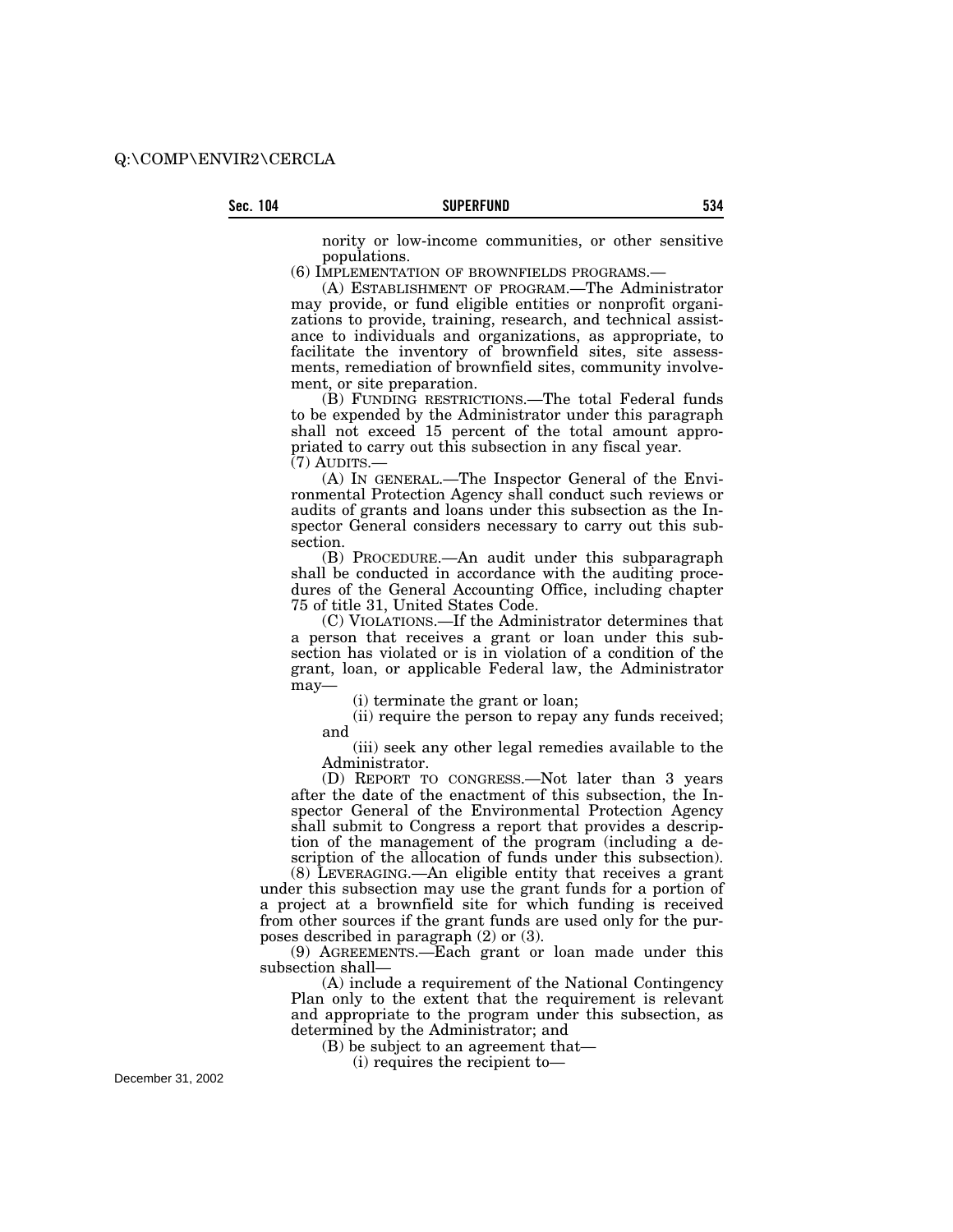(I) comply with all applicable Federal and State laws; and

(II) ensure that the cleanup protects human health and the environment;

(ii) requires that the recipient use the grant or loan exclusively for purposes specified in paragraph (2) or (3), as applicable;

(iii) in the case of an application by an eligible entity under paragraph  $(3)(A)$ , requires the eligible entity to pay a matching share (which may be in the form of a contribution of labor, material, or services) of at least 20 percent, from non-Federal sources of funding, unless the Administrator determines that the matching share would place an undue hardship on the eligible entity; and

(iv) contains such other terms and conditions as the Administrator determines to be necessary to carry out this subsection.

(10) FACILITY OTHER THAN BROWNFIELD SITE.—The fact that a facility may not be a brownfield site within the meaning of section  $101(39)(A)$  has no effect on the eligibility of the facility for assistance under any other provision of Federal law.

(11) EFFECT ON FEDERAL LAWS.—Nothing in this subsection affects any liability or response authority under any Federal law, including—

(A) this Act (including the last sentence of section  $101(14)$ ;

(B) the Solid Waste Disposal Act (42 U.S.C. 6901 et seq.)

(C) the Federal Water Pollution Control Act (33 U.S.C. 1251 et seq.);

(D) the Toxic Substances Control Act (15 U.S.C. 2601 et seq.); and

(E) the Safe Drinking Water Act (42 U.S.C. 300f et seq.).<br>(12) FUNDING.–

(A) AUTHORIZATION OF APPROPRIATIONS.—There is authorized to be appropriated to carry out this subsection \$200,000,000 for each of fiscal years 2002 through 2006.

(B) USE OF CERTAIN FUNDS.—Of the amount made available under subparagraph (A), \$50,000,000, or, if the amount made available is less than \$200,000,000, 25 percent of the amount made available, shall be used for site characterization, assessment, and remediation of facilities described in section  $101(39)(D)(ii)(II)$ .

[42 U.S.C. 9604]

# NATIONAL CONTINGENCY PLAN

SEC. 105. (a) REVISION AND REPUBLICATION.—Within one hundred and eighty days after the enactment of this Act, the President shall, after notice and opportunity for public comments, revise and republish the national contingency plan for the removal of oil and hazardous substances, originally prepared and published pursuant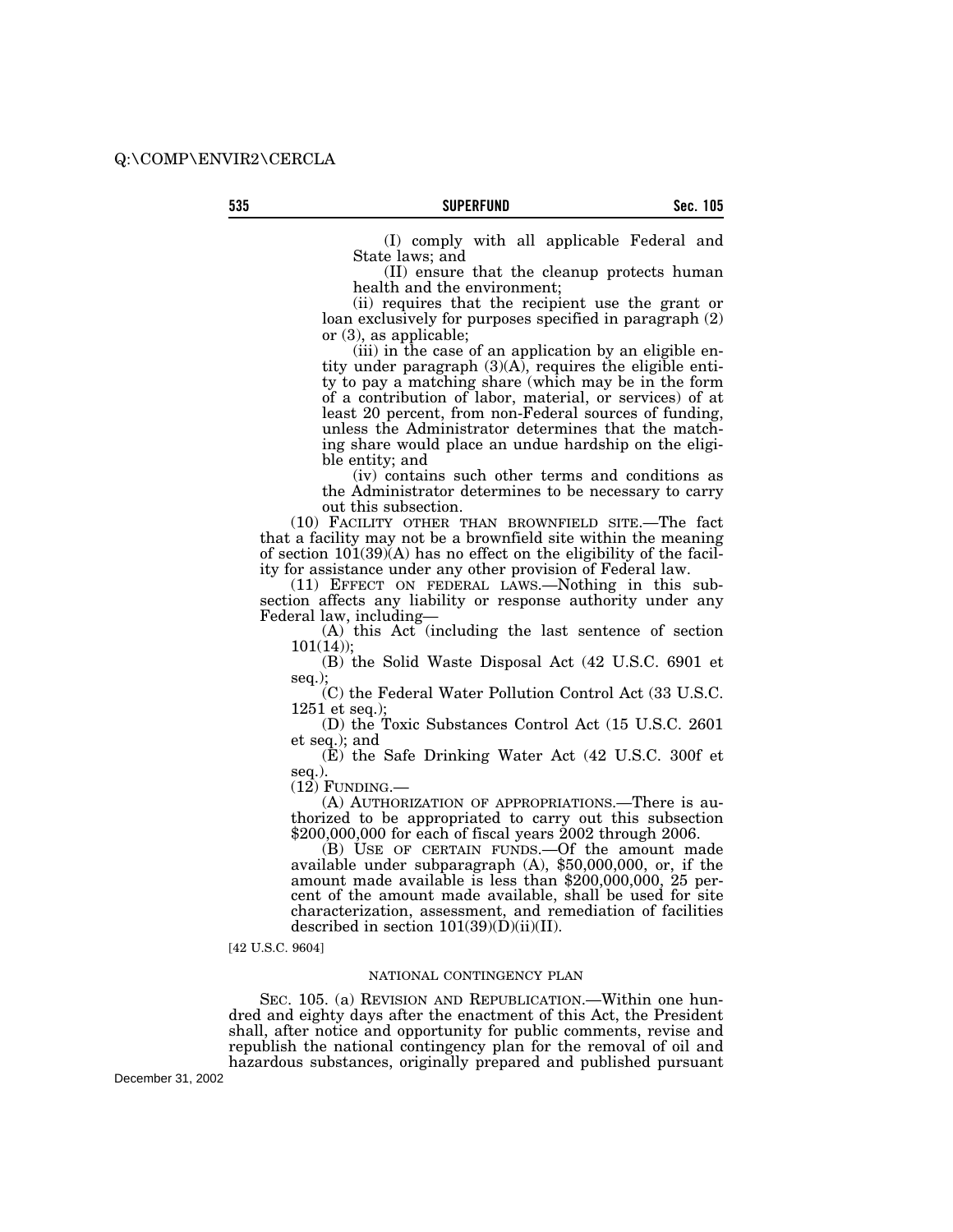to section 311 of the Federal Water Pollution Control Act, to reflect and effectuate the responsibilities and powers created by this Act, in addition to those matters specified in section  $311(c)(2)$ . <sup>1</sup> Such revision shall include a section of the plan to be known as the national hazardous substance response plan which shall establish procedures and standards for responding to releases of hazardous substances, pollutants, and contaminants, which shall include at a minimum:

(1) methods for discovering and investigating facilities at which hazardous substances have been disposed of or otherwise come to be located;

(2) methods for evaluating, including analyses of relative cost, and remedying any releases or threats of releases from facilities which pose substantial danger to the public health or the environment;

(3) methods and criteria for determining the appropriate extent of removal, remedy, and other measures authorized by this Act;

(4) appropriate roles and responsibilities for the Federal, State, and local governments and for interstate and nongovernmental entities in effectuating the plan;

(5) provision for identification, procurement, maintenance, and storage of response equipment and supplies;

(6) a method for and assignment of responsibility for reporting the existence of such facilities which may be located on federally owned or controlled properties and any releases of hazardous substances from such facilities;

(7) means of assuring that remedial action measures are cost-effective over the period of potential exposure to the hazardous substances or contaminated materials;

(8)(A) criteria for determining priorities among releases or threatened releases throughout the United States for the purpose of taking remedial action and, to the extent practicable taking into account the potential urgency of such action, for the purpose of taking removal action. Criteria and priorities under this paragraph shall be based upon relative risk or danger to public health or welfare or the environment, in the judgment of the President, taking into account to the extent possible the population at risk, the hazard potential of the hazardous substances at such facilities, the potential for contamination of drinking water supplies, the potential for direct human contact, the potential for destruction of sensitive ecosystems, the damage to natural resources which may affect the human food chain and which is associated with any release or threatened release, the contamination or potential contamination of the ambient air which is associated with the release or threatened release, State preparedness to assume State costs and responsibilities, and other appropriate factors;

(B) based upon the criteria set forth in subparagraph (A) of this paragraph, the President shall list as part of the plan national priorities among the known releases or threatened re-

<sup>&</sup>lt;sup>1</sup>Probably should refer to section  $311(d)(2)$ , pursuant to general amendments made to such section by section 4201(a) of Public Law 101–380.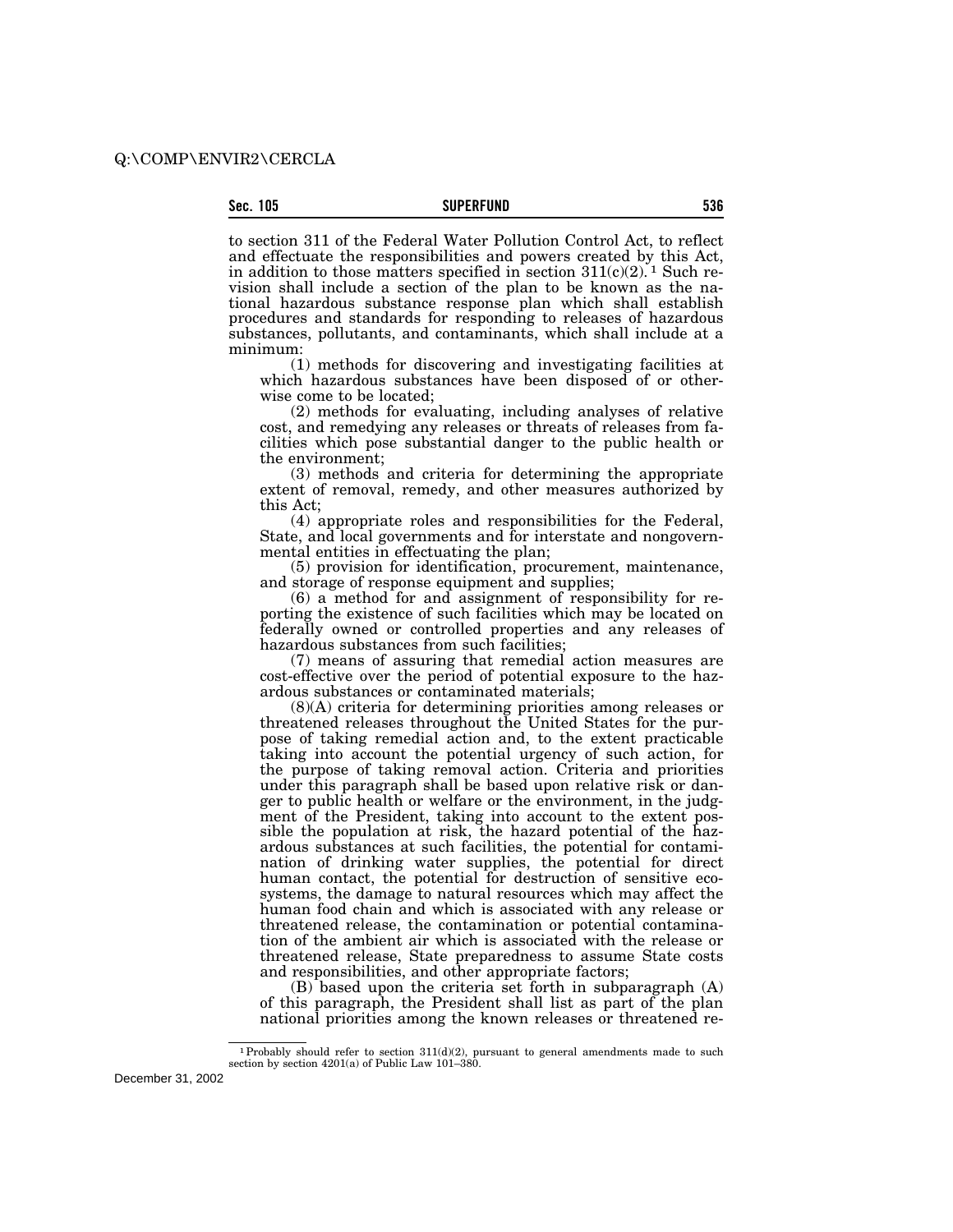# **537 Sec. 105 SUPERFUND**

leases throughout the United States and shall revise the list no less often than annually. Within one year after the date of enactment of this Act, and annually thereafter, each State shall establish and submit for consideration by the President priorities for remedial action among known releases and potential releases in that State based upon the criteria set forth in subparagraph (A) of this paragraph. In assembling or revising the national list, the President shall consider any priorities established by the States. To the extent practicable, the highest priority facilities shall be designated individually and shall be referred to as the "top priority among known response targets", and, to the extent practicable, shall include among the one hundred highest priority facilities one such facility from each State which shall be the facility designated by the State as presenting the greatest danger to public health or welfare or the environment among the known facilities in such State. A State shall be allowed to designate its highest priority facility only once. Other priority facilities or incidents may be listed singly or grouped for response priority purposes;

(9) specified roles for private organizations and entities in preparation for response and in responding to releases of hazardous substances, including identification of appropriate qualifications and capacity therefor and including consideration of minority firms in accordance with subsection (f); and

(10) standards and testing procedures by which alternative or innovative treatment technologies can be determined to be appropriate for utilization in response actions authorized by this Act.

The plan shall specify procedures, techniques, materials, equipment, and methods to be employed in identifying, removing, or remedying releases of hazardous substances comparable to those required under section  $311(c)(2)^1$  (F) and (G) and (j)(1) of the Federal Water Pollution Control Act. Following publication of the revised national contingency plan, the response to and actions to minimize damage from hazardous substances releases shall, to the greatest extent possible, be in accordance with the provisions of the plan. The President may, from time to time, revise and republish the national contingency plan.

(b) REVISION OF PLAN.—Not later than 18 months after the enactment of the Superfund Amendments and Reauthorization Act of 1986, the President shall revise the National Contingency Plan to reflect the requirements of such amendments. The portion of such Plan known as ''the National Hazardous Substance Response Plan'' shall be revised to provide procedures and standards for remedial actions undertaken pursuant to this Act which are consistent with amendments made by the Superfund Amendments and Reauthorization Act of 1986 relating to the selection of remedial action.

(c) HAZARD RANKING SYSTEM.— (1) REVISION.—Not later than 18 months after the enactment of the Superfund Amendments and Reauthorization Act of 1986 and after publication of notice and opportunity for sub-

<sup>&</sup>lt;sup>1</sup>Probably should refer to section  $311(d)(2)$ , pursuant to general amendments made to such section by section 4201(a) of Public Law 101–380.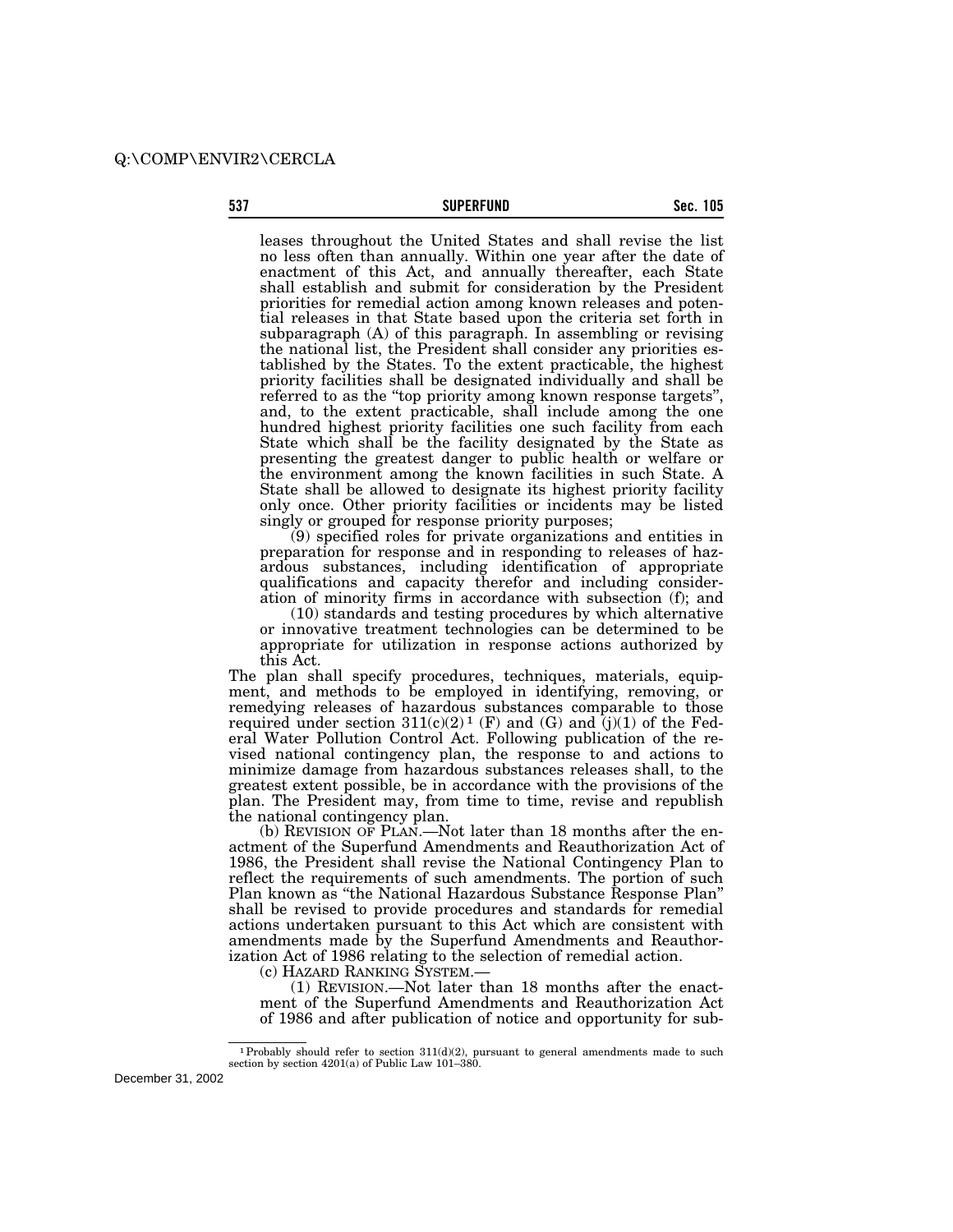### **Sec. 105** SUPERFUND 538

mission of comments in accordance with section 553 of title 5, United States Code, the President shall by rule promulgate amendments to the hazard ranking system in effect on September 1, 1984. Such amendments shall assure, to the maximum extent feasible, that the hazard ranking system accurately assesses the relative degree of risk to human health and the environment posed by sites and facilities subject to review. The President shall establish an effective date for the amended hazard ranking system which is not later than 24 months after enactment of the Superfund Amendments and Reauthorization Act of 1986. Such amended hazard ranking system shall be applied to any site or facility to be newly listed on the National Priorities List after the effective date established by the President. Until such effective date of the regulations, the hazard ranking system in effect on September 1, 1984, shall continue in full force and effect.

(2) HEALTH ASSESSMENT OF WATER CONTAMINATION RISKS.—In carrying out this subsection, the President shall ensure that the human health risks associated with the contamination or potential contamination (either directly or as a result of the runoff of any hazardous substance or pollutant or contaminant from sites or facilities) of surface water are appropriately assessed where such surface water is, or can be, used for recreation or potable water consumption. In making the assessment required pursuant to the preceding sentence, the President shall take into account the potential migration of any hazardous substance or pollutant or contaminant through such surface water to downstream sources of drinking water.

(3) REEVALUATION NOT REQUIRED.—The President shall not be required to reevaluate, after the date of the enactment of the Superfund Amendments and Reauthorization Act of 1986, the hazard ranking of any facility which was evaluated in accordance with the criteria under this section before the effective date of the amendments to the hazard ranking system under this subsection and which was assigned a national priority under the National Contingency Plan.

(4) NEW INFORMATION.—Nothing in paragraph (3) shall preclude the President from taking new information into account in undertaking response actions under this Act.

(d) PETITION FOR ASSESSMENT OF RELEASE.—Any person who is, or may be, affected by a release or threatened release of a hazardous substance or pollutant or contaminant, may petition the President to conduct a preliminary assessment of the hazards to public health and the environment which are associated with such release or threatened release. If the President has not previously conducted a preliminary assessment of such release, the President shall, within 12 months after the receipt of any such petition, complete such assessment or provide an explanation of why the assessment is not appropriate. If the preliminary assessment indicates that the release or threatened release concerned may pose a threat to human health or the environment, the President shall promptly evaluate such release or threatened release in accordance with the hazard ranking system referred to in paragraph  $(8)(A)$  of subsection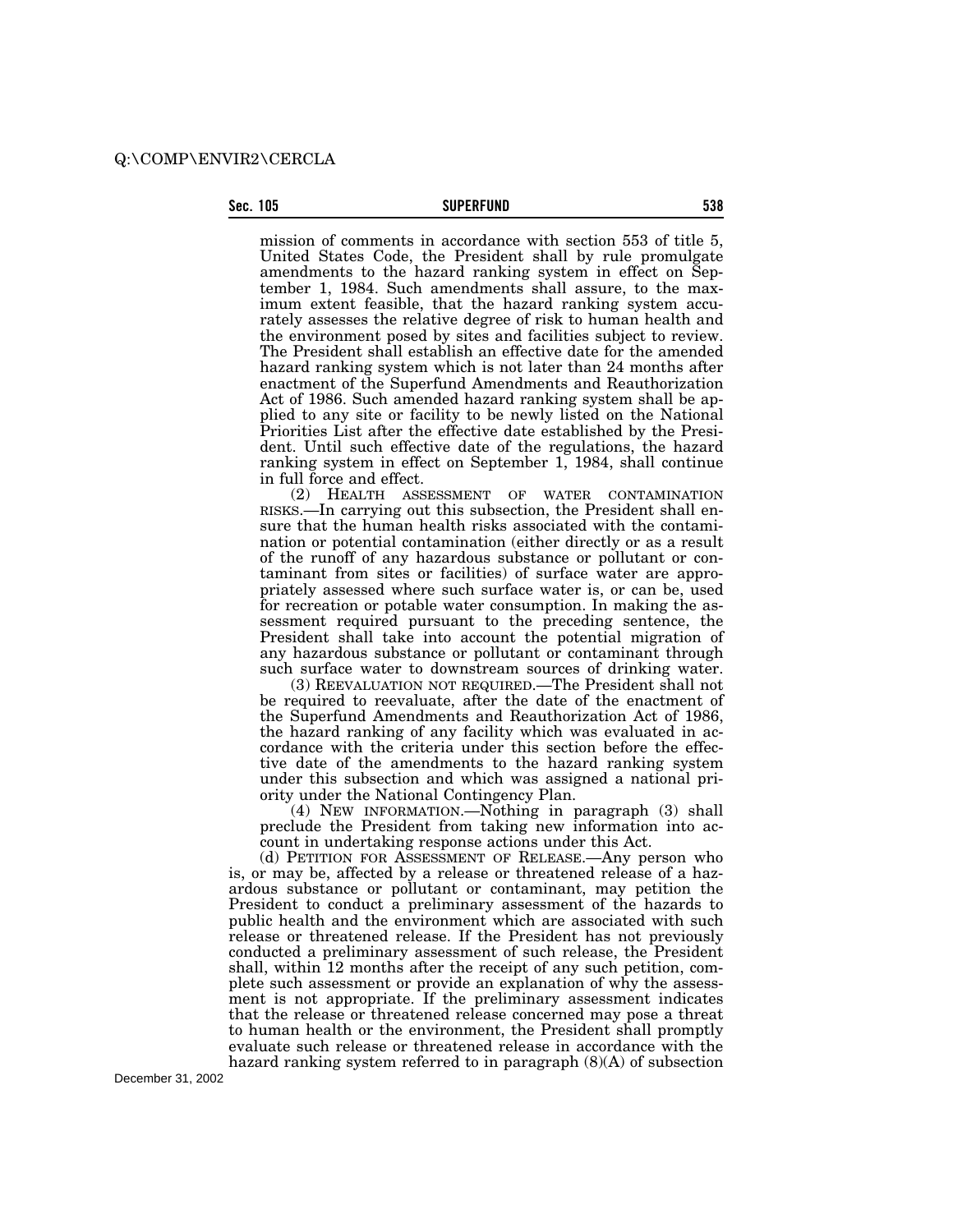(a) to determine the national priority of such release or threatened release.

(e) RELEASES FROM EARLIER SITES.—Whenever there has been, after January 1, 1985, a significant release of hazardous substances or pollutants or contaminants from a site which is listed by the President as a ''Site Cleaned Up To Date'' on the National Priorities List (revised edition, December 1984) the site shall be restored to the National Priorities List, without application of the hazard ranking system.

(f) MINORITY CONTRACTORS.—In awarding contracts under this Act, the President shall consider the availability of qualified minority firms. The President shall describe, as part of any annual report submitted to the Congress under this Act, the participation of minority firms in contracts carried out under this Act. Such report shall contain a brief description of the contracts which have been awarded to minority firms under this Act and of the efforts made by the President to encourage the participation of such firms in programs carried out under this Act.

(g) SPECIAL STUDY WASTES.—

(1) APPLICATION.—This subsection applies to facilities—

(A) which as of the date of enactment of the Superfund Amendments and Reauthorization Act of 1986 were not included on, or proposed for inclusion on, the National Priorities List; and

(B) at which special study wastes described in paragraph  $(2)$ ,  $(3)(A)(ii)$  or  $(3)(A)(iii)$  of section 3001(b) of the Solid Waste Disposal Act are present in significant quantities, including any such facility from which there has been a release of a special study waste.

(2) CONSIDERATIONS IN ADDING FACILITIES TO NPL.—Pending revision of the hazard ranking system under subsection (c), the President shall consider each of the following factors in adding facilities covered by this section to the National Priorities List:

(A) The extent to which hazard ranking system score for the facility is affected by the presence of any special study waste at, or any release from, such facility.

(B) Available information as to the quantity, toxicity, and concentration of hazardous substances that are constituents of any special study waste at, or released from such facility, the extent of or potential for release of such hazardous constituents, the exposure or potential exposure to human population and the environment, and the degree of hazard to human health or the environment posed by the release of such hazardous constituents at such facility. This subparagraph refers only to available information on actual concentrations of hazardous substances and not on the total quantity of special study waste at such facility.

(3) SAVINGS PROVISIONS.—Nothing in this subsection shall be construed to limit the authority of the President to remove any facility which as of the date of enactment of the Superfund Amendments and Reauthorization Act of 1986 is included on the National Priorities List from such List, or not to list any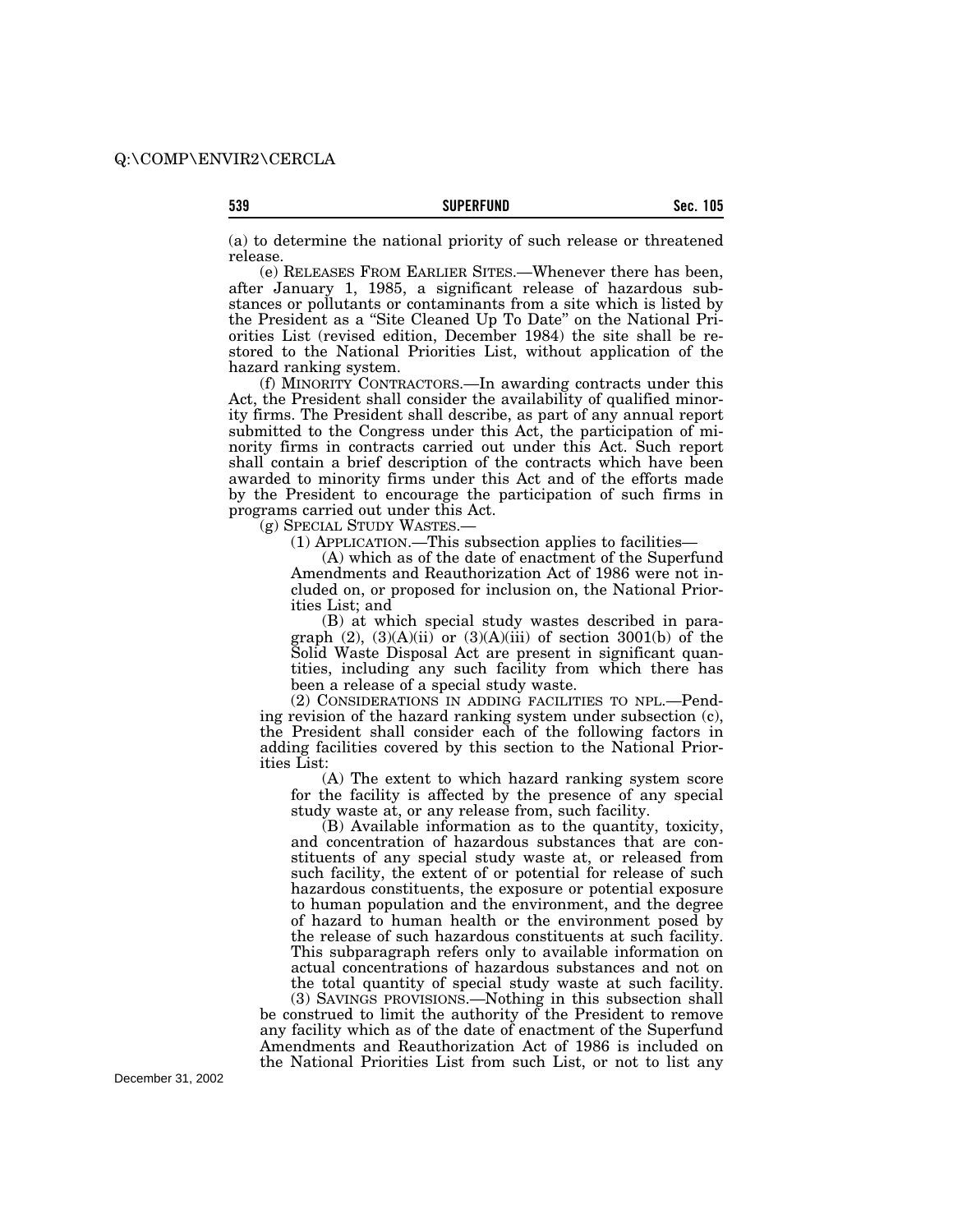facility which as of such date is proposed for inclusion on such list.

(4) INFORMATION GATHERING AND ANALYSIS.—Nothing in this Act shall be construed to preclude the expenditure of monies from the Fund for gathering and analysis of information which will enable the President to consider the specific factors required by paragraph (2).<br>(h) NPL DEFERRAL.—

 $(1)$  DEFERRAL TO STATE VOLUNTARY CLEANUPS.—At the request of a State and subject to paragraphs (2) and (3), the President generally shall defer final listing of an eligible response site on the National Priorities List if the President determines that—

(A) the State, or another party under an agreement with or order from the State, is conducting a response action at the eligible response site—

(i) in compliance with a State program that specifically governs response actions for the protection of public health and the environment; and

(ii) that will provide long-term protection of human health and the environment; or

(B) the State is actively pursuing an agreement to perform a response action described in subparagraph (A) at the site with a person that the State has reason to believe is capable of conducting a response action that meets the requirements of subparagraph (A).

(2) PROGRESS TOWARD CLEANUP.—If, after the last day of the 1-year period beginning on the date on which the President proposes to list an eligible response site on the National Priorities List, the President determines that the State or other party is not making reasonable progress toward completing a response action at the eligible response site, the President may list the eligible response site on the National Priorities List.

(3) CLEANUP AGREEMENTS.—With respect to an eligible response site under paragraph  $(1)(B)$ , if, after the last day of the 1-year period beginning on the date on which the President proposes to list the eligible response site on the National Priorities List, an agreement described in paragraph (1)(B) has not been reached, the President may defer the listing of the eligible response site on the National Priorities List for an additional period of not to exceed 180 days if the President determines deferring the listing would be appropriate based on—

(A) the complexity of the site;

(B) substantial progress made in negotiations; and

(C) other appropriate factors, as determined by the President.

(4) EXCEPTIONS.—The President may decline to defer, or elect to discontinue a deferral of, a listing of an eligible response site on the National Priorities List if the President determines that—

(A) deferral would not be appropriate because the State, as an owner or operator or a significant contributor of hazardous substances to the facility, is a potentially responsible party;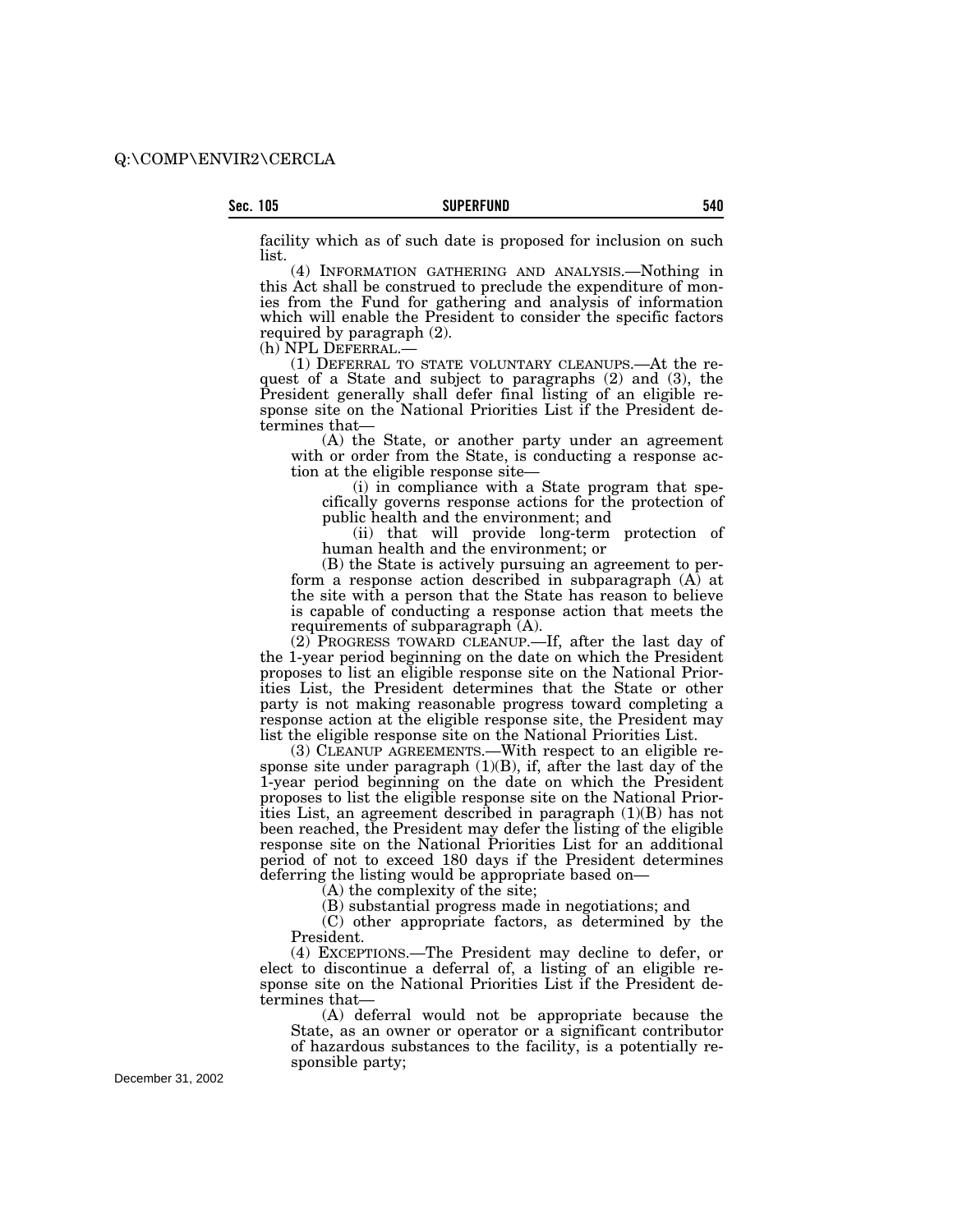# **541 Sec. 106 SUPERFUND**

(B) the criteria under the National Contingency Plan for issuance of a health advisory have been met; or

(C) the conditions in paragraphs (1) through (3), as applicable, are no longer being met.

[42 U.S.C. 9605]

### ABATEMENT ACTION

SEC. 106. (a) In addition to any other action taken by a State or local government, when the President determines that there may be an imminent and substantial endangerment to the public health or welfare or the environment because of an actual or threatened release of a hazardous substance from a facility, he may require the Attorney General of the United States to secure such relief as may be necessary to abate such danger or threat, and the district court of the United States in the district in which the threat occurs shall have jurisdiction to grant such relief as the public interest and the equities of the case may require. The President may also, after notice to the affected State, take other action under this section including, but not limited to, issuing such orders as may be necessary to protect public health and welfare and the environment.

(b)(1) Any person who, without sufficient cause, willfully violates, or fails or refuses to comply with, any order of the President under subsection (a) may, in an action brought in the appropriate United States district court to enforce such order, be fined not more than \$25,000 for each day in which such violation occurs or such failure to comply continues.

(2)(A) Any person who receives and complies with the terms of any order issued under subsection (a) may, within 60 days after completion of the required action, petition the President for reimbursement from the Fund for the reasonable costs of such action, plus interest. Any interest payable under this paragraph shall accrue on the amounts expended from the date of expenditure at the same rate as specified for interest on investments of the Hazardous Substance Superfund established under subchapter A of chapter 98 of the Internal Revenue Code of 1954.

(B) If the President refuses to grant all or part of a petition made under this paragraph, the petitioner may within 30 days of receipt of such refusal file an action against the President in the appropriate United States district court seeking reimbursement from the Fund.

(C) Except as provided in subparagraph (D), to obtain reimbursement, the petitioner shall establish by a preponderance of the evidence that it is not liable for response costs under section  $107(a)$ and that costs for which it seeks reimbursement are reasonable in light of the action required by the relevant order.

(D) A petitioner who is liable for response costs under section 107(a) may also recover its reasonable costs of response to the extent that it can demonstrate, on the administrative record, that the President's decision in selecting the response action ordered was arbitrary and capricious or was otherwise not in accordance with law. Reimbursement awarded under this subparagraph shall include all reasonable response costs incurred by the petitioner pur-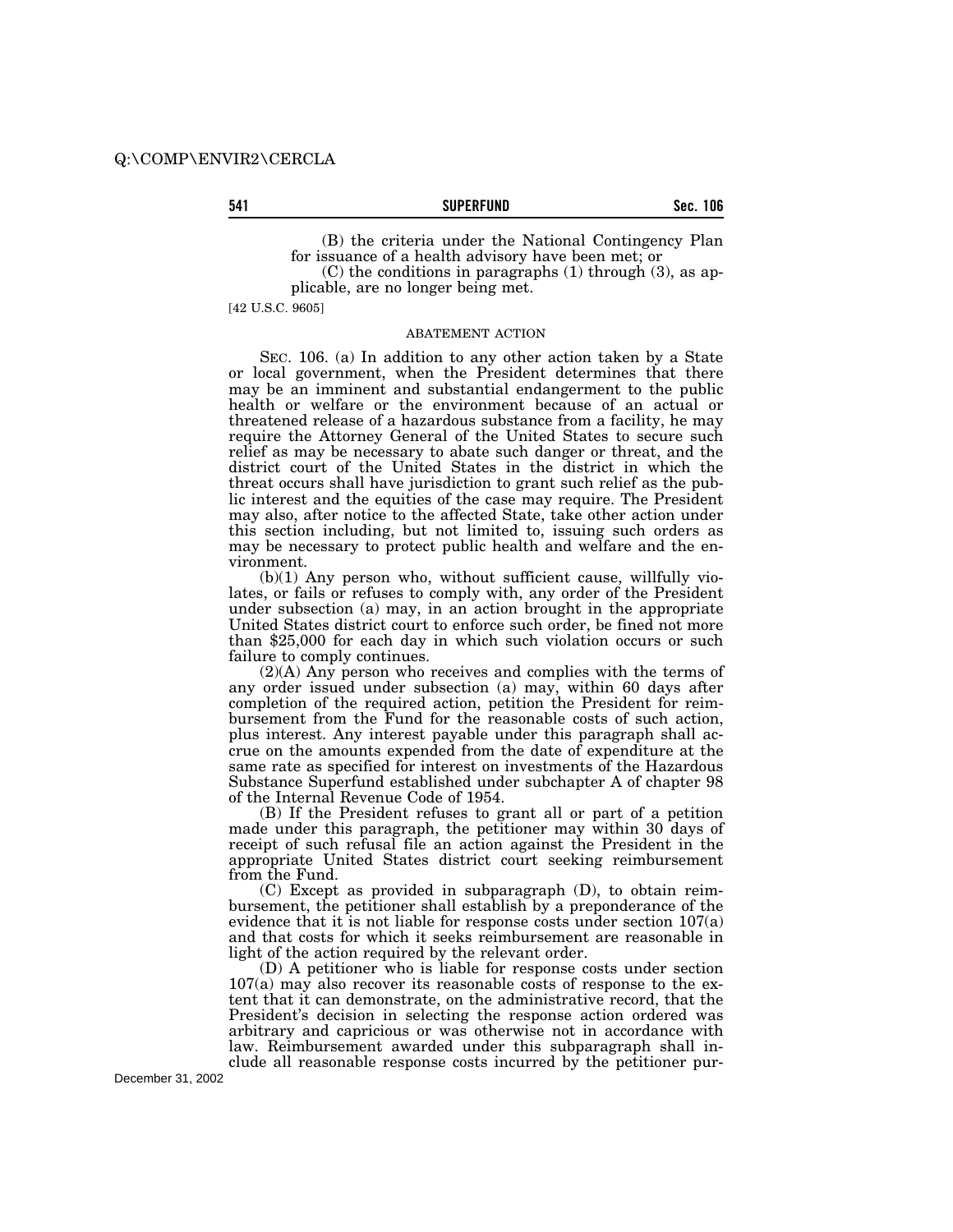suant to the portions of the order found to be arbitrary and capricious or otherwise not in accordance with law.

(E) Reimbursement awarded by a court under subparagraph (C) or (D) may include appropriate costs, fees, and other expenses in accordance with subsections (a) and (d) of section 2412 of title 28 of the United States Code.

(c) Within one hundred and eighty days after enactment of this Act, the Administrator of the Environmental Protection Agency shall, after consultation with the Attorney General, establish and publish guidelines for using the imminent hazard, enforcement, and emergency response authorities of this section and other existing statutes administered by the Administrator of the Environmental Protection Agency to effectuate the responsibilities and powers created by this Act. Such guidelines shall to the extent practicable be consistent with the national hazardous substance response plan, and shall include, at a minimum, the assignment of responsibility for coordinating response actions with the issuance of administrative orders, enforcement of standards and permits, the gathering of information, and other imminent hazard and emergency powers authorized by (1) sections  $311(c)(2)$ ,  $1308$ ,  $309$ , and  $504(a)$  of the Federal Water Pollution Control Act,  $(2)$  sections 3007, 3008, 3013, and 7003 of the Solid Waste Disposal Act, (3) sections 1445 and 1431 of the Safe Drinking Water Act, (4) sections 113, 114, and 303 of the Clean Air Act, and (5) section 7 of the Toxic Substances Control Act.

[42 U.S.C. 9606]

### LIABILITY

SEC. 107. (a) Notwithstanding any other provision or rule of law, and subject only to the defenses set forth in subsection (b) of this section—

(1) the owner and operator of a vessel or a facility,

(2) any person who at the time of disposal of any hazardous substance owned or operated any facility at which such hazardous substances were disposed of,

(3) any person who by contract, agreement, or otherwise arranged for disposal or treatment, or arranged with a transporter for transport for disposal or treatment, of hazardous substances owned or possessed by such person, by any other party or entity, at any facility or incineration vessel owned or operated by another party or entity and containing such hazardous substances, and

(4) any person who accepts or accepted any hazardous substances for transport to disposal or treatment facilities, incineration vessels or sites selected by such person, from which there is a release, or a threatened release which causes the incurrence of response costs, of a hazardous substance, 2 shall be liable for-

(A) all costs of removal or remedial action incurred by the United States Government or a State or an Indian tribe not inconsistent with the national contingency plan;

<sup>&</sup>lt;sup>1</sup>See footnote 1 under section 105(a).

<sup>2</sup>Matter after this point appears to modify paragraphs (1) through (4).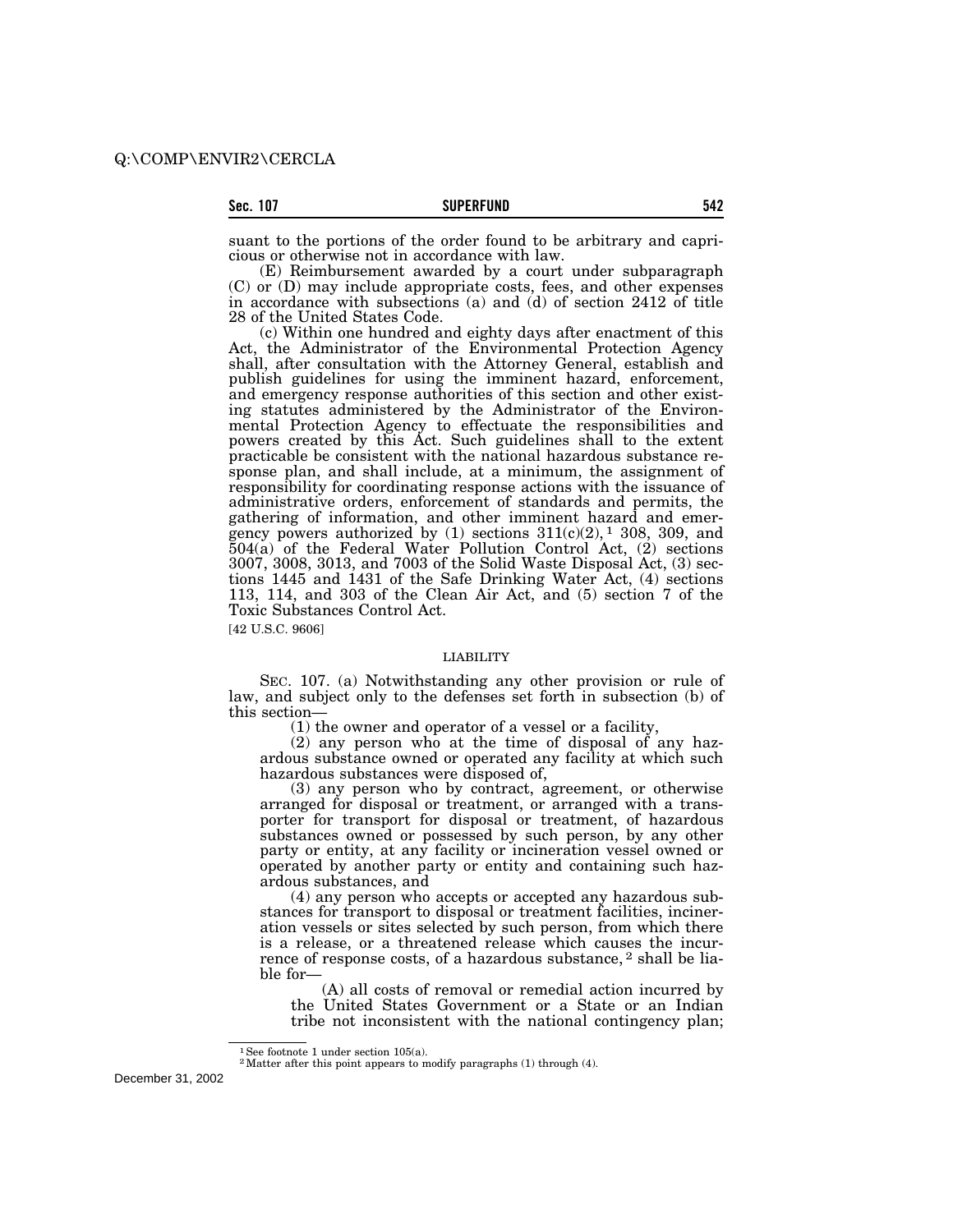(B) any other necessary costs of response incurred by any other person consistent with the national contingency plan;

(C) damages for injury to, destruction of, or loss of natural resources, including the reasonable costs of assessing such injury, destruction, or loss resulting from such a release; and

(D) the costs of any health assessment or health effects study carried out under section 104(i).

The amounts recoverable in an action under this section shall include interest on the amounts recoverable under subparagraphs (A) through (D). Such interest shall accrue from the later of (i) the date payment of a specified amount is demanded in writing, or (ii) the date of the expenditure concerned. The rate of interest on the outstanding unpaid balance of the amounts recoverable under this section shall be the same rate as is specified for interest on investments of the Hazardous Substance Superfund established under subchapter A of chapter 98 of the Internal Revenue Code of 1954. For purposes of applying such amendments to interest under this subsection, the term ''comparable maturity'' shall be determined with reference to the date on which interest accruing under this subsection commences.<sup>1</sup>

(b) There shall be no liability under subsection (a) of this section for a person otherwise liable who can establish by a preponderance of the evidence that the release or threat of release of a hazardous substance and the damages resulting therefrom were caused solely by—

(1) an act of God;

(2) an act of war;

(3) an act or omission of a third party other than an employee or agent of the defendant, or than one whose act or omission occurs in connection with a contractual relationship, existing directly or indirectly, with the defendant (except where the sole contractual arrangement arises from a published tariff and acceptance for carriage by a common carrier by rail), if the defendant establishes by a preponderance of the evidence that  $(a)^2$  he exercised due care with respect to the hazardous substance concerned, taking into consideration the characteristics of such hazardous substance, in light of all relevant facts and circumstances, and  $(b)^3$  he took precautions against foreseeable acts or omissions of any such third party and the consequences that could foreseeably result from such acts or omissions; or

(4) any combination of the foregoing paragraphs.

#### **SEC. 209. [42 U.S.C. 9607 note] RECOVERY OF COSTS.**

Amounts recovered under section 107 of the Comprehensive Environmental Response, Compensation, and Liability Act of 1980 (42 U.S.C. 9607) for any response action taken by the Sec-retary in support of the civil works program of the Department of the Army and any other amounts recovered by the Secretary from a contractor, insurer, surety, or other person to reimburse the Department of the Army for any expenditure for environmental response activities in support of the Army civil works program shall be credited to the appropriate trust fund account from which the cost of such response action has been paid or will be charged. 2So in law. Probably should be ''(A)''.

 $3$  So in law. Probably should be " $(B)$ ".

<sup>1</sup>Section 209 of the Water Resources Development Act of 1996 (Public Law 104–303; 110 Stat. 3681) provides: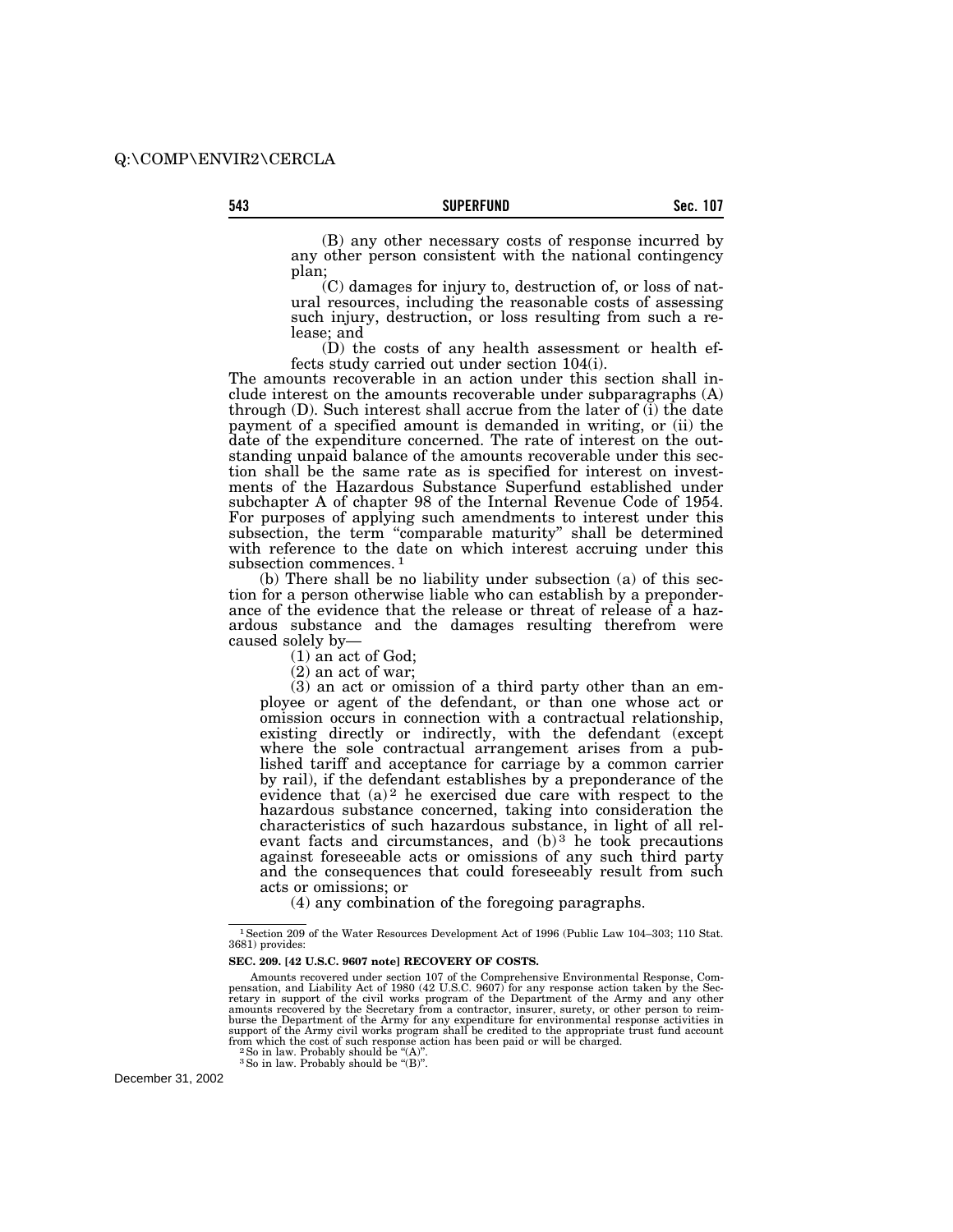$(c)(1)$  Except as provided in paragraph  $(2)$  of this subsection, the liability under this section of an owner or operator or other responsible person for each release of a hazardous substance or incident involving release of a hazardous substance shall not exceed—<br>(A) for any vessel, other than an incineration vessel, which

carries any hazardous substance as cargo or residue, \$300 per gross ton, or \$5,000,000, whichever is greater;<br>(B) for any other vessel, other than an incineration vessel,

 $$300$  per gross ton, or  $$500,000$ , whichever is greater;

(C) for any motor vehicle, aircraft, hazardous liquid pipeline facility (as defined in section 60101(a) of title 49, United States Code), or rolling stock, \$50,000,000 or such lesser amount as the President shall establish by regulation, but in no event less than \$5,000,000 (or, for releases of hazardous substances as defined in section  $101(14)(A)$  of this title into the navigable waters, \$8,000,000). Such regulations shall take into account the size, type, location, storage, and handling capacity and other matters relating to the likelihood of release in each such class and to the economic impact of such limits on each such class; or

(D) for any incineration vessel or any facility other than those specified in subparagraph (C) of this paragraph, the total of all costs of response plus \$50,000,000 for any damages under this title.

(2) Notwithstanding the limitations in paragraph (1) of this subsection, the liability of an owner or operator or other responsible person under this section shall be the full and total costs of response and damages, if (A)(i) the release or threat of release of a hazardous substance was the result of willful misconduct or willful negligence within the privity or knowledge of such person, or (ii) the primary cause of the release was a violation (within the privity or knowledge of such person) of applicable safety, construction, or operating standards or regulations; or (B) such person fails or refuses to provide all reasonable cooperation and assistance requested by a responsible public official in connection with response activities under the national contingency plan with respect to regulated carriers subject to the provisions of title 49 of the United States Code or vessels subject to the provisions of title 33 or 46 of the United States Code, subparagraph (A)(ii) of this paragraph shall be deemed to refer to Federal standards or regulations.

(3) If any person who is liable for a release or threat of release of a hazardous substance fails without sufficient cause to properly provide removal or remedial action upon order of the President pursuant to section 104 or 106 of this Act, such person may be liable to the United States for punitive damages in an amount at least equal to, and not more than three times, the amount of any costs incurred by the Fund as a result of such failure to take proper action. The President is authorized to commence a civil action against any such person to recover the punitive damages, which shall be in addition to any costs recovered from such person pursuant to section 112(c) of this Act. Any moneys received by the United States pursuant to this subsection shall be deposited in the Fund.

(d) RENDERING CARE OR ADVICE.—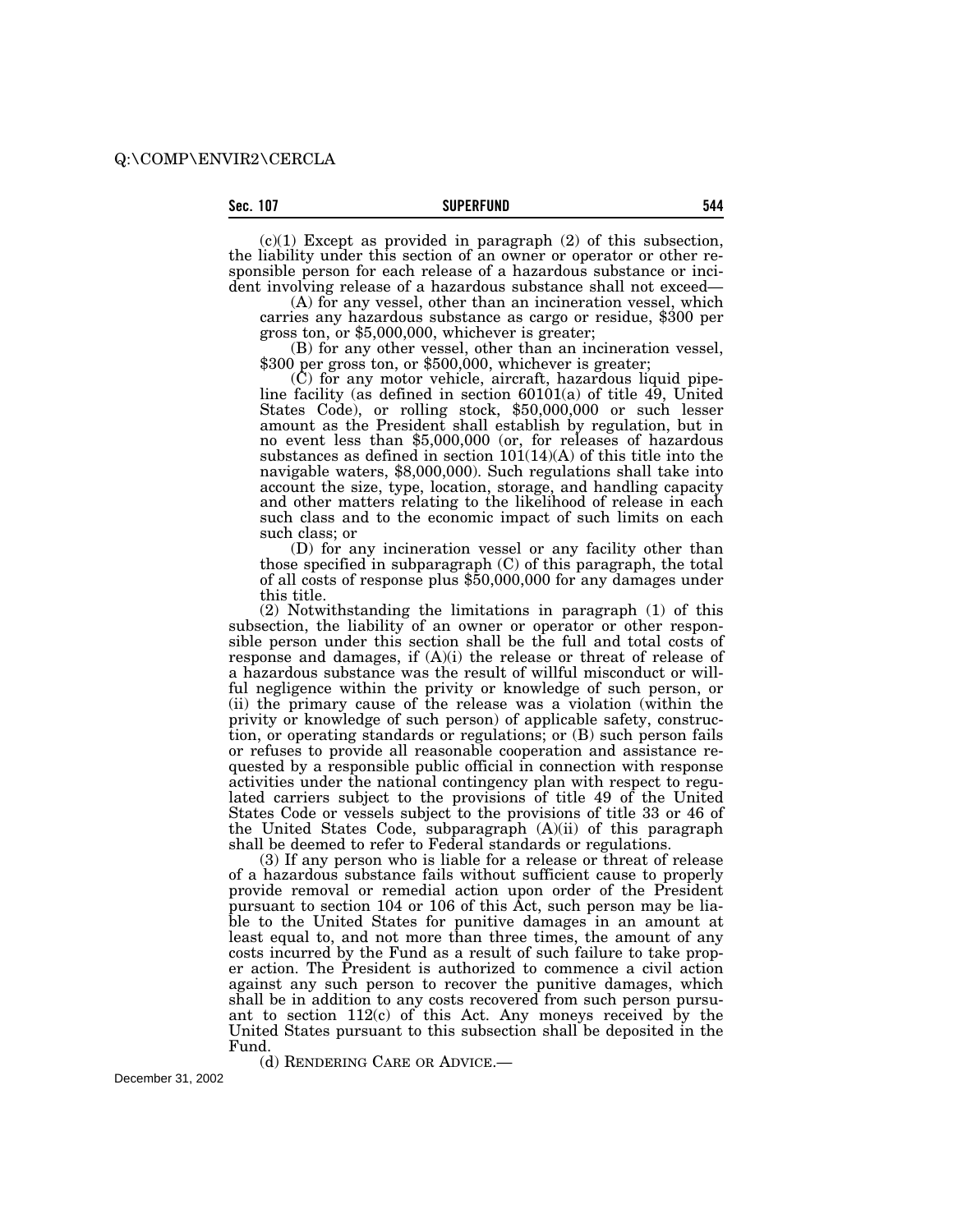(1) IN GENERAL.—Except as provided in paragraph (2), no person shall be liable under this title for costs or damages as a result of actions taken or omitted in the course of rendering care, assistance, or advice in accordance with the National Contingency Plan (''NCP'') or at the direction of an onscene coordinator appointed under such plan, with respect to an incident creating a danger to public health or welfare or the environment as a result of any releases of a hazardous substance or the threat thereof. This paragraph shall not preclude liability for costs or damages as the result of negligence on the part of such person.

(2) STATE AND LOCAL GOVERNMENTS.—No State or local government shall be liable under this title for costs or damages as a result of actions taken in response to an emergency created by the release or threatened release of a hazardous substance generated by or from a facility owned by another person. This paragraph shall not preclude liability for costs or damages as a result of gross negligence or intentional misconduct by the State or local government. For the purpose of the preceding sentence, reckless, willful, or wanton misconduct shall constitute gross negligence.

(3) SAVINGS PROVISION.—This subsection shall not alter the liability of any person covered by the provisions of paragraph  $(1)$ ,  $(2)$ ,  $(3)$ , or  $(4)$  of subsection  $(a)$  of this section with respect to the release or threatened release concerned.

 $(e)(1)$  No indemnification, hold harmless, or similar agreement or conveyance shall be effective to transfer from the owner or operator of any vessel or facility or from any person who may be liable for a release or threat of release under this section, to any other person the liability imposed under this section. Nothing in this subsection shall bar any agreement to insure, hold harmless, or indemnify a party to such agreement for any liability under this section.

(2) Nothing in this title, including the provisions of paragraph (1) of this subsection, shall bar a cause of action that an owner or operator or any other person subject to liability under this section, or a guarantor, has or would have, by reason of subrogation or otherwise against any person.

(f)(1) NATURAL RESOURCES LIABILITY.—In the case of an injury to, destruction of, or loss of natural resources under subparagraph (C) of subsection (a) liability shall be to the United States Government and to any State for natural resources within the State or belonging to, managed by, controlled by, or appertaining to such State and to any Indian tribe for natural resources belonging to, managed by, controlled by, or appertaining to such tribe, or held in trust for the benefit of such tribe, or belonging to a member of such tribe if such resources are subject to a trust restriction on alienation: *Provided, however,* That no liability to the United States or State or Indian tribe shall be imposed under subparagraph (C) of subsection (a), where the party sought to be charged has demonstrated that the damages to natural resources complained of were specifically identified as an irreversible and irretrievable commitment of natural resources in an environmental impact statement, or other comparable environment analysis, and the decision to grant a permit or license authorizes such commitment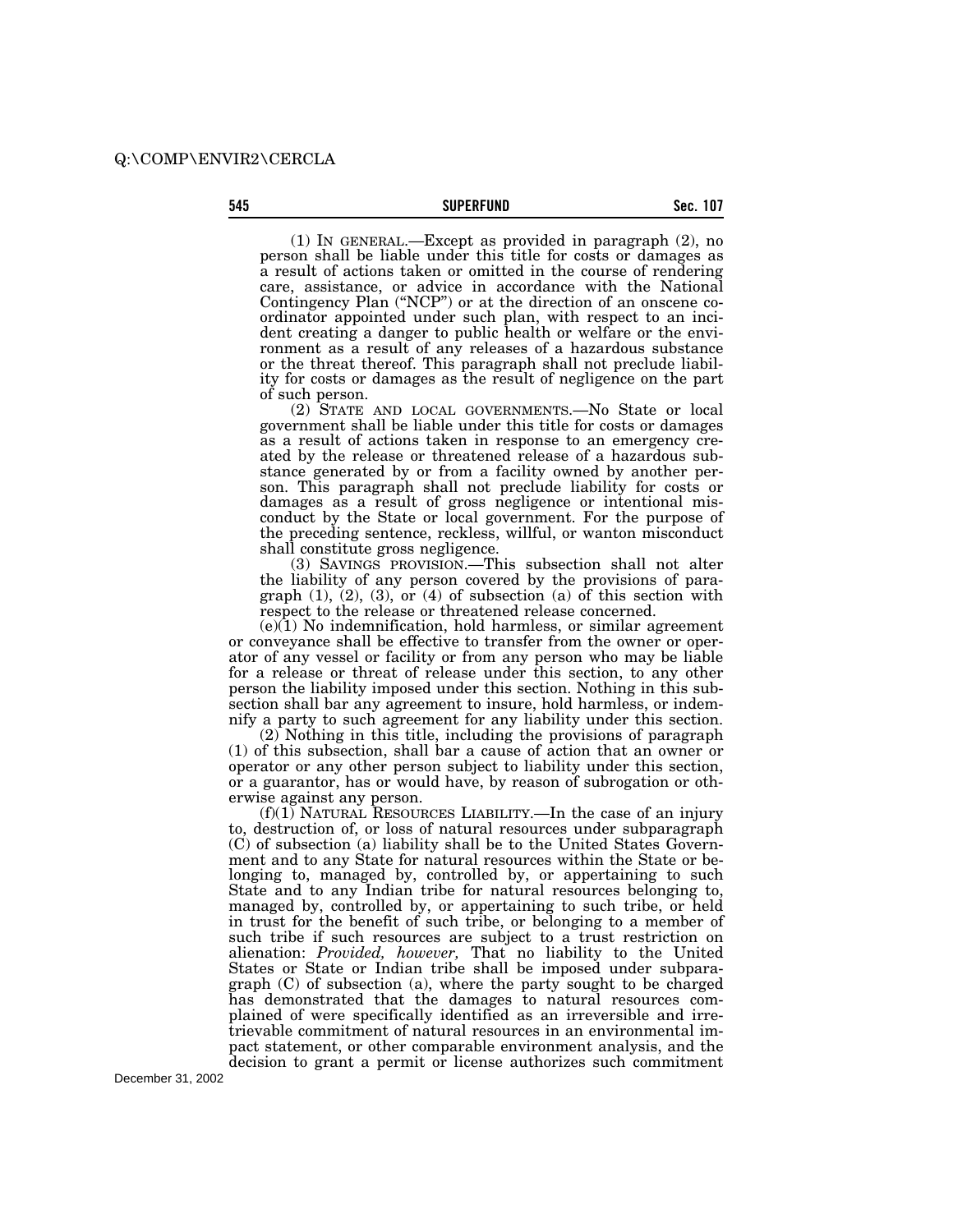# **Sec. 107 SUPERFUND 546**

of natural resources, and the facility or project was otherwise operating within the terms of its permit or license, so long as, in the case of damages to an Indian tribe occurring pursuant to a Federal permit or license, the issuance of that permit or license was not inconsistent with the fiduciary duty of the United States with respect to such Indian tribe. The President, or the authorized representative of any State, shall act on behalf of the public as trustee of such natural resources to recover for such damages. Sums recovered by the United States Government as trustee under this subsection shall be retained by the trustee, without further appropriation, for use only to restore, replace, or acquire the equivalent of such natural resources. Sums recovered by a State  $<sup>1</sup>$  as trustee under this</sup> subsection shall be available for use only to restore, replace, or acquire the equivalent of such natural resources by the State. 1 The measure of damages in any action under subparagraph (C) of subsection (a) shall not be limited by the sums which can be used to restore or replace such resources. There shall be no double recovery under this Act for natural resource damages, including the costs of damage assessment or restoration, rehabilitation, or acquisition for the same release and natural resource. There shall be no recovery under the authority of subparagraph (C) of subsection (a) where such damages and the release of a hazardous substance from which such damages resulted have occurred wholly before the enactment of this Act.

(2) DESIGNATION OF FEDERAL AND STATE OFFICIALS. $-$ <sup>2</sup>

(A) FEDERAL.—The President shall designate in the National Contingency Plan published under section 105 of this Act the Federal officials who shall act on behalf of the public as trustees for natural resources under this Act and section 311 of the Federal Water Pollution Control Act. Such officials shall assess damages for injury to, destruction of, or loss of natural resources for purposes of this Act and such section 311 for those resources under their trusteeship and may, upon request of and reimbursement from a State and at the Federal officials' discretion, assess damages for those natural resources under the State's trusteeship.

(B) STATE.—The Governor of each State shall designate State officials who may act on behalf of the public as trustees for natural resources under this Act and section 311 of the Federal Water Pollution Control Act and shall notify the President of such designations. Such State officials shall assess damages to natural resources for the purposes of this Act and such section 311 for those natural resources under their trusteeship.

(C) REBUTTABLE PRESUMPTION.—Any determination or assessment of damages to natural resources for the purposes of this Act and section 311 of the Federal Water Pol-

<sup>&</sup>lt;sup>1</sup>The words "or the Indian tribe" were inserted after the words "State Government" in the previous version of this sentence, but the same law also removed the sentence containing those words and replaced it with this new sentence which does not contain the words "State Govern-<br>ment". See sections  $107(d)(2)$  and  $207(c)(2)(D)$  of the Superfund Amendments and Reauthorizament". See sections  $107(d)(2)$  and  $207(c)(2)(D)$  of the Superfund Amendments and Reauthorization Act of 1986.

 $2$  So in law (Pub. Law. 99–499, 100 Stat. 1629). Margin is incorrect.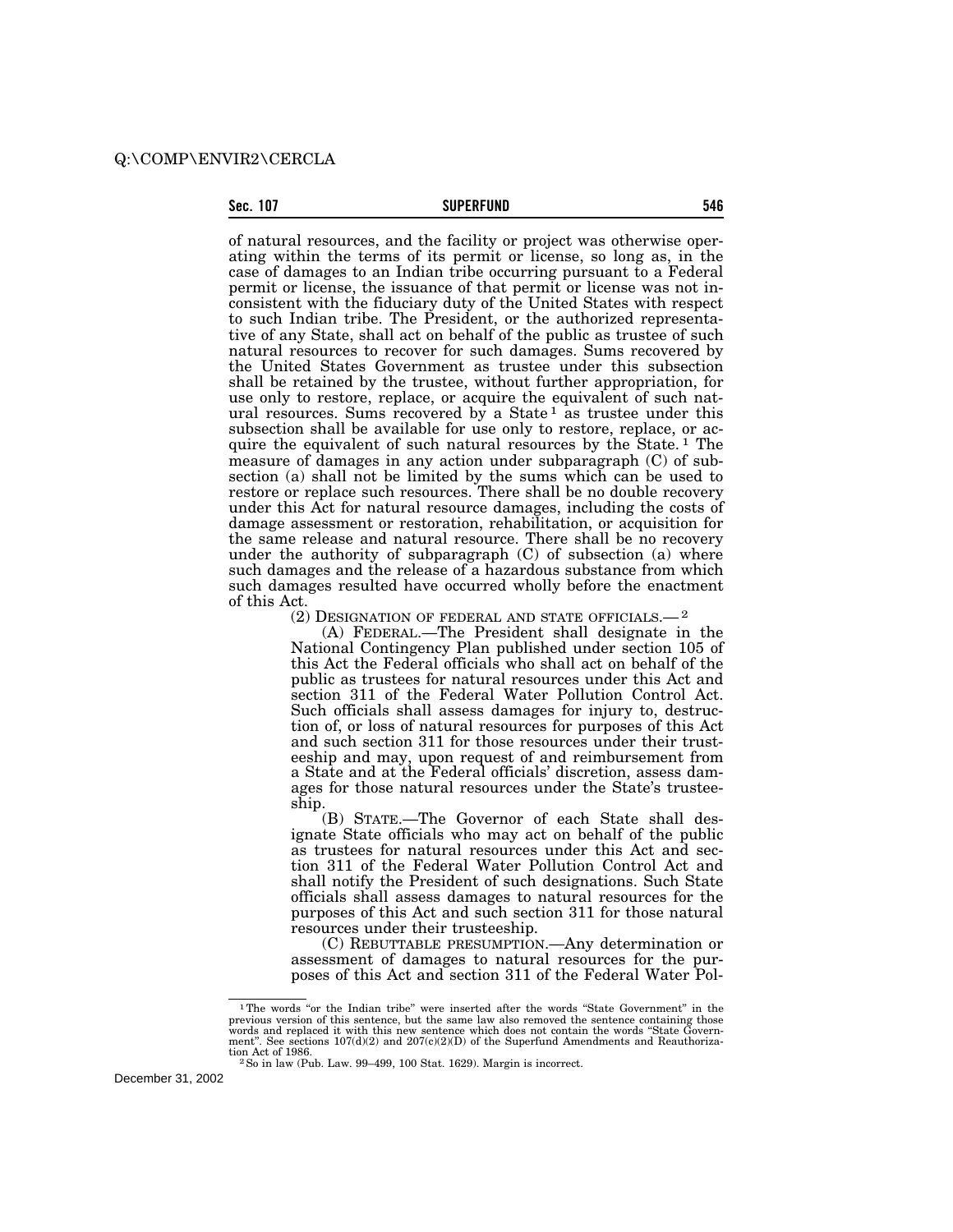lution Control Act made by a Federal or State trustee in accordance with the regulations promulgated under section 301(c) of this Act shall have the force and effect of a rebuttable presumption on behalf of the trustee in any administrative or judicial proceeding under this Act or section 311 of the Federal Water Pollution Control Act.

(g) FEDERAL AGENCIES.—For provisions relating to Federal agencies, see section 120 of this Act.

(h) The owner or operator of a vessel shall be liable in accordance with this section, under maritime tort law, and as provided under section 114 of this Act notwithstanding any provision of the Act of March 3, 1851 (46 U.S.C. 183ff) or the absence of any physical damage to the proprietary interest of the claimant.

(i) No person (including the United States or any State) or Indian tribe may recover under the authority of this section for any response costs or damages resulting from the application of a pesticide product registered under the Federal Insecticide, Fungicide, and Rodenticide Act. Nothing in this paragraph shall affect or modify in any way the obligations or liability of any person under any other provision of State or Federal law, including common law, for damages, injury, or loss resulting from a release of any hazardous substance or for removal or remedial action or the costs of removal or remedial action of such hazardous substance.

(j) Recovery by any person (including the United States or any State or Indian tribe) for response costs or damages resulting from a federally permitted release shall be pursuant to existing law in lieu of this section. Nothing in this paragraph shall affect or modify in any way the obligations or liability of any person under any other provision of State or Federal law, including common law, for damages, injury, or loss resulting from a release of any hazardous substance or for removal or remedial action or the costs of removal or remedial action of such hazardous substance. In addition, costs of response incurred by the Federal Government in connection with a discharge specified in section 101(10) (B) or (C) shall be recoverable in an action brought under section 309(b) of the Clean Water Act.

 $(k)(1)$  The liability established by this section or any other law for the owner or operator of a hazardous waste disposal facility which has received a permit under subtitle C of the Solid Waste Disposal Act, shall be transferred to and assumed by the Post-closure Liability Fund established by section 232<sup>1</sup> of this Act when—

(A) such facility and the owner and operator thereof has complied with the requirements of subtitle C of the Solid Waste Disposal Act and regulations issued thereunder, which may affect the performance of such facility after closure; and

(B) such facility has been closed in accordance with such regulations and the conditions of such permit, and such facility and the surrounding area have been monitored as required by such regulations and permit conditions for a period not to exceed five years after closure to demonstrate that there is no substantial likelihood that any migration offsite or release

<sup>1</sup>Section 232 was repealed by section 514(b) of Public Law 99–499.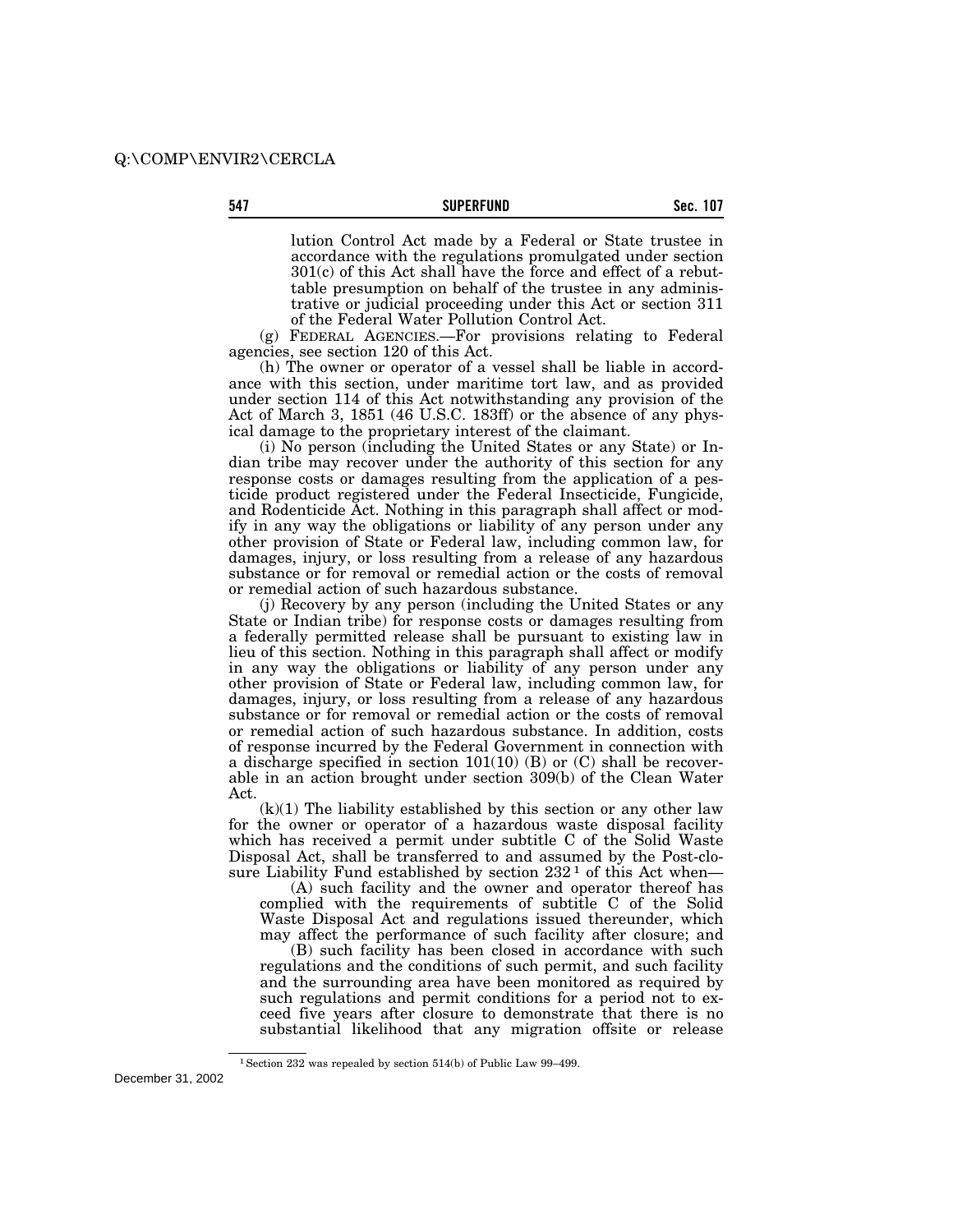from confinement of any hazardous substance or other risk to public health or welfare will occur.

(2) Such transfer of liability shall be effective ninety days after the owner or operator of such facility notifies the Administrator of the Environmental Protection Agency (and the State where it has an authorized program under section 3006(b) of the Solid Waste Disposal Act) that the conditions imposed by this subsection have been satisfied. If within such ninety-day period the Administrator of the Environmental Protection Agency or such State determines that any such facility has not complied with all the conditions imposed by this subsection or that insufficient information has been provided to demonstrate such compliance, the Administrator or such State shall so notify the owner and operator of such facility and the administrator of the Fund established by section  $232<sup>1</sup>$  of this Act, and the owner and operator of such facility shall continue to be liable with respect to such facility under this section and other law until such time as the Administrator and such State determines that such facility has complied with all conditions imposed by this subsection. A determination by the Administrator or such State that a facility has not complied with all conditions imposed by this subsection or that insufficient information has been supplied to demonstrate compliance, shall be a final administrative action for purposes of judicial review. A request for additional information shall state in specific terms the data required.

(3) In addition to the assumption of liability of owners and operators under paragraph (1) of this subsection, the Post-closure Liability Fund established by section  $232<sup>1</sup>$  of this Act may be used to pay costs of monitoring and care and maintenance of a site incurred by other persons after the period of monitoring required by regulations under subtitle C of the Solid Waste Disposal Act for hazardous waste disposal facilities meeting the conditions of paragraph (1) of this subsection.

(4)(A) Not later than one year after the date of enactment of this Act, the Secretary of the Treasury shall conduct a study and shall submit a report thereon to the Congress on the feasibility of establishing or qualifying an optional system of private insurance for postclosure financial responsibility for hazardous waste disposal facilities to which this subsection applies. Such study shall include a specification of adequate and realistic minimum standards to assure that any such privately placed insurance will carry out the purposes of this subsection in a reliable, enforceable, and practical manner. Such a study shall include an examination of the public and private incentives, programs, and actions necessary to make privately placed insurance a practical and effective option to the financing system for the Post-closure Liability Fund provided in title II of this Act.

(B) Not later than eighteen months after the date of enactment of this Act and after a public hearing, the President shall by rule determine whether or not it is feasible to establish or qualify an optional system of private insurance for postclosure financial responsibility for hazardous waste disposal facilities to which this subsection applies. If the President determines the establishment

<sup>&</sup>lt;sup>1</sup>See footnote 1 on previous page.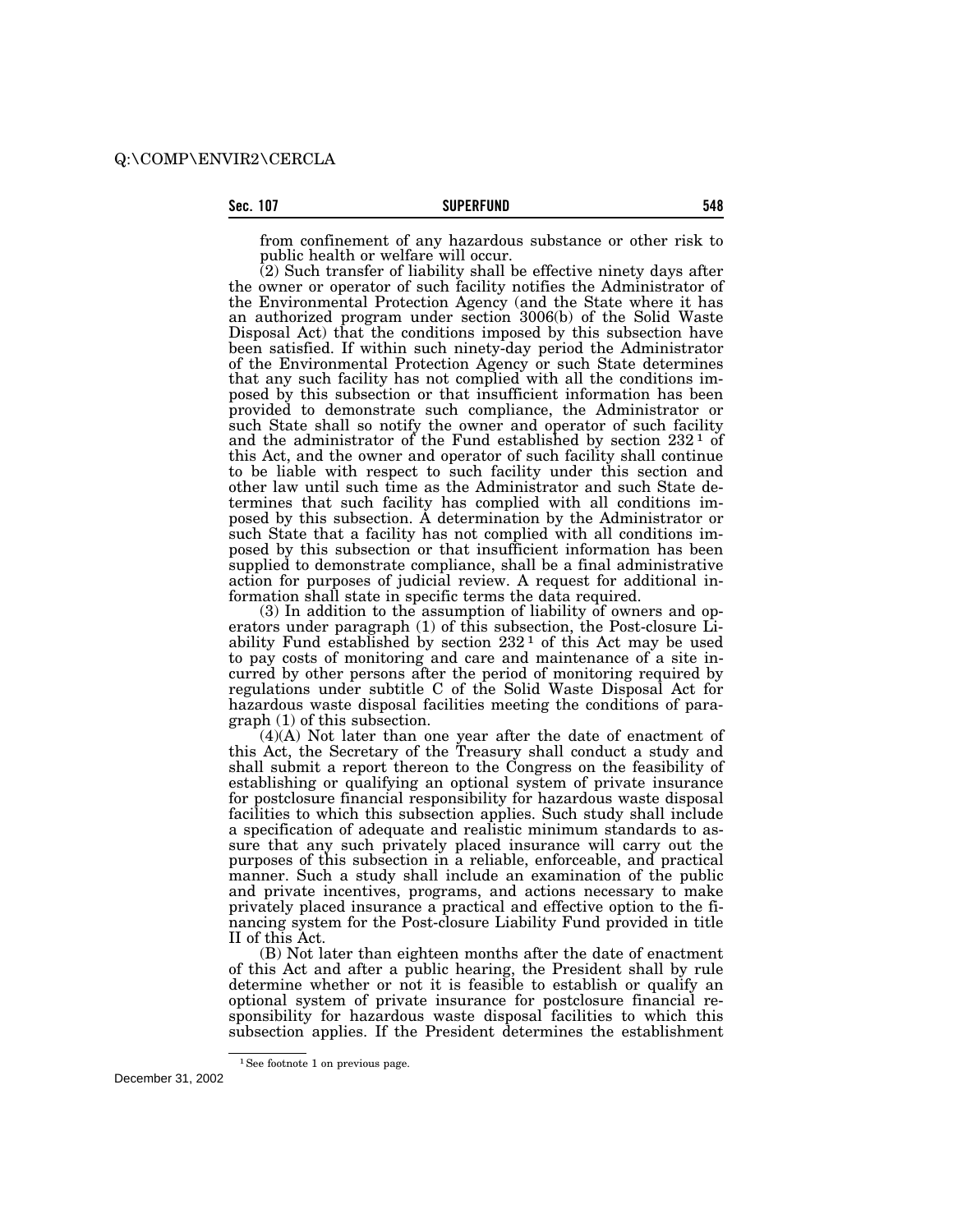# **549 Sec. 107 SUPERFUND**

or qualification of such a system would be infeasible, he shall promptly publish an explanation of the reasons for such a determination. If the President determines the establishment or qualification of such a system would be feasible, he shall promptly publish notice of such determination. Not later than six months after an affirmative determination under the preceding sentence and after a public hearing, the President shall by rule promulgate adequate and realistic minimum standards which must be met by any such privately placed insurance, taking into account the purposes of this Act and this subsection. Such rules shall also specify reasonably expeditious procedures by which privately placed insurance plans can qualify as meeting such minimum standards.

(C) In the event any privately placed insurance plan qualifies under subparagraph (B), any person enrolled in, and complying with the terms of, such plan shall be excluded from the provisions of paragraphs (1), (2), and (3) of this subsection and exempt from the requirements to pay any tax or fee to the Post-closure Liability Fund under title II of this Act.

(D) The President may issue such rules and take such other actions as are necessary to effectuate the purposes of this paragraph.

(5) SUSPENSION OF LIABILITY TRANSFER.—Notwithstanding paragraphs  $(1)$ ,  $(2)$ ,  $(3)$ , and  $(4)$  of this subsection and subsection  $(j)$ of section 111 of this Act, no liability shall be transferred to or assumed by the Post-Closure Liability Trust Fund<sup>1</sup> established by section 232<sup>2</sup> of this Act prior to completion of the study required under paragraph (6) of this subsection, transmission of a report of such study to both Houses of Congress, and authorization of such a transfer or assumption by Act of Congress following receipt of such study and report.

(6) STUDY OF OPTIONS FOR POST-CLOSURE PROGRAM.—

(A) STUDY.—The Comptroller General shall conduct a study of options for a program for the management of the liabilities associated with hazardous waste treatment, storage, and disposal sites after their closure which complements the policies set forth in the Hazardous and Solid Waste Amendments of 1984 and assures the protection of human health and the environment.

(B) PROGRAM ELEMENTS.—The program referred to in subparagraph (A) shall be designed to assure each of the following:

(i) Incentives are created and maintained for the safe management and disposal of hazardous wastes so as to assure protection of human health and the environment.

(ii) Members of the public will have reasonable confidence that hazardous wastes will be managed and disposed of safely and that resources will be available to address any problems that may arise and to cover costs of long-term monitoring, care, and maintenance of such sites.

(iii) Persons who are or seek to become owners and operators of hazardous waste disposal facilities will be able to manage their potential future liabilities and to attract the investment capital necessary to build, operate, and

2Section 232 was repealed by section 514(b) of Public Law 99–499.

<sup>&</sup>lt;sup>1</sup>So in law. Probably should be "Post-closure Liability Trust Fund".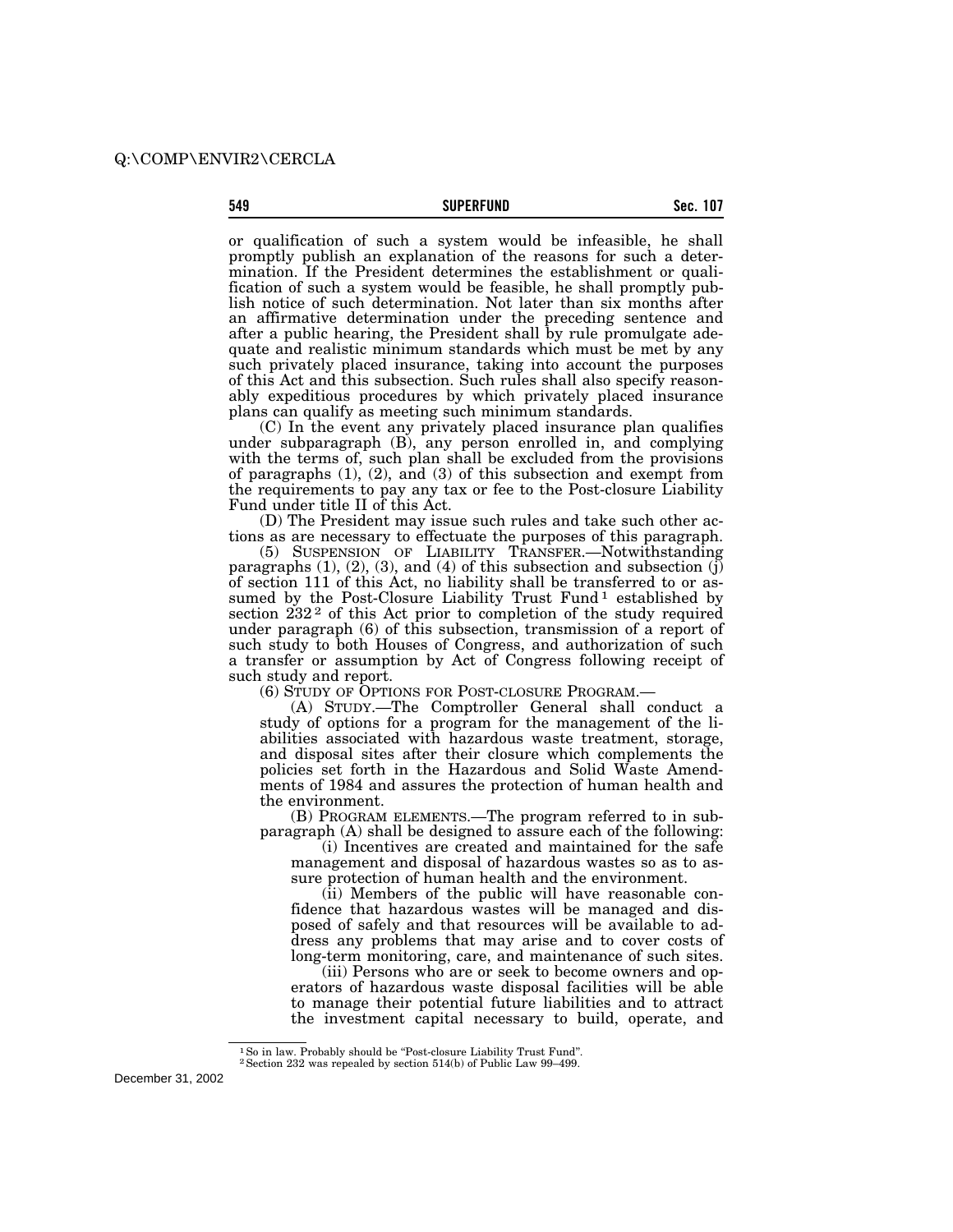close such facilities in a manner which assures protection of human health and the environment.

(C) ASSESSMENTS.—The study under this paragraph shall include assessments of treatment, storage, and disposal facilities which have been or are likely to be issued a permit under section 3005 of the Solid Waste Disposal Act and the likelihood of future insolvency on the part of owners and operators of such facilities. Separate assessments shall be made for different classes of facilities and for different classes of land disposal facilities and shall include but not be limited to—

(i) the current and future financial capabilities of facility owners and operators;

(ii) the current and future costs associated with facilities, including the costs of routine monitoring and maintenance, compliance monitoring, corrective action, natural resource damages, and liability for damages to third parties; and

(iii) the availability of mechanisms by which owners and operators of such facilities can assure that current and future costs, including post-closure costs, will be financed.

(D) PROCEDURES.—In carrying out the responsibilities of this paragraph, the Comptroller General shall consult with the Administrator, the Secretary of Commerce, the Secretary of the Treasury, and the heads of other appropriate Federal agencies.

(E) CONSIDERATION OF OPTIONS.—In conducting the study under this paragraph, the Comptroller General shall consider various mechanisms and combinations of mechanisms to complement the policies set forth in the Hazardous and Solid Waste Amendments of 1984 to serve the purposes set forth in subparagraph (B) and to assure that the current and future costs associated with hazardous waste facilities, including postclosure costs, will be adequately financed and, to the greatest extent possible, borne by the owners and operators of such facilities. Mechanisms to be considered include, but are not limited to—

(i) revisions to closure, post-closure, and financial responsibility requirements under subtitles C and I of the Solid Waste Disposal Act;

(ii) voluntary risk pooling by owners and operators;

(iii) legislation to require risk pooling by owners and operators;

(iv) modification of the Post-Closure Liability Trust Fund<sup>1</sup> previously established by section 232<sup>2</sup> of this Act, and the conditions for transfer of liability under this subsection, including limiting the transfer of some or all liability under this subsection only in the case of insolvency of owners and operators;

(v) private insurance;

(vi) insurance provided by the Federal Government;

2See footnote 2 on previous page.

<sup>&</sup>lt;sup>1</sup>So in law. Probably should be "Post-closure Liability Trust Fund".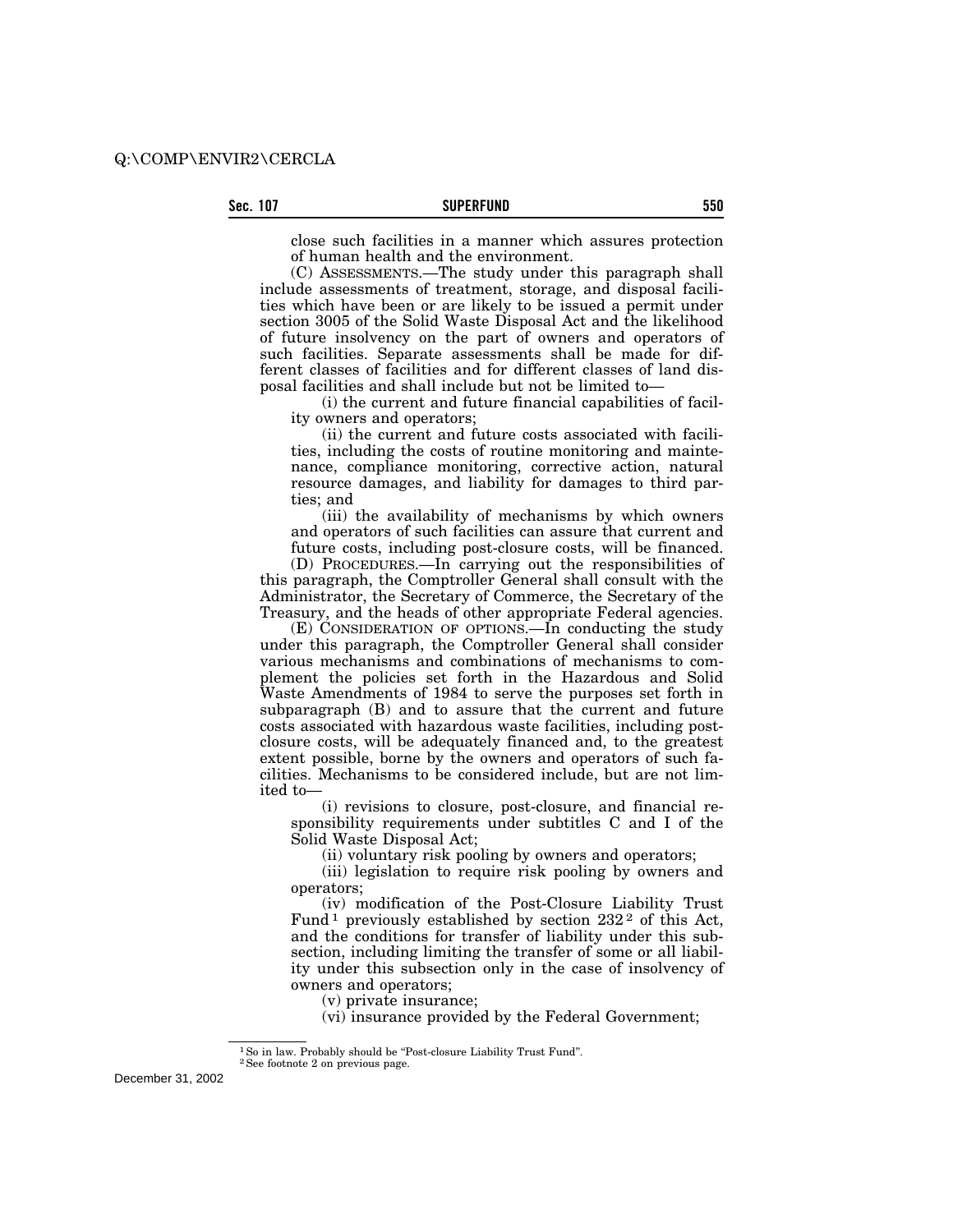(vii) coinsurance, reinsurance, or pooled-risk insurance, whether provided by the private sector or provided or assisted by the Federal Government; and

(viii) creation of a new program to be administered by a new or existing Federal agency or by a federally chartered corporation.

(F) RECOMMENDATIONS.—The Comptroller General shall consider options for funding any program under this section and shall, to the extent necessary, make recommendations to the appropriate committees of Congress for additional authority to implement such program.<br>(1) FEDERAL LIEN.—

(1) IN GENERAL.—All costs and damages for which a person is liable to the United States under subsection (a) of this section (other than the owner or operator of a vessel under paragraph (1) of subsection (a)) shall constitute a lien in favor of the United States upon all real property and rights to such property which—

(A) belong to such person; and

(B) are subject to or affected by a removal or remedial action.

(2) DURATION.—The lien imposed by this subsection shall arise at the later of the following:

(A) The time costs are first incurred by the United States with respect to a response action under this Act.

(B) The time that the person referred to in paragraph (1) is provided (by certified or registered mail) written notice of potential liability.

Such lien shall continue until the liability for the costs (or a judgment against the person arising out of such liability) is satisfied or becomes unenforceable through operation of the statute of limitations provided in section 113.

(3) NOTICE AND VALIDITY.—The lien imposed by this subsection shall be subject to the rights of any purchaser, holder of a security interest, or judgment lien creditor whose interest is perfected under applicable State law before notice of the lien has been filed in the appropriate office within the State (or county or other governmental subdivision), as designated by State law, in which the real property subject to the lien is located. Any such purchaser, holder of a security interest, or judgment lien creditor shall be afforded the same protections against the lien imposed by this subsection as are afforded under State law against a judgment lien which arises out of an unsecured obligation and which arises as of the time of the filing of the notice of the lien imposed by this subsection. If the State has not by law designated one office for the receipt of such notices of liens, the notice shall be filed in the office of the clerk of the United States district court for the district in which the real property is located. For purposes of this subsection, the terms "purchaser" and "security interest" shall have the definitions provided under section 6323(h) of the Internal Revenue Code of 1954.

(4) ACTION IN REM.—The costs constituting the lien may be recovered in an action in rem in the United States district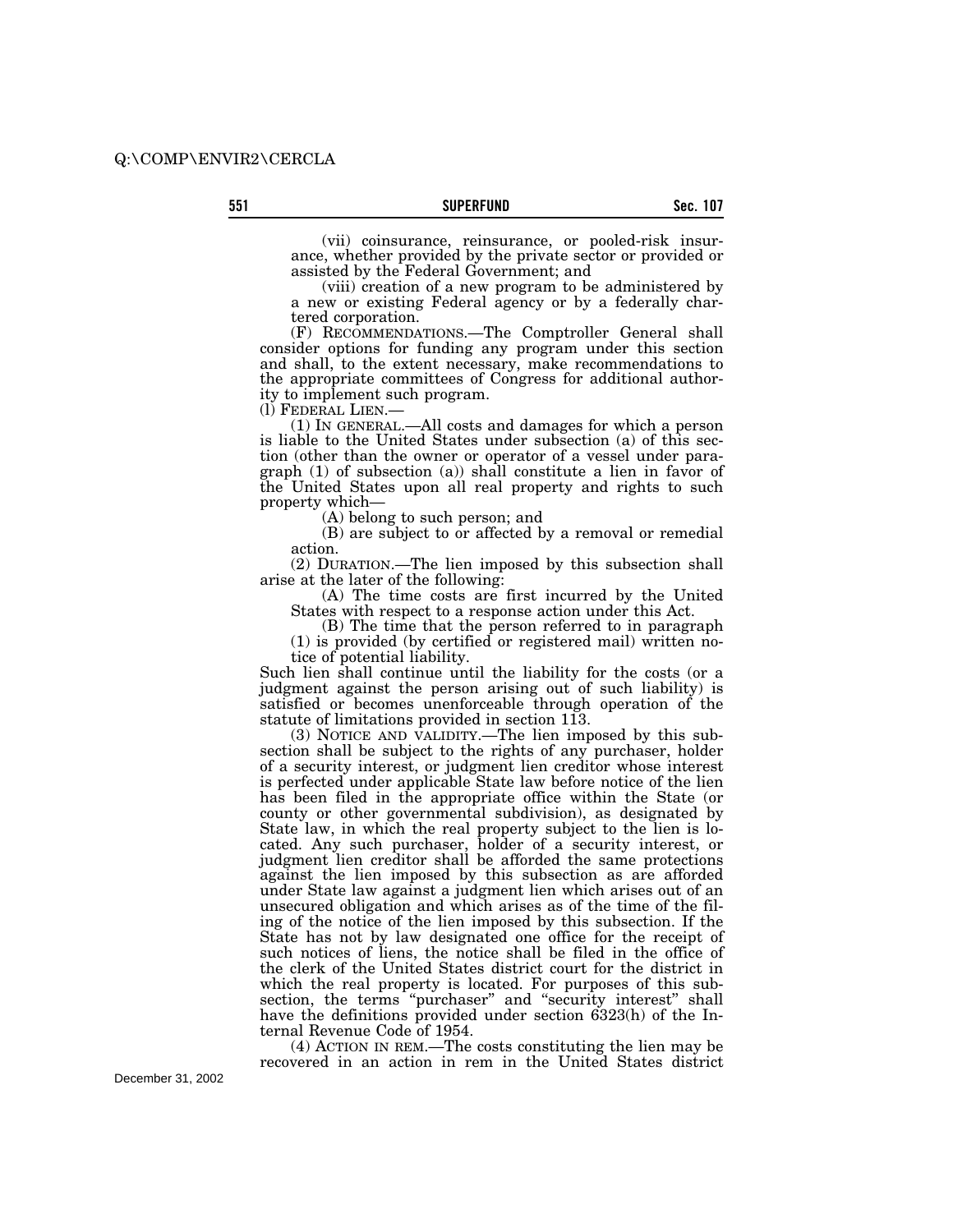# **Sec. 107 SUPERFUND 552**

court for the district in which the removal or remedial action is occurring or has occurred. Nothing in this subsection shall affect the right of the United States to bring an action against any person to recover all costs and damages for which such person is liable under subsection (a) of this section.

(m) MARITIME LIEN.—All costs and damages for which the owner or operator of a vessel is liable under subsection  $(a)(1)$  with respect to a release or threatened release from such vessel shall constitute a maritime lien in favor of the United States on such vessel. Such costs may be recovered in an action in rem in the district court of the United States for the district in which the vessel may be found. Nothing in this subsection shall affect the right of the United States to bring an action against the owner or operator of such vessel in any court of competent jurisdiction to recover such costs.

 $(n)$ <sup>1</sup> LIABILITY OF FIDUCIARIES.

(1) IN GENERAL.—The liability of a fiduciary under any provision of this Act for the release or threatened release of a hazardous substance at, from, or in connection with a vessel or facility held in a fiduciary capacity shall not exceed the assets held in the fiduciary capacity.

(2) EXCLUSION.—Paragraph (1) does not apply to the extent that a person is liable under this Act independently of the person's ownership of a vessel or facility as a fiduciary or actions taken in a fiduciary capacity.

(3) LIMITATION.—Paragraphs (1) and (4) do not limit the liability pertaining to a release or threatened release of a hazardous substance if negligence of a fiduciary causes or contributes to the release or threatened release.

(4) SAFE HARBOR.—A fiduciary shall not be liable in its personal capacity under this Act for—

#### **SEC. 2504. LENDER LIABILITY RULE.**

(a) IN GENERAL.—Effective on the date of enactment of this Act, the portion of the final rule issued by the Administrator of the Environmental Protection Agency on April 29, 1992 (57 Fed. Reg. 18,344), prescribing section 300.1105 of title 40, Code of Federal Regulations, shall be<br>deemed to have been validly issued under authority of the Comprehensive Environmental Re-<br>sponse, Compensation, and Liability Ac tive according to the terms of the final rule. No additional judicial proceedings shall be nec-<br>essary or may be held with respect to such portion of the final rule. Any reference in that por-<br>tion of the final rule to sec

deemed to be a reference to the amendments made by this subtitle.<br>(b) JUDICIAL REVIEW.—Notwithstanding section 113(a) of the Comprehensive Environmental<br>Response, Compensation, and Liability Act of 1980 (42 U.S.C. 9613(a)) diction to review the portion of the final rule issued by the Administrator of the Environmental<br>Protection Agency on April 29, 1992 (57 Fed. Reg. 18,344) that prescribed section 300.1105 of<br>title 40, Code of Federal Regul

(c) AMENDMENT.—No provision of this section shall be construed as limiting the authority of<br>the President or a delegee of the President to amend the portion of the final rule issued by the<br>Administrator of the Environment

#### **SEC. 2505. EFFECTIVE DATE.**

The amendments made by this subtitle shall be applicable with respect to any claim that has not been finally adjudicated as of the date of enactment of this Act.

<sup>1</sup>Subtitle E of title II of Public Law 104–208 added subsection (n) to section 107. Sections 2504 and 2505 of that subtitle provide: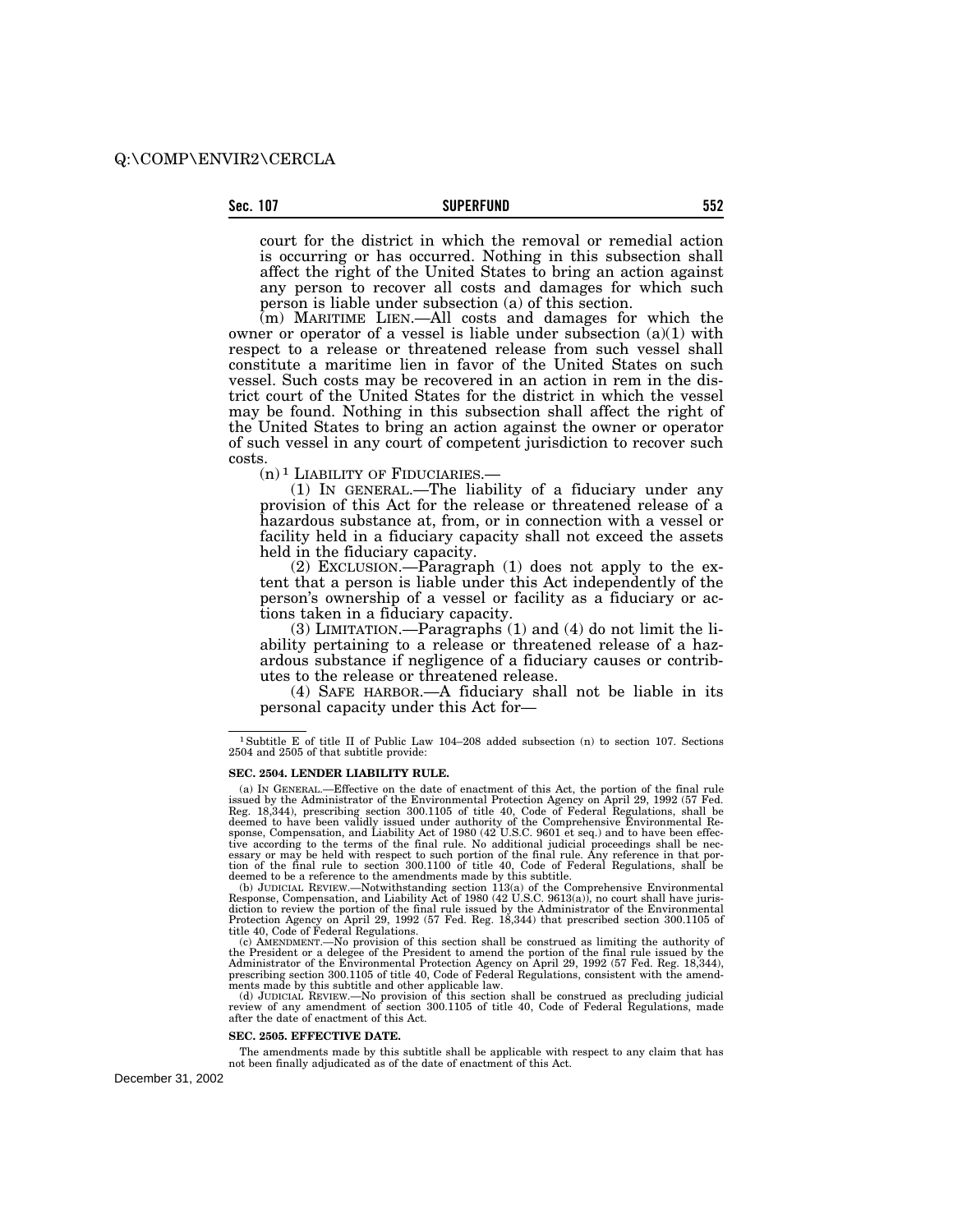(A) undertaking or directing another person to undertake a response action under subsection  $(d)(1)$  or under the direction of an on scene coordinator designated under the National Contingency Plan;

(B) undertaking or directing another person to undertake any other lawful means of addressing a hazardous substance in connection with the vessel or facility;

(C) terminating the fiduciary relationship;

(D) including in the terms of the fiduciary agreement a covenant, warranty, or other term or condition that relates to compliance with an environmental law, or monitoring, modifying or enforcing the term or condition;

(E) monitoring or undertaking 1 or more inspections of the vessel or facility;

(F) providing financial or other advice or counseling to other parties to the fiduciary relationship, including the settlor or beneficiary;

(G) restructuring, renegotiating, or otherwise altering the terms and conditions of the fiduciary relationship;

(H) administering, as a fiduciary, a vessel or facility that was contaminated before the fiduciary relationship began; or

(I) declining to take any of the actions described in subparagraphs (B) through (H).

(5) DEFINITIONS.—As used in this Act:

(A) FIDUCIARY.—The term "fiduciary"—

(i) means a person acting for the benefit of another party as a bona fide—

(I) trustee;

(II) executor;

(III) administrator;

(IV) custodian;

(V) guardian of estates or guardian ad litem;

(VI) receiver;

(VII) conservator;

(VIII) committee of estates of incapacitated persons;

(IX) personal representative;

(X) trustee (including a successor to a trustee) under an indenture agreement, trust agreement, lease, or similar financing agreement, for debt securities, certificates of interest or certificates of participation in debt securities, or other forms of indebtedness as to which the trustee is not, in the capacity of trustee, the lender; or

(XI) representative in any other capacity that the Administrator, after providing public notice, determines to be similar to the capacities described in subclauses (I) through (X); and (ii) does not include—

(I) a person that is acting as a fiduciary with respect to a trust or other fiduciary estate that was organized for the primary purpose of, or is engaged in, actively carrying on a trade or business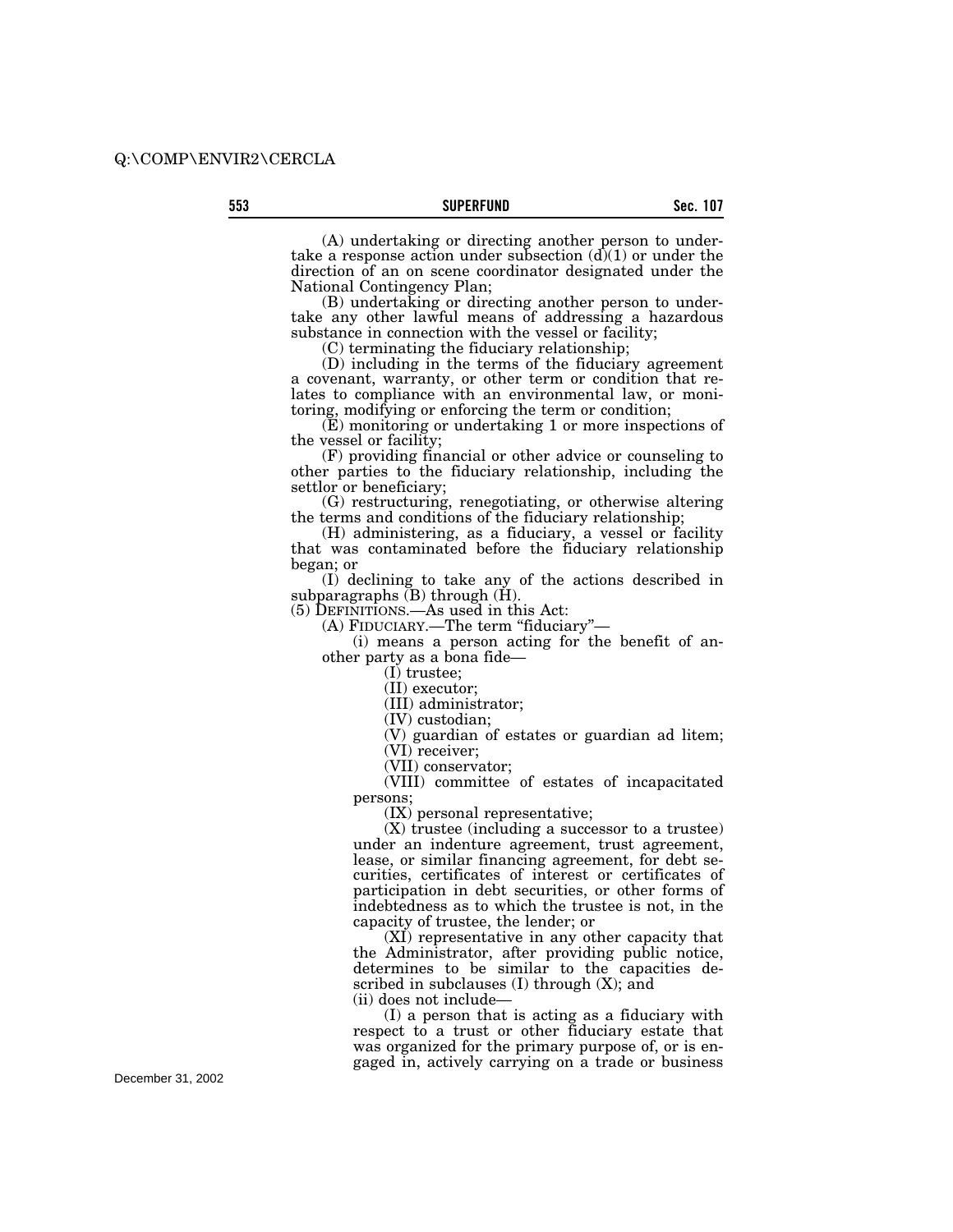for profit, unless the trust or other fiduciary estate was created as part of, or to facilitate, 1 or more estate plans or because of the incapacity of a natural person; or

(II) a person that acquires ownership or control of a vessel or facility with the objective purpose of avoiding liability of the person or of any other person.

(B) FIDUCIARY CAPACITY.—The term ''fiduciary capacity" means the capacity of a person in holding title to a vessel or facility, or otherwise having control of or an interest in the vessel or facility, pursuant to the exercise of the responsibilities of the person as a fiduciary.

(6) SAVINGS CLAUSE.—Nothing in this subsection—

(A) affects the rights or immunities or other defenses that are available under this Act or other law that is applicable to a person subject to this subsection; or

(B) creates any liability for a person or a private right of action against a fiduciary or any other person.

(7) NO EFFECT ON CERTAIN PERSONS.—Nothing in this subsection applies to a person if the person—

 $(\overline{A})(i)$  acts in a capacity other than that of a fiduciary or in a beneficiary capacity; and

(ii) in that capacity, directly or indirectly benefits from a trust or fiduciary relationship; or

 $(B)(i)$  is a beneficiary and a fiduciary with respect to the same fiduciary estate; and

(ii) as a fiduciary, receives benefits that exceed customary or reasonable compensation, and incidental benefits, permitted under other applicable law.

(8) LIMITATION.—This subsection does not preclude a claim under this Act against—

(A) the assets of the estate or trust administered by the fiduciary; or

(B) a nonemployee agent or independent contractor retained by a fiduciary.

(o) DE MICROMIS EXEMPTION.—

(1) IN GENERAL.—Except as provided in paragraph (2), a person shall not be liable, with respect to response costs at a facility on the National Priorities List, under this Act if liability is based solely on paragraph (3) or (4) of subsection (a), and the person, except as provided in paragraph (4) of this subsection, can demonstrate that—

(A) the total amount of the material containing hazardous substances that the person arranged for disposal or treatment of, arranged with a transporter for transport for disposal or treatment of, or accepted for transport for disposal or treatment, at the facility was less than 110 gallons of liquid materials or less than 200 pounds of solid materials (or such greater or lesser amounts as the Administrator may determine by regulation); and

(B) all or part of the disposal, treatment, or transport concerned occurred before April 1, 2001.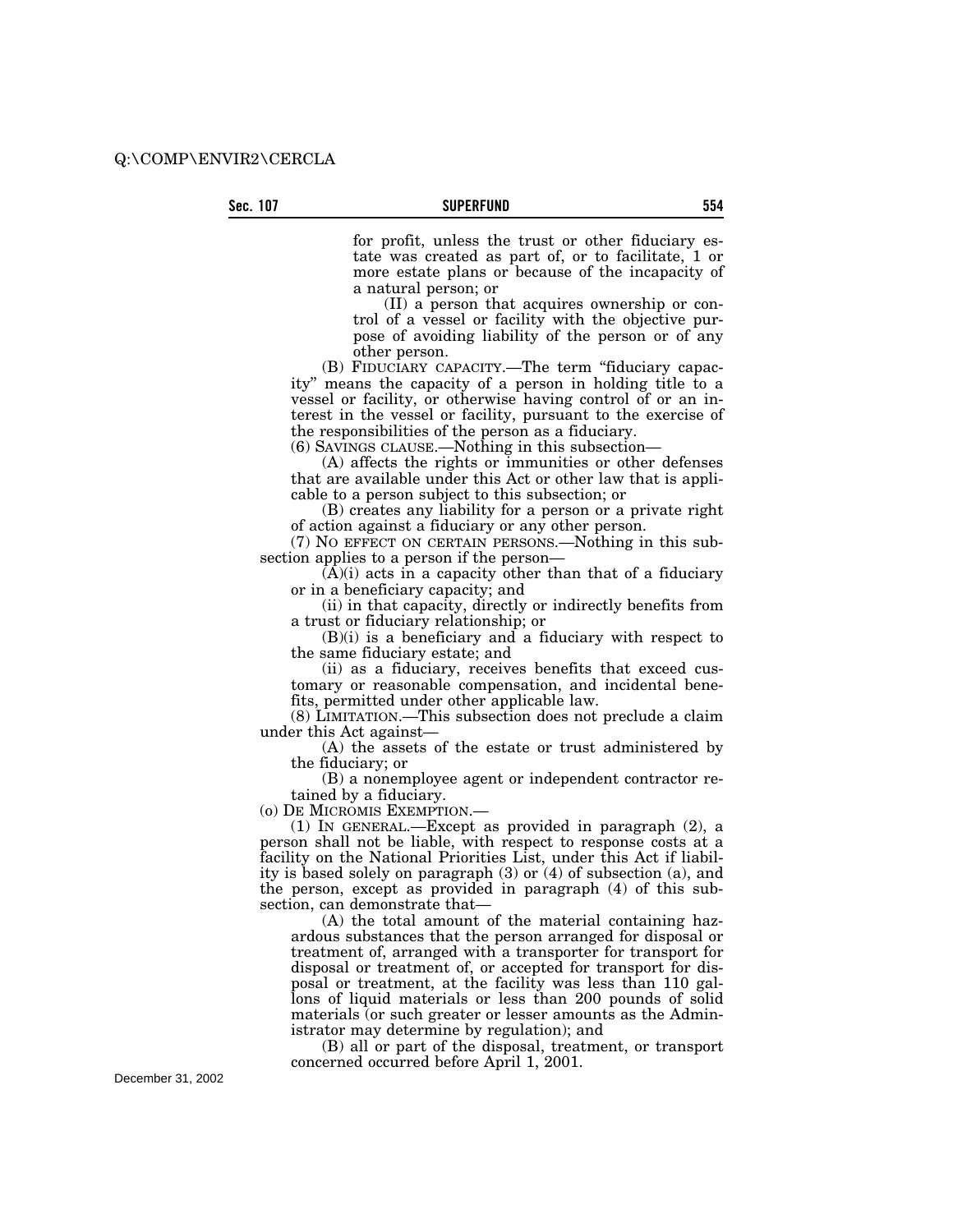(2) EXCEPTIONS.—Paragraph (1) shall not apply in a case in which—

(A) the President determines that—

(i) the materials containing hazardous substances referred to in paragraph (1) have contributed significantly or could contribute significantly, either individually or in the aggregate, to the cost of the response action or natural resource restoration with respect to the facility; or

(ii) the person has failed to comply with an information request or administrative subpoena issued by the President under this Act or has impeded or is impeding, through action or inaction, the performance of a response action or natural resource restoration with respect to the facility; or

(B) a person has been convicted of a criminal violation for the conduct to which the exemption would apply, and that conviction has not been vitiated on appeal or otherwise.

(3) NO JUDICIAL REVIEW.—A determination by the President under paragraph (2)(A) shall not be subject to judicial review.<br>(4) NONGOVERNMENTAL THIRD-PARTY CONTRIBUTION AC-

TIONS.—In the case of a contribution action, with respect to response costs at a facility on the National Priorities List, brought by a party, other than a Federal, State, or local government, under this Act, the burden of proof shall be on the party bringing the action to demonstrate that the conditions described in paragraph (1)(A) and (B) of this subsection are not met.

(p) MUNICIPAL SOLID WASTE EXEMPTION.—

(1) IN GENERAL.—Except as provided in paragraph (2) of this subsection, a person shall not be liable, with respect to response costs at a facility on the National Priorities List, under paragraph (3) of subsection (a) for municipal solid waste disposed of at a facility if the person, except as provided in paragraph (5) of this subsection, can demonstrate that the person is—

(A) an owner, operator, or lessee of residential property from which all of the person's municipal solid waste was generated with respect to the facility;

(B) a business entity (including a parent, subsidiary, or affiliate of the entity) that, during its 3 taxable years preceding the date of transmittal of written notification from the President of its potential liability under this section, employed on average not more than 100 full-time individuals, or the equivalent thereof, and that is a small business concern (within the meaning of the Small Business Act (15 U.S.C. 631 et seq.)) from which was generated all of the municipal solid waste attributable to the entity with respect to the facility; or

(C) an organization described in section 501(c)(3) of the Internal Revenue Code of 1986 and exempt from tax under section 501(a) of such Code that, during its taxable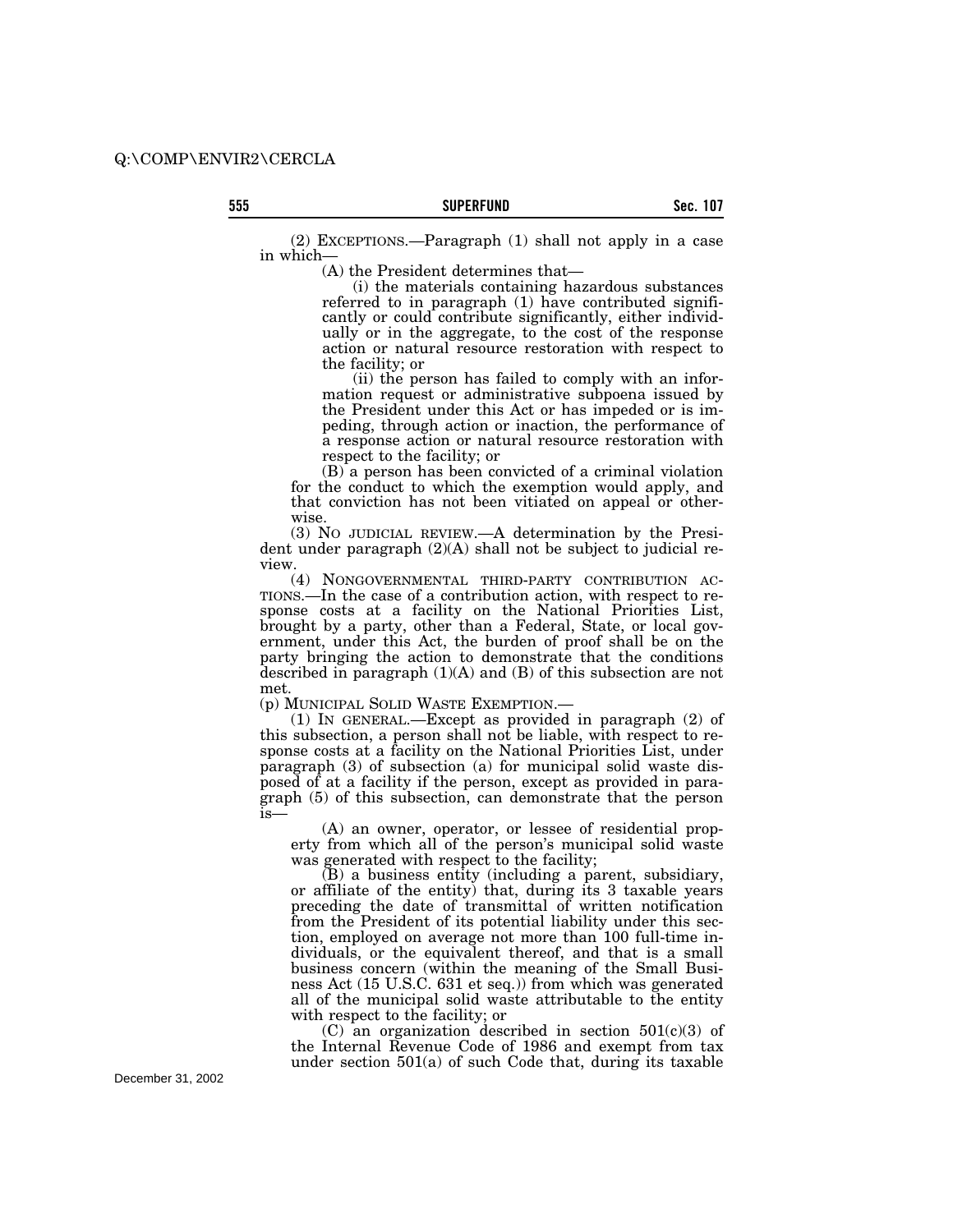year preceding the date of transmittal of written notification from the President of its potential liability under this section, employed not more than 100 paid individuals at the location from which was generated all of the municipal solid waste attributable to the organization with respect to the facility.

For purposes of this subsection, the term "affiliate" has the meaning of that term provided in the definition of ''small business concern'' in regulations promulgated by the Small Business Administration in accordance with the Small Business Act (15 U.S.C. 631 et seq.).

(2) EXCEPTION.—Paragraph (1) shall not apply in a case in which the President determines that—

(A) the municipal solid waste referred to in paragraph (1) has contributed significantly or could contribute significantly, either individually or in the aggregate, to the cost of the response action or natural resource restoration with respect to the facility;

(B) the person has failed to comply with an information request or administrative subpoena issued by the President under this Act; or

(C) the person has impeded or is impeding, through action or inaction, the performance of a response action or natural resource restoration with respect to the facility.

(3) NO JUDICIAL REVIEW.—A determination by the President under paragraph (2) shall not be subject to judicial review.

(4) DEFINITION OF MUNICIPAL SOLID WASTE.—

(A) IN GENERAL.—For purposes of this subsection, the term ''municipal solid waste'' means waste material—

(i) generated by a household (including a single or multifamily residence); and

(ii) generated by a commercial, industrial, or institutional entity, to the extent that the waste material—

(I) is essentially the same as waste normally generated by a household;

(II) is collected and disposed of with other municipal solid waste as part of normal municipal solid waste collection services; and

(III) contains a relative quantity of hazardous substances no greater than the relative quantity of hazardous substances contained in waste material generated by a typical single-family household.

(B) EXAMPLES.—Examples of municipal solid waste under subparagraph (A) include food and yard waste, paper, clothing, appliances, consumer product packaging, disposable diapers, office supplies, cosmetics, glass and metal food containers, elementary or secondary school science laboratory waste, and household hazardous waste.

(C) EXCLUSIONS.—The term ''municipal solid waste'' does not include—

(i) combustion ash generated by resource recovery facilities or municipal incinerators; or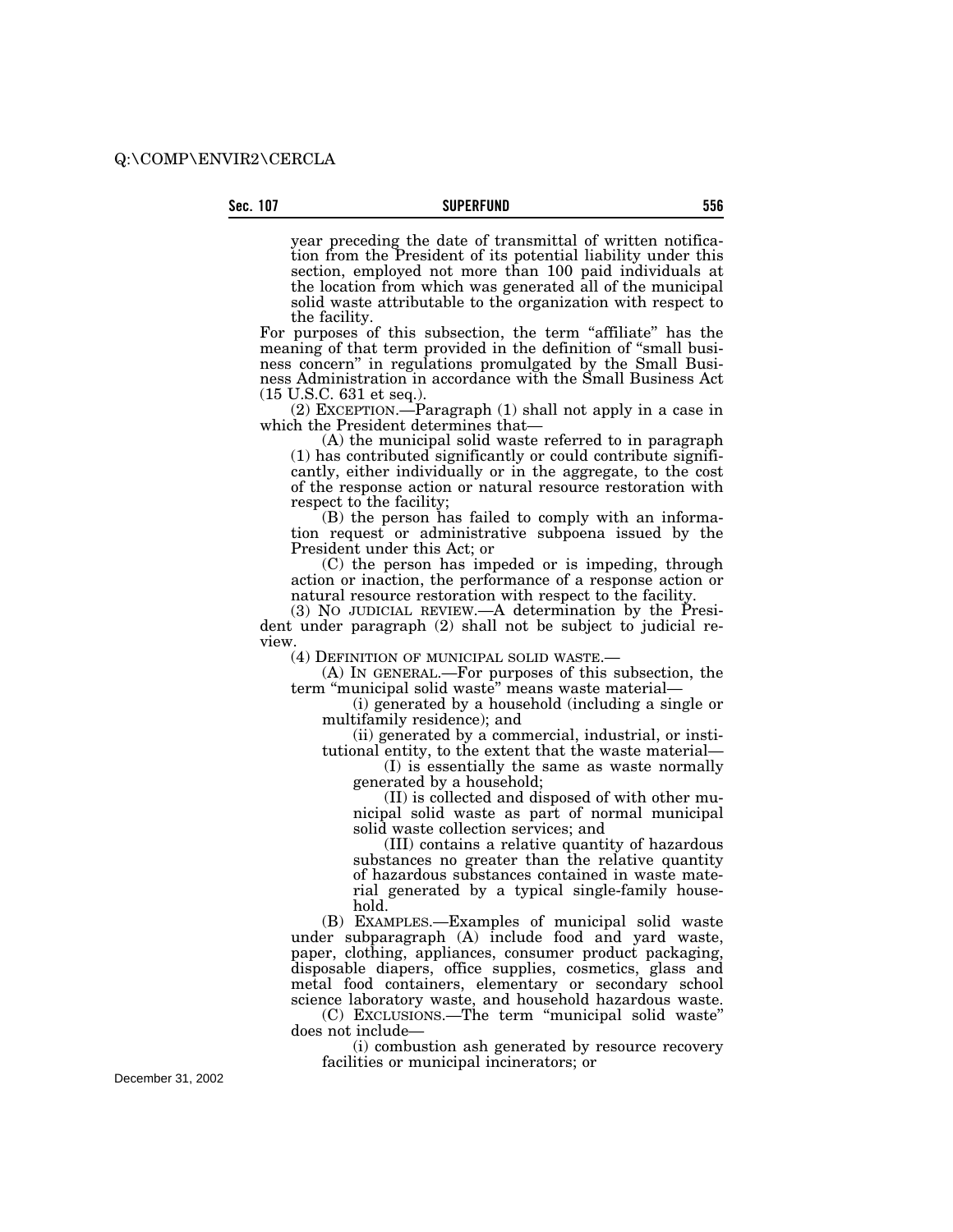(ii) waste material from manufacturing or processing operations (including pollution control operations) that is not essentially the same as waste normally generated by households.

(5) BURDEN OF PROOF.—In the case of an action, with respect to response costs at a facility on the National Priorities List, brought under section 107 or 113 by—

 $(\tilde{A})$  a party, other than a Federal, State, or local government, with respect to municipal solid waste disposed of on or after April 1, 2001; or

(B) any party with respect to municipal solid waste disposed of before April 1, 2001, the burden of proof shall be on the party bringing the action to demonstrate that the conditions described in paragraphs (1) and (4) for exemption for entities and organizations described in paragraph  $(1)(B)$  and  $(C)$  are not met.

(6) CERTAIN ACTIONS NOT PERMITTED.—No contribution action may be brought by a party, other than a Federal, State, or local government, under this Act with respect to circumstances described in paragraph (1)(A).

(7) COSTS AND FEES.—A nongovernmental entity that commences, after the date of the enactment of this subsection, a contribution action under this Act shall be liable to the defendant for all reasonable costs of defending the action, including all reasonable attorney's fees and expert witness fees, if the defendant is not liable for contribution based on an exemption under this subsection or subsection (o).

(q) CONTIGUOUS PROPERTIES.—

(1) NOT CONSIDERED TO BE AN OWNER OR OPERATOR.—

(A) IN GENERAL.—A person that owns real property that is contiguous to or otherwise similarly situated with respect to, and that is or may be contaminated by a release or threatened release of a hazardous substance from, real property that is not owned by that person shall not be considered to be an owner or operator of a vessel or facility under paragraph (1) or (2) of subsection (a) solely by reason of the contamination if—

(i) the person did not cause, contribute, or consent to the release or threatened release;

(ii) the person is not—

(I) potentially liable, or affiliated with any other person that is potentially liable, for response costs at a facility through any direct or indirect familial relationship or any contractual, corporate, or financial relationship (other than a contractual, corporate, or financial relationship that is created by a contract for the sale of goods or services); or

(II) the result of a reorganization of a business entity that was potentially liable;

(iii) the person takes reasonable steps to—

(I) stop any continuing release;

(II) prevent any threatened future release; and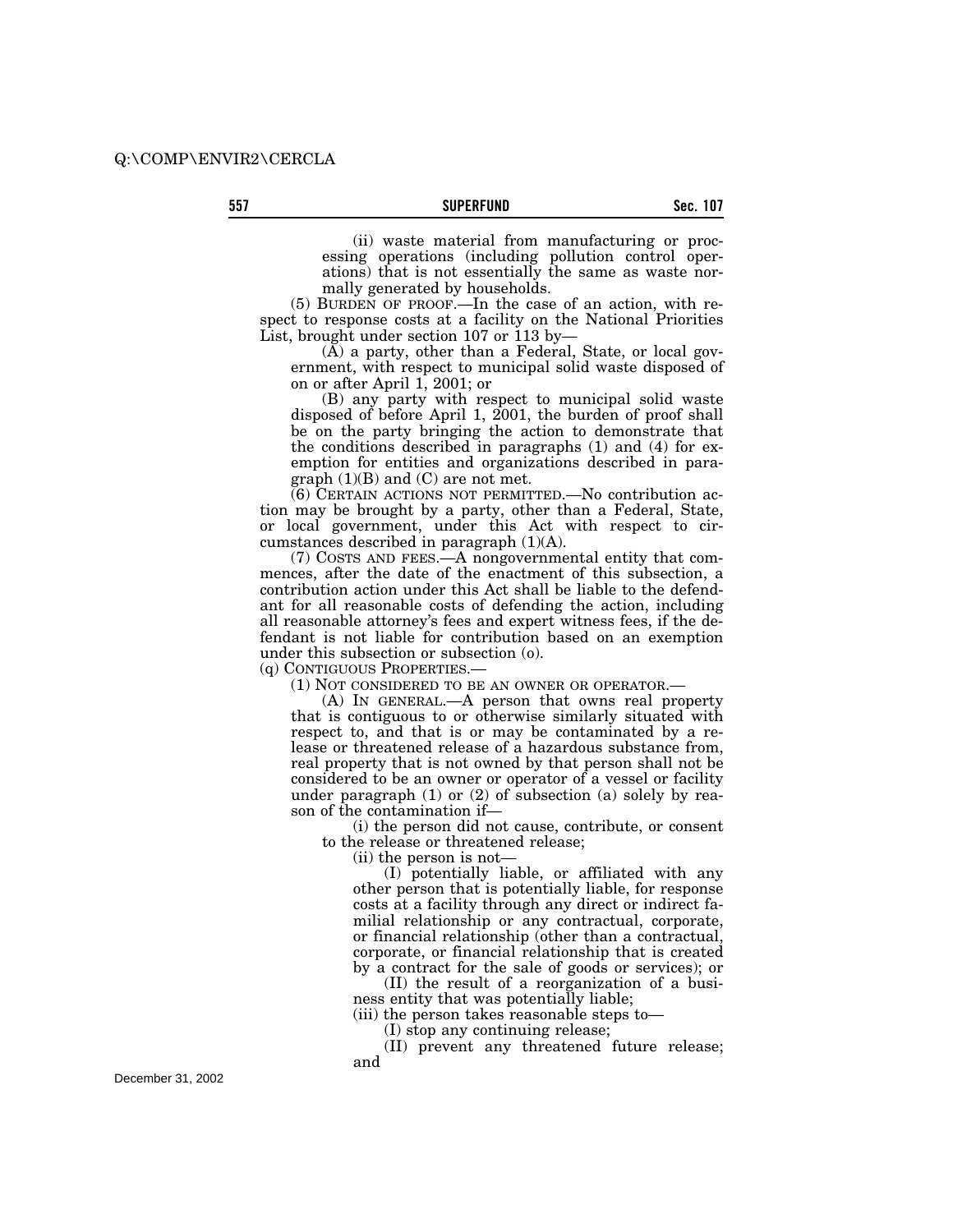(III) prevent or limit human, environmental, or natural resource exposure to any hazardous substance released on or from property owned by that person;

(iv) the person provides full cooperation, assistance, and access to persons that are authorized to conduct response actions or natural resource restoration at the vessel or facility from which there has been a release or threatened release (including the cooperation and access necessary for the installation, integrity, operation, and maintenance of any complete or partial response action or natural resource restoration at the vessel or facility);

(v) the person—

(I) is in compliance with any land use restrictions established or relied on in connection with the response action at the facility; and

(II) does not impede the effectiveness or integrity of any institutional control employed in connection with a response action;

(vi) the person is in compliance with any request for information or administrative subpoena issued by the President under this Act;

(vii) the person provides all legally required notices with respect to the discovery or release of any hazardous substances at the facility; and

(viii) at the time at which the person acquired the property, the person—

(I) conducted all appropriate inquiry within the meaning of section 101(35)(B) with respect to the property; and

(II) did not know or have reason to know that the property was or could be contaminated by a release or threatened release of one or more hazardous substances from other real property not owned or operated by the person.

(B) DEMONSTRATION.—To qualify as a person described in subparagraph (A), a person must establish by a preponderance of the evidence that the conditions in clauses (i) through (viii) of subparagraph (A) have been met.

(C) BONA FIDE PROSPECTIVE PURCHASER.—Any person that does not qualify as a person described in this paragraph because the person had, or had reason to have,  $\overline{k}$ nowledge specified in subparagraph  $(A)(\overline{v}iii)$  at the time of acquisition of the real property may qualify as a bona fide prospective purchaser under section 101(40) if the person is otherwise described in that section.

(D) GROUND WATER.—With respect to a hazardous substance from one or more sources that are not on the property of a person that is a contiguous property owner that enters ground water beneath the property of the person solely as a result of subsurface migration in an aquifer, subparagraph  $(A)(iii)$  shall not require the person to conduct ground water investigations or to install ground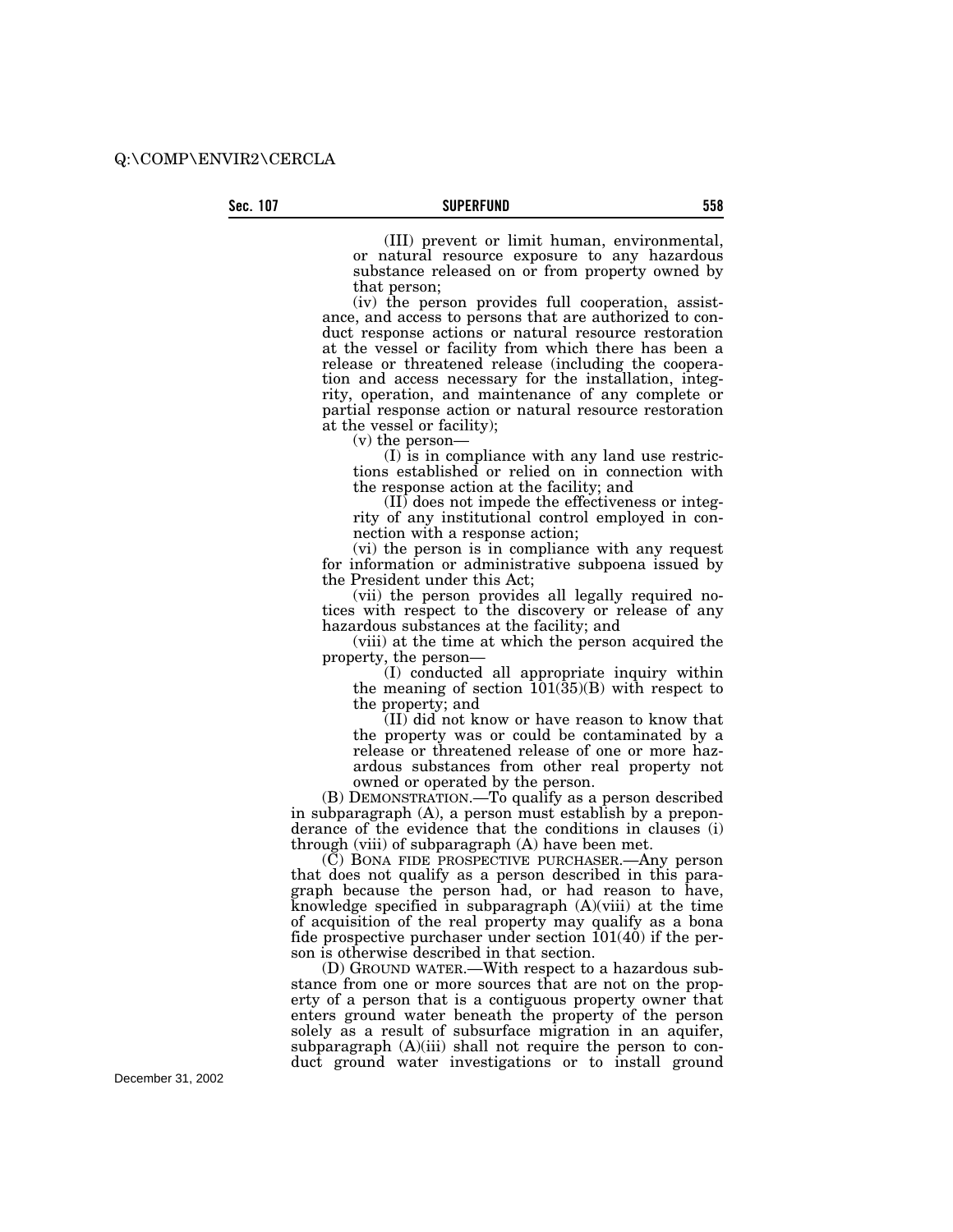water remediation systems, except in accordance with the policy of the Environmental Protection Agency concerning owners of property containing contaminated aquifers, dated May 24, 1995.

(2) EFFECT OF LAW.—With respect to a person described in this subsection, nothing in this subsection—

(A) limits any defense to liability that may be available to the person under any other provision of law; or

(B) imposes liability on the person that is not otherwise imposed by subsection (a).

(3) ASSURANCES.—The Administrator may—

(A) issue an assurance that no enforcement action under this Act will be initiated against a person described in paragraph (1); and

(B) grant a person described in paragraph (1) protection against a cost recovery or contribution action under section 113(f).

(r) PROSPECTIVE PURCHASER AND WINDFALL LIEN.—

(1) LIMITATION ON LIABILITY.—Notwithstanding subsection  $(a)(1)$ , a bona fide prospective purchaser whose potential liability for a release or threatened release is based solely on the purchaser's being considered to be an owner or operator of a facility shall not be liable as long as the bona fide prospective purchaser does not impede the performance of a response action or natural resource restoration.

(2) LIEN.—If there are unrecovered response costs incurred by the United States at a facility for which an owner of the facility is not liable by reason of paragraph (1), and if each of the conditions described in paragraph (3) is met, the United States shall have a lien on the facility, or may by agreement with the owner, obtain from the owner a lien on any other property or other assurance of payment satisfactory to the Administrator, for the unrecovered response costs.

(3) CONDITIONS.—The conditions referred to in paragraph (2) are the following:

(A) RESPONSE ACTION.—A response action for which there are unrecovered costs of the United States is carried out at the facility.

(B) FAIR MARKET VALUE.—The response action increases the fair market value of the facility above the fair market value of the facility that existed before the response action was initiated.

(4) AMOUNT; DURATION.—A lien under paragraph (2)—

(A) shall be in an amount not to exceed the increase in fair market value of the property attributable to the response action at the time of a sale or other disposition of the property;

(B) shall arise at the time at which costs are first incurred by the United States with respect to a response action at the facility;

(C) shall be subject to the requirements of subsection  $(l)(3)$ ; and

(D) shall continue until the earlier of—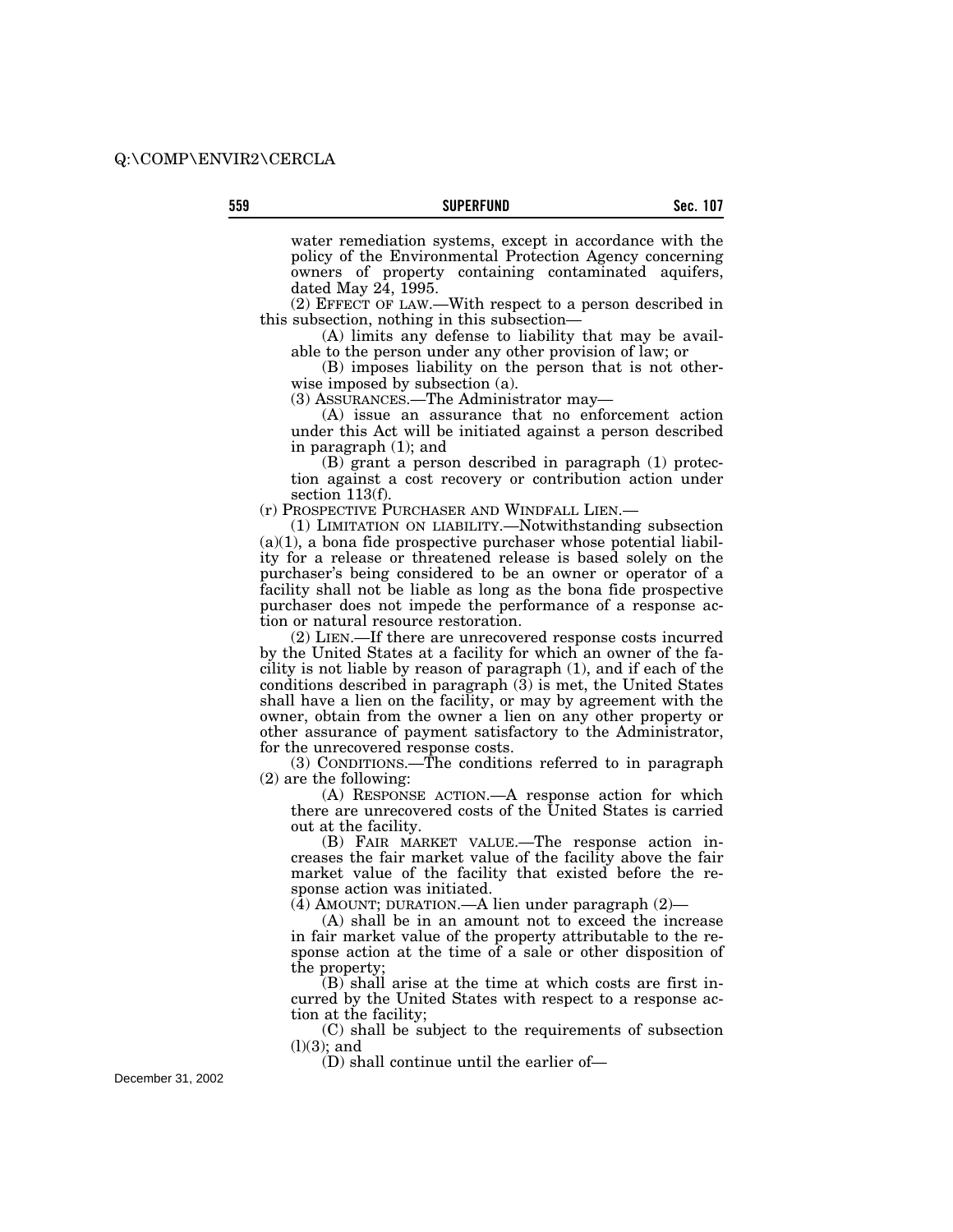(i) satisfaction of the lien by sale or other means;

(ii) notwithstanding any statute of limitations under section 113, recovery of all response costs incurred at the facility.

[42 U.S.C. 9607]

or

### FINANCIAL RESPONSIBILITY

SEC. 108. (a)(1) The owner or operator of each vessel (except a non-self-propelled barge that does not carry hazardous substances as cargo) over three hundred gross tons that uses any port or place in the United States or the navigable waters or any offshore facility, shall establish and maintain, in accordance with regulations promulgated by the President, evidence of financial responsibility of \$300 per gross ton (or for a vessel carrying hazardous substances as cargo, or \$5,000,000, whichever is greater) to cover the liability prescribed under paragraph (1) of section 107(a) of this Act. Financial responsibility may be established by any one, or any combination, of the following: insurance, guarantee, surety bond, or qualification as a self-insurer. Any bond filed shall be issued by a bonding company authorized to do business in the United States. In cases where an owner or operator owns, operates, or charters more than one vessel subject to this subsection, evidence of financial responsibility need be established only to meet the maximum liability applicable to the largest of such vessels.

(2) The Secretary of the Treasury shall withhold or revoke the clearance required by section 4197 of the Revised Statutes of the United States of any vessel subject to this subsection that does not have certification furnished by the President that the financial responsibility provisions of paragraph (1) of this subsection have been complied with.

(3) The Secretary of Transportation, in accordance with regulations issued by him, shall (A) deny entry to any port or place in the United States or navigable waters to, and (B) detain at the port or place in the United States from which it is about to depart for any other port or place in the United States, any vessel subject to this subsection that, upon request, does not produce certification furnished by the President that the financial responsibility provisions of paragraph (1) of this subsection have been complied with.

(4) In addition to the financial responsibility provisions of paragraph (1) of this subsection, the President shall require additional evidence of financial responsibility for incineration vessels in such amounts, and to cover such liabilities recognized by law, as the President deems appropriate, taking into account the potential risks posed by incineration and transport for incineration, and any other factors deemed relevant.

(b)(1) Beginning not earlier than five years after the date of enactment of this Act, the President shall promulgate requirements (for facilities in addition to those under subtitle C of the Solid Waste Disposal Act and other Federal law) that classes of facilities establish and maintain evidence of financial responsibility consistent with the degree and duration of risk associated with the production, transportation, treatment, storage, or disposal of haz-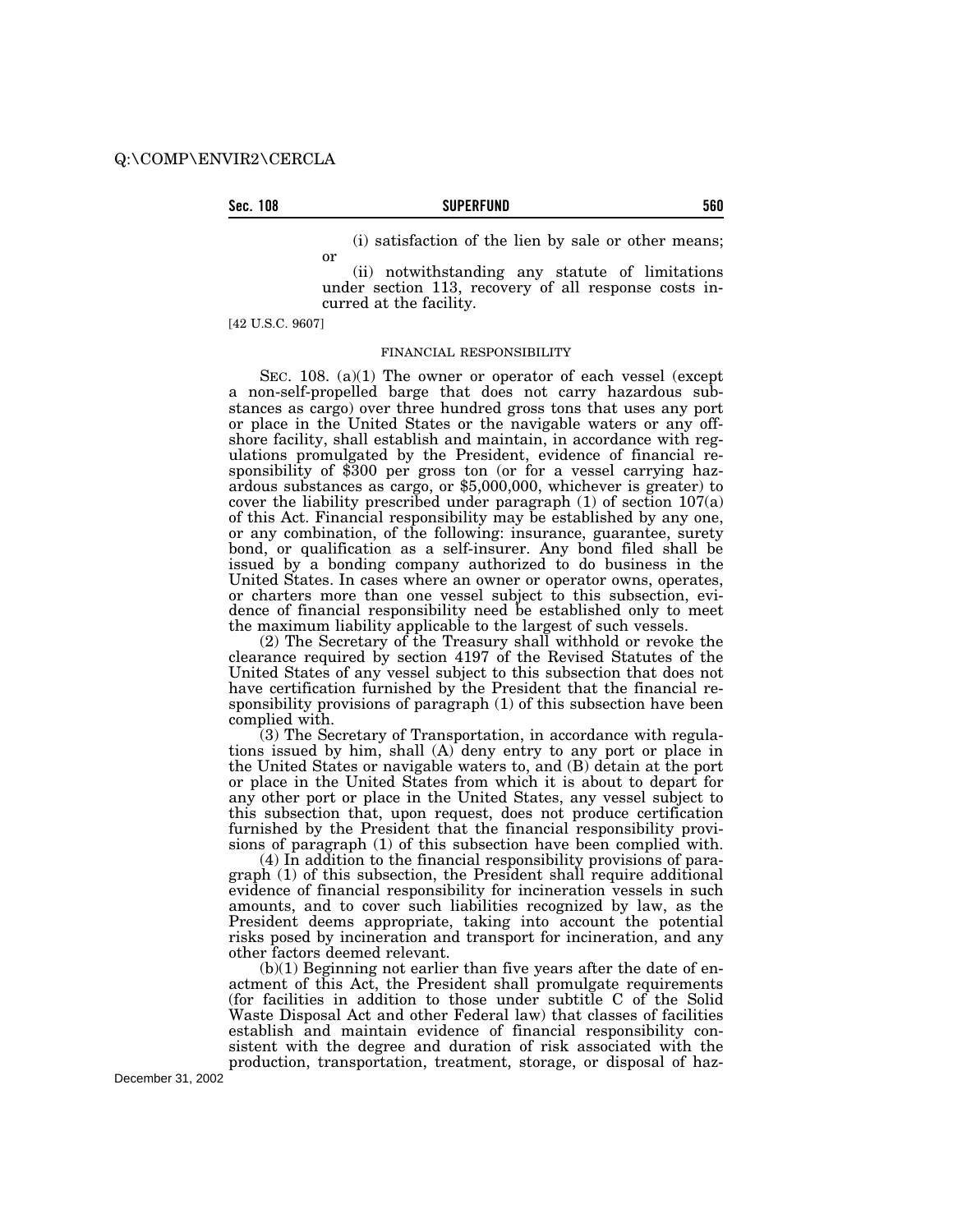ardous substances. Not later than three years after the date of enactment of the Act, the President shall identify those classes for which requirements will be first developed and publish notice of such identification in the Federal Register. Priority in the development of such requirements shall be accorded to those classes of facilities, owners, and operators which the President determines present the highest level of risk of injury.

(2) The level of financial responsibility shall be initially established, and, when necessary, adjusted to protect against the level of risk which the President in his discretion believes is appropriate based on the payment experience of the Fund, commercial insurers, courts settlements and judgments, and voluntary claims satisfaction. To the maximum extent practicable, the President shall cooperate with and seek the advice of the commercial insurance industry in developing financial responsibility requirements. Financial responsibility may be established by any one, or any combination, of the following: insurance, guarantee, surety bond, letter of credit, or qualification as a self-insurer. In promulgating requirements under this section, the President is authorized to specify policy or other contractual terms, conditions, or defenses which are necessary, or which are unacceptable, in establishing such evidence of financial responsibility in order to effectuate the purposes of this Act.

(3) Regulations promulgated under this subsection shall incrementally impose financial responsibility requirements as quickly as can reasonably be achieved but in no event more than 4 years after the date of promulgation. Where possible, the level of financial responsibility which the President believes appropriate as a final requirement shall be achieved through incremental, annual increases in the requirements.

(4) Where a facility is owned or operated by more than one person, evidence of financial responsibility covering the facility may be established and maintained by one of the owners or operators, or, in consolidated form, by or on behalf of two or more owners or operators. When evidence of financial responsibility is established in a consolidated form, the proportional share of each participant shall be shown. The evidence shall be accompanied by a statement authorizing the applicant to act for and in behalf of each participant in submitting and maintaining the evidence of financial responsibility.

(5) The requirements for evidence of financial responsibility for motor carriers covered by this Act shall be determined under section 30 of the Motor Carrier Act of 1980, Public Law 96–296.

(c) DIRECT ACTION.—

(1) RELEASES FROM VESSELS.—In the case of a release or threatened release from a vessel, any claim authorized by section 107 or 111 may be asserted directly against any guarantor providing evidence of financial responsibility for such vessel under subsection (a). In defending such a claim, the guarantor may invoke all rights and defenses which would be available to the owner or operator under this title. The guarantor may also invoke the defense that the incident was caused by the willful misconduct of the owner or operator, but the guarantor may not invoke any other defense that the guarantor might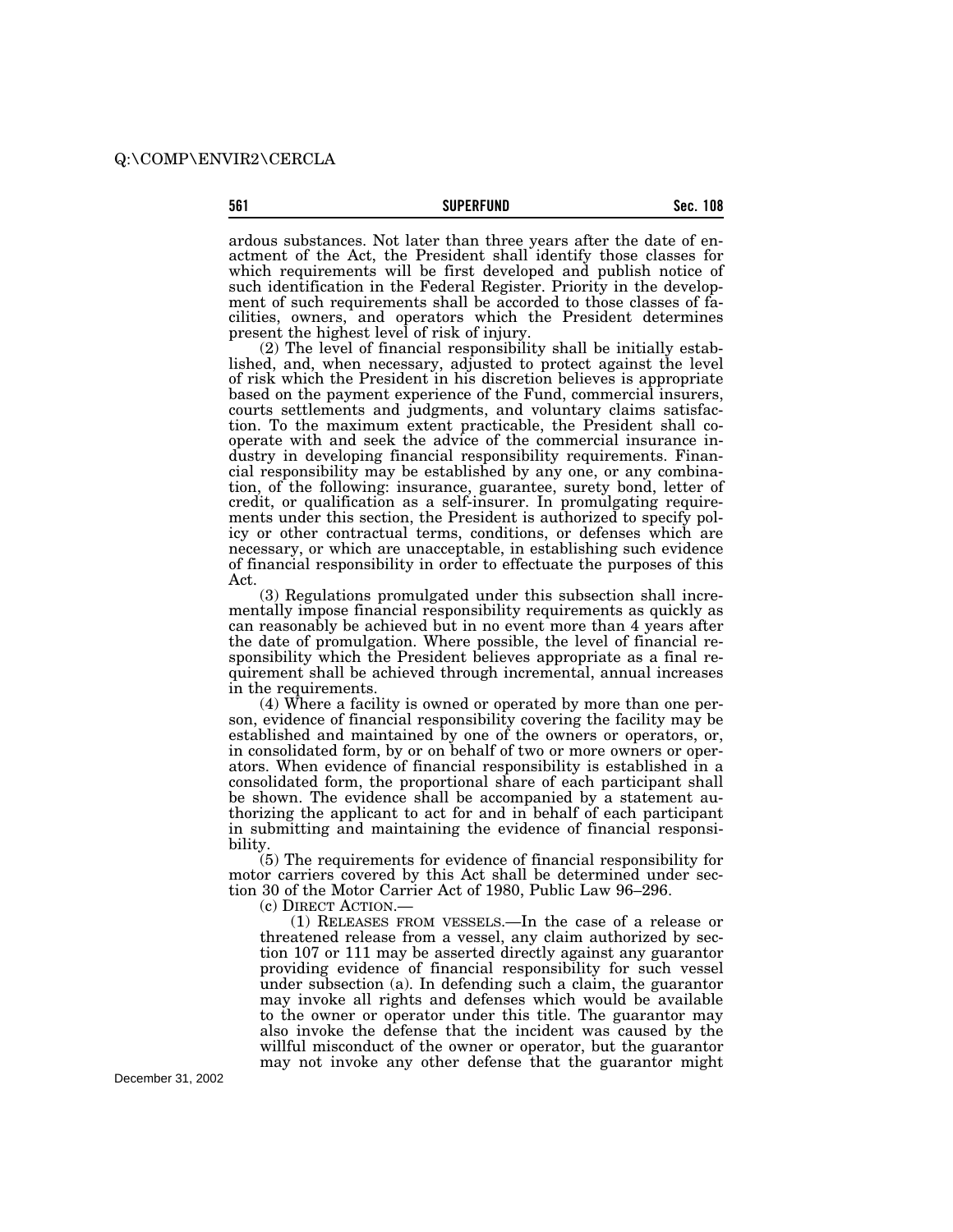have been entitled to invoke in a proceeding brought by the owner or operator against him.

(2) RELEASES FROM FACILITIES.—In the case of a release or threatened release from a facility, any claim authorized by section 107 or 111 may be asserted directly against any guarantor providing evidence of financial responsibility for such facility under subsection (b), if the person liable under section 107 is in bankruptcy, reorganization, or arrangement pursuant to the Federal Bankruptcy Code, or if, with reasonable diligence, jurisdiction in the Federal courts cannot be obtained over a person liable under section 107 who is likely to be solvent at the time of judgment. In the case of any action pursuant to this paragraph, the guarantor shall be entitled to invoke all rights and defenses which would have been available to the person liable under section 107 if any action had been brought against such person by the claimant and all rights and defenses which would have been available to the guarantor if an action had been brought against the guarantor by such person.

(d) LIMITATION OF GUARANTOR LIABILITY.—

(1) TOTAL LIABILITY.—The total liability of any guarantor in a direct action suit brought under this section shall be limited to the aggregate amount of the monetary limits of the policy of insurance, guarantee, surety bond, letter of credit, or similar instrument obtained from the guarantor by the person subject to liability under section 107 for the purpose of satisfying the requirement for evidence of financial responsibility.

(2) OTHER LIABILITY.—Nothing in this subsection shall be construed to limit any other State or Federal statutory, contractual, or common law liability of a guarantor, including, but not limited to, the liability of such guarantor for bad faith either in negotiating or in failing to negotiate the settlement of any claim. Nothing in this subsection shall be construed, interpreted, or applied to diminish the liability of any person under section 107 of this Act or other applicable law.

[42 U.S.C. 9608]

#### CIVIL PENALTIES AND AWARDS

SEC. 109. (a) CLASS I ADMINISTRATIVE PENALTY.—

(1) VIOLATIONS.—A civil penalty of not more than \$25,000 per violation may be assessed by the President in the case of any of the following—

(A) A violation of the requirements of section 103 (a) or (b) (relating to notice).

(B) A violation of the requirements of section  $103(d)(2)$ (relating to destruction of records, etc.).

(C) A violation of the requirements of section 108 (relating to financial responsibility, etc.), the regulations issued under section 108, or with any denial or detention order under section 108.

(D) A violation of an order under section  $122(d)(3)$  (relating to settlement agreements for action under section  $104(b)$ ).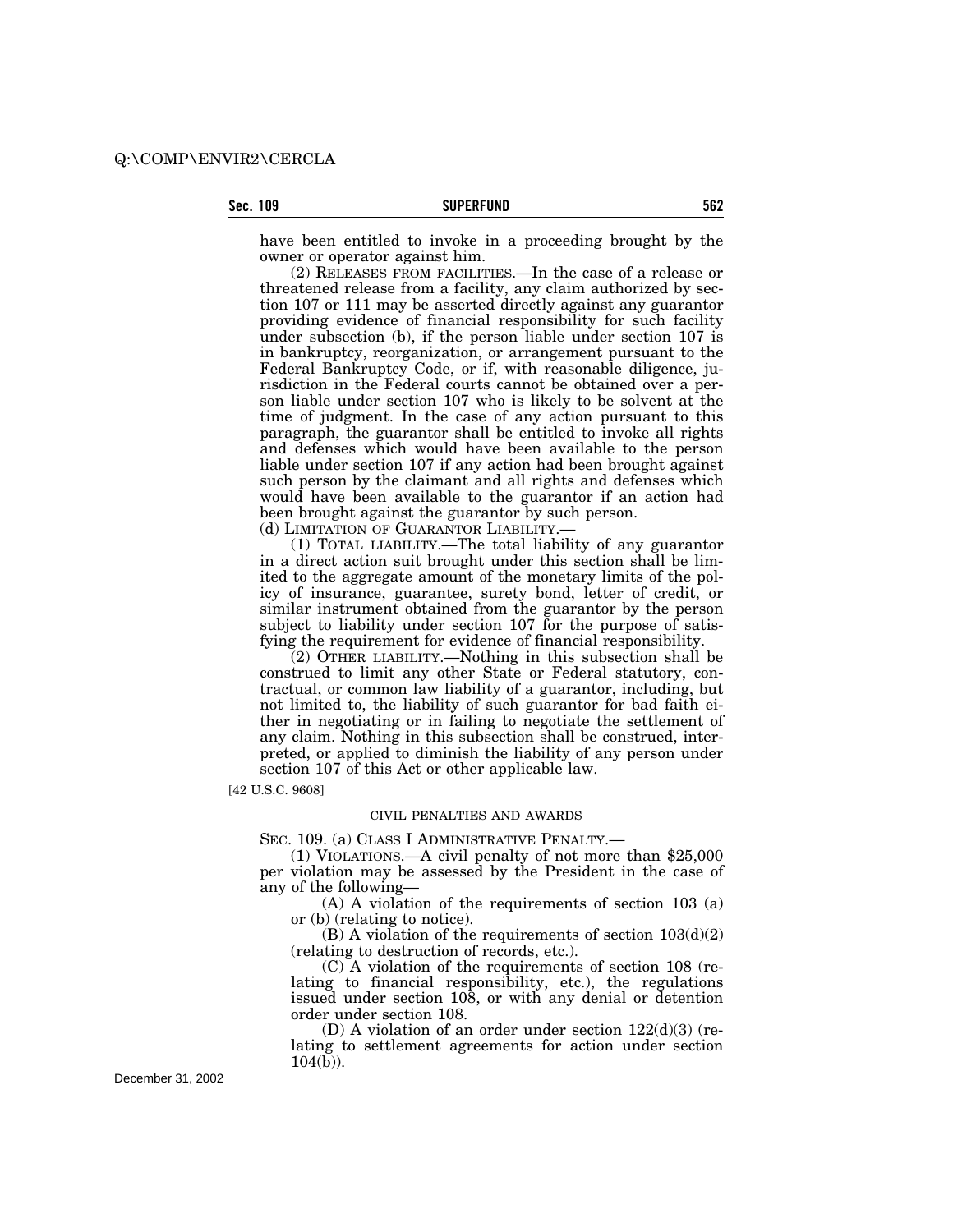(E) Any failure or refusal referred to in section 122(l) (relating to violations of administrative orders, consent decrees, or agreements under section 120).

(2) NOTICE AND HEARINGS.—No civil penalty may be assessed under this subsection unless the person accused of the violation is given notice and opportunity for a hearing with respect to the violation.

(3) DETERMINING AMOUNT.—In determining the amount of any penalty assessed pursuant to this subsection, the President shall take into account the nature, circumstances, extent and gravity of the violation or violations and, with respect to the violator, ability to pay, any prior history of such violations, the degree of culpability, economic benefit or savings (if any) resulting from the violation, and such other matters as justice may require.

(4) REVIEW.—Any person against whom a civil penalty is assessed under this subsection may obtain review thereof in the appropriate district court of the United States by filing a notice of appeal in such court within 30 days from the date of such order and by simultaneously sending a copy of such notice by certified mail to the President. The President shall promptly file in such court a certified copy of the record upon which such violation was found or such penalty imposed. If any person fails to pay an assessment of a civil penalty after it has become a final and unappealable order or after the appropriate court has entered final judgment in favor of the United States, the President may request the Attorney General of the United States to institute a civil action in an appropriate district court of the United States to collect the penalty, and such court shall have jurisdiction to hear and decide any such action. In hearing such action, the court shall have authority to review the violation and the assessment of the civil penalty on the record.

(5) SUBPOENAS.—The President may issue subpoenas for the attendance and testimony of witnesses and the production of relevant papers, books, or documents in connection with hearings under this subsection. In case of contumacy or refusal to obey a subpoena issued pursuant to this paragraph and served upon any person, the district court of the United States for any district in which such person is found, resides, or transacts business, upon application by the United States and after notice to such person, shall have jurisdiction to issue an order requiring such person to appear and give testimony before the administrative law judge or to appear and produce documents before the administrative law judge, or both, and any failure to obey such order of the court may be punished by such court as a contempt thereof.

(b) CLASS II ADMINISTRATIVE PENALTY.—A civil penalty of not more than \$25,000 per day for each day during which the violation continues may be assessed by the President in the case of any of the following—

(1) A violation of the notice requirements of section 103 (a) or  $(b)$ .

 $(2)$  A violation of section  $103(d)(2)$  (relating to destruction of records, etc.).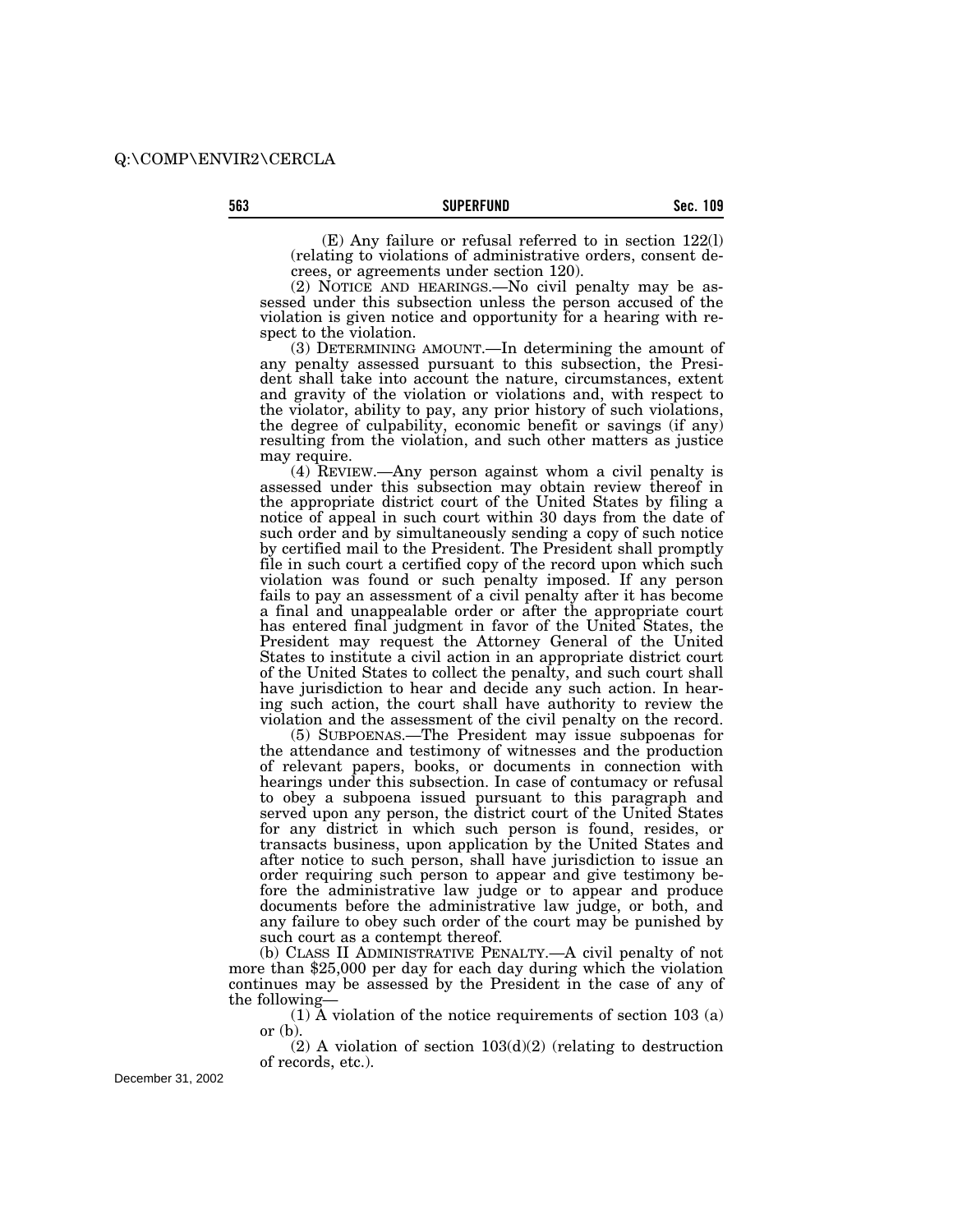(3) A violation of the requirements of section 108 (relating to financial responsibility, etc.), the regulations issued under section 108, or with any denial or detention order under section 108.

 $(4)$  A violation of an order under section  $122(d)(3)$  (relating to settlement agreements for action under section 104(b)).

(5) Any failure or refusal referred to in section 122(l) (relating to violations of administrative orders, consent decrees, or agreements under section 120).

In the case of a second or subsequent violation the amount of such penalty may be not more than \$75,000 for each day during which the violation continues. Any civil penalty under this subsection shall be assessed and collected in the same manner, and subject to the same provisions, as in the case of civil penalties assessed and collected after notice and opportunity for hearing on the record in accordance with section 554 of title 5 of the United States Code. In any proceeding for the assessment of a civil penalty under this subsection the President may issue subpoenas for the attendance and testimony of witnesses and the production of relevant papers, books, and documents and may promulgate rules for discovery procedures. Any person who requested a hearing with respect to a civil penalty under this subsection and who is aggrieved by an order assessing the civil penalty may file a petition for judicial review of such order with the United States Court of Appeals for the District of Columbia Circuit or for any other circuit in which such person resides or transacts business. Such a petition may only be filed within the 30-day period beginning on the date the order making such assessment was issued.

(c) JUDICIAL ASSESSMENT.—The President may bring an action in the United States district court for the appropriate district to assess and collect a penalty of not more than \$25,000 per day for each day during which the violation (or failure or refusal) continues in the case of any of the following—

(1) A violation of the notice requirements of section 103 (a) or  $(b)$ .

 $(2)$  A violation of section  $103(d)(2)$  (relating to destruction of records, etc.).

(3) A violation of the requirements of section 108 (relating to financial responsibility, etc.), the regulations issued under section 108, or with any denial or detention order under section 108.

(4) A violation of an order under section  $122(d)(3)$  (relating to settlement agreements for action under section 104(b)).

(5) Any failure or refusal referred to in section 122(l) (relating to violations of administrative orders, consent decrees, or agreements under section 120).

In the case of a second or subsequent violation (or failure or refusal), the amount of such penalty may be not more than \$75,000 for each day during which the violation (or failure or refusal) continues. For additional provisions providing for judicial assessment of civil penalties for failure to comply with a request or order under section 104(e) (relating to information gathering and access authorities), see section 104(e).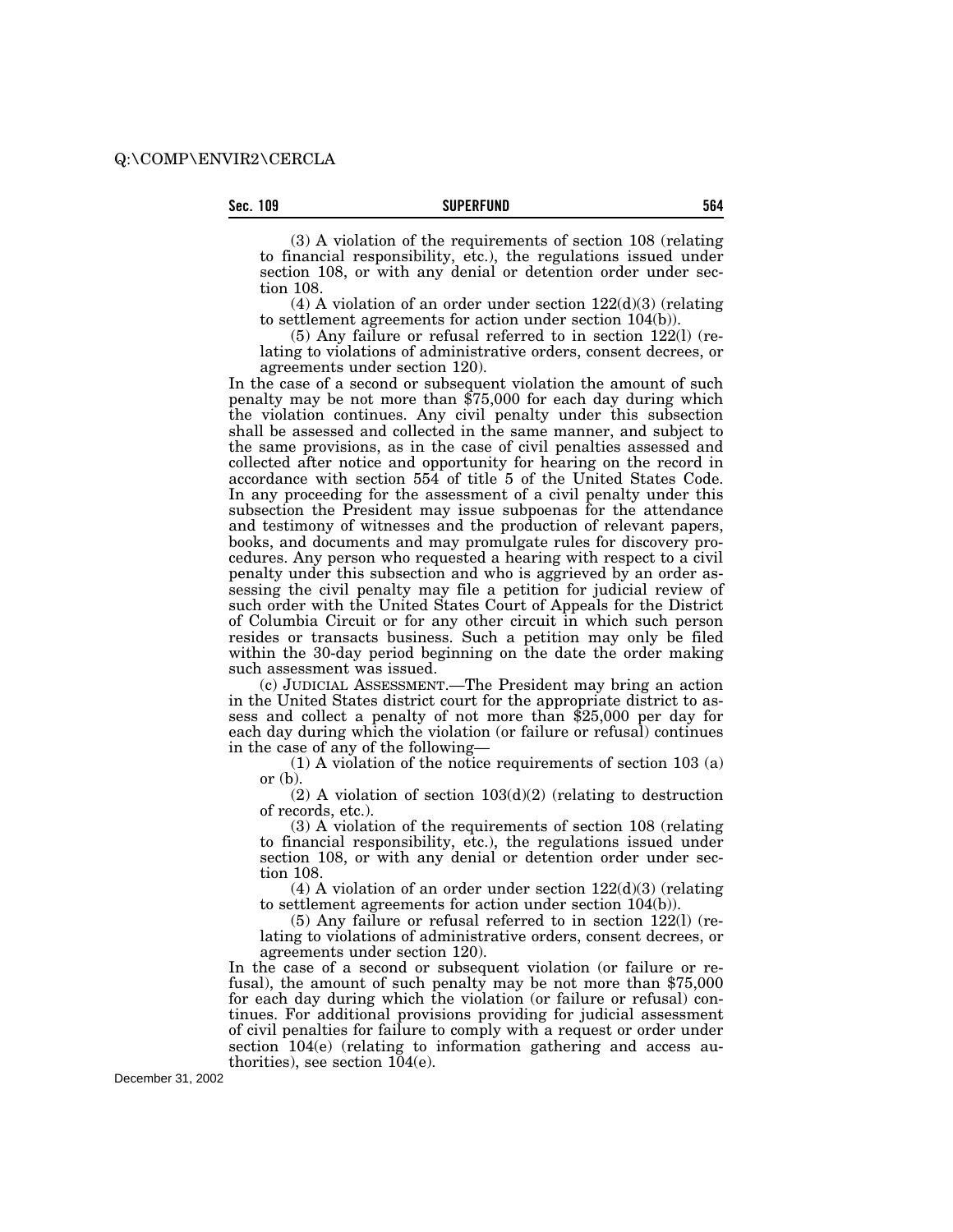(d) AWARDS.—The President may pay an award of up to

\$10,000 to any individual who provides information leading to the arrest and conviction of any person for a violation subject to a criminal penalty under this Act, including any violation of section 103 and any other violation referred to in this section. The President shall, by regulation, prescribe criteria for such an award and may pay any award under this subsection from the Fund, as provided in section 111.

(e) PROCUREMENT PROCEDURES.—Notwithstanding any other provision of law, any executive agency may use competitive procedures or procedures other than competitive procedures to procure the services of experts for use in preparing or prosecuting a civil or criminal action under this Act, whether or not the expert is expected to testify at trial. The executive agency need not provide any written justification for the use of procedures other than competitive procedures when procuring such expert services under this Act and need not furnish for publication in the Commerce Business Daily or otherwise any notice of solicitation or synopsis with respect to such procurement.

(f) SAVINGS CLAUSE.—Action taken by the President pursuant to this section shall not affect or limit the President's authority to enforce any provisions of this Act.

[42 U.S.C. 9609]

# EMPLOYEE PROTECTION

SEC. 110. (a) No person shall fire or in any other way discriminate against, or cause to be fired or discriminated against, any employee or any authorized representative of employees by reason of the fact that such employee or representative has provided information to a State or to the Federal Government, filed, instituted, or caused to be filed or instituted any proceeding under this Act, or has testified or is about to testify in any proceeding resulting from the administration or enforcement of the provisions of this Act.

(b) Any employee or a representative of employees who believes that he has been fired or otherwise discriminated against by any person in violation of subsection (a) of this section may, within thirty days after such alleged violation occurs, apply to the Secretary of Labor for a review of such firing or alleged discrimination. A copy of the application shall be sent to such person, who shall be the respondent. Upon receipt of such application, the Secretary of Labor shall cause such investigation to be made as he deems appropriate. Such investigation shall provide an opportunity for a public hearing at the request of any party to such review to enable the parties to present information relating to such alleged violation. The parties shall be given written notice of the time and place of the hearing at least five days prior to the hearing. Any such hearing shall be of record and shall be subject to section 554 of title 5, United States Code. Upon receiving the report of such investigation, the Secretary of Labor shall make findings of fact. If he finds that such violation did occur, he shall issue a decision, incorporating an order therein and his findings, requiring the party committing such violation to take such affirmative action to abate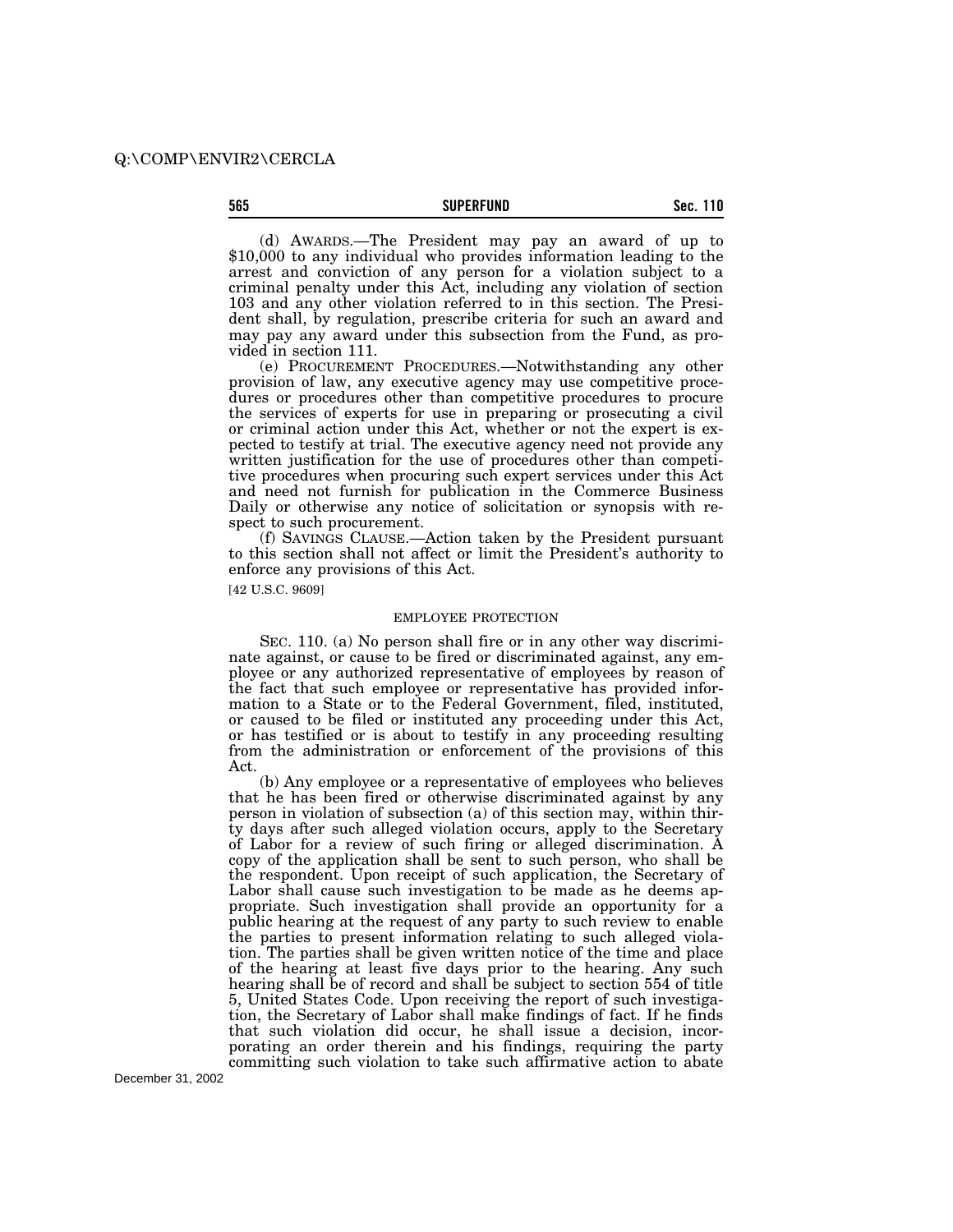the violation as the Secretary of Labor deems appropriate, including, but not limited to, the rehiring or reinstatement of the employee or representative of employees to his former position with compensation. If he finds that there was no such violation, he shall issue an order denying the application. Such order issued by the Secretary of Labor under this subparagraph shall be subject to judicial review in the same manner as orders and decisions are subject to judicial review under this Act.

(c) Whenever an order is issued under this section to abate such violation, at the request of the applicant a sum equal to the aggregate amount of all costs and expenses (including the attorney's fees) determined by the Secretary of Labor to have been reasonably incurred by the applicant for, or in connection with, the institution and prosecution of such proceedings, shall be assessed against the person committing such violation.

(d) This section shall have no application to any employee who acting without discretion from his employer (or his agent) deliberately violates any requirement of this Act.

(e) The President shall conduct continuing evaluations of potential loss of shifts of employment which may result from the administration or enforcement of the provisions of this Act, including, where appropriate, investigating threatened plant closures or reductions in employment allegedly resulting from such administration or enforcement. Any employee who is discharged, or laid off, threatened with discharge or layoff, or otherwise discriminated against by any person because of the alleged results of such administration or enforcement, or any representative of such employee, may request the President to conduct a full investigation of the matter and, at the request of any party, shall hold public hearings, require the parties, including the employer involved, to present information relating to the actual or potential effect of such administration or enforcement on employment and any alleged discharge, layoff, or other discrimination, and the detailed reasons or justification therefore.1 Any such hearing shall be of record and shall be subject to section 554 of title 5, United States Code. Upon receiving the report of such investigation, the President shall make findings of fact as to the effect of such administration or enforcement on employment and on the alleged discharge, layoff, or discrimination and shall make such recommendations as he deems appropriate. Such report, findings, and recommendations shall be available to the public. Nothing in this subsection shall be construed to require or authorize the President or any State to modify or withdraw any action, standard, limitation, or any other requirement of this Act. [42 U.S.C. 9610]

#### USES OF FUND

SEC. 111. (a) IN GENERAL.—For the purposes specified in this section there is authorized to be appropriated from the Hazardous Substance Superfund established under subchapter A of chapter 98 of the Internal Revenue Code of 1986 not more than \$8,500,000,000 for the 5-year period beginning on the date of enactment of the Superfund Amendments and Reauthorization Act of 1986, and not

 $^1\rm{So}$  in law.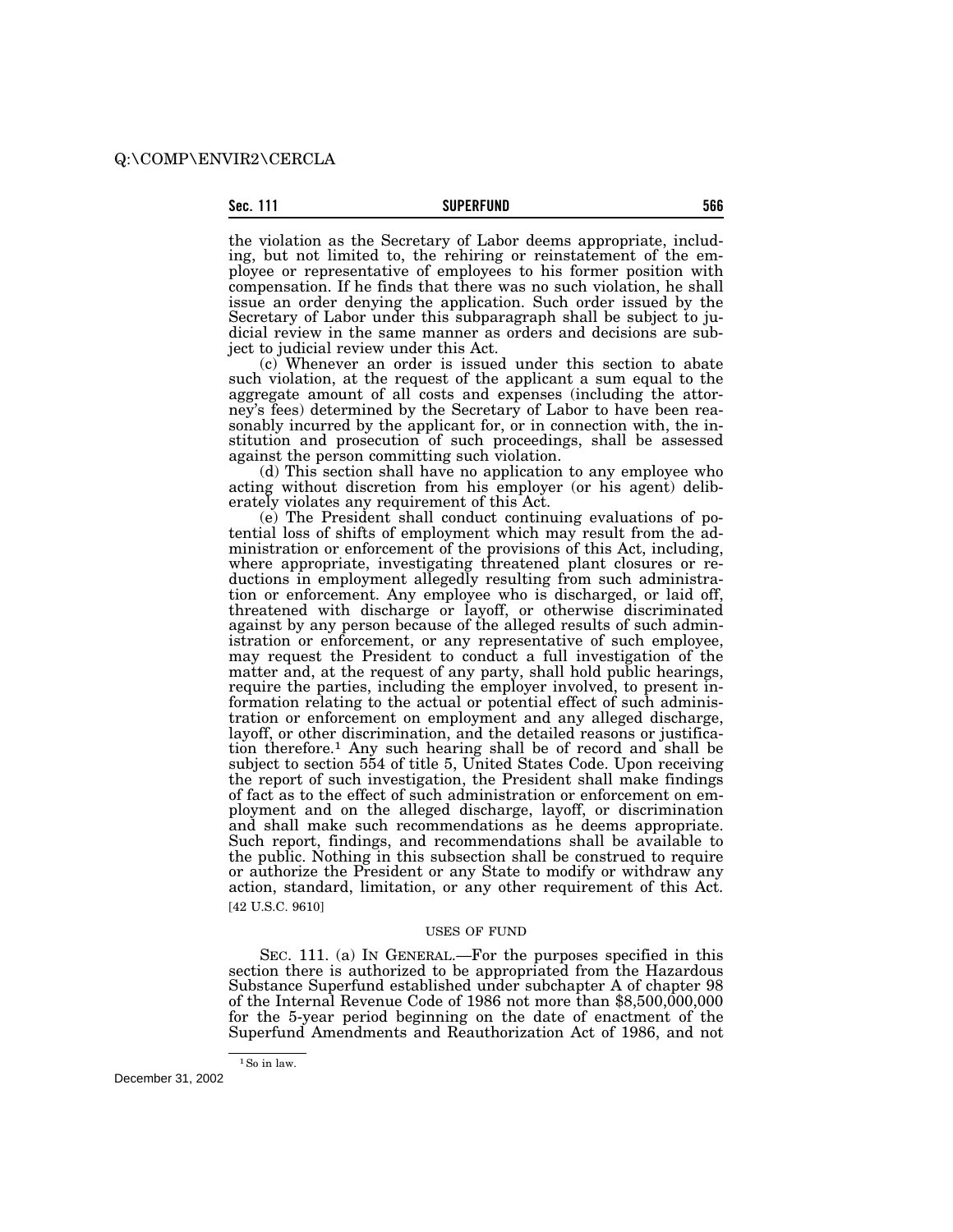more than \$5,100,000,000 for the period commencing October 1, 1991, and ending September 30, 1994, and such sums shall remain available until expended. The preceding sentence constitutes a specific authorization for the funds appropriated under title II of Public Law 99–160 (relating to payment to the Hazardous Substances Trust Fund). The President shall use the money in the Fund for the following purposes:

(1) Payment of governmental response costs incurred pursuant to section 104 of this title, including costs incurred pursuant to the Intervention on the High Seas Act.

(2) Payment of any claim for necessary response costs incurred by any other person as a result of carrying out the national contingency plan established under section  $311(c)$ <sup>1</sup> of the Clean Water Act and amended by section 105 of this title: *Provided, however,* That such costs must be approved under said plan and certified by the responsible Federal official.

(3) Payment of any claim authorized by subsection (b) of this section and finally decided pursuant to section 112 of this title, including those costs set out in subsection  $112(c)(3)$  of this title.

(4) Payment of costs specified under subsection (c) of this section.

(5) GRANTS FOR TECHNICAL ASSISTANCE.—The cost of grants under section 117(e) (relating to public participation grants for technical assistance).

(6) LEAD CONTAMINATED SOIL.—Payment of not to exceed \$15,000,000 for the costs of a pilot program for removal, decontamination, or other action with respect to lead-contaminated soil in one to three different metropolitan areas.

The President shall not pay for any administrative costs or expenses out of the Fund unless such costs and expenses are reasonably necessary for and incidental to the implementation of this title.

(b)(1) IN GENERAL.—Claims asserted and compensable but unsatisfied under provisions of section 311 of the Clean Water Act, which are modified by section 304 of this Act may be asserted against the Fund under this title; and other claims resulting from a release or threat of release of a hazardous substance from a vessel or a facility may be asserted against the Fund under this title for injury to, or destruction or loss of, natural resources, including cost for damage assessment: *Provided, however,* That any such claim may be asserted only by the President, as trustee, for natural resources over which the United States has sovereign rights, or natural resources within the territory or the fishery conservation zone of the United States to the extent they are managed or protected by the United States, or by any State for natural resources within the boundary of that State belonging to, managed by, controlled by, or appertaining to the State, or by any Indian tribe or by the United States acting on behalf of any Indian tribe for natural resources belonging to, managed by, controlled by, or appertaining to such tribe, or held in trust for the benefit of such tribe,

<sup>1</sup>Probably should refer to section 311(d). See footnote 1 under section 105(a).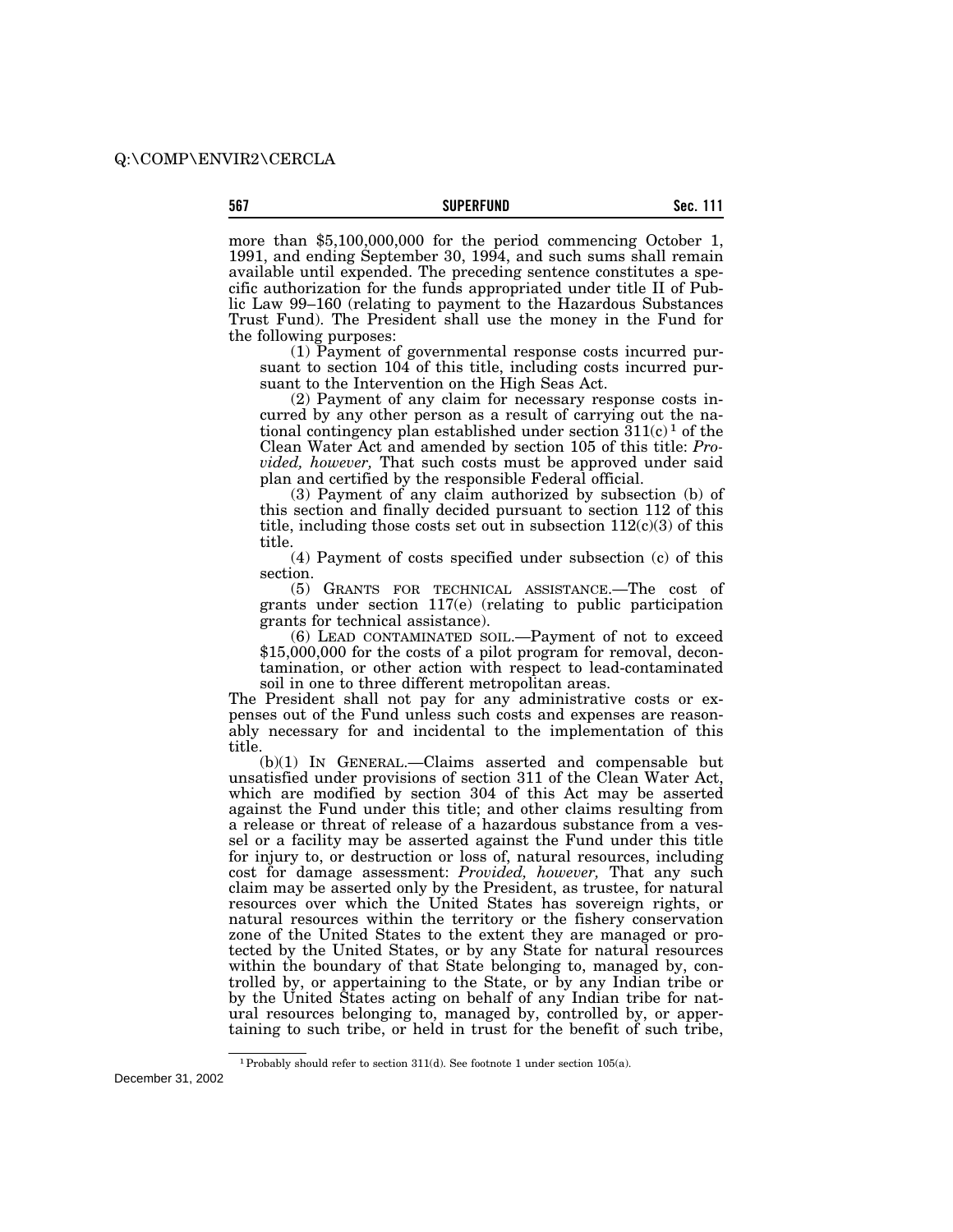or belonging to a member of such tribe if such resources are subject to a trust restriction on alienation.

(2) LIMITATION ON PAYMENT OF NATURAL RESOURCE CLAIMS.— (A) GENERAL REQUIREMENTS.—No natural resource claim

may be paid from the Fund unless the President determines that the claimant has exhausted all administrative and judicial remedies to recover the amount of such claim from persons who may be liable under section 107.

(B) DEFINITION.—As used in this paragraph, the term "natural resource claim" means any claim for injury to, or destruction or loss of, natural resources. The term does not include any claim for the costs of natural resource damage assessment.

(c) Uses of the Fund under subsection (a) of this section include—

(1) The costs of assessing both short-term and long-term injury to, destruction of, or loss of any natural resources resulting from a release of a hazardous substance.

(2) The costs of Federal or State or Indian tribe efforts in the restoration, rehabilitation, or replacement or acquiring the equivalent of any natural resources injured, destroyed, or lost as a result of a release of a hazardous substance.

(3) Subject to such amounts as are provided in appropriation Acts, the costs of a program to identify, investigate, and take enforcement and abatement action against releases of hazardous substances.

(4) Any costs incurred in accordance with subsection (m) of this section (relating to ATSDR) and section 104(i), including the costs of epidemiologic and laboratory studies, health assessments, preparation of toxicologic profiles, development and maintenance of a registry of persons exposed to hazardous substances to allow long-term health effect studies, and diagnostic services not otherwise available to determine whether persons in populations exposed to hazardous substances in connection with a release or a suspected release are suffering from longlatency diseases.

(5) Subject to such amounts as are provided in appropriation Acts, the costs of providing equipment and similar overhead, related to the purposes of this Act and section 311 of the Clean Water Act, and needed to supplement equipment and services available through contractors or other non-Federal entities, and of establishing and maintaining damage assessment capability, for any Federal agency involved in strike forces, emergency task forces, or other response teams under the national contingency plan.

(6) Subject to such amounts as are provided in appropriation Acts, the costs of a program to protect the health and safety of employees involved in response to hazardous substance releases. Such program shall be developed jointly by the Environmental Protection Agency, the Occupational Safety and Health Administration, and the National Institute for Occupational Safety and Health and shall include, but not be limited to, measures for identifying and assessing hazards to which persons engaged in removal, remedy, or other response to haz-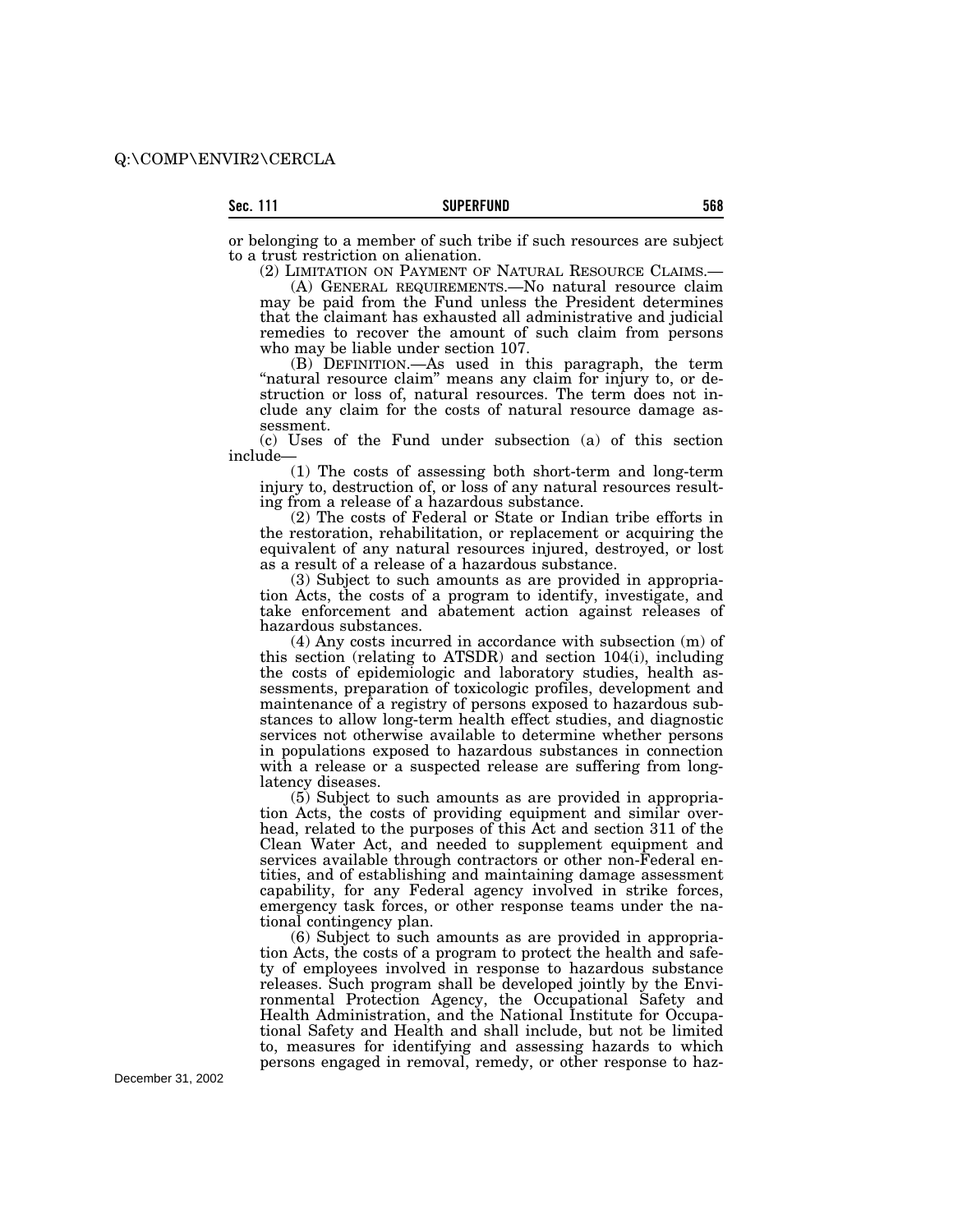ardous substances may be exposed, methods to protect workers from such hazards, and necessary regulatory and enforcement measures to assure adequate protection of such employees.

(7) EVALUATION COSTS UNDER PETITION PROVISIONS OF SEC-TION 105(d).—Costs incurred by the President in evaluating facilities pursuant to petitions under section 105(d) (relating to petitions for assessment of release).

(8) CONTRACT COSTS UNDER SECTION 104(a)(1).—The costs of contracts or arrangements entered into under section  $104(a)(1)$  to oversee and review the conduct of remedial investigations and feasibility studies undertaken by persons other than the President and the costs of appropriate Federal and State oversight of remedial activities at National Priorities List sites resulting from consent orders or settlement agreements.

(9) ACQUISITION COSTS UNDER SECTION 104(j).—The costs incurred by the President in acquiring real estate or interests in real estate under section  $104(j)$  (relating to acquisition of property).

(10) RESEARCH, DEVELOPMENT, AND DEMONSTRATION COSTS UNDER SECTION 311.—The cost of carrying out section 311 (relating to research, development, and demonstration), except that the amounts available for such purposes shall not exceed the amounts specified in subsection  $(n)$  of this section.

(11) LOCAL GOVERNMENT REIMBURSEMENT.—Reimbursements to local governments under section 123, except that during the 8-fiscal year period beginning October 1, 1986, not more than 0.1 percent of the total amount appropriated from the Fund may be used for such reimbursements.

(12) WORKER TRAINING AND EDUCATION GRANTS.—The costs of grants under section 126(g) of the Superfund Amendments and Reauthorization Act of 1986 for training and education of workers to the extent that such costs do not exceed \$10,000,000 1 for each of the fiscal years 1987, 1988, 1989, 1990, 1991, 1992, 1993, and 1994.

(13) AWARDS UNDER SECTION 109.—The costs of any awards granted under section 109(d).

(14) LEAD POISONING STUDY.—The cost of carrying out the study under subsection (f) of section 118 of the Superfund Amendments and Reauthorization Act of 1986 (relating to lead poisoning in children).

 $(d)(1)$  No money in the Fund may be used under subsection (c)(1) and (2) of this section, nor for the payment of any claim under subsection (b) of this section, where the injury, destruction, or loss of natural resources and the release of a hazardous substance from which such damages resulted have occurred wholly before the enactment of this Act.

(2) No money in the Fund may be used for the payment of any claim under subsection (b) of this section where such expenses are associated with injury or loss resulting from long-term exposure to

<sup>&</sup>lt;sup>1</sup>Public Law 101–144 (103 Stat. 857) purported to amend section  $9611(c)(12)$  of the Superfund Amendments and Reauthorization Act of 1986 (SARA) by striking "\$10,000,000" and inserting<br>"\$20,000,000". The amendment made by Public Law 101–144 probably should have been made<br>to section 111(c)(12) of the Comprehensive En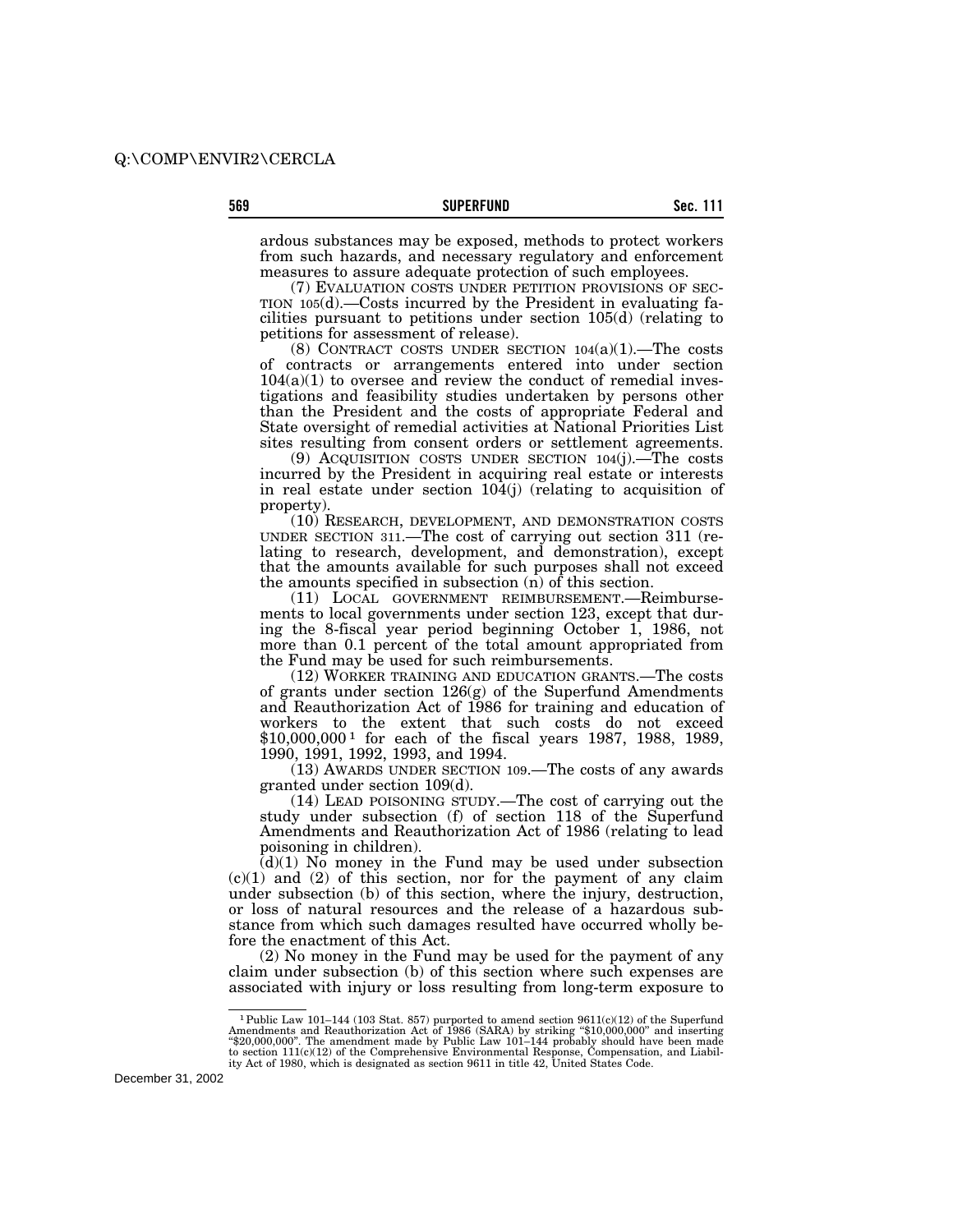ambient concentrations of air pollutants from multiple or diffuse sources.

(e)(1) Claims against or presented to the Fund shall not be valid or paid in excess of the total money in the Fund at any one time. Such claims become valid only when additional money is collected, appropriated, or otherwise added to the Fund. Should the total claims outstanding at any time exceed the current balance of the Fund, the President shall pay such claims, to the extent authorized under this section, in full in the order in which they were finally determined.

(2) In any fiscal year, 85 percent of the money credited to the Fund under title II of this Act shall be available only for the purposes specified in paragraphs  $(1)$ ,  $(2)$ , and  $(4)$  of subsection  $(a)$  of this section. No money in the Fund may be used for the payment of any claim under subsection  $(a)(3)$  or subsection  $(b)$  of this section in any fiscal year for which the President determines that all of the Fund is needed for response to threats to public health from releases or threatened releases of hazardous substances.

(3) No money in the Fund shall be available for remedial action, other than actions specified in subsection (c) of this section, with respect to federally owned facilities; except that money in the Fund shall be available for the provision of alternative water supplies (including the reimbursement of costs incurred by a municipality) in any case involving groundwater contamination outside the boundaries of a federally owned facility in which the federally owned facility is not the only potentially responsible party.

(4) Paragraphs (1) and  $\overline{(4)}$  of subsection (a) of this section shall in the aggregate be subject to such amounts as are provided in appropriation Acts.

(f) The President is authorized to promulgate regulations designating one or more Federal officials who may obligate money in the Fund in accordance with this section or portions thereof. The President is also authorized to delegate authority to obligate money in the Fund or to settle claims to officials of a State or Indian tribe operating under a contract or cooperative agreement with the Federal Government pursuant to section 104(d) of this title.

(g) The President shall provide for the promulgation of rules and regulations with respect to the notice to be provided to potential injured parties by an owner and operator of any vessel, or facility from which a hazardous substance has been released. Such rules and regulations shall consider the scope and form of the notice which would be appropriate to carry out the purposes of this title. Upon promulgation of such rules and regulations, the owner and operator of any vessel or facility from which a hazardous substance has been released shall provide notice in accordance with such rules and regulations. With respect to releases from public vessels, the President shall provide such notification as is appropriate to potential injured parties. Until the promulgation of such rules and regulations, the owner and operator of any vessel or facility from which a hazardous substance has been released shall provide reasonable notice to potential injured parties by publication in local newspapers serving the affected area.

ø**Subsection (h) repealed.**¿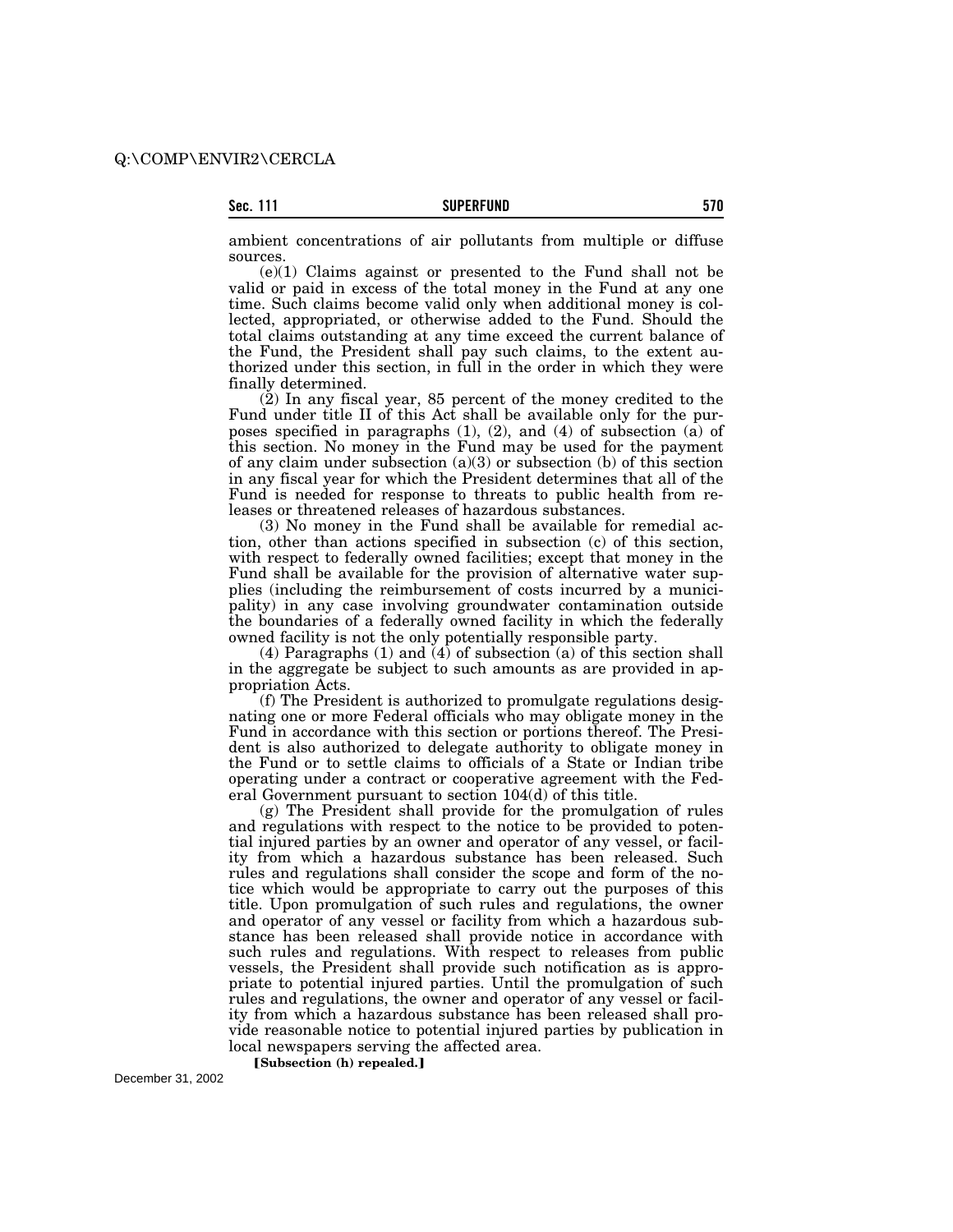# **571 Sec. 111 SUPERFUND**

(i) Except in a situation requiring action to avoid an irreversible loss of natural resources or to prevent or reduce any continuing danger to natural resources or similar need for emergency action, funds may not be used under this Act for the restoration, rehabilitation, or replacement or acquisition of the equivalent of any natural resources until a plan for the use of such funds for such purposes has been developed and adopted by affected Federal agencies and the Governor or Governors of any State having sustained damage to natural resources within its borders, belonging to, managed by or appertaining to such State, and by the governing body of any Indian tribe having sustained damage to natural resources belonging to, managed by, controlled by, or appertaining to such tribe, or held in trust for the benefit of such tribe, or belonging to a member of such tribe if such resources are subject to a trust restriction on alienation, after adequate public notice and opportunity for hearing and consideration of all public comment.

(j) The President shall use the money in the Post-closure Liability Fund for any of the purposes specified in subsection (a) of this section with respect to a hazardous waste disposal facility for which liability has transferred to such fund under section  $107(k)$  of this Act, and, in addition, for payment of any claim or appropriate request for costs of response, damages, or other compensation for injury or loss under section 107 of this Act or any other State or Federal law, resulting from a release of a hazardous substance from such a facility.

(k) INSPECTOR GENERAL.—In each fiscal year, the Inspector General of each department, agency, or instrumentality of the United States which is carrying out any authority of this Act shall conduct an annual audit of all payments, obligations, reimbursements, or other uses of the Fund in the prior fiscal year, to assure that the Fund is being properly administered and that claims are being appropriately and expeditiously considered. The audit shall include an examination of a sample of agreements with States (in accordance with the provisions of the Single Audit Act) carrying out response actions under this title and an examination of remedial investigations and feasibility studies prepared for remedial actions. The Inspector General shall submit to the Congress an annual report regarding the audit report required under this subsection. The report shall contain such recommendations as the Inspector General deems appropriate. Each department, agency, or instrumentality of the United States shall cooperate with its inspector general in carrying out this subsection.

(l) To the extent that the provisions of this Act permit, a foreign claimant may assert a claim to the same extent that a United States claimant may assert a claim if—

(1) the release of a hazardous substance occurred (A) in the navigable waters or (B) in or on the territorial sea or adjacent shoreline of a foreign country of which the claimant is a resident;

(2) the claimant is not otherwise compensated for his loss; (3) the hazardous substance was released from a facility or

from a vessel located adjacent to or within the navigable waters or was discharged in connection with activities conducted under the Outer Continental Shelf Lands Act, as amended (43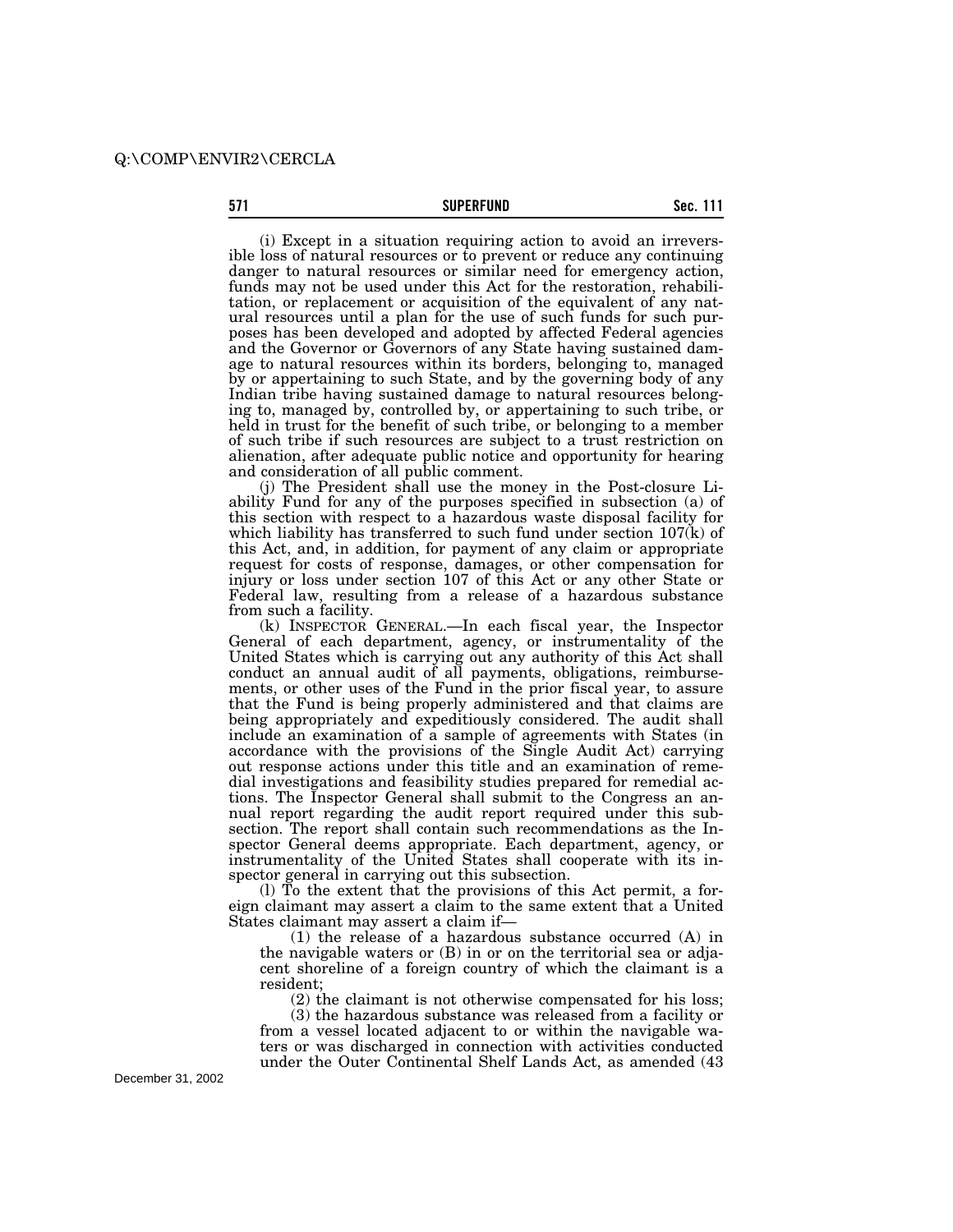U.S.C. 1331 et seq.) or the Deepwater Port Act of 1974, as amended (33 U.S.C. 1501 et seq.); and

(4) recovery is authorized by a treaty or an executive agreement between the United States and foreign country involved, or if the Secretary of State, in consultation with the Attorney General and other appropriate officials, certifies that such country provides a comparable remedy for United States claimants.<br>(m) AGENCY FOR TOXIC SUBSTANCES AND DISEASE REGISTRY.—

There shall be directly available to the Agency for Toxic Substances and Disease Registry to be used for the purpose of carrying out activities described in subsection (c)(4) and section 104(i) not less than \$50,000,000 per fiscal year for each of fiscal years 1987 and 1988, not less than \$55,000,000 for fiscal year 1989, and not less than \$60,000,000 per fiscal year for each of fiscal years 1990, 1991, 1992, 1993, and 1994. Any funds so made available which are not obligated by the end of the fiscal year in which made available shall be returned to the Fund.

(n) LIMITATIONS ON RESEARCH, DEVELOPMENT, AND DEM-

(1) SECTION 311(b).—For each of the fiscal years 1987, 1988, 1989, 1990, 1991, 1992, 1993, and 1994, not more than \$20,000,000 of the amounts available in the Fund may be used for the purposes of carrying out the applied research, development, and demonstration program for alternative or innovative technologies and training program authorized under section 311(b) (relating to research, development, and demonstration) other than basic research. Such amounts shall remain available until expended.

(2) SECTION 311(a).—From the amounts available in the Fund, not more than the following amounts may be used for the purposes of section 311(a) (relating to hazardous substance research, demonstration, and training activities):

(A) For the fiscal year 1987, \$3,000,000.

(B) For the fiscal year 1988, \$10,000,000.

(C) For the fiscal year 1989, \$20,000,000.

(D) For the fiscal year 1990, \$30,000,000.

(E) For each of the fiscal years 1991, 1992, 1993, and 1994, \$35,000,000.

No more than 10 percent of such amounts shall be used for training under section 311(a) in any fiscal year.

(3) SECTION 311(d).—For each of the fiscal years 1987, 1988, 1989, 1990, 1991, 1992, 1993, and 1994, not more than \$5,000,000 of the amounts available in the Fund may be used for the purposes of section 311(d) (relating to university hazardous substance research centers).

(o) NOTIFICATION PROCEDURES FOR LIMITATIONS ON CERTAIN PAYMENTS.—Not later than 90 days after the enactment of this subsection, the President shall develop and implement procedures to adequately notify, as soon as practicable after a site is included on the National Priorities List, concerned local and State officials and other concerned persons of the limitations, set forth in subsection  $(a)(2)$  of this section, on the payment of claims for necessary response costs incurred with respect to such site.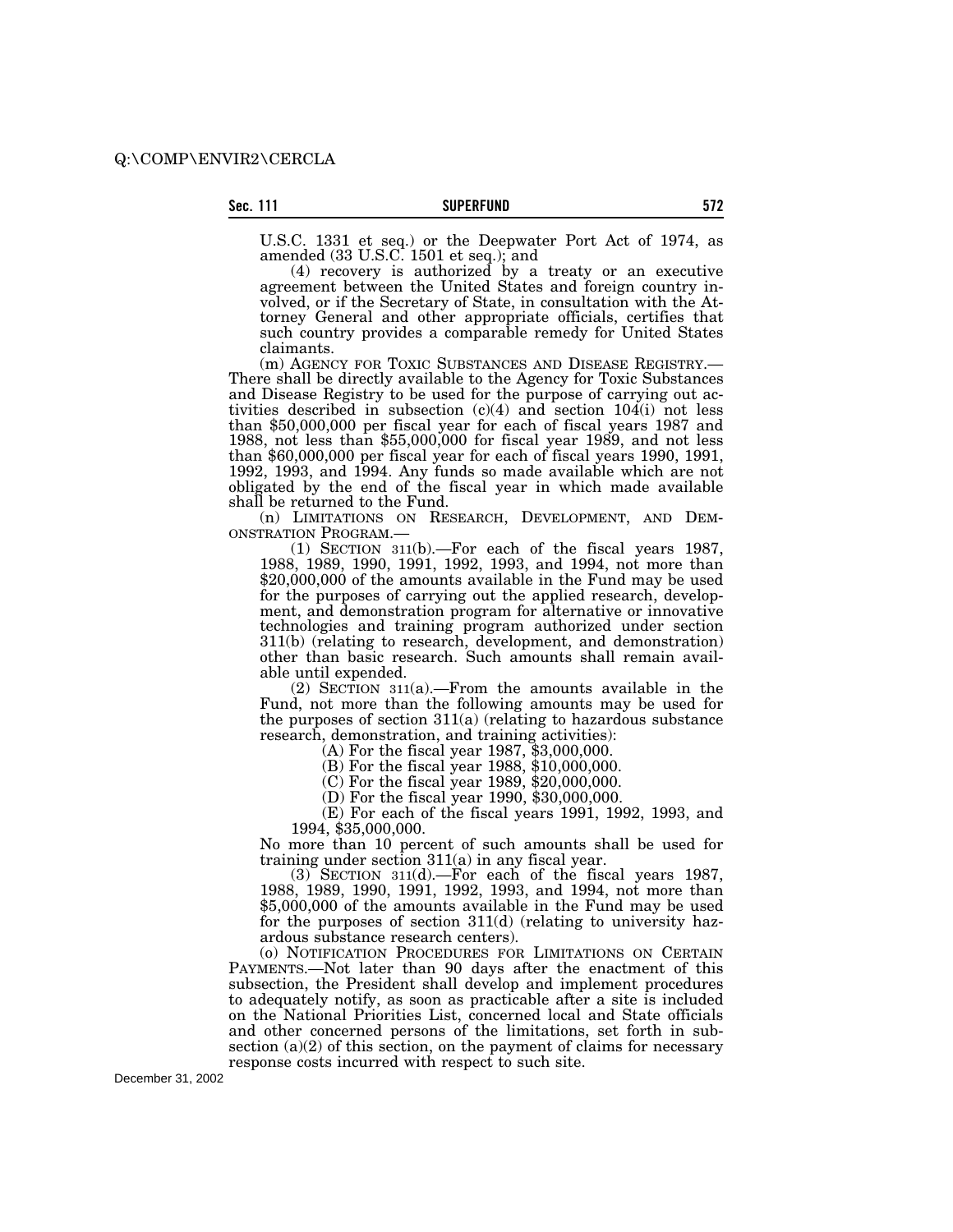# **573 Sec. 112 SUPERFUND**

(p) GENERAL REVENUE SHARE OF SUPERFUND.— (1) IN GENERAL.—The following sums are authorized to be appropriated, out of any money in the Treasury not otherwise appropriated, to the Hazardous Substance Superfund: (A) For fiscal year 1987, \$212,500,000.

(B) For fiscal year 1988, \$212,500,000.

(C) For fiscal year 1989, \$212,500,000.

(D) For fiscal year 1990, \$212,500,000.

(E) For fiscal year 1991, \$212,500,000.

(F) For fiscal year 1992, \$212,500,000.

(G) For fiscal year 1993, \$212,500,000.

(H) For fiscal year 1994, \$212,500,000. In addition there is authorized to be appropriated to the Hazardous Substance Superfund for each fiscal year an amount equal to so much of the aggregate amount authorized to be appropriated under this subsection (and paragraph (2) of section  $221(b)^1$  of the Hazardous Substance Response Revenue Act of 1980) as has not been appropriated before the beginning of the fiscal year involved.

(2) COMPUTATION.—The amounts authorized to be appropriated under paragraph (1) of this subsection in a given fiscal year shall be available only to the extent that such amount exceeds the amount determined by the Secretary under section 9507(b)(2) of the Internal Revenue Code of 1986 for the prior fiscal year.

[42 U.S.C. 9611]

### CLAIMS PROCEDURE

SEC. 112. (a) CLAIMS AGAINST THE FUND FOR RESPONSE COSTS.—No claim may be asserted against the Fund pursuant to section 111(a) unless such claim is presented in the first instance to the owner, operator, or guarantor of the vessel or facility from which a hazardous substance has been released, if known to the claimant, and to any other person known to the claimant who may be liable under section 107. In any case where the claim has not been satisfied within 60 days of presentation in accordance with this subsection, the claimant may present the claim to the Fund for payment. No claim against the Fund may be approved or certified during the pendency of an action by the claimant in court to recover costs which are the subject of the claim.

(b)(1) PRESCRIBING FORMS AND PROCEDURES.—The President shall prescribe appropriate forms and procedures for claims filed hereunder, which shall include a provision requiring the claimant to make a sworn verification of the claim to the best of his knowledge. Any person who knowingly gives or causes to be given any false information as a part of any such claim shall, upon conviction, be fined in accordance with the applicable provisions of title 18 of the United States Code or imprisoned for not more than 3 years (or not more than 5 years in the case of a second or subsequent conviction), or both.

(2) PAYMENT OR REQUEST FOR HEARING.—The President may, if satisfied that the information developed during the processing of

<sup>1</sup>Section 221(b) was repealed by section 517(c)(1) of Public Law 99–499.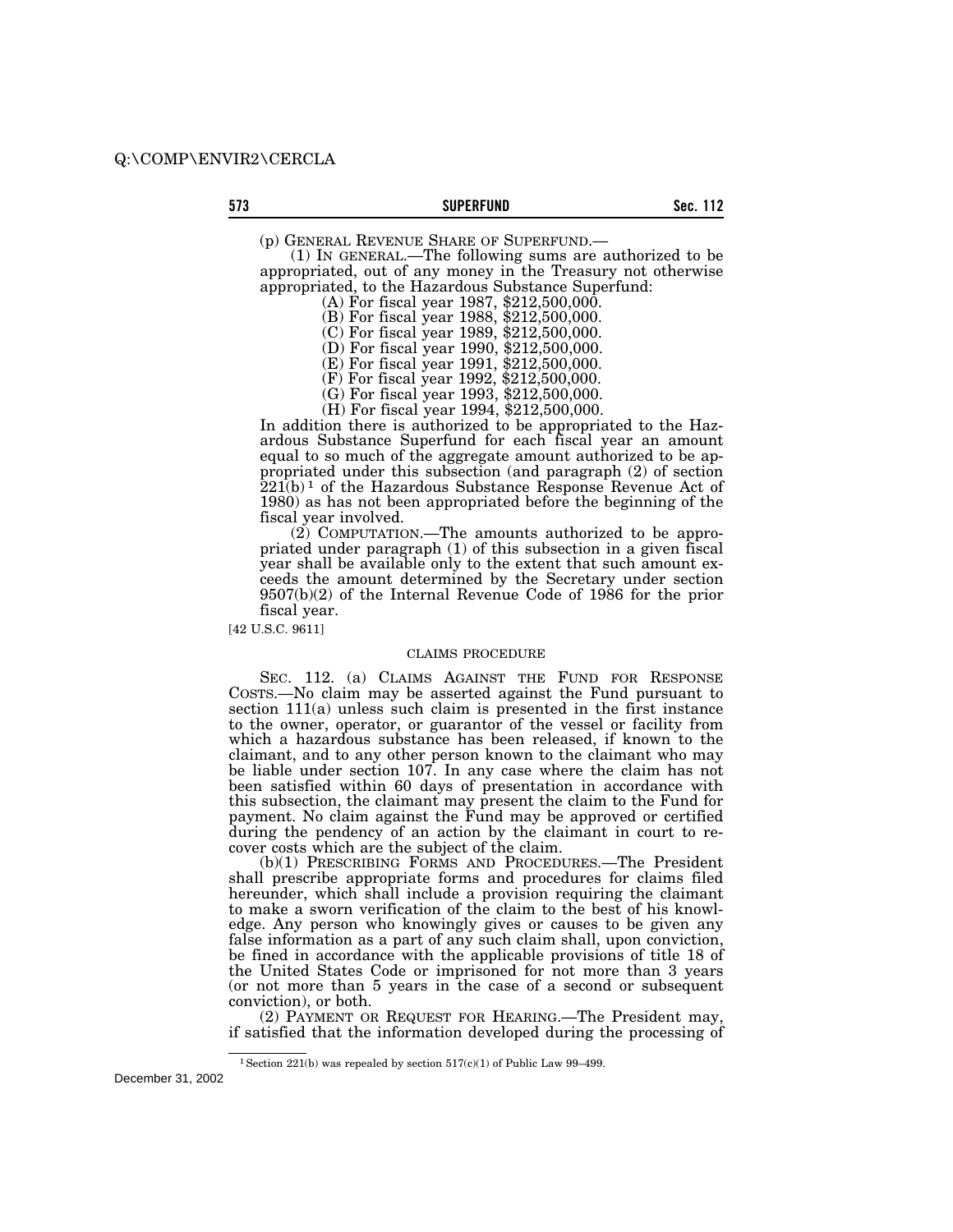the claim warrants it, make and pay an award of the claim, except that no claim may be awarded to the extent that a judicial judgment has been made on the costs that are the subject of the claim. If the President declines to pay all or part of the claim, the claimant may, within 30 days after receiving notice of the President's decision, request an administrative hearing.

(3) BURDEN OF PROOF.—In any proceeding under this subsection, the claimant shall bear the burden of proving his claim.

(4) DECISIONS.—All administrative decisions made hereunder shall be in writing, with notification to all appropriate parties, and shall be rendered within 90 days of submission of a claim to an administrative law judge, unless all the parties to the claim agree in writing to an extension or unless the President, in his discretion, extends the time limit for a period not to exceed sixty days.

(5) FINALITY AND APPEAL.—All administrative decisions hereunder shall be final, and any party to the proceeding may appeal a decision within 30 days of notification of the award or decision. Any such appeal shall be made to the Federal district court for the district where the release or threat of release took place. In any such appeal, the decision shall be considered binding and conclusive, and shall not be overturned except for arbitrary or capricious abuse of discretion.

(6) PAYMENT.—Within 20 days after the expiration of the appeal period for any administrative decision concerning an award, or within 20 days after the final judicial determination of any appeal taken pursuant to this subsection, the President shall pay any such award from the Fund. The President shall determine the method, terms, and time of payment.

 $(c)(1)$  Payment of any claim by the Fund under this section shall be subject to the United States Government acquiring by subrogation the rights of the claimant to recover those costs of removal or damages for which it has compensated the claimant from the person responsible or liable for such release.

(2) Any person, including the Fund, who pays compensation pursuant to this Act to any claimant for damages or costs resulting from a release of a hazardous substance shall be subrogated to all rights, claims, and causes of action for such damages and costs of removal that the claimant has under this Act or any other law.

(3) Upon request of the President, the Attorney General shall commence an action on behalf of the Fund to recover any compensation paid by the Fund to any claimant pursuant to this title, and, without regard to any limitation of liability, all interest, administrative and adjudicative costs, and attorney's fees incurred by the Fund by reason of the claim. Such an action may be commenced against any owner, operator, or guarantor, or against any other person who is liable, pursuant to any law, to the compensated claimant or to the Fund, for the damages or costs for which compensation was paid.

(d) STATUTE OF LIMITATIONS.—

(1) CLAIMS FOR RECOVERY OF COSTS.—No claim may be presented under this section for recovery of the costs referred to in section 107(a) after the date 6 years after the date of completion of all response action.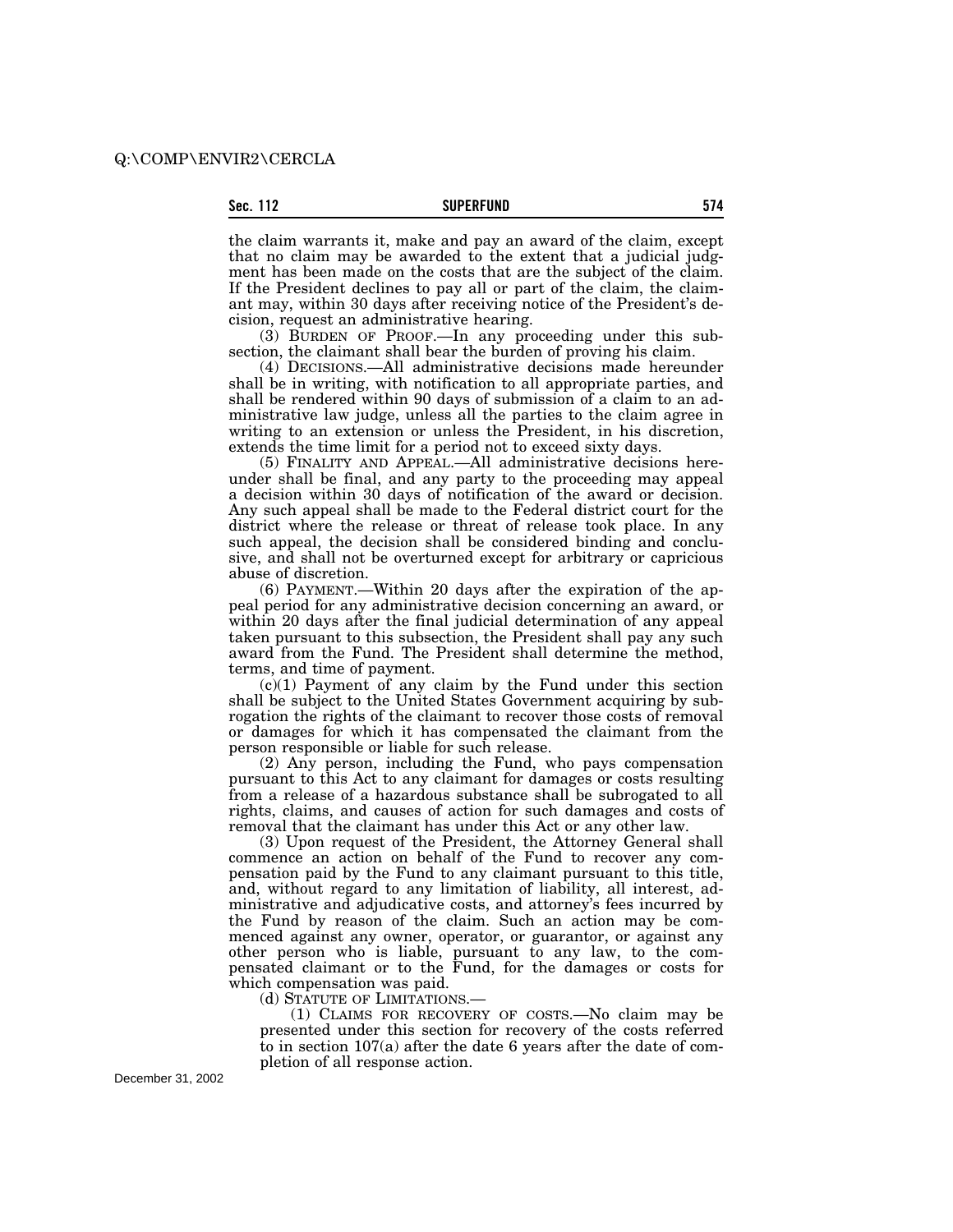(2) CLAIMS FOR RECOVERY OF DAMAGES.—No claim may be presented under this section for recovery of the damages referred to in section 107(a) unless the claim is presented within 3 years after the later of the following:

(A) The date of the discovery of the loss and its connection with the release in question.

(B) The date on which final regulations are promulgated under section 301(c).

(3) MINORS AND INCOMPETENTS.—The time limitations contained herein shall not begin to run—

(A) against a minor until the earlier of the date when such minor reaches 18 years of age or the date on which a legal representative is duly appointed for the minor, or

(B) against an incompetent person until the earlier of the date on which such person's incompetency ends or the date on which a legal representative is duly appointed for such incompetent person.

(e) Regardless of any State statutory or common law to the contrary, no person who asserts a claim against the Fund pursuant to this title shall be deemed or held to have waived any other claim not covered or assertable against the Fund under this title arising from the same incident, transaction, or set of circumstances, nor to have split a cause of action. Further, no person asserting a claim against the Fund pursuant to this title shall as a result of any determination of a question of fact or law made in connection with that claim be deemed or held to be collaterally estopped from raising such question in connection with any other claim not covered or assertable against the Fund under this title arising from the same incident, transaction, or set of circumstances.

(f) DOUBLE RECOVERY PROHIBITED.—Where the President has paid out of the Fund for any response costs or any costs specified under section  $111(c)$  (1) or (2), no other claim may be paid out of the Fund for the same costs.

[42 U.S.C. 9612]

# LITIGATION, JURISDICTION AND VENUE

SEC. 113. (a) Review of any regulation promulgated under this Act may be had upon application by any interested person only in the Circuit Court of Appeals of the United States for the District of Columbia. Any such application shall be made within ninety days from the date of promulgation of such regulations. Any matter with respect to which review could have been obtained under this subsection shall not be subject to judicial review in any civil or criminal proceeding for enforcement or to obtain damages or recovery of response costs.

(b) Except as provided in subsections (a) and (h) of this section, the United States district courts shall have exclusive original jurisdiction over all controversies arising under this Act, without regard to the citizenship of the parties or the amount in controversy. Venue shall lie in any district in which the release or damages occurred, or in which the defendant resides, may be found, or has his principal office. For the purposes of this section, the Fund shall reside in the District of Columbia.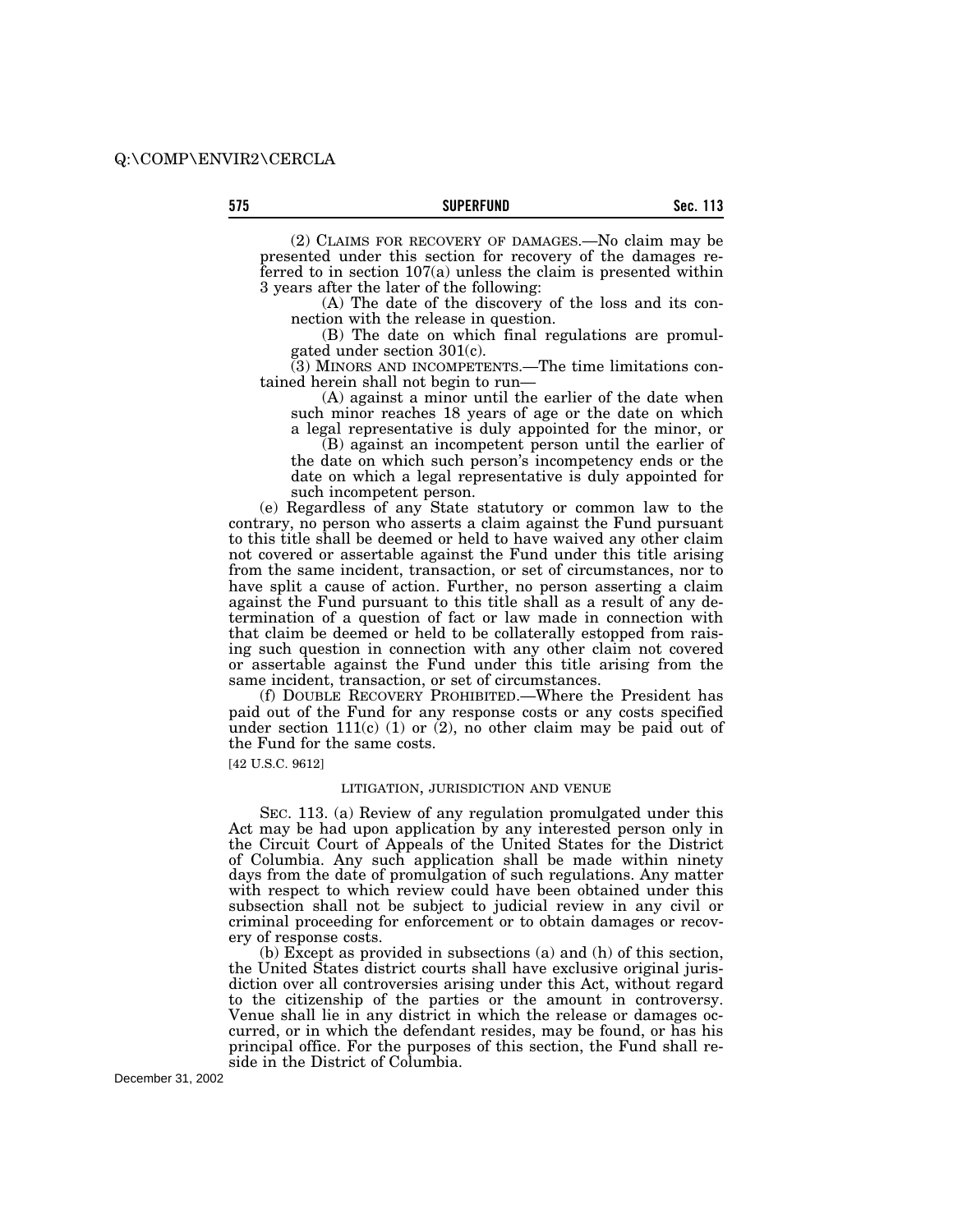(c) The provisions of subsections (a) and (b) of this section shall not apply to any controversy or other matter resulting from the assessment of collection of any tax, as provided by title II of this Act, or to the review of any regulation promulgated under the Internal Revenue Code of 1954.

(d) No provision of this Act shall be deemed or held to moot any litigation concerning any release of any hazardous substance, or any damages associated therewith, commenced prior to enactment of this Act.

(e) NATIONWIDE SERVICE OF PROCESS.—In any action by the United States under this Act, process may be served in any district where the defendant is found, resides, transacts business, or has appointed an agent for the service of process.<br>
(f) CONTRIBUTION.—

 $(1)$  CONTRIBUTION.—Any person may seek contribution from any other person who is liable or potentially liable under section 107(a), during or following any civil action under section 106 or under section 107(a). Such claims shall be brought in accordance with this section and the Federal Rules of Civil Procedure, and shall be governed by Federal law. In resolving contribution claims, the court may allocate response costs among liable parties using such equitable factors as the court determines are appropriate. Nothing in this subsection shall diminish the right of any person to bring an action for contribution in the absence of a civil action under section 106 or section 107.

(2) SETTLEMENT.—A person who has resolved its liability to the United States or a State in an administrative or judicially approved settlement shall not be liable for claims for contribution regarding matters addressed in the settlement. Such settlement does not discharge any of the other potentially liable persons unless its terms so provide, but it reduces the potential liability of the others by the amount of the settlement.

(3) PERSONS NOT PARTY TO SETTLEMENT.—(A) If the United States or a State has obtained less than complete relief from a person who has resolved its liability to the United States or the State in an administrative or judicially approved settlement, the United States or the State may bring an action against any person who has not so resolved its liability.

(B) A person who has resolved its liability to the United States or a State for some or all of a response action or for some or all of the costs of such action in an administrative or judicially approved settlement may seek contribution from any person who is not party to a settlement referred to in paragraph (2).

(C) In any action under this paragraph, the rights of any person who has resolved its liability to the United States or a State shall be subordinate to the rights of the United States or the State. Any contribution action brought under this paragraph shall be governed by Federal law.

(g) PERIOD IN WHICH ACTION MAY BE BROUGHT.—

(1) ACTIONS FOR NATURAL RESOURCE DAMAGES.—Except as provided in paragraphs (3) and (4), no action may be commenced for damages (as defined in section  $101(6)$ ) under this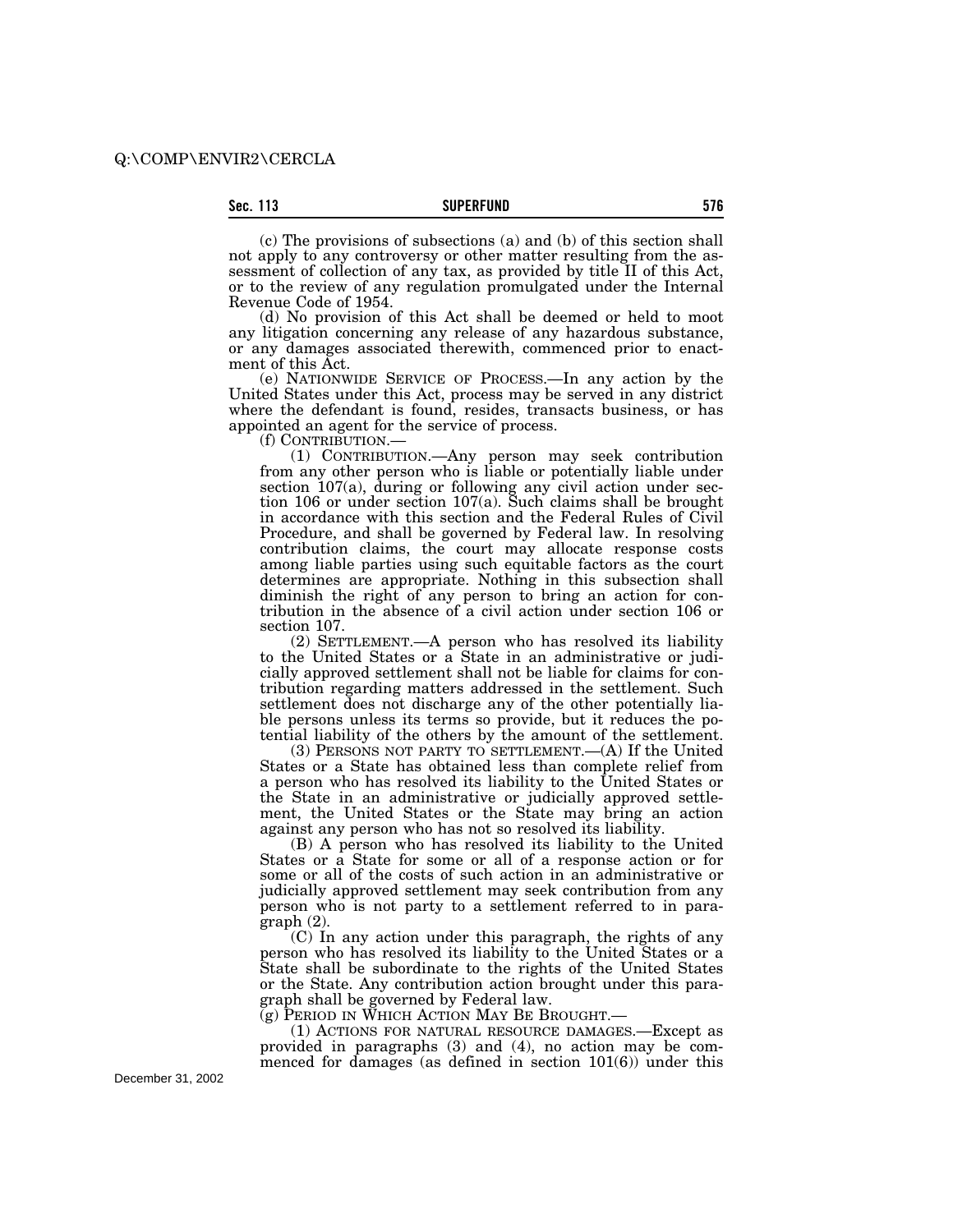Act, unless that action is commenced within 3 years after the later of the following:

(A) The date of the discovery of the loss and its connection with the release in question.

(B) The date on which regulations are promulgated under section 301(c).

With respect to any facility listed on the National Priorities List (NPL), any Federal facility identified under section 120 (relating to Federal facilities), or any vessel or facility at which a remedial action under this Act is otherwise scheduled, an action for damages under this Act must be commenced within 3 years after the completion of the remedial action (excluding operation and maintenance activities) in lieu of the dates referred to in subparagraph (A) or (B). In no event may an action for damages under this Act with respect to such a vessel or facility be commenced (i) prior to 60 days after the Federal or State natural resource trustee provides to the President and the potentially responsible party a notice of intent to file suit, or (ii) before selection of the remedial action if the President is diligently proceeding with a remedial investigation and feasibility study under section 104(b) or section 120 (relating to Federal facilities). The limitation in the preceding sentence on commencing an action before giving notice or before selection of the remedial action does not apply to actions filed on or before the enactment of the Superfund Amendments and Reauthorization Act of 1986.

(2) ACTIONS FOR RECOVERY OF COSTS.—An initial action for recovery of the costs referred to in section 107 must be commenced—

(A) for a removal action, within 3 years after completion of the removal action, except that such cost recovery action must be brought within  $\ddot{\text{o}}$  years after a determination to grant a waiver under section  $104(c)(1)(C)$  for continued response action; and

(B) for a remedial action, within 6 years after initiation of physical on-site construction of the remedial action, except that, if the remedial action is initiated within 3 years after the completion of the removal action, costs incurred in the removal action may be recovered in the cost recovery action brought under this subparagraph.

In any such action described in this subsection, the court shall enter a declaratory judgment on liability for response costs or damages that will be binding on any subsequent action or actions to recover further response costs or damages. A subsequent action or actions under section 107 for further response costs at the vessel or facility may be maintained at any time during the response action, but must be commenced no later than 3 years after the date of completion of all response action. Except as otherwise provided in this paragraph, an action may be commenced under section 107 for recovery of costs at any time after such costs have been incurred.

(3) CONTRIBUTION.—No action for contribution for any response costs or damages may be commenced more than 3 years after—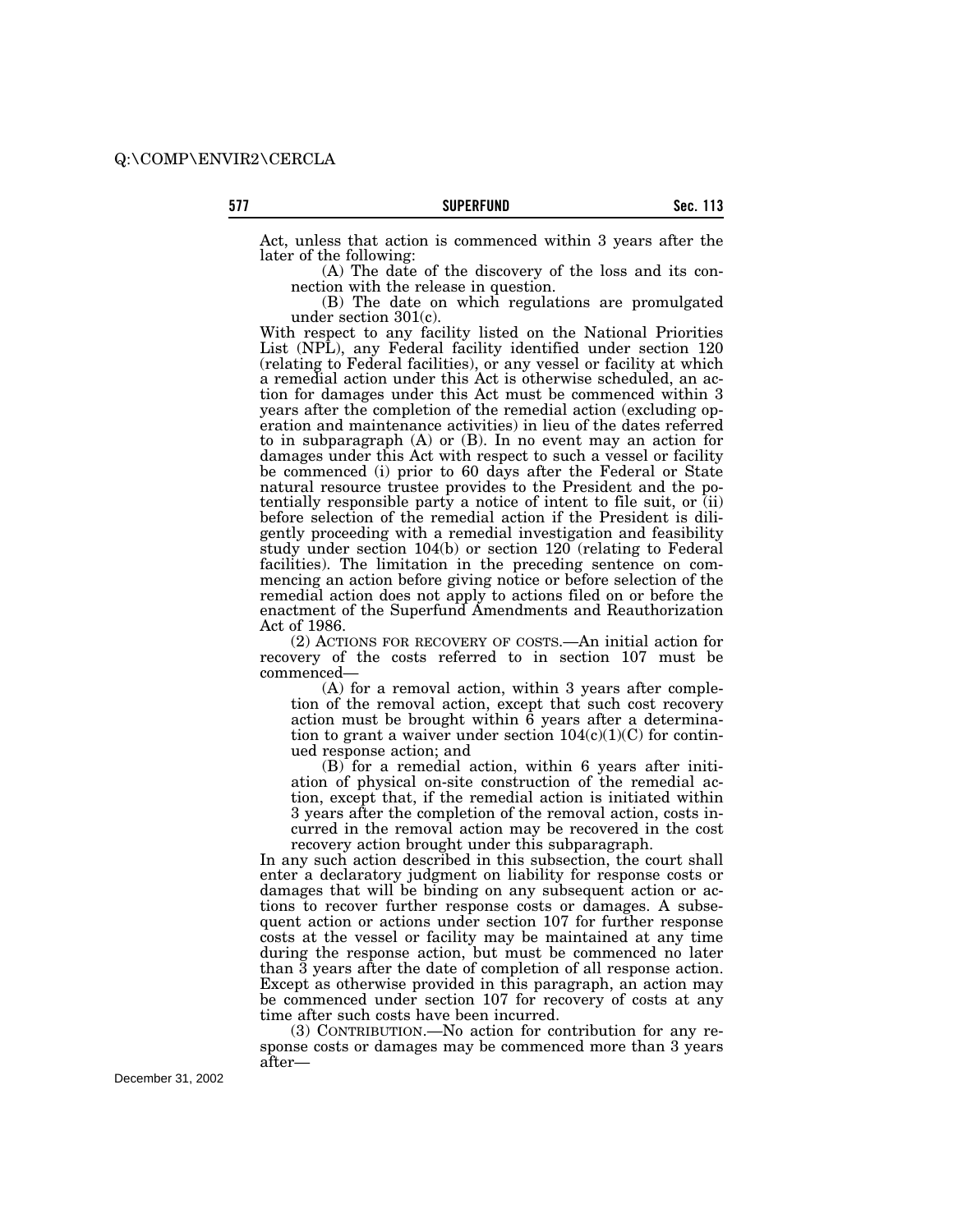(A) the date of judgment in any action under this Act for recovery of such costs or damages, or

(B) the date of an administrative order under section  $122(g)$  (relating to de minimis settlements) or  $122(h)$  (relating to cost recovery settlements) or entry of a judicially ap-

proved settlement with respect to such costs or damages. (4) SUBROGATION.—No action based on rights subrogated pursuant to this section by reason of payment of a claim may be commenced under this title more than 3 years after the date

of payment of such claim.<br>
(5) ACTIONS TO RECOVER INDEMNIFICATION PAYMENTS.— (5) ACTIONS TO RECOVER INDEMNIFICATION PAYMENTS.— Notwithstanding any other provision of this subsection, where a payment pursuant to an indemnification agreement with a response action contractor is made under section 119, an action under section 107 for recovery of such indemnification payment from a potentially responsible party may be brought at any time before the expiration of 3 years from the date on which such payment is made.

 $(6)$  MINORS AND INCOMPETENTS.—The time limitations contained herein shall not begin to run—

(A) against a minor until the earlier of the date when such minor reaches 18 years of age or the date on which a legal representative is duly appointed for such minor, or

(B) against an incompetent person until the earlier of the date on which such incompetent's incompetency ends or the date on which a legal representative is duly appointed for such incompetent.

(h) TIMING OF REVIEW.—No Federal court shall have jurisdiction under Federal law other than under section 1332 of title 28 of the United States Code (relating to diversity of citizenship jurisdiction) or under State law which is applicable or relevant and appropriate under section 121 (relating to cleanup standards) to review any challenges to removal or remedial action selected under section 104, or to review any order issued under section 106(a), in any action except one of the following:

(1) An action under section 107 to recover response costs or damages or for contribution.

(2) An action to enforce an order issued under section 106(a) or to recover a penalty for violation of such order.

(3) An action for reimbursement under section 106(b)(2).

(4) An action under section 310 (relating to citizens suits) alleging that the removal or remedial action taken under section 104 or secured under section 106 was in violation of any requirement of this Act. Such an action may not be brought with regard to a removal where a remedial action is to be undertaken at the site.

(5) An action under section 106 in which the United States has moved to compel a remedial action.

(i) INTERVENTION.—In any action commenced under this Act or under the Solid Waste Disposal Act in a court of the United States, any person may intervene as a matter of right when such person claims an interest relating to the subject of the action and is so situated that the disposition of the action may, as a practical matter, impair or impede the person's ability to protect that interest, un-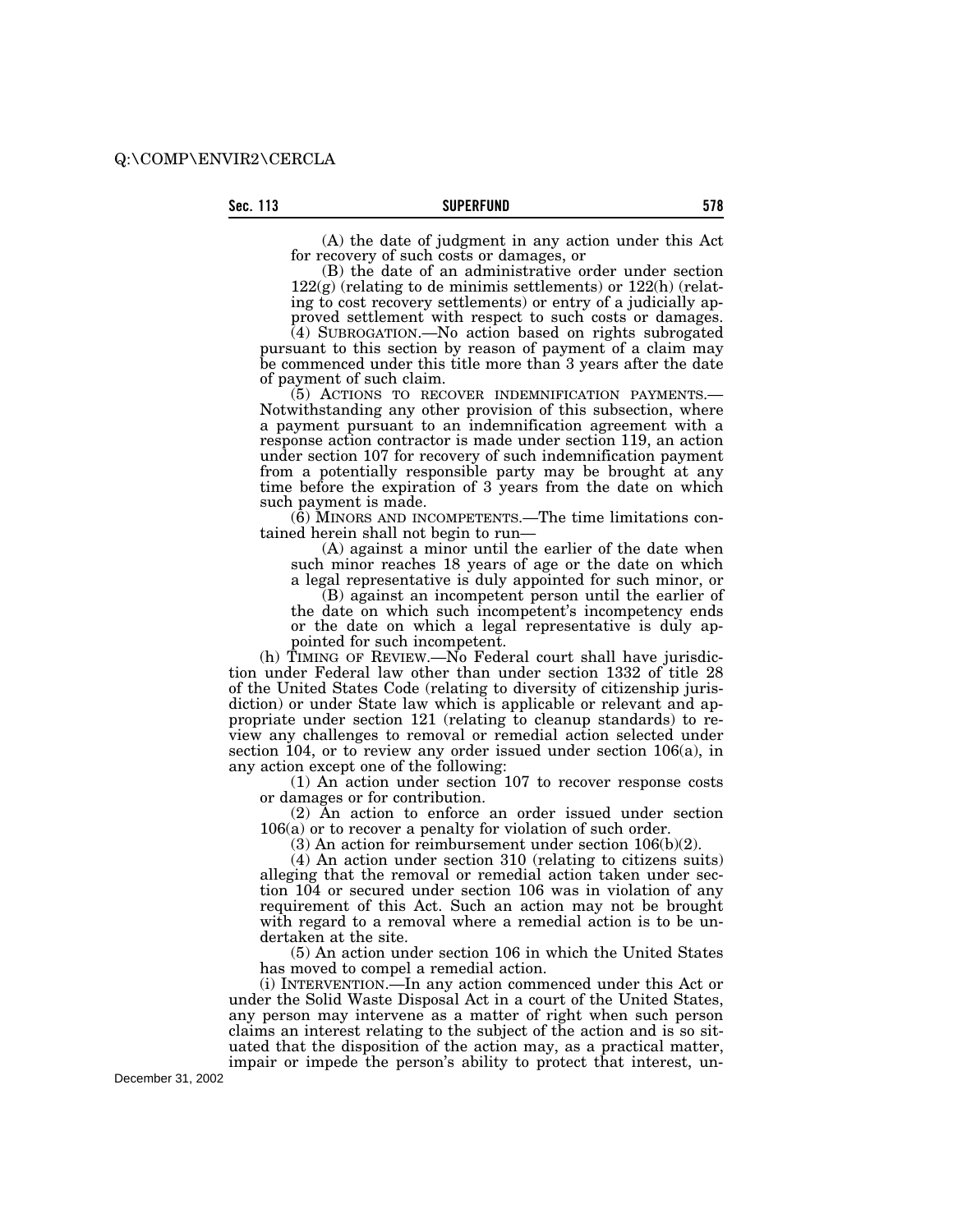less the President or the State shows that the person's interest is adequately represented by existing parties.

(j) JUDICIAL REVIEW.—

(1) LIMITATION.—In any judicial action under this Act, judicial review of any issues concerning the adequacy of any response action taken or ordered by the President shall be limited to the administrative record. Otherwise applicable principles of administrative law shall govern whether any supplemental materials may be considered by the court.

(2) STANDARD.—In considering objections raised in any judicial action under this Act, the court shall uphold the President's decision in selecting the response action unless the objecting party can demonstrate, on the administrative record, that the decision was arbitrary and capricious or otherwise not in accordance with law.

(3) REMEDY.—If the court finds that the selection of the response action was arbitrary and capricious or otherwise not in accordance with law, the court shall award (A) only the response costs or damages that are not inconsistent with the national contingency plan, and (B) such other relief as is consistent with the National Contingency Plan.

(4) PROCEDURAL ERRORS.—In reviewing alleged procedural errors, the court may disallow costs or damages only if the errors were so serious and related to matters of such central relevance to the action that the action would have been significantly changed had such errors not been made.

(k) ADMINISTRATIVE RECORD AND PARTICIPATION PROCE-DURES.—

(1) ADMINISTRATIVE RECORD.—The President shall establish an administrative record upon which the President shall base the selection of a response action. The administrative record shall be available to the public at or near the facility at issue. The President also may place duplicates of the administrative record at any other location.

(2) PARTICIPATION PROCEDURES.—

(A) REMOVAL ACTION.—The President shall promulgate regulations in accordance with chapter 5 of title 5 of the United States Code establishing procedures for the appropriate participation of interested persons in the development of the administrative record on which the President will base the selection of removal actions and on which judicial review of removal actions will be based.

(B) REMEDIAL ACTION.—The President shall provide for the participation of interested persons, including potentially responsible parties, in the development of the administrative record on which the President will base the selection of remedial actions and on which judicial review of remedial actions will be based. The procedures developed under this subparagraph shall include, at a minimum, each of the following:

(i) Notice to potentially affected persons and the public, which shall be accompanied by a brief analysis of the plan and alternative plans that were considered.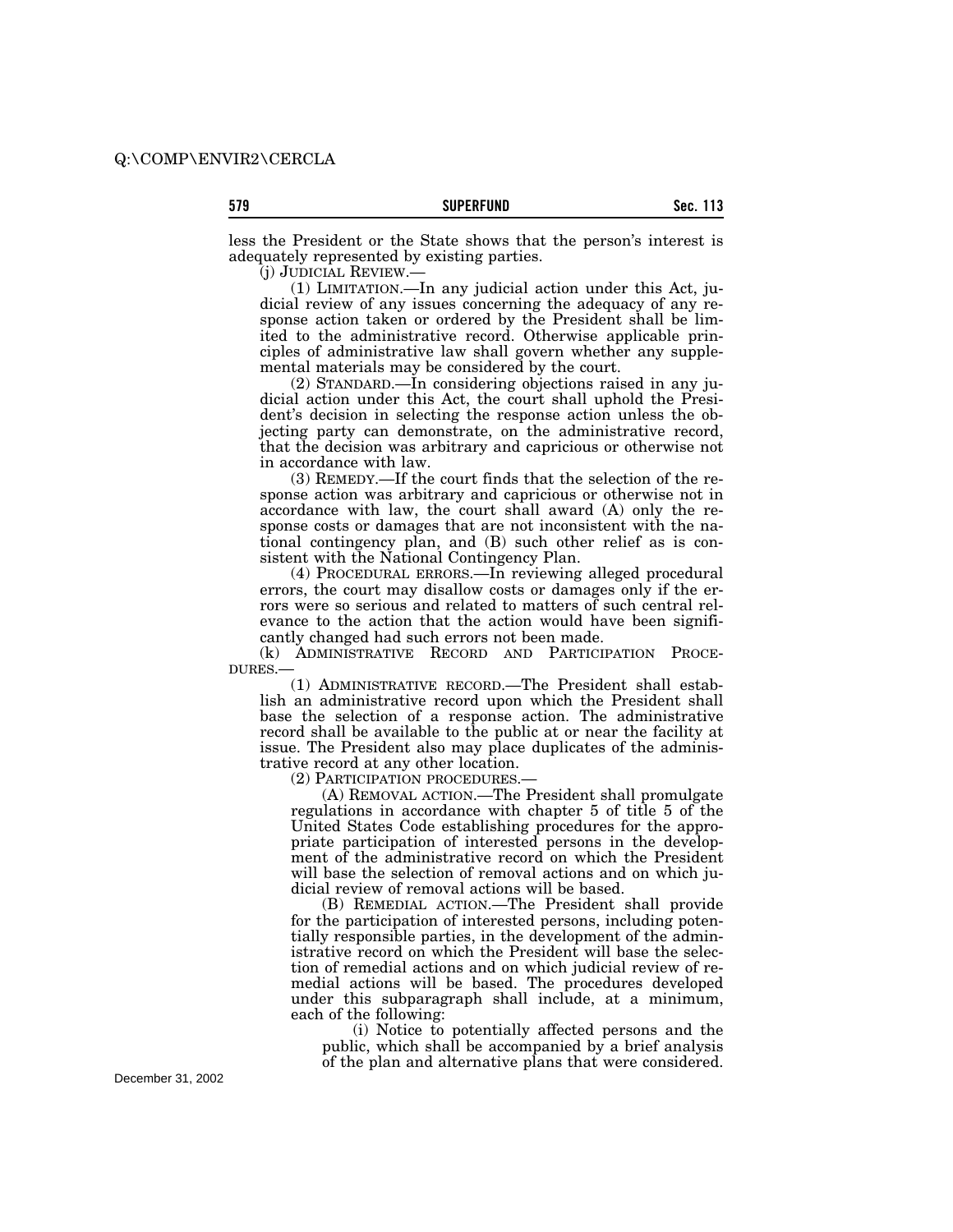(ii) A reasonable opportunity to comment and provide information regarding the plan.

(iii) An opportunity for a public meeting in the affected area, in accordance with section 117(a)(2) (relating to public participation).

(iv) A response to each of the significant comments, criticisms, and new data submitted in written or oral presentations.

 $(v)$  A statement of the basis and purpose of the selected action.

For purposes of this subparagraph, the administrative record shall include all items developed and received under this subparagraph and all items described in the second sentence of section 117(d). The President shall promulgate regulations in accordance with chapter 5 of title 5 of the United States Code to carry out the requirements of this subparagraph.

(C) INTERIM RECORD.—Until such regulations under subparagraphs (A) and (B) are promulgated, the administrative record shall consist of all items developed and received pursuant to current procedures for selection of the response action, including procedures for the participation of interested parties and the public. The development of an administrative record and the selection of response action under this Act shall not include an adjudicatory hearing.

(D) POTENTIALLY RESPONSIBLE PARTIES.—The President shall make reasonable efforts to identify and notify potentially responsible parties as early as possible before selection of a response action. Nothing in this paragraph shall be construed to be a defense to liability.

(l) NOTICE OF ACTIONS.—Whenever any action is brought under this Act in a court of the United States by a plaintiff other than the United States, the plaintiff shall provide a copy of the complaint to the Attorney General of the United States and to the Administrator of the Environmental Protection Agency.

[42 U.S.C. 9613]

## RELATIONSHIP TO OTHER LAW

SEC. 114. (a) Nothing in this Act shall be construed or interpreted as preempting any State from imposing any additional liability or requirements with respect to the release of hazardous substances within such State.

(b) Any person who receives compensation for removal costs or damages or claims pursuant to this Act shall be precluded from recovering compensation for the same removal costs or damages or claims pursuant to any other State or Federal law. Any person who receives compensation for removal costs or damages or claims pursuant to any other Federal or State law shall be precluded from receiving compensation for the same removal costs or damages or claims as provided in this Act.

(c) RECYCLED OIL.—

(1) SERVICE STATION DEALERS, ETC.—No person (including the United States or any State) may recover, under the author-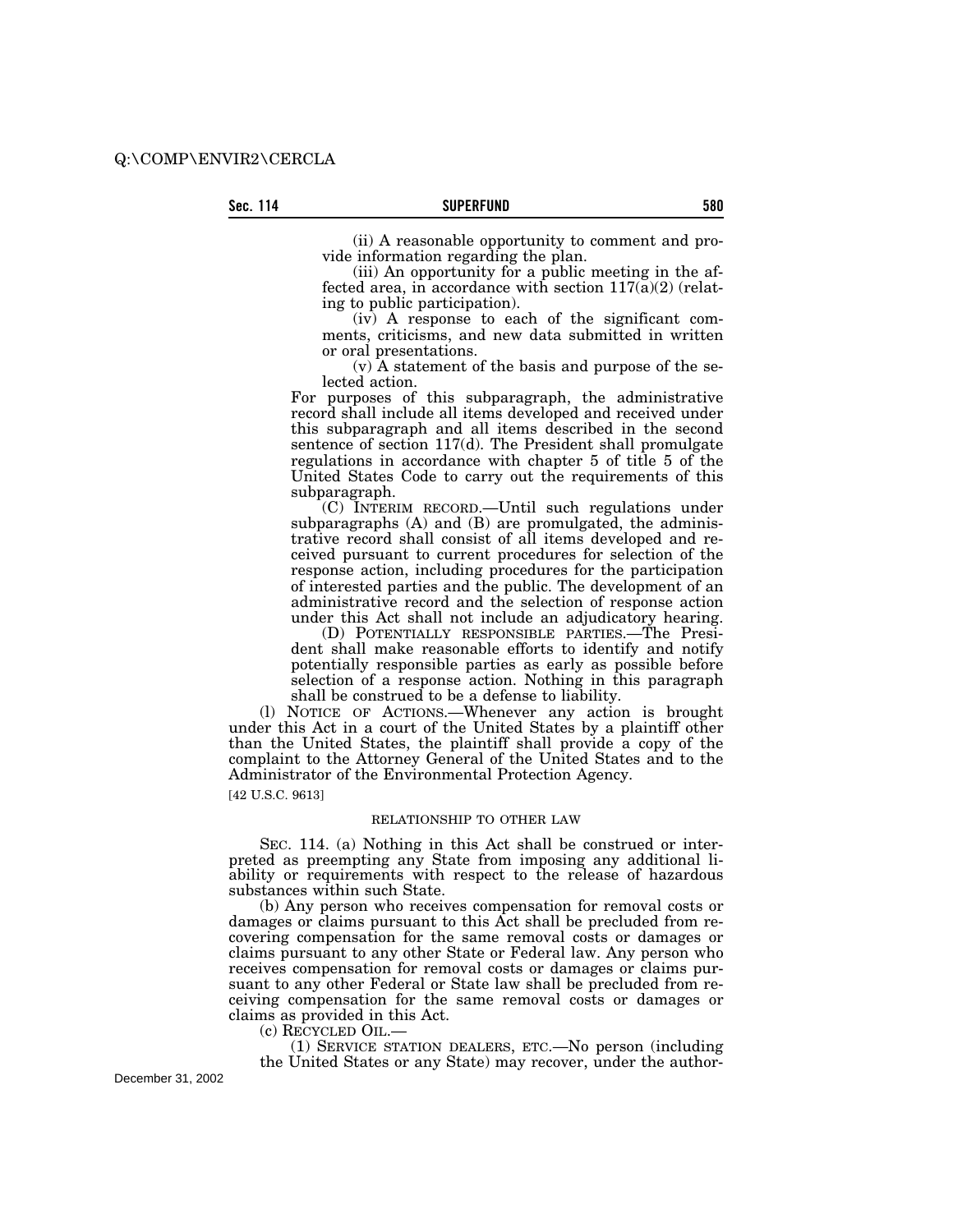## **581 Sec. 114 SUPERFUND**

ity of subsection  $(a)(3)$  or  $(a)(4)$  of section 107, from a service station dealer for any response costs or damages resulting from a release or threatened release of recycled oil, or use the authority of section 106 against a service station dealer other than a person described in subsection  $(a)(1)$  or  $(a)(2)$  of section 107, if such recycled oil—

(A) is not mixed with any other hazardous substance, and

(B) is stored, treated, transported, or otherwise managed in compliance with regulations or standards promulgated pursuant to section 3014 of the Solid Waste Disposal Act and other applicable authorities.

Nothing in this paragraph shall affect or modify in any way the obligations or liability of any person under any other provision of State or Federal law, including common law, for damages, injury, or loss resulting from a release or threatened release of any hazardous substance or for removal or remedial action or the costs of removal or remedial action.

(2) PRESUMPTION.—Solely for the purposes of this subsection, a service station dealer may presume that a small quantity of used oil is not mixed with other hazardous substances if it—

(A) has been removed from the engine of a light duty motor vehicle or household appliances by the owner of such vehicle or appliances, and

(B) is presented, by such owner, to the dealer for collection, accumulation, and delivery to an oil recycling facility.

(3) DEFINITION.—For purposes of this subsection, the terms "used oil" and "recycled oil" have the same meanings as set forth in sections 1004(36) and 1004(37) of the Solid Waste Disposal Act and regulations promulgated pursuant to that Act.

(4) EFFECTIVE DATE.—The effective date of paragraphs (1) and (2) of this subsection shall be the effective date of regulations or standards promulgated under section 3014 of the Solid Waste Disposal Act that include, among other provisions, a requirement to conduct corrective action to respond to any releases of recycled oil under subtitle C or subtitle I of such Act.

(d) Except as provided in this title, no owner or operator of a vessel or facility who establishes and maintains evidence of financial responsibility in accordance with this title shall be required under any State or local law, rule, or regulation to establish or maintain any other evidence of financial responsibility in connection with liability for the release of a hazardous substance from such vessel or facility. Evidence of compliance with the financial responsibility requirements of this title shall be accepted by a State in lieu of any other requirement of financial responsibility imposed by such State in connection with liability for the release of a hazardous substance from such vessel or facility.

[42 U.S.C. 9614]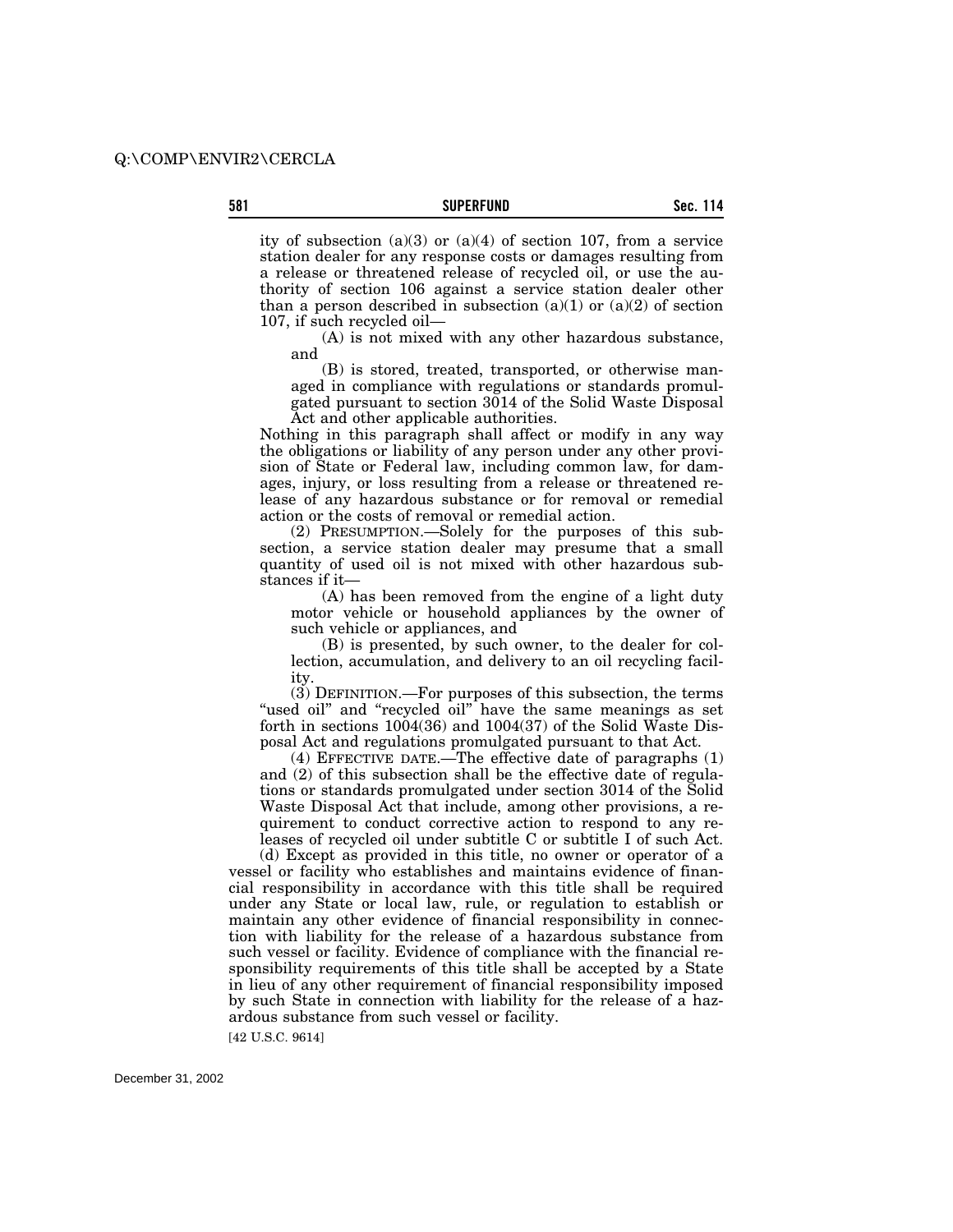# **Sec. 115 SUPERFUND 582**

#### AUTHORITY TO DELEGATE, ISSUE REGULATIONS

SEC. 115. The President is authorized to delegate and assign any duties or powers imposed upon or assigned to him and to promulgate any regulations necessary to carry out the provisions of this title.

[42 U.S.C. 9615]

### **SEC. 116. SCHEDULES.**

(a) ASSESSMENT AND LISTING OF FACILITIES.—It shall be a goal of this Act that, to the maximum extent practicable—

(1) not later than January 1, 1988, the President shall complete preliminary assessments of all facilities that are contained (as of the date of enactment of the Superfund Amendments and Reauthorization Act of 1986) on the Comprehensive Environmental Response, Compensation, and Liability Information System (CERCLIS) including in each assessment a statement as to whether a site inspection is necessary and by whom it should be carried out; and

(2) not later than January 1, 1989, the President shall assure the completion of site inspections at all facilities for which the President has stated a site inspection is necessary pursuant to paragraph (1).

(b) EVALUATION.—Within 4 years after enactment of the Superfund Amendments and Reauthorization Act of 1986, each facility listed (as of the date of such enactment) in the CERCLIS shall be evaluated if the President determines that such evaluation is warranted on the basis of a site inspection or preliminary assessment. The evaluation shall be in accordance with the criteria established in section 105 under the National Contingency Plan for determining priorities among release for inclusion on the National Priorities List. In the case of a facility listed in the CERCLIS after the enactment of the Superfund Amendments and Reauthorization Act of 1986, the facility shall be evaluated within 4 years after the date of such listing if the President determines that such evaluation is warranted on the basis of a site inspection or preliminary assessment.

(c) EXPLANATIONS.—If any of the goals established by subsection (a) or (b) are not achieved, the President shall publish an explanation of why such action could not be completed by the specified date.

(d) COMMENCEMENT OF RI/FS.—The President shall assure that remedial investigations and feasibility studies (RI/FS) are commenced for facilities listed on the National Priorities List, in addition to those commenced prior to the date of enactment of the Superfund Amendments and Reauthorization Act of 1986, in accordance with the following schedule:

(1) not fewer than 275 by the date 36 months after the date of enactment of the Superfund Amendments and Reauthorization Act of 1986, and

(2) if the requirement of paragraph (1) is not met, not fewer than an additional 175 by the date 4 years after such date of enactment, an additional 200 by the date 5 years after such date of enactment, and a total of 650 by the date 5 years after such date of enactment.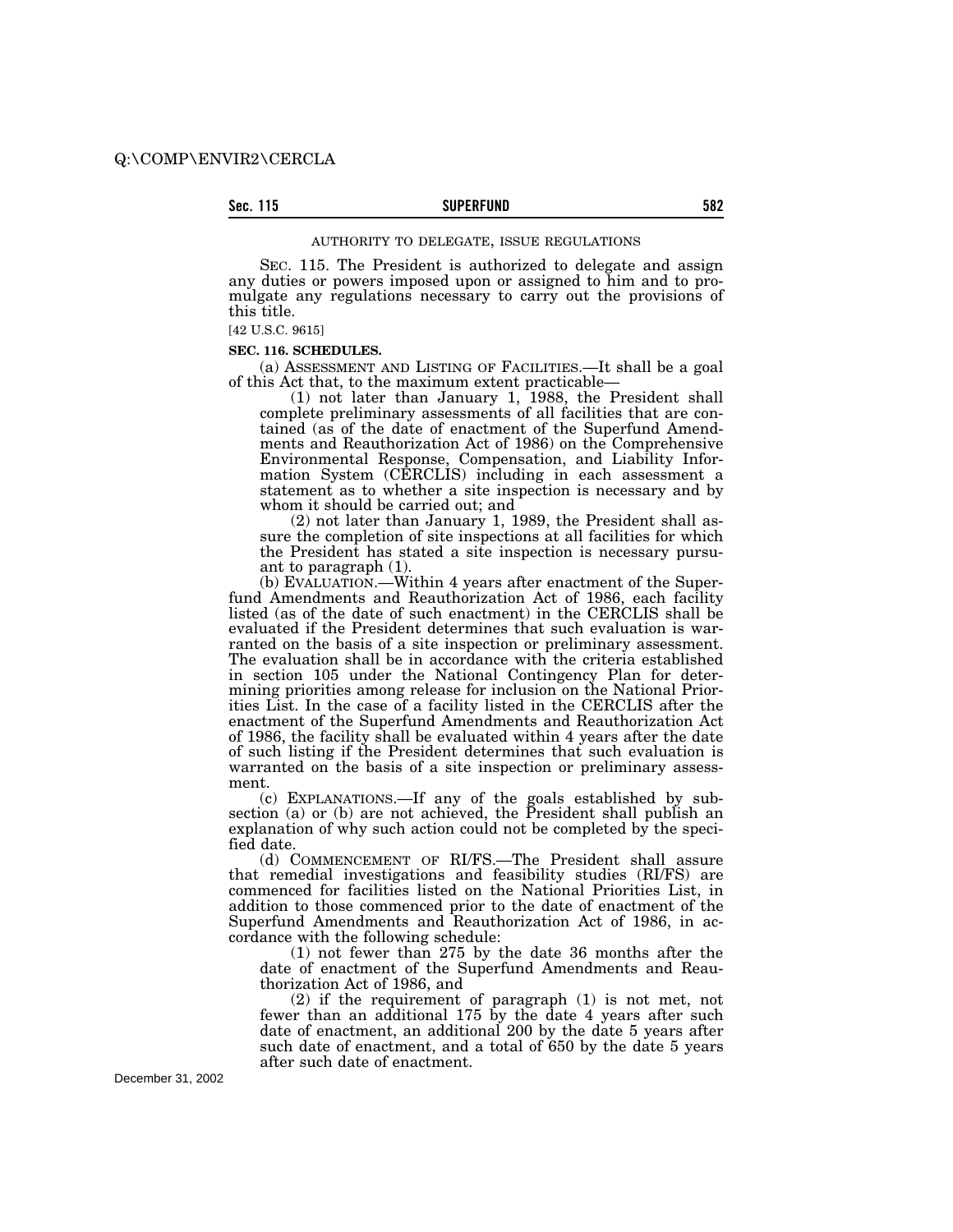**583 Sec. 117 SUPERFUND**

(e) COMMENCEMENT OF REMEDIAL ACTION.—The President shall assure that substantial and continuous physical on-site remedial action commences at facilities on the National Priorities List, in addition to those facilities on which remedial action has commenced prior to the date of enactment of the Superfund Amendments and Reauthorization Act of 1986, at a rate not fewer than:

(1) 175 facilities during the first 36-month period after enactment of this subsection; and

(2) 200 additional facilities during the following 24 months after such 36-month period.

[42 U.S.C. 9616]

#### **SEC. 117. PUBLIC PARTICIPATION.**

(a) PROPOSED PLAN.—Before adoption of any plan for remedial action to be undertaken by the President, by a State, or by any other person, under section 104, 106, 120, or 122, the President or State, as appropriate, shall take both of the following actions:

(1) Publish a notice and brief analysis of the proposed plan and make such plan available to the public.

(2) Provide a reasonable opportunity for submission of written and oral comments and an opportunity for a public meeting at or near the facility at issue regarding the proposed plan and regarding any proposed findings under section  $121(d)(4)$  (relating to cleanup standards). The President or the State shall keep a transcript of the meeting and make such transcript available to the public.

The notice and analysis published under paragraph (1) shall include sufficient information as may be necessary to provide a reasonable explanation of the proposed plan and alternative proposals considered.

(b) FINAL PLAN.—Notice of the final remedial action plan adopted shall be published and the plan shall be made available to the public before commencement of any remedial action. Such final plan shall be accompanied by a discussion of any significant changes (and the reasons for such changes) in the proposed plan and a response to each of the significant comments, criticisms, and new data submitted in written or oral presentations under subsection (a).

(c) EXPLANATION OF DIFFERENCES.—After adoption of a final remedial action plan—

(1) if any remedial action is taken,

(2) if any enforcement action under section 106 is taken, or

(3) if any settlement or consent decree under section 106 or section 122 is entered into,

and if such action, settlement, or decree differs in any significant respects from the final plan, the President or the State shall publish an explanation of the significant differences and the reasons such changes were made.

(d) PUBLICATION.—For the purposes of this section, publication shall include, at a minimum, publication in a major local newspaper of general circulation. In addition, each item developed, received, published, or made available to the public under this sec-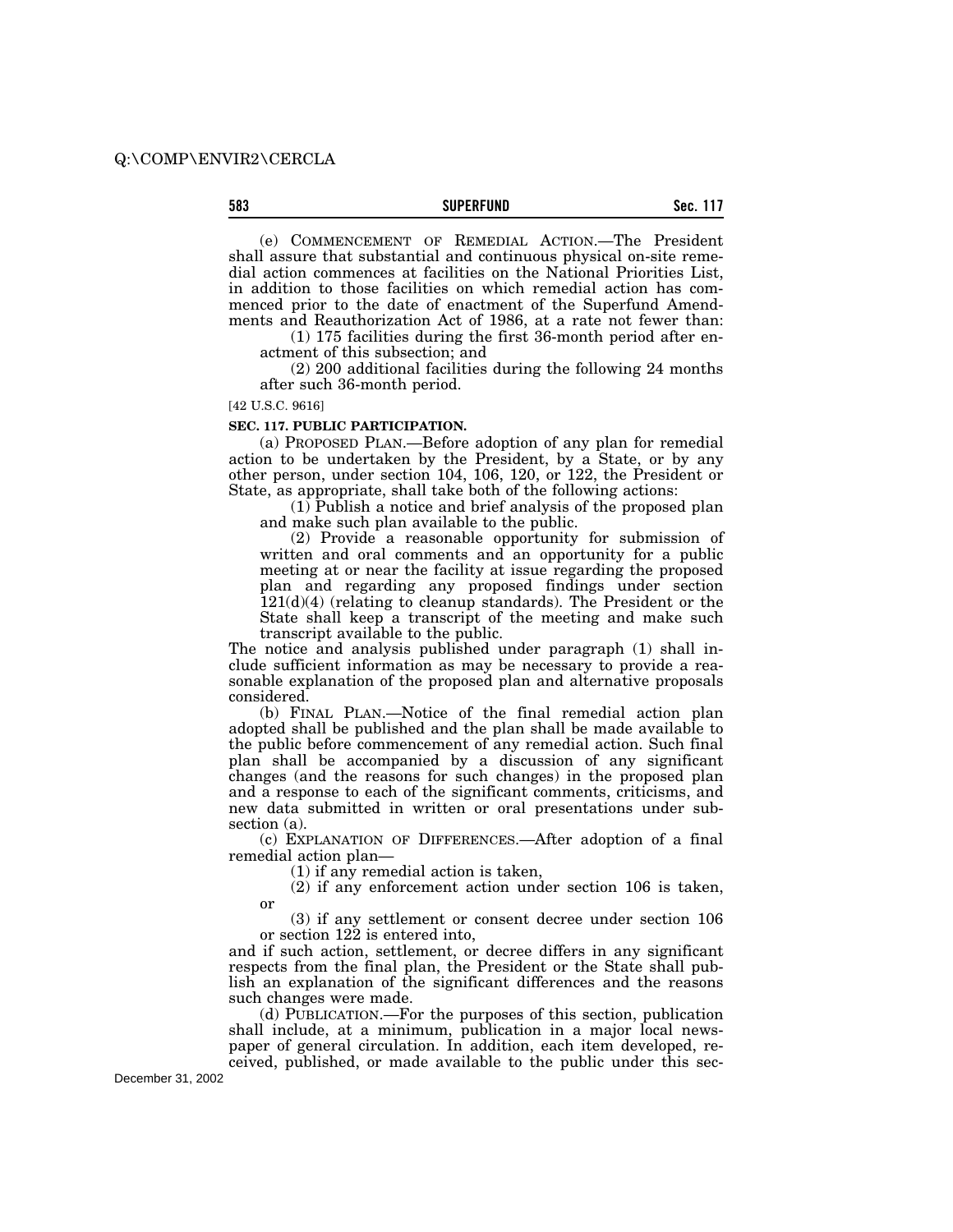tion shall be available for public inspection and copying at or near the facility at issue.

(e) GRANTS FOR TECHNICAL ASSISTANCE.—

(1) AUTHORITY.—Subject to such amounts as are provided in appropriations Acts and in accordance with rules promulgated by the President, the President may make grants available to any group of individuals which may be affected by a release or threatened release at any facility which is listed on the National Priorities List under the National Contingency Plan. Such grants may be used to obtain technical assistance in interpreting information with regard to the nature of the hazard, remedial investigation and feasibility study, record of decision, remedial design, selection and construction of remedial action, operation and maintenance, or removal action at such facility.

(2) AMOUNT.—The amount of any grant under this subsection may not exceed \$50,000 for a single grant recipient. The President may waive the \$50,000 limitation in any case where such waiver is necessary to carry out the purposes of this subsection. Each grant recipient shall be required, as a condition of the grant, to contribute at least 20 percent of the total of costs of the technical assistance for which such grant is made. The President may waive the 20 percent contribution requirement if the grant recipient demonstrates financial need and such waiver is necessary to facilitate public participation in the selection of remedial action at the facility. Not more than one grant may be made under this subsection with respect to a single facility, but the grant may be renewed to facilitate public participation at all stages of remedial action.

#### [42 U.S.C. 9617]

#### **SEC. 118. HIGH PRIORITY FOR DRINKING WATER SUPPLIES.**

For purposes of taking action under section 104 or 106 and listing facilities on the National Priorities List, the President shall give a high priority to facilities where the release of hazardous substances or pollutants or contaminants has resulted in the closing of drinking water wells or has contaminated a principal drinking water supply.

[42 U.S.C. 9618]

#### **SEC. 119. RESPONSE ACTION CONTRACTORS.**

(a) LIABILITY OF RESPONSE ACTION CONTRACTORS.—

(1) RESPONSE ACTION CONTRACTORS.—A person who is a response action contractor with respect to any release or threatened release of a hazardous substance or pollutant or contaminant from a vessel or facility shall not be liable under this title or under any other Federal law to any person for injuries, costs, damages, expenses, or other liability (including but not limited to claims for indemnification or contribution and claims by third parties for death, personal injury, illness or loss of or damage to property or economic loss) which results from such release or threatened release.

(2) NEGLIGENCE, ETC.—Paragraph (1) shall not apply in the case of a release that is caused by conduct of the response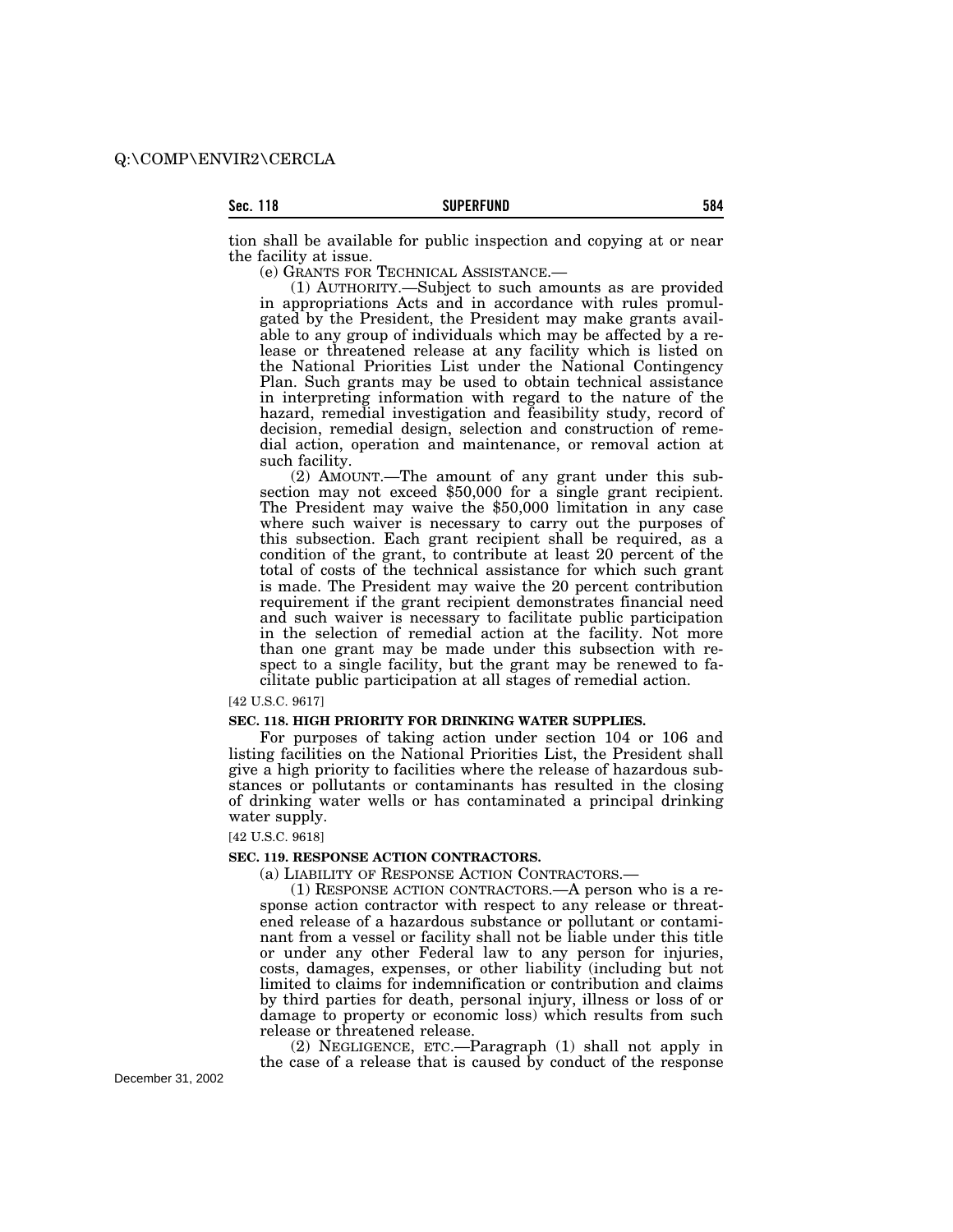action contractor which is negligent, grossly negligent, or which constitutes intentional misconduct.

(3) EFFECT ON WARRANTIES; EMPLOYER LIABILITY.—Nothing in this subsection shall affect the liability of any person under any warranty under Federal, State, or common law. Nothing in this subsection shall affect the liability of an employer who is a response action contractor to any employee of such employer under any provision of law, including any provision of any law relating to worker's compensation.

(4) GOVERNMENTAL EMPLOYEES.—A state employee or an employee of a political subdivision who provides services relating to response action while acting within the scope of his authority as a governmental employee shall have the same exemption from liability (subject to the other provisions of this section) as is provided to the response action contractor under this section.<br>(b) SAVINGS PROVISIONS.—

(1) LIABILITY OF OTHER PERSONS.—The defense provided by section  $107(b)(3)$  shall not be available to any potentially responsible party with respect to any costs or damages caused by any act or omission of a response action contractor. Except as provided in subsection (a)(4) and the preceding sentence, nothing in this section shall affect the liability under this Act or under any other Federal or State law of any person, other than a response action contractor.

(2) BURDEN OF PLAINTIFF.—Nothing in this section shall affect the plaintiff's burden of establishing liability under this title.

(c) INDEMNIFICATION.—

(1) IN GENERAL.—The President may agree to hold harmless and indemnify any response action contractor meeting the requirements of this subsection against any liability (including the expenses of litigation or settlement) for negligence arising out of the contractor's performance in carrying out response action activities under this title, unless such liability was caused by conduct of the contractor which was grossly negligent or which constituted intentional misconduct.

(2) APPLICABILITY.—This subsection shall apply only with respect to a response action carried out under written agreement with—

(A) the President;

(B) any Federal agency;

(C) a State or political subdivision which has entered into a contract or cooperative agreement in accordance with section  $104(d)(1)$  of this title; or

(D) any potentially responsible party carrying out any agreement under section 122 (relating to settlements) or section 106 (relating to abatement).

(3) SOURCE OF FUNDING.—This subsection shall not be subject to section 1301 or 1341 of title 31 of the United States Code or section 3732 of the Revised Statutes (41 U.S.C. 11) or to section 3 of the Superfund Amendments and Reauthorization Act of 1986. For purposes of section 111, amounts expended pursuant to this subsection for indemnification of any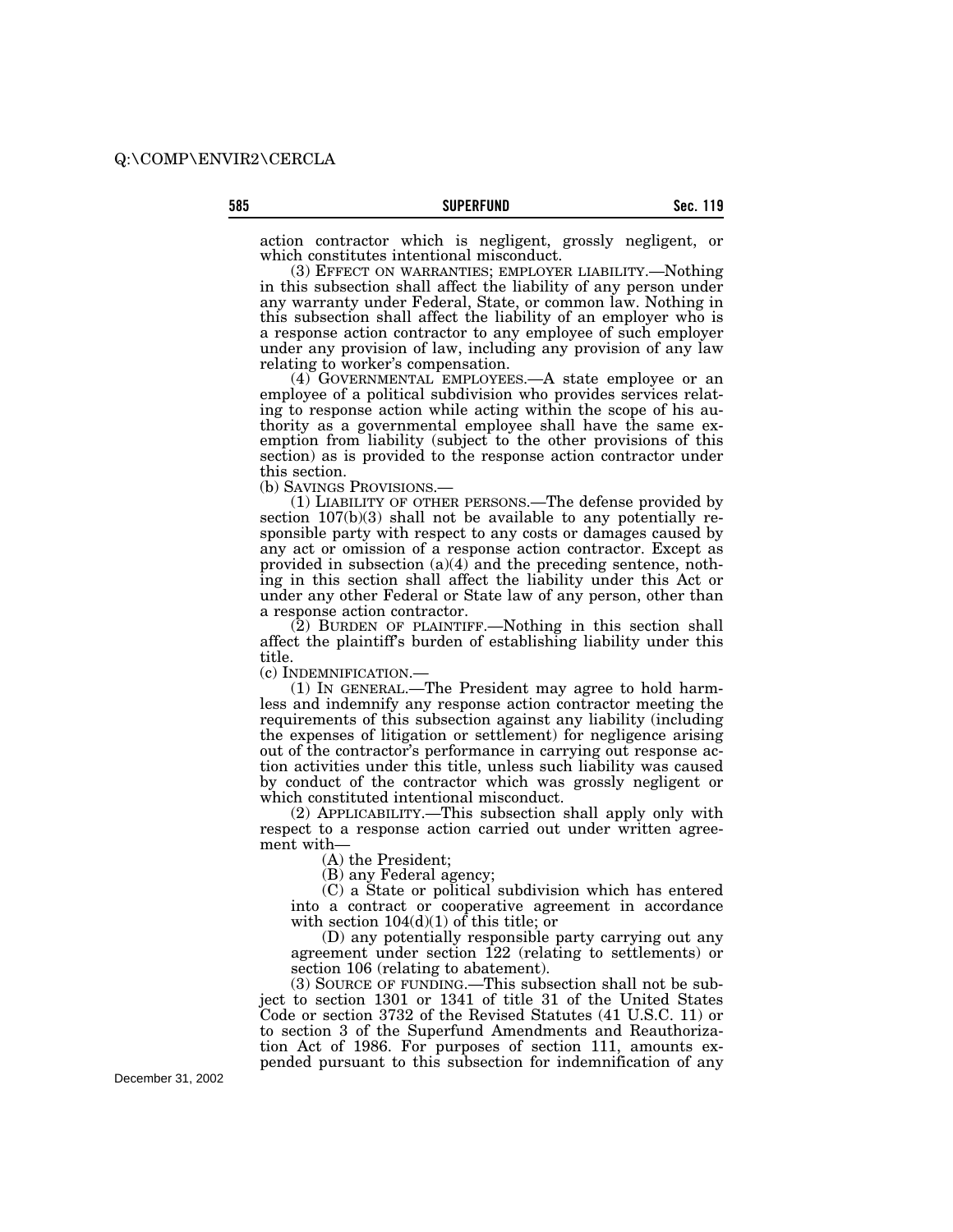response action contractor (except with respect to federally owned or operated facilities) shall be considered governmental response costs incurred pursuant to section 104. If sufficient funds are unavailable in the Hazardous Substance Superfund established under subchapter A of chapter 98 of the Internal Revenue Code of 1954 to make payments pursuant to such indemnification or if the Fund is repealed, there are authorized to be appropriated such amounts as may be necessary to make such payments.

(4) REQUIREMENTS.—An indemnification agreement may be provided under this subsection only if the President determines that each of the following requirements are met:

(A) The liability covered by the indemnification agreement exceeds or is not covered by insurance available, at a fair and reasonable price, to the contractor at the time the contractor enters into the contract to provide response action, and adequate insurance to cover such liability is not generally available at the time the response action contract is entered into.

(B) The response action contractor has made diligent efforts to obtain insurance coverage from non-Federal sources to cover such liability.

(C) In the case of a response action contract covering more than one facility, the response action contractor agrees to continue to make such diligent efforts each time the contractor begins work under the contract at a new facility.

(5) LIMITATIONS.—

(A) LIABILITY COVERED.—Indemnification under this subsection shall apply only to response action contractor liability which results from a release of any hazardous substance or pollutant or contaminant if such release arises out of response action activities.

(B) DEDUCTIBLES AND LIMITS.—An indemnification agreement under this subsection shall include deductibles and shall place limits on the amount of indemnification to be made available.

(C) CONTRACTS WITH POTENTIALLY RESPONSIBLE PARTIES.—

(i) DECISION TO INDEMNIFY.—In deciding whether to enter into an indemnification agreement with a response action contractor carrying out a written contract or agreement with any potentially responsible party, the President shall determine an amount which the potentially responsible party is able to indemnify the contractor. The President may enter into such an indemnification agreement only if the President determines that such amount of indemnification is inadequate to cover any reasonable potential liability of the contractor arising out of the contractor''s negligence in performing the contract or agreement with such party. The President shall make the determinations in the preceding sentences (with respect to the amount and the adequacy of the amount) taking into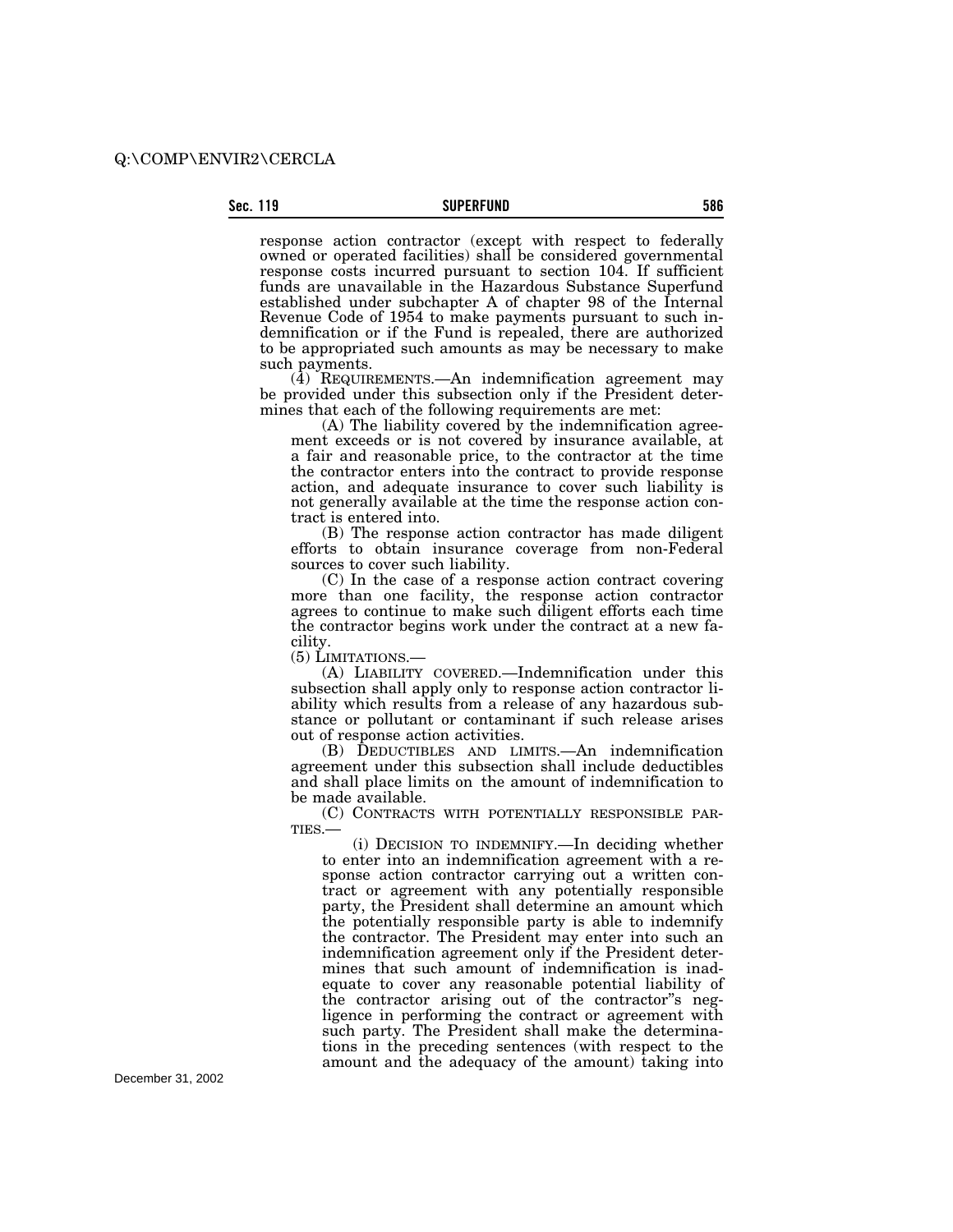account the total net assets and resources of potentially responsible parties with respect to the facility at the time of such determinations.

(ii) CONDITIONS.—The President may pay a claim under an indemnification agreement referred to in clause (i) for the amount determined under clause (i) only if the contractor has exhausted all administrative, judicial, and common law claims for indemnification against all potentially responsible parties participating in the clean-up of the facility with respect to the liability of the contractor arising out of the contractor's negligence in performing the contract or agreement with such party. Such indemnification agreement shall require such contractor to pay any deductible established under subparagraph  $(\tilde{B})$  before the contractor may recover any amount from the potentially responsible party or under the indemnification agreement.

(D) RCRA FACILITIES.—No owner or operator of a facility regulated under the Solid Waste Disposal Act may be indemnified under this subsection with respect to such facility.

(E) PERSONS RETAINED OR HIRED.—A person retained or hired by a person described in subsection  $(e)(2)(B)$  shall be eligible for indemnification under this subsection only if the President specifically approves of the retaining or hiring of such person.

(6) COST RECOVERY.—For purposes of section 107, amounts expended pursuant to this subsection for indemnification of any person who is a response action contractor with respect to any release or threatened release shall be considered a cost of response incurred by the United States Government with respect to such release.

(7) REGULATIONS.—The President shall promulgate regulations for carrying out the provisions of this subsection. Before promulgation of the regulations, the President shall develop guidelines to carry out this section. Development of such guidelines shall include reasonable opportunity for public comment.

(8) STUDY.—The Comptroller General shall conduct a study in the fiscal year ending September 30, 1989, on the application of this subsection, including whether indemnification agreements under this subsection are being used, the number of claims that have been filed under such agreements, and the need for this subsection. The Comptroller General shall report the findings of the study to Congress no later than September 30, 1989.

(d) EXCEPTION.—The exemption provided under subsection (a) and the authority of the President to offer indemnification under subsection (c) shall not apply to any person covered by the provisions of paragraph  $(1)$ ,  $(2)$ ,  $(3)$ , or  $(4)$  of section  $107(a)$  with respect to the release or threatened release concerned if such person would be covered by such provisions even if such person had not carried out any actions referred to in subsection (e) of this section.

(e) DEFINITIONS.—For purposes of this section—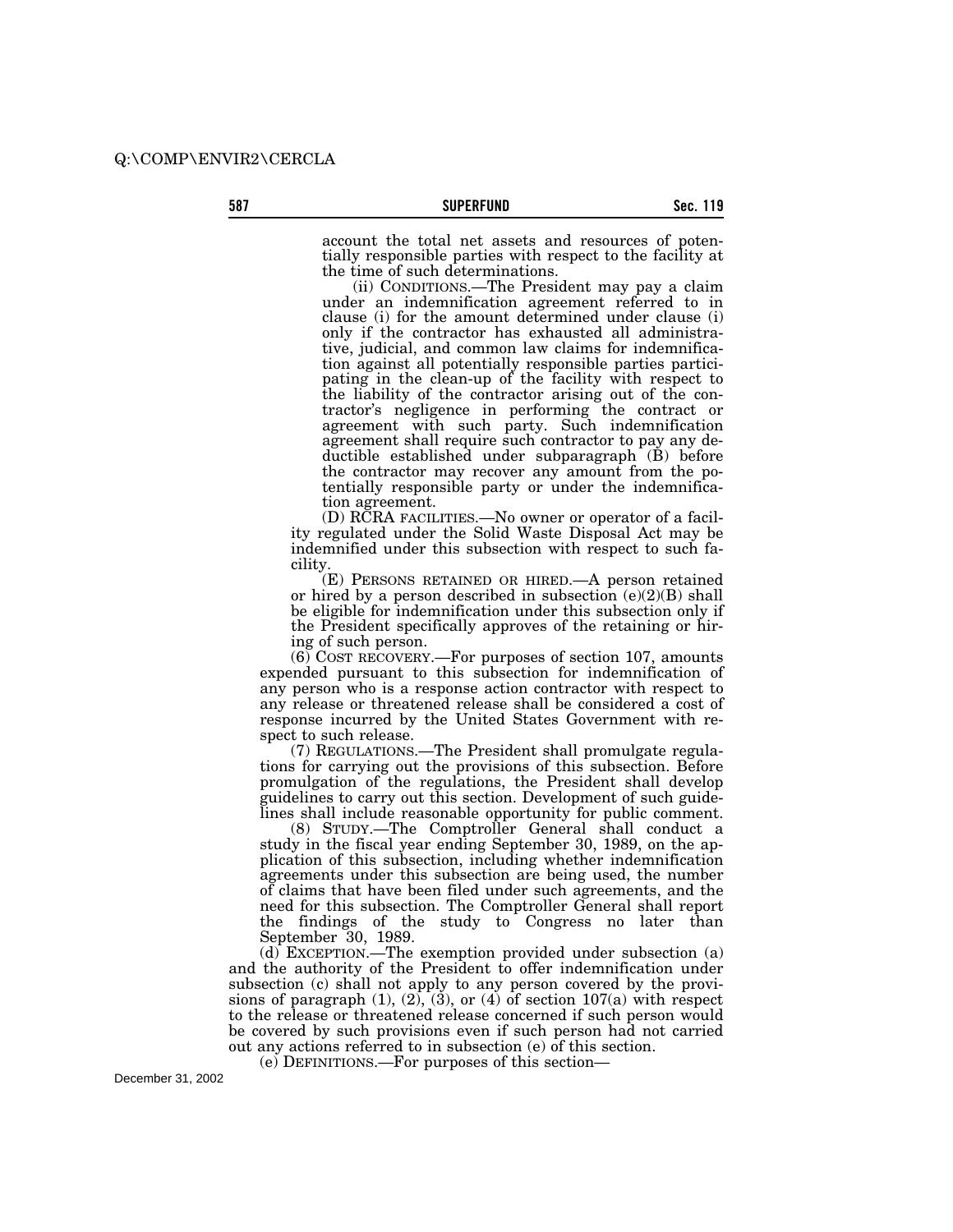(1) RESPONSE ACTION CONTRACT.—The term ''response action contract'' means any written contract or agreement entered into by a response action contractor (as defined in paragraph  $(2)(A)$  of this subsection) with—

(A) the President;

(B) any Federal agency;

(C) a State or political subdivision which has entered into a contract or cooperative agreement in accordance with section  $104(d)(1)$  of this Act; or

(D) any potentially responsible party carrying out an agreement under section 106 or 122;

to provide any remedial action under this Act at a facility listed on the National Priorities List, or any removal under this Act, with respect to any release or threatened release of a hazardous substance or pollutant or contaminant from the facility or to provide any evaluation, planning, engineering, surveying and mapping, design, construction, equipment, or any ancillary services thereto for such facility.

(2) RESPONSE ACTION CONTRACTOR.—The term ''response action contractor'' means—

 $(A)$  any-

(i) person who enters into a response action contract with respect to any release or threatened release of a hazardous substance or pollutant or contaminant from a facility and is carrying out such contract; and 1

(ii) person, public or nonprofit private entity, conducting a field demonstration pursuant to section 311(b); and

 $(iii)$  Recipients<sup>2</sup> of grants (including sub-grantees) under section 126 3 for the training and education of workers who are or may be engaged in activities related to hazardous waste removal, containment, or emergency response under this Act; and 4

(B) any person who is retained or hired by a person described in subparagraph (A) to provide any services relating to a response action; and

(C) any surety who after October 16, 1990, provides a bid, performance or payment bond to a response action contractor, and begins activities to meet its obligations under such bond, but only in connection with such activities or obligations.

(3) INSURANCE.—The term ''insurance'' means liability insurance which is fair and reasonably priced, as determined by the President, and which is made available at the time the contractor enters into the response action contract to provide response action.

(f) COMPETITION.—Response action contractors and subcontractors for program management, construction management, architec-

<sup>&</sup>lt;sup>1</sup>So in law. Clause (iii) was added by section 101(f) of Public Law 100–202 without striking out the "and" at the end of clause (i).

out the "and" at the end of clause (i).<br>
<sup>2</sup> So in law. "Recipients of grants" probably should be "recipient of a grant".<br>
<sup>3</sup> So in law. Should probably be "section 126 of the Superfund Amendments and Reauthoriza-<br>
tion A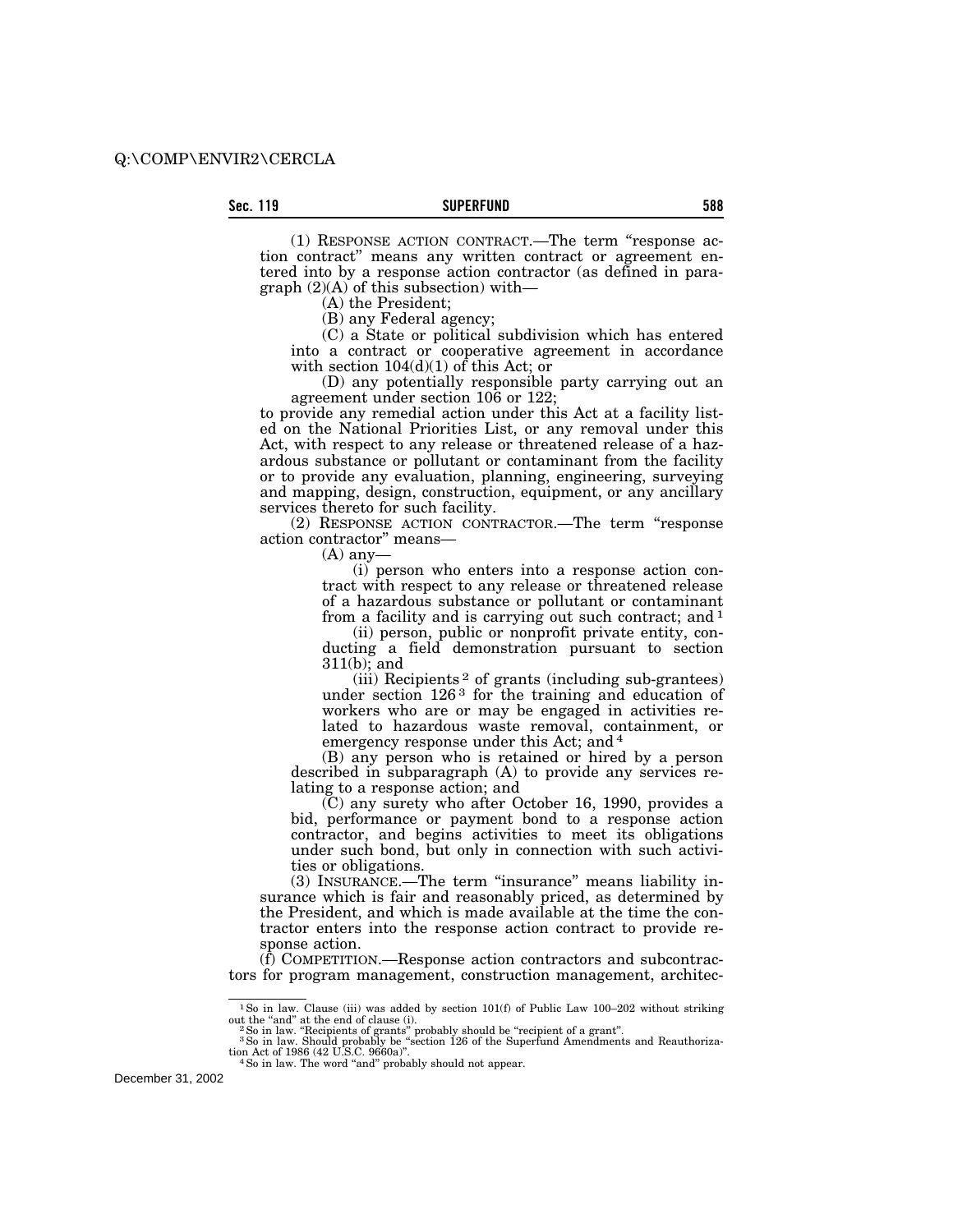tural and engineering, surveying and mapping, and related services shall be selected in accordance with title IX of the Federal Property and Administrative Services Act of 1949. The Federal selection procedures shall apply to appropriate contracts negotiated by all Federal governmental agencies involved in carrying out this Act. Such procedures shall be followed by response action contractors and subcontractors.<br>(g) SURETY BONDS.

(1) If under the Act of August 24, 1935 (40 U.S.C. 270a– 270d), commonly referred to as the ''Miller Act'', surety bonds are required for any direct Federal procurement of any response action contract and are not waived pursuant to the Act of April 29, 1941 (40 U.S.C. 270e–270f), they shall be issued in accordance with such Act of August 24, 1935.

(2) If under applicable Federal law surety bonds are required for any direct Federal procurement of any response action contract, no right of action shall accrue on the performance bond issued on such response action contract to or for the use of any person other than the obligee named in the bond.

(3) If under applicable Federal law surety bonds are required for any direct Federal procurement of any response action contract, unless otherwise provided for by the procuring agency in the bond, in the event of a default, the surety's liability on a performance bond shall be only for the cost of completion of the contract work in accordance with the plans and specifications less the balance of funds remaining to be paid under the contract, up to the penal sum of the bond. The surety shall in no event be liable on bonds to indemnify or compensate the obligee for loss or liability arising from personal injury or property damage whether or not caused by a breach of the bonded contract.

(4) Nothing in this subsection shall be construed as preempting, limiting, superseding, affecting, applying to, or modifying any State laws, regulations, requirements, rules, practices or procedures. Nothing in this subsection shall be construed as affecting, applying to, modifying, limiting, superseding, or preempting any rights, authorities, liabilities, demands, actions, causes of action, losses, judgments, claims, statutes of limitation, or obligations under Federal or State law, which do not arise on or under the bond.

(5) This subsection shall not apply to bonds executed before October 17, 1990.

[42 U.S.C. 9619]

#### **SEC. 120. FEDERAL FACILITIES.1**

(a) APPLICATION OF ACT TO FEDERAL GOVERNMENT.—

<sup>1</sup>Section 120(b) of the Superfund Amendments and Reauthorization Act of 1986 (P.L. 99–499) provides:

<sup>(</sup>b) LIMITED GRANDFATHER.—Section 120 of CERCLA shall not apply to any response action<br>or remedial action for which a plan is under development by the Department of Energy on the<br>date of enactment of this Act [October 17, 1

<sup>(1)</sup> owned or operated by the United States and subject to the jurisdiction of such Department; (2) located in St. Charles and St. Louis counties, Missouri, or the city of St. Louis, Mis-

souri; and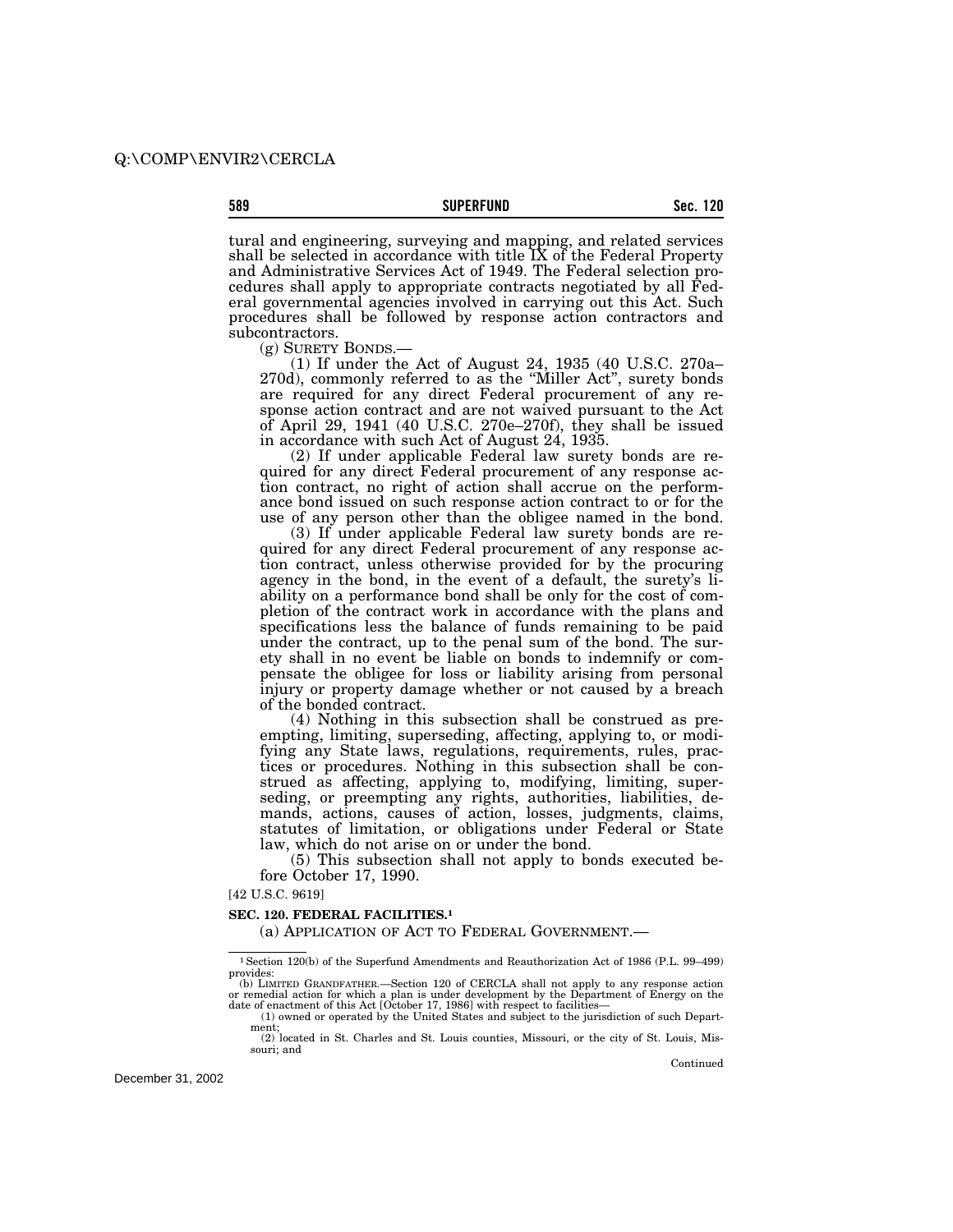(1) IN GENERAL.—Each department, agency, and instrumentality of the United States (including the executive, legislative, and judicial branches of government) shall be subject to, and comply with, this Act in the same manner and to the same extent, both procedurally and substantively, as any nongovernmental entity, including liability under section 107 of this Act. Nothing in this section shall be construed to affect the liability of any person or entity under sections 106 and 107.

(2) APPLICATION OF REQUIREMENTS TO FEDERAL FACILI- TIES.—All guidelines, rules, regulations, and criteria which are applicable to preliminary assessments carried out under this Act for facilities at which hazardous substances are located, applicable to evaluations of such facilities under the National Contingency Plan, applicable to inclusion on the National Priorities List, or applicable to remedial actions at such facilities shall also be applicable to facilities which are owned or operated by a department, agency, or instrumentality of the United States in the same manner and to the extent as such guidelines, rules, regulations, and criteria are applicable to other facilities. No department, agency, or instrumentality of the United States may adopt or utilize any such guidelines, rules, regulations, or criteria which are inconsistent with the guidelines, rules, regulations, and criteria established by the Administrator under this Act.

(3) EXCEPTIONS.—This subsection shall not apply to the extent otherwise provided in this section with respect to applicable time periods. This subsection shall also not apply to any requirements relating to bonding, insurance, or financial responsibility. Nothing in this Act shall be construed to require a State to comply with section  $104(c)(3)$  in the case of a facility which is owned or operated by any department, agency, or instrumentality of the United States.

(4) STATE LAWS.—State laws concerning removal and remedial action, including State laws regarding enforcement, shall apply to removal and remedial action at facilities owned or operated by a department, agency, or instrumentality of the United States or facilities that are the subject of a deferral under subsection (h)(3)(C) when such facilities are not included on the National Priorities List. The preceding sentence shall not apply to the extent a State law would apply any standard or requirement to such facilities which is more stringent than the standards and requirements applicable to facilities which are not owned or operated by any such department, agency, or instrumentality.

(b) NOTICE.—Each department, agency, and instrumentality of the United States shall add to the inventory of Federal agency hazardous waste facilities required to be submitted under section 3016 of the Solid Waste Disposal Act (in addition to the information required under section  $3016(a)(3)$  of such Act) information on contamination from each facility owned or operated by the department, agency, or instrumentality if such contamination affects con-

<sup>(3)</sup> published in the National Priorities List. In preparing such plans, the Secretary of Energy shall consult with the Administrator of the Environmental Protection Agency.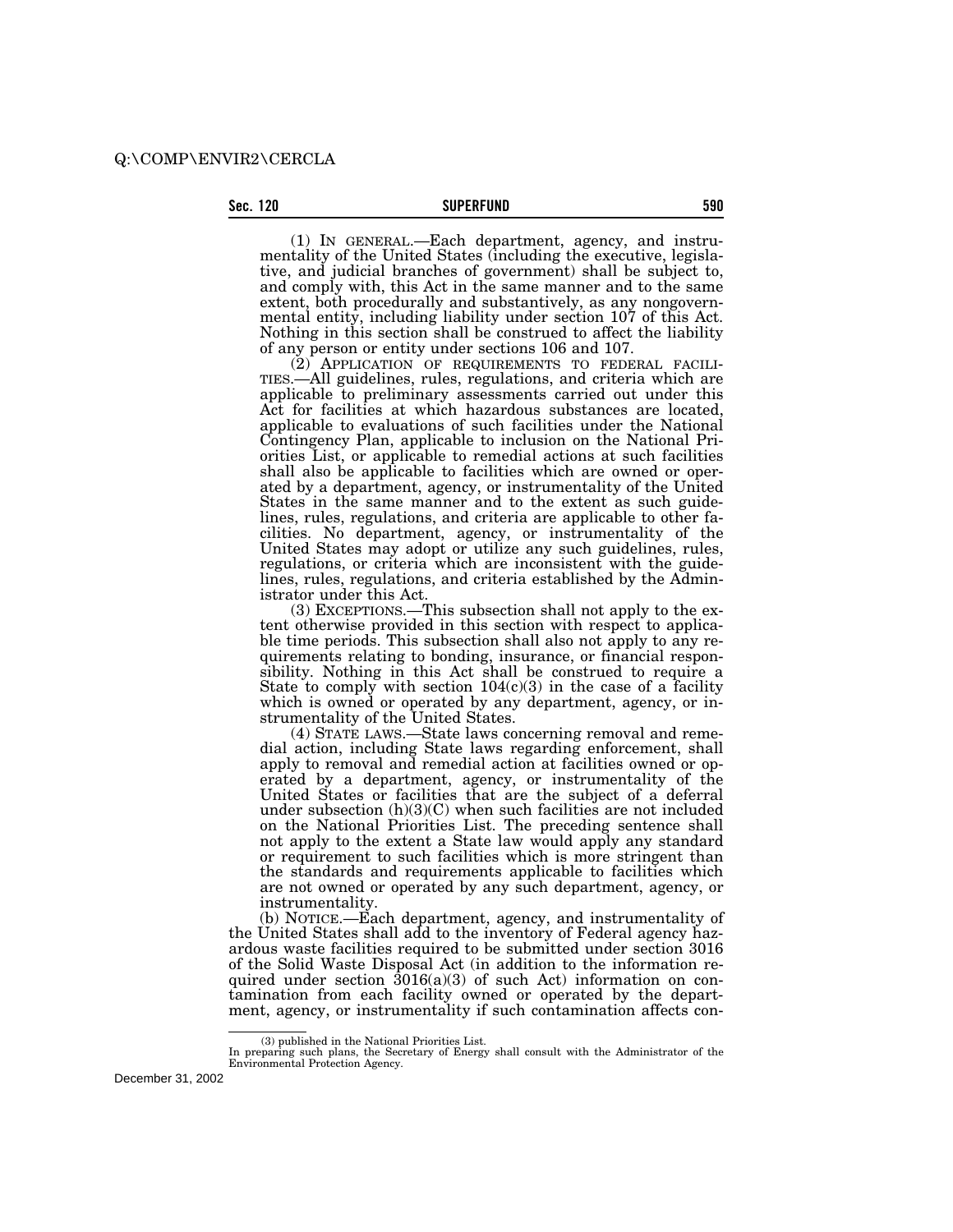## **591 Sec. 120 SUPERFUND**

tiguous or adjacent property owned by the department, agency, or instrumentality or by any other person, including a description of the monitoring data obtained.<br>
(c) FEDERAL AGENCY HAZARDOUS WASTE COMPLIANCE DOCK-

ET. The Administrator shall establish a special Federal Agency Hazardous Waste Compliance Docket (hereinafter in this section referred to as the "docket") which shall contain each of the following:

(1) All information submitted under section 3016 of the Solid Waste Disposal Act and subsection (b) of this section regarding any Federal facility and notice of each subsequent action taken under this Act with respect to the facility.

(2) Information submitted by each department, agency, or instrumentality of the United States under section 3005 or 3010 of such Act.

(3) Information submitted by the department, agency, or instrumentality under section 103 of this Act.

The docket shall be available for public inspection at reasonable times. Six months after establishment of the docket and every 6 months thereafter, the Administrator shall publish in the Federal Register a list of the Federal facilities which have been included in the docket during the immediately preceding 6-month period. Such publication shall also indicate where in the appropriate regional office of the Environmental Protection Agency additional information may be obtained with respect to any facility on the docket. The Administrator shall establish a program to provide information to the public with respect to facilities which are included in the docket under this subsection.

(d) ASSESSMENT AND EVALUATION.—

(1) IN GENERAL.—The Administrator shall take steps to assure that a preliminary assessment is conducted for each facility on the docket. Following such preliminary assessment, the Administrator shall, where appropriate—

(A) evaluate such facilities in accordance with the criteria established in accordance with section 105 under the National Contingency Plan for determining priorities among releases; and

(B) include such facilities on the National Priorities List maintained under such plan if the facility meets such criteria.

(2) APPLICATION OF CRITERIA.—

(A) IN GENERAL.—Subject to subparagraph (B), the criteria referred to in paragraph (1) shall be applied in the same manner as the criteria are applied to facilities that are owned or operated by persons other than the United States.

(B) RESPONSE UNDER OTHER LAW.—It shall be an appropriate factor to be taken into consideration for the purposes of section  $105(a)(8)(A)$  that the head of the department, agency, or instrumentality that owns or operates a facility has arranged with the Administrator or appropriate State authorities to respond appropriately, under authority of a law other than this Act, to a release or threatened release of a hazardous substance.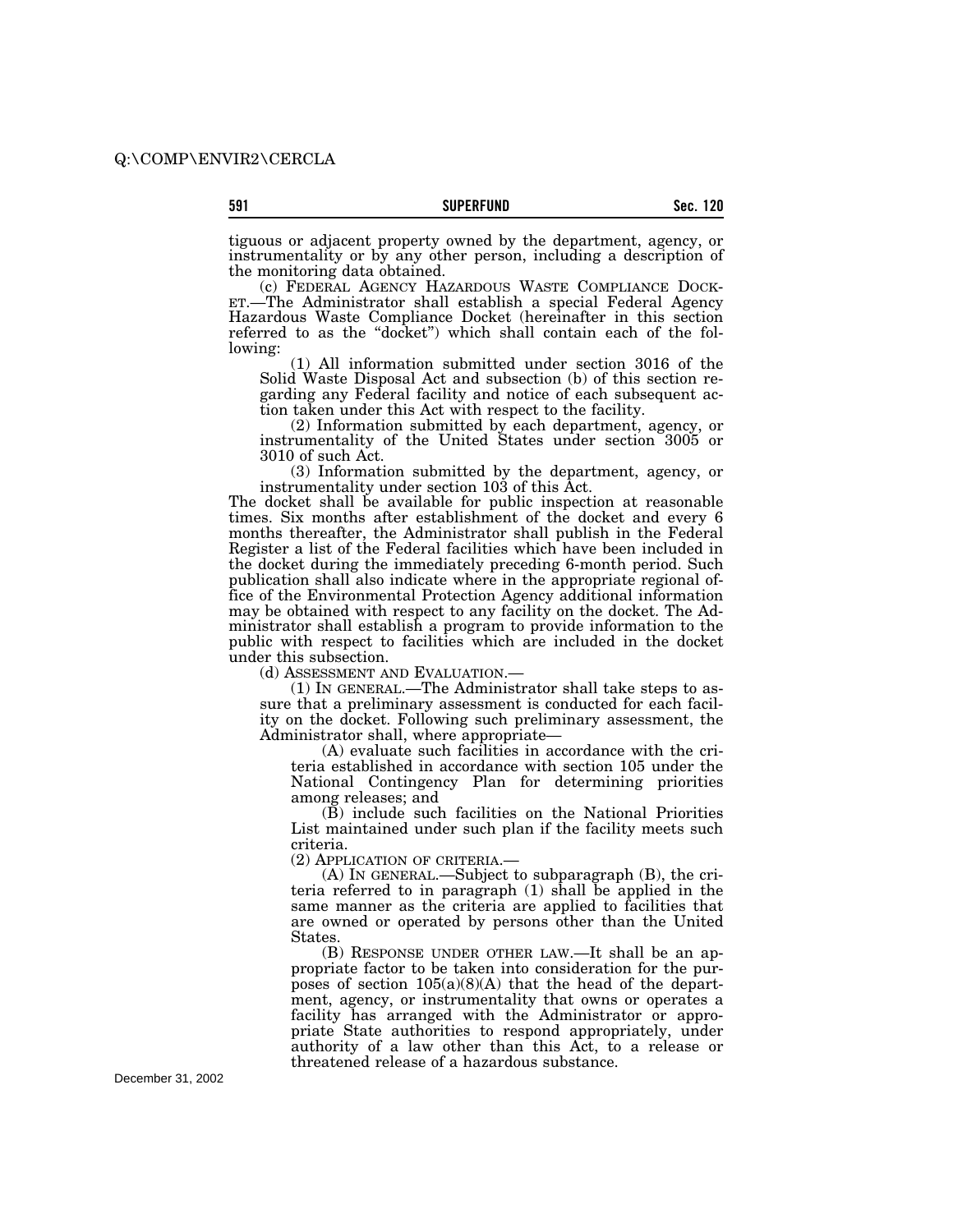(3) COMPLETION.—Evaluation and listing under this subsection shall be completed in accordance with a reasonable schedule established by the Administrator.

(e) REQUIRED ACTION BY DEPARTMENT.—

(1) RIFS.—Not later than 6 months after the inclusion of any facility on the National Priorities List, the department, agency, or instrumentality which owns or operates such facility shall, in consultation with the Administrator and appropriate State authorities, commence a remedial investigation and feasibility study for such facility. In the case of any facility which is listed on such list before the date of the enactment of this section, the department, agency, or instrumentality which owns or operates such facility shall, in consultation with the Administrator and appropriate State authorities, commence such an investigation and study for such facility within one year after such date of enactment. The Administrator and appropriate State authorities shall publish a timetable and deadlines for expeditious completion of such investigation and study.

(2) COMMENCEMENT OF REMEDIAL ACTION; INTERAGENCY AGREEMENT.—The Administrator shall review the results of each investigation and study conducted as provided in paragraph (1). Within 180 days thereafter, the head of the department, agency, or instrumentality concerned shall enter into an interagency agreement with the Administrator for the expeditious completion by such department, agency, or instrumentality of all necessary remedial action at such facility. Substantial continuous physical onsite remedial action shall be commenced at each facility not later than 15 months after completion of the investigation and study. All such interagency agreements, including review of alternative remedial action plans and selection of remedial action, shall comply with the public participation requirements of section 117.

(3) COMPLETION OF REMEDIAL ACTIONS.—Remedial actions at facilities subject to interagency agreements under this section shall be completed as expeditiously as practicable. Each agency shall include in its annual budget submissions to the Congress a review of alternative agency funding which could be used to provide for the costs of remedial action. The budget submission shall also include a statement of the hazard posed by the facility to human health, welfare, and the environment and identify the specific consequences of failure to begin and complete remedial action.

(4) CONTENTS OF AGREEMENT.—Each interagency agreement under this subsection shall include, but shall not be limited to, each of the following:

(A) A review of alternative remedial actions and selection of a remedial action by the head of the relevant department, agency, or instrumentality and the Administrator or, if unable to reach agreement on selection of a remedial action, selection by the Administrator.

(B) A schedule for the completion of each such remedial action.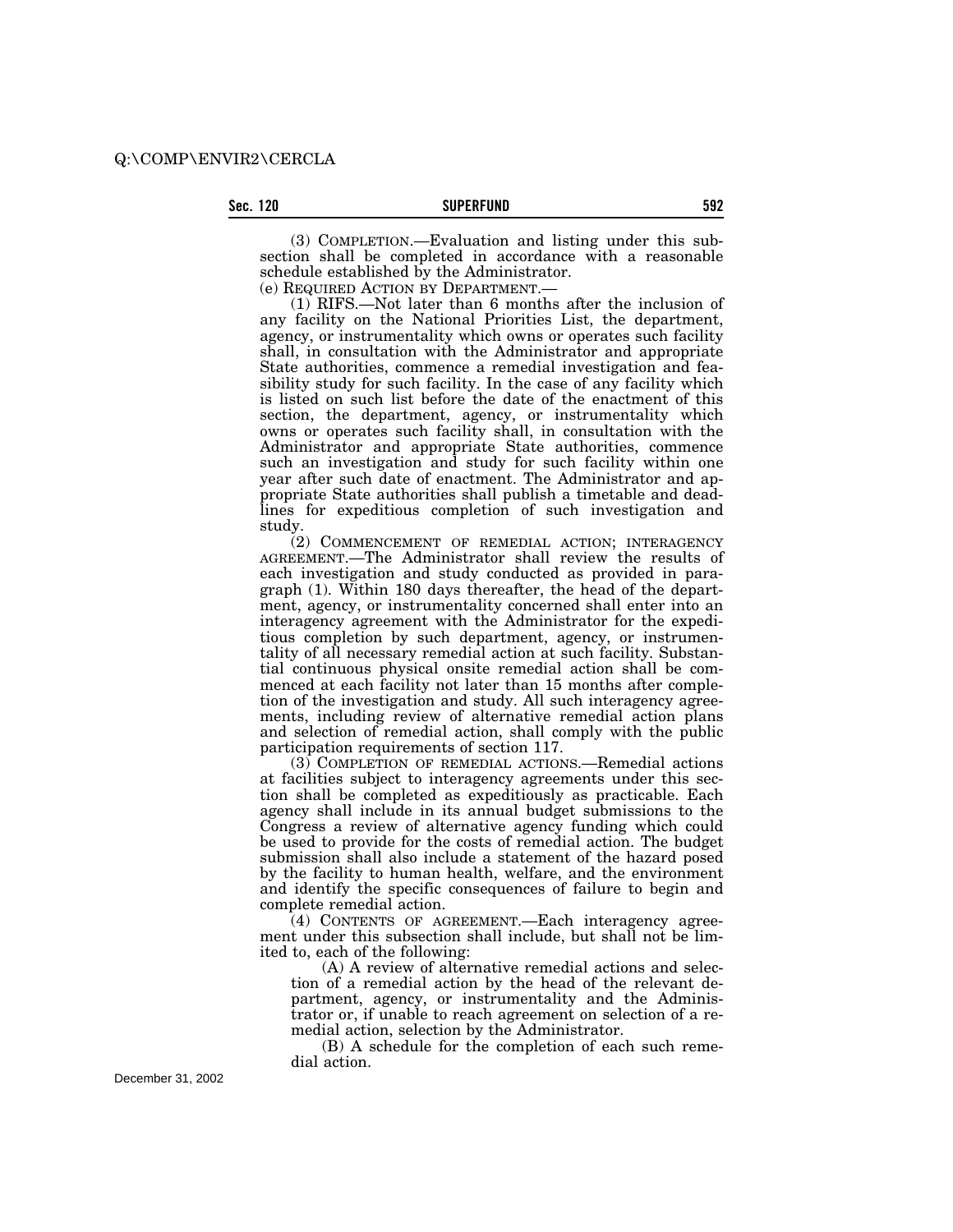(C) Arrangements for long-term operation and mainte-

nance of the facility. (5) ANNUAL REPORT.—Each department, agency, or instrumentality responsible for compliance with this section shall furnish an annual report to the Congress concerning its progress in implementing the requirements of this section. Such reports shall include, but shall not be limited to, each of the following items:

(A) A report on the progress in reaching interagency agreements under this section.

(B) The specific cost estimates and budgetary proposals involved in each interagency agreement.

(C) A brief summary of the public comments regarding each proposed interagency agreement.

 $(D)$  A description of the instances in which no agreement was reached.

(E) A report on progress in conducting investigations and studies under paragraph (1).

(F) A report on progress in conducting remedial actions.

(G) A report on progress in conducting remedial action at facilities which are not listed on the National Priorities List.

With respect to instances in which no agreement was reached within the required time period, the department, agency, or instrumentality filing the report under this paragraph shall include in such report an explanation of the reasons why no agreement was reached. The annual report required by this paragraph shall also contain a detailed description on a Stateby-State basis of the status of each facility subject to this section, including a description of the hazard presented by each facility, plans and schedules for initiating and completing response action, enforcement status (where appropriate), and an explanation of any postponements or failure to complete response action. Such reports shall also be submitted to the affected States.

(6) SETTLEMENTS WITH OTHER PARTIES.—If the Administrator, in consultation with the head of the relevant department, agency, or instrumentality of the United States, determines that remedial investigations and feasibility studies or remedial action will be done properly at the Federal facility by another potentially responsible party within the deadlines provided in paragraphs  $(1)$ ,  $(2)$ , and  $(3)$  of this subsection, the Administrator may enter into an agreement with such party under section 122 (relating to settlements). Following approval by the Attorney General of any such agreement relating to a remedial action, the agreement shall be entered in the appropriate United States district court as a consent decree under section 106 of this Act.

(f) STATE AND LOCAL PARTICIPATION.—The Administrator and each department, agency, or instrumentality responsible for compliance with this section shall afford to relevant State and local officials the opportunity to participate in the planning and selection of the remedial action, including but not limited to the review of all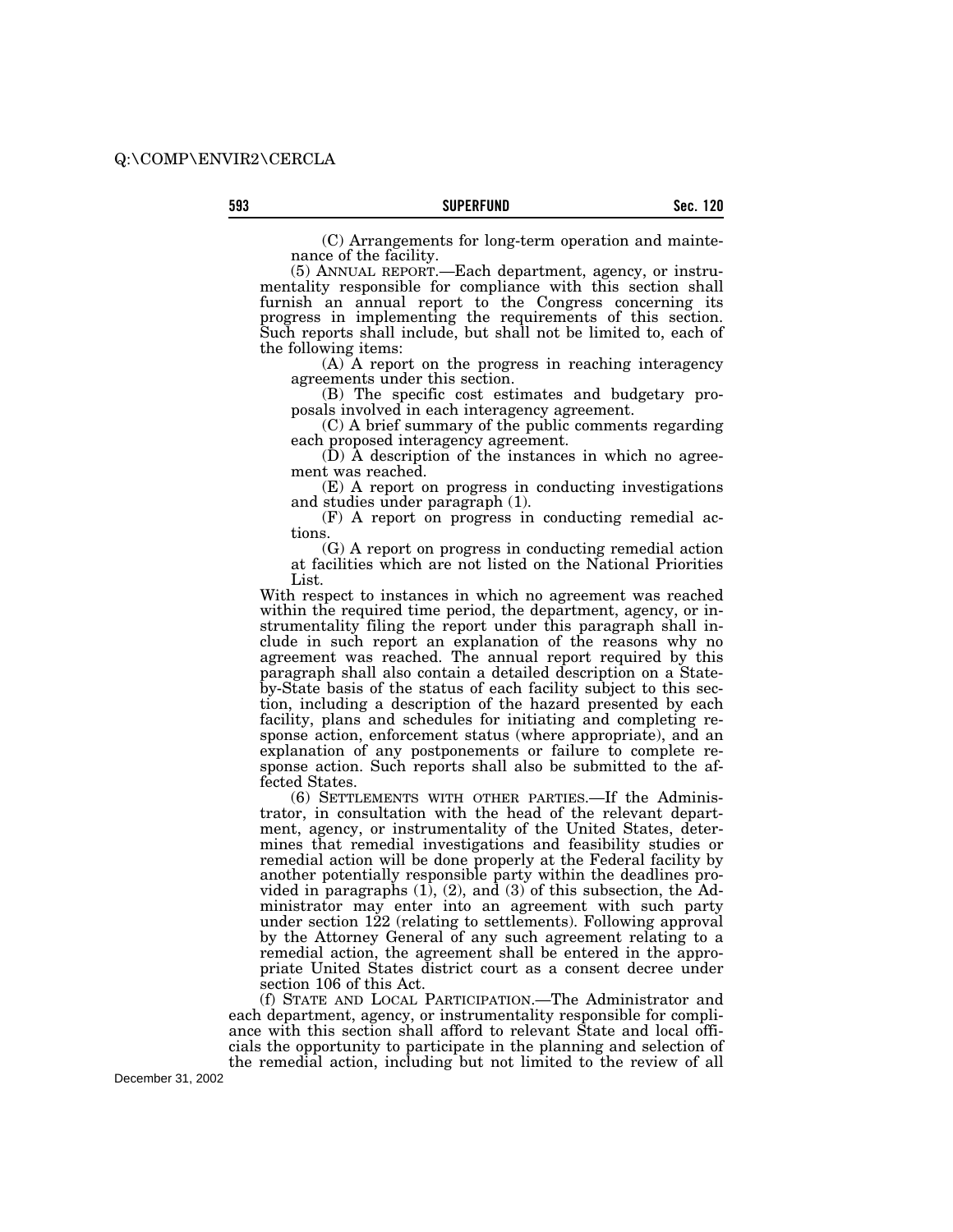applicable data as it becomes available and the development of studies, reports, and action plans. In the case of State officials, the opportunity to participate shall be provided in accordance with section 121.

(g) TRANSFER OF AUTHORITIES.—Except for authorities which are delegated by the Administrator to an officer or employee of the Environmental Protection Agency, no authority vested in the Administrator under this section may be transferred, by executive order of the President or otherwise, to any other officer or employee of the United States or to any other person.<br>(h) PROPERTY TRANSFERRED BY FEDERAL AGENCIES.

 $(1)$  NOTICE.—After the last day of the 6-month period beginning on the effective date of regulations under paragraph (2) of this subsection, whenever any department, agency, or instrumentality of the United States enters into any contract for the sale or other transfer of real property which is owned by the United States and on which any hazardous substance was stored for one year or more, known to have been released, or disposed of, the head of such department, agency, or instrumentality shall include in such contract notice of the type and quantity of such hazardous substance and notice of the time at which such storage, release, or disposal took place, to the extent such information is available on the basis of a complete search of agency files.

(2) FORM OF NOTICE; REGULATIONS.—Notice under this subsection shall be provided in such form and manner as may be provided in regulations promulgated by the Administrator. As promptly as practicable after the enactment of this subsection but not later than 18 months after the date of such enactment, and after consultation with the Administrator of the General Services Administration, the Administrator shall promulgate regulations regarding the notice required to be provided under this subsection.

(3) CONTENTS OF CERTAIN DEEDS.—

(A) IN GENERAL.—After the last day of the 6-month period beginning on the effective date of regulations under paragraph (2) of this subsection, in the case of any real property owned by the United States on which any hazardous substance was stored for one year or more, known to have been released, or disposed of, each deed entered into for the transfer of such property by the United States to any other person or entity shall contain—

(i) to the extent such information is available on the basis of a complete search of agency files—

(I) a notice of the type and quantity of such hazardous substances,

(II) notice of the time at which such storage, release, or disposal took place, and

(III) a description of the remedial action taken, if any;

(ii) a covenant warranting that—

(I) all remedial action necessary to protect human health and the environment with respect to any such substance remaining on the property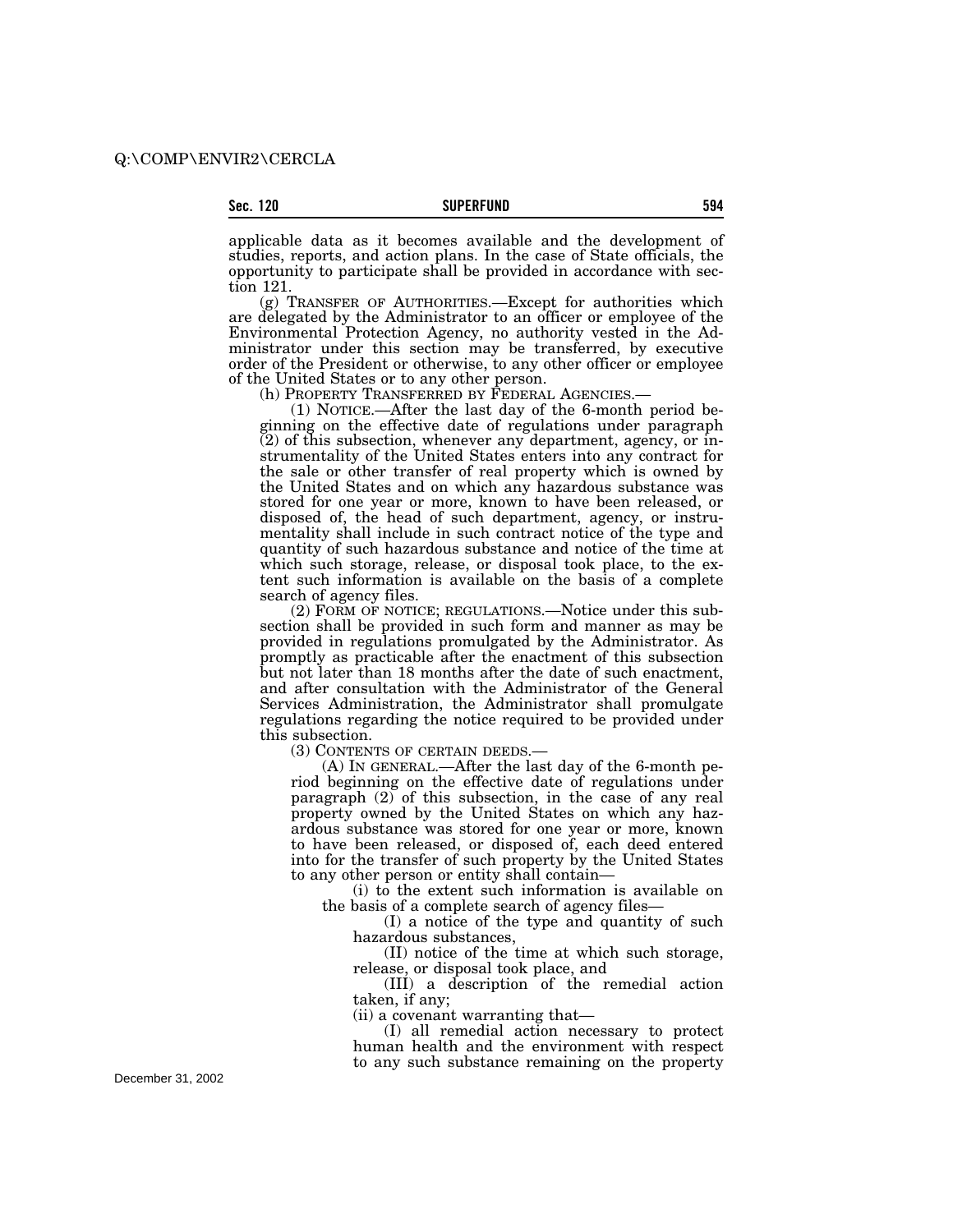has been taken before the date of such transfer, and

(II) any additional remedial action found to be necessary after the date of such transfer shall be conducted by the United States; and

(iii) a clause granting the United States access to the property in any case in which remedial action or corrective action is found to be necessary after the date of such transfer.

(B) COVENANT REQUIREMENTS.—For purposes of subparagraphs  $(A)(ii)(I)$  and  $(C)(iii)$ , all remedial action described in such subparagraph has been taken if the construction and installation of an approved remedial design has been completed, and the remedy has been demonstrated to the Administrator to be operating properly and successfully. The carrying out of long-term pumping and treating, or operation and maintenance, after the remedy has been demonstrated to the Administrator to be operating properly and successfully does not preclude the transfer of the property. The requirements of subparagraph (A)(ii) shall not apply in any case in which the person or entity to whom the real property is transferred is a potentially responsible party with respect to such property. The requirements of subparagraph (A)(ii) shall not apply in any case in which the transfer of the property occurs or has occurred by means of a lease, without regard to whether the lessee has agreed to purchase the property or whether the duration of the lease is longer than 55 years. In the case of a lease entered into after September 30, 1995, with respect to real property located at an installation approved for closure or realignment under a base closure law, the agency leasing the property, in consultation with the Administrator, shall determine before leasing the property that the property is suitable for lease, that the uses contemplated for the lease are consistent with protection of human health and the environment, and that there are adequate assurances that the United States will take all remedial action referred to in subparagraph (A)(ii) that has not been taken on the date of the lease.

(C) DEFERRAL.—

(i) IN GENERAL.—The Administrator, with the concurrence of the Governor of the State in which the facility is located (in the case of real property at a Federal facility that is listed on the National Priorities List), or the Governor of the State in which the facility is located (in the case of real property at a Federal facility not listed on the National Priorities List) may defer the requirement of subparagraph  $(A)(ii)(I)$  with respect to the property if the Administrator or the Governor, as the case may be, determines that the property is suitable for transfer, based on a finding that—

(I) the property is suitable for transfer for the use intended by the transferee, and the intended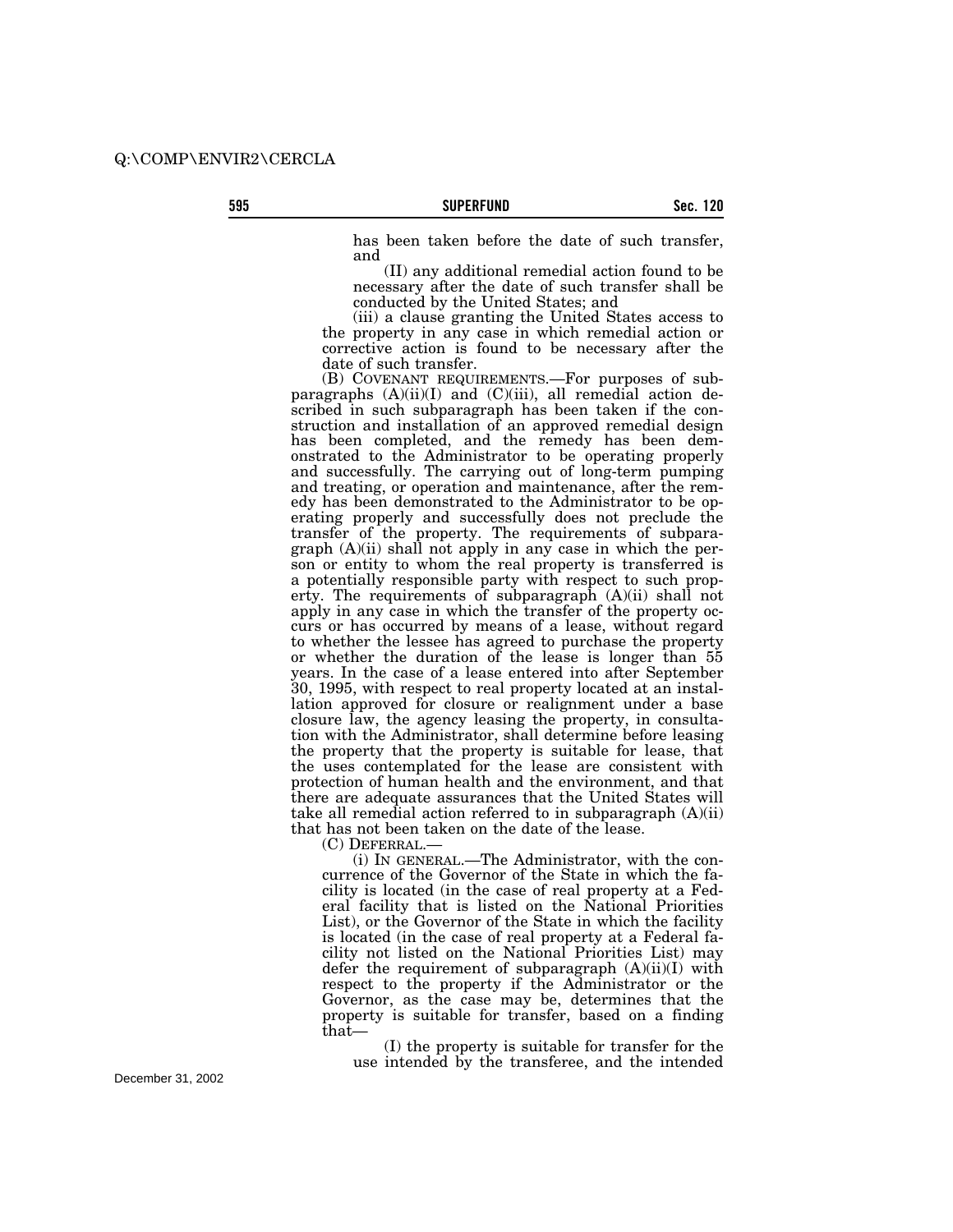use is consistent with protection of human health and the environment;

(II) the deed or other agreement proposed to govern the transfer between the United States and the transferee of the property contains the assurances set forth in clause (ii);

(III) the Federal agency requesting deferral has provided notice, by publication in a newspaper of general circulation in the vicinity of the property, of the proposed transfer and of the opportunity for the public to submit, within a period of not less than 30 days after the date of the notice, written comments on the suitability of the property for transfer; and

(IV) the deferral and the transfer of the property will not substantially delay any necessary response action at the property.

(ii) RESPONSE ACTION ASSURANCES.—With regard to a release or threatened release of a hazardous substance for which a Federal agency is potentially responsible under this section, the deed or other agreement proposed to govern the transfer shall contain assurances that—

(I) provide for any necessary restrictions on the use of the property to ensure the protection of human health and the environment;

(II) provide that there will be restrictions on use necessary to ensure that required remedial investigations, response action, and oversight activities will not be disrupted;

(III) provide that all necessary response action will be taken and identify the schedules for investigation and completion of all necessary response action as approved by the appropriate regulatory agency; and

(IV) provide that the Federal agency responsible for the property subject to transfer will submit a budget request to the Director of the Office of Management and Budget that adequately addresses schedules for investigation and completion of all necessary response action, subject to congressional authorizations and appropriations.

(iii) WARRANTY.—When all response action necessary to protect human health and the environment with respect to any substance remaining on the property on the date of transfer has been taken, the United States shall execute and deliver to the transferee an appropriate document containing a warranty that all such response action has been taken, and the making of the warranty shall be considered to satisfy the requirement of subparagraph  $(A)(ii)(I)$ .

(iv) FEDERAL RESPONSIBILITY.—A deferral under this subparagraph shall not increase, diminish, or affect in any manner any rights or obligations of a Fed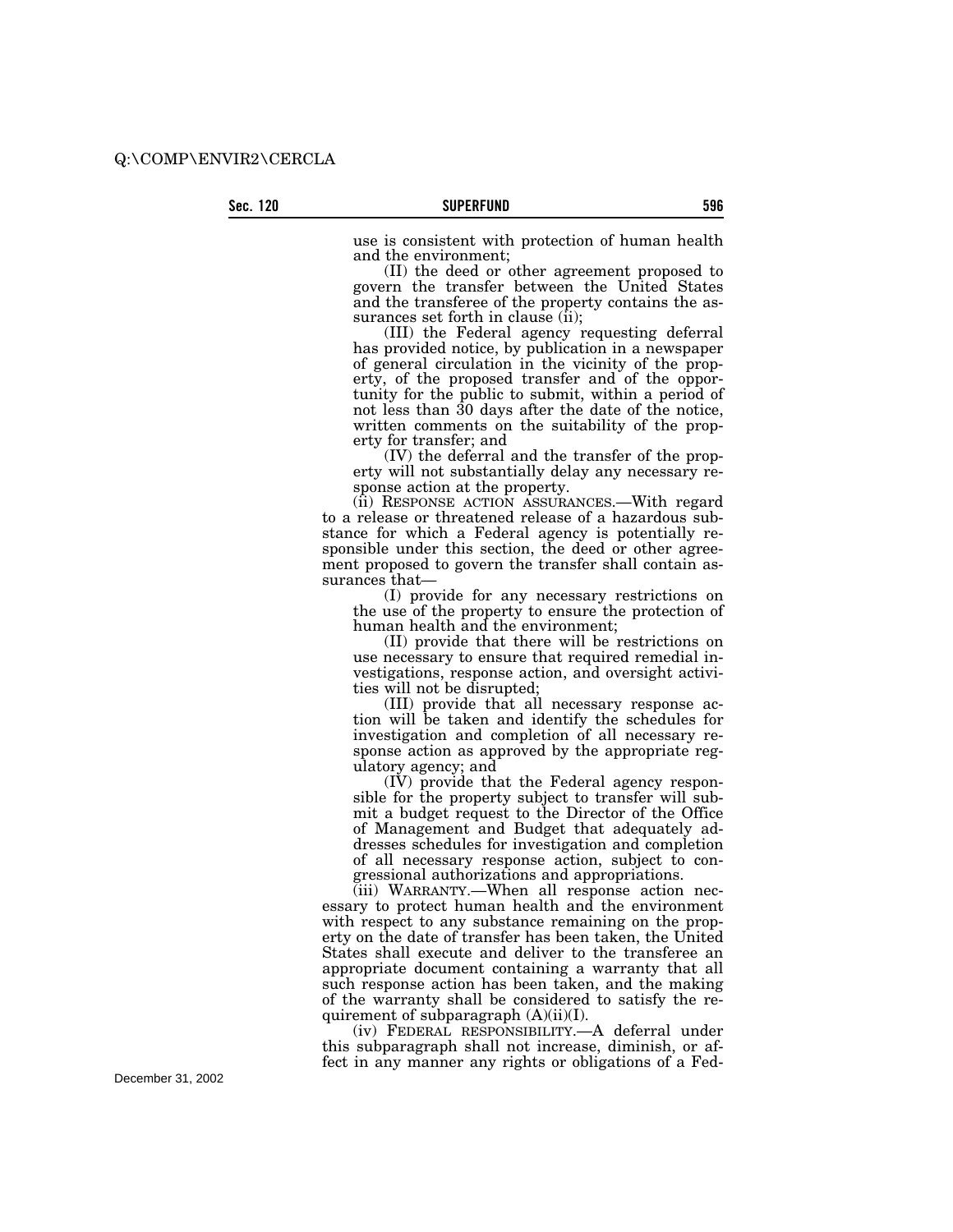eral agency (including any rights or obligations under sections 106, 107, and 120 existing prior to transfer) with respect to a property transferred under this subparagraph.

(4) IDENTIFICATION OF UNCONTAMINATED PROPERTY.—(A) In the case of real property to which this paragraph applies (as set forth in subparagraph (E)), the head of the department, agency, or instrumentality of the United States with jurisdiction over the property shall identify the real property on which no hazardous substances and no petroleum products or their derivatives were known to have been released or disposed of. Such identification shall be based on an investigation of the real property to determine or discover the obviousness of the presence or likely presence of a release or threatened release of any hazardous substance or any petroleum product or its derivatives, including aviation fuel and motor oil, on the real property. The identification shall consist, at a minimum, of a review of each of the following sources of information concerning the current and previous uses of the real property:

(i) A detailed search of Federal Government records pertaining to the property.

(ii) Recorded chain of title documents regarding the real property.

(iii) Aerial photographs that may reflect prior uses of the real property and that are reasonably obtainable through State or local government agencies.

(iv) A visual inspection of the real property and any buildings, structures, equipment, pipe, pipeline, or other improvements on the real property, and a visual inspection of properties immediately adjacent to the real property.

(v) A physical inspection of property adjacent to the real property, to the extent permitted by owners or operators of such property.

(vi) Reasonably obtainable Federal, State, and local government records of each adjacent facility where there has been a release of any hazardous substance or any petroleum product or its derivatives, including aviation fuel and motor oil, and which is likely to cause or contribute to a release or threatened release of any hazardous substance or any petroleum product or its derivatives, including aviation fuel and motor oil, on the real property.

(vii) Interviews with current or former employees involved in operations on the real property.

Such identification shall also be based on sampling, if appropriate under the circumstances. The results of the identification shall be provided immediately to the Administrator and State and local government officials and made available to the public.

(B) The identification required under subparagraph (A) is not complete until concurrence in the results of the identification is obtained, in the case of real property that is part of a facility on the National Priorities List, from the Administrator, or, in the case of real property that is not part of a facility on the National Priorities List, from the appropriate State official.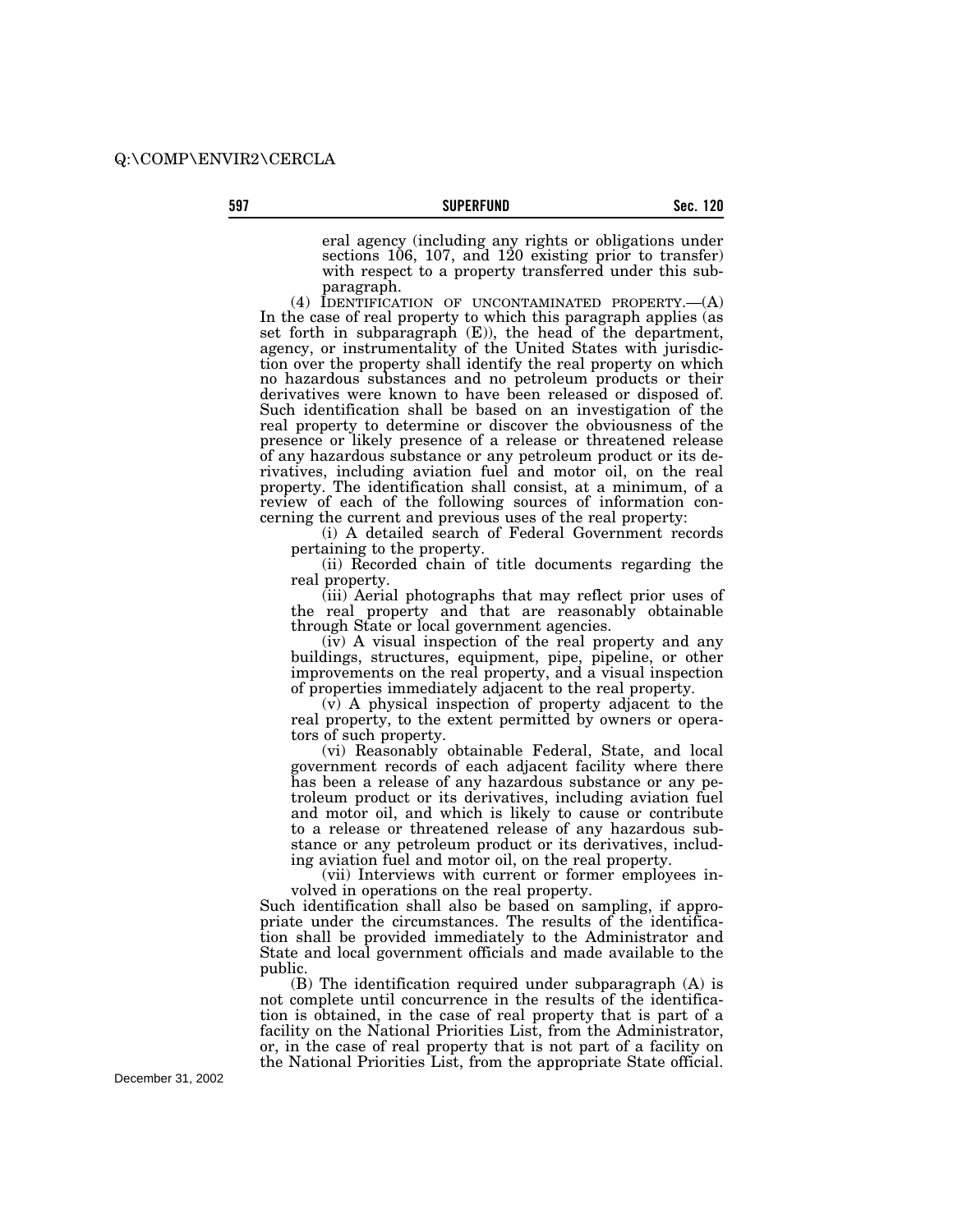In the case of a concurrence which is required from a State official, the concurrence is deemed to be obtained if, within 90 days after receiving a request for the concurrence, the State official has not acted (by either concurring or declining to concur) on the request for concurrence.

(C)(i) Except as provided in clauses (ii), (iii), and (iv), the identification and concurrence required under subparagraphs (A) and (B), respectively, shall be made at least 6 months before the termination of operations on the real property.

(ii) In the case of real property described in subparagraph  $(E)(i)(II)$  on which operations have been closed or realigned or scheduled for closure or realignment pursuant to a base closure law described in subparagraph  $(E)(ii)(I)$  or  $(E)(ii)(II)$  by the date of the enactment of the Community Environmental Response Facilitation Act, the identification and concurrence required under subparagraphs (A) and (B), respectively, shall be made not later than 18 months after such date of enactment.

(iii) In the case of real property described in subparagraph  $(E)(i)(II)$  on which operations are closed or realigned or become scheduled for closure or realignment pursuant to the base closure law described in subparagraph  $(E)(ii)(II)$  after the date of the enactment of the Community Environmental Response Facilitation Act, the identification and concurrence required under subparagraphs (A) and (B), respectively, shall be made not later than 18 months after the date by which a joint resolution disapproving the closure or realignment of the real property under section 2904(b) of such base closure law must be enacted, and such a joint resolution has not been enacted.

(iv) In the case of real property described in subparagraphs  $(E)(i)(II)$  on which operations are closed or realigned pursuant to a base closure law described in subparagraph  $(E)(ii)(III)$  or  $(E)(ii)(IV)$ , the identification and concurrence required under subparagraphs (A) and (B), respectively, shall be made not later than 18 months after the date on which the real property is selected for closure or realignment pursuant to such a base closure law.

(D) In the case of the sale or other transfer of any parcel of real property identified under subparagraph (A), the deed entered into for the sale or transfer of such property by the United States to any other person or entity shall contain—

(i) a covenant warranting that any response action or corrective action found to be necessary after the date of such sale or transfer shall be conducted by the United States; and

(ii) a clause granting the United States access to the property in any case in which a response action or corrective action is found to be necessary after such date at such property, or such access is necessary to carry out a response action or corrective action on adjoining property.  $(E)(i)$  This paragraph applies to-

(I) real property owned by the United States and on which the United States plans to terminate Federal Government operations, other than real property described in subclause (II); and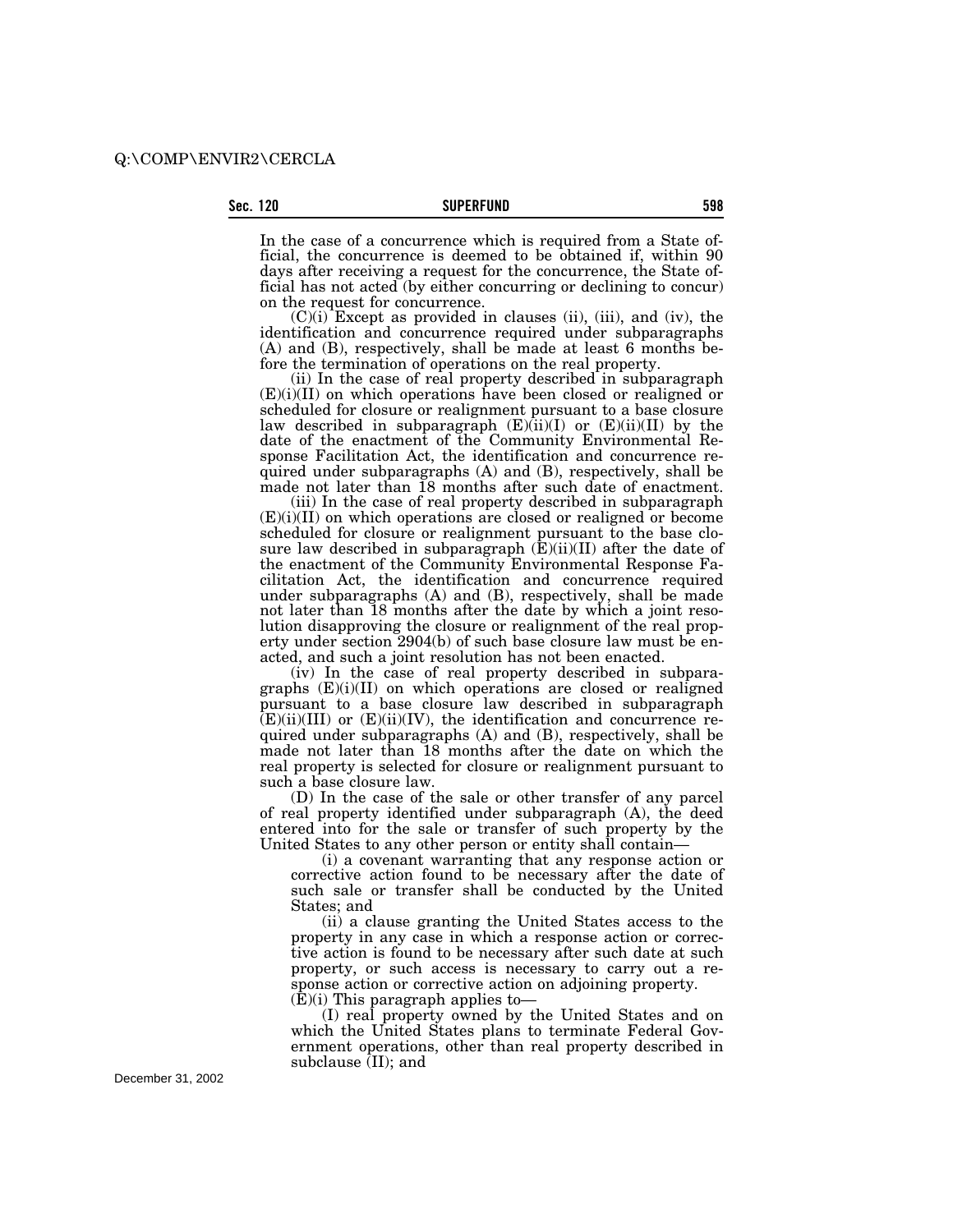(II) real property that is or has been used as a military installation and on which the United States plans to close or realign military operations pursuant to a base closure law.

(ii) For purposes of this paragraph, the term ''base closure law'' includes the following:

(I) Title II of the Defense Authorization Amendments and Base Closure and Realignment Act (Public Law 100– 526; 10 U.S.C. 2687 note).

(II) The Defense Base Closure and Realignment Act of 1990 (part A of title XXIX of Public Law 101–510; 10 U.S.C. 2687 note).

(III) Section 2687 of title 10, United States Code.

(IV) Any provision of law authorizing the closure or realignment of a military installation enacted on or after the date of enactment of the Community Environmental Response Facilitation Act.

(F) Nothing in this paragraph shall affect, preclude, or otherwise impair the termination of Federal Government operations on real property owned by the United States.

(5) NOTIFICATION OF STATES REGARDING CERTAIN LEASES.— In the case of real property owned by the United States, on which any hazardous substance or any petroleum product or its derivatives (including aviation fuel and motor oil) was stored for one year or more, known to have been released, or disposed of, and on which the United States plans to terminate Federal Government operations, the head of the department, agency, or instrumentality of the United States with jurisdiction over the property shall notify the State in which the property is located of any lease entered into by the United States that will encumber the property beyond the date of termination of operations on the property. Such notification shall be made before entering into the lease and shall include the length of the lease, the name of person to whom the property is leased, and a description of the uses that will be allowed under the lease of the property and buildings and other structures on the property.

(i) OBLIGATIONS UNDER SOLID WASTE DISPOSAL ACT.—Nothing in this section shall affect or impair the obligation of any department, agency, or instrumentality of the United States to comply with any requirement of the Solid Waste Disposal Act (including corrective action requirements).

(j) NATIONAL SECURITY.—

(1) SITE SPECIFIC PRESIDENTIAL ORDERS.—The President may issue such orders regarding response actions at any specified site or facility of the Department of Energy or the Department of Defense as may be necessary to protect the national security interests of the United States at that site or facility. Such orders may include, where necessary to protect such interests, an exemption from any requirement contained in this title or under title III of the Superfund Amendments and Reauthorization Act of 1986 with respect to the site or facility concerned. The President shall notify the Congress within 30 days of the issuance of an order under this paragraph pro-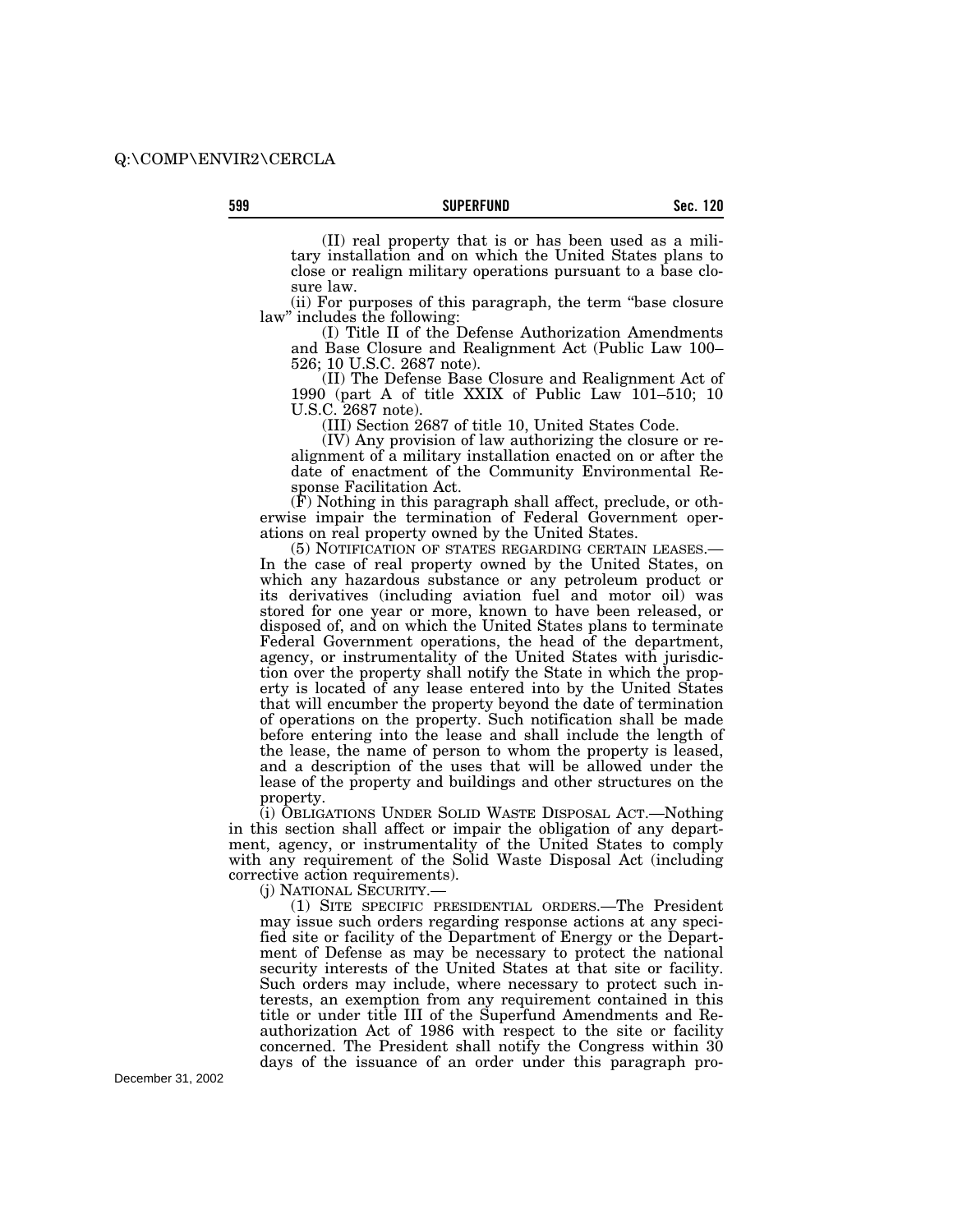## **Sec. 121 SUPERFUND 600**

viding for any such exemption. Such notification shall include a statement of the reasons for the granting of the exemption. An exemption under this paragraph shall be for a specified period which may not exceed one year. Additional exemptions may be granted, each upon the President's issuance of a new order under this paragraph for the site or facility concerned. Each such additional exemption shall be for a specified period which may not exceed one year. It is the intention of the Congress that whenever an exemption is issued under this paragraph the response action shall proceed as expeditiously as practicable. The Congress shall be notified periodically of the progress of any response action with respect to which an exemption has been issued under this paragraph. No exemption shall be granted under this paragraph due to lack of appropriation unless the President shall have specifically requested such appropriation as a part of the budgetary process and the Congress shall have failed to make available such requested appropriation.

(2) CLASSIFIED INFORMATION.—Notwithstanding any other provision of law, all requirements of the Atomic Energy Act and all Executive orders concerning the handling of restricted data and national security information, including ''need to know'' requirements, shall be applicable to any grant of access to classified information under the provisions of this Act or under title III of the Superfund Amendments and Reauthorization Act of 1986.

[42 U.S.C. 9620]

#### **SEC. 121. CLEANUP STANDARDS.1**

(a) SELECTION OF REMEDIAL ACTION.—The President shall select appropriate remedial actions determined to be necessary to be carried out under section 104 or secured under section 106 which are in accordance with this section and, to the extent practicable, the national contingency plan, and which provide for cost-effective response. In evaluating the cost effectiveness of proposed alternative remedial actions, the President shall take into account the total short- and long-term costs of such actions, including the costs of operation and maintenance for the entire period during which such activities will be required.

(b) GENERAL RULES.—(1) Remedial actions in which treatment which permanently and significantly reduces the volume, toxicity or mobility of the hazardous substances, pollutants, and contaminants is a principal element, are to be preferred over remedial actions not involving such treatment. The offsite transport and dis-

Any ROD signed before enactment of this Act and reopened after enactment of this Act to mod-ify or supplement the selection of remedy shall be subject to the requirements of section 121 of CERCLA.

<sup>1</sup>Section 121(b) of the Superfund Amendments and Reauthorization Act of 1986 (P.L. 99–499) provid

<sup>(</sup>b) EFFECTIVE DATE.—With respect to section 121 of CERCLA, as added by this section—

<sup>(1)</sup> The requirements of section 121 of CERCLA shall not apply to any remedial action<br>for which the Record of Decision (hereinafter in this section referred to as the "ROD") was<br>signed, or the consent decree was lodged, bef

<sup>(2)</sup> If the ROD was signed, or the consent decree lodged, within the 30-day period immediately following enactment of the Act, the Administrator shall certify in writing that the portion of the remedial action covered by th imum extent practicable with section 121 of CERCLA.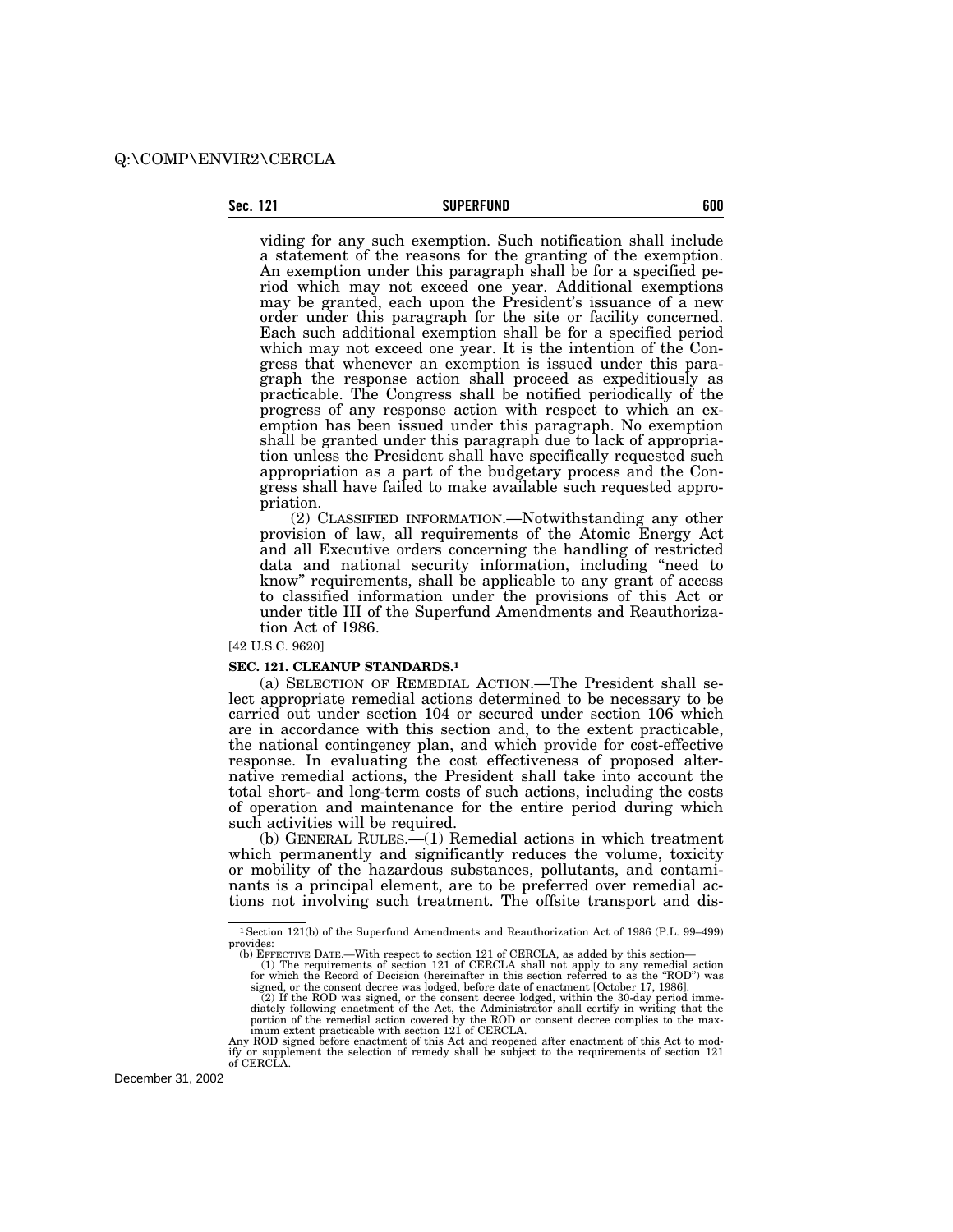**601 Sec. 121 SUPERFUND**

posal of hazardous substances or contaminated materials without such treatment should be the least favored alternative remedial action where practicable treatment technologies are available. The President shall conduct an assessment of permanent solutions and alternative treatment technologies or resource recovery technologies that, in whole or in part, will result in a permanent and significant decrease in the toxicity, mobility, or volume of the hazardous substance, pollutant, or contaminant. In making such assessment, the President shall specifically address the long-term effectiveness of various alternatives. In assessing alternative remedial actions, the President shall, at a minimum, take into account:

(A) the long-term uncertainties associated with land disposal;

(B) the goals, objectives, and requirements of the Solid Waste Disposal Act;

(C) the persistence, toxicity, mobility, and propensity to bioaccumulate of such hazardous substances and their constituents;

(D) short- and long-term potential for adverse health effects from human exposure;

(E) long-term maintenance costs;

(F) the potential for future remedial action costs if the alternative remedial action in question were to fail; and

 $(G)$  the potential threat to human health and the environment associated with excavation, transportation, and redisposal, or containment.

The President shall select a remedial action that is protective of human health and the environment, that is cost effective, and that utilizes permanent solutions and alternative treatment technologies or resource recovery technologies to the maximum extent practicable. If the President selects a remedial action not appropriate for a preference under this subsection, the President shall publish an explanation as to why a remedial action involving such reductions was not selected.

(2) The President may select an alternative remedial action meeting the objectives of this subsection whether or not such action has been achieved in practice at any other facility or site that has similar characteristics. In making such a selection, the President may take into account the degree of support for such remedial action by parties interested in such site.

(c) REVIEW.—If the President selects a remedial action that results in any hazardous substances, pollutants, or contaminants remaining at the site, the President shall review such remedial action no less often than each 5 years after the initiation of such remedial action to assure that human health and the environment are being protected by the remedial action being implemented. In addition, if upon such review it is the judgment of the President that action is appropriate at such site in accordance with section 104 or 106, the President shall take or require such action. The President shall report to the Congress a list of facilities for which such review is required, the results of all such reviews, and any actions taken as a result of such reviews.

(d) DEGREE OF CLEANUP.—(1) Remedial actions selected under this section or otherwise required or agreed to by the President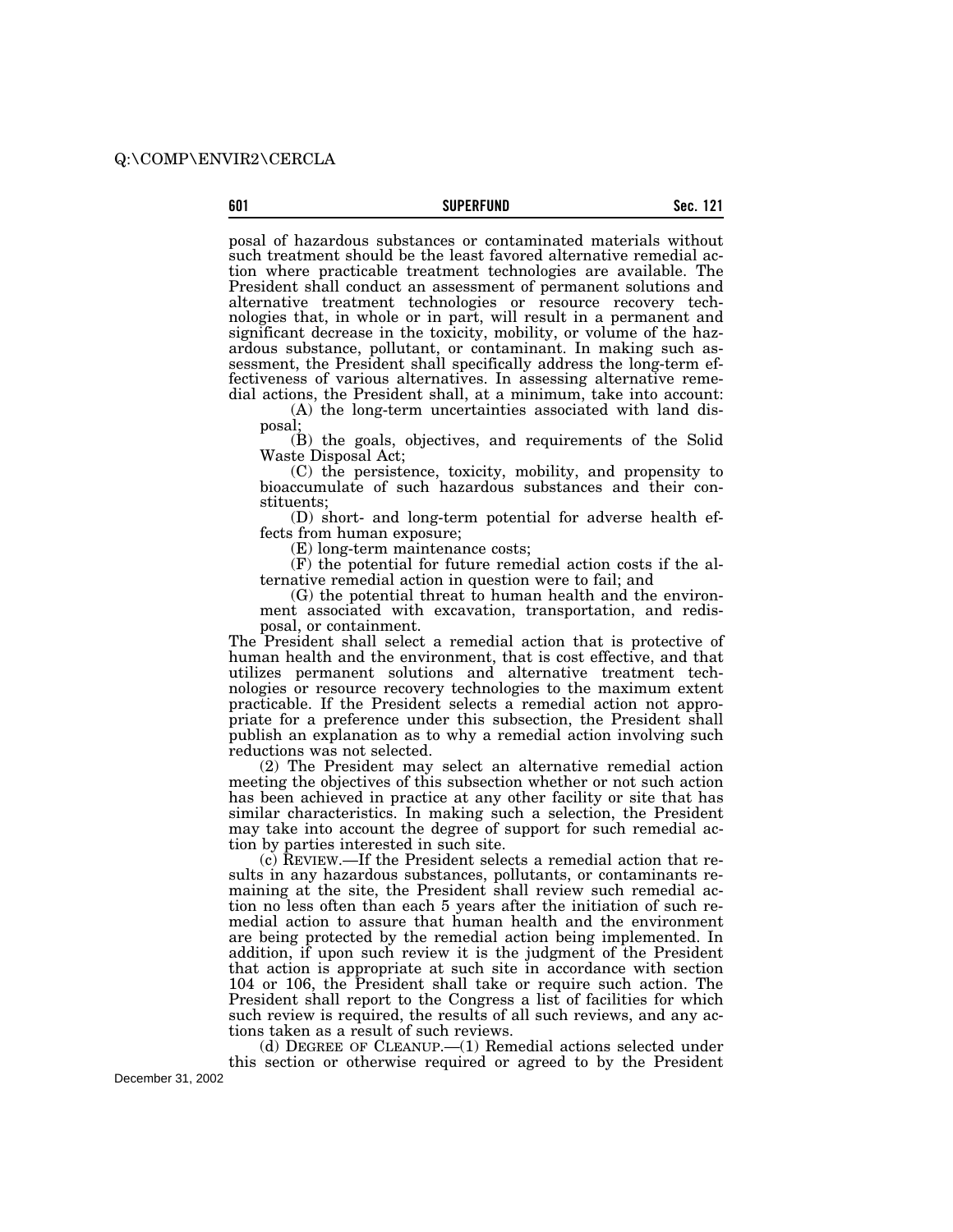under this Act shall attain a degree of cleanup of hazardous substances, pollutants, and contaminants released into the environment and of control of further release at a minimum which assures protection of human health and the environment. Such remedial actions shall be relevant and appropriate under the circumstances presented by the release or threatened release of such substance, pollutant, or contaminant.

(2)(A) With respect to any hazardous substance, pollutant or contaminant that will remain onsite, if—

(i) any standard, requirement, criteria, or limitation under any Federal environmental law, including, but not limited to, the Toxic Substances Control Act, the Safe Drinking Water Act, the Clean Air Act, the Clean Water Act, the Marine Protection, Research and Sanctuaries Act, or the Solid Waste Disposal Act; or

(ii) any promulgated standard, requirement, criteria, or limitation under a State environmental or facility siting law that is more stringent than any Federal standard, requirement, criteria, or limitation, including each such State standard, requirement, criteria, or limitation contained in a program approved, authorized or delegated by the Administrator under a statute cited in subparagraph (A), and that has been identified to the President by the State in a timely manner,

is legally applicable to the hazardous substance or pollutant or contaminant concerned or is relevant and appropriate under the circumstances of the release or threatened release of such hazardous substance or pollutant or contaminant, the remedial action selected under section 104 or secured under section 106 shall require, at the completion of the remedial action, a level or standard of control for such hazardous substance or pollutant or contaminant which at least attains such legally applicable or relevant and appropriate standard, requirement, criteria, or limitation. Such remedial action shall require a level or standard of control which at least attains Maximum Contaminant Level Goals established under the Safe Drinking Water Act and water quality criteria established under section 304 or 303 of the Clean Water Act, where such goals or criteria are relevant and appropriate under the circumstances of the release or threatened release.

(B)(i) In determining whether or not any water quality criteria under the Clean Water Act is relevant and appropriate under the circumstances of the release or threatened release, the President shall consider the designated or potential use of the surface or groundwater, the environmental media affected, the purposes for which such criteria were developed, and the latest information available.

(ii) For the purposes of this section, a process for establishing alternate concentration limits to those otherwise applicable for hazardous constituents in groundwater under subparagraph (A) may not be used to establish applicable standards under this paragraph if the process assumes a point of human exposure beyond the boundary of the facility, as defined at the conclusion of the remedial investigation and feasibility study, except where—

(I) there are known and projected points of entry of such groundwater into surface water; and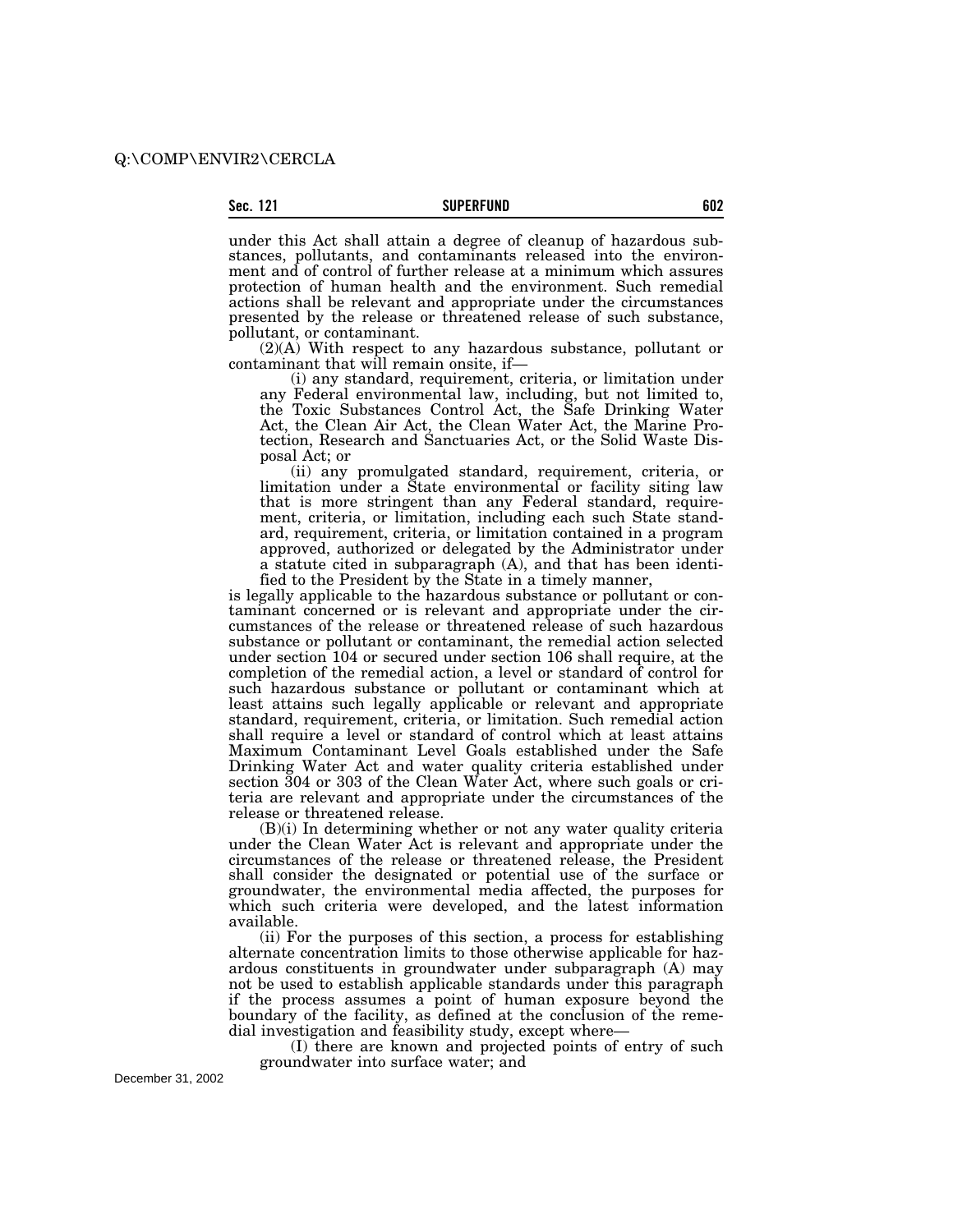(II) on the basis of measurements or projections, there is or will be no statistically significant increase of such constituents from such groundwater in such surface water at the point of entry or at any point where there is reason to believe accumulation of constituents may occur downstream; and

(III) the remedial action includes enforceable measures that will preclude human exposure to the contaminated groundwater at any point between the facility boundary and all known and projected points of entry of such groundwater into surface water

then the assumed point of human exposure may be at such known and projected points of entry.

 $(C)$ (i) Clause (ii) of this subparagraph shall be applicable only in cases where, due to the President's selection, in compliance with subsection  $(b)(1)$ , of a proposed remedial action which does not permanently and significantly reduce the volume, toxicity, or mobility of hazardous substances, pollutants, or contaminants, the proposed disposition of waste generated by or associated with the remedial action selected by the President is land disposal in a State referred to in clause (ii).

(ii) Except as provided in clauses (iii) and (iv), a State standard, requirement, criteria, or limitation (including any State siting standard or requirement) which could effectively result in the statewide prohibition of land disposal of hazardous substances, pollutants, or contaminants shall not apply.

(iii) Any State standard, requirement, criteria, or limitation referred to in clause (ii) shall apply where each of the following conditions is met:

(I) The State standard, requirement, criteria, or limitation is of general applicability and was adopted by formal means.

(II) The State standard, requirement, criteria, or limitation was adopted on the basis of hydrologic, geologic, or other relevant considerations and was not adopted for the purpose of precluding onsite remedial actions or other land disposal for reasons unrelated to protection of human health and the environment.

(III) The State arranges for, and assures payment of the incremental costs of utilizing, a facility for disposition of the hazardous substances, pollutants, or contaminants concerned.

(iv) Where the remedial action selected by the President does not conform to a State standard and the State has initiated a law suit against the Environmental Protection Agency prior to May 1, 1986, to seek to have the remedial action conform to such standard, the President shall conform the remedial action to the State standard. The State shall assure the availability of an offsite facility for such remedial action.

(3) In the case of any removal or remedial action involving the transfer of any hazardous substance or pollutant or contaminant offsite, such hazardous substance or pollutant or contaminant shall only be transferred to a facility which is operating in compliance with section 3004 and 3005 of the Solid Waste Disposal Act (or, where applicable, in compliance with the Toxic Substances Control Act or other applicable Federal law) and all applicable State requirements. Such substance or pollutant or contaminant may be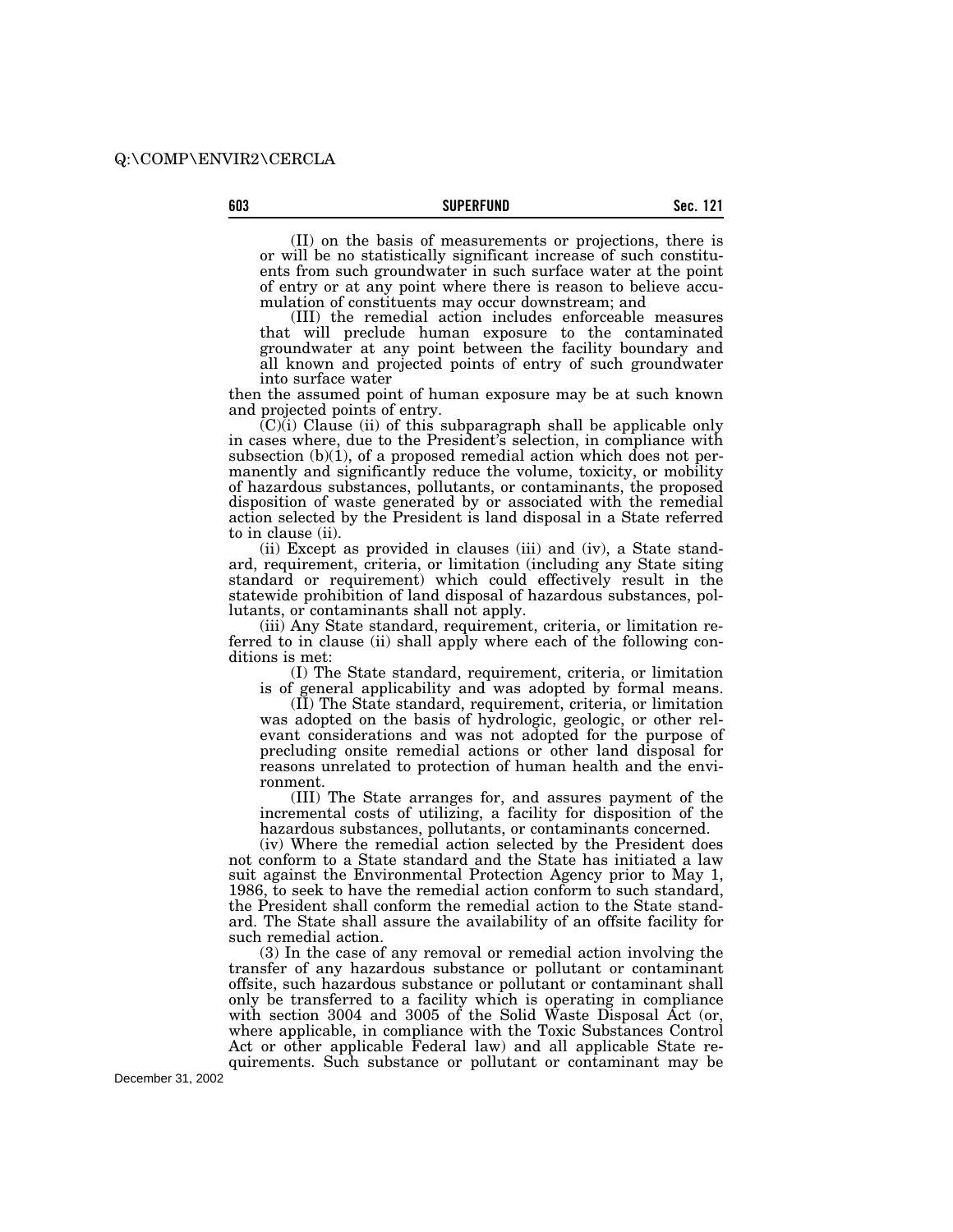transferred to a land disposal facility only if the President determines that both of the following requirements are met:

(A) The unit to which the hazardous substance or pollutant or contaminant is transferred is not releasing any hazardous waste, or constituent thereof, into the groundwater or surface water or soil.

(B) All such releases from other units at the facility are being controlled by a corrective action program approved by the Administrator under subtitle C of the Solid Waste Disposal Act.

The President shall notify the owner or operator of such facility of determinations under this paragraph.

(4) The President may select a remedial action meeting the requirements of paragraph (1) that does not attain a level or standard of control at least equivalent to a legally applicable or relevant and appropriate standard, requirement, criteria, or limitation as required by paragraph (2) (including subparagraph (B) thereof), if the President finds that—

(A) the remedial action selected is only part of a total remedial action that will attain such level or standard of control when completed;

(B) compliance with such requirement at that facility will result in greater risk to human health and the environment than alternative options;

(C) compliance with such requirements is technically impracticable from an engineering perspective;

(D) the remedial action selected will attain a standard of performance that is equivalent to that required under the otherwise applicable standard, requirement, criteria, or limitation, through use of another method or approach;

(E) with respect to a State standard, requirement, criteria, or limitation, the State has not consistently applied (or demonstrated the intention to consistently apply) the standard, requirement, criteria, or limitation in similar circumstances at other remedial actions within the State; or

(F) in the case of a remedial action to be undertaken solely under section 104 using the Fund, selection of a remedial action that attains such level or standard of control will not provide a balance between the need for protection of public health and welfare and the environment at the facility under consideration, and the availability of amounts from the Fund to respond to other sites which present or may present a threat to public health or welfare or the environment, taking into consideration the relative immediacy of such threats.

The President shall publish such findings, together with an explanation and appropriate documentation.

(e) PERMITS AND ENFORCEMENT.—(1) No Federal, State, or local permit shall be required for the portion of any removal or remedial action conducted entirely onsite, where such remedial action is selected and carried out in compliance with this section.

(2) A State may enforce any Federal or State standard, requirement, criteria, or limitation to which the remedial action is required to conform under this Act in the United States district court for the district in which the facility is located. Any consent decree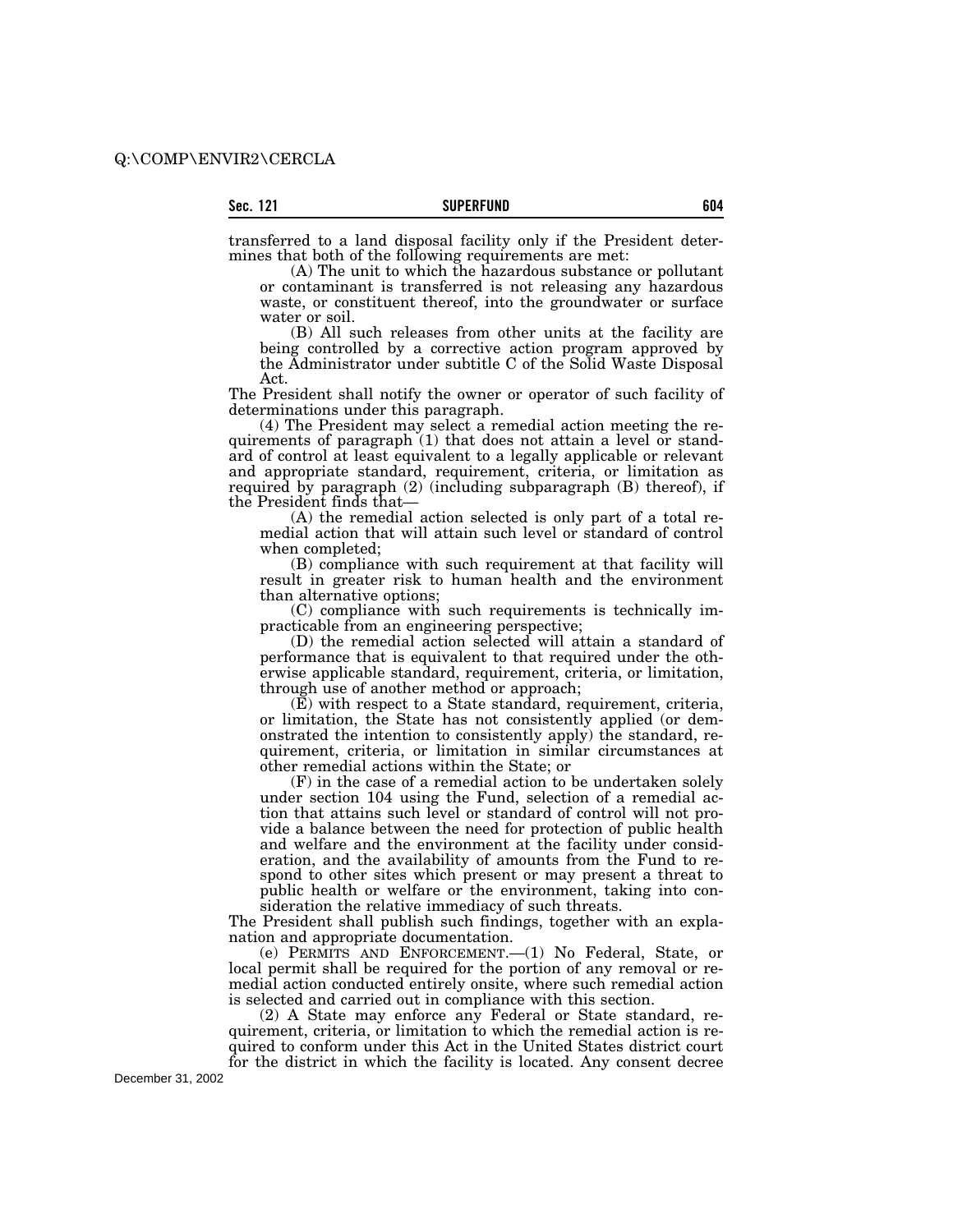shall require the parties to attempt expeditiously to resolve disagreements concerning implementation of the remedial action informally with the appropriate Federal and State agencies. Where the parties agree, the consent decree may provide for administrative enforcement. Each consent decree shall also contain stipulated penalties for violations of the decree in an amount not to exceed \$25,000 per day, which may be enforced by either the President or the State. Such stipulated penalties shall not be construed to impair or affect the authority of the court to order compliance with the specific terms of any such decree.

(f) STATE INVOLVEMENT.—(1) The President shall promulgate regulations providing for substantial and meaningful involvement by each State in initiation, development, and selection of remedial actions to be undertaken in that State. The regulations, at a minimum, shall include each of the following:

(A) State involvement in decisions whether to perform a preliminary assessment and site inspection.

(B) Allocation of responsibility for hazard ranking system scoring.

(C) State concurrence in deleting sites from the National Priorities List.

(D) State participation in the long-term planning process for all remedial sites within the State.

(E) A reasonable opportunity for States to review and comment on each of the following:

(i) The remedial investigation and feasibility study and all data and technical documents leading to its issuance.

(ii) The planned remedial action identified in the remedial investigation and feasibility study.

(iii) The engineering design following selection of the final remedial action.

(iv) Other technical data and reports relating to implementation of the remedy.

(v) Any proposed finding or decision by the President to exercise the authority of subsection  $(d)(4)$ .

(F) Notice to the State of negotiations with potentially responsible parties regarding the scope of any response action at a facility in the State and an opportunity to participate in such negotiations and, subject to paragraph (2), be a party to any settlement.

(G) Notice to the State and an opportunity to comment on the President's proposed plan for remedial action as well as on alternative plans under consideration. The President's proposed decision regarding the selection of remedial action shall be accompanied by a response to the comments submitted by the State, including an explanation regarding any decision under subsection  $(d)(4)$  on compliance with promulgated State standards. A copy of such response shall also be provided to the State.

(H) Prompt notice and explanation of each proposed action to the State in which the facility is located.

Prior to the promulgation of such regulations, the President shall provide notice to the State of negotiations with potentially respon-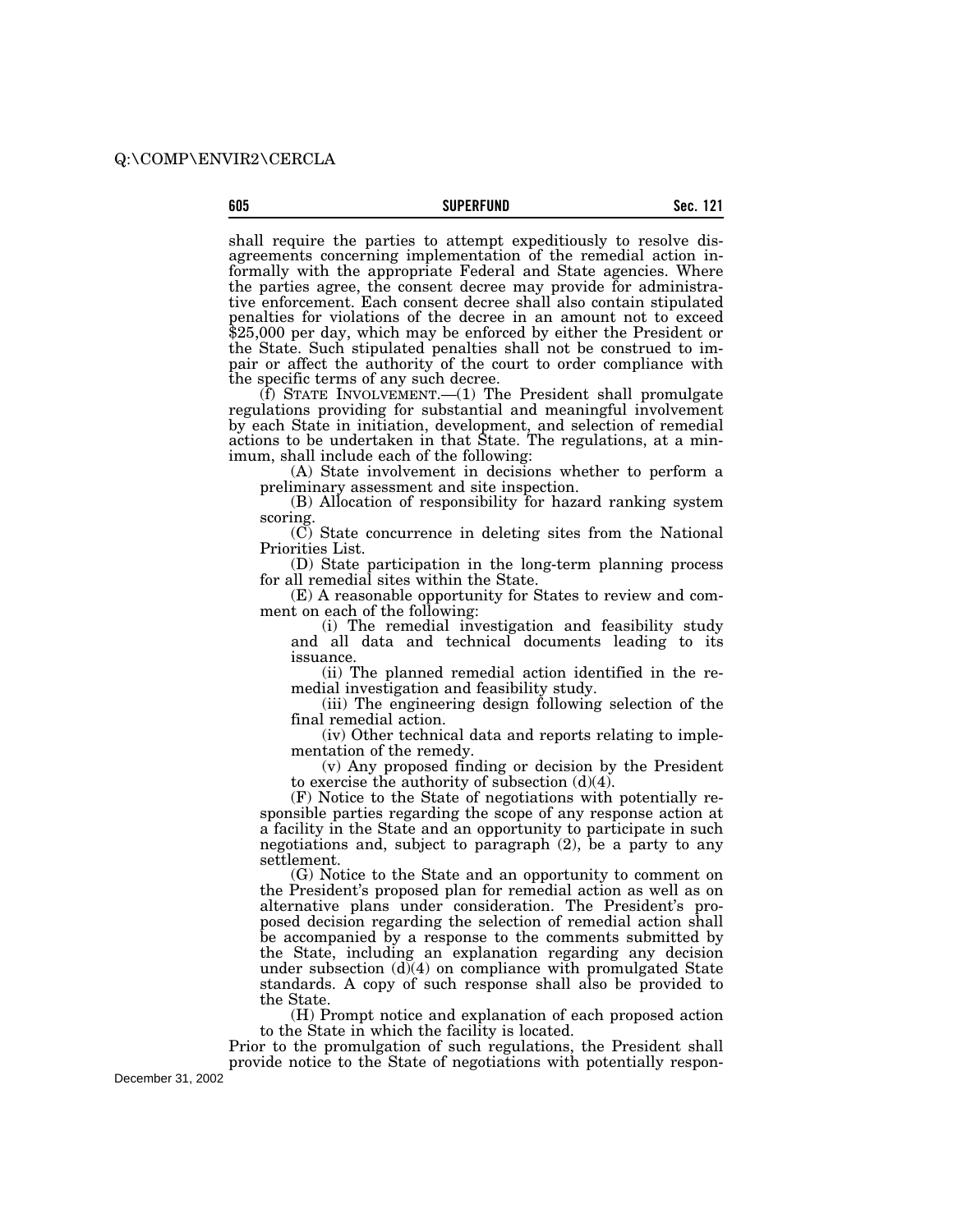sible parties regarding the scope of any response action at a facility in the State, and such State may participate in such negotiations and, subject to paragraph (2), any settlements.

(2)(A) This paragraph shall apply to remedial actions secured under section 106. At least 30 days prior to the entering of any consent decree, if the President proposes to select a remedial action that does not attain a legally applicable or relevant and appropriate standard, requirement, criteria, or limitation, under the authority of subsection  $(d)(4)$ , the President shall provide an opportunity for the State to concur or not concur in such selection. If the State concurs, the State may become a signatory to the consent decree.

(B) If the State does not concur in such selection, and the State desires to have the remedial action conform to such standard, requirement, criteria, or limitation, the State shall intervene in the action under section 106 before entry of the consent decree, to seek to have the remedial action so conform. Such intervention shall be a matter of right. The remedial action shall conform to such standard, requirement, criteria, or limitation if the State establishes, on the administrative record, that the finding of the President was not supported by substantial evidence. If the court determines that the remedial action shall conform to such standard, requirement, criteria, or limitation, the remedial action shall be so modified and the State may become a signatory to the decree. If the court determines that the remedial action need not conform to such standard, requirement, criteria, or limitation, and the State pays or assures the payment of the additional costs attributable to meeting such standard, requirement, criteria, or limitation, the remedial action shall be so modified and the State shall become a signatory to the decree.

(C) The President may conclude settlement negotiations with potentially responsible parties without State concurrence.

(3)(A) This paragraph shall apply to remedial actions at facilities owned or operated by a department, agency, or instrumentality of the United States. At least 30 days prior to the publication of the President's final remedial action plan, if the President proposes to select a remedial action that does not attain a legally applicable or relevant and appropriate standard, requirement, criteria, or limitation, under the authority of subsection (d)(4), the President shall provide an opportunity for the State to concur or not concur in such selection. If the State concurs, or does not act within 30 days, the remedial action may proceed.

(B) If the State does not concur in such selection as provided in subparagraph (A), and desires to have the remedial action conform to such standard, requirement, criteria, or limitation, the State may maintain an action as follows:

(i) If the President has notified the State of selection of such a remedial action, the State may bring an action within 30 days of such notification for the sole purpose of determining whether the finding of the President is supported by substantial evidence. Such action shall be brought in the United States district court for the district in which the facility is located.

(ii) If the State establishes, on the administrative record, that the President's finding is not supported by substantial evi-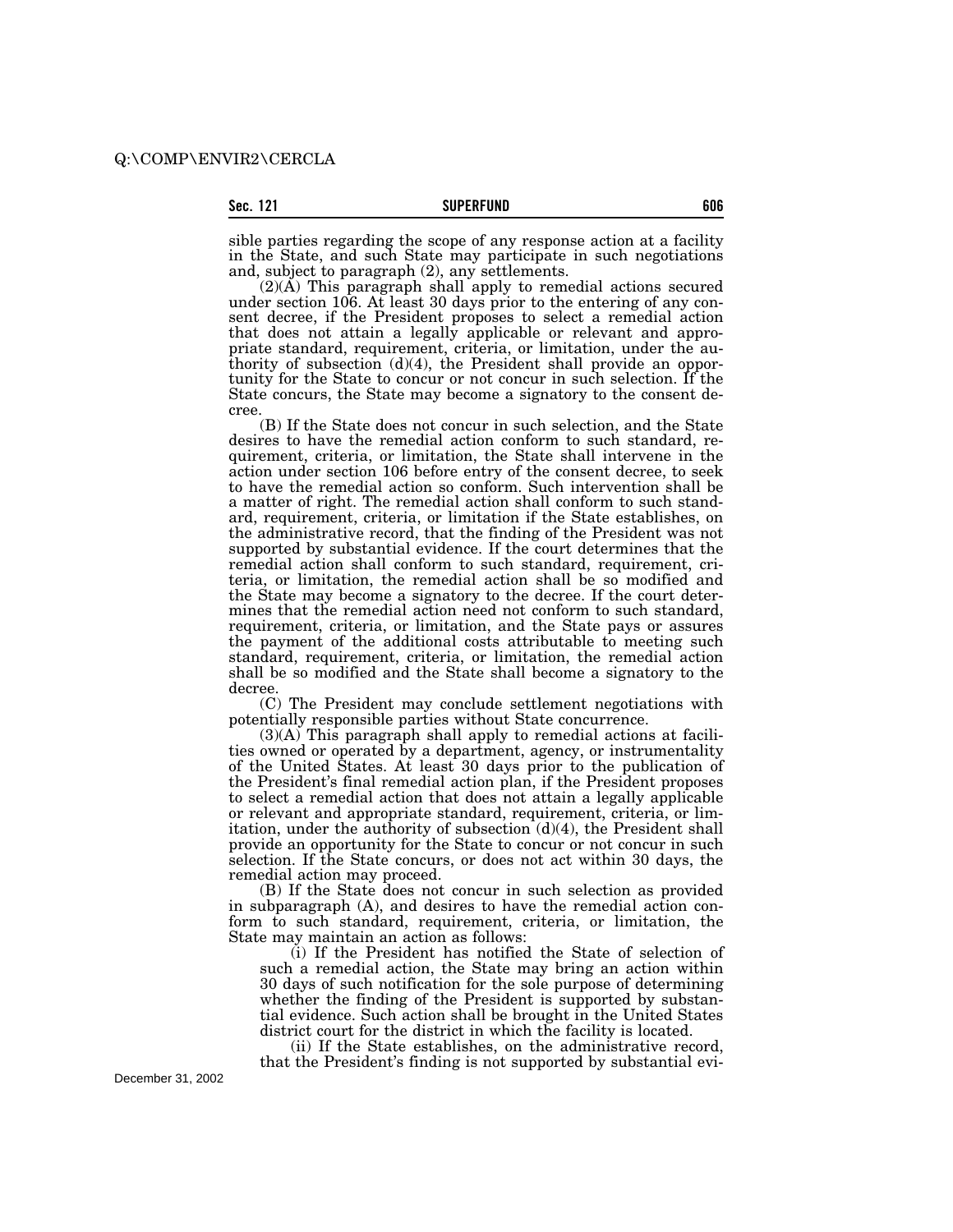dence, the remedial action shall be modified to conform to such standard, requirement, criteria, or limitation.

(iii) If the State fails to establish that the President's finding was not supported by substantial evidence and if the State pays, within 60 days of judgment, the additional costs attributable to meeting such standard, requirement, criteria, or limitation, the remedial action shall be selected to meet such standard, requirement, criteria, or limitation. If the State fails to pay within 60 days, the remedial action selected by the President shall proceed through completion.

(C) Nothing in this section precludes, and the court shall not enjoin, the Federal agency from taking any remedial action unrelated to or not inconsistent with such standard, requirement, criteria, or limitation.

[42 U.S.C. 9621]

### **SEC. 122. SETTLEMENTS.**

(a) AUTHORITY TO ENTER INTO AGREEMENTS.—The President, in his discretion, may enter into an agreement with any person (including the owner or operator of the facility from which a release or substantial threat of release emanates, or any other potentially responsible person), to perform any response action (including any action described in section 104(b)) if the President determines that such action will be done properly by such person. Whenever practicable and in the public interest, as determined by the President, the President shall act to facilitate agreements under this section that are in the public interest and consistent with the National Contingency Plan in order to expedite effective remedial actions and minimize litigation. If the President decides not to use the procedures in this section, the President shall notify in writing potentially responsible parties at the facility of such decision and the reasons why use of the procedures is inappropriate. A decision of the President to use or not to use the procedures in this section is not subject to judicial review.

(b) AGREEMENTS WITH POTENTIALLY RESPONSIBLE PARTIES.—

(1) MIXED FUNDING.—An agreement under this section may provide that the President will reimburse the parties to the agreement from the Fund, with interest, for certain costs of actions under the agreement that the parties have agreed to perform but which the President has agreed to finance. In any case in which the President provides such reimbursement, the President shall make all reasonable efforts to recover the amount of such reimbursement under section 107 or under other relevant authorities.

(2) REVIEWABILITY.—The President's decisions regarding the availability of fund financing under this subsection shall not be subject to judicial review under subsection (d).

(3) RETENTION OF FUNDS.—If, as part of any agreement, the President will be carrying out any action and the parties will be paying amounts to the President, the President may, notwithstanding any other provision of law, retain and use such amounts for purposes of carrying out the agreement.

(4) FUTURE OBLIGATION OF FUND.—In the case of a completed remedial action pursuant to an agreement described in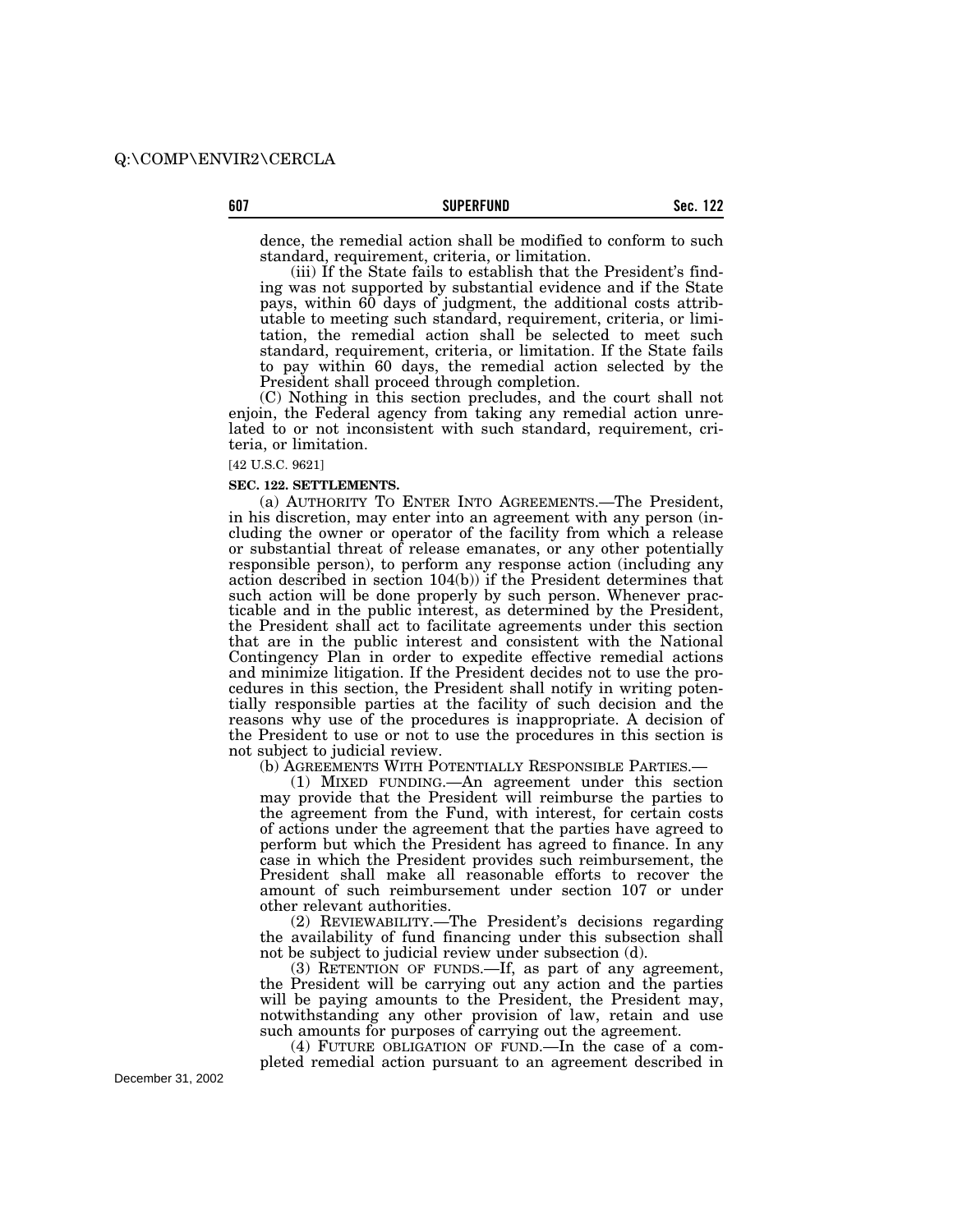paragraph (1), the Fund shall be subject to an obligation for subsequent remedial actions at the same facility but only to the extent that such subsequent actions are necessary by reason of the failure of the original remedial action. Such obligation shall be in a proportion equal to, but not exceeding, the proportion contributed by the Fund for the original remedial action. The Fund's obligation for such future remedial action may be met through Fund expenditures or through payment, following settlement or enforcement action, by parties who were not signatories to the original agreement.<br>(c) EFFECT OF AGREEMENT.—

(1) LIABILITY.—Whenever the President has entered into an agreement under this section, the liability to the United States under this Act of each party to the agreement, including any future liability to the United States, arising from the release or threatened release that is the subject of the agreement shall be limited as provided in the agreement pursuant to a covenant not to sue in accordance with subsection (f). A covenant not to sue may provide that future liability to the United States of a settling potentially responsible party under the agreement may be limited to the same proportion as that established in the original settlement agreement. Nothing in this section shall limit or otherwise affect the authority of any court to review in the consent decree process under subsection (d) any covenant not to sue contained in an agreement under this section. In determining the extent to which the liability of parties to an agreement shall be limited pursuant to a covenant not to sue, the President shall be guided by the principle that a more complete covenant not to sue shall be provided for a more permanent remedy undertaken by such parties.

(2) ACTIONS AGAINST OTHER PERSONS.—If an agreement has been entered into under this section, the President may take any action under section 106 against any person who is not a party to the agreement, once the period for submitting a proposal under subsection (e)(2)(B) has expired. Nothing in this section shall be construed to affect either of the following:

(A) The liability of any person under section 106 or 107 with respect to any costs or damages which are not included in the agreement.

(B) The authority of the President to maintain an action under this Act against any person who is not a party to the agreement.

(d) ENFORCEMENT.—

(1) CLEANUP AGREEMENTS.—

(A) CONSENT DECREE.—Whenever the President enters into an agreement under this section with any potentially responsible party with respect to remedial action under section 106, following approval of the agreement by the Attorney General, except as otherwise provided in the case of certain administrative settlements referred to in subsection (g), the agreement shall be entered in the appropriate United States district court as a consent decree. The President need not make any finding regarding an imminent and substantial endangerment to the public health or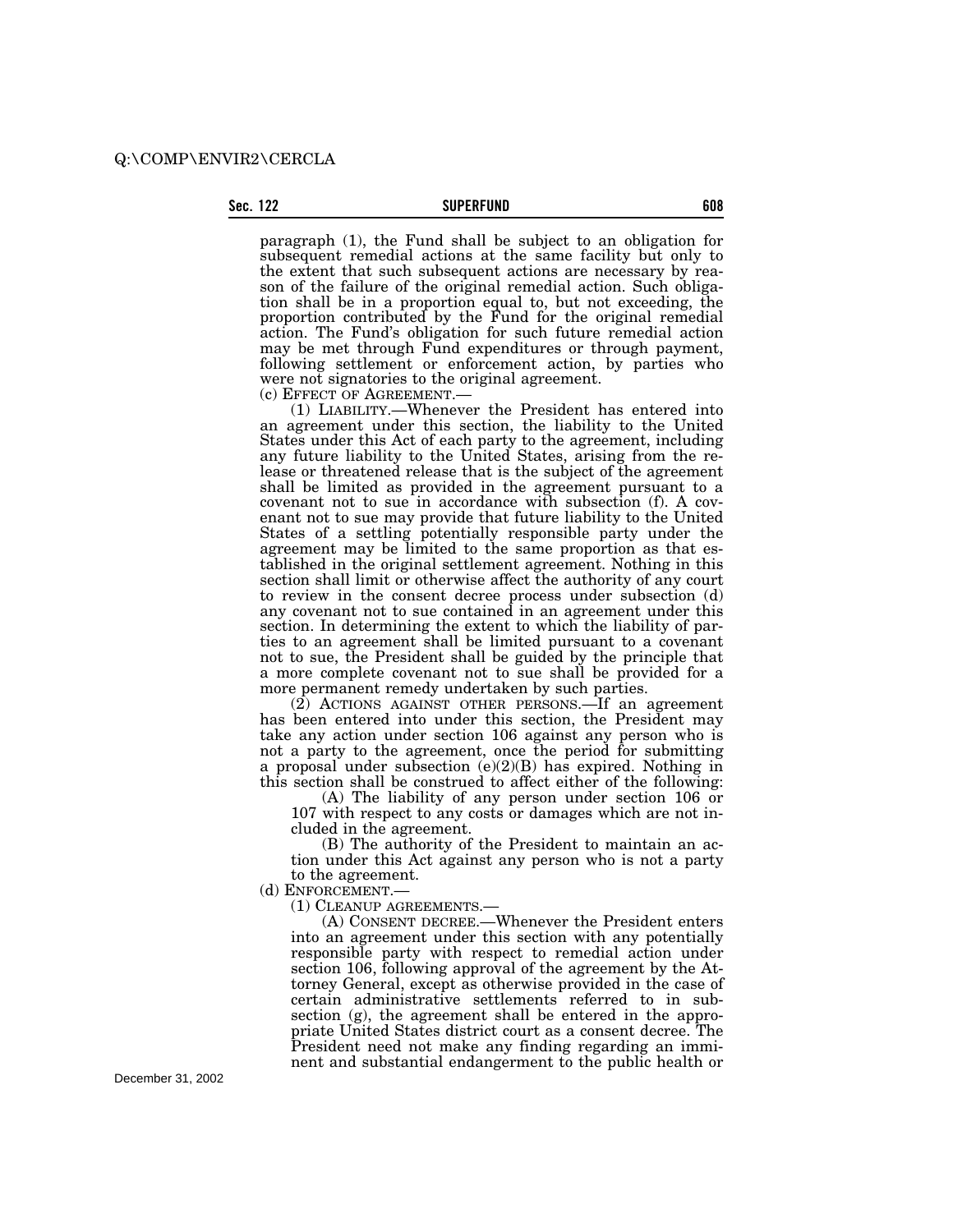the environment in connection with any such agreement or consent decree.

(B) EFFECT.—The entry of any consent decree under this subsection shall not be construed to be an acknowledgment by the parties that the release or threatened release concerned constitutes an imminent and substantial endangerment to the public health or welfare or the environment. Except as otherwise provided in the Federal Rules of Evidence, the participation by any party in the process under this section shall not be considered an admission of liability for any purpose, and the fact of such participation shall not be admissible in any judicial or administrative proceeding, including a subsequent proceeding under this section.

(C) STRUCTURE.—The President may fashion a consent decree so that the entering of such decree and compliance with such decree or with any determination or agreement made pursuant to this section shall not be considered an admission of liability for any purpose.<br>(2) PUBLIC PARTICIPATION.—

 $(A)$  FILING OF PROPOSED JUDGMENT.—At least 30 days before a final judgment is entered under paragraph (1), the proposed judgment shall be filed with the court.

(B) OPPORTUNITY FOR COMMENT.—The Attorney General shall provide an opportunity to persons who are not named as parties to the action to comment on the proposed judgment before its entry by the court as a final judgment. The Attorney General shall consider, and file with the court, any written comments, views, or allegations relating to the proposed judgment. The Attorney General may withdraw or withhold its consent to the proposed judgment if the comments, views, and allegations concerning the judgment disclose facts or considerations which indicate that the proposed judgment is inappropriate, improper, or inadequate.

(3) 104(b) AGREEMENTS.—Whenever the President enters into an agreement under this section with any potentially responsible party with respect to action under section 104(b), the President shall issue an order or enter into a decree setting forth the obligations of such party. The United States district court for the district in which the release or threatened release occurs may enforce such order or decree.

(e) SPECIAL NOTICE PROCEDURES.—

(1) NOTICE.—Whenever the President determines that a period of negotiation under this subsection would facilitate an agreement with potentially responsible parties for taking response action (including any action described in section  $104(b)$ ) and would expedite remedial action, the President shall so notify all such parties and shall provide them with information concerning each of the following:

(A) The names and addresses of potentially responsible parties (including owners and operators and other persons referred to in section  $107(a)$ , to the extent such information is available.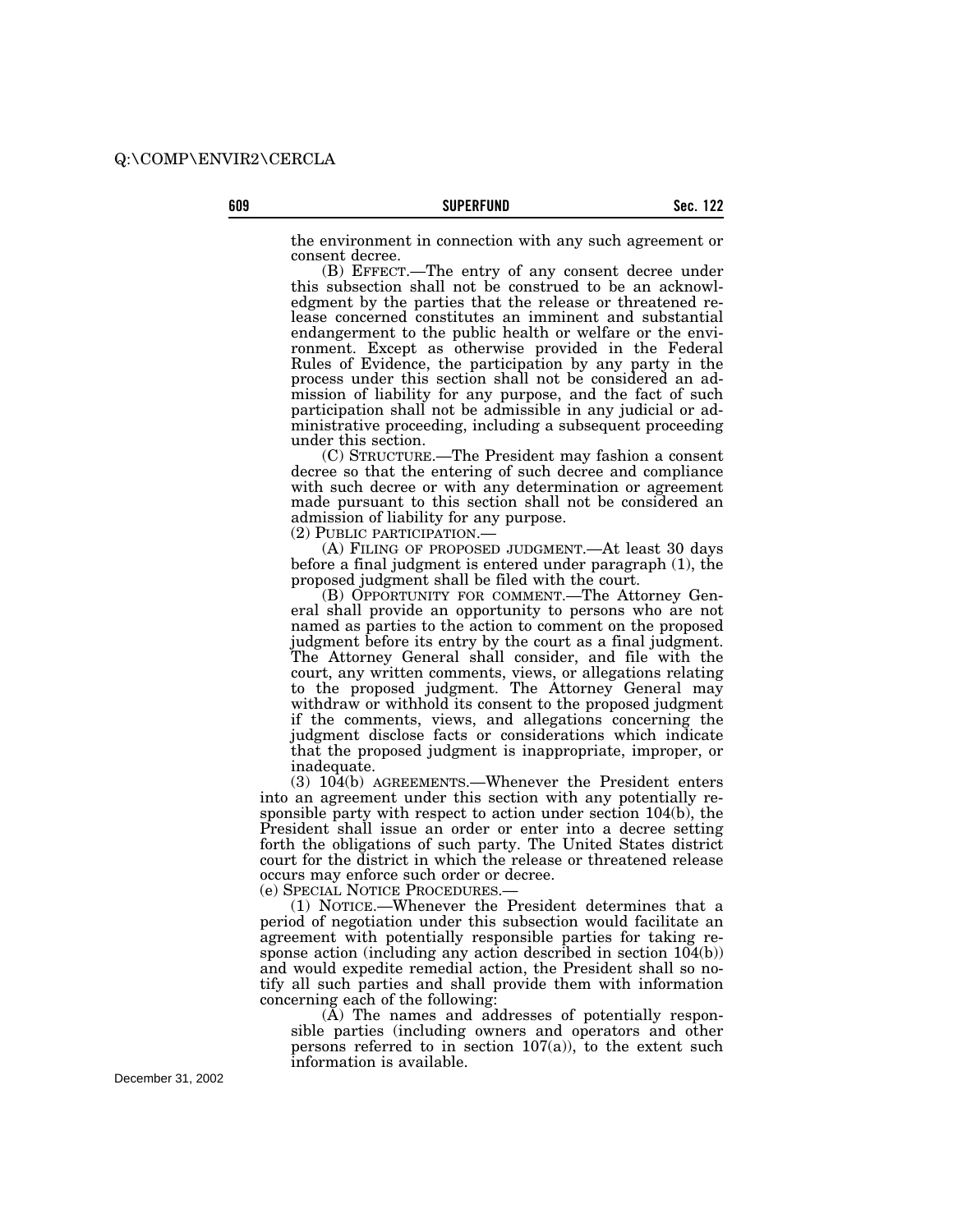(B) To the extent such information is available, the volume and nature of substances contributed by each potentially responsible party identified at the facility.

(C) A ranking by volume of the substances at the facility, to the extent such information is available.

The President shall make the information referred to in this paragraph available in advance of notice under this paragraph upon the request of a potentially responsible party in accordance with procedures provided by the President. The provisions of subsection (e) of section 104 regarding protection of confidential information apply to information provided under this paragraph. Disclosure of information generated by the President under this section to persons other than the Congress, or any duly authorized Committee thereof, is subject to other privileges or protections provided by law, including (but not limited to) those applicable to attorney work product. Nothing contained in this paragraph or in other provisions of this Act shall be construed, interpreted, or applied to diminish the required disclosure of information under other provisions of this or other Federal or State laws.

(2) NEGOTIATION.— (A) MORATORIUM.—Except as provided in this subsection, the President may not commence action under section 104(a) or take any action under section 106 for 120 days after providing notice and information under this subsection with respect to such action. Except as provided in this subsection, the President may not commence a remedial investigation and feasibility study under section 104(b) for 90 days after providing notice and information under this subsection with respect to such action. The President may commence any additional studies or investigations authorized under section 104(b), including remedial design, during the negotiation period.

(B) PROPOSALS.—Persons receiving notice and information under paragraph (1) of this subsection with respect to action under section 106 shall have 60 days from the date of receipt of such notice to make a proposal to the President for undertaking or financing the action under section 106. Persons receiving notice and information under paragraph (1) of this subsection with respect to action under section 104(b) shall have 60 days from the date of receipt of such notice to make a proposal to the President for undertaking or financing the action under section 104(b).

(C) ADDITIONAL PARTIES.—If an additional potentially responsible party is identified during the negotiation period or after an agreement has been entered into under this subsection concerning a release or threatened release, the President may bring the additional party into the negotiation or enter into a separate agreement with such party.

(3) PRELIMINARY ALLOCATION OF RESPONSIBILITY.—

(A) IN GENERAL.—The President shall develop guidelines for preparing nonbinding preliminary allocations of responsibility. In developing these guidelines the President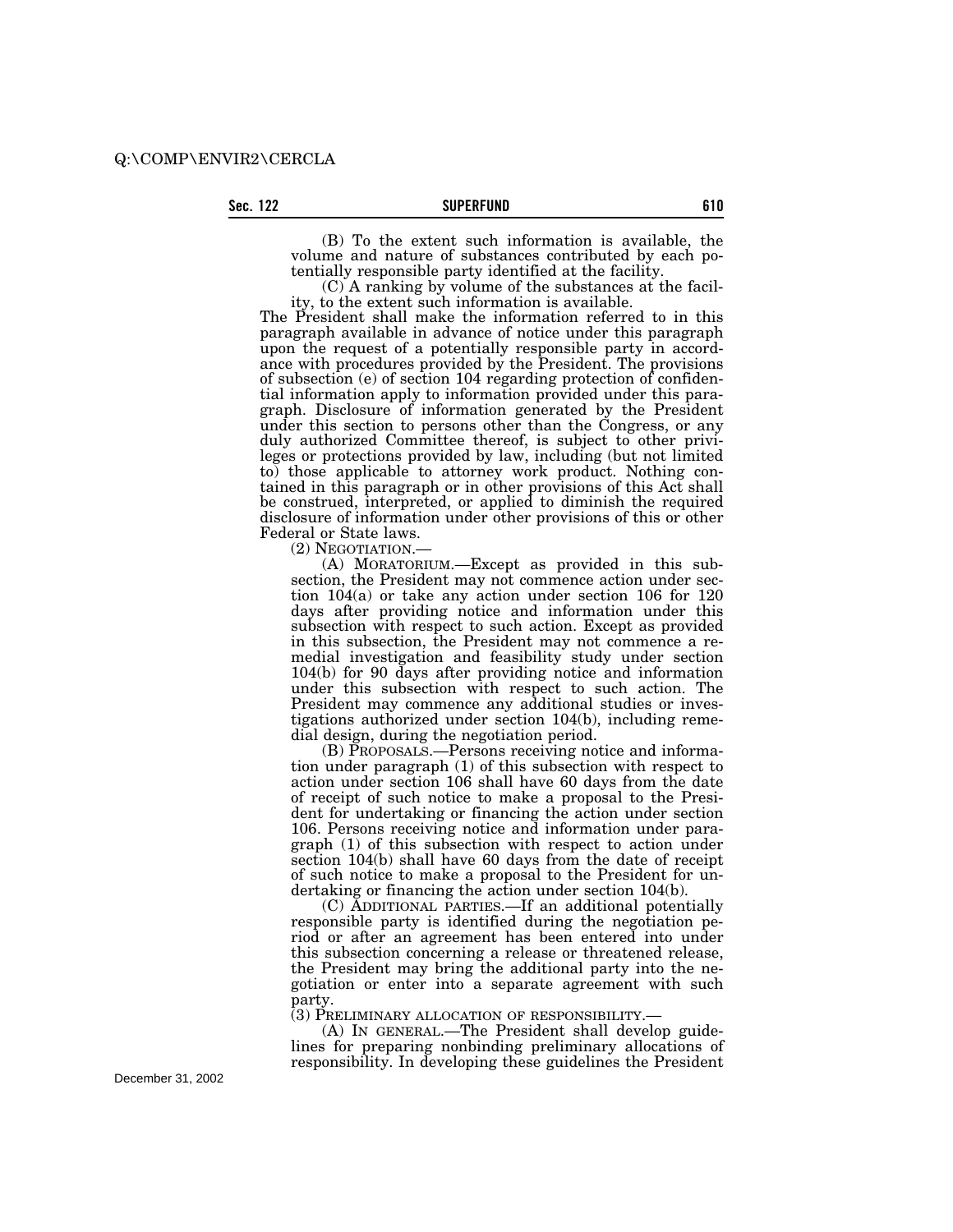may include such factors as the President considers relevant, such as: volume, toxicity, mobility, strength of evidence, ability to pay, litigative risks, public interest considerations, precedential value, and inequities and aggravating factors. When it would expedite settlements under this section and remedial action, the President may, after completion of the remedial investigation and feasibility study, provide a nonbinding preliminary allocation of responsibility which allocates percentages of the total cost of response among potentially responsible parties at the facility.

(B) COLLECTION OF INFORMATION.—To collect information necessary or appropriate for performing the allocation under subparagraph (A) or for otherwise implementing this section, the President may by subpoena require the attendance and testimony of witnesses and the production of reports, papers, documents, answers to questions, and other information that the President deems necessary. Witnesses shall be paid the same fees and mileage that are paid witnesses in the courts of the United States. In the event of contumacy or failure or refusal of any person to obey any such subpoena, any district court of the United States in which venue is proper shall have jurisdiction to order any such person to comply with such subpoena. Any failure to obey such an order of the court is punishable by the court as a contempt thereof.

(C) EFFECT.—The nonbinding preliminary allocation of responsibility shall not be admissible as evidence in any proceeding, and no court shall have jurisdiction to review the nonbinding preliminary allocation of responsibility. The nonbinding preliminary allocation of responsibility shall not constitute an apportionment or other statement on the divisibility of harm or causation.

(D) COSTS.—The costs incurred by the President in producing the nonbinding preliminary allocation of responsibility shall be reimbursed by the potentially responsible parties whose offer is accepted by the President. Where an offer under this section is not accepted, such costs shall be considered costs of response.

(E) DECISION TO REJECT OFFER.—Where the President, in his discretion, has provided a nonbinding preliminary allocation of responsibility and the potentially responsible parties have made a substantial offer providing for response to the President which he rejects, the reasons for the rejection shall be provided in a written explanation. The President's decision to reject such an offer shall not be subject to judicial review.

(4) FAILURE TO PROPOSE.—If the President determines that a good faith proposal for undertaking or financing action under section 106 has not been submitted within 60 days of the provision of notice pursuant to this subsection, the President may thereafter commence action under section 104(a) or take an action against any person under section 106 of this Act. If the President determines that a good faith proposal for under-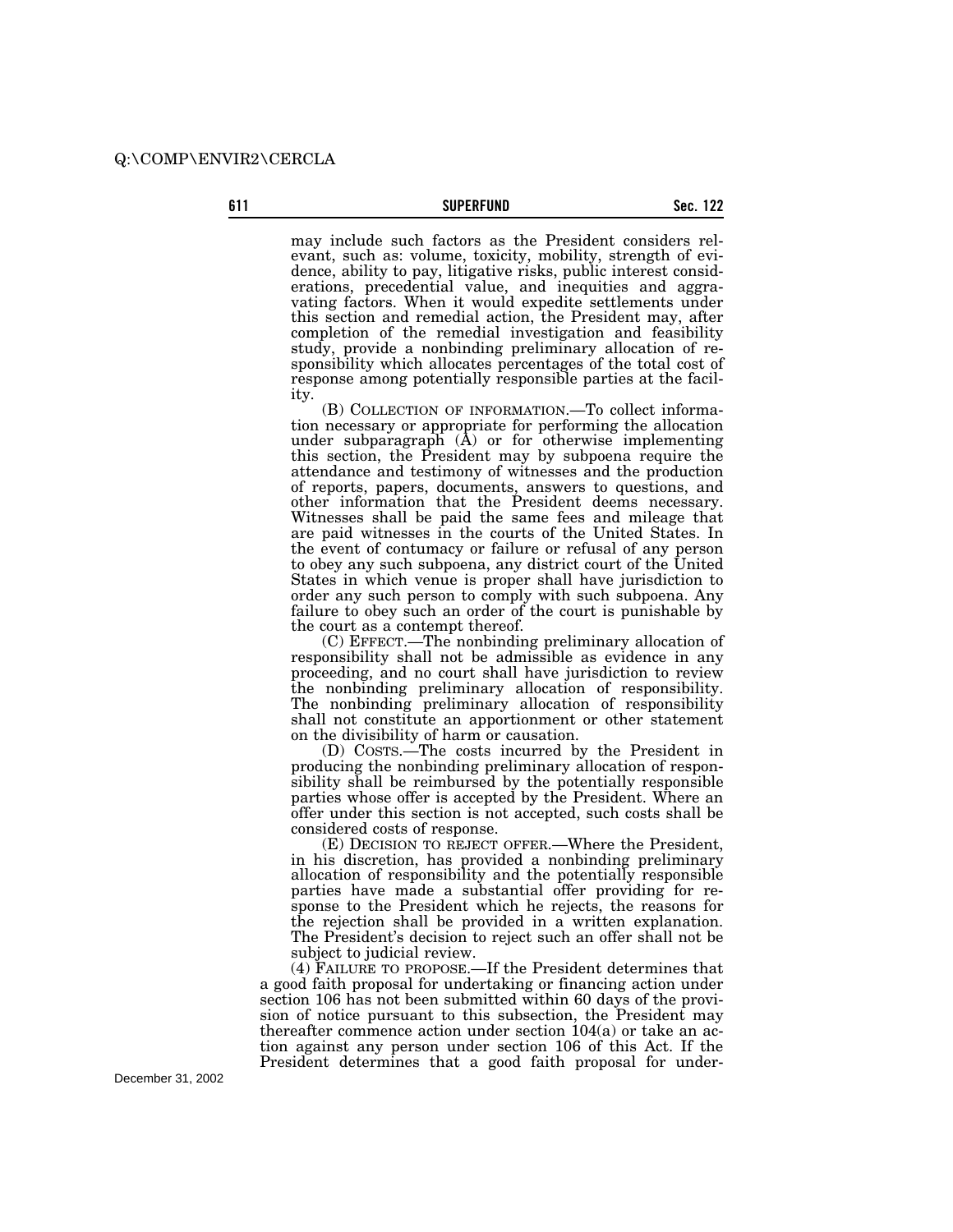taking or financing action under section 104(b) has not been submitted within 60 days after the provision of notice pursuant to this subsection, the President may thereafter commence action under section 104(b).

(5) SIGNIFICANT THREATS.—Nothing in this subsection shall limit the President's authority to undertake response or enforcement action regarding a significant threat to public health or the environment within the negotiation period established by this subsection.

(6) INCONSISTENT RESPONSE ACTION.—When either the President, or a potentially responsible party pursuant to an administrative order or consent decree under this Act, has initiated a remedial investigation and feasibility study for a particular facility under this Act, no potentially responsible party may undertake any remedial action at the facility unless such remedial action has been authorized by the President.

(f) COVENANT NOT TO SUE.— (1) DISCRETIONARY COVENANTS.—The President may, in his discretion, provide any person with a covenant not to sue concerning any liability to the United States under this Act, including future liability, resulting from a release or threatened release of a hazardous substance addressed by a remedial action, whether that action is onsite or offsite, if each of the following conditions is met:

(A) The covenant not to sue is in the public interest.

(B) The covenant not to sue would expedite response action consistent with the National Contingency Plan under section 105 of this Act.

(C) The person is in full compliance with a consent decree under section 106 (including a consent decree entered into in accordance with this section) for response to the release or threatened release concerned.

(D) The response action has been approved by the President.

(2) SPECIAL COVENANTS NOT TO SUE.—In the case of any person to whom the President is authorized under paragraph  $(1)$  of this subsection to provide a covenant not to sue, for the portion of remedial action—

(A) which involves the transport and secure disposition offsite of hazardous substances in a facility meeting the requirements of sections 3004 (c), (d), (e),  $(f)$ ,  $(g)$ ,  $(m)$ ,  $(0, (p), (u),$  and  $(v)$  and  $3005(c)$  of the Solid Waste Disposal Act, where the President has rejected a proposed remedial action that is consistent with the National Contingency Plan that does not include such offsite disposition and has thereafter required offsite disposition; or

(B) which involves the treatment of hazardous substances so as to destroy, eliminate, or permanently immobilize the hazardous constituents of such substances, such that, in the judgment of the President, the substances no longer present any current or currently foreseeable future significant risk to public health, welfare or the environment, no byproduct of the treatment or destruction process presents any significant hazard to public health, welfare or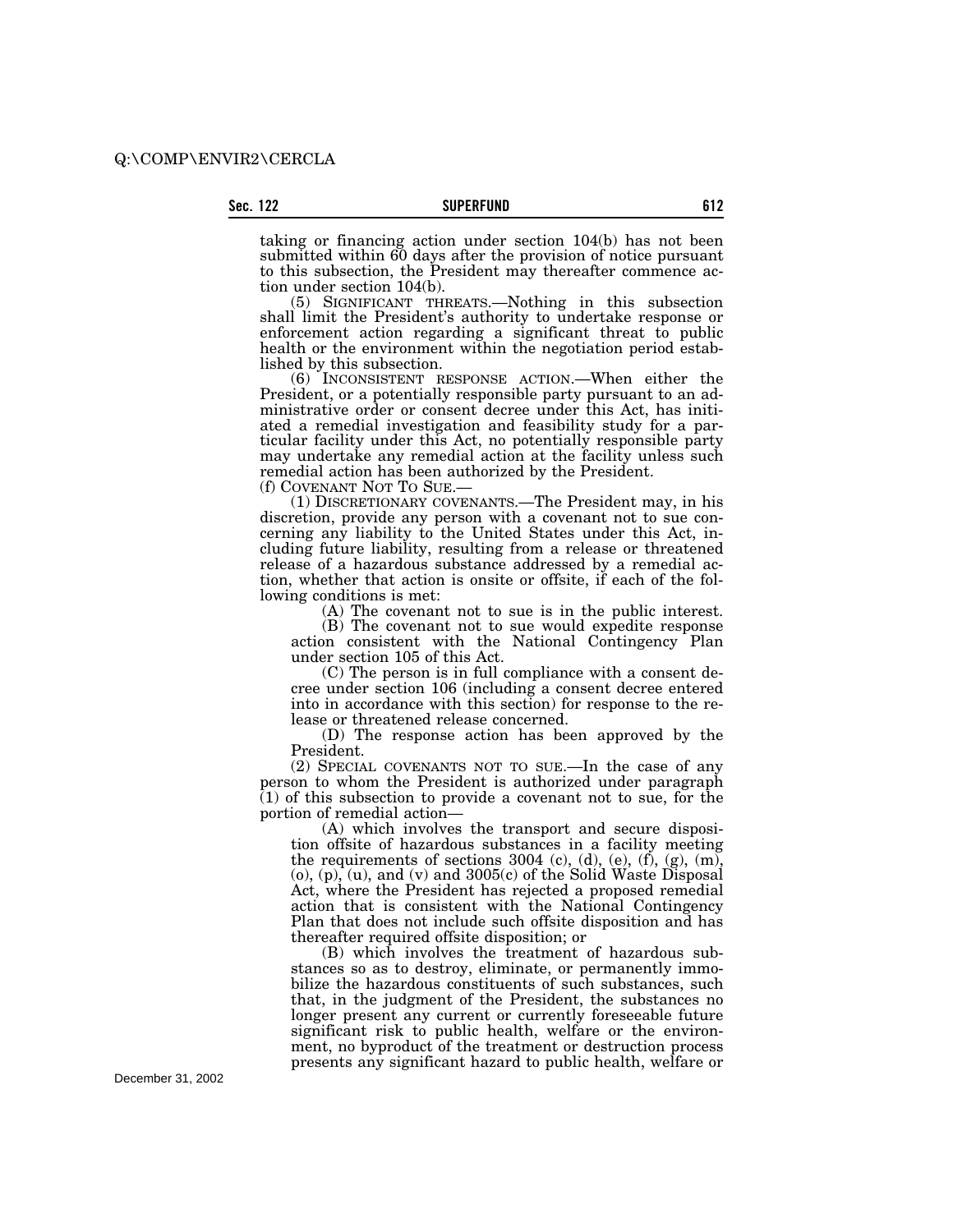the environment, and all byproducts are themselves treated, destroyed, or contained in a manner which assures that such byproducts do not present any current or currently foreseeable future significant risk to public health, welfare or the environment,

the President shall provide such person with a covenant not to sue with respect to future liability to the United States under this Act for a future release or threatened release of hazardous substances from such facility, and a person provided such covenant not to sue shall not be liable to the United States under section 106 or 107 with respect to such release or threatened release at a future time.<br>(3) REQUIREMENT THAT REMEDIAL ACTION BE COMPLETED.

A covenant not to sue concerning future liability to the United. States shall not take effect until the President certifies that remedial action has been completed in accordance with the requirements of this Act at the facility that is the subject of such covenant.

(4) FACTORS.—In assessing the appropriateness of a covenant not to sue under paragraph (1) and any condition to be included in a covenant not to sue under paragraph (1) or (2), the President shall consider whether the covenant or condition is in the public interest on the basis of such factors as the following:

(A) The effectiveness and reliability of the remedy, in light of the other alternative remedies considered for the facility concerned.

(B) The nature of the risks remaining at the facility.

(C) The extent to which performance standards are included in the order or decree.

(D) The extent to which the response action provides a complete remedy for the facility, including a reduction in the hazardous nature of the substances at the facility.

(E) The extent to which the technology used in the response action is demonstrated to be effective.

(F) Whether the Fund or other sources of funding would be available for any additional remedial actions that might eventually be necessary at the facility.

(G) Whether the remedial action will be carried out, in whole or in significant part, by the responsible parties themselves.

(5) SATISFACTORY PERFORMANCE.—Any covenant not to sue under this subsection shall be subject to the satisfactory performance by such party of its obligations under the agreement concerned.

(6) ADDITIONAL CONDITION FOR FUTURE LIABILITY.—(A) Except for the portion of the remedial action which is subject to a covenant not to sue under paragraph (2) or under subsection (g) (relating to de minimis settlements), a covenant not to sue a person concerning future liability to the United States shall include an exception to the covenant that allows the President to sue such person concerning future liability resulting from the release or threatened release that is the subject of the covenant where such liability arises out of conditions which are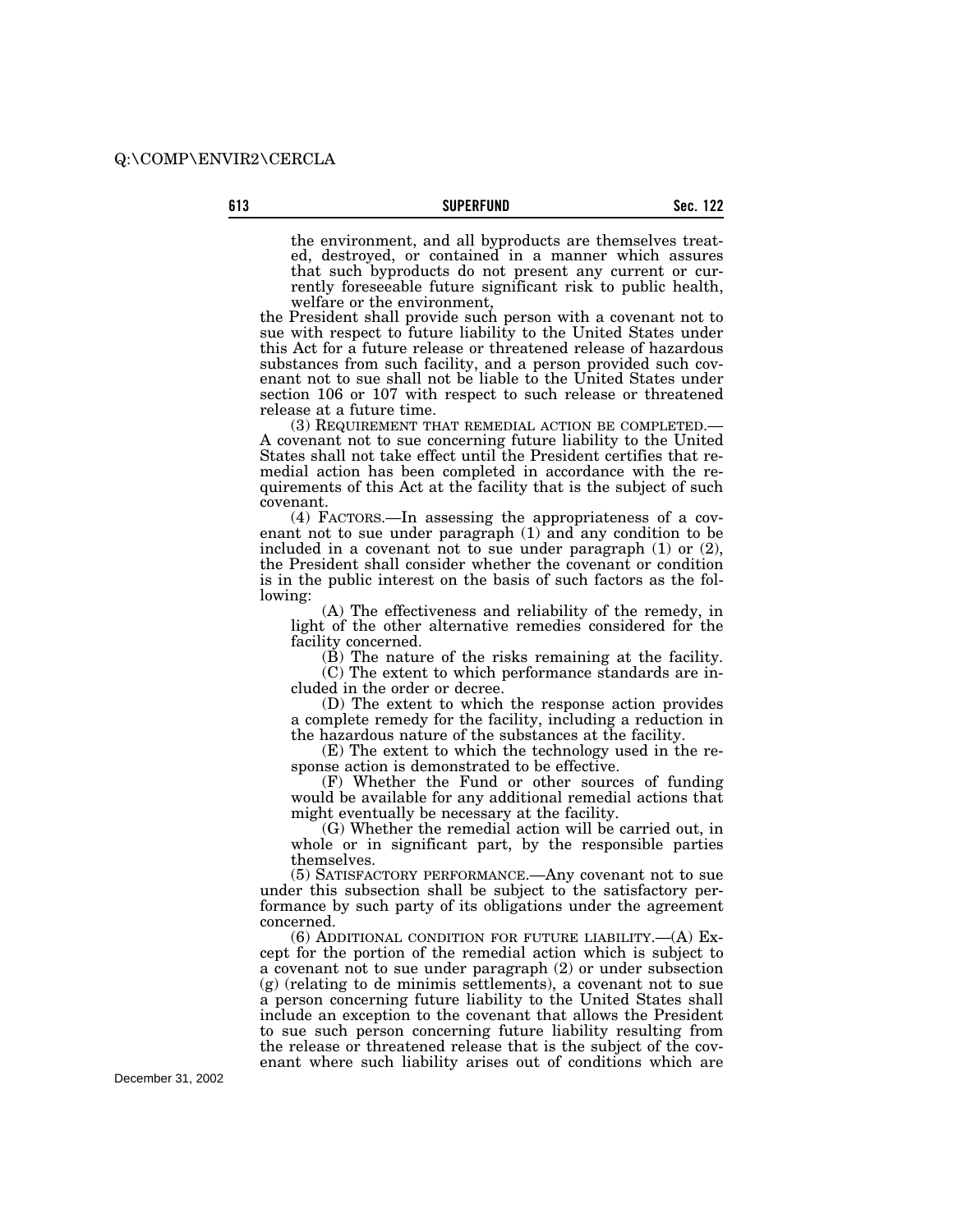unknown at the time the President certifies under paragraph (3) that remedial action has been completed at the facility concerned.

(B) In extraordinary circumstances, the President may determine, after assessment of relevant factors such as those referred to in paragraph (4) and volume, toxicity, mobility, strength of evidence, ability to pay, litigative risks, public interest considerations, precedential value, and inequities and aggravating factors, not to include the exception referred to in subparagraph (A) if other terms, conditions, or requirements of the agreement containing the covenant not to sue are sufficient to provide all reasonable assurances that public health and the environment will be protected from any future releases at or from the facility.

(C) The President is authorized to include any provisions allowing future enforcement action under section 106 or 107 that in the discretion of the President are necessary and appropriate to assure protection of public health, welfare, and the environment.

(g) DE MINIMIS SETTLEMENTS.—

(1) EXPEDITED FINAL SETTLEMENT.—Whenever practicable and in the public interest, as determined by the President, the President shall as promptly as possible reach a final settlement with a potentially responsible party in an administrative or civil action under section 106 or 107 if such settlement involves only a minor portion of the response costs at the facility concerned and, in the judgment of the President, the conditions in either of the following subparagraph (A) or (B) are met:

(A) Both of the following are minimal in comparison to other hazardous substances at the facility:

(i) The amount of the hazardous substances contributed by that party to the facility.

(ii) The toxic or other hazardous effects of the substances contributed by that party to the facility.

(B) The potentially responsible party—

(i) is the owner of the real property on or in which the facility is located;

(ii) did not conduct or permit the generation, transportation, storage, treatment, or disposal of any hazardous substance at the facility; and

(iii) did not contribute to the release or threat of release of a hazardous substance at the facility through any action or omission.

This subparagraph (B) does not apply if the potentially responsible party purchased the real property with actual or constructive knowledge that the property was used for the generation, transportation, storage, treatment, or disposal of any hazardous substance.

(2) COVENANT NOT TO SUE.—The President may provide a covenant not to sue with respect to the facility concerned to any party who has entered into a settlement under this subsection unless such a covenant would be inconsistent with the public interest as determined under subsection (f).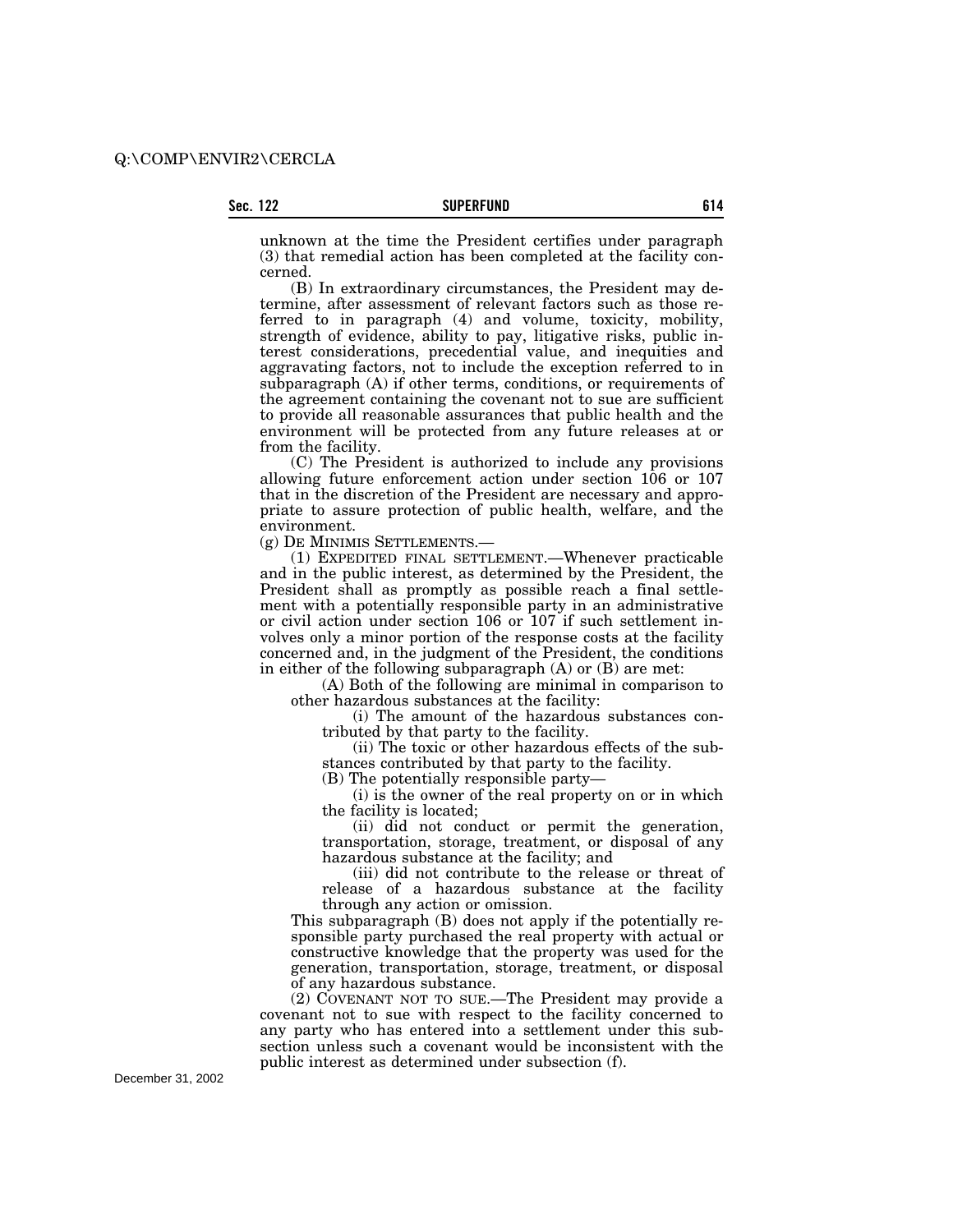(3) EXPEDITED AGREEMENT.—The President shall reach any such settlement or grant any such covenant not to sue as soon as possible after the President has available the information necessary to reach such a settlement or grant such a covenant.

(4) CONSENT DECREE OR ADMINISTRATIVE ORDER.—A settlement under this subsection shall be entered as a consent decree or embodied in an administrative order setting forth the terms of the settlement. In the case of any facility where the total response costs exceed \$500,000 (excluding interest), if the settlement is embodied as an administrative order, the order may be issued only with the prior written approval of the Attorney General. If the Attorney General or his designee has not approved or disapproved the order within 30 days of this referral, the order shall be deemed to be approved unless the Attorney General and the Administrator have agreed to extend the time. The district court for the district in which the release or threatened release occurs may enforce any such administrative order.

(5) EFFECT OF AGREEMENT.—A party who has resolved its liability to the United States under this subsection shall not be liable for claims for contribution regarding matters addressed in the settlement. Such settlement does not discharge any of the other potentially responsible parties unless its terms so provide, but it reduces the potential liability of the others by the amount of the settlement.

(6) SETTLEMENTS WITH OTHER POTENTIALLY RESPONSIBLE PARTIES.—Nothing in this subsection shall be construed to affect the authority of the President to reach settlements with other potentially responsible parties under this Act.

(7) REDUCTION IN SETTLEMENT AMOUNT BASED ON LIMITED ABILITY TO PAY.—

(A) IN GENERAL.—The condition for settlement under this paragraph is that the potentially responsible party is a person who demonstrates to the President an inability or a limited ability to pay response costs.

(B) CONSIDERATIONS.—In determining whether or not a demonstration is made under subparagraph (A) by a person, the President shall take into consideration the ability of the person to pay response costs and still maintain its basic business operations, including consideration of the overall financial condition of the person and demonstrable constraints on the ability of the person to raise revenues.

(C) INFORMATION.—A person requesting settlement under this paragraph shall promptly provide the President with all relevant information needed to determine the ability of the person to pay response costs.

(D) ALTERNATIVE PAYMENT METHODS.—If the President determines that a person is unable to pay its total settlement amount at the time of settlement, the President shall consider such alternative payment methods as may be necessary or appropriate.

(8) ADDITIONAL CONDITIONS FOR EXPEDITED SETTLE-MENTS.—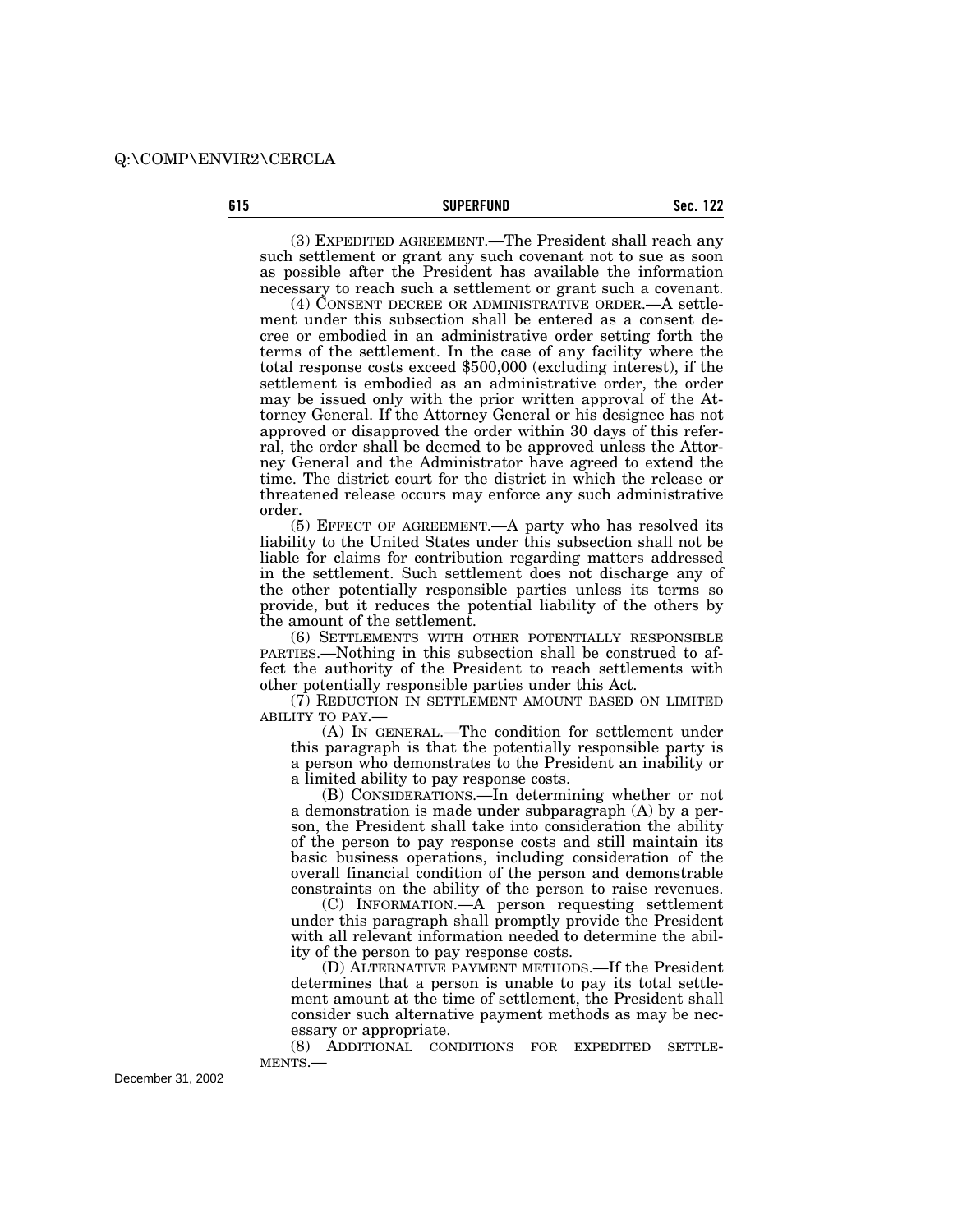## **Sec. 122 SUPERFUND 616**

(A) WAIVER OF CLAIMS.—The President shall require, as a condition for settlement under this subsection, that a potentially responsible party waive all of the claims (including a claim for contribution under this Act) that the party may have against other potentially responsible parties for response costs incurred with respect to the facility, unless the President determines that requiring a waiver would be unjust.

(B) FAILURE TO COMPLY.—The President may decline to offer a settlement to a potentially responsible party under this subsection if the President determines that the potentially responsible party has failed to comply with any request for access or information or an administrative subpoena issued by the President under this Act or has impeded or is impeding, through action or inaction, the performance of a response action with respect to the facility.<br>(C) RESPONSIBILITY TO PROVIDE INFORMATION AND AC-

CESS.—A potentially responsible party that enters into a settlement under this subsection shall not be relieved of the responsibility to provide any information or access requested in accordance with subsection  $(e)(3)(B)$  or section  $104(e)$ .

(9) BASIS OF DETERMINATION.—If the President determines that a potentially responsible party is not eligible for settlement under this subsection, the President shall provide the reasons for the determination in writing to the potentially responsible party that requested a settlement under this subsection.

(10) NOTIFICATION.—As soon as practicable after receipt of sufficient information to make a determination, the President shall notify any person that the President determines is eligible under paragraph (1) of the person's eligibility for an expedited settlement.

(11) NO JUDICIAL REVIEW.—A determination by the President under paragraph (7), (8), (9), or (10) shall not be subject to judicial review.

(12) NOTICE OF SETTLEMENT.—After a settlement under this subsection becomes final with respect to a facility, the President shall promptly notify potentially responsible parties at the facility that have not resolved their liability to the United States of the settlement.

(h) COST RECOVERY SETTLEMENT AUTHORITY.—

(1) AUTHORITY TO SETTLE.—The head of any department or agency with authority to undertake a response action under this Act pursuant to the national contingency plan may consider, compromise, and settle a claim under section 107 for costs incurred by the United States Government if the claim has not been referred to the Department of Justice for further action. In the case of any facility where the total response costs exceed \$500,000 (excluding interest), any claim referred to in the preceding sentence may be compromised and settled only with the prior written approval of the Attorney General.

(2) USE OF ARBITRATION.—Arbitration in accordance with regulations promulgated under this subsection may be used as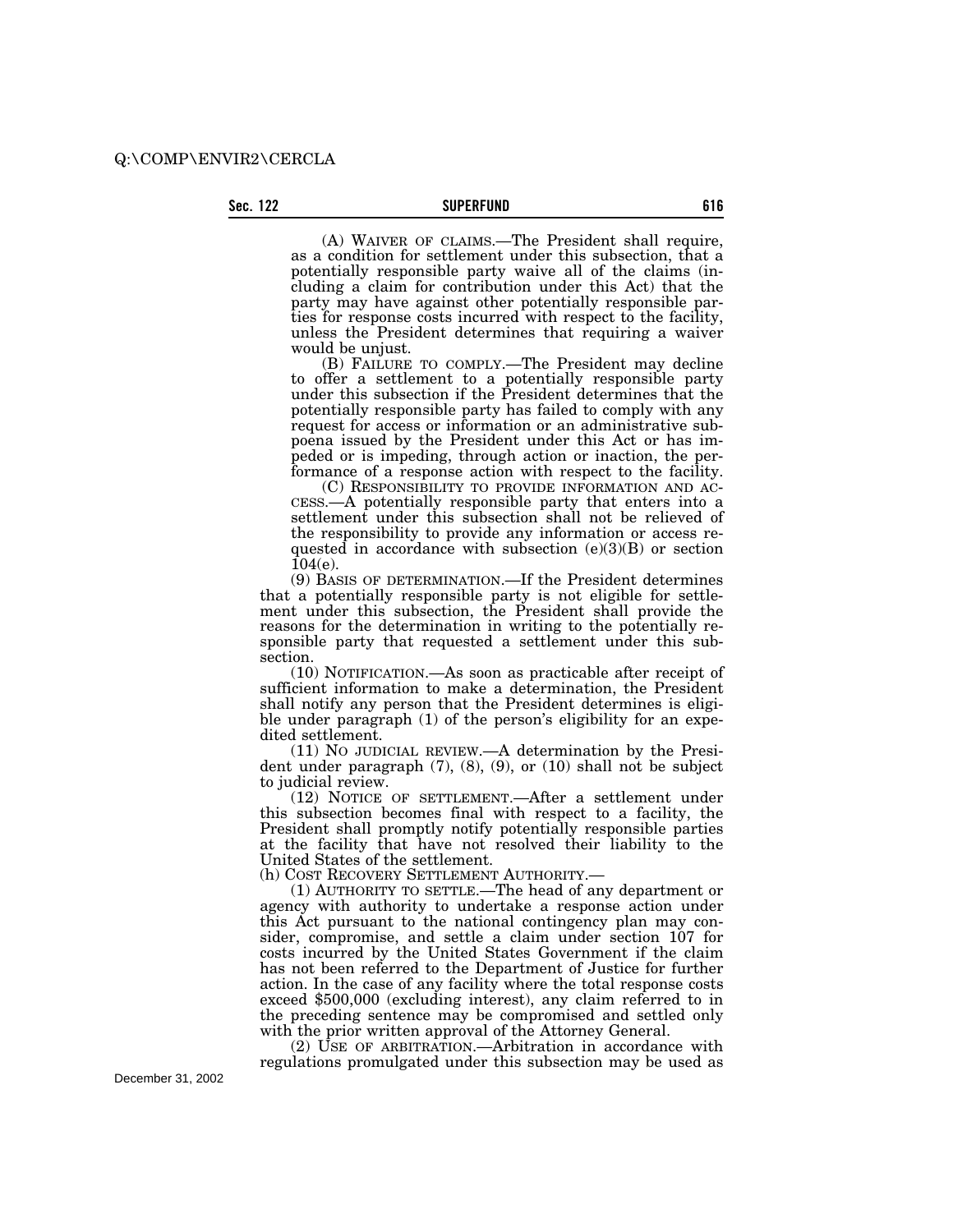a method of settling claims of the United States where the total response costs for the facility concerned do not exceed \$500,000 (excluding interest). After consultation with the Attorney General, the department or agency head may establish and publish regulations for the use of arbitration or settlement under this subsection.

(3) RECOVERY OF CLAIMS.—If any person fails to pay a claim that has been settled under this subsection, the department or agency head shall request the Attorney General to bring a civil action in an appropriate district court to recover the amount of such claim, plus costs, attorneys' fees, and interest from the date of the settlement. In such an action, the terms of the settlement shall not be subject to review.

(4) CLAIMS FOR CONTRIBUTION.—A person who has resolved its liability to the United States under this subsection shall not be liable for claims for contribution regarding matters addressed in the settlement. Such settlement shall not discharge any of the other potentially liable persons unless its terms so provide, but it reduces the potential liability of the others by the amount of the settlement.

(i) SETTLEMENT PROCEDURES.— (1) PUBLICATION IN FEDERAL REGISTER.—At least 30 days before any settlement (including any settlement arrived at through arbitration) may become final under subsection (h), or under subsection  $(g)$  in the case of a settlement embodied in an administrative order, the head of the department or agency which has jurisdiction over the proposed settlement shall publish in the Federal Register notice of the proposed settlement. The notice shall identify the facility concerned and the parties to the proposed settlement.

 $(2)$  COMMENT PERIOD.—For a 30-day period beginning on the date of publication of notice under paragraph  $(I)$  of a proposed settlement, the head of the department or agency which has jurisdiction over the proposed settlement shall provide an opportunity for persons who are not parties to the proposed settlement to file written comments relating to the proposed settlement.

(3) CONSIDERATION OF COMMENTS.—The head of the department or agency shall consider any comments filed under paragraph (2) in determining whether or not to consent to the proposed settlement and may withdraw or withhold consent to the proposed settlement if such comments disclose facts or considerations which indicate the proposed settlement is inappropriate, improper, or inadequate.

(j) NATURAL RESOURCES.—

(1) NOTIFICATION OF TRUSTEE.—Where a release or threatened release of any hazardous substance that is the subject of negotiations under this section may have resulted in damages to natural resources under the trusteeship of the United States, the President shall notify the Federal natural resource trustee of the negotiations and shall encourage the participation of such trustee in the negotiations.

(2) COVENANT NOT TO SUE.—An agreement under this section may contain a covenant not to sue under section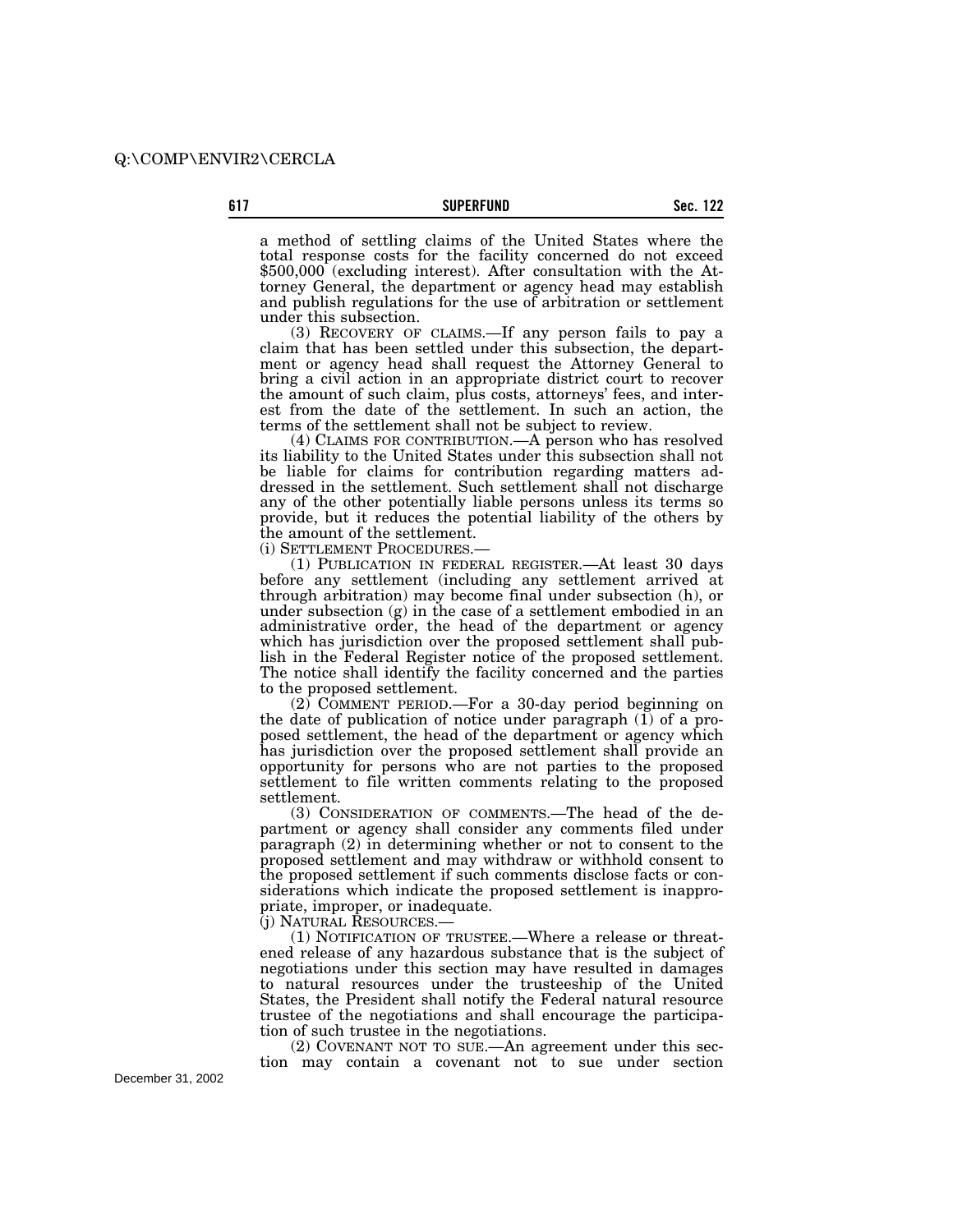$107(a)(4)(C)$  for damages to natural resources under the trusteeship of the United States resulting from the release or threatened release of hazardous substances that is the subject of the agreement, but only if the Federal natural resource trustee has agreed in writing to such covenant. The Federal natural resource trustee may agree to such covenant if the potentially responsible party agrees to undertake appropriate actions necessary to protect and restore the natural resources damaged by such release or threatened release of hazardous substances.

(k) SECTION NOT APPLICABLE TO VESSELS.—The provisions of this section shall not apply to releases from a vessel.

(l) CIVIL PENALTIES.—A potentially responsible party which is a party to an administrative order or consent decree entered pursuant to an agreement under this section or section 120 (relating to Federal facilities) or which is a party to an agreement under section 120 and which fails or refuses to comply with any term or condition of the order, decree or agreement shall be subject to a civil penalty in accordance with section 109.

(m) APPLICABILITY OF GENERAL PRINCIPLES OF LAW.—In the case of consent decrees and other settlements under this section (including covenants not to sue), no provision of this Act shall be construed to preclude or otherwise affect the applicability of general principles of law regarding the setting aside or modification of consent decrees or other settlements.

[42 U.S.C. 9622]

#### **SEC. 123. REIMBURSEMENT TO LOCAL GOVERNMENTS.**

(a) APPLICATION.—Any general purpose unit of local government for a political subdivision which is affected by a release or threatened release at any facility may apply to the President for reimbursement under this section.

(b) REIMBURSEMENT.—

(1) TEMPORARY EMERGENCY MEASURES.—The President is authorized to reimburse local community authorities for expenses incurred (before or after the enactment of the Superfund Amendments and Reauthorization Act of 1986) in carrying out temporary emergency measures necessary to prevent or mitigate injury to human health or the environment associated with the release or threatened release of any hazardous substance or pollutant or contaminant. Such measures may include, where appropriate, security fencing to limit access, response to fires and explosions, and other measures which require immediate response at the local level.

(2) LOCAL FUNDS NOT SUPPLANTED.—Reimbursement under this section shall not supplant local funds normally provided for response.

(c) AMOUNT.—The amount of any reimbursement to any local authority under subsection  $(b)(1)$  may not exceed \$25,000 for a single response. The reimbursement under this section with respect to a single facility shall be limited to the units of local government having jurisdiction over the political subdivision in which the facility is located.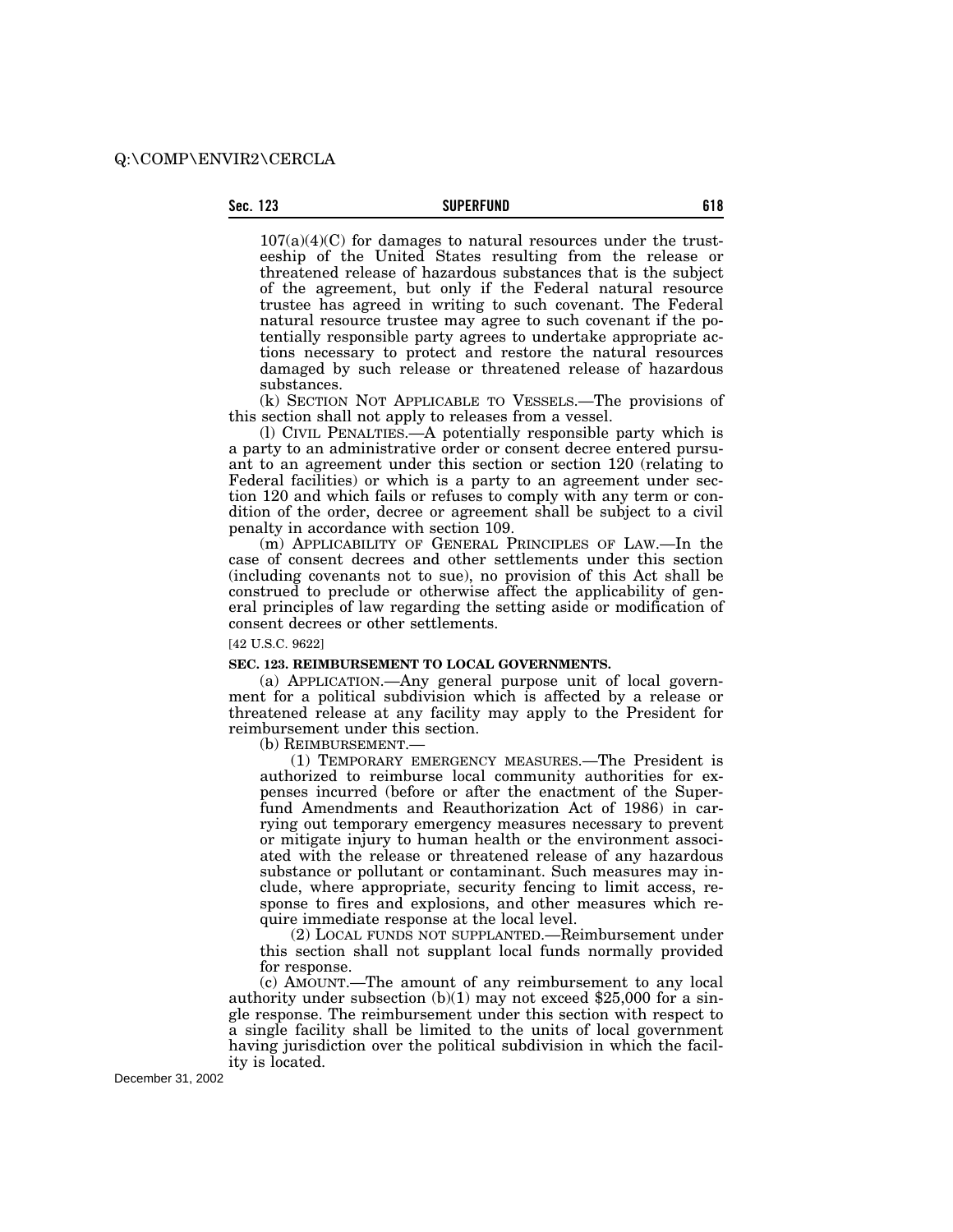#### **619 Sec. 125 SUPERFUND**

(d) PROCEDURE.—Reimbursements authorized pursuant to this section shall be in accordance with rules promulgated by the Administrator within one year after the enactment of the Superfund Amendments and Reauthorization Act of 1986.

[42 U.S.C. 9623]

#### **SEC. 124. METHANE RECOVERY.**

(a) IN GENERAL.—In the case of a facility at which equipment for the recovery or processing (including recirculation of condensate) of methane has been installed, for purposes of this Act:

(1) The owner or operator of such equipment shall not be considered an ''owner or operator'', as defined in section 101(20), with respect to such facility.

(2) The owner or operator of such equipment shall not be considered to have arranged for disposal or treatment of any hazardous substance at such facility pursuant to section 107 of this Act.

(3) The owner or operator of such equipment shall not be subject to any action under section 106 with respect to such facility.

(b) EXCEPTIONS.—Subsection (a) does not apply with respect to a release or threatened release of a hazardous substance from a facility described in subsection (a) if either of the following circumstances exist:

(1) The release or threatened release was primarily caused by activities of the owner or operator of the equipment described in subsection (a).

(2) The owner or operator of such equipment would be covered by paragraph  $(1)$ ,  $(2)$ ,  $(3)$ , or  $(4)$  of subsection  $(a)$  of section 107 with respect to such release or threatened release if he were not the owner or operator of such equipment.

In the case of any release or threatened release referred to in paragraph (1), the owner or operator of the equipment described in subsection (a) shall be liable under this Act only for costs or damages primarily caused by the activities of such owner or operator.

[42 U.S.C. 9624]

### **SEC. 125. SECTION 3001(b)(3)(A)(i) WASTE.**

(a) REVISION OF HAZARD RANKING SYSTEM.—This section shall apply only to facilities which are not included or proposed for inclusion on the National Priorities List and which contain substantial volumes of waste described in section  $3001(b)(3)(A)(i)$  of the Solid Waste Disposal Act. As expeditiously as practicable, the President shall revise the hazard ranking system in effect under the National Contingency Plan with respect to such facilities in a manner which assures appropriate consideration of each of the following site-specific characteristics of such facilities:

(1) The quantity, toxicity, and concentrations of hazardous constituents which are present in such waste and a comparison thereof with other wastes.

(2) The extent of, and potential for, release of such hazardous constituents into the environment.

(3) The degree of risk to human health and the environment posed by such constituents.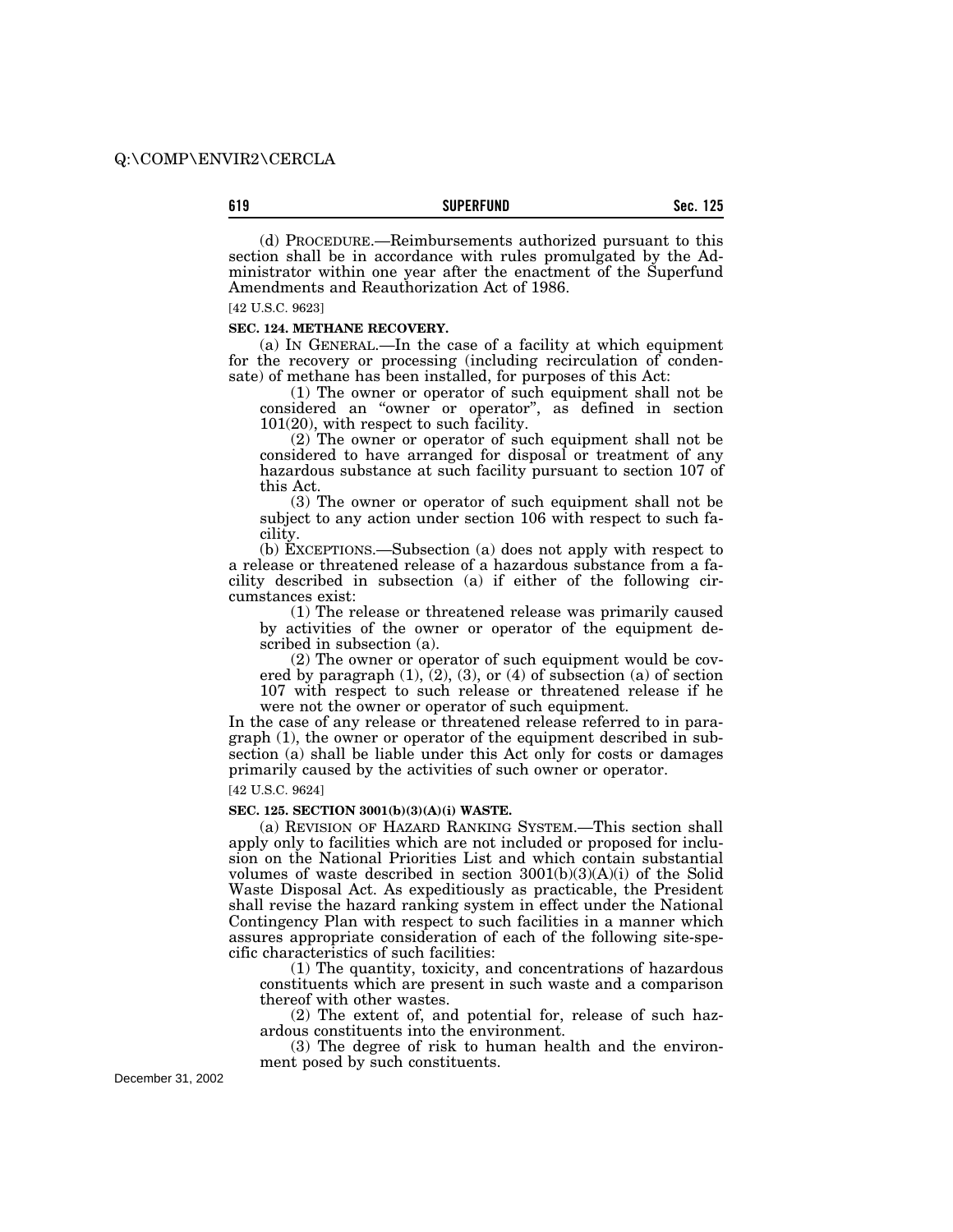(b) INCLUSION PROHIBITED.—Until the hazard ranking system is revised as required by this section, the President may not include on the National Priorities List any facility which contains substantial volumes of waste described in section 3001(b)(3)(A)(i) of the Solid Waste Disposal Act on the basis of an evaluation made principally on the volume of such waste and not on the concentrations of the hazardous constituents of such waste. Nothing in this section shall be construed to affect the President's authority to include any such facility on the National Priorities List based on the presence of other substances at such facility or to exercise any other authority of this Act with respect to such other substances. [42 U.S.C. 9625]

#### **SEC. 126. INDIAN TRIBES.**

(a) TREATMENT GENERALLY.—The governing body of an Indian tribe shall be afforded substantially the same treatment as a State with respect to the provisions of section 103(a) (regarding notification of releases), section  $104(c)(2)$  (regarding consultation on remedial actions), section 104(e) (regarding access to information), section 104(i) (regarding health authorities) and section 105 (regarding roles and responsibilities under the national contingency plan and submittal of priorities for remedial action, but not including the provision regarding the inclusion of at least one facility per State on the National Priorities List).

(b) COMMUNITY RELOCATION.—Should the President determine that proper remedial action is the permanent relocation of tribal members away from a contaminated site because it is cost effective and necessary to protect their health and welfare, such finding must be concurred in by the affected tribal government before relocation shall occur. The President, in cooperation with the Secretary of the Interior, shall also assure that all benefits of the relocation program are provided to the affected tribe and that alternative land of equivalent value is available and satisfactory to the tribe. Any lands acquired for relocation of tribal members shall be held in trust by the United States for the benefit of the tribe.

(c) STUDY.—The President shall conduct a survey, in consultation with the Indian tribes, to determine the extent of hazardous waste sites on Indian lands. Such survey shall be included within a report which shall make recommendations on the program needs of tribes under this Act, with particular emphasis on how tribal participation in the administration of such programs can be maximized. Such report shall be submitted to Congress along with the President's budget request for fiscal year 1988.

(d) LIMITATION.—Notwithstanding any other provision of this Act, no action under this Act by an Indian tribe shall be barred until the later of the following:

(1) The applicable period of limitations has expired.

(2) 2 years after the United States, in its capacity as trustee for the tribe, gives written notice to the governing body of the tribe that it will not present a claim or commence an action on behalf of the tribe or fails to present a claim or commence an action within the time limitations specified in this Act.

[42 U.S.C. 9626]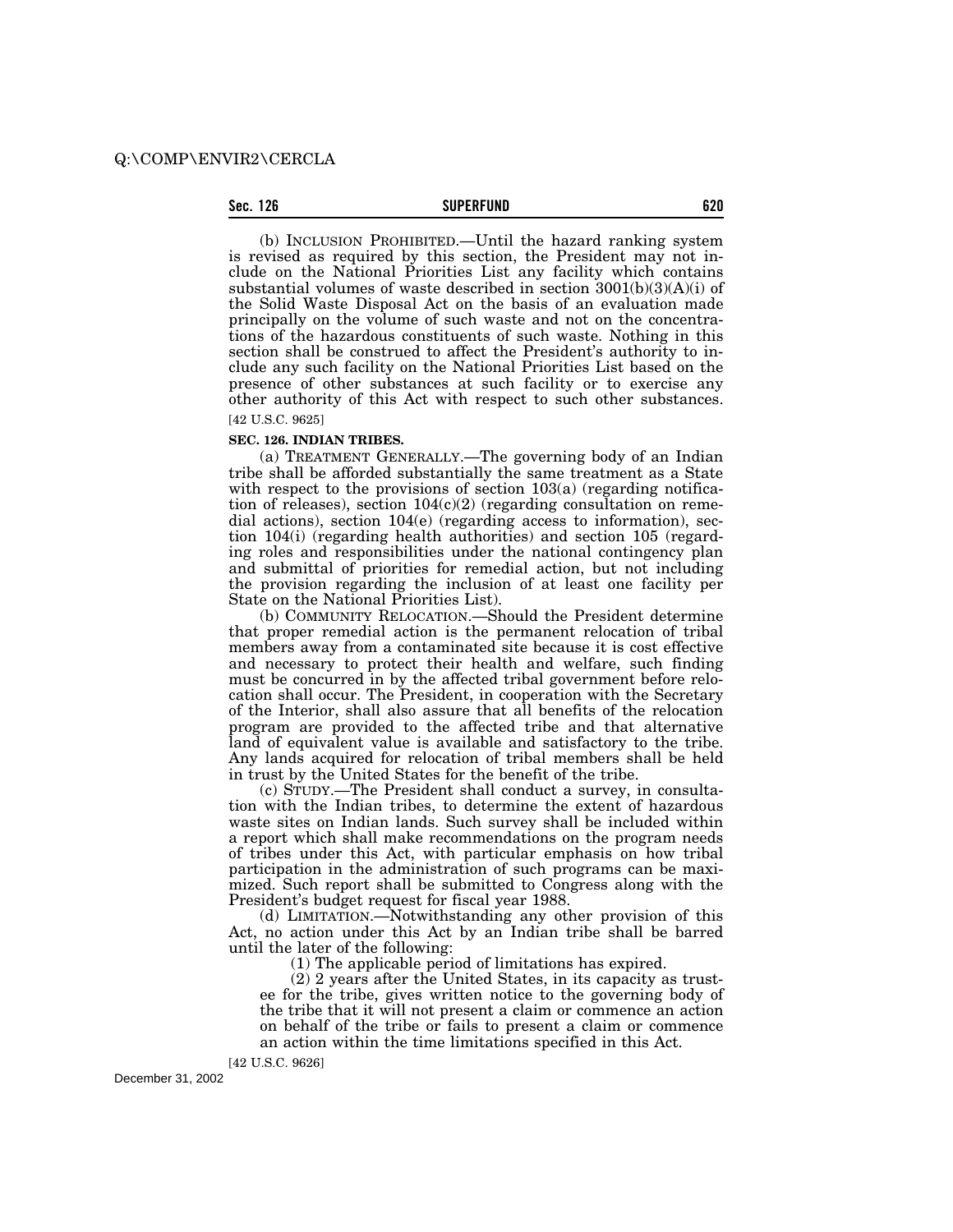## **SEC. 127. RECYCLING TRANSACTIONS.**

(a) LIABILITY CLARIFICATION.—<br>(1) As provided in subsections (b), (c), (d), and (e), a person who arranged for recycling of recyclable material shall not be liable under sections  $107(a)(3)$  and  $107(a)(4)$  with respect to such material.

(2) A determination whether or not any person shall be liable under section  $107(a)(3)$  or section  $107(a)(4)$  for any material that is not a recyclable material as that term is used in subsections (b) and (c), (d), or (e) of this section shall be made, without regard to subsections  $(b)$ ,  $(c)$ ,  $(d)$ ,  $or$   $(e)$  of this section.

(b) RECYCLABLE MATERIAL DEFINED.—For purposes of this section, the term "recyclable material" means scrap paper, scrap plastic, scrap glass, scrap textiles, scrap rubber (other than whole tires), scrap metal, or spent lead-acid, spent nickel-cadmium, and other spent batteries, as well as minor amounts of material incident to or adhering to the scrap material as a result of its normal and customary use prior to becoming scrap; except that such term shall not include—

(1) shipping containers of a capacity from 30 liters to 3,000 liters, whether intact or not, having any hazardous substance (but not metal bits and pieces or hazardous substance that form an integral part of the container) contained in or adhering thereto; or

(2) any item of material that contained polychlorinated biphenyls at a concentration in excess of 50 parts per million or any new standard promulgated pursuant to applicable Federal laws.

(c) TRANSACTIONS INVOLVING SCRAP PAPER, PLASTIC, GLASS, TEXTILES, OR RUBBER.—Transactions involving scrap paper, scrap plastic, scrap glass, scrap textiles, or scrap rubber (other than whole tires) shall be deemed to be arranging for recycling if the person who arranged for the transaction (by selling recyclable material or otherwise arranging for the recycling of recyclable material) can demonstrate by a preponderance of the evidence that all of the following criteria were met at the time of the transaction:

(1) The recyclable material met a commercial specification grade.

(2) A market existed for the recyclable material.

(3) A substantial portion of the recyclable material was made available for use as feedstock for the manufacture of a new saleable product.

(4) The recyclable material could have been a replacement or substitute for a virgin raw material, or the product to be made from the recyclable material could have been a replacement or substitute for a product made, in whole or in part, from a virgin raw material.

(5) For transactions occurring 90 days or more after the date of enactment of this section, the person exercised reasonable care to determine that the facility where the recyclable material was handled, processed, reclaimed, or otherwise managed by another person (hereinafter in this section referred to as a ''consuming facility'') was in compliance with substantive (not procedural or administrative) provisions of any Federal,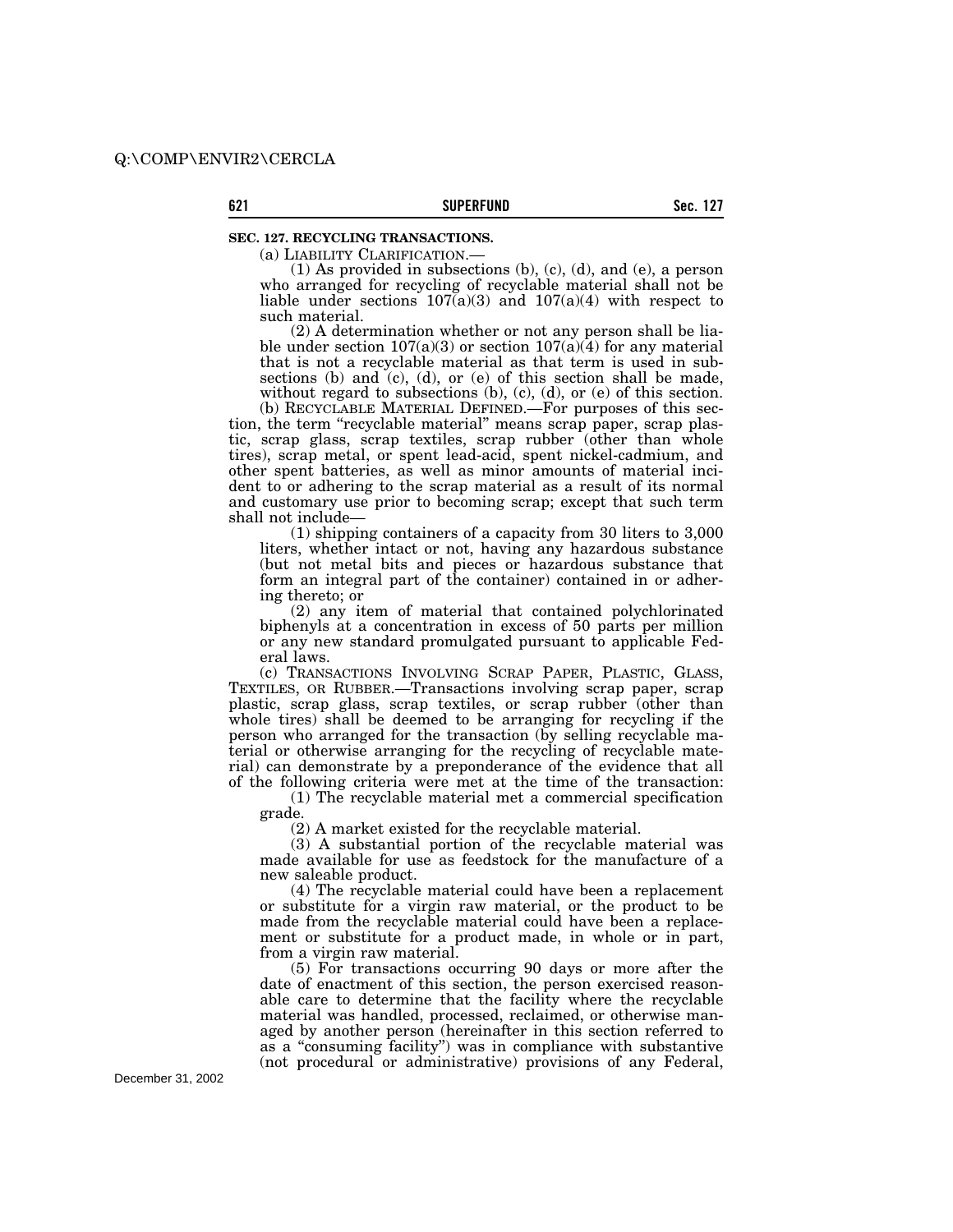State, or local environmental law or regulation, or compliance order or decree issued pursuant thereto, applicable to the handling, processing, reclamation, storage, or other management activities associated with recyclable material.

(6) For purposes of this subsection, ''reasonable care'' shall be determined using criteria that include (but are not limited to)—

(A) the price paid in the recycling transaction;

(B) the ability of the person to detect the nature of the consuming facility's operations concerning its handling, processing, reclamation, or other management activities associated with recyclable material; and

(C) the result of inquiries made to the appropriate Federal, State, or local environmental agency (or agencies) regarding the consuming facility's past and current compliance with substantive (not procedural or administrative) provisions of any Federal, State, or local environmental law or regulation, or compliance order or decree issued pursuant thereto, applicable to the handling, processing, reclamation, storage, or other management activities associated with the recyclable material. For the purposes of this paragraph, a requirement to obtain a permit applicable to the handling, processing, reclamation, or other management activity associated with the recyclable materials shall be deemed to be a substantive provision.

(d) TRANSACTIONS INVOLVING SCRAP METAL.—

(1) Transactions involving scrap metal shall be deemed to be arranging for recycling if the person who arranged for the transaction (by selling recyclable material or otherwise arranging for the recycling of recyclable material) can demonstrate by a preponderance of the evidence that at the time of the transaction—

(A) the person met the criteria set forth in subsection (c) with respect to the scrap metal;

(B) the person was in compliance with any applicable regulations or standards regarding the storage, transport, management, or other activities associated with the recycling of scrap metal that the Administrator promulgates under the Solid Waste Disposal Act subsequent to the enactment of this section and with regard to transactions occurring after the effective date of such regulations or standards; and

(C) the person did not melt the scrap metal prior to the transaction.

(2) For purposes of paragraph (1)(C), melting of scrap metal does not include the thermal separation of 2 or more materials due to differences in their melting points (referred to as "sweating").

(3) For purposes of this subsection, the term ''scrap metal'' means bits and pieces of metal parts (e.g., bars, turnings, rods, sheets, wire) or metal pieces that may be combined together with bolts or soldering (e.g., radiators, scrap automobiles, railroad box cars), which when worn or superfluous can be recy-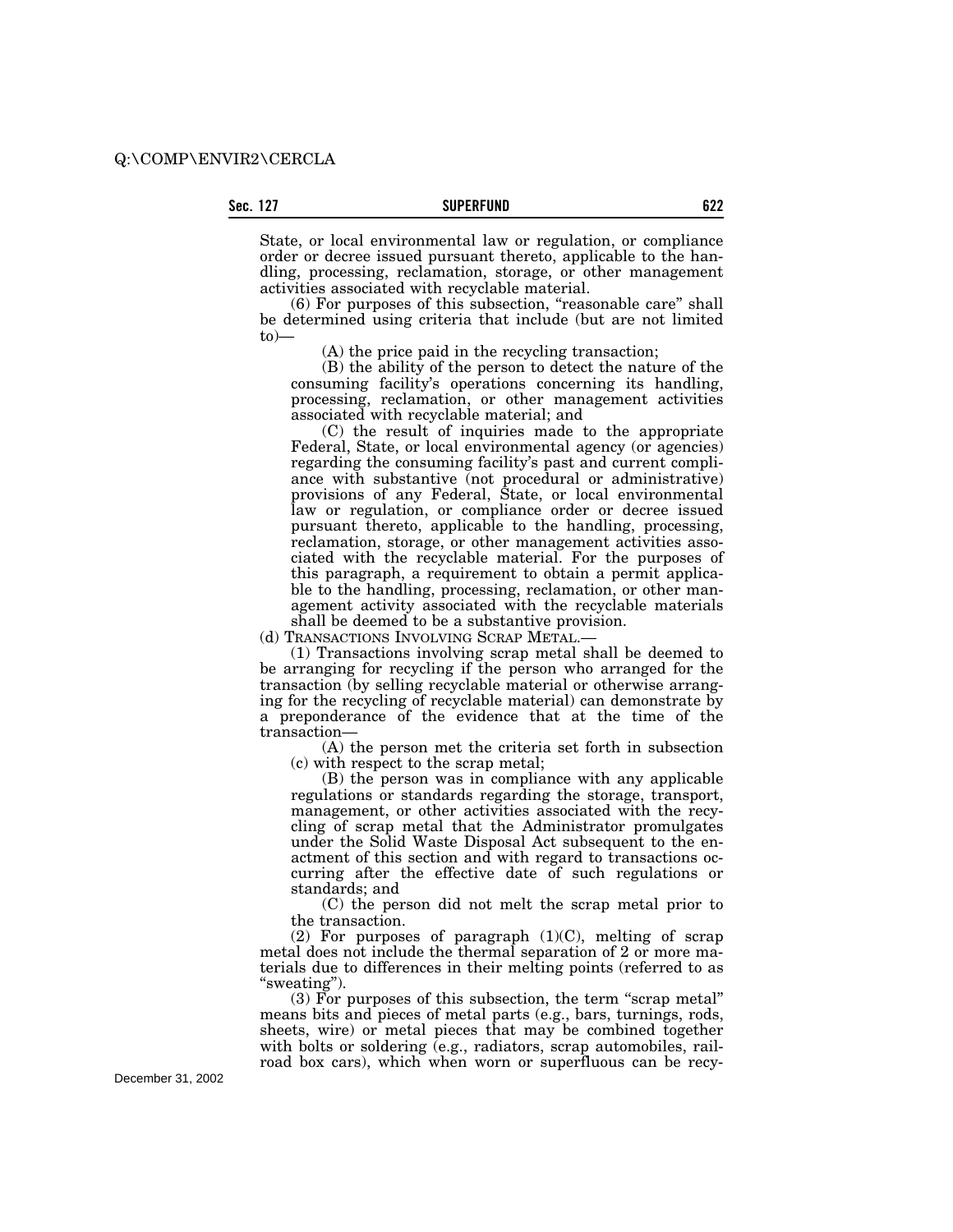cled, except for scrap metals that the Administrator excludes from this definition by regulation.

(e) TRANSACTIONS INVOLVING BATTERIES.—Transactions involving spent lead-acid batteries, spent nickel-cadmium batteries, or other spent batteries shall be deemed to be arranging for recycling if the person who arranged for the transaction (by selling recyclable material or otherwise arranging for the recycling of recyclable material) can demonstrate by a preponderance of the evidence that at the time of the transaction—

(1) the person met the criteria set forth in subsection (c) with respect to the spent lead-acid batteries, spent nickel-cadmium batteries, or other spent batteries, but the person did not recover the valuable components of such batteries; and

 $(2)(A)$  with respect to transactions involving lead-acid batteries, the person was in compliance with applicable Federal environmental regulations or standards, and any amendments thereto, regarding the storage, transport, management, or other activities associated with the recycling of spent lead-acid batteries;

(B) with respect to transactions involving nickel-cadmium batteries, Federal environmental regulations or standards are in effect regarding the storage, transport, management, or other activities associated with the recycling of spent nickelcadmium batteries, and the person was in compliance with applicable regulations or standards or any amendments thereto; or

(C) with respect to transactions involving other spent batteries, Federal environmental regulations or standards are in effect regarding the storage, transport, management, or other activities associated with the recycling of such batteries, and the person was in compliance with applicable regulations or standards or any amendments thereto.

(f) EXCLUSIONS.—

(1) The exemptions set forth in subsections (c), (d), and (e) shall not apply if—

(A) the person had an objectively reasonable basis to believe at the time of the recycling transaction—

(i) that the recyclable material would not be recycled;

(ii) that the recyclable material would be burned as fuel, or for energy recovery or incineration; or

(iii) for transactions occurring before 90 days after the date of the enactment of this section, that the consuming facility was not in compliance with a substantive (not procedural or administrative) provision of any Federal, State, or local environmental law or regulation, or compliance order or decree issued pursuant thereto, applicable to the handling, processing, reclamation, or other management activities associated with the recyclable material;

(B) the person had reason to believe that hazardous substances had been added to the recyclable material for purposes other than processing for recycling; or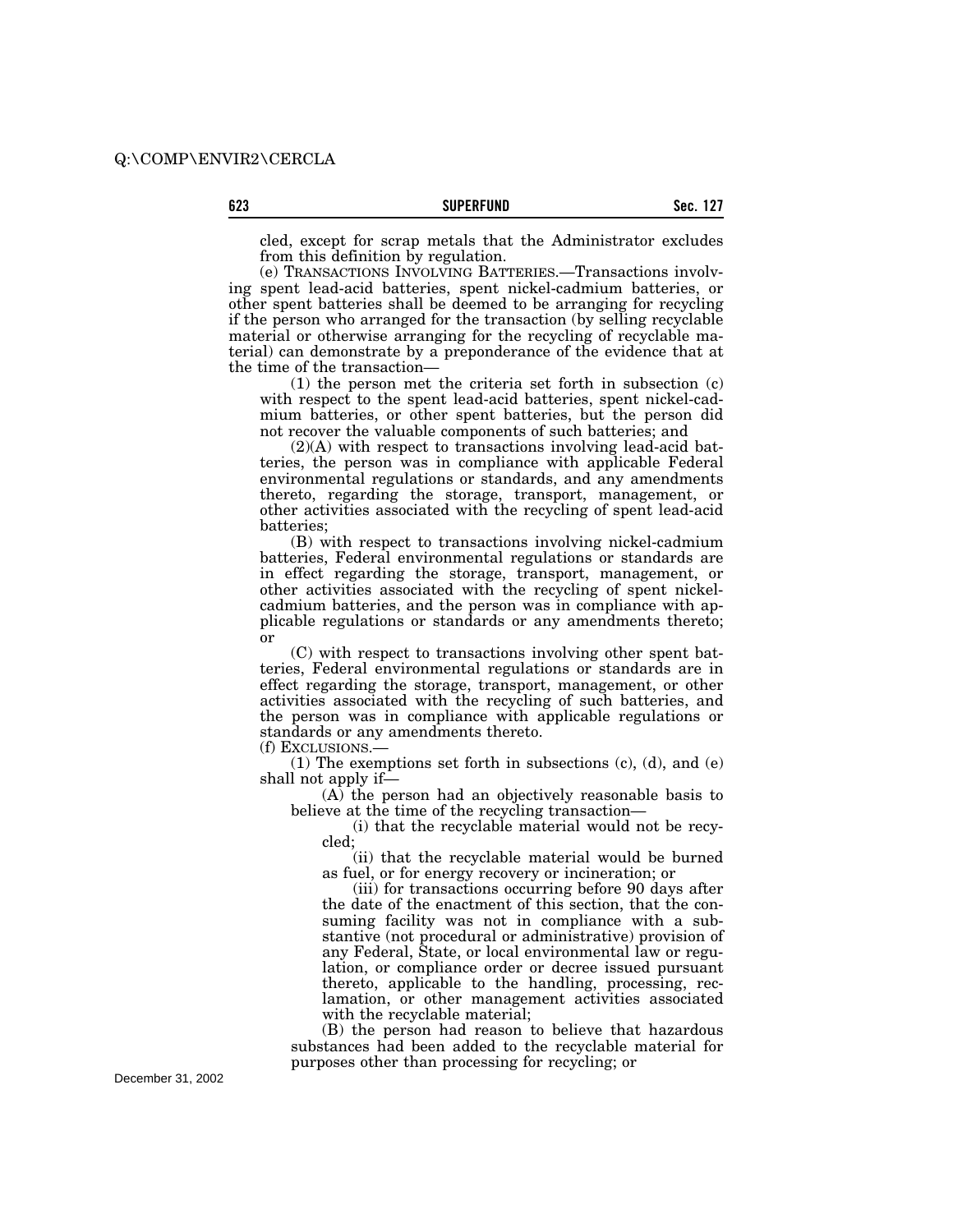## **Sec. 127 SUPERFUND 624**

(C) the person failed to exercise reasonable care with respect to the management and handling of the recyclable material (including adhering to customary industry practices current at the time of the recycling transaction designed to minimize, through source control, contamination of the recyclable material by hazardous substances).

(2) For purposes of this subsection, an objectively reasonable basis for belief shall be determined using criteria that include (but are not limited to) the size of the person's business, customary industry practices (including customary industry practices current at the time of the recycling transaction designed to minimize, through source control, contamination of the recyclable material by hazardous substances), the price paid in the recycling transaction, and the ability of the person to detect the nature of the consuming facility's operations concerning its handling, processing, reclamation, or other management activities associated with the recyclable material.

(3) For purposes of this subsection, a requirement to obtain a permit applicable to the handling, processing, reclamation, or other management activities associated with recyclable material shall be deemed to be a substantive provision.

(g) EFFECT ON OTHER LIABILITY.—Nothing in this section shall be deemed to affect the liability of a person under paragraph (1) or  $(2)$  of section 107 $(a)$ .

(h) REGULATIONS.—The Administrator has the authority, under section 115, to promulgate additional regulations concerning this section.

(i) EFFECT ON PENDING OR CONCLUDED ACTIONS.—The exemptions provided in this section shall not affect any concluded judicial or administrative action or any pending judicial action initiated by the United States prior to enactment of this section.

(j) LIABILITY FOR ATTORNEY'S FEES FOR CERTAIN ACTIONS.— Any person who commences an action in contribution against a person who is not liable by operation of this section shall be liable to that person for all reasonable costs of defending that action, including all reasonable attorney's and expert witness fees.

(k) RELATIONSHIP TO LIABILITY UNDER OTHER LAWS.—Nothing in this section shall affect—

(1) liability under any other Federal, State, or local statute or regulation promulgated pursuant to any such statute, including any requirements promulgated by the Administrator under the Solid Waste Disposal Act; or

(2) the ability of the Administrator to promulgate regulations under any other statute, including the Solid Waste Disposal Act.

(l) LIMITATION ON STATUTORY CONSTRUCTION.—Nothing in this section shall be construed to—

(1) affect any defenses or liabilities of any person to whom subsection  $(a)(1)$  does not apply; or

(2) create any presumption of liability against any person to whom subsection (a)(1) does not apply.

[42 U.S.C. 9627]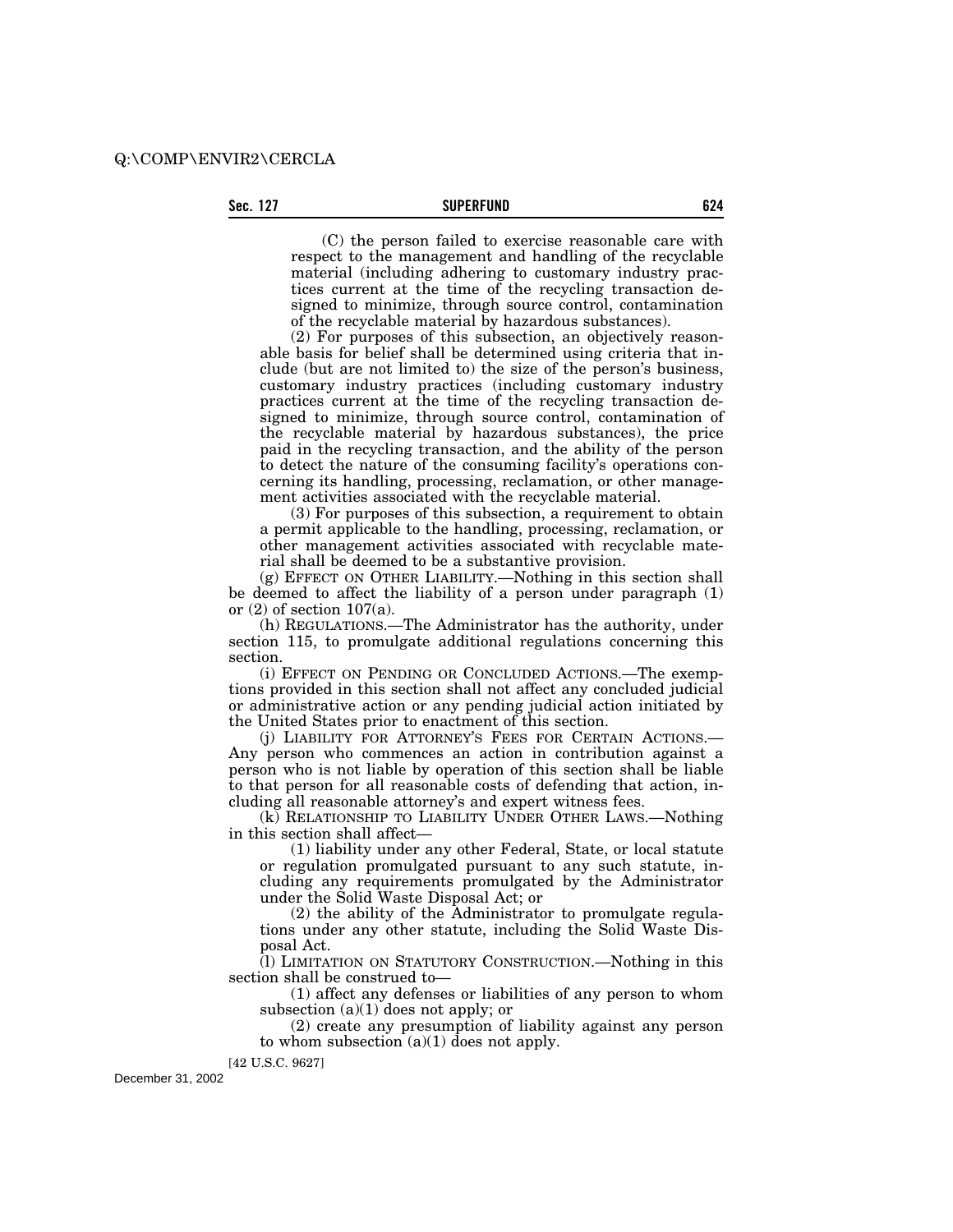### **SEC. 128. STATE RESPONSE PROGRAMS.**

(a) ASSISTANCE TO STATES.— (1) IN GENERAL.— (A) STATES.—The Administrator may award a grant to a State or Indian tribe that—

(i) has a response program that includes each of the elements, or is taking reasonable steps to include each of the elements, listed in paragraph (2); or

(ii) is a party to a memorandum of agreement with the Administrator for voluntary response programs.<br>(B) USE OF GRANTS BY STATES.—

(i) IN GENERAL.—A State or Indian tribe may use a grant under this subsection to establish or enhance the response program of the State or Indian tribe.

(ii) ADDITIONAL USES.—In addition to the uses under clause (i), a State or Indian tribe may use a grant under this subsection to—

(I) capitalize a revolving loan fund for brownfield remediation under section  $104(k)(3)$ ; or

(II) purchase insurance or develop a risk sharing pool, an indemnity pool, or insurance mechanism to provide financing for response actions under a State response program.

(2) ELEMENTS.—The elements of a State or Indian tribe response program referred to in paragraph  $(1)(A)(i)$  are the following:

(A) Timely survey and inventory of brownfield sites in the State.

(B) Oversight and enforcement authorities or other mechanisms, and resources, that are adequate to ensure that—

(i) a response action will—

(I) protect human health and the environment; and

(II) be conducted in accordance with applicable Federal and State law; and

(ii) if the person conducting the response action fails to complete the necessary response activities, including operation and maintenance or long-term monitoring activities, the necessary response activities are completed.

(C) Mechanisms and resources to provide meaningful opportunities for public participation, including—

(i) public access to documents that the State, Indian tribe, or party conducting the cleanup is relying on or developing in making cleanup decisions or conducting site activities;

(ii) prior notice and opportunity for comment on proposed cleanup plans and site activities; and

(iii) a mechanism by which—

(I) a person that is or may be affected by a release or threatened release of a hazardous substance, pollutant, or contaminant at a brownfield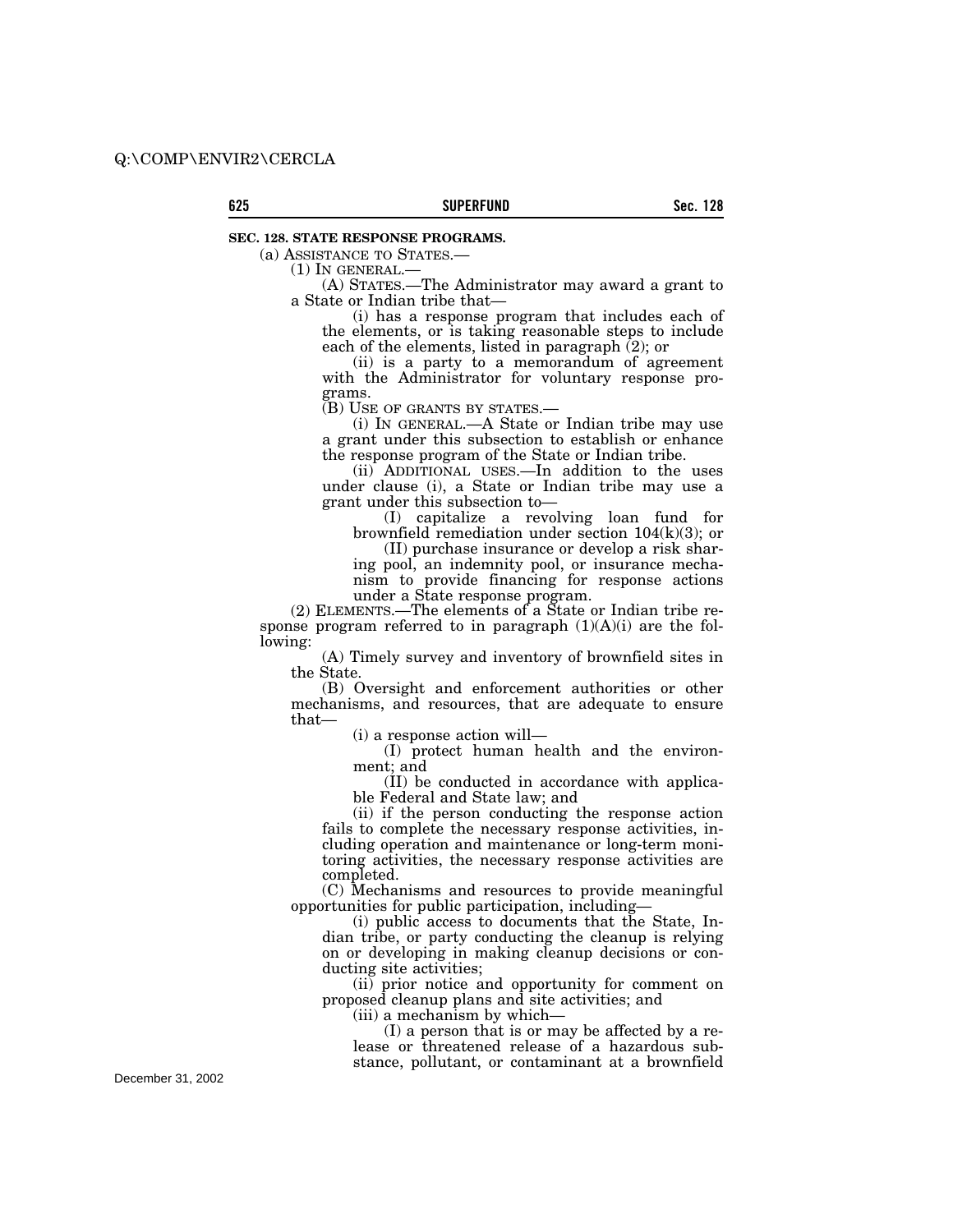site located in the community in which the person works or resides may request the conduct of a site assessment; and

(II) an appropriate State official shall consider and appropriately respond to a request under subclause (I).

(D) Mechanisms for approval of a cleanup plan, and a requirement for verification by and certification or similar documentation from the State, an Indian tribe, or a licensed site professional to the person conducting a response action indicating that the response is complete.<br>(3) FUNDING.—There is authorized to be appropriated to

carry out this subsection  $$50,000,000$  for each of fiscal years 2002 through 2006.

(b) ENFORCEMENT IN CASES OF A RELEASE SUBJECT TO STATE PROGRAM.—<br>(1) ENFORCEMENT.—

(A) IN GENERAL.— Except as provided in subparagraph  $(B)$  and subject to subparagraph  $(C)$ , in the case of an eligible response site at which—

(i) there is a release or threatened release of a hazardous substance, pollutant, or contaminant; and

(ii) a person is conducting or has completed a response action regarding the specific release that is addressed by the response action that is in compliance with the State program that specifically governs response actions for the protection of public health and the environment,

the President may not use authority under this Act to take an administrative or judicial enforcement action under section 106(a) or to take a judicial enforcement action to recover response costs under section 107(a) against the person regarding the specific release that is addressed by the response action.

(B) EXCEPTIONS.—The President may bring an administrative or judicial enforcement action under this Act during or after completion of a response action described in subparagraph  $(A)$  with respect to a release or threatened release at an eligible response site described in that subparagraph if—

(i) the State requests that the President provide assistance in the performance of a response action;

(ii) the Administrator determines that contamination has migrated or will migrate across a State line, resulting in the need for further response action to protect human health or the environment, or the President determines that contamination has migrated or is likely to migrate onto property subject to the jurisdiction, custody, or control of a department, agency, or instrumentality of the United States and may impact the authorized purposes of the Federal property;

(iii) after taking into consideration the response activities already taken, the Administrator determines that—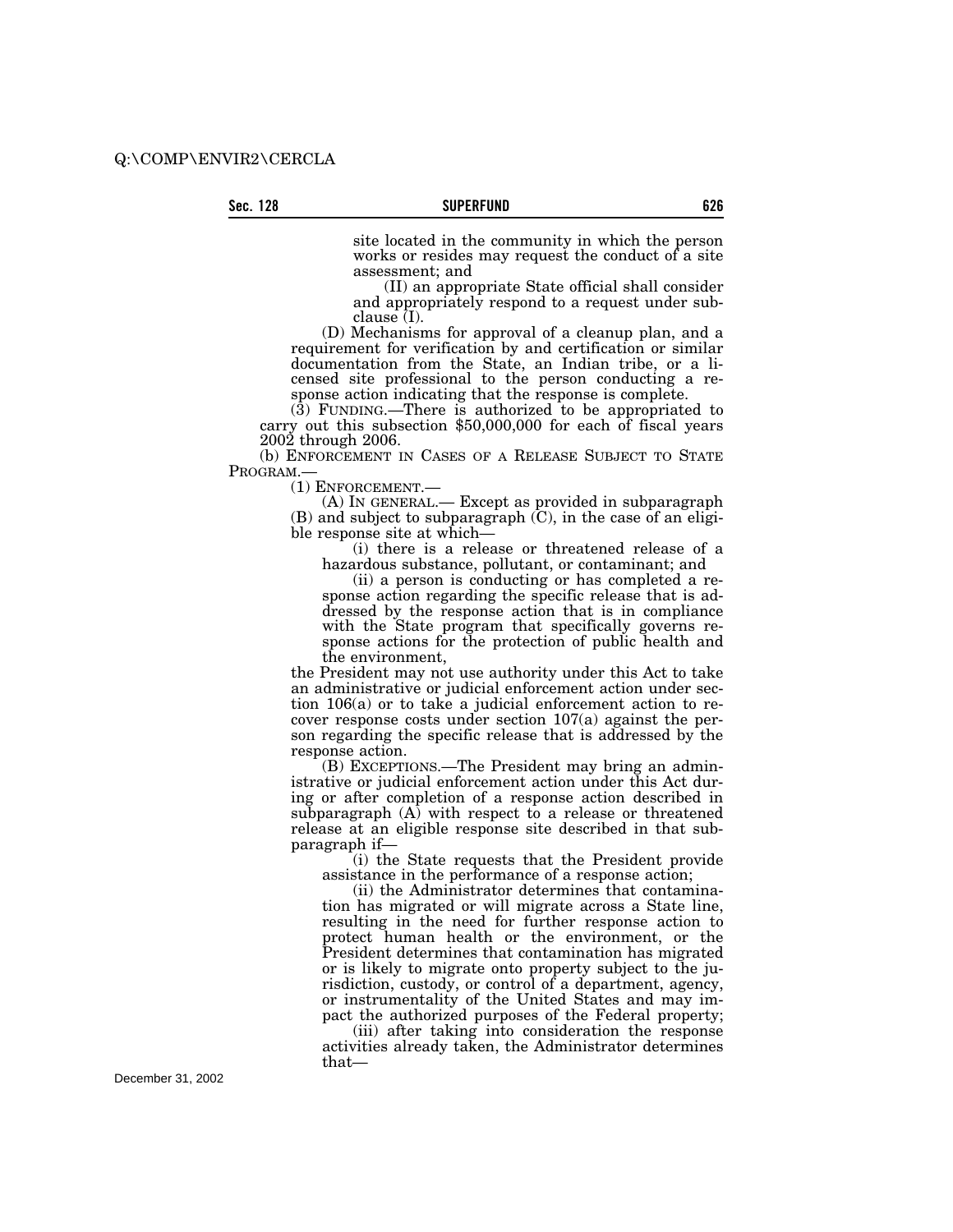(I) a release or threatened release may present an imminent and substantial endangerment to public health or welfare or the environment; and

(II) additional response actions are likely to be necessary to address, prevent, limit, or mitigate the release or threatened release; or

(iv) the Administrator, after consultation with the State, determines that information, that on the earlier of the date on which cleanup was approved or completed, was not known by the State, as recorded in documents prepared or relied on in selecting or conducting the cleanup, has been discovered regarding the contamination or conditions at a facility such that the contamination or conditions at the facility present a threat requiring further remediation to protect public health or welfare or the environment. Consultation with the State shall not limit the ability of the Administrator to make this determination.

(C) PUBLIC RECORD.—The limitations on the authority of the President under subparagraph (A) apply only at sites in States that maintain, update not less than annually, and make available to the public a record of sites, by name and location, at which response actions have been completed in the previous year and are planned to be addressed under the State program that specifically governs response actions for the protection of public health and the environment in the upcoming year. The public record shall identify whether or not the site, on completion of the response action, will be suitable for unrestricted use and, if not, shall identify the institutional controls relied on in the remedy. Each State and tribe receiving financial assistance under subsection (a) shall maintain and make available to the public a record of sites as provided in this paragraph.

(D) EPA NOTIFICATION.—

(i) IN GENERAL.—In the case of an eligible response site at which there is a release or threatened release of a hazardous substance, pollutant, or contaminant and for which the Administrator intends to carry out an action that may be barred under subparagraph (A), the Administrator shall—

(I) notify the State of the action the Administrator intends to take; and

(II)(aa) wait 48 hours for a reply from the State under clause (ii); or

(bb) if the State fails to reply to the notification or if the Administrator makes a determination under clause (iii), take immediate action under that clause.

(ii) STATE REPLY.—Not later than 48 hours after a State receives notice from the Administrator under clause (i), the State shall notify the Administrator if—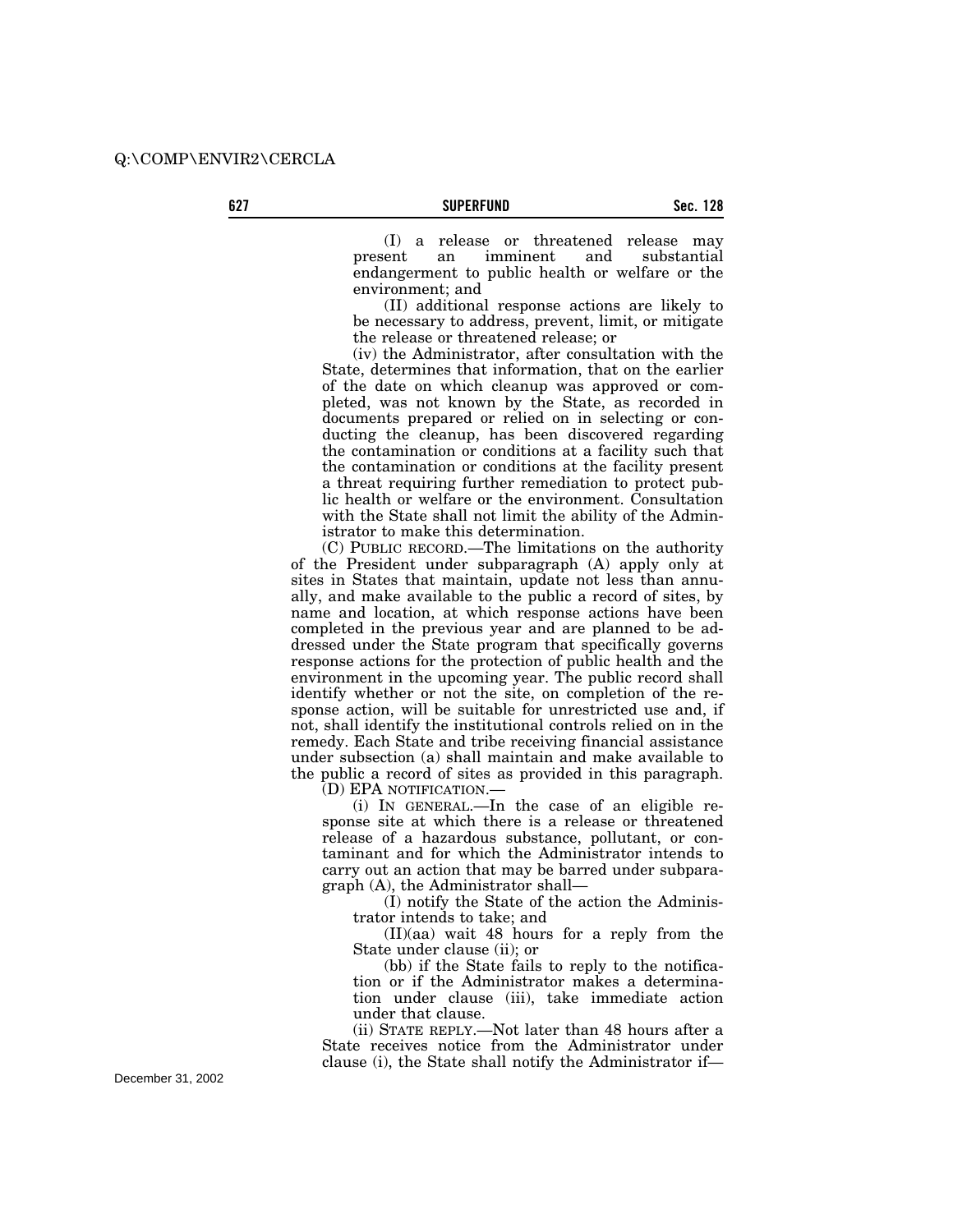(I) the release at the eligible response site is or has been subject to a cleanup conducted under a State program; and

(II) the State is planning to abate the release or threatened release, any actions that are planned.

(iii) IMMEDIATE FEDERAL ACTION.—The Administrator may take action immediately after giving notification under clause (i) without waiting for a State reply under clause (ii) if the Administrator determines that one or more exceptions under subparagraph (B) are met.

(E) REPORT TO CONGRESS.—Not later than 90 days after the date of initiation of any enforcement action by the President under clause (ii), (iii), or (iv) of subparagraph (B), the President shall submit to Congress a report describing the basis for the enforcement action, including specific references to the facts demonstrating that enforcement action is permitted under subparagraph (B).

(2) SAVINGS PROVISION.—

(A) COSTS INCURRED PRIOR TO LIMITATIONS.—Nothing in paragraph (1) precludes the President from seeking to recover costs incurred prior to the date of the enactment of this section or during a period in which the limitations of paragraph  $(1)(A)$  were not applicable.

(B) EFFECT ON AGREEMENTS BETWEEN STATES AND EPA.—Nothing in paragraph (1)—

(i) modifies or otherwise affects a memorandum of agreement, memorandum of understanding, or any similar agreement relating to this Act between a State agency or an Indian tribe and the Administrator that is in effect on or before the date of the enactment of this section (which agreement shall remain in effect, subject to the terms of the agreement); or

(ii) limits the discretionary authority of the President to enter into or modify an agreement with a State, an Indian tribe, or any other person relating to the implementation by the President of statutory authorities.

(3) EFFECTIVE DATE.—This subsection applies only to response actions conducted after February 15, 2001.

(c) EFFECT ON FEDERAL LAWS.—Nothing in this section affects any liability or response authority under any Federal law, including—

 $(1)$  this Act, except as provided in subsection  $(b)$ ;

(2) the Solid Waste Disposal Act (42 U.S.C. 6901 et seq.);

(3) the Federal Water Pollution Control Act (33 U.S.C. 1251 et seq.);

(4) the Toxic Substances Control Act (15 U.S.C. 2601 et seq.); and

(5) the Safe Drinking Water Act (42 U.S.C. 300f et seq.). [42 U.S.C. 9628]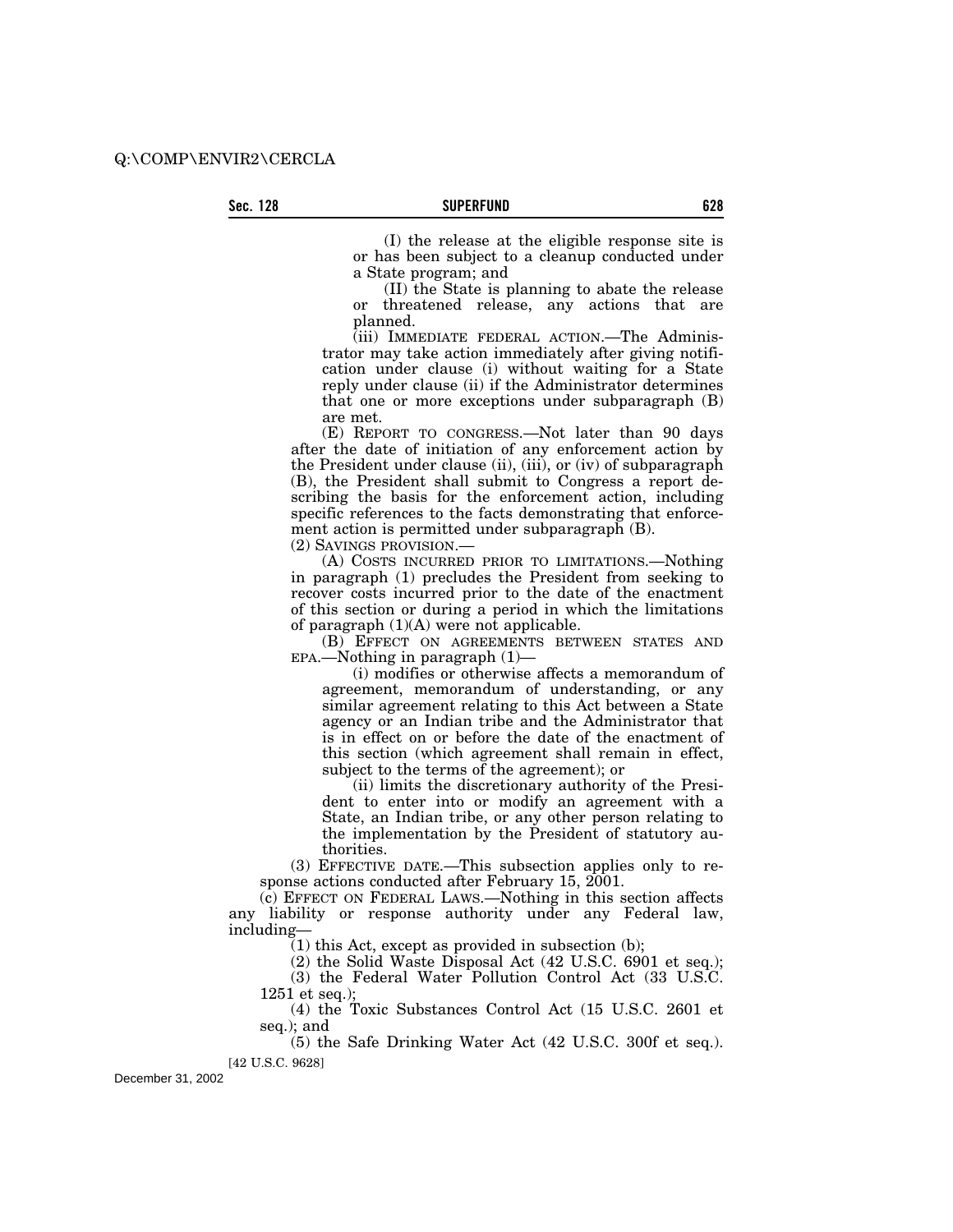#### **629 Sec. 301 SUPERFUND**

# **TITLE II—HAZARDOUS SUBSTANCE RESPONSE REVENUE ACT OF 1980**

#### **SEC. 201. SHORT TITLE; AMENDMENT OF 1954 CODE.**

(a) SHORT TITLE.—This title may be cited as the ''Hazardous Substance Response Revenue Act of 1980''.

(b) AMENDMENT OF 1954 CODE.—Except as otherwise expressly provided, whenever in this title an amendment or repeal is expressed in terms of an amendment to, or repeal of, a section or other provision, the reference shall be considered to be made to a section or other provision of the Internal Revenue Code of 1954.

# **Subtitle A—Imposition of Taxes on Petroleum and Certain Chemicals 1**

\* \* \* \* \* \* \*

## **Subtitle B—Establishment of Hazardous Substance Response Trust Fund**

Repealed by section  $517(c)(1)$  of SARA of 1986 (P.L. 99–499)]

## **Subtitle C—Post-Closure Tax and Trust Fund**

**[Section 231 provided a new subchapter C of chapter 38 of the** Internal Revenue Code of 1954.]

Section 232 repealed by section 514(b) of SARA of 1986 (P.L. 99–499)¿

## TITLE III—MISCELLANEOUS PROVISIONS

## REPORTS AND STUDIES

SEC. 301. (a)(1) The President shall submit to the Congress, within four years after enactment of this Act, a comprehensive report on experience with the implementation of this Act, including, but not limited to—

(A) the extent to which the Act and Fund are effective in enabling Government to respond to and mitigate the effects of releases of hazardous substances;

(B) a summary of past receipts and disbursements from the Fund;

(C) a projection of any future funding needs remaining after the expiration of authority to collect taxes, and of the threat to public health, welfare, and the environment posed by the projected releases which create any such needs;

<sup>&</sup>lt;sup>1</sup> Subtitle A inserted a new chapter 38 (relating to environmental taxes) in the Internal Revenue Code, consisting of a subchapter A (tax on petroleum) and subchapter B (tax on certain chemicals). However, since the enac 509). See the Internal Revenue Code of 1986 for the current text of chapter 38.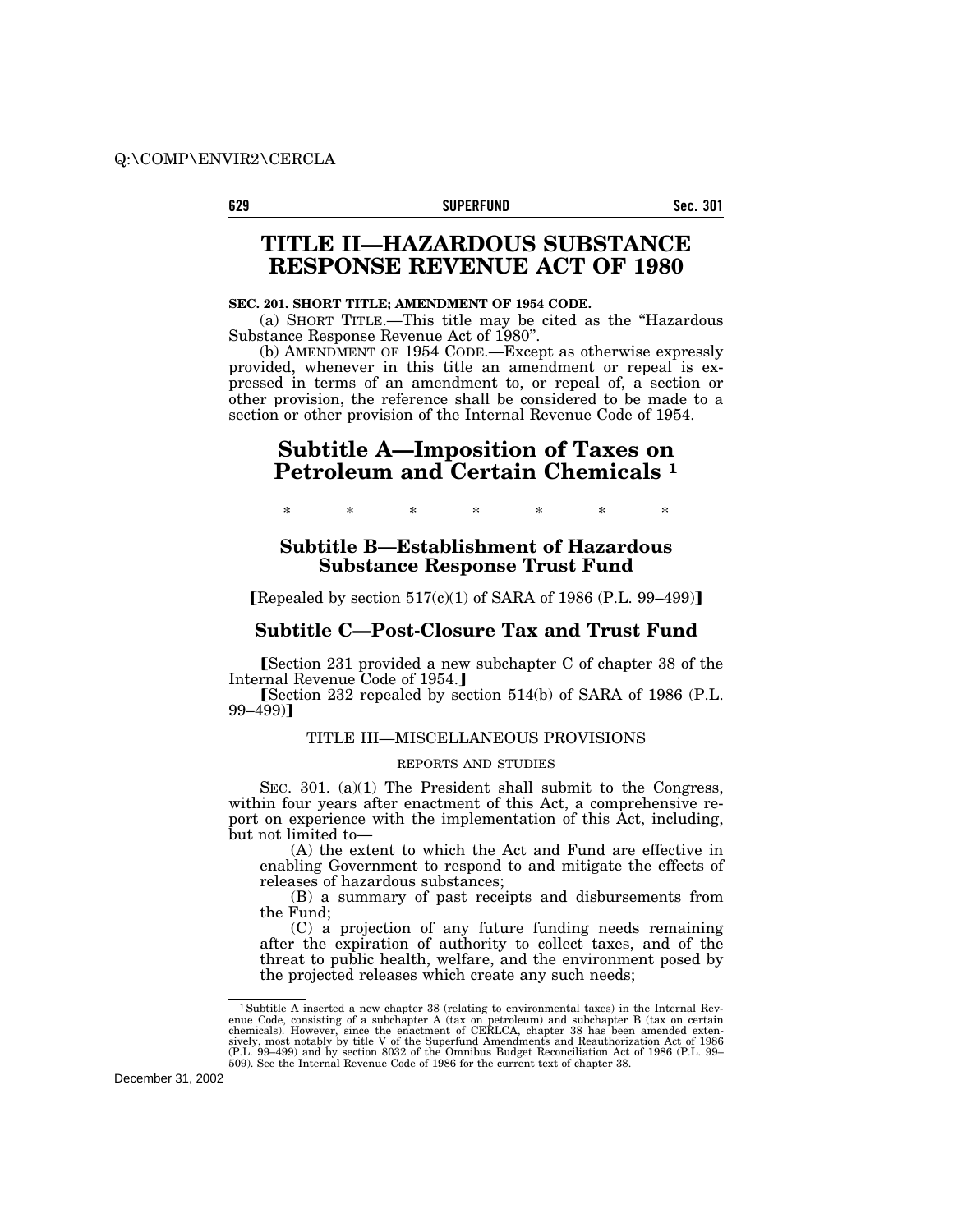(D) the record and experience of the Fund in recovering Fund disbursements from liable parties;

(E) the record of State participation in the system of response, liability, and compensation established by this Act;

(F) the impact of the taxes imposed by title II of this Act on the Nation's balance of trade with other countries;

(G) an assessment of the feasibility and desirability of a schedule of taxes which would take into account one or more of the following: the likelihood of a release of a hazardous substance, the degree of hazard and risk of harm to public health, welfare, and the environment resulting from any such release, incentives to proper handling, recycling, incineration, and neutralization of hazardous wastes, and disincentives to improper or illegal handling or disposal of hazardous materials, administrative and reporting burdens on Government and industry, and the extent to which the tax burden falls on the substances and parties which create the problems addressed by this Act. In preparing the report, the President shall consult with appropriate Federal, State, and local agencies, affected industries and claimants, and such other interested parties as he may find useful. Based upon the analyses and consultation required by this subsection, the President shall also include in the report any recommendations for legislative changes he may deem necessary for the better effectuation of the purposes of this Act, including but not limited to recommendations concerning authorization levels, taxes, State participation, liability and liability limits, and financial responsibility provisions for the Response Trust Fund and the Post-closure Liability Trust Fund;

(H) an exemption from or an increase in the substances or the amount of taxes imposed by section 4661 of the Internal Revenue Code of 1954 for copper, lead, and zinc oxide, and for feedstocks when used in the manufacture and production of fertilizers, based upon the expenditure experience of the Response Trust Fund; 1

(I) the economic impact of taxing coal-derived substances and recycled metals.

(2) The Administrator of the Environmental Protection Agency (in consultation with the Secretary of the Treasury) shall submit to the Congress (i) within four years after enactment of this Act, a report identifying additional wastes designated by rule as hazardous after the effective date of this Act and pursuant to section 3001 of the Solid Waste Disposal Act and recommendations on appropriate tax rates for such wastes for the Post-closure Liability Trust Fund. The report shall, in addition, recommend a tax rate, considering the quantity and potential danger to human health and the environment posed by the disposal of any wastes which the Administrator, pursuant to subsection  $3001(b)(2)(B)$  and subsection  $3001(b)(3)(A)$  of the Solid Waste Disposal Act of 1980, has determined should be subject to regulation under subtitle C of such Act, (ii) within three years after enactment of this Act, a report on the necessity for and the adequacy of the revenue raised, in relation to

<sup>&</sup>lt;sup>1</sup>So in law. Should probably have the word "and" after the semicolon.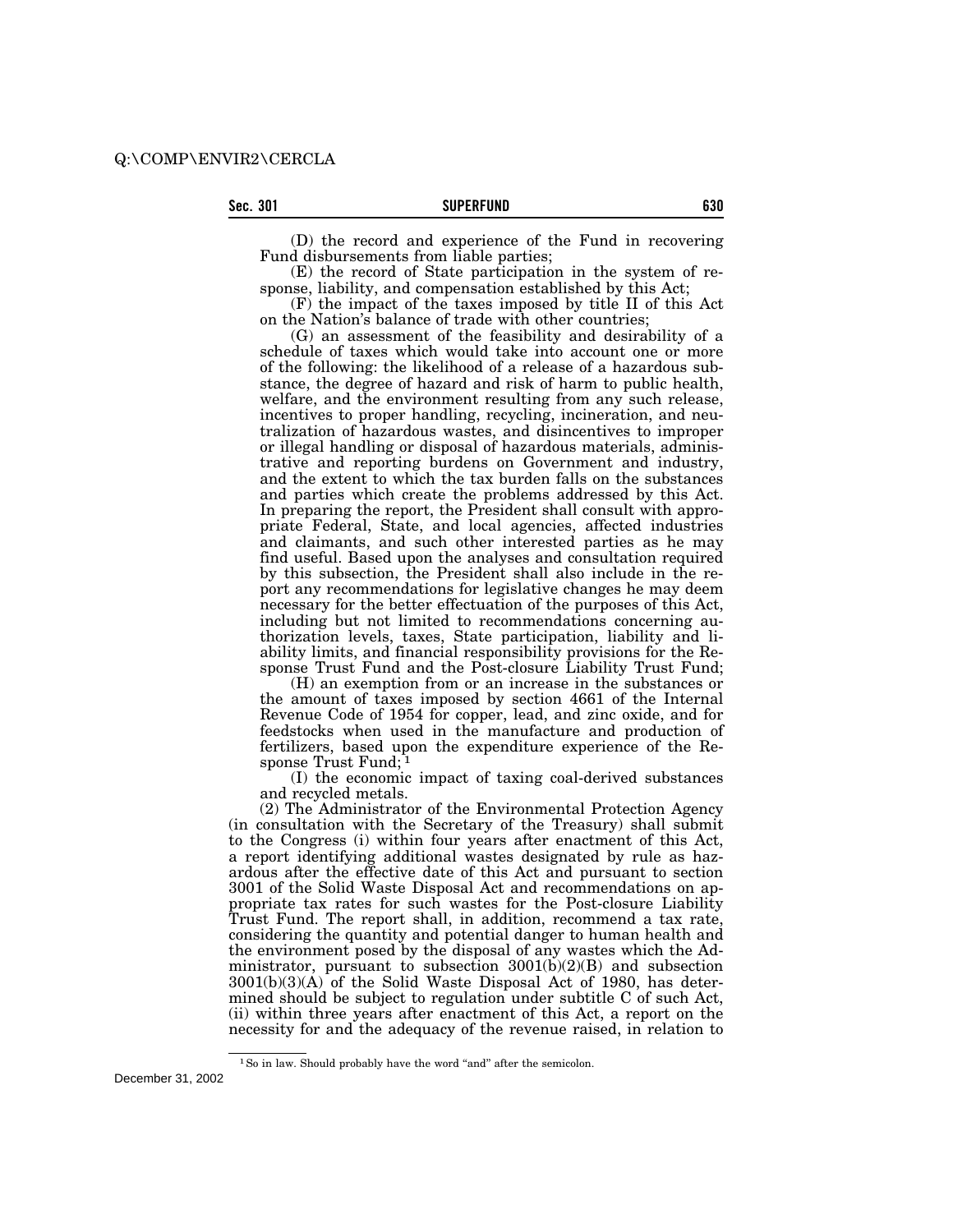estimated future requirements, of the Post-closure Liability Trust Fund.

(b) The President shall conduct a study to determine (1) whether adequate private insurance protection is available on reasonable terms and conditions to the owners and operators of vessels and facilities subject to liability under section  $107$  of this Act, and  $(2)$ whether the market for such insurance is sufficiently competitive to assure purchasers of features such as a reasonable range of deductibles, coinsurance provisions, and exclusions. The President shall submit the results of his study, together with his recommendations, within two years of the date of enactment of this Act, and shall submit an interim report on his study within one year of the date of enactment of this Act.

 $(c)(1)$  The President, acting through Federal officials designated by the National Contingency Plan published under section 105 of this Act, shall study and, not later than two years after the enactment of this Act, shall promulgate regulations for the assessment of damages for injury to, destruction of, or loss of natural resources resulting from a release of oil or a hazardous substance for the purposes of this Act and section  $311(f)$  (4) and (5) of the Federal Water Pollution Control Act. Notwithstanding the failure of the President to promulgate the regulations required under this subsection on the required date, the President shall promulgate such regulations not later than 6 months after the enactment of the Superfund Amendments and Reauthorization Act of 1986.

(2) Such regulations shall specify (A) standard procedures for simplified assessments requiring minimal field observation, including establishing measures of damages based on units of discharge or release or units of affected area, and (B) alternative protocols for conducting assessments in individual cases to determine the type and extent of short- and long-term injury, destruction, or loss. Such regulations shall identify the best available procedures to determine such damages, including both direct and indirect injury, destruction, or loss and shall take into consideration factors including, but not limited to, replacement value, use value, and ability of the ecosystem or resource to recover.

(3) Such regulations shall be reviewed and revised as appropriate every two years.

(d) The Administrator of the Environmental Protection Agency shall, in consultation with other Federal agencies and appropriate representatives of State and local governments and nongovernmental agencies, conduct a study and report to the Congress within two years of the date of enactment of this Act on the issues, alternatives, and policy considerations involved in the selection of locations for hazardous waste treatment, storage, and disposal facilities. This study shall include—

(A) an assessment of current and projected treatment, storage, and disposal capacity needs and shortfalls for hazardous waste by management category on a State-by-State basis;

(B) an evaluation of the appropriateness of a regional approach to siting and designing hazardous waste management facilities and the identification of hazardous waste management regions, interstate or intrastate, or both, with similar hazardous waste management needs;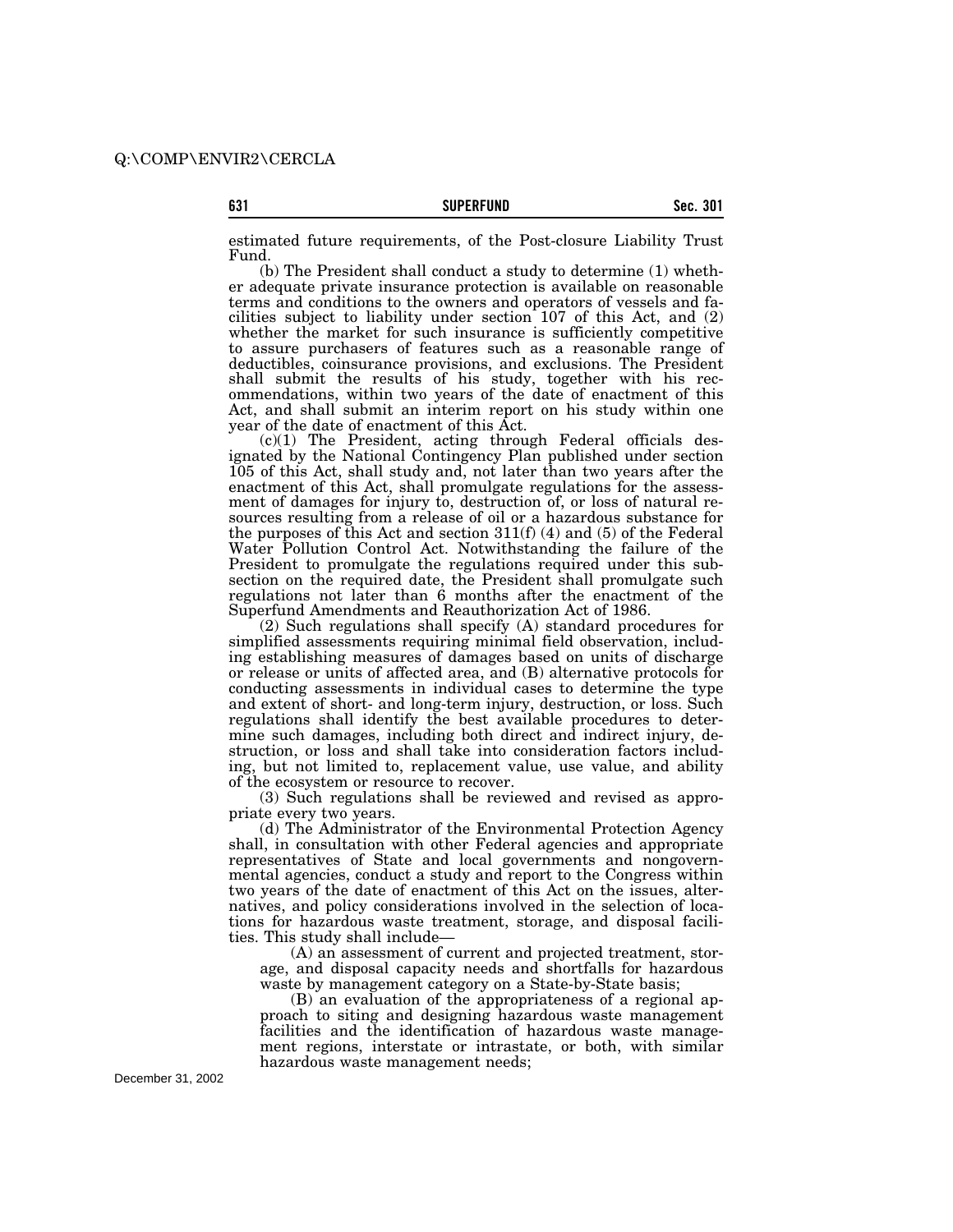# **Sec. 301 SUPERFUND 632**

(C) solicitation and analysis of proposals for the construction and operation of hazardous waste management facilities by nongovernmental entities, except that no proposal solicited under terms of this subsection shall be analyzed if it involves cost to the United States Government or fails to comply with the requirements of subtitle C of the Solid Waste Disposal Act and other applicable provisions of law;

(D) recommendations on the appropriate balance between public and private sector involvement in the siting, design, and operation of new hazardous waste management facilities;

(E) documentation of the major reasons for public opposition to new hazardous waste management facilities; and

(F) an evaluation of the various options for overcoming obstacles to siting new facilities, including needed legislation for implementing the most suitable option or options.

 $(e)(1)$  In order to determine the adequacy of existing common law and statutory remedies in providing legal redress for harm to man and the environment caused by the release of hazardous substances into the environment, there shall be submitted to the Congress a study within twelve months of enactment of this Act.

(2) This study shall be conducted with the assistance of the American Bar Association, the American Law Institute, the Association of American Trial Lawyers, and the National Association of State Attorneys General with the President of each entity selecting three members from each organization to conduct the study. The study chairman and one reporter shall be elected from among the twelve members of the study group.

(3) As part of their review of the adequacy of existing common law and statutory remedies, the study group shall evaluate the following:

(A) the nature, adequacy, and availability of existing remedies under present law in compensating for harm to man from the release of hazardous substances;

(B) the nature of barriers to recovery (particularly with respect to burdens of going forward and of proof and relevancy) and the role such barriers play in the legal system;

(C) the scope of the evidentiary burdens placed on the plaintiff in proving harm from the release of hazardous substances, particularly in light of the scientific uncertainty over causation with respect to—

(i) carcinogens, mutagens, and teratogens, and

(ii) the human health effects of exposure to low doses of hazardous substances over long periods of time;

(D) the nature and adequacy of existing remedies under present law in providing compensation for damages to natural resources from the release of hazardous substances;

(E) the scope of liability under existing law and the consequences, particularly with respect to obtaining insurance, of any changes in such liability;

(F) barriers to recovery posed by existing statutes of limitations.

(4) The report shall be submitted to the Congress with appropriate recommendations. Such recommendations shall explicitly address—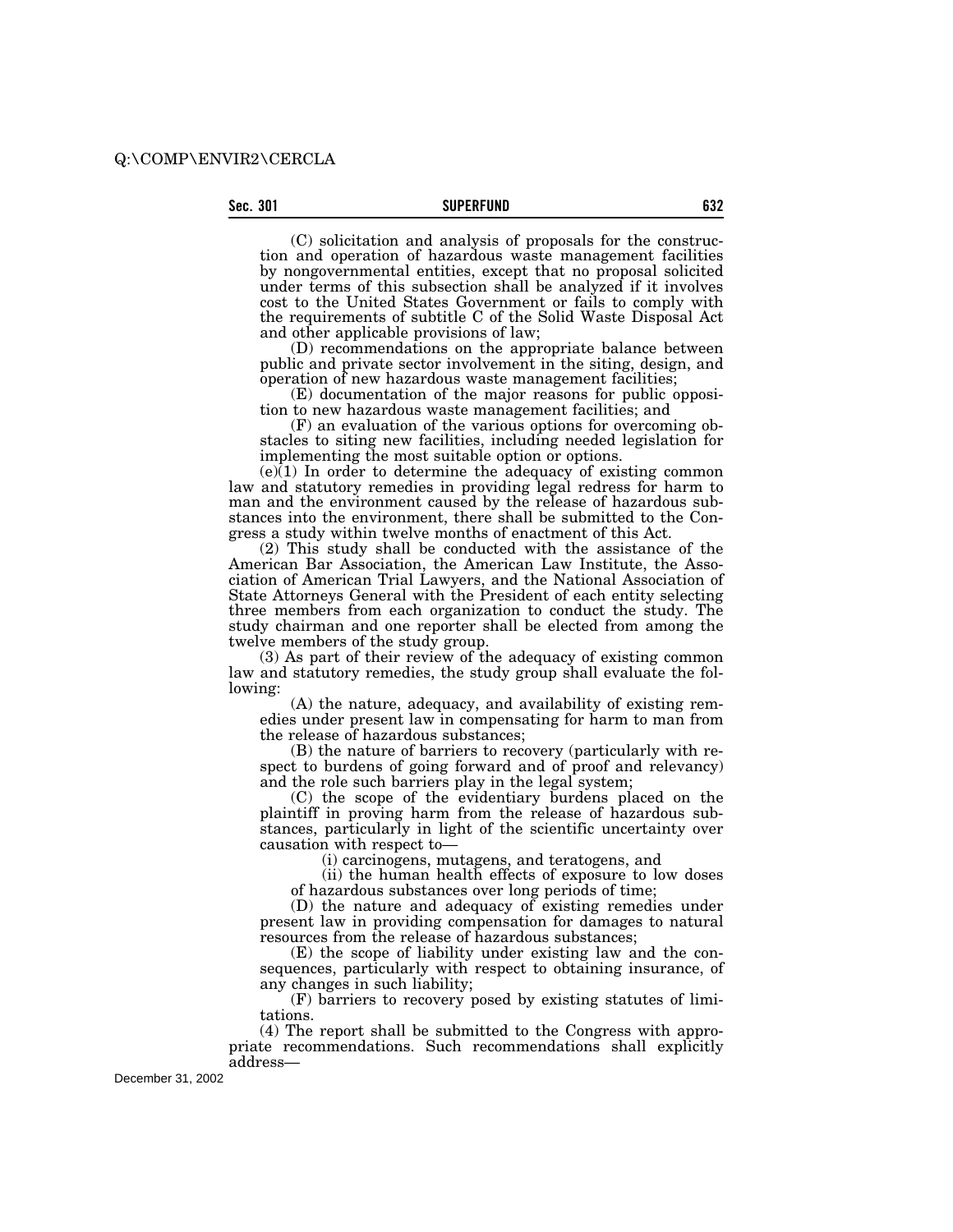(A) the need for revisions in existing statutory or common law, and

(B) whether such revisions should take the form of Federal statutes or the development of a model code which is recommended for adoption by the States.

(5) The Fund shall pay administrative expenses incurred for the study. No expenses shall be available to pay compensation, except expenses on a per diem basis for the one reporter, but in no case shall the total expenses of the study exceed \$300,000.

(f) The President, acting through the Administrator of the Environmental Protection Agency, the Secretary of Transportation, the Administrator of the Occupational Safety and Health Administration, and the Director of the National Institute for Occupational Safety and Health shall study and, not later than two years after the enactment of this Act, shall modify the national contingency plan to provide for the protection of the health and safety of employees involved in response actions.<br>(g) INSURABILITY STUDY.—

(1) STUDY BY COMPTROLLER GENERAL.—The Comptroller General of the United States, in consultation with the persons described in paragraph (2), shall undertake a study to determine the insurability, and effects on the standard of care, of the liability of each of the following:

(A) Persons who generate hazardous substances: liability for costs and damages under this Act.

(B) Persons who own or operate facilities: liability for costs and damages under this Act.

(C) Persons liable for injury to persons or property caused by the release of hazardous substances into the environment.

(2) CONSULTATION.—In conducting the study under this subsection, the Comptroller General shall consult with the following:

(A) Representatives of the Administrator.

(B) Representatives of persons described in subparagraphs (A) through (C) of the preceding paragraph.

(C) Representatives (i) of groups or organizations comprised generally of persons adversely affected by releases or threatened releases of hazardous substances and (ii) of groups organized for protecting the interests of consumers.

(D) Representatives of property and casualty insurers. (E) Representatives of reinsurers.

(F) Persons responsible for the regulation of insurance at the State level.

(3) ITEMS EVALUATED.—The study under this section shall include, among other matters, an evaluation of the following:

(A) Current economic conditions in, and the future outlook for, the commercial market for insurance and reinsurance.

(B) Current trends in statutory and common law remedies.

(C) The impact of possible changes in traditional standards of liability, proof, evidence, and damages on existing statutory and common law remedies.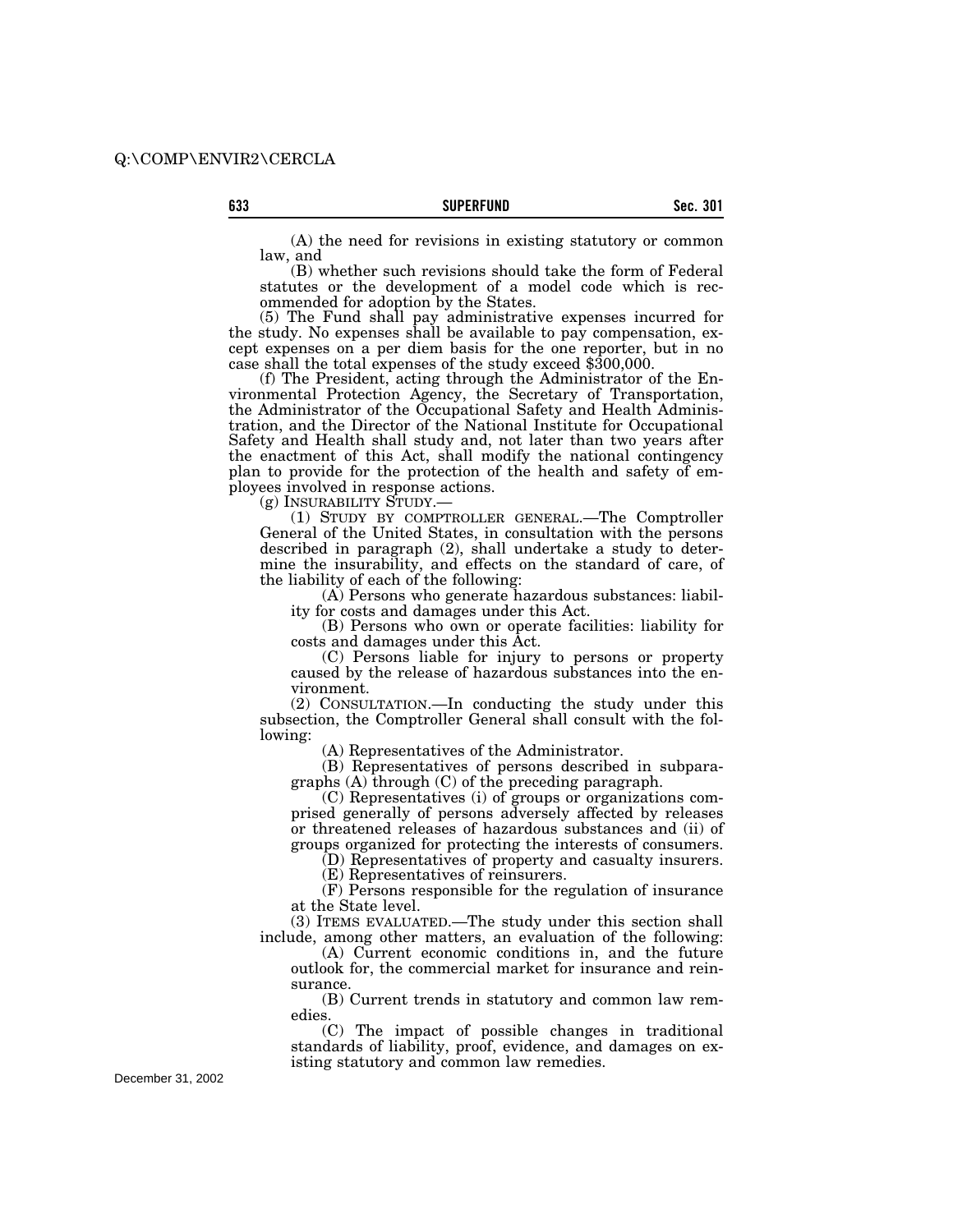(D) The effect of the standard of liability and extent of the persons upon whom it is imposed under this Act on the protection of human health and the environment and on the availability, underwriting, and pricing of insurance coverage.

(E) Current trends, if any, in the judicial interpretation and construction of applicable insurance contracts, together with the degree to which amendments in the language of such contracts and the description of the risks assumed, could affect such trends.

(F) The frequency and severity of a representative sample of claims closed during the calendar year immediately preceding the enactment of this subsection.

(G) Impediments to the acquisition of insurance or other means of obtaining liability coverage other than those referred to in the preceding subparagraphs.

(H) The effects of the standards of liability and financial responsibility requirements imposed pursuant to this Act on the cost of, and incentives for, developing and demonstrating alternative and innovative treatment technologies, as well as waste generation minimization.

(4) SUBMISSION.—The Comptroller General shall submit a report on the results of the study to Congress with appropriate recommendations within 12 months after the enactment of this subsection.

(h) REPORT AND OVERSIGHT REQUIREMENTS.—

(1) ANNUAL REPORT BY EPA.—On January 1 of each year the Administrator of the Environmental Protection Agency shall submit an annual report to Congress of such Agency on the progress achieved in implementing this Act during the preceding fiscal year. In addition such report shall specifically include each of the following:

(A) A detailed description of each feasibility study carried out at a facility under title I of this Act.

(B) The status and estimated date of completion of each such study.

(C) Notice of each such study which will not meet a previously published schedule for completion and the new estimated date for completion.

(D) An evaluation of newly developed feasible and achievable permanent treatment technologies.

(E) Progress made in reducing the number of facilities subject to review under section 121(c).

(F) A report on the status of all remedial and enforcement actions undertaken during the prior fiscal year, including a comparison to remedial and enforcement actions undertaken in prior fiscal years.

(G) An estimate of the amount of resources, including the number of work years or personnel, which would be necessary for each department, agency, or instrumentality which is carrying out any activities of this Act to complete the implementation of all duties vested in the department, agency, or instrumentality under this Act.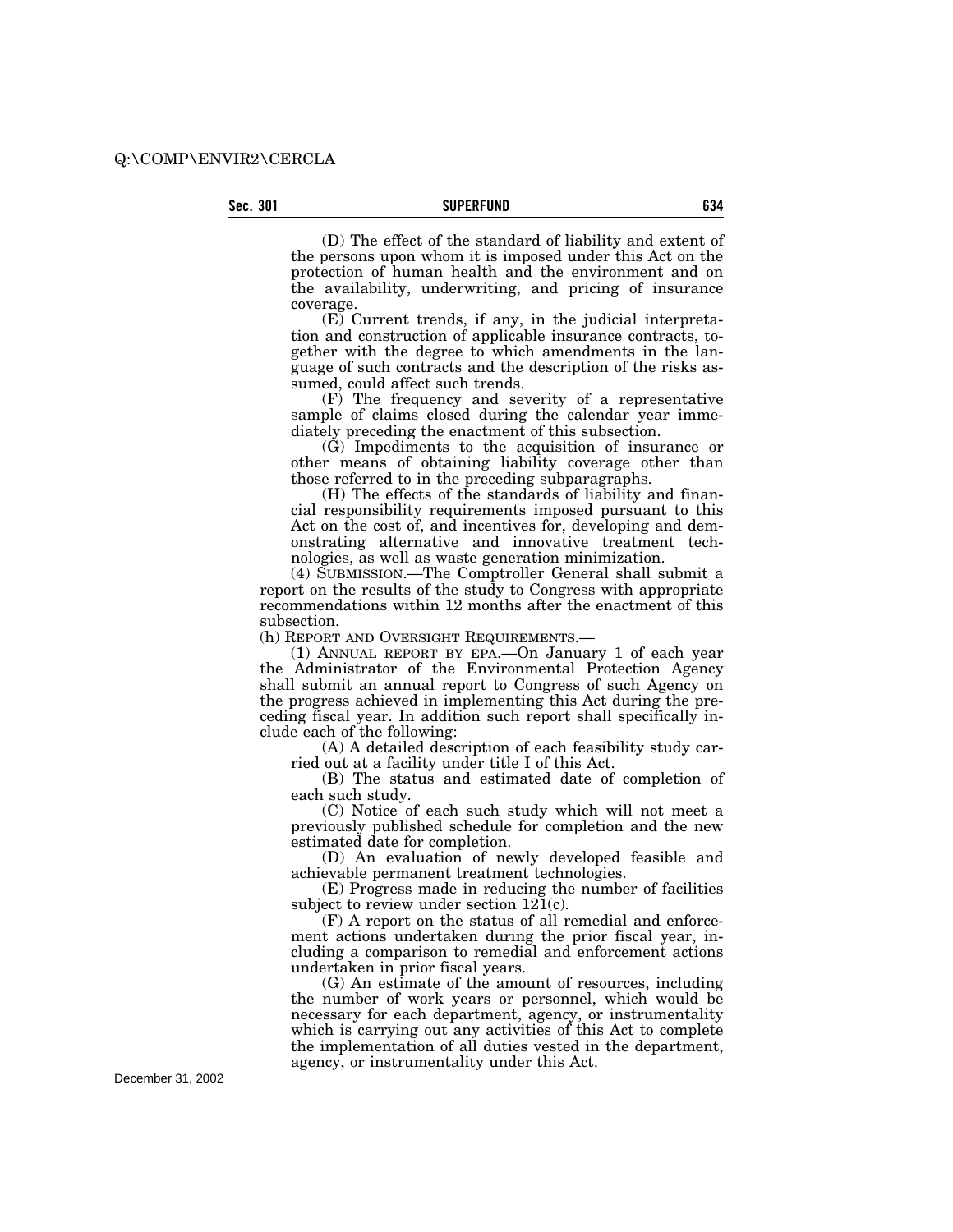(2) REVIEW BY INSPECTOR GENERAL.—Consistent with the authorities of the Inspector General Act of 1978 the Inspector General of the Environmental Protection Agency shall review any report submitted under paragraph (1) related to EPA's activities for reasonableness and accuracy and submit to Congress, as a part of such report a report on the results of such review.

(3) CONGRESSIONAL OVERSIGHT.—After receiving the reports under paragraphs (1) and (2) of this subsection in any calendar year, the appropriate authorizing committees of Congress shall conduct oversight hearings to ensure that this Act is being implemented according to the purposes of this Act and congressional intent in enacting this Act.

[42 U.S.C. 9651]

# EFFECTIVE DATES, SAVINGS PROVISION

SEC. 302. (a) Unless otherwise provided, all provisions of this Act shall be effective on the date of enactment of this Act.

(b) Any regulation issued pursuant to any provisions of section  $311$  of the Clean Water Act<sup>1</sup> which is repealed or superseded by this Act and which is in effect on the date immediately preceding the effective date of this Act shall be deemed to be a regulation issued pursuant to the authority of this Act and shall remain in full force and effect unless or until superseded by new regulations issued thereunder.

(c) Any regulation—

(1) respecting financial responsibility,

(2) issued pursuant to any provision of law repealed or superseded by this Act, and

(3) in effect on the date immediately preceding the effective date of this Act shall be deemed to be a regulation issued pursuant to the authority of this Act and shall remain in full force and effect unless or until superseded by new regulations issued thereunder.

(d) Nothing in this Act shall affect or modify in any way the obligations or liabilities of any person under other Federal or State law, including common law, with respect to releases of hazardous substances or other pollutants or contaminants. The provisions of this Act shall not be considered, interpreted, or construed in any way as reflecting a determination, in part or whole, of policy regarding the inapplicability of strict liability, or strict liability doctrines, to activities relating to hazardous substances, pollutants, or contaminants or other such activities.

[42 U.S.C. 9652]

#### EXPIRATION, SUNSET PROVISION

SEC. 303. [Repealed by P.L. 99–499.]

[42 U.S.C. 9653]

<sup>1</sup>So in law. Probably should refer to the Federal Water Pollution Control Act.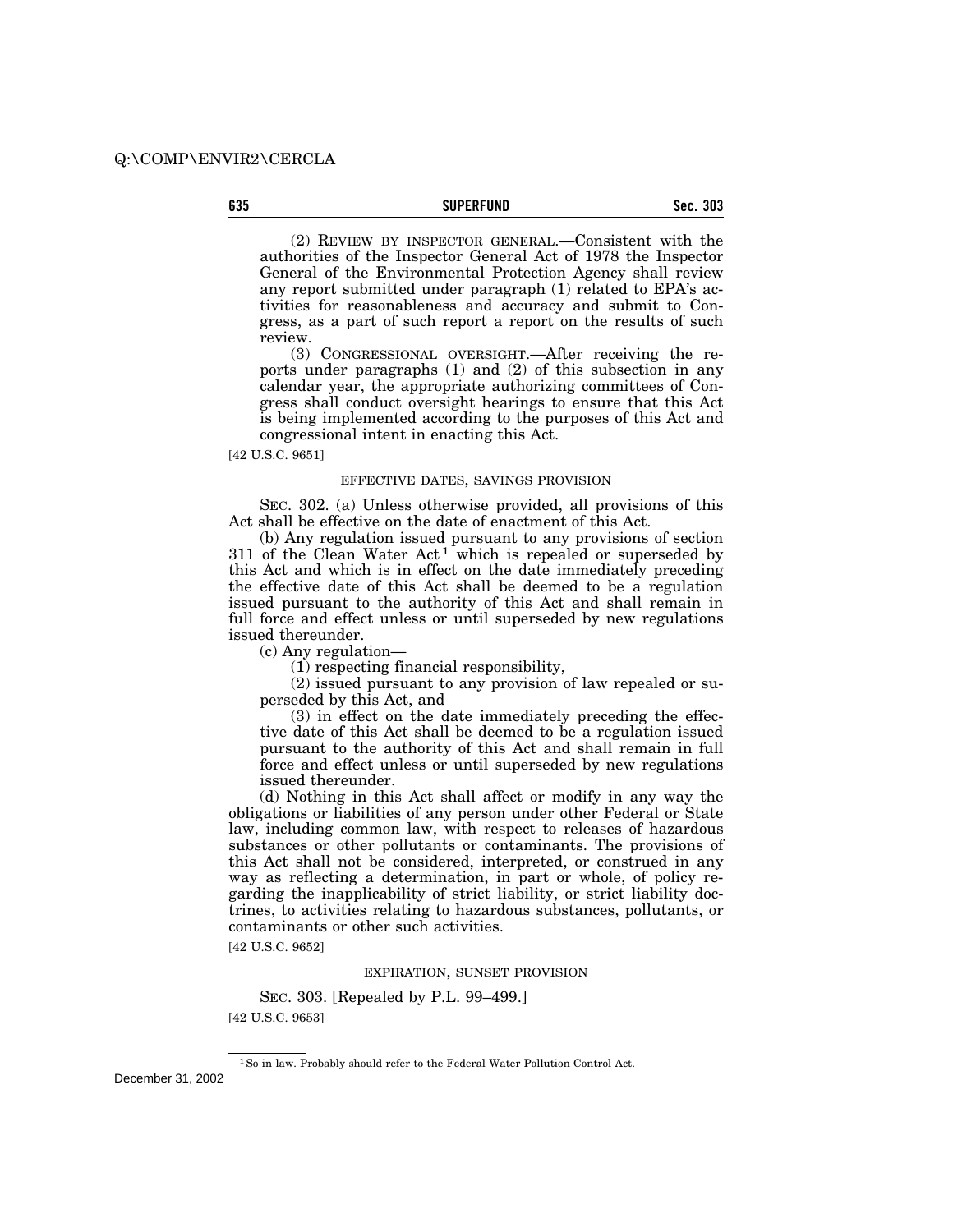# **Sec. 304 SUPERFUND 636**

#### CONFORMING AMENDMENTS

SEC. 304. (a) [Repealed subsection (b) of section 504 of the Federal Water Pollution Control Act].

(b) One-half of the unobligated balance remaining before the date of the enactment of this Act under subsection  $(k)$ <sup>1</sup> of section 311 of the Federal Water Pollution Control Act and all sums appropriated under section  $504(b)^2$  of the Federal Water Pollution Control Act shall be transferred to the Fund established under title II of this Act.

(c) In any case in which any provision of section 311 of the Federal Water Pollution Control Act is determined to be in conflict with any provisions of this Act, the provisions of this Act shall apply.

[42 U.S.C. 9654]

# LEGISLATIVE VETO

SEC. 305. (a) Notwithstanding any other provision of law, simultaneously with promulgation or repromulgation of any rule or regulation under authority of title I of this Act, the head of the department, agency, or instrumentality promulgating such rule or regulation shall transmit a copy thereof to the Secretary of the Senate and the Clerk of the House of Representatives. Except as provided in subsection (b) of this section, the rule or regulation shall not become effective, if—

(1) within ninety calendar days of continuous session of Congress after the date of promulgation, both Houses of Congress adopt a concurrent resolution, the matter after the resolving clause of which is as follows: "That Congress disapproves the rule or regulation promulgated by the dealing with the matter of , which rule or reguladealing with the matter of  $\overline{\phantom{a}}$ , which rule or regulation was transmitted to Congress on  $\overline{\phantom{a}}$ , the blank tion was transmitted to Congress on spaces therein being appropriately filled; or

(2) within sixty calendar days of continuous session of Congress after the date of promulgation, one House of Congress adopts such a concurrent resolution and transmits such resolution to the other House, and such resolution is not disapproved by such other House within thirty calendar days of continuous session of Congress after such transmittal.

(b) If, at the end of sixty calendar days of continuous session of Congress after the date of promulgation of a rule or regulation, no committee of either House of Congress has reported or been discharged from further consideration of a concurrent resolution disapproving the rule or regulation and neither House has adopted such a resolution, the rule or regulation may go into effect immediately. If, within such sixty calendar days, such a committee has reported or been discharged from further consideration of such a resolution, or either House has adopted such a resolution, the rule or regulation may go into effect not sooner than ninety calendar days of continuous session of Congress after such rule is prescribed unless disapproved as provided in subsection (a) of this section.

<sup>1</sup>Subsection (k) was repealed by section 2002(b)(2) of Public Law 101–380.

<sup>2</sup>Section 504(b) was repealed by section 304(a) of Public Law 96–510.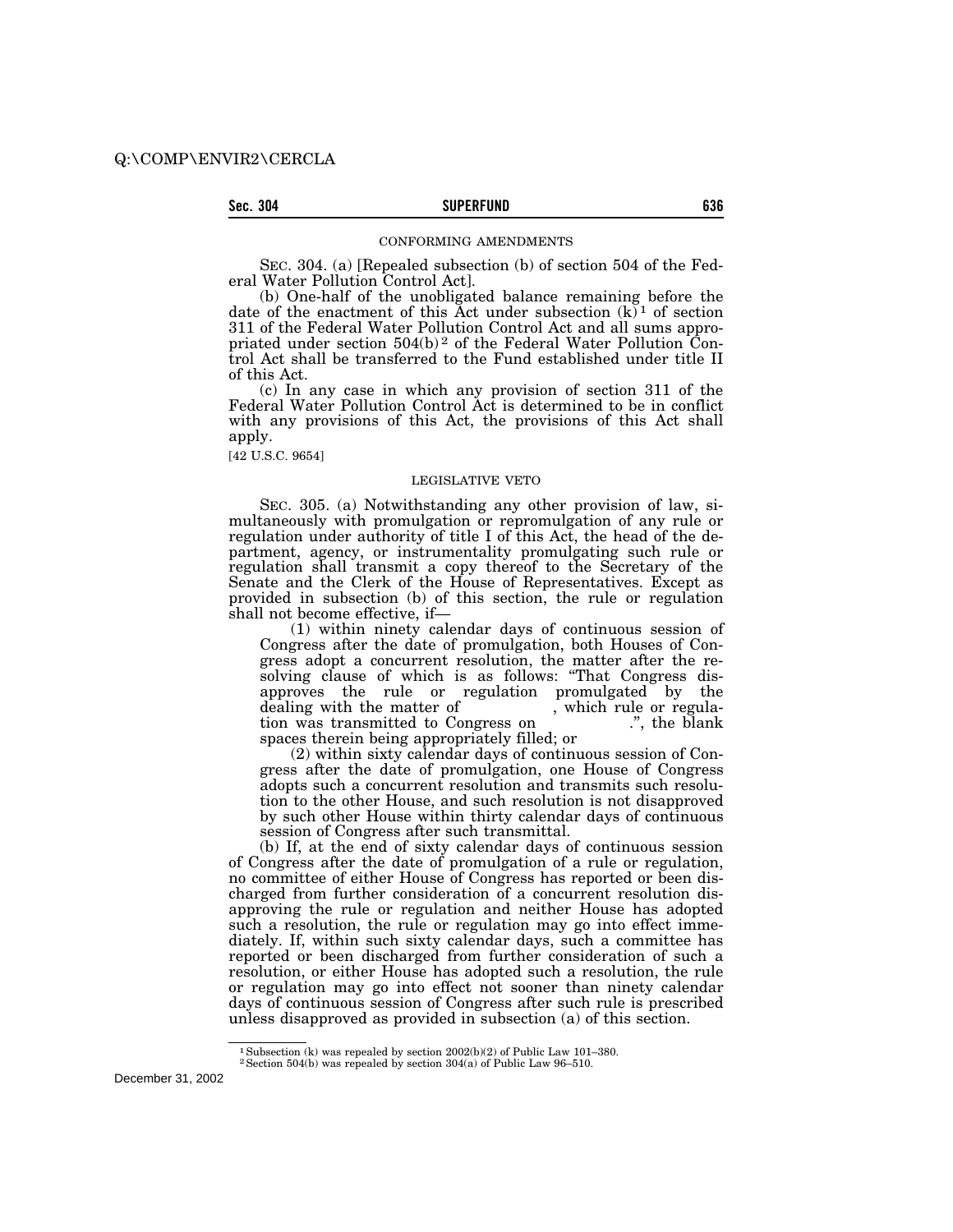(c) For purposes of subsections (a) and (b) of this section—

(1) continuity of session is broken only by an adjournment of Congress sine die; and

(2) the days on which either House is not in session because of an adjournment of more than three days to a day certain are excluded in the computation of thirty, sixty, and ninety calendar days of continuous session of Congress.

(d) Congressional inaction on, or rejection of, a resolution of disapproval shall not be deemed an expression of approval of such rule or regulation.

[42 U.S.C. 9655]

## TRANSPORTATION

SEC. 306. (a) Each hazardous substance which is listed or designated as provided in section 101(14) of this Act shall, within 30 days after the enactment of the Superfund Amendments and Reauthorization Act of 1986 or at the time of such listing or designation, whichever is later, be listed and regulated as a hazardous material under the Hazardous Materials Transportation Act. 1

(b) A common or contract carrier shall be liable under other law in lieu of section 107 of this Act for damages or remedial action resulting from the release of a hazardous substance during the course of transportation which commenced prior to the effective date of the listing and regulation of such substance as a hazardous material under the Hazardous Materials Transportation Act, 1 or for substances listed pursuant to subsection (a) of this section, prior to the effective date of such listing: *Provided, however,* That this subsection shall not apply where such a carrier can demonstrate that he did not have actual knowledge of the identity or nature of the substance released.

(c) [Amended section 11901 of title 49, United States Code.]

[42 U.S.C. 9656]

## ASSISTANT ADMINISTRATOR FOR SOLID WASTE

SEC. 307. (a) [Amended section 2001 of the Solid Waste Disposal Act by striking out ''a Deputy Assistant'' and inserting in lieu thereof "an Assistant".]

(b) The Assistant Administrator of the Environmental Protection Agency appointed to head the Office of Solid Waste shall be in addition to the five Assistant Administrators of the Environmental Protection Agency provided for in section 1(d) of Reorganization Plan Numbered 3 of 1970 and the additional Assistant Administrator provided by the Toxic Substances Control Act, shall be appointed by the President by and with the advice and consent of the Senate, and shall be compensated at the rate provided for Level IV of the Executive Schedule pay rates under section 5315 of title 5, United States Code.

(c) The amendment made by subsection (a) shall become effective ninety days after the date of the enactment of this Act. [42 U.S.C. 6911a]

<sup>1</sup>Should refer to chapter 51 of title 49, United States Code, pursuant to section 6(b) of Public Law 103–272 (which codified certain transportation laws into title 49, U.S.C.).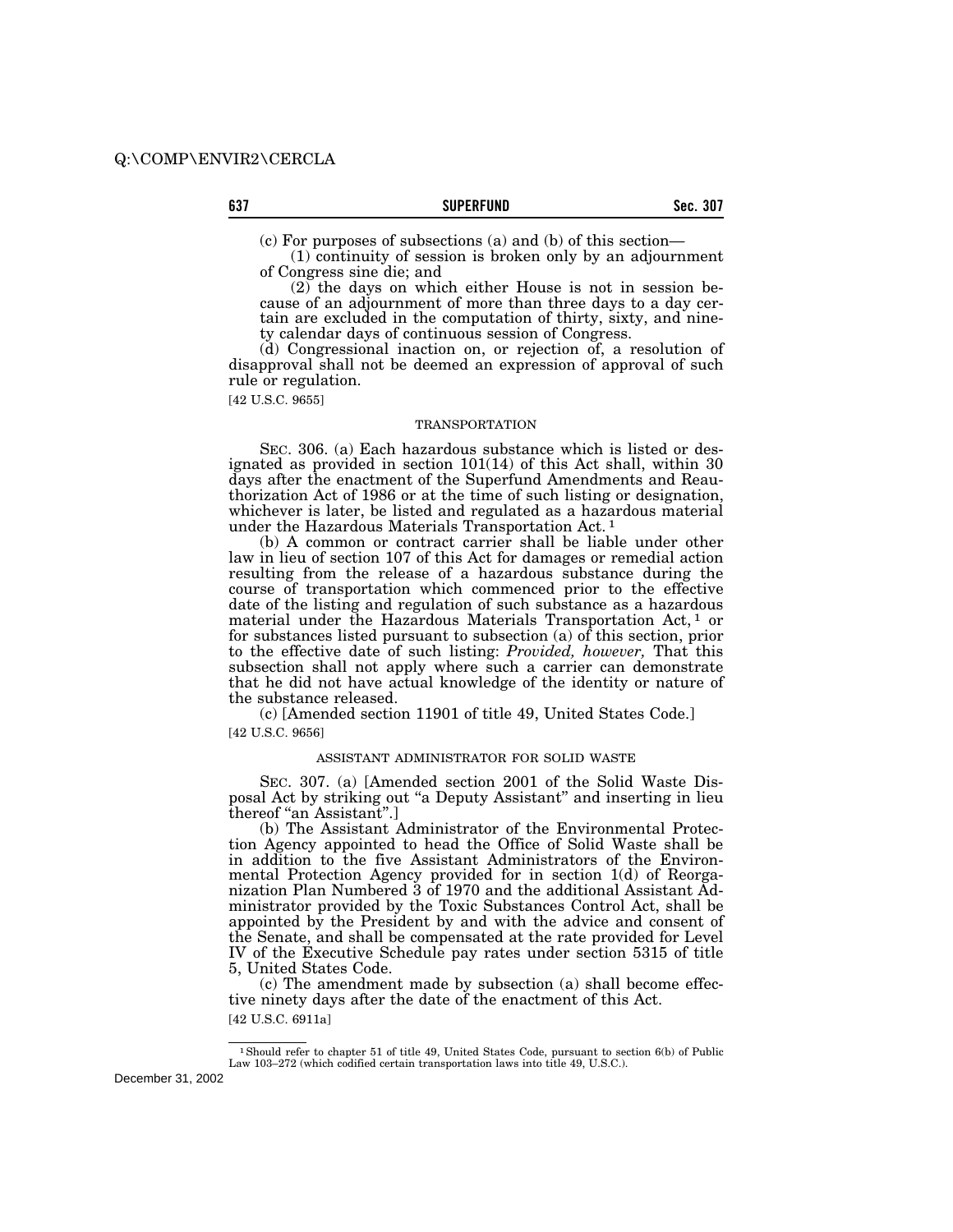# **Sec. 308 SUPERFUND 638**

## SEPARABILITY

SEC. 308. If any provision of this Act, or the application of any provision of this Act to any person or circumstance, is held invalid, the application of such provision to other persons or circumstances and the remainder of this Act shall not be affected thereby. If an administrative settlement under section 122 has the effect of limiting any person's right to obtain contribution from any party to such settlement, and if the effect of such limitation would constitute a taking without just compensation in violation of the fifth amendment of the Constitution of the United States, such person shall not be entitled, under other laws of the United States, to recover compensation from the United States for such taking, but in any such case, such limitation on the right to obtain contribution shall be treated as having no force and effect.

[42 U.S.C. 9657]

## **SEC. 309. ACTIONS UNDER STATE LAW FOR DAMAGES FROM EXPO-SURE TO HAZARDOUS SUBSTANCES.**

(a) STATE STATUTES OF LIMITATIONS FOR HAZARDOUS SUBSTANCE CASES.—

1) EXCEPTION TO STATE STATUTES.—In the case of any action brought under State law for personal injury, or property damages, which are caused or contributed to by exposure to any hazardous substance, or pollutant or contaminant, released into the environment from a facility, if the applicable limitations period for such action (as specified in the State statute of limitations or under common law) provides a commencement date which is earlier than the federally required commencement date, such period shall commence at the federally required commencement date in lieu of the date specified in such State statute.

(2) STATE LAW GENERALLY APPLICABLE.—Except as provided in paragraph (1), the statute of limitations established under State law shall apply in all actions brought under State law for personal injury, or property damages, which are caused or contributed to by exposure to any hazardous substance, or pollutant or contaminant, released into the environment from a facility.

(3) ACTIONS UNDER SECTION 107.—Nothing in this section shall apply with respect to any cause of action brought under section 107 of this Act.

(b) DEFINITIONS.—As used in this section—

(1) TITLE I TERMS.—The terms used in this section shall have the same meaning as when used in title I of this Act.

(2) APPLICABLE LIMITATIONS PERIOD.—The term ''applicable limitations period'' means the period specified in a statute of limitations during which a civil action referred to in subsection  $(a)(1)$  may be brought.

(3) COMMENCEMENT DATE.—The term ''commencement date'' means the date specified in a statute of limitations as the beginning of the applicable limitations period.

(4) FEDERALLY REQUIRED COMMENCEMENT DATE.—

(A) IN GENERAL.—Except as provided in subparagraph (B), the term ''federally required commencement date''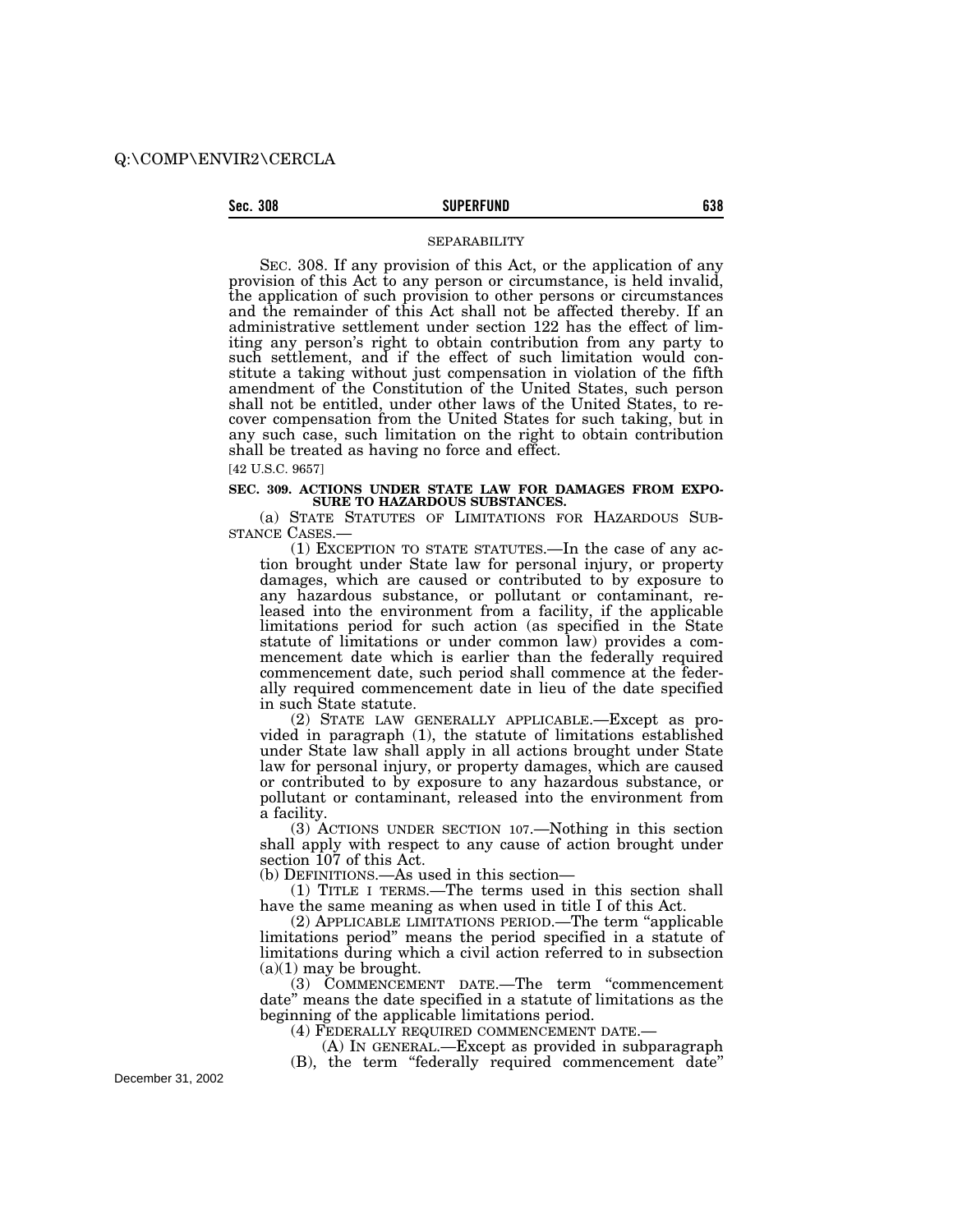means the date the plaintiff knew (or reasonably should have known) that the personal injury or property damages referred to in subsection (a)(1) were caused or contributed to by the hazardous substance or pollutant or contaminant concerned.

(B) SPECIAL RULES.—In the case of a minor or incompetent plaintiff, the term "federally required commencement date'' means the later of the date referred to in subparagraph (A) or the following:

(i) In the case of a minor, the date on which the minor reaches the age of majority, as determined by State law, or has a legal representative appointed.

(ii) In the case of an incompetent individual, the date on which such individual becomes competent or has had a legal representative appointed.

[42 U.S.C. 9658]

### **SEC. 310. CITIZENS SUITS.**

(a) AUTHORITY TO BRING CIVIL ACTIONS.—Except as provided in subsections (d) and (e) of this section and in section 113(h) (relating to timing of judicial review), any person may commence a civil action on his own behalf—

(1) against any person (including the United States and any other governmental instrumentality or agency, to the extent permitted by the eleventh amendment to the Constitution) who is alleged to be in violation of any standard, regulation, condition, requirement, or order which has become effective pursuant to this Act (including any provision of an agreement under section 120, relating to Federal facilities); or

(2) against the President or any other officer of the United States (including the Administrator of the Environmental Protection Agency and the Administrator of the ATSDR) where there is alleged a failure of the President or of such other officer to perform any act or duty under this Act, including an act or duty under section 120 (relating to Federal facilities), which is not discretionary with the President or such other officer.

Paragraph (2) shall not apply to any act or duty under the provisions of section 311 (relating to research, development, and demonstration).

(b) VENUE.—

(1) ACTIONS UNDER SUBSECTION  $(A)(1)$ . Any action under subsection  $(a)(1)$  shall be brought in the district court for the district in which the alleged violation occurred.

(2) ACTIONS UNDER SUBSECTION (A)(2).—Any action brought under subsection (a)(2) may be brought in the United States District Court for the District of Columbia.

(c) RELIEF.—The district court shall have jurisdiction in actions brought under subsection (a)(1) to enforce the standard, regulation, condition, requirement, or order concerned (including any provision of an agreement under section 120), to order such action as may be necessary to correct the violation, and to impose any civil penalty provided for the violation. The district court shall have jurisdiction in actions brought under subsection  $(a)(2)$  to order the President or other officer to perform the act or duty concerned.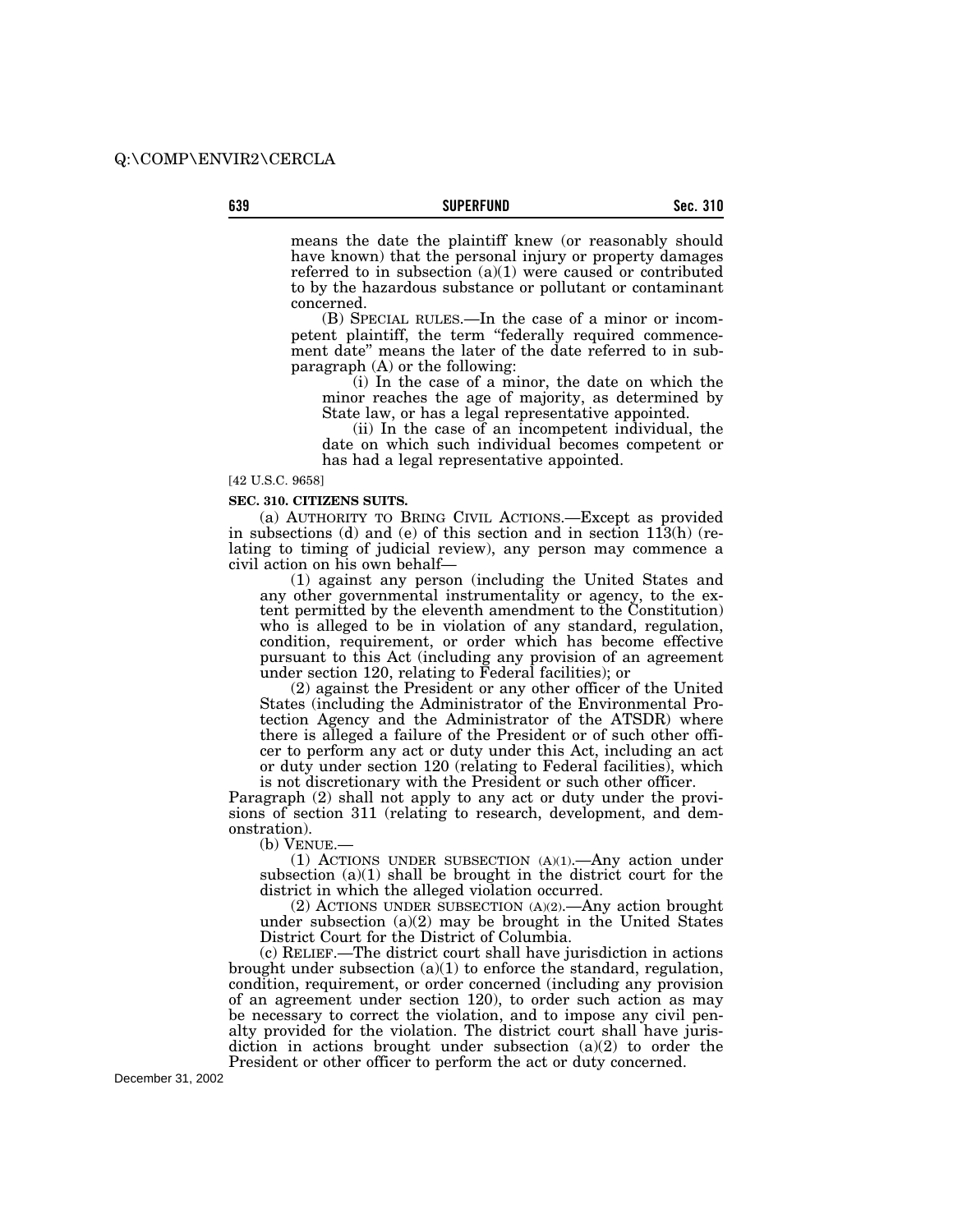(d) RULES APPLICABLE TO SUBSECTION  $(a)(1)$  ACTIONS.—

(1) NOTICE.—No action may be commenced under subsection  $(a)(1)$  of this section before 60 days after the plaintiff has given notice of the violation to each of the following:

(A) The President.

(B) The State in which the alleged violation occurs.

(C) Any alleged violator of the standard, regulation, condition, requirement, or order concerned (including any provision of an agreement under section 120).

Notice under this paragraph shall be given in such manner as the President shall prescribe by regulation.

(2) DILIGENT PROSECUTION.—No action may be commenced under paragraph (1) of subsection (a) if the President has commenced and is diligently prosecuting an action under this Act, or under the Solid Waste Disposal Act to require compliance with the standard, regulation, condition, requirement, or order concerned (including any provision of an agreement under section 120).

(e) RULES APPLICABLE TO SUBSECTION (a)(2) ACTIONS.—No action may be commenced under paragraph (2) of subsection (a) before the 60th day following the date on which the plaintiff gives notice to the Administrator or other department, agency, or instrumentality that the plaintiff will commence such action. Notice under this subsection shall be given in such manner as the President shall prescribe by regulation.

(f) COSTS.—The court, in issuing any final order in any action brought pursuant to this section, may award costs of litigation (including reasonable attorney and expert witness fees) to the prevailing or the substantially prevailing party whenever the court determines such an award is appropriate. The court may, if a temporary restraining order or preliminary injunction is sought, require the filing of a bond or equivalent security in accordance with the Federal Rules of Civil Procedure.

(g) INTERVENTION.—In any action under this section, the United States or the State, or both, if not a party may intervene as a matter of right. For other provisions regarding intervention, see section 113.

(h) OTHER RIGHTS.—This Act does not affect or otherwise impair the rights of any person under Federal, State, or common law, except with respect to the timing of review as provided in section 113(h) or as otherwise provided in section 309 (relating to actions under State law).

(i) DEFINITIONS.—The terms used in this section shall have the same meanings as when used in title I.

## [42 U.S.C. 9659]

## **SEC. 311. RESEARCH, DEVELOPMENT, AND DEMONSTRATION.**

(a) HAZARDOUS SUBSTANCE RESEARCH AND TRAINING.—

(1) AUTHORITIES OF SECRETARY.—The Secretary of Health and Human Services (hereinafter in this subsection referred to as the Secretary), in consultation with the Administrator, shall establish and support a basic research and training program (through grants, cooperative agreements, and contracts) consisting of the following: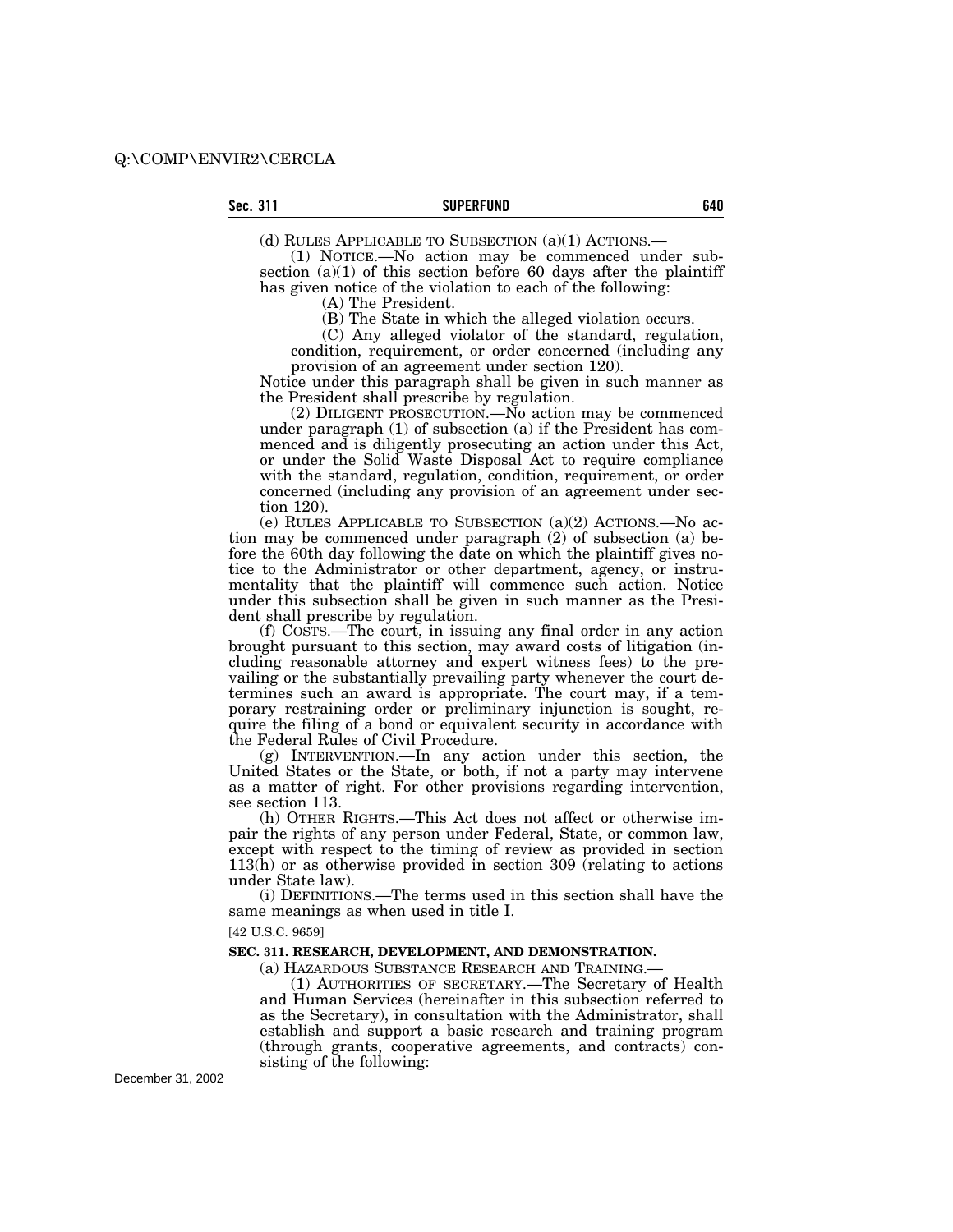(A) Basic research (including epidemiologic and ecologic studies) which may include each of the following: (i) Advanced techniques for the detection, assess-

ment, and evaluation of the effects on human health of hazardous substances.

(ii) Methods to assess the risks to human health presented by hazardous substances.

(iii) Methods and technologies to detect hazardous substances in the environment and basic biological, chemical, and physical methods to reduce the amount and toxicity of hazardous substances.

(B) Training, which may include each of the following: (i) Short courses and continuing education for State and local health and environment agency per-

sonnel and other personnel engaged in the handling of hazardous substances, in the management of facilities at which hazardous substances are located, and in the evaluation of the hazards to human health presented by such facilities.

(ii) Graduate or advanced training in environmental and occupational health and safety and in the public health and engineering aspects of hazardous waste control.

(iii) Graduate training in the geosciences, including hydrogeology, geological engineering, geophysics, geochemistry, and related fields necessary to meet professional personnel needs in the public and private sectors and to effectuate the purposes of this Act.

(2) DIRECTOR OF NIEHS.—The Director of the National Institute for Environmental Health Sciences shall cooperate fully with the relevant Federal agencies referred to in subparagraph (A) of paragraph (5) in carrying out the purposes of this section.

(3) RECIPIENTS OF GRANTS, ETC.—A grant, cooperative agreement, or contract may be made or entered into under paragraph (1) with an accredited institution of higher education. The institution may carry out the research or training under the grant, cooperative agreement, or contract through contracts, including contracts with any of the following:

(A) Generators of hazardous wastes.

(B) Persons involved in the detection, assessment, evaluation, and treatment of hazardous substances.

(C) Owners and operators of facilities at which hazardous substances are located.

(D) State and local governments.

(4) PROCEDURES.—In making grants and entering into cooperative agreements and contracts under this subsection, the Secretary shall act through the Director of the National Institute for Environmental Health Sciences. In considering the allocation of funds for training purposes, the Director shall ensure that at least one grant, cooperative agreement, or contract shall be awarded for training described in each of clauses (i), (ii), and (iii) of paragraph  $(1)(\bar{B})$ . Where applicable, the Director may choose to operate training activities in cooperation with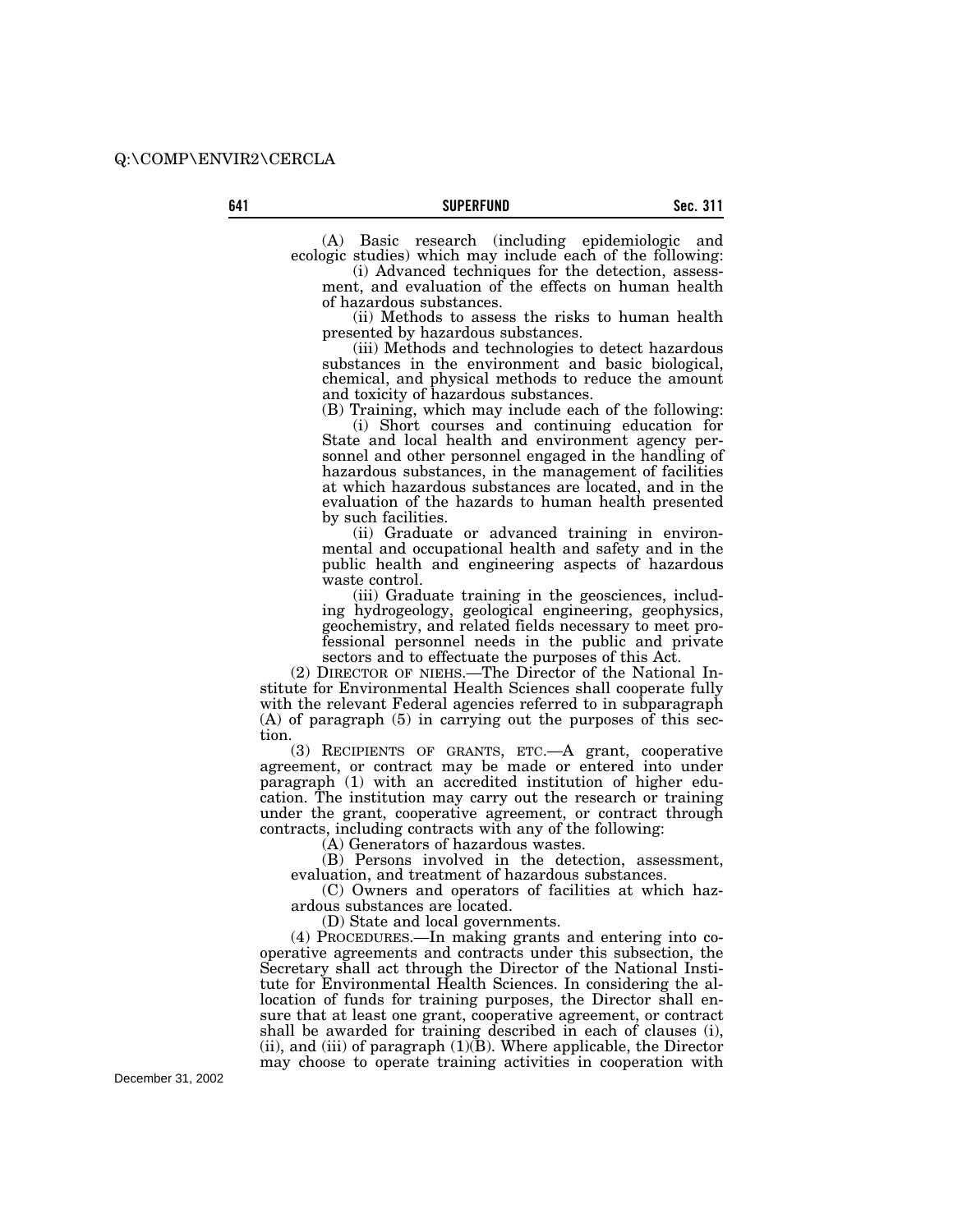the Director of the National Institute for Occupational Safety and Health. The procedures applicable to grants and contracts under title IV of the Public Health Service Act shall be followed under this subsection.

(5) ADVISORY COUNCIL.—To assist in the implementation of this subsection and to aid in the coordination of research and demonstration and training activities funded from the Fund under this section, the Secretary shall appoint an advisory council (hereinafter in this subsection referred to as the ''Advisory Council'') which shall consist of representatives of the following:

(A) The relevant Federal agencies.

(B) The chemical industry.

(C) The toxic waste management industry.

(D) Institutions of higher education.

(E) State and local health and environmental agencies. (F) The general public.

(6) PLANNING.—Within nine months after the date of the enactment of this subsection, the Secretary, acting through the Director of the National Institute for Environmental Health Sciences, shall issue a plan for the implementation of paragraph  $(1)$ . The plan shall include priorities for actions under paragraph (1) and include research and training relevant to scientific and technological issues resulting from site specific hazardous substance response experience. The Secretary shall, to the maximum extent practicable, take appropriate steps to coordinate program activities under this plan with the activities of other Federal agencies in order to avoid duplication of effort. The plan shall be consistent with the need for the development of new technologies for meeting the goals of response actions in accordance with the provisions of this Act. The Advisory Council shall be provided an opportunity to review and comment on the plan and priorities and assist appropriate coordination among the relevant Federal agencies referred to in subparagraph  $(A)$  of paragraph  $(5)$ .

(b) ALTERNATIVE OR INNOVATIVE TREATMENT TECHNOLOGY RE-SEARCH AND DEMONSTRATION PROGRAM.—

(1) ESTABLISHMENT.—The Administrator is authorized and directed to carry out a program of research, evaluation, testing, development, and demonstration of alternative or innovative treatment technologies (hereinafter in this subsection referred to as the "program") which may be utilized in response actions to achieve more permanent protection of human health and welfare and the environment.

(2) ADMINISTRATION.—The program shall be administered by the Administrator, acting through an office of technology demonstration and shall be coordinated with programs carried out by the Office of Solid Waste and Emergency Response and the Office of Research and Development.

(3) CONTRACTS AND GRANTS.—In carrying out the program, the Administrator is authorized to enter into contracts and cooperative agreements with, and make grants to, persons, public entities, and nonprofit private entities which are exempt from tax under section  $501(c)(3)$  of the Internal Revenue Code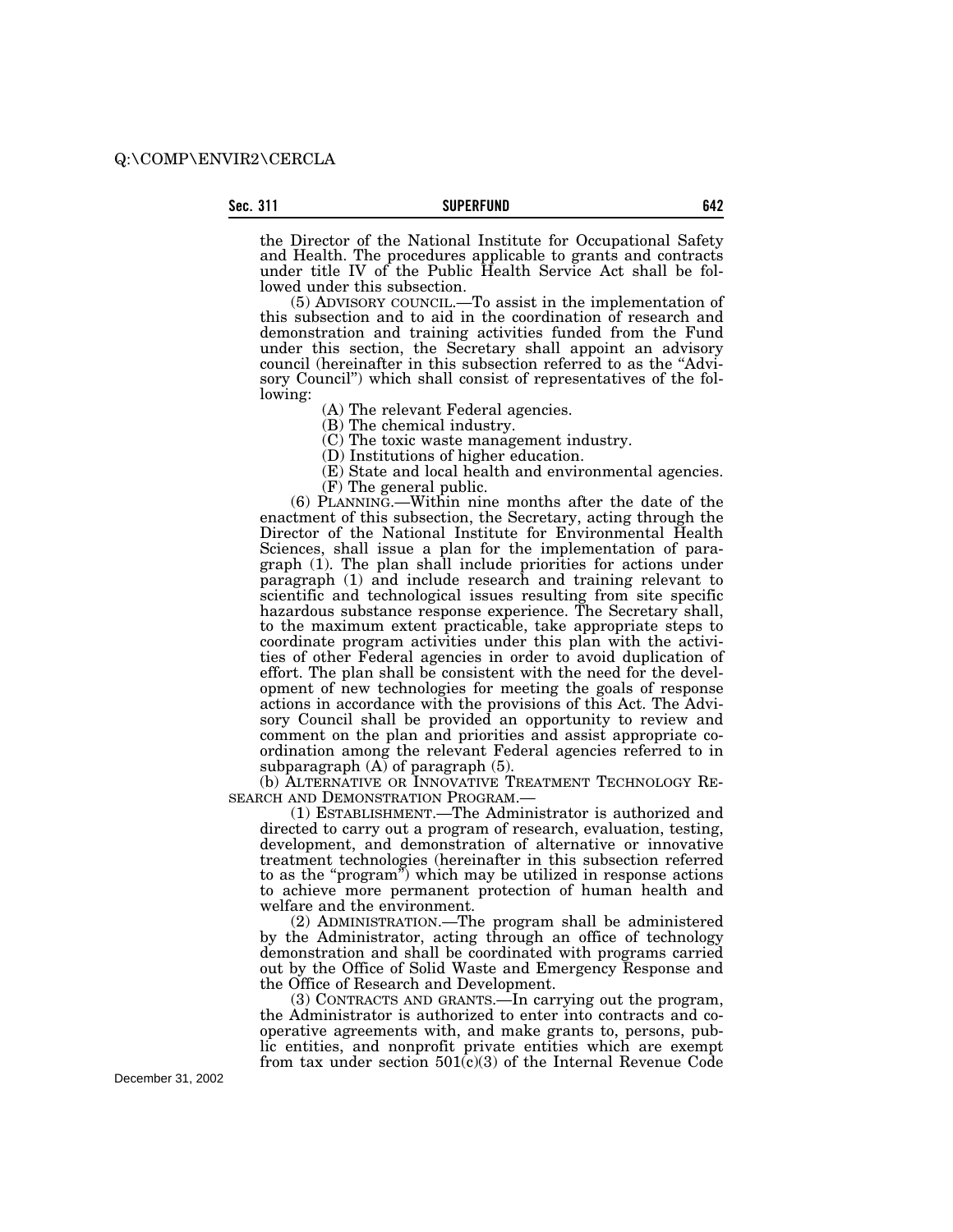of 1954. The Administrator shall, to the maximum extent possible, enter into appropriate cost sharing arrangements under this subsection.

(4) USE OF SITES.—In carrying out the program, the Administrator may arrange for the use of sites at which a response may be undertaken under section 104 for the purposes of carrying out research, testing, evaluation, development, and demonstration projects. Each such project shall be carried out under such terms and conditions as the Administrator shall require to assure the protection of human health and the environment and to assure adequate control by the Administrator of the research, testing, evaluation, development, and demonstration activities at the site.

(5) DEMONSTRATION ASSISTANCE.—

(A) PROGRAM COMPONENTS.—The demonstration assistance program shall include the following:

 $(i)$  The publication of a solicitation and the evaluation of applications for demonstration projects utilizing alternative or innovative technologies.

(ii) The selection of sites which are suitable for the testing and evaluation of innovative technologies.

(iii) The development of detailed plans for innovative technology demonstration projects.

(iv) The supervision of such demonstration projects and the providing of quality assurance for data obtained.

(v) The evaluation of the results of alternative innovative technology demonstration projects and the determination of whether or not the technologies used are effective and feasible.

(B) SOLICITATION.—Within 90 days after the date of the enactment of this section, and no less often than once every 12 months thereafter, the Administrator shall publish a solicitation for innovative or alternative technologies at a stage of development suitable for full-scale demonstrations at sites at which a response action may be undertaken under section 104. The purpose of any such project shall be to demonstrate the use of an alternative or innovative treatment technology with respect to hazardous substances or pollutants or contaminants which are located at the site or which are to be removed from the site. The solicitation notice shall prescribe information to be included in the application, including technical and economic data derived from the applicant's own research and development efforts, and other information sufficient to permit the Administrator to assess the technology's potential and the types of remedial action to which it may be applicable.

(C) APPLICATIONS.—Any person and any public or private nonprofit entity may submit an application to the Administrator in response to the solicitation. The application shall contain a proposed demonstration plan setting forth how and when the project is to be carried out and such other information as the Administrator may require.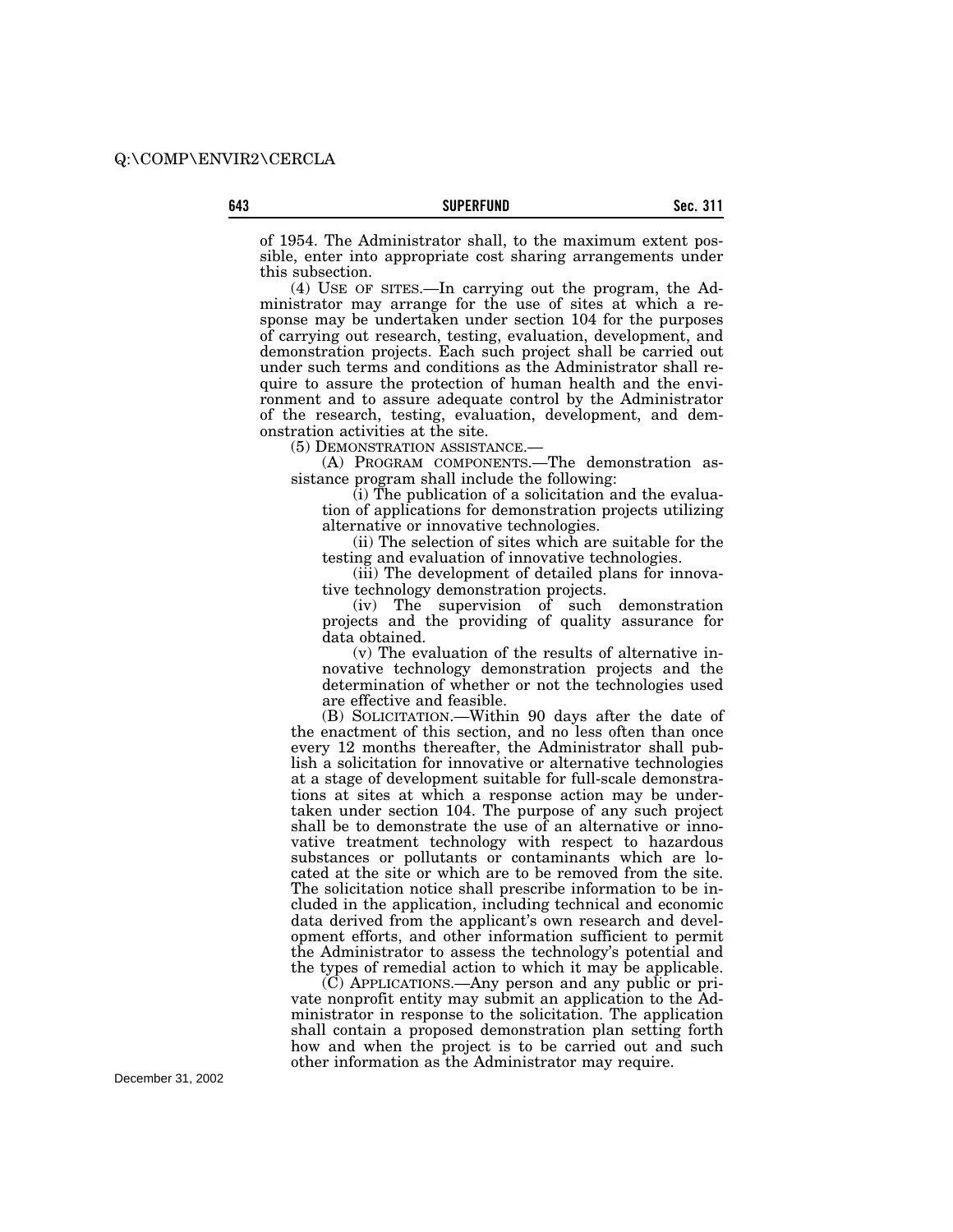(D) PROJECT SELECTION.—In selecting technologies to be demonstrated, the Administrator shall fully review the applications submitted and shall consider at least the criteria specified in paragraph (7). The Administrator shall select or refuse to select a project for demonstration under this subsection within 90 days of receiving the completed application for such project. In the case of a refusal to select the project, the Administrator shall notify the applicant within such 90-day period of the reasons for his refusal.

(E) SITE SELECTION.—The Administrator shall propose 10 sites at which a response may be undertaken under section 104 to be the location of any demonstration project under this subsection within 60 days after the close of the public comment period. After an opportunity for notice and public comment, the Administrator shall select such sites and projects. In selecting any such site, the Administrator shall take into account the applicant's technical data and preferences either for onsite operation or for utilizing the site as a source of hazardous substances or pollutants or contaminants to be treated offsite.

(F) DEMONSTRATION PLAN.—Within 60 days after the selection of the site under this paragraph to be the location of a demonstration project, the Administrator shall establish a final demonstration plan for the project, based upon the demonstration plan contained in the application for the project. Such plan shall clearly set forth how and when the demonstration project will be carried out.

(G) SUPERVISION AND TESTING.—Each demonstration project under this subsection shall be performed by the applicant, or by a person satisfactory to the applicant, under the supervision of the Administrator. The Administrator shall enter into a written agreement with each applicant granting the Administrator the responsibility and authority for testing procedures, quality control, monitoring, and other measurements necessary to determine and evaluate the results of the demonstration project. The Administrator may pay the costs of testing, monitoring, quality control, and other measurements required by the Administrator to determine and evaluate the results of the demonstration project, and the limitations established by subparagraph (J) shall not apply to such costs.<br>(H) PROJECT COMPLETION.—Each

(H) PROJECT COMPLETION.—Each demonstration project under this subsection shall be completed within such time as is established in the demonstration plan.

(I) EXTENSIONS.—The Administrator may extend any deadline established under this paragraph by mutual agreement with the applicant concerned.

(J) FUNDING RESTRICTIONS.—The Administrator shall not provide any Federal assistance for any part of a fullscale field demonstration project under this subsection to any applicant unless such applicant can demonstrate that it cannot obtain appropriate private financing on reasonable terms and conditions sufficient to carry out such dem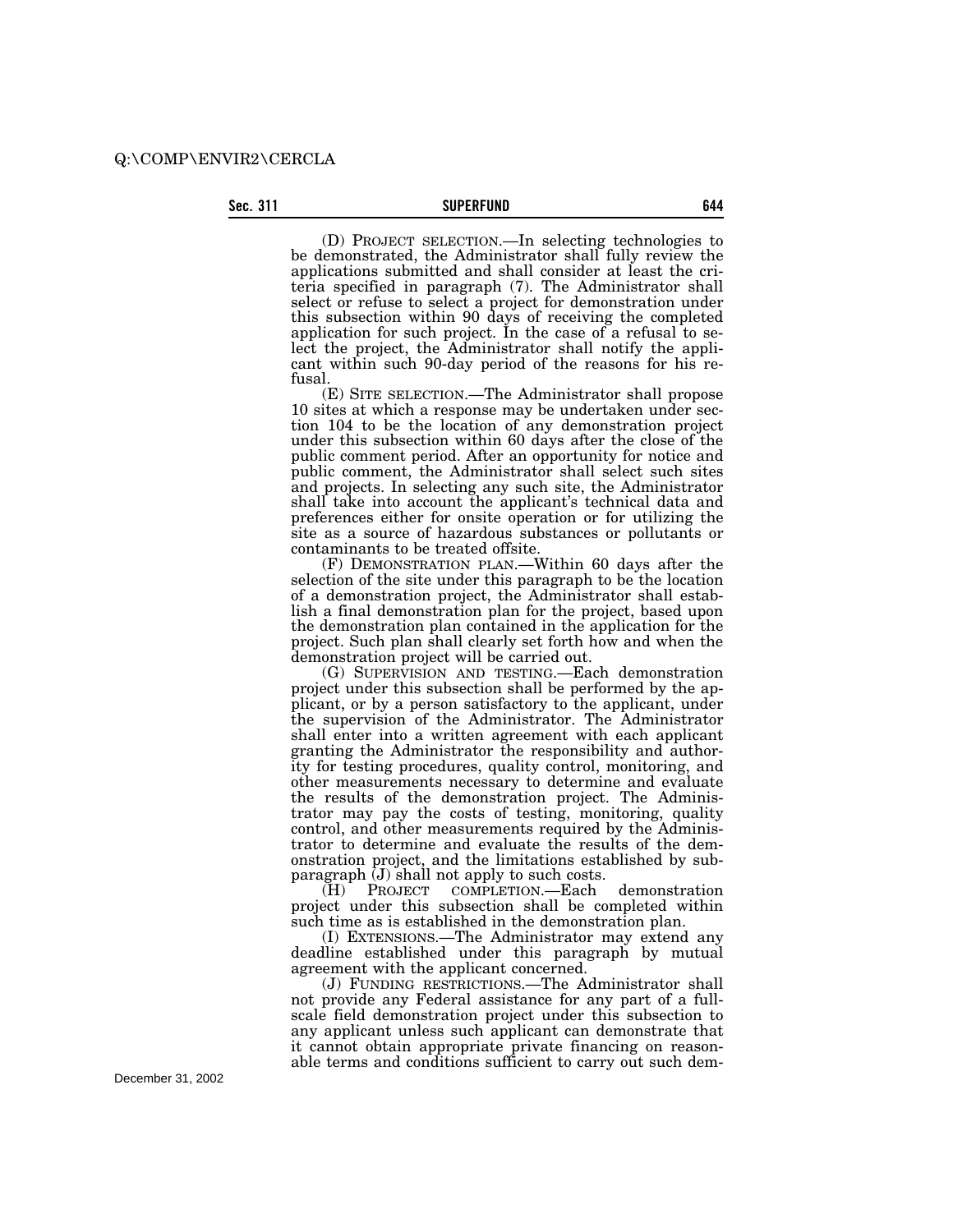onstration project without such Federal assistance. The total Federal funds for any full-scale field demonstration project under this subsection shall not exceed 50 percent of the total cost of such project estimated at the time of the award of such assistance. The Administrator shall not expend more than \$10,000,000 for assistance under the program in any fiscal year and shall not expend more than \$3,000,000 for any single project.

(6) FIELD DEMONSTRATIONS.—In carrying out the program, the Administrator shall initiate or cause to be initiated at least 10 field demonstration projects of alternative or innovative treatment technologies at sites at which a response may be undertaken under section 104, in fiscal year 1987 and each of the succeeding three fiscal years. If the Administrator determines that 10 field demonstration projects under this subsection cannot be initiated consistent with the criteria set forth in paragraph (7) in any of such fiscal years, the Administrator shall transmit to the appropriate committees of Congress a report explaining the reasons for his inability to conduct such demonstration projects.

(7) CRITERIA.—In selecting technologies to be demonstrated under this subsection, the Administrator shall, consistent with the protection of human health and the environment, consider each of the following criteria:

(A) The potential for contributing to solutions to those waste problems which pose the greatest threat to human health, which cannot be adequately controlled under present technologies, or which otherwise pose significant management difficulties.

(B) The availability of technologies which have been sufficiently developed for field demonstration and which are likely to be cost effective and reliable.

(C) The availability and suitability of sites for demonstrating such technologies, taking into account the physical, biological, chemical, and geological characteristics of the sites, the extent and type of contamination found at the site, and the capability to conduct demonstration projects in such a manner as to assure the protection of human health and the environment.

(D) The likelihood that the data to be generated from the demonstration project at the site will be applicable to other sites.

(8) TECHNOLOGY TRANSFER.—In carrying out the program, the Administrator shall conduct a technology transfer program including the development, collection, evaluation, coordination, and dissemination of information relating to the utilization of alternative or innovative treatment technologies for response actions. The Administrator shall establish and maintain a central reference library for such information. The information maintained by the Administrator shall be made available to the public, subject to the provisions of section 552 of title 5 of the United States Code and section 1905 of title 18 of the United States Code, and to other Government agencies in a manner that will facilitate its dissemination; except, that upon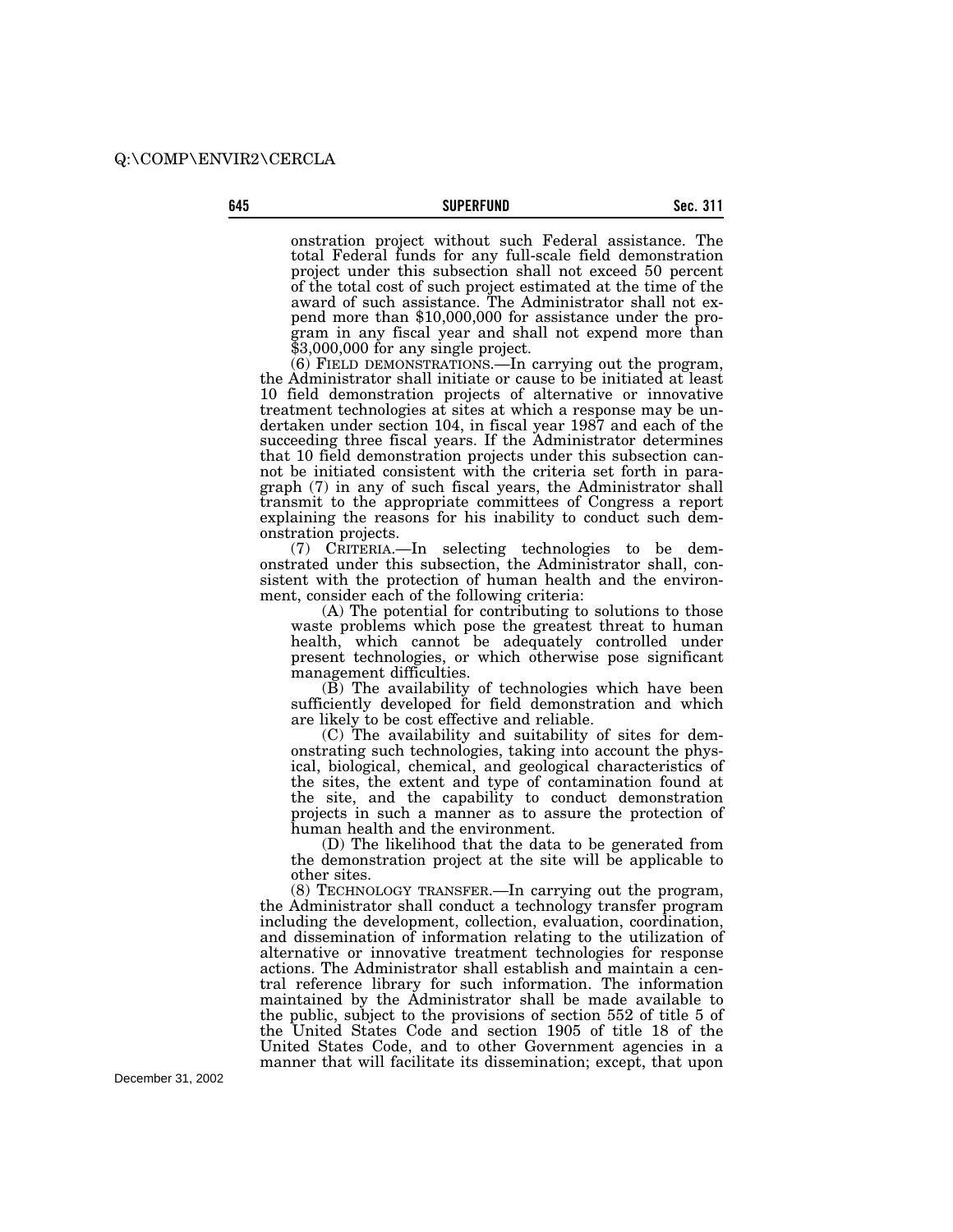a showing satisfactory to the Administrator by any person that any information or portion thereof obtained under this subsection by the Administrator directly or indirectly from such person, would, if made public, divulge—

(A) trade secrets; or

(B) other proprietary information of such person,

the Administrator shall not disclose such information and disclosure thereof shall be punishable under section 1905 of title 18 of the United States Code. This subsection is not authority to withhold information from Congress or any committee of Congress upon the request of the chairman of such committee.

(9) TRAINING.—The Administrator is authorized and directed to carry out, through the Office of Technology Demonstration, a program of training and an evaluation of training needs for each of the following:

(A) Training in the procedures for the handling and removal of hazardous substances for employees who handle hazardous substances.

(B) Training in the management of facilities at which hazardous substances are located and in the evaluation of the hazards to human health presented by such facilities for State and local health and environment agency personnel.

(10) DEFINITION.—For purposes of this subsection, the term ''alternative or innovative treatment technologies'' means those technologies, including proprietary or patented methods, which permanently alter the composition of hazardous waste through chemical, biological, or physical means so as to significantly reduce the toxicity, mobility, or volume (or any combination thereof) of the hazardous waste or contaminated materials being treated. The term also includes technologies that characterize or assess the extent of contamination, the chemical and physical character of the contaminants, and the stresses imposed by the contaminants on complex ecosystems at sites.

(c) HAZARDOUS SUBSTANCE RESEARCH.—The Administrator may conduct and support, through grants, cooperative agreements, and contracts, research with respect to the detection, assessment, and evaluation of the effects on and risks to human health of hazardous substances and detection of hazardous substances in the environment. The Administrator shall coordinate such research with the Secretary of Health and Human Services, acting through the advisory council established under this section, in order to avoid duplication of effort.

(d) UNIVERSITY HAZARDOUS SUBSTANCE RESEARCH CENTERS.—

(1) GRANT PROGRAM.—The Administrator shall make grants to institutions of higher learning to establish and operate not fewer than 5 hazardous substance research centers in the United States. In carrying out the program under this subsection, the Administrator should seek to have established and operated 10 hazardous substance research centers in the United States.

(2) RESPONSIBILITIES OF CENTERS.—The responsibilities of each hazardous substance research center established under this subsection shall include, but not be limited to, the conduct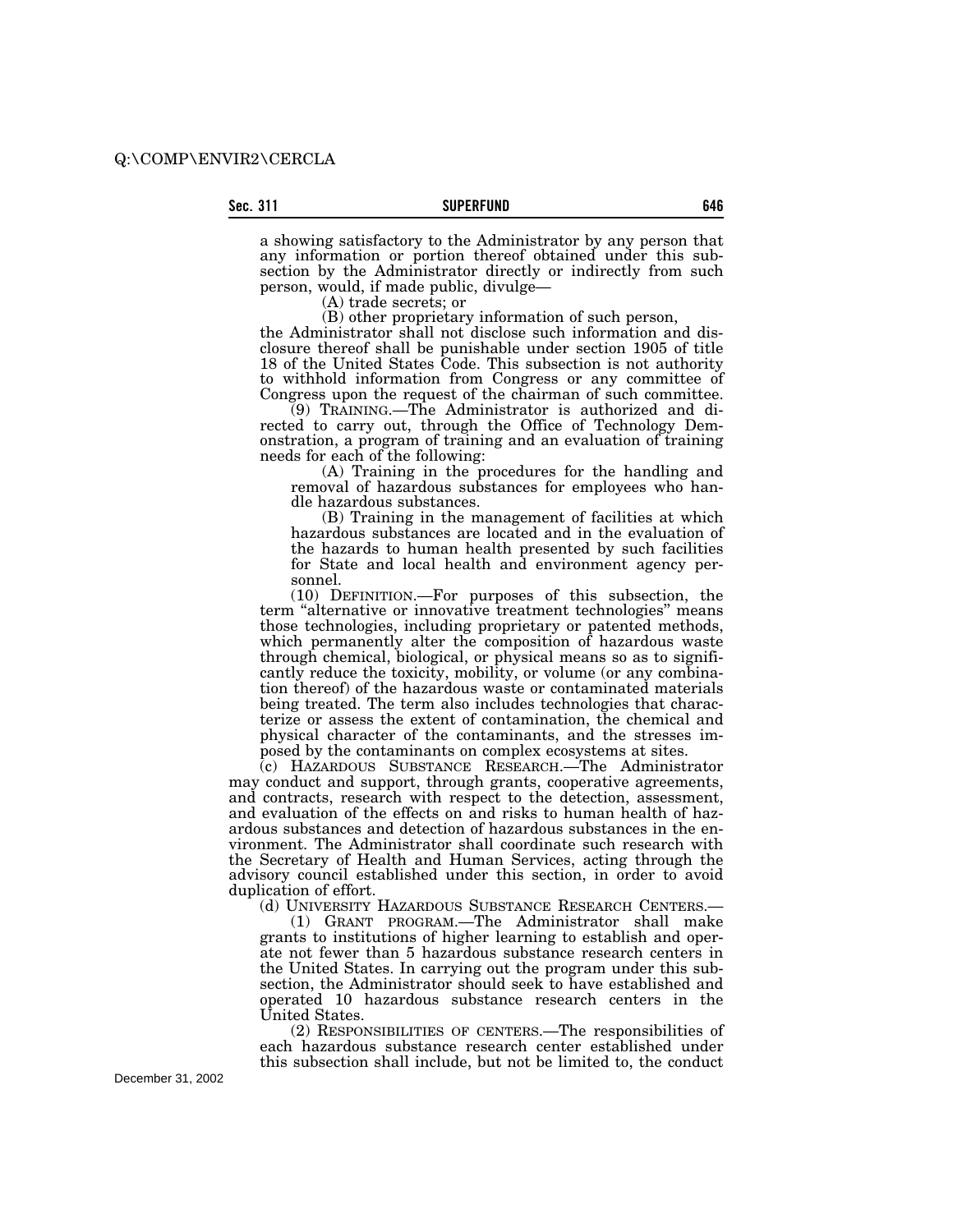of research and training relating to the manufacture, use, transportation, disposal, and management of hazardous substances and publication and dissemination of the results of such research.

(3) APPLICATIONS.—Any institution of higher learning interested in receiving a grant under this subsection shall submit to the Administrator an application in such form and containing such information as the Administrator may require by regulation.

(4) SELECTION CRITERIA.—The Administrator shall select recipients of grants under this subsection on the basis of the following criteria:

(A) The hazardous substance research center shall be located in a State which is representative of the needs of the region in which such State is located for improved hazardous waste management.

(B) The grant recipient shall be located in an area which has experienced problems with hazardous substance management.

 $(\tilde{C})$  There is available to the grant recipient for carrying out this subsection demonstrated research resources.

(D) The capability of the grant recipient to provide leadership in making national and regional contributions to the solution of both long-range and immediate hazardous substance management problems.

(E) The grant recipient shall make a commitment to support ongoing hazardous substance research programs with budgeted institutional funds of at least  $$100,000$  per year.

(F) The grant recipient shall have an interdisciplinary staff with demonstrated expertise in hazardous substance management and research.

(G) The grant recipient shall have a demonstrated ability to disseminate results of hazardous substance research and educational programs through an interdisciplinary continuing education program.

(H) The projects which the grant recipient proposes to carry out under the grant are necessary and appropriate.

(5) MAINTENANCE OF EFFORT.—No grant may be made under this subsection in any fiscal year unless the recipient of such grant enters into such agreements with the Administrator as the Administrator may require to ensure that such recipient will maintain its aggregate expenditures from all other sources for establishing and operating a regional hazardous substance research center and related research activities at or above the average level of such expenditures in its 2 fiscal years preceding the date of the enactment of this subsection.

(6) FEDERAL SHARE.—The Federal share of a grant under this subsection shall not exceed 80 percent of the costs of establishing and operating the regional hazardous substance research center and related research activities carried out by the grant recipient.

(7) LIMITATION ON USE OF FUNDS.—No funds made available to carry out this subsection shall be used for acquisition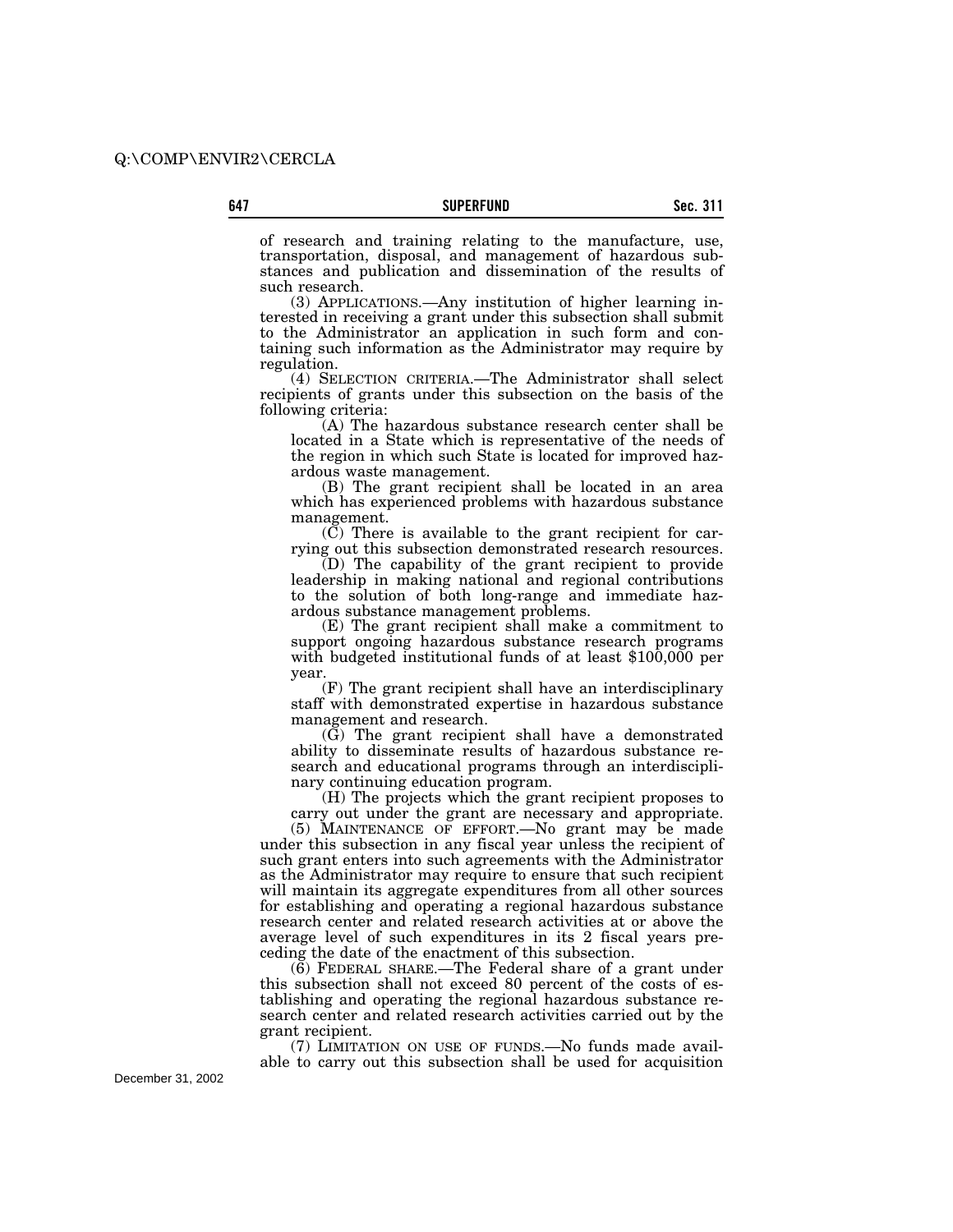of real property (including buildings) or construction of any building.<br>(8) ADMINISTRATION THROUGH THE OFFICE OF THE ADMINIS-

TRATOR.—Administrative responsibility for carrying out this subsection shall be in the Office of the Administrator.

(9) EQUITABLE DISTRIBUTION OF FUNDS.—The Administrator shall allocate funds made available to carry out this subsection equitably among the regions of the United States.

(10) TECHNOLOGY TRANSFER ACTIVITIES.—Not less than five percent of the funds made available to carry out this subsection for any fiscal year shall be available to carry out technology transfer activities.

(e) REPORT TO CONGRESS.—At the time of the submission of the annual budget request to Congress, the Administrator shall submit to the appropriate committees of the House of Representatives and the Senate and to the advisory council established under subsection (a), a report on the progress of the research, development, and demonstration program authorized by subsection (b), including an evaluation of each demonstration project completed in the preceding fiscal year, findings with respect to the efficacy of such demonstrated technologies in achieving permanent and significant reductions in risk from hazardous wastes, the costs of such demonstration projects, and the potential applicability of, and projected costs for, such technologies at other hazardous substance sites.

(f) SAVING PROVISION.—Nothing in this section shall be construed to affect the provisions of the Solid Waste Disposal Act.

(g) SMALL BUSINESS PARTICIPATION.—The Administrator shall ensure, to the maximum extent practicable, an adequate opportunity for small business participation in the program established by subsection (b).

[42 U.S.C. 9660]

## **SEC. 312. LOVE CANAL PROPERTY ACQUISITION. 1**

(a) ACQUISITION OF PROPERTY IN EMERGENCY DECLARATION AREA.—The Administrator of the Environmental Protection Agency (hereinafter referred to as the ''Administrator'') may make grants not to exceed \$2,500,000 to the State of New York (or to any duly constituted public agency or authority thereof) for purposes of acquisition of private property in the Love Canal Emergency Declaration Area. Such acquisition shall include (but shall not be limited to) all private property within the Emergency Declaration Area, including non-owner occupied residential properties, commercial, industrial, public, religious, non-profit, and vacant properties.

(b) PROCEDURES FOR ACQUISITION.—No property shall be acquired pursuant to this section unless the property owner voluntarily agrees to such acquisition. Compensation for any property acquired pursuant to this section shall be based upon the fair market value of the property as it existed prior to the emergency declaration. Valuation procedures for property acquired with funds provided under this section shall be in accordance with those set forth in the agreement entered into between the New York State Dis-

<sup>1</sup>For additional provisions relating to this section, see section 213 of SARA of 1986 in this print.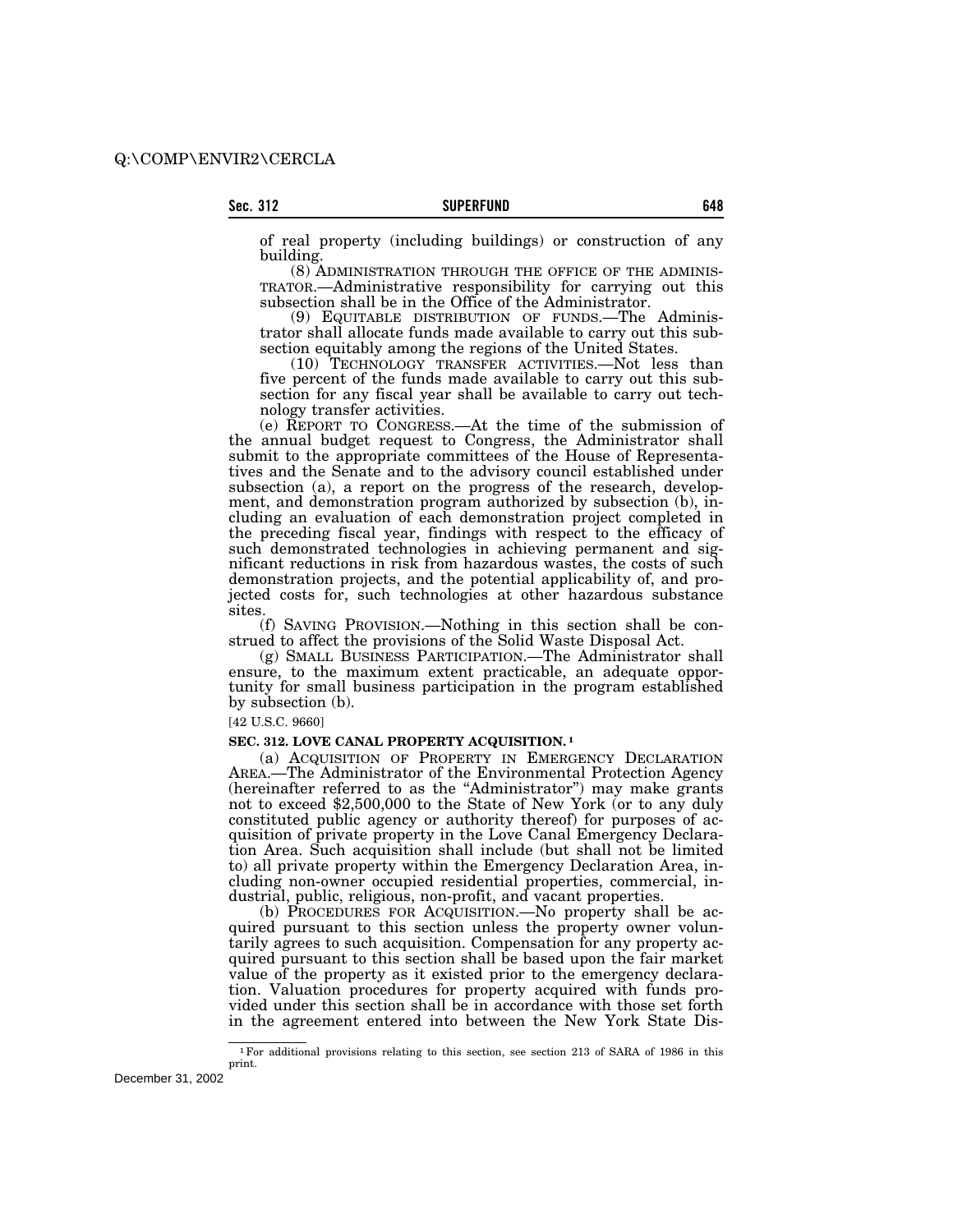aster Preparedness Commission and the Love Canal Revitalization Agency on October 9, 1980.

(c) STATE OWNERSHIP.—The Administrator shall not provide any funds under this section for the acquisition of any properties pursuant to this section unless a public agency or authority of the State of New York first enters into a cooperative agreement with the Administrator providing assurances deemed adequate by the Administrator that the State or an agency created under the laws of the State shall take title to the properties to be so acquired.

(d) MAINTENANCE OF PROPERTY.—The Administrator shall enter into a cooperative agreement with an appropriate public agency or authority of the State of New York under which the Administrator shall maintain or arrange for the maintenance of all properties within the Emergency Declaration Area that have been acquired by any public agency or authority of the State. Ninety (90) percent of the costs of such maintenance shall be paid by the Administrator. The remaining portion of such costs shall be paid by the State (unless a credit is available under section  $104(\tilde{c})$ ). The Administrator is authorized, in his discretion, to provide technical assistance to any public agency or authority of the State of New York in order to implement the recommendations of the habitability and land-use study in order to put the land within the Emergency Declaration Area to its best use.

(e) HABITABILITY AND LAND USE STUDY.—The Administrator shall conduct or cause to be conducted a habitability and land-use study. The study shall—

(1) assess the risks associated with inhabiting of the Love Canal Emergency Declaration Area;

(2) compare the level of hazardous waste contamination in that Area to that present in other comparable communities; and

(3) assess the potential uses of the land within the Emergency Declaration Area, including but not limited to residential, industrial, commercial and recreational, and the risks associated with such potential uses.

The Administrator shall publish the findings of such study and shall work with the State of New York to develop recommendations based upon the results of such study.

(f) FUNDING.—For purposes of section 111 and  $221(c)$  of this Act,  $\frac{1}{1}$  the expenditures authorized by this section shall be treated as a cost specified in section 111(c).

(g) RESPONSE.—The provisions of this section shall not affect the implementation of other response actions within the Emergency Declaration Area that the Administrator has determined (before enactment of this section) to be necessary to protect the public health or welfare or the environment.

(h) DEFINITIONS.—For purposes of this section:

(1) EMERGENCY DECLARATION AREA.—The terms ''Emergency Declaration Area'' and ''Love Canal Emergency Declaration Area'' mean the Emergency Declaration Area as defined in section 950, paragraph (2) of the General Municipal Law of the

<sup>1</sup>So in law. Section 221 of CERCLA was repealed by section 517(c) of title V of SARA of 1986 (Public Law 99–499).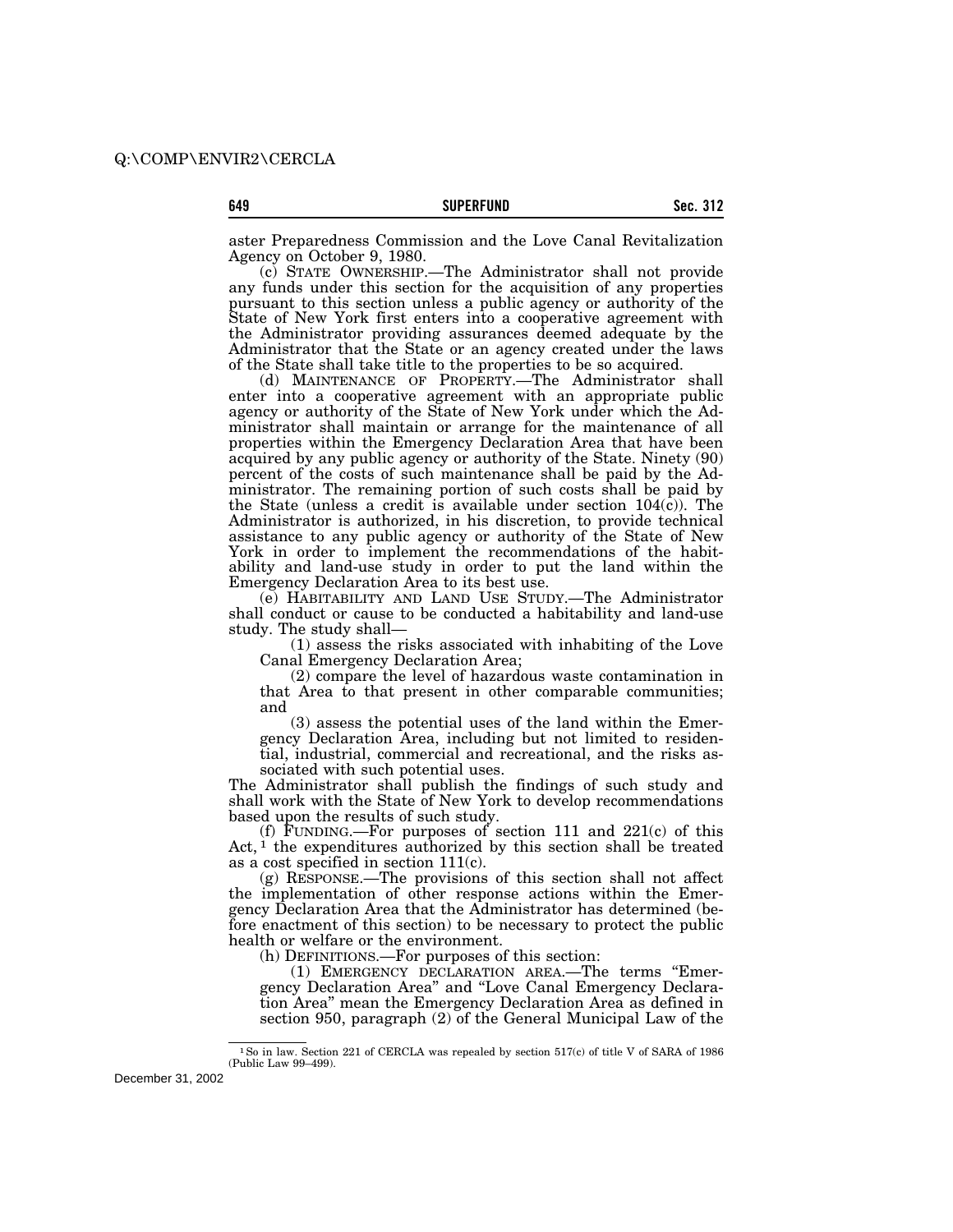State of New York, Chapter 259, Laws of 1980, as in effect on the date of the enactment of this section.

(2) PRIVATE PROPERTY.—As used in subsection (a), the term ''private property'' means all property which is not owned by a department, agency, or instrumentality of—

(A) the United States, or

(B) the State of New York (or any public agency or authority thereof).

[42 U.S.C. 9661]

# TITLE IV—POLLUTION INSURANCE

# **SEC. 401. DEFINITIONS.**

As used in this title—

(1) INSURANCE.—The term ''insurance'' means primary insurance, excess insurance, reinsurance, surplus lines insurance, and any other arrangement for shifting and distributing risk which is determined to be insurance under applicable State or Federal law.

(2) POLLUTION LIABILITY.—The term ''pollution liability'' means liability for injuries arising from the release of hazardous substances or pollutants or contaminants.

(3) RISK RETENTION GROUP.—The term "risk retention group'' means any corporation or other limited liability association taxable as a corporation, or as an insurance company, formed under the laws of any State—

(A) whose primary activity consists of assuming and spreading all, or any portion, of the pollution liability of its group members;

(B) which is organized for the primary purpose of conducting the activity described under subparagraph (A);

 $(C)$  which is chartered or licensed as an insurance company and authorized to engage in the business of insurance under the laws of any State; and

(D) which does not exclude any person from membership in the group solely to provide for members of such a group a competitive advantage over such a person.

(4) PURCHASING GROUP.—The term ''purchasing group'' means any group of persons which has as one of its purposes the purchase of pollution liability insurance on a group basis.

(5) STATE.—The term ''State'' means any State of the United States, the District of Columbia, the Commonwealth of Puerto Rico, Guam, American Samoa, the Virgin Islands, the Commonwealth of the Northern Marianas, and any other territory or possession over which the United States has jurisdiction.

[42 U.S.C. 9671]

**SEC. 402. STATE LAWS; SCOPE OF TITLE.**

(a) STATE LAWS.—Nothing in this title shall be construed to affect either the tort law or the law governing the interpretation of insurance contracts of any State. The definitions of pollution liability and pollution liability insurance under any State law shall not be applied for the purposes of this title, including recognition or qualification of risk retention groups or purchasing groups.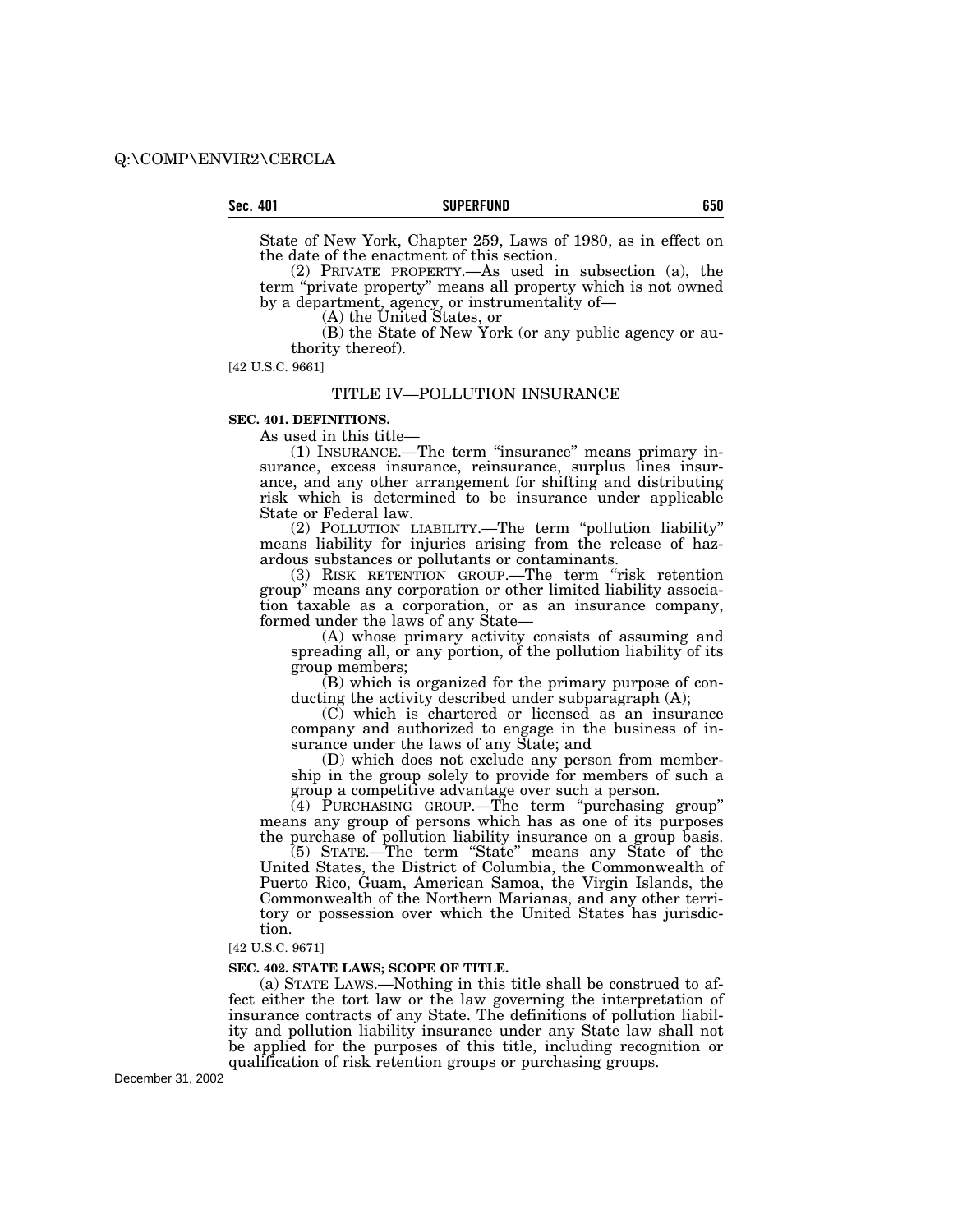**651 Sec. 403 SUPERFUND**

(b) SCOPE OF TITLE.—The authority to offer or to provide insurance under this title shall be limited to coverage of pollution liability risks and this title does not authorize a risk retention group or purchasing group to provide coverage of any other line of insurance.

[42 U.S.C. 9672]

#### **SEC. 403. RISK RETENTION GROUPS.**

(a) EXEMPTION.—Except as provided in this section, a risk retention group shall be exempt from the following:

(1) A State law, rule, or order which makes unlawful, or regulates, directly or indirectly, the operation of a risk retention group.

(2) A State law, rule, or order which requires or permits a risk retention group to participate in any insurance insolvency guaranty association to which an insurer licensed in the State is required to belong.

(3) A State law, rule, or order which requires any insurance policy issued to a risk retention group or any member of the group to be countersigned by an insurance agent or broker residing in the State.

(4) A State law, rule, or order which otherwise discriminates against a risk retention group or any of its members. (b) EXCEPTIONS.—

(1) STATE LAWS GENERALLY APPLICABLE.—Nothing in subsection (a) shall be construed to affect the applicability of State laws generally applicable to persons or corporations. The State in which a risk retention group is chartered may regulate the formation and operation of the group.

(2) STATE REGULATIONS NOT SUBJECT TO EXEMPTION.—Subsection (a) shall not apply to any State law which requires a risk retention group to do any of the following:

(A) Comply with the unfair claim settlement practices law of the State.

(B) Pay, on a nondiscriminatory basis, applicable premium and other taxes which are levied on admitted insurers and surplus line insurers, brokers, or policyholders under the laws of the State.

(C) Participate, on a nondiscriminatory basis, in any mechanism established or authorized under the law of the State for the equitable apportionment among insurers of pollution liability insurance losses and expenses incurred on policies written through such mechanism.

(D) Submit to the appropriate authority reports and other information required of licensed insurers under the laws of a State relating solely to pollution liability insurance losses and expenses.

(E) Register with and designate the State insurance commissioner as its agent solely for the purpose of receiving service of legal documents or process.

(F) Furnish, upon request, such commissioner a copy of any financial report submitted by the risk retention group to the commissioner of the chartering or licensing jurisdiction.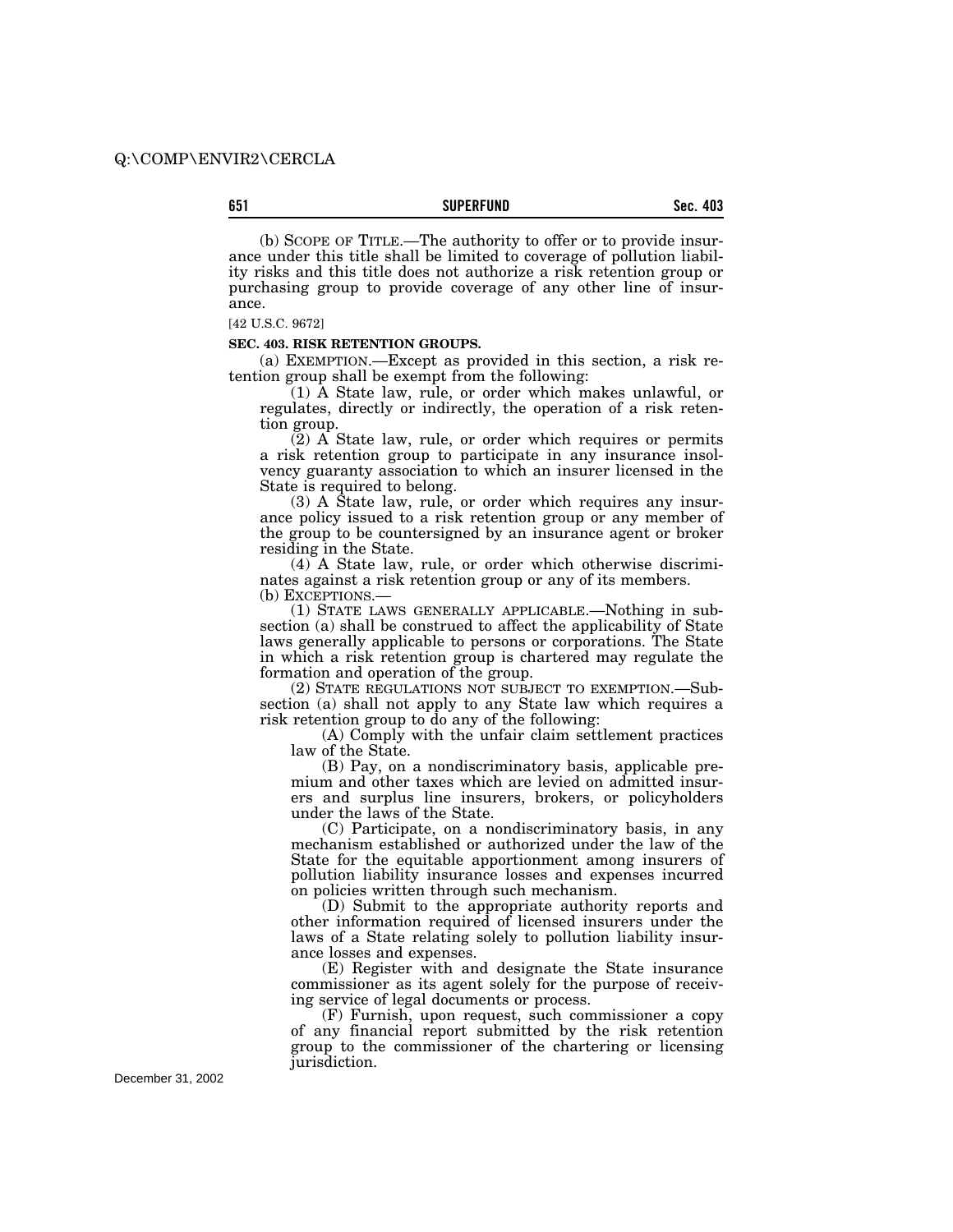(G) Submit to an examination by the State insurance commissioner in any State in which the group is doing business to determine the group's financial condition, if—

(i) the commissioner has reason to believe the risk retention group is in a financially impaired condition; and

(ii) the commissioner of the jurisdiction in which the group is chartered has not begun or has refused to initiate an examination of the group.

(H) Comply with a lawful order issued in a delinquency proceeding commenced by the State insurance commissioner if the commissioner of the jurisdiction in which the group is chartered has failed to initiate such a proceeding after notice of a finding of financial impairment under subparagraph (G).

(c) APPLICATION OF EXEMPTIONS.—The exemptions specified in subsection (a) apply to—

(1) pollution liability insurance coverage provided by a risk retention group for—

 $(A)$  such group; or

(B) any person who is a member of such group;

(2) the sale of pollution liability insurance coverage for a risk retention group; and

(3) the provision of insurance related services or management services for a risk retention group or any member of such a group.

(d) AGENTS OR BROKERS.—A State may require that a person acting, or offering to act, as an agent or broker for a risk retention group obtain a license from that State, except that a State may not impose any qualification or requirement which discriminates against a nonresident agent or broker.

[42 U.S.C. 9673]

# **SEC. 404. PURCHASING GROUPS.**

(a) EXEMPTION.—Except as provided in this section, a purchasing group is exempt from the following:

(1) A State law, rule, or order which prohibits the establishment of a purchasing group.

(2) A State law, rule, or order which makes it unlawful for an insurer to provide or offer to provide insurance on a basis providing, to a purchasing group or its member, advantages, based on their loss and expense experience, not afforded to other persons with respect to rates, policy forms, coverages, or other matters.

(3) A State law, rule, or order which prohibits a purchasing group or its members from purchasing insurance on the group basis described in paragraph (2) of this subsection.

 $(4)$  A State law, rule, or order which prohibits a purchasing group from obtaining insurance on a group basis because the group has not been in existence for a minimum period of time or because any member has not belonged to the group for a minimum period of time.